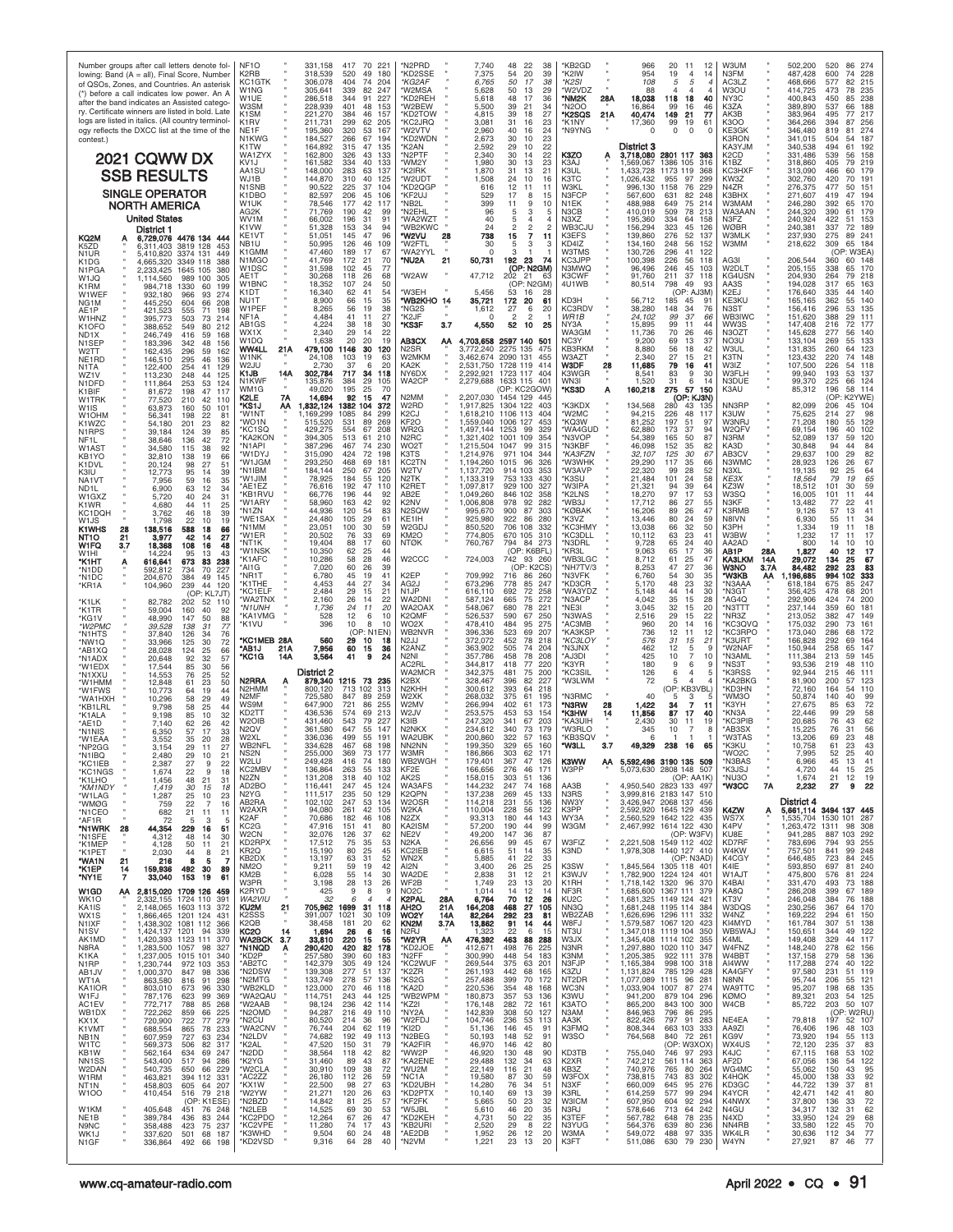| N4FP<br>W4WCD<br>AF4T<br>KJ4ND<br>W8WZ<br><b>WBØAOD</b><br>N2NYR<br>WC4Y<br>N8AID<br>N3FP<br>K4GHC<br>WB9KVD<br>W4IL<br>K <sub>1</sub> GU<br>W4RJA<br>KA3BZC<br>NX9T<br>KM4QE<br>KW4EE<br>K4OMD<br>N4DTF<br>NY9G<br>K4BGV<br>ND4G<br>NV <sub>4</sub> C<br>K4EAK<br>N4NT<br><b>W4DD</b><br>28<br>K4WI<br>W4SLT<br>KØEJ<br>21<br>N <sub>4</sub> OX<br>K4PP<br>N4LZ<br><b>KC4RD</b><br>14 | 24,192<br>23,904<br>16,984<br>12,474<br>11,023<br>10,920<br>10,878<br>10,730<br>10,065<br>8,784<br>8,220<br>7,524<br>7,236<br>7,056<br>6,897<br>6,206<br>6,191<br>4,750<br>4,608<br>4,136<br>3,956<br>3,604<br>3,450<br>2,990<br>2,106<br>1,728<br>1,025<br>252,416<br>89,664<br>31,920<br>623,664<br>556,308<br>7,850<br>4.074<br>2,379 | 117<br>32<br>52<br>113<br>24<br>72<br>31<br>57<br>80<br>74<br>26<br>55<br>65<br>26<br>47<br>45<br>60<br>25<br>67<br>28<br>46<br>91<br>26<br>48<br>67<br>17<br>38<br>67<br>40<br>21<br>61<br>19<br>41<br>18<br>39<br>66<br>39<br>39<br>28<br>51<br>16<br>33<br>51<br>23<br>34<br>47<br>23<br>35<br>52<br>31<br>10<br>39<br>18<br>32<br>48<br>11<br>25<br>28<br>37<br>16<br>32<br>24<br>22<br>38<br>14<br>20<br>43<br>18<br>28<br>26<br>21<br>25<br>30<br>16<br>11<br>24<br>14<br>18<br>15<br>10<br>15<br>768<br>28<br>88<br>342<br>25<br>71<br>142<br>22<br>58<br>1594<br>31<br>111<br>1344<br>34<br>128<br>55<br>15<br>35<br>42<br>28<br>14<br>43<br>25 | 'N2YF<br>*KD4ZDQ<br>'K4SXT<br>*KK4CS<br>*K4EES<br>*KO4FYC<br>*W4TWR<br>'N4KXO<br>*WB4E<br>K6FNV<br>*K4LBL<br>O8IA*<br>*W4GFY<br>*K4VBM<br>*K4GNE<br>'KT4DW<br>'N4MCC<br>KJ4PJU<br>*N1YZ<br>*W4WWV<br>*KG4WZZ<br>*K4RSA<br>*KE4CQE<br>'N7GFB<br>*KB4MG<br>L8LN'<br>*WA2OMT<br>*KJ4UBM<br>*KN4ADM<br>*KM4IYW<br>*N4NVG<br>*KG4DBM<br>'NG4DX<br>*AC3D<br>*KJ4GTI | 5,151<br>43 21<br>30<br>4,921<br>49<br>11<br>26<br>3,185<br>26<br>25<br>24<br>3,172<br>23<br>29<br>31<br>3,060<br>35<br>12<br>22<br>$\overline{7}$<br>2,828<br>21<br>34<br>2,765<br>27<br>21<br>14<br>2,739<br>87<br>29<br>54<br>2,698<br>28<br>24<br>14<br>2,520<br>35<br>13<br>27<br>2,442<br>33<br>12<br>21<br>2,345<br>27<br>14<br>21<br>2,301<br>25<br>17<br>22<br>2,074<br>25<br>13<br>21<br>30<br>12<br>2,072<br>25<br>2,030<br>24<br>16<br>19<br>1,968<br>33<br>17<br>24<br>1,947<br>28<br>11<br>22<br>1,914<br>13<br>20<br>24<br>1,836<br>34<br>14<br>22<br>29<br>1,716<br>16<br>17<br>1,704<br>25<br>6<br>18<br>1,680<br>24<br>14<br>21<br>1,632<br>21<br>14<br>18<br>1,512<br>8<br>33<br>19<br>1,290<br>20<br>13<br>17<br>$\overline{7}$<br>1,288<br>21<br>16<br>1,280<br>20<br>13<br>19<br>1,200<br>21<br>7<br>18<br>26<br>1.200<br>15<br>15<br>1,160<br>27<br>14<br>15<br>1,092<br>18<br>11<br>15<br>1,080<br>15<br>13<br>14<br>1,078<br>$\overline{7}$<br>19<br>15<br>1,054<br>24<br>17<br>14 | N4DW<br>W4MY<br>KF7RO<br>AA4TI<br>K2TE<br>K4VTE<br>K1BDC<br>W4RN<br>W4VIC<br>N4PSE<br>KA4CDN<br>K5KG<br>K3JWI<br>W7HU<br>AD8J<br>AA4DD<br>KJ4BIX<br>KT4O<br>W3TB<br>WA4AH<br>KT4ZB<br>KZ1O<br>N <sub>4</sub> H <sub>B</sub><br>W1EG<br>K6ES<br>KS4X<br>K4MDI<br>K4AFE<br>WB4EHG<br>N6DW<br>K4FW<br><b>NX40</b><br>NU4E<br>K4SHW<br>WB3D | 197,600<br>189,744<br>182,771<br>173,169<br>163,836<br>158,107<br>148,512<br>144,670<br>135,256<br>132,239<br>131,570<br>130,788<br>126,914<br>124,074<br>122,607<br>122,512<br>122,176<br>116,948<br>111,696<br>105,545<br>104,166<br>102,720<br>97,900<br>97,722<br>97,194<br>75,600<br>74,580<br>72,332<br>66,816<br>59,829<br>56,049<br>46,968<br>45,500<br>44,023<br>38,674 | 302<br>68 179<br>348<br>50<br>352<br>54<br>300<br>58<br>301<br>58<br>271<br>71<br>83<br>212<br>291<br>50<br>253<br>58<br>235<br>77<br>223<br>64<br>257<br>60<br>255<br>52<br>321<br>57<br>268<br>53<br>211<br>62<br>253<br>74<br>242<br>46<br>235<br>61<br>187<br>55<br>234<br>42<br>238<br>44<br>199<br>44<br>56<br>218<br>50<br>232<br>167<br>53<br>51<br>168<br>173<br>60<br>168<br>53<br>155<br>45<br>136<br>54<br>125<br>50<br>136<br>46<br>129<br>49<br>125<br>38 | 151<br>139<br>155<br>164<br>152<br>190<br>135<br>154<br>146<br>159<br>129<br>126<br>126<br>118<br>146<br>110<br>127<br>118<br>154<br>120<br>116<br>134<br>122<br>117<br>115<br>114<br>109<br>121<br>102<br>103<br>102<br>94<br>84<br>84 | *K5EEE<br>*KK4BZ<br>'K4MVM<br>'KJ4RDF<br>*N3GTG<br>*K4LDC<br>*W1JKU<br>'K4IDT<br>'K4TTU<br>'K3MZ<br>'K1JEA<br>*N4JN<br>*KS4S<br>'W4TG<br>'N4SJJ<br>'N4NP<br>'K2KW<br>'W4LSM<br>*NØYY<br>*W4CMG<br>*K5LD<br>*K9RDU<br>'KO4ISG<br>"N3UA<br>28A<br>'N4IJ<br>*KO4TPN<br><b>K4KIM</b><br>*W6NCB 21A<br>'N4NM<br>*KO4JKO<br><b>'W4LC</b><br>14A<br><b>KN4UOW</b><br>'K7LU<br>3.7A | 6,496<br>6,136<br>5,610<br>4,704<br>4,644<br>4,590<br>3,948<br>3,000<br>2,574<br>2,560<br>2,301<br>2,214<br>2,211<br>1,500<br>992<br>968<br>912<br>768<br>476<br>418<br>286<br>54<br>42<br>195,939<br>86.456<br>285<br>20<br>48,685<br>12,712<br>18<br>70,252<br>1,612<br>1,638<br>District 5 | 54<br>18<br>40<br>48<br>26<br>33<br>38<br>20<br>31<br>37<br>19<br>30<br>40<br>15<br>28<br>39<br>14<br>31<br>50<br>12<br>35<br>31<br>21<br>19<br>30<br>18<br>21<br>28<br>16<br>24<br>24<br>18<br>21<br>$\frac{24}{26}$<br>19<br>22<br>11<br>22<br>22<br>6<br>19<br>21<br>13<br>18<br>16<br>6<br>16<br>14<br>12<br>12<br>13<br>12<br>12<br>11<br>8<br>9<br>10<br>10<br>9<br>8<br>5<br>8<br>$\overline{4}$<br>5<br>9<br>12<br>12<br>584<br>25<br>98<br>24<br>306<br>83<br>7<br>9<br>8<br>$\mathfrak{p}$<br>2<br>206<br>23<br>68<br>92<br>18<br>38<br>2<br>2<br>21<br>70<br>294<br>31<br>9<br>17<br>26<br>8<br>18 | WZ5M<br>K5PAR<br>NT5V<br>W5TN<br><b>WBØTEV</b><br>KT5C<br>N5EE<br>NR5T<br>N5TJ<br>AC4CA<br>N5XJ<br>K5LJ<br>K5UA<br>N <sub>5</sub> GI<br>K5HTE<br>N5WNG<br>W2GS<br>AA5H<br>K5CKS<br>K5NZ<br>K5BG<br>KG5VK<br>KC5DI<br>W5THT<br>K5EC<br>K5MXG<br>W5GFI<br>N5LPT<br><b>W9LCQ</b><br>W5GCX<br>WA5LXS<br>N5KAE<br>KI50<br>KC6ZBE<br>W5AP | 865,032<br>723,232<br>698,368<br>592,704<br>450,754<br>421,208<br>410,750<br>344,983<br>323,885<br>311,669<br>266,370<br>238,795<br>227,948<br>207,788<br>199,752<br>186,902<br>177,560<br>140,400<br>78,744<br>76,048<br>74,648<br>67,425<br>62,640<br>33,534<br>30,849<br>25,498<br>24,924<br>24,700<br>19,120<br>13,992<br>12,800<br>11,390<br>9,271<br>9,028<br>8,436 | 830 108<br>$29 -$<br>699 109<br>279<br>785<br>95<br>246<br>676<br>87<br>249<br>340<br>364<br>138<br>209<br>581<br>87<br>571<br>185<br>80<br>469<br>202<br>69<br>397<br>225<br>82<br>164<br>473<br>65<br>496<br>58<br>137<br>296<br>85<br>208<br>405<br>58<br>138<br>282<br>78<br>209<br>368<br>80<br>152<br>296<br>66<br>160<br>344<br>59<br>134<br>262<br>67<br>141<br>103<br>223<br>33<br>151<br>73<br>123<br>83<br>216<br>41<br>183<br>52<br>93<br>112<br>178<br>68<br>100<br>48<br>90<br>72<br>127<br>41<br>83<br>49<br>73<br>57<br>101<br>36<br>58<br>104<br>37<br>47<br>93<br>33<br>78<br>22<br>44<br>72<br>31<br>49<br>47<br>20<br>66<br>52<br>46<br>27<br>46<br>30<br>44<br>68<br>21<br>36 |
|----------------------------------------------------------------------------------------------------------------------------------------------------------------------------------------------------------------------------------------------------------------------------------------------------------------------------------------------------------------------------------------|------------------------------------------------------------------------------------------------------------------------------------------------------------------------------------------------------------------------------------------------------------------------------------------------------------------------------------------|---------------------------------------------------------------------------------------------------------------------------------------------------------------------------------------------------------------------------------------------------------------------------------------------------------------------------------------------------------------------------------------------------------------------------------------------------------------------------------------------------------------------------------------------------------------------------------------------------------------------------------------------------------|---------------------------------------------------------------------------------------------------------------------------------------------------------------------------------------------------------------------------------------------------------------------------------------------------------------------------------------------------------------|-------------------------------------------------------------------------------------------------------------------------------------------------------------------------------------------------------------------------------------------------------------------------------------------------------------------------------------------------------------------------------------------------------------------------------------------------------------------------------------------------------------------------------------------------------------------------------------------------------------------------------------------------------------------------------------------------------------------------------------------------------------------------------------------------------------------------------------------------------------------------------------------------------------------------------------------------------------------------------------------------------------|-----------------------------------------------------------------------------------------------------------------------------------------------------------------------------------------------------------------------------------------------------------------------------------------------------------------------------------------|----------------------------------------------------------------------------------------------------------------------------------------------------------------------------------------------------------------------------------------------------------------------------------------------------------------------------------------------------------------------------------|-------------------------------------------------------------------------------------------------------------------------------------------------------------------------------------------------------------------------------------------------------------------------------------------------------------------------------------------------------------------------------------------------------------------------------------------------------------------------|-----------------------------------------------------------------------------------------------------------------------------------------------------------------------------------------------------------------------------------------|-----------------------------------------------------------------------------------------------------------------------------------------------------------------------------------------------------------------------------------------------------------------------------------------------------------------------------------------------------------------------------|-----------------------------------------------------------------------------------------------------------------------------------------------------------------------------------------------------------------------------------------------------------------------------------------------|---------------------------------------------------------------------------------------------------------------------------------------------------------------------------------------------------------------------------------------------------------------------------------------------------------------------------------------------------------------------------------------------------------------------------------------------------------------------------------------------------------------------------------------------------------------------------------------------------------------|-------------------------------------------------------------------------------------------------------------------------------------------------------------------------------------------------------------------------------------------------------------------------------------------------------------------------------------|---------------------------------------------------------------------------------------------------------------------------------------------------------------------------------------------------------------------------------------------------------------------------------------------------------------------------------------------------------------------------|----------------------------------------------------------------------------------------------------------------------------------------------------------------------------------------------------------------------------------------------------------------------------------------------------------------------------------------------------------------------------------------------------------------------------------------------------------------------------------------------------------------------------------------------------------------------------------------------------------------------------------------------------------------------------------------------------|
| KM4BBV<br><b>W2IKN</b><br>N4ZED<br>AG4W<br>1.8<br>'WW4XX<br>Α<br>AC4G<br>*WA3LXD<br>*W6DVS                                                                                                                                                                                                                                                                                             | 304<br>1,250<br>6<br>3,774<br>917,285<br>536,568<br>348,096<br>262,548                                                                                                                                                                                                                                                                   | $\begin{array}{c} \n \textbf{14} \\  \textbf{6}\n \end{array}$<br>14<br>10<br>23<br>12<br>13<br>164<br>-11<br>23<br>864<br>98<br>285<br>(OP: LZ4AX)<br>633<br>91<br>225<br>488<br>191<br>68<br>426<br>50<br>171                                                                                                                                                                                                                                                                                                                                                                                                                                         | *KA4DMV<br>*W4QYV<br><b>KO4AWC</b><br>*KN4RXT<br>*W5APO<br>'N3FNE<br>'N4YHC<br>ʻWB4MM<br>*W4WNT                                                                                                                                                                                                                                                               | 1,012<br>20<br>8<br>15<br>17<br>9<br>15<br>96C<br>15<br>10<br>12<br>814<br>700<br>9<br>16<br>11<br>15<br>10<br>640<br>10<br>580<br>12<br>9<br>11<br>480<br>14<br>8<br>8<br>8<br>475<br>11<br>11<br>238<br>9<br>6<br>8                                                                                                                                                                                                                                                                                                                                                                                                                                                                                                                                                                                                                                                                                                                                                                                       | W4GHV<br>W4UT<br>K3WR<br>KQ4KK<br><b>KØZR</b><br>N3JT<br>N4D.1<br>WD4OHD<br>WC4H                                                                                                                                                                                                                                                        | 31,440<br>27,135<br>26,832<br>25,755<br>25,600<br>25,200<br>25,098<br>24,849<br>22,154                                                                                                                                                                                                                                                                                           | 41<br>111<br>122<br>22<br>104<br>35<br>97<br>34<br>101<br>37<br>97<br>30<br>107<br>23<br>36<br>97<br>39<br>84                                                                                                                                                                                                                                                                                                                                                           | 79<br>59<br>69<br>67<br>63<br>70<br>66<br>63<br>67                                                                                                                                                                                      | K5TR<br>A<br>K5GN<br>N <sub>2</sub> IC<br>K5RX<br>K5XS<br>WQ5L<br>N5VU<br>K5LAD<br>N5KWD                                                                                                                                                                                                                                                                                    | 5,006,144<br>2,978,531<br>1,911,429<br>553,419<br>490,144<br>415,896<br>213,624<br>181,152<br>146,949                                                                                                                                                                                         | 4231 149 398<br>2674<br>138<br>361<br>1858<br>127<br>276<br>94<br>673<br>215<br>80<br>613<br>209<br>564<br>73<br>185<br>392<br>58<br>149<br>356<br>63<br>141<br>290<br>73<br>146                                                                                                                                                                                                                                                                                                                                                                                                                              | W5RZ<br>K5KJ<br>28A<br>K5VR<br>N5ZC<br>21 A<br>N5FTY<br>14A<br>K5UR<br>1.8A<br>*AB5NX<br>ΑА<br>'WA8ZBT<br>'WB5N                                                                                                                                                                                                                     | 984<br>30,360<br>12.488<br>95,536<br>3,772<br>2,975<br>282,204<br>164,373<br>135,462                                                                                                                                                                                                                                                                                      | 13<br>16<br>11<br>212<br>40<br>15<br>36<br>89<br>20<br>310<br>83<br>28<br>23<br>29<br>13<br>57<br>47<br>12<br>193<br>424<br>75<br>333<br>62<br>125<br>273<br>68<br>146                                                                                                                                                                                                                                                                                                                                                                                                                                                                                                                             |
| *W4YE<br>*KM4OZ<br>*K4DR<br>*KK4ADQ<br>*K4REB<br>*KF8N<br>*NN4DX<br>*K1MWH<br>*N4CWZ<br>*K4SBZ<br>*K4LEN<br>*WA4JA<br>*N4ARY                                                                                                                                                                                                                                                           | 225,453<br>216,106<br>214,376<br>194,439<br>188,739<br>148,779<br>146,547<br>135,744<br>128,318<br>120,978<br>110,400<br>106,972<br>100,890                                                                                                                                                                                              | 379<br>61<br>162<br>337<br>67<br>175<br>153<br>383<br>58<br>370<br>54<br>143<br>336<br>51<br>150<br>292<br>49<br>134<br>328<br>54<br>117<br>306<br>50<br>118<br>287<br>50<br>116<br>255<br>68<br>130<br>287<br>127<br>57<br>220<br>63<br>125<br>223<br>51<br>120                                                                                                                                                                                                                                                                                                                                                                                        | 'KC9LC<br>'KA4DSH<br>'N4BBG<br>'W1BBU<br>*AF2V<br>*K3TW<br>28<br>'KC4WO<br>*KO4HUL<br>KO4DJG<br>'WO4X<br>N3GB<br>'KA1RRX<br>*KO4SGC                                                                                                                                                                                                                           | 180<br>7<br>5<br>140<br>9<br>$\overline{7}$<br>36<br>3<br>3<br>3<br>20<br>$\overline{c}$<br>$\overline{c}$<br>2<br>$\Omega$<br>4<br>4<br>12,950<br>91<br>14<br>36<br>48<br>10<br>3.250<br>16<br>3,150<br>34<br>11<br>24<br>47<br>12<br>16<br>3.080<br>20<br>7<br>1.121<br>12<br>21<br>6<br>912<br>13<br>400<br>10<br>$\overline{7}$<br>9<br>231<br>6<br>11<br>5                                                                                                                                                                                                                                                                                                                                                                                                                                                                                                                                                                                                                                             | K8LF<br>KC4D<br>K4IDD<br>W4RQ<br>K3WA<br>K1ZW<br>N4JOW<br>NC8N<br>KB4OZH<br>KN4NVU<br>K4XG<br>AA8R<br>N4ZY                                                                                                                                                                                                                              | 21,663<br>20,880<br>19,656<br>16,000<br>15,677<br>10,790<br>10,368<br>10,366<br>9,861<br>8,192<br>7,770<br>7,316<br>5,891                                                                                                                                                                                                                                                        | 107<br>25<br>91<br>31<br>73<br>35<br>87<br>28<br>96<br>14<br>57<br>21<br>67<br>21<br>61<br>22<br>67<br>17<br>51<br>26<br>46<br>25<br>49<br>23<br>47<br>16                                                                                                                                                                                                                                                                                                               | 62<br>56<br>69<br>52<br>47<br>44<br>43<br>51<br>40<br>38<br>45<br>36<br>27                                                                                                                                                              | KD5QHV<br>WA2VYA<br>N5QJ<br>K5GKC<br>W5DLP<br>W5ZZ<br>AE5P<br>W5ORC<br>KG5EIU<br>AD5CQ<br>K5TBA<br>W5JWP<br>N4OGW                                                                                                                                                                                                                                                           | 121,110<br>116,866<br>113,364<br>91,872<br>65,985<br>58,873<br>39,237<br>37,392<br>30,564<br>24,960<br>24,849<br>19,747<br>13,420                                                                                                                                                             | 279<br>56<br>109<br>312<br>45<br>97<br>66<br>223<br>135<br>242<br>44<br>100<br>61<br>175<br>98<br>209<br>38<br>75<br>39<br>117<br>84<br>137<br>48<br>75<br>127<br>41<br>67<br>106<br>42<br>62<br>98<br>44<br>55<br>119<br>37<br>54<br>86<br>16<br>39                                                                                                                                                                                                                                                                                                                                                          | 'N3BUO<br>AB5KM<br>'W5JCC<br>'NØLD<br>AL5P*<br>*WBØRUR<br>'N5BIG<br>'KI5MPX<br>KJ4EBE<br>'K5LGX<br>'N5AYB<br>'W5IOH<br>'KJ5FA                                                                                                                                                                                                       | 83,296<br>31,372<br>26,460<br>24,386<br>23,837<br>15,048<br>12,510<br>12,467<br>12,000<br>7,632<br>7,378<br>5,376<br>4.320                                                                                                                                                                                                                                                | 98<br>227<br>39<br>75<br>103<br>49<br>64<br>101<br>34<br>55<br>75<br>115<br>34<br>46<br>114<br>78<br>17<br>59<br>53<br>71<br>37<br>68<br>36<br>55<br>38<br>70<br>22<br>58<br>21<br>32<br>37<br>44<br>25<br>57<br>33<br>23<br>21                                                                                                                                                                                                                                                                                                                                                                                                                                                                    |
| *WF7I<br>*N4JKO<br>*WD4PTJ<br>*W2WCM<br>*N4ARO<br>*W4HRL<br>*K4EJ<br>*K8RAR<br>*KK4RV<br>*K3GWK<br>*K8MR<br>*W1GWL                                                                                                                                                                                                                                                                     | 100,640<br>100,035<br>94,512<br>93,600<br>92,246<br>88,910<br>87,360<br>80,613<br>78,280<br>74,074<br>72,063<br>69,762                                                                                                                                                                                                                   | 226<br>53<br>117<br>209<br>56<br>115<br>220<br>57<br>119<br>227<br>51<br>105<br>224<br>41<br>113<br>200<br>48<br>122<br>211<br>45<br>111<br>207<br>43<br>116<br>201<br>40<br>112<br>207<br>42<br>101<br>180<br>45<br>112<br>183<br>51<br>103                                                                                                                                                                                                                                                                                                                                                                                                            | *N4LDB<br><b>'KK6OKU</b><br>21<br>*K3YDX<br>'WB2DX<br>'W4DL<br>'WF3T<br>*KC1DWP<br>*AA4LR<br>KR4EZ<br>*K4TMC<br>14<br>'W2QU<br>'N4PCC                                                                                                                                                                                                                         | 56<br>$\overline{4}$<br>3<br>4<br>36<br>$\overline{4}$<br>$\overline{c}$<br>14,892<br>86<br>50<br>18<br>13,230<br>92<br>17<br>46<br>38<br>4,158<br>12<br>30<br>3,708<br>40<br>13<br>23<br>19<br>12<br>1,288<br>16<br>$\overline{c}$<br>$\overline{c}$<br>16<br>3<br>12<br>3<br>3<br>31,916<br>151<br>21<br>58<br>30<br>77<br>13<br>6,622<br>5,488<br>43<br>13<br>36                                                                                                                                                                                                                                                                                                                                                                                                                                                                                                                                                                                                                                         | W4QK<br>KD4LEM<br>K2Y.I<br>K1MM<br>28A<br>WV <sub>4</sub> P<br><b>WO4O</b><br>N4BP<br>N7BU<br><b>KØLUZ</b><br>NR4L<br>21A<br>KM4HI<br>KR4F                                                                                                                                                                                              | 4,275<br>2,448<br>40<br>475,344<br>191,352<br>177,480<br>158,500<br>8,232<br>6,660<br>259,992<br>214,176<br>153,690                                                                                                                                                                                                                                                              | 34<br>13<br>30<br>13<br>4<br>$\mathbf{A}$<br>1251<br>31<br>515<br>29<br>555<br>26<br>558<br>24<br>63<br>15<br>78<br>$\overline{4}$<br>633<br>35<br>550<br>28<br>391<br>32                                                                                                                                                                                                                                                                                               | 32<br>21<br>113<br>105<br>90<br>76<br>34<br>26<br>122<br>110<br>109                                                                                                                                                                     | AG5MS<br>W5ZN<br>KG5RXE<br>KG5IPA<br>AE5X<br>KF5TWJ<br>K5CCC<br><b>W5PR</b><br>28<br>N5MT<br>KD5J<br>NG <sub>5</sub> R<br>N5AW<br>21                                                                                                                                                                                                                                        | 4,600<br>2,336<br>832<br>299<br>252<br>162<br>140<br>219,744<br>6,384<br>2,060<br>1,992<br>433,960                                                                                                                                                                                            | 48<br>22<br>24<br>27<br>10<br>22<br>13<br>13<br>13<br>8<br>5<br>8<br>9<br>6<br>6<br>6<br>3<br>6<br>5<br>5<br>26<br>83<br>823<br>66<br>14<br>24<br>$\overline{7}$<br>38<br>13<br>35<br>10<br>14<br>1149<br>33<br>119                                                                                                                                                                                                                                                                                                                                                                                           | *KI5FUY<br>'W5BHT<br>"КІ6НQТ<br>'W5TSN<br>'NZ5X<br>'KN5S<br>'N5YHF<br><b>KI5CUS</b><br>'WB5IZD<br>28A<br>'WA5WFE 21A<br>'KK5LO<br>*K5WW<br>7Α                                                                                                                                                                                       | 3,876<br>3,384<br>2,664<br>2,365<br>875<br>392<br>380<br>252<br>207<br>21,294<br>4,653<br>377                                                                                                                                                                                                                                                                             | $\begin{array}{c} 33 \\ 36 \end{array}$<br>$\frac{27}{27}$<br>24<br>34<br>27<br>20<br>34<br>19<br>17<br>30<br>20<br>23<br>22<br>12<br>13<br>10<br>10<br>9<br>10<br>9<br>8<br>6<br>6<br>8<br>з<br>96<br>23<br>55<br>17<br>$\frac{30}{8}$<br>38<br>11<br>5                                                                                                                                                                                                                                                                                                                                                                                                                                           |
| *K4TG<br>*KA4JRY<br>*N4USB<br>*K1VX<br>*AJ4BH<br>*AA4HV<br>*KV4ZY<br>*KN4ZUJ<br>*NK4O<br>*KB4CG<br>*K4JSK<br>*N4RWH                                                                                                                                                                                                                                                                    | 65,520<br>62,586<br>62,400<br>61,570<br>55,183<br>52,256<br>52,160<br>50,126<br>47,886<br>45,184<br>44,166<br>43,920                                                                                                                                                                                                                     | 107<br>218<br>61<br>143<br>58<br>125<br>171<br>49<br>101<br>209<br>41<br>90<br>175<br>46<br>93<br>91<br>145<br>-51<br>124<br>48<br>112<br>161<br>-51<br>91<br>152<br>42<br>96<br>146<br>83<br>45<br>160<br>32<br>70<br>140<br>85<br>-37                                                                                                                                                                                                                                                                                                                                                                                                                 | 'KN4ETD<br>*WB7RAV<br>KO4NLJ<br>*KM4PIH<br>*KW4GF<br>"W4GDV<br>$\overline{7}$<br>*W7FZY<br>'K4ME<br>*WD4ETU<br>*N3HEE<br>1.8<br>K4AB<br>АА                                                                                                                                                                                                                    | 9<br>31<br>18<br>1.890<br>11<br>4<br>9<br>325<br>266<br>9<br>5<br>9<br>90<br>6<br>5<br>5<br>36<br>3<br>2<br>$\mathfrak{p}$<br>2,052<br>37<br>12<br>24<br>30<br>3<br>3<br>3<br>6<br>1<br>1<br>$\Omega$<br>0<br>0<br>$\Omega$<br>190<br>14<br>4<br>6<br>4,046,868<br>2558 143 463                                                                                                                                                                                                                                                                                                                                                                                                                                                                                                                                                                                                                                                                                                                             | KV4T<br><b>NØSMX</b><br>W4WF<br>KEØL<br>N4EEB<br>KK4ODQ<br>WJ2D<br>14A<br>AB4B<br>W4EEY<br>W1IE<br>W4ATL                                                                                                                                                                                                                                | 109,980<br>59,225<br>37,125<br>34,578<br>912<br>493<br>239,440<br>207,036<br>41,516<br>10,788<br>656                                                                                                                                                                                                                                                                             | 34<br>276<br>205<br>23<br>175<br>20<br>(OP: @N4WW)<br>127<br>26<br>20<br>-7<br>$\overline{7}$<br>11<br>36<br>591<br>35<br>537<br>26<br>138<br>79<br>20<br>14<br>5                                                                                                                                                                                                                                                                                                       | 122<br>80<br>55<br>76<br><b>g</b><br>10<br>110<br>107<br>81<br>42<br>11                                                                                                                                                                 | WE6EZ<br>KZ5J<br>W5XNA<br>14<br>W5WE<br>*K5FUV<br>Α<br>'K5XU<br>*W5TMC<br>*W5RAW<br>KE5LQ<br>*NN5T<br>'NW5Q<br>*KC7QY                                                                                                                                                                                                                                                       | 106,212<br>57,684<br>3,528<br>810<br>574,128<br>270,963<br>258,060<br>152,352<br>101,135<br>99,532<br>91,044<br>80,937                                                                                                                                                                        | 28<br>78<br>470<br>237<br>23<br>69<br>39<br>13<br>23<br>7<br>18<br>11<br>97<br>663<br>227<br>394<br>76<br>177<br>421<br>61<br>169<br>69<br>297<br>138<br>219<br>63<br>116<br>63<br>218<br>104<br>58<br>211<br>104<br>199<br>53<br>100                                                                                                                                                                                                                                                                                                                                                                         | K6XX<br>A<br>K6NA<br>N6AA<br>W6TK<br>AJ6V<br>AI6LY<br>N6TV<br>N <sub>5</sub> KO<br>K6YK<br><b>N6TO</b>                                                                                                                                                                                                                              | District 6<br>1,939,200<br>,352,184<br>607,724<br>443,940<br>373,520<br>295,472<br>285,824<br>268,846<br>151,962<br>65,844                                                                                                                                                                                                                                                | 1791 129<br>271<br>1223 138<br>274<br>717 116<br>222<br>694<br>90<br>155<br>662<br>86<br>146<br>465<br>92<br>144<br>587<br>67<br>109<br>432<br>80<br>149<br>324<br>65<br>121<br>74<br>202<br>50                                                                                                                                                                                                                                                                                                                                                                                                                                                                                                    |
| *KC4TNQ<br>*KD4OMY<br>*WO4ROG<br>*K4KSV<br>WA8IHW<br>*KM4SK<br>*KE4D<br>*K4KPL<br>*K4MI<br>*K4GOP<br>*KJ4GNR                                                                                                                                                                                                                                                                           | 40,500<br>39.894<br>39,060<br>38,570<br>38.010<br>37,044<br>36,725<br>36,160<br>31,360<br>31,310<br>29,925                                                                                                                                                                                                                               | 130<br>45<br>80<br>126<br>33<br>76<br>148<br>41<br>85<br>142<br>51<br>82<br>28<br>140<br>129<br>44<br>82<br>138<br>-29<br>84<br>122<br>42<br>71<br>108<br>68<br>44<br>32<br>123<br>69<br>125<br>35<br>70                                                                                                                                                                                                                                                                                                                                                                                                                                                | K4RO<br>N6AR<br>AD4EB<br>N4UU<br>NO9E<br>W4NF<br>K4PI<br>W4TTY<br>W4RM<br>KX2T<br>WX4G                                                                                                                                                                                                                                                                        | 1765 148<br>2.874.940<br>472<br>2,756,994 1652 145<br>462<br>2,719,176 1837 126<br>422<br>2,705,479 2129 116<br>407<br>,334,700 1520 128<br>423<br>2,039,925 1604 108 353<br>1,998,151 1261 132 445<br>1,989,350 1284 122<br>428<br>1,969,245 1467 114<br>389<br>1,810,896 1340 115<br>381<br>1,784,369 1166 143<br>458                                                                                                                                                                                                                                                                                                                                                                                                                                                                                                                                                                                                                                                                                     | *N4XL<br>АΑ<br>*W3OA<br>*AA4R<br>*K2ZBA<br>'N3CKI<br>*K4DZR<br>*WB4MSG<br>*W9TCV<br>*W4LT<br>*N2OG<br>*WN8Y                                                                                                                                                                                                                             | 1,191,265<br>381.080<br>250,410<br>179,775<br>155.034<br>126,732<br>122,912<br>101,598<br>89,096<br>81,312<br>80,290                                                                                                                                                                                                                                                             | 967<br>113<br>480<br>74<br>361<br>68<br>259<br>67<br>، ے ق<br>41<br>251<br>54<br>47<br>249<br>229<br>49<br>207<br>48<br>210<br>55<br>53<br>238                                                                                                                                                                                                                                                                                                                          | 332<br>206<br>187<br>188<br>133<br>125<br>137<br>128<br>124<br>121<br>102                                                                                                                                                               | AA3C*<br>'KD2KW<br>*NZ6N<br>*N5HD<br>KIØR<br>'WA5LFD<br>*N5DTT<br>AE5LQ*<br>*AB5TH<br>*W5PKK<br>*K5DHY                                                                                                                                                                                                                                                                      | 70,224<br>57.240<br>45.012<br>38,192<br>37.845<br>36,942<br>36,297<br>29,304<br>27,104<br>26,950<br>26,884                                                                                                                                                                                    | 201<br>48<br>84<br>43<br>219<br>65<br>46<br>135<br>86<br>47<br>140<br>65<br>148<br>56<br>89<br>155<br>39<br>55<br>44<br>126<br>65<br>37<br>62<br>111<br>40<br>72<br>97<br>111<br>48<br>62<br>31<br>110<br>63                                                                                                                                                                                                                                                                                                                                                                                                  | WA6MRK<br>W6JBR<br>N6MM<br>WA6URY<br>K6VVK<br>KB6A<br>K6RO<br>K6DW<br>KA6KEN<br>WB6MAX<br>N6XI                                                                                                                                                                                                                                      | 63,574<br>63.000<br>62.118<br>54,538<br>20.260<br>23,621<br>20,839<br>19,505<br>10,147<br>9,906<br>7,802                                                                                                                                                                                                                                                                  | 175<br>77<br>56<br>190<br>74<br>52<br>188<br>80<br>46<br>77<br>57<br>157<br>69<br>114<br>33<br>46<br>92<br>41<br>50<br>96<br>47<br>36<br>43<br>55<br>30<br>68<br>43<br>35<br>28<br>60<br>19                                                                                                                                                                                                                                                                                                                                                                                                                                                                                                        |
| *KE4QCM<br>*W4SPR<br>*KC4OBX<br>*KD4NEM<br>*KB4FUW<br>*NQ4K<br>*N8CWU<br>*KC8LUB<br>*WA2LMC<br>*W4LID<br>*K4ZMF<br>*W9NWY                                                                                                                                                                                                                                                              | 27,702<br>26,394<br>25,300<br>25,149<br>22,374<br>21,584<br>21,320<br>19,530<br>18,387<br>18,063<br>17,927<br>17,840                                                                                                                                                                                                                     | 42<br>72<br>95<br>99<br>36<br>70<br>111<br>45<br>70<br>21<br>62<br>108<br>89<br>37<br>62<br>109<br>24<br>52<br>112<br>26<br>56<br>55<br>92<br>35<br>27<br>94<br>54<br>91<br>29<br>52<br>60<br>93<br>31<br>92<br>29<br>51                                                                                                                                                                                                                                                                                                                                                                                                                                | K3DNE<br>K3IE<br>ND4Y<br>N1RM<br>NX3A<br>N3MN<br>K4XL<br>N <sub>2NL</sub><br>K5VIP<br>N4ZZ<br>N4LA<br>W <sub>4</sub> OX                                                                                                                                                                                                                                       | 1,430,574 1177 111<br>342<br>1,407,140 1118 111<br>349<br>1,328,917 1121 110<br>327<br>1,239,540 1032 101<br>-337<br>1,151,540<br>975 100<br>330<br>1,121,523<br>914 107<br>340<br>1,009,620<br>853 102<br>324<br>983,554<br>715 128<br>366<br>887,023<br>763 102<br>317<br>868,644<br>974 75<br>249<br>778,800<br>633 103 337<br>719,576<br>662 100<br>307                                                                                                                                                                                                                                                                                                                                                                                                                                                                                                                                                                                                                                                 | *KD4ACG<br>*AA4NP<br>*W4EE<br>*KN4MIV<br>*WA8AHZ<br>*KB9RKK<br>*KK4WDP<br>*WN4AFP<br>*KA3PCX<br>*N4SAX<br>*W4TM<br>*WD4FMG                                                                                                                                                                                                              | 75,140<br>73,950<br>67,500<br>66,101<br>61,440<br>58,590<br>55,626<br>52,824<br>51,666<br>49,875<br>47,816<br>44,849                                                                                                                                                                                                                                                             | 50<br>166<br>173<br>55<br>190<br>45<br>192<br>38<br>159<br>51<br>148<br>53<br>170<br>35<br>39<br>168<br>149<br>46<br>159<br>43<br>135<br>50<br>115<br>53                                                                                                                                                                                                                                                                                                                | 120<br>119<br>90<br>95<br>109<br>102<br>92<br>85<br>112<br>82<br>89<br>96                                                                                                                                                               | 'AA5GJ<br>'WB5BHS<br>*KD5WT<br>*KD5FBA<br>*KJ6DQ<br>*WB5JJJ<br>*KA5D<br>KF5BCN*<br>*KG5TKF<br>*KD5AFS<br>*AA5AH<br><b>K5MAY</b>                                                                                                                                                                                                                                             | 25,764<br>24,598<br>17,520<br>14,875<br>13,455<br>9,976<br>8,976<br>7,812<br>7,493<br>6,235<br>6,020<br>3,410                                                                                                                                                                                 | 94<br>49<br>65<br>42<br>215<br>56<br>103<br>30<br>43<br>74<br>35<br>50<br>70<br>27<br>42<br>55<br>38<br>48<br>59<br>29<br>37<br>$57\,$<br>$\frac{25}{25}$<br>37<br>57<br>34<br>$\frac{58}{67}$<br>15<br>28<br>34<br>36<br>45<br>25<br>30                                                                                                                                                                                                                                                                                                                                                                      | K6FAT<br>N6KN<br>NJ6G<br>KM6ERJ<br>K6KM<br>KI6NAZ<br>AJ6NB<br>AI6KM<br>28<br><b>KM6FEF</b><br>W6AFA<br>14<br>KE8FT<br><b>W6RKC</b><br>3.7                                                                                                                                                                                           | 7,140<br>5,270<br>4,600<br>2,666<br>1,232<br>690<br>558<br>336<br>4<br>159,104<br>93,002<br>1,056                                                                                                                                                                                                                                                                         | 57<br>31<br>20<br>55<br>19<br>15<br>46<br>18<br>22<br>22<br>30<br>21<br>20<br>11<br>11<br>18<br>7<br>8<br>9<br>14<br>9<br>13<br>9<br>$\overline{7}$<br>1<br>550<br>36<br>92<br>67<br>379<br>31<br>21<br>10<br>-14                                                                                                                                                                                                                                                                                                                                                                                                                                                                                  |
| *KZ4TN<br>*K8LBQ<br>*KJ4KKD<br>*KO4GGA<br>*KW4LU<br>*K4YDE<br>*N4TPT<br>*KG2E<br>*W4KAZ<br>*KB6QPI/4<br>*KO4EQR<br>*AK4D                                                                                                                                                                                                                                                               | 17,204<br>17,010<br>16,960<br>16,200<br>15,862<br>15,477<br>14,964<br>14,832<br>14,365<br>14,070<br>12,006<br>11,448                                                                                                                                                                                                                     | 98<br>22<br>46<br>77<br>33<br>57<br>89<br>40<br>66<br>55<br>81<br>26<br>28<br>49<br>81<br>75<br>29<br>48<br>72<br>31<br>55<br>87<br>26<br>46<br>82<br>47<br>18<br>70<br>24<br>46<br>53<br>61<br>-34<br>100<br>23<br>49                                                                                                                                                                                                                                                                                                                                                                                                                                  | W3GQ<br>K4QQG<br>NE8P<br>W1MD<br>NS4X<br>N4QS<br>AA5JF<br>KX4TT<br>K2LS<br>AC4MC<br>NF4A<br>N4PD                                                                                                                                                                                                                                                              | 690,300<br>688<br>93<br>-261<br>686,092<br>739<br>90<br>251<br>641,820<br>788<br>218<br>67<br>581,490<br>511<br>327<br>99<br>532,650<br>610<br>90<br>228<br>512,672<br>617<br>74<br>222<br>503,956<br>90<br>271<br>502<br>500,038<br>488<br>94<br>288<br>473,955<br>617<br>76<br>209<br>462,301<br>552<br>84<br>229<br>444,444<br>526<br>87<br>221<br>422,910<br>437 103<br>267                                                                                                                                                                                                                                                                                                                                                                                                                                                                                                                                                                                                                             | *WW4LS<br>*K4FJW<br>*N4NTO<br>*KM4IAJ<br>*KN8F<br>*AA5NT<br>*KQ3K<br>*K4FTO<br>*KD2SXD<br>*KZ4A<br>*K4VOZ<br>*N5VX                                                                                                                                                                                                                      | 44,118<br>43,032<br>43,028<br>42,380<br>42,280<br>42,164<br>41,760<br>38,874<br>37,631<br>33,579<br>30,597<br>29,925                                                                                                                                                                                                                                                             | 146<br>43<br>139<br>51<br>138<br>38<br>139<br>46<br>121<br>52<br>124<br>40<br>47<br>110<br>149<br>37<br>128<br>47<br>113<br>39<br>33<br>118<br>123<br>36                                                                                                                                                                                                                                                                                                                | 86<br>81<br>86<br>84<br>88<br>87<br>98<br>77<br>74<br>78<br>60<br>69                                                                                                                                                                    | *KF5OMH<br>*N5CWA<br>*KB5GI<br>*K2ZP<br>*K5MPD<br>*KJ5CF<br>*KF5RUW<br>*N5FEE<br>*K5TY<br>*K5NJM<br>'W5RJJ<br>28<br>*KD5ILA                                                                                                                                                                                                                                                 | 2,257<br>2,130<br>1,140<br>1,104<br>1,075<br>640<br>450<br>270<br>255<br>192<br>21,952<br>7,308                                                                                                                                                                                               | 33<br>15<br>22<br>29<br>9<br>21<br>17<br>14<br>16<br>22<br>10<br>14<br>17<br>11<br>14<br>13<br>8<br>12<br>10<br>8<br>11<br>9<br>6<br>9<br>15<br>9<br>8<br>5<br>7<br>160<br>22<br>34<br>66<br>14<br>28                                                                                                                                                                                                                                                                                                                                                                                                         | *N6OKU<br>Α<br>*WN6K<br>*W6KAP<br><b>KD6RMS</b><br>'WF6Q<br>*AJ6CE<br>*N6LL<br>'NA6NA<br>*N6REK<br>*NR7Z<br>*KG6SVF<br>'W6ESL                                                                                                                                                                                                       | 177,898<br>175,994<br>59,346<br>45,675<br>41,124<br>28,480<br>26,162<br>22,763<br>19,264<br>14,820<br>14,235<br>13,920                                                                                                                                                                                                                                                    | 402<br>132<br>62<br>110<br>367<br>72<br>70<br>183<br>56<br>164<br>64<br>41<br>60<br>166<br>32<br>119<br>41<br>48<br>66<br>99<br>37<br>112<br>43<br>60<br>48<br>105<br>38<br>73<br>35<br>43<br>74<br>41<br>32<br>91<br>24<br>36                                                                                                                                                                                                                                                                                                                                                                                                                                                                     |
| *KK4PJ<br>*WD4KTF<br>*WA3RGH<br>*AI4QQ<br>*W2ECK<br>*K4WSD<br>*KN4YKB<br>*N4LKB<br>*K4BWM<br>*W4MTM<br>*NB4F                                                                                                                                                                                                                                                                           | 10,950<br>10,578<br>9,590<br>9,280<br>8,928<br>8,908<br>8,250<br>8,064<br>7,392<br>7,056                                                                                                                                                                                                                                                 | 45<br>68<br>28<br>49<br>65<br>33<br>95<br>54<br>16<br>58<br>23<br>41<br>52<br>23<br>49<br>68<br>41<br>27<br>55<br>39<br>27<br>55<br>20<br>36<br>55<br>24<br>42<br>37<br>54<br>35                                                                                                                                                                                                                                                                                                                                                                                                                                                                        | W4WWQ<br>W3IP<br>KT4Q<br>NR4O<br>N <sub>2</sub> YO<br>AJ4A<br>KB4S<br>N4TL<br>W4JVN                                                                                                                                                                                                                                                                           | 418,748<br>511 93<br>214<br>404,820<br>387 106<br>284<br>401,925<br>409 85<br>260<br>394,010<br>472<br>82<br>228<br>346,610<br>463<br>67<br>207<br>345,506<br>318 110<br>296<br>317,750<br>382<br>84<br>226<br>292,600<br>397<br>73<br>193<br>256,179<br>399<br>61<br>170<br>336<br>79<br>198                                                                                                                                                                                                                                                                                                                                                                                                                                                                                                                                                                                                                                                                                                               | *AC2N<br>*KE4YOG<br>*KN4TCF<br>*KO4HMB<br>*AD4YQ<br>*KX4BI<br>*W4GKA<br>*W4BTW<br>*WA4VGZ<br>*N4BQQ                                                                                                                                                                                                                                     | 28,314<br>25,755<br>23,937<br>23,072<br>22,454<br>21,462<br>19,035<br>18,236<br>18,144<br>17,430                                                                                                                                                                                                                                                                                 | 34<br>110<br>32<br>100<br>89<br>37<br>102<br>43<br>91<br>42<br>81<br>37<br>87<br>23<br>73<br>39<br>76<br>40<br>39                                                                                                                                                                                                                                                                                                                                                       | 65<br>69<br>64<br>69<br>67<br>61<br>58<br>58<br>56                                                                                                                                                                                      | $\mathbf{u}$<br>*W5JHC<br>*K5IX<br>*W5TJS<br>*W5CJM<br>*WA5SOG 21<br>*NK5G<br>AF5CC*<br>*W5KY<br>*KB8VND<br>-14                                                                                                                                                                                                                                                             | 352<br>60<br>24<br>15<br>70,785<br>16,988<br>2,888<br>2,618<br>15,936                                                                                                                                                                                                                         | $6\phantom{.}6$<br>13<br>10<br>2<br>5<br>2<br>$\overline{c}$<br>$\overline{c}$<br>$\overline{2}$<br>8<br>7<br>8<br>274<br>25<br>74<br>44<br>110<br>18<br>23<br>31<br>15<br>12<br>45<br>22<br>99<br>19<br>45                                                                                                                                                                                                                                                                                                                                                                                                   | *N4DLA<br>'W6JK<br>K6PGH<br>*AA6YV<br>'N6PGQ<br>'KD6GWH<br>K6KTS*<br>*KE6GLA<br>*K6ACV                                                                                                                                                                                                                                              | 12,992<br>12,903<br>11,830<br>11,786<br>10,660<br>10,080<br>9,867<br>9,730<br>9,342                                                                                                                                                                                                                                                                                       | 82<br>26<br>$\frac{30}{39}$<br>71<br>30<br>69<br>30<br>35<br>40<br>72<br>31<br>38<br>68<br>27<br>33<br>69<br>30<br>81<br>32<br>37<br>42<br>60<br>28<br>73<br>26<br>28                                                                                                                                                                                                                                                                                                                                                                                                                                                                                                                              |
| *KN4KL<br>*K4AVX                                                                                                                                                                                                                                                                                                                                                                       | 6,885<br>6,708                                                                                                                                                                                                                                                                                                                           | 50<br>21<br>30<br>29<br>68<br>14                                                                                                                                                                                                                                                                                                                                                                                                                                                                                                                                                                                                                        | K3SV<br>AC6ZM<br>K4MV                                                                                                                                                                                                                                                                                                                                         | 253,178<br>234,588<br>405<br>68<br>158<br>234,528<br>260<br>86<br>250                                                                                                                                                                                                                                                                                                                                                                                                                                                                                                                                                                                                                                                                                                                                                                                                                                                                                                                                       | *N4CN<br>*KC4LZN                                                                                                                                                                                                                                                                                                                        | 16,614<br>13,122                                                                                                                                                                                                                                                                                                                                                                 | 75<br>79<br>26<br>61<br>30                                                                                                                                                                                                                                                                                                                                                                                                                                              | 66<br>52<br>51                                                                                                                                                                                                                          | 'WD5BHS<br>*KF5TXU<br>*KG5STP<br>$\overline{7}$                                                                                                                                                                                                                                                                                                                             | 324<br>216<br>12                                                                                                                                                                                                                                                                              | 9<br>9<br>3<br>8<br>6<br>6<br>$\overline{2}$<br>2<br>2                                                                                                                                                                                                                                                                                                                                                                                                                                                                                                                                                        | *K6ST<br>'N8JOE<br>*KQ6BN                                                                                                                                                                                                                                                                                                           | 9,308<br>9,176<br>8.960                                                                                                                                                                                                                                                                                                                                                   | 28<br>86<br>24<br>83<br>33<br>41<br>59<br>37<br>33                                                                                                                                                                                                                                                                                                                                                                                                                                                                                                                                                                                                                                                 |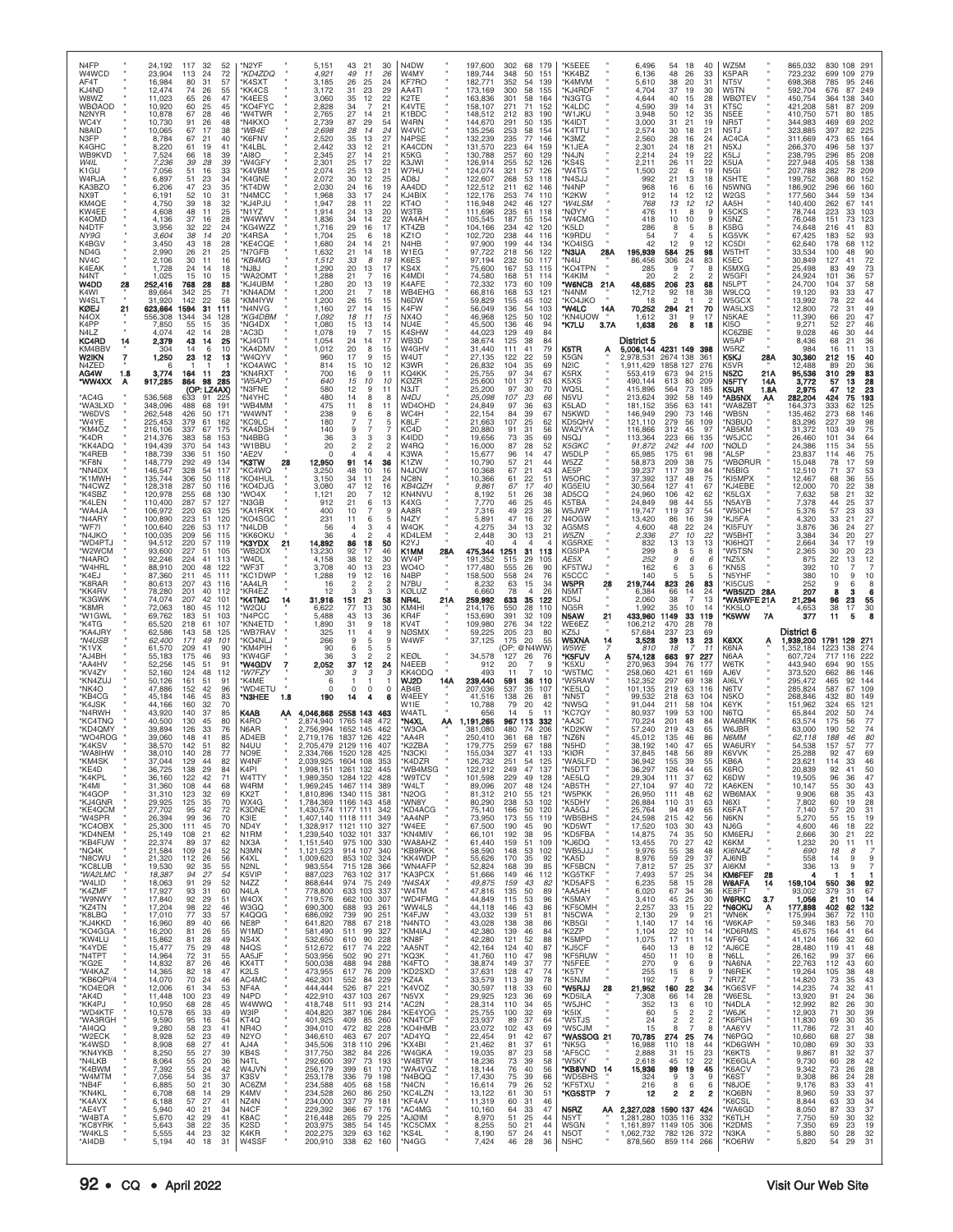| *WA6FWN<br>*W6MSN<br>*NI6P<br>*AJ6QH<br>*ADØL             |            | 5,217<br>4,747<br>4,380<br>3,010<br>3,003          | 46<br>22<br>25<br>22<br>25<br>56<br>62<br>29<br>31<br>36<br>18<br>17<br>36<br>20<br>19                                  | AB7YQ<br>AD7XG<br>AC7GL<br>KS7T<br>N7RK                       | 162,575<br>125,624<br>114.872<br>111.188<br>103,140      | 338 57 118<br>289<br>55<br>270<br>62<br>323<br>53<br>74<br>213                            | 109<br>104<br>101<br>117         | *K7BWC<br>*КХ6Х<br>*KJ7MEB<br>KA6BIM                         | 7<br>АΑ                      | 2,040<br>36<br>$\Omega$<br>1.334.500                               | 24<br>3<br>2<br>1235 135                         | 13<br>21<br>$\overline{2}$<br>$\overline{c}$<br>$\overline{1}$<br>2<br>290 | K8ALH<br><b>K8GU</b><br><b>KBAO</b><br>KC8ZMN<br>W8GOC | 28<br>21<br>14 | 152<br>6,640<br>95,702<br>49,217<br>22,620                  | 12<br>8<br>11<br>58<br>11<br>29<br>82<br>313<br>27<br>22<br>67<br>208<br>47<br>130<br>18                          | *K8AJS<br>*AB8SF<br>'WU1N<br>'W8AIT               | 28A                          | 1,500<br>1,000<br>275<br>2,325                        | 20<br>15<br>15<br>17<br>12<br>9<br>$\overline{4}$<br>39<br>11                                            | 13<br>$\overline{7}$<br>20             |
|-----------------------------------------------------------|------------|----------------------------------------------------|-------------------------------------------------------------------------------------------------------------------------|---------------------------------------------------------------|----------------------------------------------------------|-------------------------------------------------------------------------------------------|----------------------------------|--------------------------------------------------------------|------------------------------|--------------------------------------------------------------------|--------------------------------------------------|----------------------------------------------------------------------------|--------------------------------------------------------|----------------|-------------------------------------------------------------|-------------------------------------------------------------------------------------------------------------------|---------------------------------------------------|------------------------------|-------------------------------------------------------|----------------------------------------------------------------------------------------------------------|----------------------------------------|
| *KN6IUW<br>*W6KME<br>*K6OWS<br>*K6CES<br>*N6ERL<br>*KE6LB |            | 2,745<br>2,220<br>2,074<br>2,016<br>1,989<br>1,682 | 19<br>34<br>26<br>33<br>16<br>21<br>26<br>16<br>18<br>25<br>22<br>20<br>28<br>20<br>19<br>28<br>15<br>14                | <b>KK7DS</b><br>K6NR<br>WB6JJJ<br>W7PV<br><b>KE7F</b><br>WD7E | 49,077<br>43,585<br>43,290<br>42,600<br>36,708<br>35,504 | 48<br>159<br>142<br>50<br>52<br>142<br>39<br>133<br>123<br>53<br>120<br>48                | 75<br>65<br>65<br>81<br>85<br>64 | NA2U<br>K <sub>2</sub> PO<br>K7IU<br>NG7M<br>WA7AN<br>KD7PCE |                              | 1,170,552<br>1,146,132<br>513,590<br>504,680<br>406,290<br>377,142 | 1199<br>1195 120<br>708 102<br>609<br>520<br>519 | 135<br>318<br>252<br>188<br>87<br>223<br>87<br>203<br>80<br>183            | KD8JAM<br>KT8D<br>*K8ZM<br>'KM6Z<br>*W8ASA<br>*K3DMG   |                | 14,850<br>4,600<br>624,325<br>277,112<br>255,588<br>141,624 | 101<br>22<br>44<br>13<br>33<br>44<br>690<br>85<br>240<br>431<br>78<br>190<br>70<br>166<br>394<br>307<br>43<br>125 | W9RE<br>K9BGL<br>W9GT<br>KD9MS<br>WE9V            | District 9<br>А<br>2,384,256 | 665,226<br>496,836<br>433,302                         | 4,845,002 3110 141<br>421<br>1913 124<br>324<br>839<br>75<br>216<br>545<br>96<br>237<br>566<br>77<br>204 |                                        |
| *KQ6DI<br>*K6ESS<br>*KD6NFD<br>*KG6TYB<br>*K6DWD          |            | 1.652<br>1,598<br>1,377<br>1,333                   | 26<br>14<br>14<br>30<br>18<br>16<br>21<br>14<br>13<br>24<br>16<br>15                                                    | N7LR<br>WG7X<br>N7TU<br>W7TX<br>WA7TV                         | 30,450<br>27,336<br>23,862<br>20,526<br>19.339           | 110<br>47<br>112<br>41<br>35<br>115<br>106<br>31                                          | 58<br>61<br>47<br>35             | WU9B<br>N7ZUF<br>K7WP<br>KH7X/W7                             |                              | 338,672<br>334,110<br>300,578<br>284,406                           | 516<br>504<br>402<br>389                         | 79<br>165<br>93<br>166<br>90<br>184<br>96<br>225                           | *N8BAP<br>*N8WCP<br>*KD8LDS<br>*N6JRL<br>*KB8TL        |                | 129.816<br>127,980<br>97,526<br>80,976                      | 66<br>150<br>248<br>311<br>42<br>116<br>262<br>107<br>36<br>232<br>57<br>111<br>41<br>95                          | W9DZ<br>NF9Z<br>KJ9B<br>K9LA<br>K9UC              |                              | 406.288<br>209,090<br>170,184<br>143,375              | 542<br>197<br>71<br>390<br>58<br>148<br>359<br>42<br>126<br>288<br>129<br>56<br>279<br>41<br>111         |                                        |
| *K9BGC<br>*N6UNH<br>*W6RGS<br>*W6RPM                      |            | 1,326<br>1,242<br>855<br>627<br>414                | 29<br>12<br>14<br>30<br>12<br>11<br>15<br>9<br>10<br>12<br>10<br>9<br>13<br>9<br>9                                      | KE2VB<br>N7RBL<br>AG7KO<br>K9JDV                              | 18,957<br>18,564<br>16,275<br>15,958                     | 32<br>115<br>100<br>32<br>37<br>98<br>82<br>28<br>93<br>36                                | 51<br>39<br>54<br>47<br>43       | KB7RJ<br>W7CL<br>W7GES<br>K7STO                              |                              | 270,144<br>262,965<br>237,200<br>225,720                           | 439<br>447<br>468<br>343                         | (OP: KH6ND)<br>92<br>176<br>83<br>152<br>59<br>141<br>96<br>168            | *AD8AL<br>*N8CUB<br>*WB8JUI<br>*W8UA                   |                | 73,304<br>70,550<br>70,470<br>69.088<br>61,087              | 205<br>202<br>56<br>110<br>174<br>44<br>101<br>202<br>40<br>87<br>178<br>89<br>38                                 | NN1N<br>WB9VGO<br>K9AWS<br>KE9UA                  |                              | 117,192<br>103,950<br>103,284<br>102,284<br>72,419    | 235<br>50<br>115<br>224<br>57<br>114<br>218<br>59<br>123<br>89<br>198<br>50                              |                                        |
| *AE6YB<br>*N6AKO<br>*KF6JS<br>*K6AVS<br>*KM6VXO           |            | 160<br>156<br>154<br>90<br>66                      | 7<br>$\overline{4}$<br>4<br>9<br>6<br>7<br>$\overline{7}$<br>5<br>6<br>6<br>$\overline{4}$<br>6<br>8<br>6<br>5          | N3EG<br>KJ7YYI<br>N7DWW<br>N7TCO<br><b>KX7TL</b>              | 15,642<br>12,665<br>12,512<br>12,150<br>11,900           | 78<br>$35\,$<br>71<br>36<br>26<br>78<br>87<br>34<br>68<br>35                              | 44<br>49<br>42<br>41<br>35       | N7GCO<br>W7RIS<br>KØSN<br>KE6GFI<br>KØIP                     |                              | 206,797<br>185,464<br>163,866<br>152,190<br>145,110                | 345<br>334<br>327<br>331<br>261                  | 74<br>153<br>80<br>159<br>52<br>134<br>68<br>122<br>68<br>142              | *KW8KW<br>*N8PPF<br>*N8CWX<br>*W8KSC<br>*W8LYO         |                | 60,417<br>57,084<br>55,900<br>49,792<br>47,399              | 41<br>96<br>204<br>156<br>50<br>92<br>43<br>87<br>165<br>149<br>44<br>84<br>133<br>46<br>93                       | W9TC<br>N9GH<br>K9XN<br>AK9PL<br>KB9S             |                              | 68,609<br>55,664<br>52,520<br>46,690<br>26,956        | 175<br>61<br>149<br>47<br>184<br>29<br>120<br>47<br>114<br>114<br>34<br>58                               | 96<br>95<br>75                         |
| *AE6VX<br>*KE6MT<br>*KC8J<br>*KN6EVH<br>*N6RVI            | 28         | 29<br>14<br>8<br>3,045<br>1,848                    | 32<br>14<br>15<br>5<br>$\overline{4}$<br>3<br>$\overline{c}$<br>$\overline{c}$<br>2<br>33<br>20<br>15<br>29<br>12<br>16 | KT7P<br>K9QJS/7<br>NZ2S<br>W7AUM<br>WA7NE                     | 11,076<br>8.940<br>6,612<br>6,348<br>5,405               | 66<br>35<br>64<br>26<br>28<br>59<br>62<br>24<br>45<br>22                                  | 43<br>34<br>29<br>22<br>25       | AK8E<br>NC7M<br>K7GS<br>NU7J<br>KB7HDX                       |                              | 144,727<br>144,157<br>130,130<br>120,888<br>119,875                | 261<br>321<br>273<br>218<br>302                  | 72<br>151<br>59<br>110<br>73<br>109<br>76<br>131<br>60<br>115              | *WA3JAT<br>*K7DR<br>*N8BZN<br>*KE8RJU<br>*W8TB         |                | 44,145<br>41.199<br>36,332<br>35,258<br>34,720              | 155<br>38<br>71<br>25<br>163<br>68<br>141<br>44<br>80<br>43<br>79<br>114<br>110<br>44<br>80                       | W9FFA<br>K9TY<br>AD5PR<br>KC9WIB<br>N9TO          |                              | 17,892<br>12,460<br>11,753<br>11,700<br>9,734         | 97<br>18<br>66<br>25<br>64<br>21<br>77<br>30<br>59<br>19                                                 | 53<br>45<br>52<br>45<br>43             |
| *K.I6YOV<br>*WA6OUD<br>*NP4IW/W6 21<br>*N6RM              |            | 80<br>70<br>49,640<br>24,696                       | $\overline{4}$<br>$\overline{4}$<br>4<br>5<br>5<br>5<br>294<br>24<br>44<br>150<br>25<br>38                              | NW7M<br>W7FD<br>KH6VM<br>WY7KY                                | 4,300<br>3,534<br>2,535<br>2,318                         | 36<br>19<br>70<br>30<br>30<br>18<br>35<br>17                                              | 24<br>32<br>21<br>21             | AA7V<br>KN7K<br>KF7U<br>KC7V                                 |                              | 111,752<br>109,792<br>107,250<br>95,632                            | 184<br>266<br>237<br>223                         | 79<br>150<br>73<br>115<br>57<br>108<br>65<br>107                           | *AB8OU<br>*WA8RD<br>*KE8SIQ<br>*K2SY                   |                | 34,086<br>27,960<br>24,347<br>21,631                        | 47<br>123<br>67<br>112<br>42<br>78<br>103<br>30<br>67<br>96<br>30<br>67                                           | K9IDQ<br>K9MA<br>WI9Z<br>N9TR                     |                              | 7,296<br>6,055<br>5,883<br>3,560                      | 46<br>25<br>62<br>8<br>40<br>19<br>33<br>16                                                              | 39<br>27<br>34<br>24                   |
| *K7XE<br>*NG6X<br>*KN6EWM<br>*N6BHX<br>AD6GE*             |            | 14,820<br>10,920<br>3,420<br>1,292<br>18           | 23<br>34<br>108<br>21<br>31<br>84<br>27<br>34<br>18<br>29<br>8<br>9<br>3<br>3<br>3                                      | W4WAC<br>KI7Y<br>W7QL<br>KØXA<br>K7EZQ                        | 2,160<br>2,112<br>1,457<br>1,333                         | 28<br>14<br>26<br>16<br>18<br>14<br>28<br>14<br>900<br>20<br>15                           | 16<br>16<br>17<br>17<br>15       | K7VIT<br>N7RVD<br><b>K7EDX</b><br>K7WXB<br>N9NA              |                              | 94,377<br>93,456<br>88,880<br>81,450<br>80,609                     | 222<br>238<br>161<br>204<br>211                  | 65<br>98<br>53<br>91<br>66<br>136<br>53<br>97<br>60<br>89                  | *AD8BV<br>*N9KOP<br>*W8UD<br>*NR8N<br>*KE8XH           |                | 21,631<br>21,504<br>21,328<br>18,690<br>12,560              | 102<br>59<br>38<br>30<br>54<br>101<br>51<br>97<br>35<br>58<br>89<br>-31<br>75<br>48<br>32                         | WD9AZB<br>K9AWM<br>KB9ORA<br><b>W9SE</b><br>W9ILY | 28<br>21                     | 1,100<br>495<br>280<br>777<br>161,660                 | 21<br>6<br>16<br>8<br>27<br>16<br>16<br>-9<br>483<br>28                                                  | 16<br>$\overline{7}$<br>19<br>12<br>90 |
| 'WA7BNM 14<br>*K6GHA<br>*K6BBQ<br>*W6JLV<br>*K6MUG        |            | 59,843<br>23,030<br>2.883<br>1,664<br>136          | 213<br>30<br>73<br>140<br>24<br>46<br>41<br>15<br>16<br>28<br>12<br>14<br>13<br>8<br>9                                  | AF7LZ<br>N <sub>2</sub> DEJ<br><b>NØVD</b><br>W7WR<br>N7RQ    | 10,246<br>28<br>21<br>364,882                            | 529<br>18<br>12<br>180<br>$\overline{7}$<br>6<br>78<br>19<br>198<br>11<br>5<br>1075<br>34 | 11<br>6<br>28<br>6<br>100        | WA7DUH<br>K7QA<br>KE7W<br>W6KGP<br>KD7VIK                    |                              | 74,536<br>56,068<br>48,222<br>47,376<br>46,291                     | 189<br>193<br>151<br>147<br>158                  | 54<br>100<br>47<br>60<br>50<br>64<br>40<br>86<br>41<br>78                  | *N8AJM<br>*N5MKY<br>*N5WCS<br>*K8NW<br>*NF8M           |                | 12,551<br>12,450<br>11,310<br>7,866<br>4.770                | 62<br>31<br>46<br>68<br>31<br>52<br>45<br>67<br>33<br>52<br>29<br>40<br>38<br>22<br>31                            | W9OP<br>K9CJ<br>K9ZO<br>W9JOE<br><b>KØPJ</b>      | $\overline{7}$<br>3.7        | 93,018<br>26,492<br>28,194<br>8,370<br>1,800          | 318<br>24<br>138<br>21<br>151<br>17<br>69<br>12<br>29<br>8<br>16                                         | 87<br>53<br>57<br>42                   |
| *WY6R<br>*AD6AD<br>*KN6ECE<br>*K6BCB<br>*WZ6ZZ            | 7<br>3.7   | 77<br>30<br>30<br>21<br>72                         | 6<br>3<br>4<br>$\overline{4}$<br>$\overline{2}$<br>3<br>з<br>2<br>з<br>5<br>$\frac{3}{3}$<br>4<br>$\overline{7}$<br>з   | AA6AA<br>NX1P<br>K7JQ<br>NX7O<br>K7MY                         | 286,130<br>140,679<br>44,382<br>17,880<br>9.666          | 33<br>858<br>581<br>29<br>212<br>23<br>21<br>120<br>80<br>19                              | 97<br>70<br>55<br>39<br>35       | KY7M<br>WX7P<br>KB7AZ<br>K6DTT<br>K7EKD                      |                              | 42,955<br>40,273<br>36,120<br>31,416<br>26,568                     | 132<br>157<br>131<br>128<br>116                  | 42<br>79<br>43<br>60<br>43<br>62<br>52<br>80<br>48<br>60                   | *W8TVO<br>*AD8HN<br>*WJ8B<br>*N8MRS<br>*KD8ORN         |                | 4,410<br>4,080<br>4,032<br>3.723<br>3,600                   | 38<br>15<br>27<br>38<br>20<br>28<br>48<br>24<br>32<br>20<br>31<br>36<br>35<br>21<br>27                            | *N4TZ<br>K9PMV<br>'KD9GY<br>'K9WD<br>'KD4ULW      | A                            | 1,544,160<br>177.471<br>157.842<br>134,310<br>104,475 | 1178<br>123<br>357<br>55<br>134<br>358<br>282<br>65<br>157<br>316<br>47<br>118<br>237<br>62<br>113       |                                        |
| KK6P                                                      |            |                                                    | AA 3,271,334 2598 138 344<br>(OP: W7IV)                                                                                 | KI7DG<br>N5CR<br>W7PEB                                        | 4,699<br>146,388<br>14<br>1,485                          | 12<br>43<br>447<br>35<br>34<br>13                                                         | 25<br>97<br>14                   | K7BVT<br>N7PHY<br>W7DBA                                      |                              | 25,232<br>18,620<br>15,600                                         | 140<br>106<br>81                                 | 33<br>50<br>30<br>40<br>36<br>42                                           | *WF8C<br>*KBØUPC<br>*W8MTB                             |                | 3,182<br>3,124<br>2,345                                     | 33<br>28<br>15<br>25<br>32<br>19<br>27<br>13<br>22                                                                | 'WD9CIR<br>*N9EAX<br>KB9OZI                       |                              | 97,812<br>88,677<br>66,930                            | 244<br>45<br>111<br>201<br>56<br>121<br>189<br>45<br>93                                                  |                                        |
| W6YI<br>N6RV<br>NT6X<br>KI6RRN                            |            | 2,113,741<br>2,003,075<br>1,576,596<br>1,409,580   | 1593 145 352<br>1587 137<br>338<br>1493 131<br>280<br>1298 131<br>279                                                   | W7WA<br>N6LB<br>N7GP<br>*N7IR                                 | 7<br>442,382<br>336<br>3.7<br>6,486<br>442,260<br>Ą      | 1344<br>32<br>9<br>18<br>125<br>17<br>594<br>88                                           | 86<br>15<br>29<br>182            | KG7QXE<br>N7EPD<br>NN7M<br>W7SS                              |                              | 14,214<br>14,112<br>13,718<br>13,600                               | 88<br>62<br>126<br>75                            | 34<br>35<br>37<br>47<br>17<br>21<br>32<br>48                               | *AD8Y<br>*K8CVM<br>*AC7JN<br>*W8NRX                    |                | 1,634<br>1,395<br>405<br>221                                | 19<br>24<br>30<br>23<br>15<br>16<br>$\overline{7}$<br>9<br>8<br>9<br>6                                            | 'N9LYE<br>KD9AC<br>'KD9ERS<br>KD9RPB              |                              | 66,748<br>58,636<br>54,796<br>53,010                  | 168<br>53<br>95<br>189<br>39<br>159<br>45<br>135<br>48<br>107                                            | 98<br>88                               |
| W1SRD<br>W4EF<br>N6JV                                     |            | 777,700<br>526,212<br>500,388                      | 794 111<br>239<br>617 111<br>200<br>698 67<br>192                                                                       | 'AK6A<br>'KK7AC<br>*K7CAR                                     | 210.304<br>126,498<br>111.475                            | 75<br>363<br>283<br>59<br>250<br>69                                                       | 137<br>115<br>106                | W6OAT<br>WA7BAM<br>W7JHR                                     |                              | 13,041<br>9,030<br>8,909                                           | 69<br>53<br>$77$                                 | 31<br>38<br>23<br>47<br>27<br>32                                           | *AD8WA<br>*KC8LWW<br>*N8II                             | 28             | 144<br>0<br>170,558                                         | $\overline{7}$<br>5<br>-7<br>11<br>9<br>10<br>563<br>25<br>82                                                     | 'W9WGN<br>'KB9FPY<br>'W9KG                        |                              | 51,708<br>46,230<br>41,400                            | 141<br>50<br>184<br>48<br>158<br>28                                                                      | 89<br>90<br>64                         |
| WC6H<br><b>W6DR</b><br>W1PR                               |            | 490,730<br>478,166<br>335,654                      | 640 103<br>207<br>572 118<br>229<br>513<br>80<br>162                                                                    | 'W6US<br>'N7VZU<br>'N6ITY                                     | 110,000<br>77,035<br>59,220                              | 255<br>71<br>195<br>55<br>173<br>47                                                       | 105<br>100<br>94                 | N3CMI<br>KA6RWL<br>N7GND                                     |                              | 7,936<br>3,999<br>3,204                                            | 49<br>36<br>34                                   | 24<br>38<br>20<br>23<br>17<br>19                                           | *W8TWA<br>*W8DN<br>*W8EH                               |                | 63,440<br>5,358<br>931                                      | 294<br>20<br>60<br>51<br>11<br>27<br>19<br>13<br>6                                                                | AC9TO*<br>'W9VTD<br>'W8NWG                        |                              | 41,000<br>31,304<br>30,316                            | 146<br>51<br>129<br>37<br>119<br>36                                                                      | 74<br>67<br>70                         |
| <b>K6RIM</b><br>N6QQ<br>WA6KHK                            |            | 221,130<br>215,991<br>172,431                      | 358<br>81<br>153<br>73<br>160<br>354<br>76<br>326<br>131                                                                | 'N7ESU<br>'KK7RR<br>'N7MZW                                    | 49,491<br>39,200<br>39,160                               | 174<br>41<br>140<br>42<br>145<br>47                                                       | 76<br>70<br>63                   | K7EG<br>K7UT<br>W7CO                                         |                              | 1.876<br>1,224<br>396                                              | 26<br>24<br>11                                   | 13<br>15<br>18<br>16<br>6                                                  | *KB8MXE<br>*KC8JX<br>6<br>*W8JGU                       | 21             | 714<br>336<br>62.208                                        | 22<br>$\overline{4}$<br>10<br>3<br>14<br>242<br>27<br>69                                                          | 'W9IZ<br>'KC9WOM<br>'KD9DBQ                       |                              | 29,998<br>22,795<br>20,832                            | 109<br>39<br>104<br>57<br>40<br>83<br>35                                                                 | 67<br>58                               |
| K6TQ<br>NC6R<br>N6GP                                      |            | 167,280<br>137,837<br>102,714                      | 375<br>54<br>116<br>282<br>75<br>128<br>235<br>97<br>62                                                                 | *W1DGL<br>*KNØW<br>'K7STU                                     | 37,083<br>32,660<br>30,805                               | 119<br>59<br>122<br>51<br>140<br>42                                                       | 82<br>64<br>59                   | W7SLS<br>N6SS<br><b>WA7CPA</b>                               | 28A                          | 240<br>145,015<br>2.624                                            | 8<br>578<br>35                                   | 30<br>67<br>13<br>19                                                       | 8<br>*WB8JAY<br>*KO4HPP<br>*N8FYL                      | 14             | 3,811<br>720<br>150                                         | 37<br>11<br>26<br>22<br>5<br>15<br>5<br>5                                                                         | AC9QM*<br>*NR9E<br>'W9MXQ                         |                              | 19,688<br>19,092<br>17,400                            | 106<br>32<br>105<br>31<br>78<br>32                                                                       | 60<br>55<br>55                         |
| WE6Z<br>KG6AO<br>N6WS                                     |            | 93,888<br>91,360<br>89,552                         | 377<br>47<br>97<br>213<br>63<br>97<br>170<br>70<br>123                                                                  | *K7CW<br>*W7SY<br>*N7SF                                       | 24,882<br>19,352<br>14,080                               | 35<br>115<br>93<br>36<br>70<br>33                                                         | 43<br>46<br>47                   | K7AR<br>W7ZR<br>N7DD                                         | 21A<br>14A                   | 102,378<br>81,744<br>263,835                                       | 323<br>309<br>733                                | 29<br>84<br>29<br>75<br>37<br>106                                          | *N8VW<br>*KG9Z                                         | 7              | 18,088<br>893                                               | 110 20<br>48<br>$\overline{7}$<br>20<br>12                                                                        | <b>KD9KNJ</b><br>'KD9JSA<br>KD9KMK                |                              | 15,145<br>14,013<br>11,220                            | 98<br>19<br>91<br>30<br>74<br>27                                                                         | 46<br>51<br>41                         |
| K6MM<br>N6GEO<br>W6MOB                                    |            | 77.672<br>77,400<br>62,061                         | 49<br>103<br>203<br>248<br>58<br>71<br>198<br>53<br>84                                                                  | 'WB7EUJ<br>*N7AME<br>*N7XCZ                                   | 13,746<br>13,608<br>13,032                               | 97<br>40<br>88<br>36<br>77<br>30                                                          | 47<br>48<br>42                   | W7IL<br>KK7PW<br>W7VM                                        |                              | 134.625<br>14,694<br>280                                           | 441<br>92<br>9                                   | 92<br>33<br>23<br>39<br>$\overline{7}$<br>$\overline{7}$                   | <b>K8CX</b><br>WA3C<br>N <sub>4</sub> RA               | ĄΑ             | 2.234.305<br>1,974,176                                      | 2,318,160 1619 125<br>395<br>1486 121<br>430<br>1326 126<br>418                                                   | 'WB9BWP<br>'WB9DAR<br>'KD9RDO                     |                              | 10,560<br>9,867<br>8,710                              | 70<br>24<br>76<br>28<br>64<br>26                                                                         | 36<br>41<br>41                         |
| W1RH<br><b>W6SX</b>                                       |            | 57,070<br>36,400                                   | 170<br>44<br>86<br>46<br>66<br>125                                                                                      | *N7VS<br>*KB7AK                                               | 12,596<br>11,480                                         | 80<br>29<br>67<br>38                                                                      | 38<br>44                         | *WZ8T<br>*WAØWWW"                                            | ΑA                           | 282,600<br>196,443                                                 | 485<br>356                                       | 78<br>147<br>71<br>136                                                     | W8MJ<br>KG8CW                                          |                | 1,965,512<br>1,264,523<br>790.230                           | 1378 128<br>408<br>1053 118<br>343                                                                                | *AC9VC<br>'W9ABK                                  |                              | 7,875<br>7,728                                        | 69<br>27<br>58<br>14<br>23                                                                               | 36<br>34                               |
| K6GFJ<br>K7GK<br>W6EU                                     |            | 35,445<br>34,200<br>30.847                         | 145<br>35<br>50<br>113<br>48<br>66<br>106<br>40<br>69                                                                   | *W7MTL<br>*AC7AF<br>*NE7TS                                    | 9,454<br>8,710<br>8,658                                  | 70<br>30<br>56<br>28<br>67<br>35                                                          | 28<br>39<br>39                   | 'W7OM<br>*K6VHF<br>*NW7E                                     |                              | 139,008<br>132,112<br>127,551                                      | 300<br>285<br>250                                | 75<br>117<br>67<br>117<br>72<br>111                                        | KC8QDQ<br>WA8MCD<br>NX8T                               |                | 783,485<br>537,251                                          | 677 103<br>323<br>790<br>87<br>268<br>649<br>78<br>211                                                            | 'K9WPV<br>'N9BT<br>KØCD                           |                              | 5,555<br>4,600<br>4,218                               | 44<br>27<br>38<br>19<br>42<br>13                                                                         | 32<br>24                               |
| KF6NCX<br>K6NV<br>N6ZT                                    |            | 30,135<br>29.798<br>27,710                         | 57<br>112<br>48<br>58<br>134<br>36<br>123<br>29<br>56                                                                   | KE7ZAC<br>*AF7VC<br>*AA7DK                                    | 8,094<br>8,000<br>7,632                                  | 35<br>56<br>24<br>63<br>60<br>32                                                          | 36<br>26<br>40                   | 'K7VAP<br>*WN6W<br>*KJ7NEL                                   |                              | 105,968<br>66,187<br>35,055                                        | 263<br>202<br>114                                | 64<br>84<br>50<br>71<br>46<br>77                                           | K8VG<br>WA8Y<br>K4YJ                                   |                | 432,456<br>362,103<br>343,360                               | 568<br>78<br>218<br>447<br>220<br>81<br>416<br>77<br>213                                                          | KD9LVR<br>'AJ9U<br>AA9WP                          |                              | 4,136<br>3,036<br>2,993                               | 42<br>17<br>34<br>18<br>29<br>19                                                                         | 27<br>26<br>22                         |
| N6W1<br>K6MI<br>N6GWH                                     |            | 26,784<br>16,898<br>16,132                         | 58<br>92<br>50<br>98<br>32<br>39<br>94<br>30<br>44                                                                      | *KI7WGA<br>*AG7KU<br>*KC7ITP                                  | 7,614<br>7,344<br>6,350                                  | 22<br>68<br>32<br>59<br>45<br>25                                                          | 25<br>36<br>25                   | *WA7YXY<br>*N7UJJ<br>*K7HV                                   |                              | 31,992<br>26,857<br>25,585                                         | 137<br>101<br>91                                 | 39<br>54<br>44<br>63<br>47<br>72                                           | <b>W3HKK</b><br>K8PK<br>W8GNM                          |                | 309,673<br>229,864<br>218,828                               | 416<br>85<br>202<br>363<br>71<br>165<br>339<br>71<br>156                                                          | *WQ9F<br>'KD9PKQ<br>'K9ELF                        |                              | 2,898<br>2,812<br>2,301                               | 32<br>19<br>31<br>15<br>24<br>20                                                                         | 23<br>23<br>19                         |
| W6KC<br>AF6SA<br>K8TR                                     |            | 15,906<br>11,055<br>9,381                          | 96<br>24<br>42<br>63<br>39<br>28<br>70<br>27<br>32                                                                      | W7TMT<br>*WB6OEE<br>*KJ7WRB                                   | 5,670<br>5.664<br>5,655                                  | 50<br>21<br>52<br>22<br>52<br>19                                                          | 21<br>26<br>20                   | K7TO<br>*KK7GO<br>*K7KB                                      |                              | 21,170<br>19,264<br>14,580                                         | 111<br>68<br>68                                  | 36<br>37<br>48<br>64<br>53<br>28                                           | AD8FD<br>N8AA<br>WB8AKW                                |                | 175,625<br>168,525<br>162,876                               | 233<br>82<br>199<br>278<br>61<br>164<br>311<br>56<br>140                                                          | KE9YK<br>*K9KDE<br>*K9FRO                         |                              | 2,196<br>2,068<br>1,725                               | 25<br>18<br>37<br>15<br>26<br>8                                                                          | 18<br>29<br>15                         |
| W6IA<br>W6APH<br>AI6MC                                    |            | 7,480<br>7,089<br>7,040                            | 26<br>29<br>50<br>56<br>25<br>26<br>26<br>29<br>67                                                                      | *AG7EM<br>*KI7IOC<br>*AE7AP                                   | 4,816<br>4,224<br>4,200                                  | 38<br>27<br>38<br>19<br>38<br>17                                                          | 29<br>25<br>23                   | *W7YTF<br>*KG6ECW<br>*KR2E                                   |                              | 11,760<br>10,773<br>8,636                                          | 73<br>87<br>52                                   | 33<br>37<br>28<br>35<br>29<br>39                                           | N8BJQ<br>N9RC<br>W8RID                                 |                | 161,370<br>116,160<br>111,074                               | 296<br>58<br>140<br>199<br>66<br>154<br>261<br>47<br>111                                                          | *KD9EBS<br>*K9KJ<br>*KD9LON                       |                              | 1,664<br>1,422<br>1,044                               | 23<br>13<br>27<br>4<br>21<br>13                                                                          | 19<br>14<br>16                         |
| NZ6G<br>K6ZP<br>K6XC                                      |            | 6,308<br>4,655<br>1,032                            | 50<br>34<br>49<br>22<br>27<br>48<br>20<br>12                                                                            | *WA7JNJ<br>*W7TMD<br>*K7TTK                                   | 3,782<br>3,200<br>3,168                                  | 46<br>16<br>34<br>20<br>50<br>12                                                          | 15<br>20<br>12                   | *KI7TT<br>*KD7WNV<br>*WA7SHP                                 |                              | 7,424<br>4,232<br>3,840                                            | 53<br>43<br>58                                   | 32<br>32<br>24<br>22<br>15<br>15                                           | AC8RJ<br>WZ8P<br>WD8S                                  |                | 108,570<br>96,866<br>89,082                                 | 173<br>67<br>168<br>202<br>64<br>123<br>236<br>40<br>107                                                          | *N9OQC<br>*NV9X<br>*N9UN                          |                              | 930<br>540<br>440                                     | 17<br>16<br>11<br>9<br>14<br>11                                                                          | 14<br>11<br>11                         |
| W6DPM<br><b>WQ6X</b><br>W6PH                              | 28A<br>21A | 144<br>48,412<br>214,650                           | $\begin{array}{c} 12 \\ 7 \end{array}$<br>5<br>8<br>395<br>19<br>30<br>577<br>33<br>102                                 | *AC7MX<br>*KI7MZH<br>*K7YL                                    | 2,822<br>2,728<br>2,232                                  | 48<br>18<br>22<br>37<br>19<br>28                                                          | 16<br>22<br>17                   | *KI7N<br>*K7JKM<br>*KK7A                                     |                              | 2,808<br>1,920<br>910                                              | 34<br>26<br>16                                   | 18<br>18<br>16<br>16<br>12<br>14                                           | N8LLC<br>WA8LRW<br>W8UF                                |                | 84,937<br>75,210<br>70,794                                  | 209<br>53<br>104<br>209<br>43<br>95<br>171<br>48<br>114                                                           | KB9MOQ*<br>*W3ZAP<br>*KD9KMF                      |                              | 392<br>196<br>112                                     | 10<br>6<br>$12$<br>7<br>5<br>3                                                                           | 8<br>7<br>5                            |
| W6SR<br>NK6A<br>N6IC                                      |            | 64,200<br>36,408<br>19,824                         | 79<br>223<br>-28<br>194<br>23<br>51<br>137<br>19<br>37                                                                  | *W7LRM<br>*KDØBSY<br>*W7RCS                                   | 1,890<br>1,566<br>1,530                                  | 24<br>15<br>28<br>13<br>23<br>15                                                          | 15<br>14                         | *N6XT<br>*NG2G<br>*KM6DYO                                    |                              | 294<br>264<br>170                                                  | 14<br>9<br>7                                     | 10<br>11<br>6                                                              | N5JED<br>6<br>K8AJJ<br>W8LRJ                           |                | 67,200<br>63,838                                            | 197<br>-47<br>93<br>200<br>27<br>91<br>137<br>68                                                                  | *AB9CD<br>*KC9BKS<br>*WB9HFK 21                   | 28                           | 112<br>20<br>34,352                                   | 5<br>4<br>2<br>2<br>170<br>21                                                                            | $\overline{4}$<br>2                    |
| AI6Z<br>*W7TR                                             | 3.7A<br>ΑA | 2,139<br>147,730                                   | 34<br>13<br>18<br>313 73 114                                                                                            | *K7ACZ<br>*KE7X                                               | 1,479<br>1,377                                           | 18<br>14<br>19<br>13                                                                      | 15<br>15<br>14                   | *KD7GHZ<br>*WV7S                                             | 28A                          | 54<br>252                                                          | 4<br>$\overline{7}$                              | 5<br>3<br>6                                                                | 5<br>W8HPJ<br>3<br>6<br>NR8Z                           |                | 56,472<br>53,708<br>53,268                                  | 113<br>181<br>35<br>81<br>47<br>91<br>151                                                                         | *W9GYK<br>*KF6EFG                                 | 14                           | 3,996<br>20                                           | 46<br>10<br>$\overline{c}$<br>2<br>$\overline{4}$                                                        | 55<br>27<br>$\overline{c}$             |
| *AI6DR<br>*N6ORB                                          |            | 67,596<br>53,856                                   | (OP: KH2TJ)<br>52<br>202<br>-77<br>202<br>40<br>59                                                                      | *KI7PBR<br>*K1AUS<br>*K2AES                                   | 1,150<br>1,012                                           | 18<br>12<br>19<br>11<br>952<br>22<br>13                                                   | 13<br>11<br>15                   | *WØBF<br>*N7EEL<br>*NB7B                                     | 21A<br>14A                   | 22,940<br>420<br>60                                                | 116<br>13<br>7                                   | 25<br>49<br>10<br>11<br>$\overline{c}$<br>3                                | KC8ZKI<br>KD8FS<br>KE9L                                |                | 39,243<br>38,646<br>34,290                                  | 120<br>47<br>80<br>131<br>31<br>83<br>111<br>47<br>80                                                             | *KD9OAZ<br>*KC9GHA<br>*KC9YL                      | 7                            | 6<br>1,458<br>45                                      | 3<br>24<br>11<br>4<br>3                                                                                  | 3<br>16<br>$\overline{2}$              |
| *K6RC<br>*W6AAE<br>*AG6JA                                 |            | 51,030<br>28,885<br>10,858                         | 156<br>50<br>76<br>123<br>44<br>65<br>77<br>30<br>31                                                                    | *N7MJL<br>*N7VGO<br>*K7JSG                                    |                                                          | 744<br>28<br>16<br>676<br>17<br>14<br>377<br>11<br>5                                      | 15<br>12<br>8                    | NA8V                                                         | Α                            | District 8<br>1,831,296 1519 116 340                               |                                                  |                                                                            | AC <sub>8</sub> G<br>WB8ASI<br>K8YE                    |                | 19,176<br>11,096<br>2,542                                   | 19<br>49<br>114<br>61<br>34<br>39<br>20<br>21<br>21                                                               | <b>K9NW</b><br>K9IMM                              | АА                           |                                                       | 1,630,409 1073 135 416<br>1,597,050 1290 115<br>335                                                      |                                        |
| *KN6NSK<br>*KS6F<br>*W6DMW                                |            | 7,128<br>4,945<br>4,784                            | 53<br>25<br>29<br>48<br>22<br>21<br>27<br>25<br>42                                                                      | *KK7AGH<br>*N7WA<br>*W6DSG                                    |                                                          | 374<br>19<br>11<br>338<br>11<br>6<br>320<br>11<br>8                                       | 11<br>7<br>8                     | W8MET<br>K8GL<br>KM8AM                                       |                              | 526,621<br>500,816<br>474,744                                      | 590<br>646<br>615                                | 232<br>99<br>74<br>203<br>90 212                                           | KF8MZ<br><b>K8ALM</b><br>W8WJC                         |                | 2,457<br>770<br>480                                         | 30<br>18<br>21<br>10<br>13<br>12<br>9<br>11<br>11                                                                 | K9OM<br>K9KE<br>W9XY                              |                              |                                                       | 1,495,494 1116 117<br>381<br>1,432,624 1141 116<br>342<br>1,350,720 1018 125<br>355                      |                                        |
| *KE6PLA<br>*K6EI<br>*AJ6IY                                |            | 3,990<br>2,698<br>2,442                            | 31<br>46<br>26<br>29<br>17<br>21<br>33<br>17<br>16                                                                      | *KF7ZZ<br>*K7UWQ<br>*W6ABM                                    |                                                          | 110<br>8<br>5<br>3<br>90<br>7<br>88<br>4<br>4                                             | 5<br>3<br>$\overline{4}$         | KE8NBC<br>N8DE<br>KJ8H                                       | $\mathbf{u}$                 | 219,209<br>198,414<br>171,051                                      | 367<br>323<br>332                                | 70 153<br>56 163<br>64 137                                                 | K8RO<br>K8TS<br><b>W8CZN</b>                           | 21A<br>14A     | 420<br>56,910<br>192,128                                    | 13<br>8<br>13<br>25<br>242<br>80<br>487<br>37<br>115                                                              | ND9G<br>N8KR<br>N9ZM                              | 1,063,104                    |                                                       | 1,117,584 872 117<br>351<br>1,084,260 1182 93 247<br>983 107 285                                         |                                        |
| *AE6PL<br>*N9DK<br>*W6JWP                                 |            | 1,908<br>1,584<br>352                              | 27<br>16<br>20<br>27<br>17<br>16<br>10<br>10<br>6                                                                       | *WØFLZ<br>*KG7VQ<br>*N7TCV                                    |                                                          | 77<br>10<br>6<br>42<br>3<br>3<br>36<br>-5<br>-5                                           | 5<br>3<br>-4                     | N8SBE<br>KM8R                                                | $\mathbf{u}$<br>$\mathbf{u}$ | 108,477<br>104,082                                                 | 260<br>259                                       | 44 109<br>45 121<br>(OP: K8CMR)                                            | *K8LY<br>*W8GX<br>*KC8YDS                              | АА             | 246,750<br>195,833<br>103,224                               | 434<br>62<br>148<br>338<br>56<br>153<br>194<br>64<br>140                                                          | N2BJ<br>N9AU<br>AC9S                              |                              | 888,320<br>866,229<br>797,964                         | 904 86<br>261<br>795 102 297<br>823 98 250                                                               |                                        |
| *W6RQ<br>*W6ZL<br>*K6ICS                                  | 28A        | 345<br>35,154<br>6,120                             | $\overline{7}$<br>12<br>8<br>203<br>20<br>42<br>60<br>16<br>24                                                          | *KF7KTC<br>*KC7STK<br>*WA8ZNC                                 | 28<br>3,696<br>3,193<br>2,117                            | 68<br>11<br>37<br>13<br>36<br>13                                                          | 17<br>18<br>16                   | WA8RCN<br>KE8E<br>AA8KY                                      |                              | 87,262<br>64,032<br>61,612                                         | 235<br>198<br>170                                | 48 113<br>43<br>95<br>46 100                                               | *KE8HBV<br>*WT8WV<br>*K8LN                             |                | 97,865<br>83,486<br>65,100                                  | 216<br>56<br>129<br>195<br>55<br>114<br>174<br>43<br>97                                                           | WO9Z<br><b>KBØV</b><br><b>W9KEY</b>               |                              | 783,120<br>469,843<br>441,980                         | 732<br>98 292<br>492 94 259<br>575 86 201                                                                |                                        |
| *NE6I<br>*K6LIZ                                           |            | 1,121<br>96                                        | 20<br>8<br>11<br>5<br>3<br>5                                                                                            | *K7ULS<br>*KG6HMC<br>*NF7E                                    | 21<br>64,647                                             | 216<br>9<br>-6<br>12<br>2<br>4<br>266<br>28                                               | 6<br>2<br>71                     | K8ZR<br>KT8Y<br>WB8AXK                                       |                              | 43,068<br>36,312<br>32,500                                         | 166<br>131<br>128                                | 27<br>-70<br>36<br>66<br>36<br>64                                          | *N8UI<br>*N4LSJ<br>*W4YPW                              |                | 55,739<br>40,150<br>15,708                                  | 43<br>155<br>96<br>132<br>34<br>76<br>27<br>75<br>50                                                              | W9DX<br>N9DR<br>NJ9R                              |                              | 441,623<br>389,105<br>351,120                         | 520<br>85 214<br>496<br>86 209<br>496<br>76 190                                                          |                                        |
| ND7K                                                      | А          | District 7                                         | 3,036,215 2979 146 309                                                                                                  | 'KI7MJU<br>*N7SVI                                             | 1,920<br>14<br>4,277                                     | 39<br>16<br>69<br>18                                                                      | 16<br>29                         | N8HHG<br>W8YV                                                |                              | 28,875<br>28,620                                                   | 109<br>120                                       | 38<br>67<br>29<br>61                                                       | *KD8VRX<br>*AC8NP                                      |                | 12,480<br>10,730                                            | 63<br>25<br>55<br>73<br>20<br>38<br>36                                                                            | N <sub>9</sub> OK<br>W9RN                         | ×                            | 247,494<br>229,278                                    | 382<br>74 173<br>418<br>64<br>142<br>94                                                                  |                                        |
| W7YAQ<br>W7XQ                                             |            | 685,170<br>583,914                                 | (OP: W4IX@N6WIN)<br>738 109 236<br>706 100 217                                                                          | *K9PY<br>*KJ7PRW<br>*KG7WFQ                                   | 3,108<br>465<br>351                                      | 15<br>40<br>8<br>34<br>18<br>7                                                            | 22<br>$\overline{7}$<br>6        | AD8DM<br>KD8DNS<br>WF8D                                      |                              | 18,720<br>11,736<br>9,152                                          | 96<br>66<br>64                                   | 26<br>52<br>22<br>50<br>21<br>43                                           | *WS6K<br>*KE8RCI<br>*WR8F                              |                | 10,241<br>8,125<br>5,236                                    | 64<br>41<br>49<br>22<br>43<br>43<br>15<br>29                                                                      | KD9V<br>W9NZ<br><b>W9HT</b>                       |                              | 224,238<br>192,465<br>191,874                         | 361<br>187<br>336<br>73 162<br>322<br>72 154                                                             |                                        |
| K7SS<br>K9RZ<br>KT6VV                                     |            | 402,996<br>231,231<br>187,775                      | 596<br>95 163<br>391<br>80<br>151<br>358<br>78<br>125                                                                   | *W6AGZ<br>*K7MSO<br>*W7FCL                                    |                                                          | 280<br>14<br>5<br>120<br>-5<br>5<br>72<br>11<br>5                                         | 5<br>5                           | W8KEN<br>K8DO<br>W8GNT                                       |                              | 8,804<br>8,700<br>7,772                                            | 59<br>64<br>58                                   | 27<br>35<br>19<br>39<br>19<br>39                                           | *KB8DX<br>*K8GT<br>*AB8AC                              |                | 4,860<br>2,132<br>2,028                                     | 39<br>27<br>33<br>28<br>19<br>22<br>28<br>19<br>20                                                                | KA9FOX<br><b>KØPG</b><br>N9CK                     |                              | 183,274<br>168,590<br>154,336                         | 272<br>179<br>68<br>300<br>163<br>67<br>273<br>64 148                                                    |                                        |
| K9JF<br>N7WS                                              |            | 185,328<br>174,919                                 | 345<br>82 126<br>333<br>75<br>136                                                                                       | *KJ7KJA<br>*KF7OJA                                            |                                                          | 40<br>4<br>6<br>30<br>5<br>3                                                              | 4<br>3                           | K8SAS<br>K8EAW                                               |                              | 1,856<br>442                                                       | 28<br>21                                         | 18<br>14<br>11<br>15                                                       | *N8EV<br>*N8EI                                         |                | 1.815<br>1,665                                              | 13<br>20<br>21<br>22<br>15<br>22                                                                                  | KC9BG<br>K9MU                                     |                              | 139,128<br>128,876                                    | 290<br>45 142<br>249<br>66<br>136                                                                        |                                        |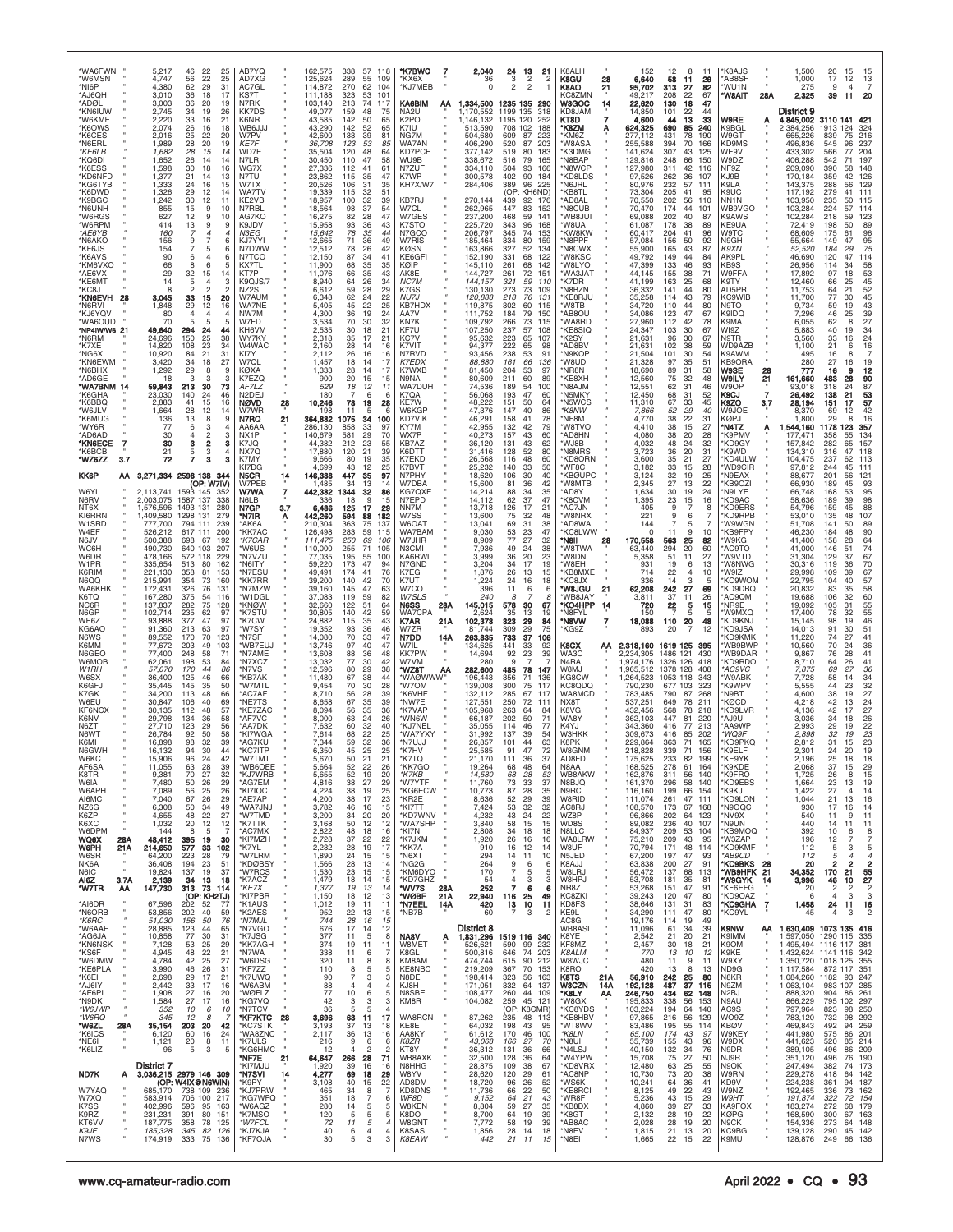| *N7SE<br>'WBØHHM<br>*KØALT<br>*NØVRM<br>*NØHDR<br>*WAØLIF<br>*KFØDCY<br>*AEØEE<br>*NØMDC<br>*KØVG                                                                                    | *WØPI<br>*KØJP<br>*WØZF<br>*WØCOE<br>*KBØNES<br>*KBØARZ<br>NØUJJ*<br>*AI6O<br>*KØJJM<br>WML@W*<br>*KØSCO<br>*WØWLA/M<br>*AAØCW<br>*N1CCC<br>*NØZIB<br>*KEØUNV<br>*NØUK<br>*KØXF<br>*KØJM<br>*KØDVP                                                                                                                                                                          | *NØUR<br>*ACØW<br>*WØYJT<br>*KAØPQW<br>*WZØW<br>*KØSV<br>*KNØL<br>*NGØT                                                                                | <b>KFØGV</b><br><b>KCØUUT</b><br><b>AIØM</b><br>KØBBB<br><b>NØOK</b><br><b>NØWRK</b><br>KDØOYC<br><b>K8MCN</b><br><b>WDØBGZ</b><br>*NGØC                                                             | NØKQ<br>WA7NPX<br><b>NØTEK</b><br>N6RSH<br>AG7O<br>KDØJLE<br>KØDME                                                                   | <b>WDØT</b><br>K9MWM<br>WØETT<br>NØGN<br>KJQI<br>NØYO<br><b>ADØH</b><br>KA9OZF<br>KAØLDG                                                                                  | <b>WØEWD</b><br>NCØB<br>N7WY<br>KQØC<br>KØJJR                                                | *KD9EFO<br>*K9LC<br>*KZ9V<br><b>W9XT</b><br>"W9QL<br>*KD9REA<br>*N9TGR                                                         | *KD9OIN<br>'WO9B<br>*N9TCA<br>*KYØQ<br>*WB4ZUT<br>*N9UPU                                                  | *K9QA<br>'WA9LEY<br>*KØPLC<br>*KD9NYE<br>*W9PI<br>'WT9Q<br>*W9LW<br>*K9MCK<br>*AE9LL                                                                             | °W9VO<br>*KD9CLH<br>'K9PW<br>*AA9JS<br>*N9VPV<br>*WA9PND<br>*WD9IDS<br>*WU9D                                                                            | K9STM<br>N9LQ<br><b>WA9LT</b><br>AJ9C<br><b>W9PA</b><br>N9LR<br>'WE9R<br>*K9PG<br>*KC9JML<br>*N9UA                                                                                          | <b>KC9WAV</b><br><b>WB9TFH</b><br>KJ9C<br>W9RCJ<br>W9PDS<br>KØTQ<br><b>WB9TFF</b>                                            | N9SB<br>WG9L<br>N9GUN<br>KA9GDW<br>KC9EOQ<br>K9TI<br>N9RMB                                                                          | W9VW<br>KC9K<br>WI9WI<br>W9ZV                                                           | W9YK<br>K9CI<br>K9DUR                                    |
|--------------------------------------------------------------------------------------------------------------------------------------------------------------------------------------|-----------------------------------------------------------------------------------------------------------------------------------------------------------------------------------------------------------------------------------------------------------------------------------------------------------------------------------------------------------------------------|--------------------------------------------------------------------------------------------------------------------------------------------------------|------------------------------------------------------------------------------------------------------------------------------------------------------------------------------------------------------|--------------------------------------------------------------------------------------------------------------------------------------|---------------------------------------------------------------------------------------------------------------------------------------------------------------------------|----------------------------------------------------------------------------------------------|--------------------------------------------------------------------------------------------------------------------------------|-----------------------------------------------------------------------------------------------------------|------------------------------------------------------------------------------------------------------------------------------------------------------------------|---------------------------------------------------------------------------------------------------------------------------------------------------------|---------------------------------------------------------------------------------------------------------------------------------------------------------------------------------------------|------------------------------------------------------------------------------------------------------------------------------|-------------------------------------------------------------------------------------------------------------------------------------|-----------------------------------------------------------------------------------------|----------------------------------------------------------|
|                                                                                                                                                                                      |                                                                                                                                                                                                                                                                                                                                                                             |                                                                                                                                                        | 21<br>14<br>7<br>Α                                                                                                                                                                                   |                                                                                                                                      |                                                                                                                                                                           | А                                                                                            | <b>28A</b><br>21A<br>14A                                                                                                       |                                                                                                           |                                                                                                                                                                  |                                                                                                                                                         | 28A<br>21A<br>7Α<br>АΑ                                                                                                                                                                      |                                                                                                                              |                                                                                                                                     |                                                                                         |                                                          |
| 6,156<br>6,110<br>5,252<br>5,040<br>4,756<br>4,576<br>4,240<br>3,956<br>3,570<br>3,555                                                                                               | 59,202<br>53,998<br>39,330<br>28,362<br>26,400<br>23,826<br>21,680<br>20,995<br>20,064<br>17,958<br>17,298<br>17,040<br>13,160<br>11,316<br>11,088<br>8,892<br>8,687<br>7,809<br>7,595<br>7,020                                                                                                                                                                             | 315,100<br>309,920<br>121,632<br>115,056<br>91,045<br>79,750<br>77,472<br>68,707                                                                       | 5,198<br>1,518<br>828<br>127,889<br>115,168<br>19,430<br>16,986<br>4,600<br>24,273<br>392,042                                                                                                        | 91,657<br>82,476<br>61,880<br>27,664<br>15,753<br>15,554<br>12,168<br>11,664                                                         | 342,095<br>235,524<br>234.373<br>227,925<br>194,040<br>167,049<br>115,584<br>92,414                                                                                       | District Ø<br>1.546.098<br>740.826<br>661,760<br>483.912<br>348,492                          | 5,992<br>4.300<br>2,997<br>49,998<br>30,108<br>8.109<br>132,258                                                                | 11,607<br>9,741<br>9,010<br>8,760<br>8,192<br>6,270                                                       | 32,292<br>25,900<br>23,166<br>23,040<br>21,112<br>19,488<br>17,864<br>17,862<br>12,948                                                                           | 157,941<br>126,492<br>59,280<br>45,936<br>42,625<br>42.624<br>37,440<br>36,934                                                                          | 7,502<br>37,884<br>26,228<br>10,830<br>88,206<br>15.833<br>493,796<br>233,966<br>187,950<br>169,916                                                                                         | 32,844<br>31,527<br>27,000<br>23,166<br>17,577<br>10,010<br>9,563                                                            | 72,645<br>72,450<br>63,096<br>45,966<br>34,771<br>33,491<br>33,480                                                                  | 95,976<br>92,442<br>83,000<br>73,790                                                    | 117,754<br>110,110<br>105.570                            |
| 53<br>29<br>-25<br>49<br>25<br>22<br>39<br>23<br>29<br>45<br>20<br>28<br>38<br>-23<br>35<br>42<br>20<br>32<br>44<br>-25<br>28<br>36<br>21<br>22<br>43<br>34<br>-17<br>35<br>21<br>24 | 37<br>183<br>80<br>162<br>54<br>79<br>40<br>129<br>75<br>121<br>30<br>57<br>104<br>38<br>62<br>88<br>47<br>67<br>111<br>31<br>49<br>58<br>95<br>27<br>93<br>35<br>61<br>84<br>32<br>50<br>90<br>39<br>54<br>88<br>36<br>44<br>73<br>29<br>41<br>64<br>29<br>40<br>69<br>21<br>42<br>58<br>32<br>44<br>50<br>31<br>42<br>57<br>34<br>-23<br>53<br>13<br>36<br>59<br>24<br>36 | 525<br>68<br>162<br>467<br>77<br>183<br>281<br>58 123<br>252<br>70<br>134<br>37<br>250<br>102<br>208<br>48<br>97<br>99<br>248<br>45<br>205<br>42<br>85 | 40<br>15<br>31<br>$\overline{7}$<br>26<br>16<br>29<br>12<br>11<br>395<br>-32<br>95<br>351<br>32<br>90<br>118<br>25<br>42<br>120<br>18<br>39<br>15<br>46<br>25<br>121<br>25<br>62<br>86<br>570<br>201 | 103<br>212<br>64<br>94<br>196<br>36<br>83<br>109<br>33<br>58<br>75<br>40<br>49<br>99<br>29<br>48<br>81<br>34<br>38<br>75<br>28<br>44 | 525<br>82<br>165<br>447<br>77<br>151<br>148<br>434<br>75<br>420<br>73<br>152<br>72<br>329<br>148<br>320<br>69<br>138<br>298<br>59<br>113<br>221<br>60<br>101<br>226<br>48 | 1643 102 279<br>874<br>95<br>211<br>761<br>85<br>235<br>183<br>666<br>99<br>509<br>75<br>182 | 50<br>24<br>32<br>42<br>32<br>18<br>33<br>21<br>16<br>233<br>22<br>56<br>146<br>21<br>57<br>62<br>35<br>16<br>368<br>32<br>102 | 69<br>29<br>44<br>69<br>15<br>36<br>44<br>42<br>43<br>60<br>-25<br>35<br>56<br>24<br>40<br>49<br>23<br>32 | 110<br>43<br>74<br>67<br>107<br>33<br>89<br>35<br>64<br>97<br>35<br>61<br>95<br>30<br>61<br>84<br>33<br>54<br>79<br>31<br>57<br>91<br>29<br>49<br>32<br>46<br>67 | 277<br>55<br>152<br>117<br>281<br>49<br>186<br>36<br>84<br>160<br>49<br>83<br>130<br>48<br>77<br>112<br>-51<br>97<br>123<br>41<br>79<br>131<br>44<br>74 | 22<br>40<br>55<br>203<br>18<br>48<br>136<br>23<br>60<br>68<br>18<br>39<br>92<br>282<br>30<br>106<br>18<br>53<br>1213 114<br>329<br>183<br>331<br>79<br>337<br>66<br>144<br>291<br>68<br>146 | 139<br>23<br>61<br>112<br>40<br>73<br>43<br>82<br>82<br>88<br>77<br>40<br>47<br>99<br>16<br>43<br>56<br>22<br>54<br>29<br>44 | 180<br>45<br>100<br>181<br>47<br>103<br>169<br>38<br>94<br>128<br>48<br>93<br>120<br>38<br>71<br>110<br>33<br>74<br>123<br>33<br>75 | 205<br>51<br>135<br>(OP: K9SG)<br>166<br>68 149<br>149<br>53<br>147<br>196<br>48<br>109 | 248<br>57 125<br>232<br>54<br>128<br>243<br>48<br>122    |
| NL7V<br><b>NL8F</b><br>*KL1IN<br>KL7KK<br>AL7AF<br>AL7A<br>AL7KC<br>*KL4OB<br>*KL1JP                                                                                                 | *KEØITC<br><b>KØMPH</b><br>*KØLAF<br>*KF9MT<br>*KØIL<br>*KCØDWZ<br>*NDØTS<br>*KEØOR<br>*KØRC<br>*NØMTC<br>*KØWOI<br>*NØRMJ<br>N2DEE<br>*KØMKL<br>*AKØM<br>*ABØVZ<br>AL7LO<br>AL <sub>1</sub> G                                                                                                                                                                              | KVØQ<br>*AD1C<br>*NØHJZ<br>*NØEO<br>*KØEA<br>*KØKX<br>*AEØLR                                                                                           | <b>KEØJYU</b><br>KØZX<br>N9GB<br><b>WDØREW</b><br>WØCP<br><b>NØRN</b><br>K7TD<br><b>KØEU</b><br><b>KFØIQ</b>                                                                                         | K <sub>2</sub> KR<br><b>NEØU</b><br>ADØAB<br><b>KØWPM</b><br>KØHB<br>K9TWW<br>N9CD<br>KØTG                                           | KØPC<br><b>NWØM</b><br>KDØUN<br>WBØWIV<br>K5ZG<br><b>KSØAA</b><br>N5TU<br>KØIR                                                                                            | AEØA<br>WØFRF<br>K1KD<br>KEØJRS<br>KØHMZ<br>wxøz<br><b>AKØBC</b>                             | KØARY<br><b>KØRJW</b><br><b>NØIRM</b><br><b>NØAT</b><br><b>KØVXU</b><br><b>WØOR</b><br>NØNZG                                   | KVØI<br><b>KBØEO</b><br>KIØF<br>WØRX<br><b>NØBUI</b><br>N <sub>5</sub> K <sub>B</sub>                     | <b>KØTRL</b><br><b>AAØAI</b><br>WØPSY<br>WØPR<br>KØAD<br><b>NSØR</b><br>K4IU<br><b>WØBM</b><br>W7II                                                              | K3PA<br>KØMD<br>WØGJ<br><b>KØAP</b><br><b>KØYR</b><br>WAØMHJ<br><b>NIØK</b>                                                                             | *KBØKFH 14<br>*N9CI<br>'WØPP<br>'WBØMLI<br>KEØRIZ*<br>*KD5FQF<br><b>ACOM</b><br>*NØMMA<br><b>KEØOKF</b>                                                                                     | *KEØME<br><b>*KDØWUQ</b><br>*KDØFED<br>'WØNFS<br>*NØUM<br>'NØL RB<br>*K7BG<br>`AEØFY                                         | 'KBØSNI<br>'KFØAIT<br>'KBØHP<br>*KD5RXP<br>'KØOP<br>'KØVH<br>WA2JOZ                                                                 | 'KØROD<br>W7KAM<br><b>'KEØNHQ</b><br>'KØKWH                                             | <b>KYØO</b><br>'ADØYL<br><b>NOTXW</b>                    |
| 7<br>Α<br>ΑА<br>14A<br>AA<br>21A                                                                                                                                                     | 28A<br>21A<br>14A<br>Ą                                                                                                                                                                                                                                                                                                                                                      | 14A<br>АΑ                                                                                                                                              | 21A                                                                                                                                                                                                  |                                                                                                                                      |                                                                                                                                                                           |                                                                                              |                                                                                                                                |                                                                                                           |                                                                                                                                                                  | АΑ                                                                                                                                                      |                                                                                                                                                                                             | 28                                                                                                                           |                                                                                                                                     |                                                                                         |                                                          |
| 38,380<br>5,202<br>1,596<br>338,457<br>199,595<br>40.920<br>35,047<br>6,448<br>3,893                                                                                                 | 58,557<br>36,330<br>33,440<br>23,793<br>20,240<br>12,844<br>9,944<br>5,300<br>2,496<br>2,340<br>1,764<br>1,204<br>250<br>48<br>2,310<br>0<br>Alaska<br>177,792<br>83,640                                                                                                                                                                                                    | 454,905 1251<br>421,940<br>401,380<br>239,094<br>217,511<br>164,615<br>58,982                                                                          | 2,331<br>1,104<br>961<br>40<br>96,192<br>85,490<br>41,496<br>20,560<br>294                                                                                                                           | 24,732<br>23,114<br>19.847<br>15,916<br>10,332<br>8,066<br>8,000<br>5,143                                                            | 78,894<br>61.087<br>42,344<br>41,382<br>40,460<br>36.716<br>34,000<br>27,168                                                                                              | 120,234<br>109.250<br>105,096<br>99,034<br>94,300<br>88,033<br>84,400                        | 170,624<br>167,698<br>165,319<br>160,130<br>153,720<br>126,205<br>124,317                                                      | 223,344<br>221,312<br>218,064<br>217,588<br>207,192<br>184,338                                            | 512,958<br>321,594<br>319,800<br>316,800<br>292,825<br>283,860<br>256,536<br>246,648<br>237,656                                                                  | 2,462,524 1681 138 418<br>1,930,058<br>1,586,316<br>815,608<br>782,635<br>695,780<br>544.488                                                            | 6,672<br>2,880<br>1,643<br>702<br>391<br>96<br>24<br>1,702<br>54                                                                                                                            | 841<br>396<br>224<br>208<br>200<br>84<br>300<br>4                                                                            | 2,262<br>1,960<br>1,800<br>1,705<br>1,683<br>1,566<br>1,248                                                                         | 2,600<br>2,550<br>2,542<br>2,304                                                        | 3,465<br>2,982<br>2,970                                  |
| 156<br>32<br>79<br>16<br>38<br>11<br>541<br>90<br>357<br>66<br>200<br>39<br>126<br>32<br>102<br>17<br>112<br>9                                                                       | 172<br>40<br>138<br>41<br>144<br>39<br>112<br>40<br>97<br>33<br>72<br>31<br>57<br>40<br>41<br>16<br>25<br>18<br>27<br>20<br>31<br>17<br>13<br>15<br>з<br>28<br>11<br>$\overline{2}$<br>648 54<br>582<br>29                                                                                                                                                                  | 38<br>549<br>475<br>396<br>(OP: AAØAW)<br>423<br>302<br>210<br>58                                                                                      | 26<br>17<br>10<br>18<br>14<br>$\overline{4}$<br>372<br>28<br>294<br>-27<br>144<br>28<br>202<br>18<br>8                                                                                               | 45<br>86<br>98<br>30<br>95<br>35<br>75<br>44<br>64<br>32<br>32<br>44<br>47<br>24<br>53<br>12                                         | 175<br>48<br>172<br>42<br>137<br>47<br>127<br>43<br>133<br>37<br>114<br>47<br>128<br>47<br>112<br>38                                                                      | 250<br>55<br>185<br>64<br>219<br>58<br>211<br>46<br>220<br>51<br>217<br>54<br>72<br>153      | 249<br>56<br>317<br>59<br>285<br>64<br>258<br>72<br>262<br>79<br>230<br>67<br>316<br>46                                        | 448<br>63<br>276<br>96<br>344<br>61<br>297<br>80<br>392<br>51<br>337<br>67                                | 682<br>70<br>431<br>70<br>494<br>79<br>454<br>89<br>428<br>78<br>459<br>66<br>398<br>83<br>370<br>64<br>358<br>72                                                | 1474 127<br>1271 132<br>780<br>99<br>789<br>110<br>675<br>96<br>699<br>88                                                                               | 58<br>16<br>37<br>11<br>29<br>11<br>15<br>20<br>14<br>4<br>30<br>$\overline{4}$                                                                                                             | 22<br>13<br>15<br>10<br>9<br>8<br>9<br>17<br>11                                                                              | 27<br>19<br>21<br>16<br>26<br>26<br>15<br>27<br>16<br>22<br>12<br>20<br>12                                                          | 25<br>18<br>36<br>13<br>33<br>17<br>31<br>18                                            | 32<br>-18<br>33<br>18<br>37<br>20                        |
| 63<br>18<br>10<br>137<br>143<br>49<br>69<br>14<br>8                                                                                                                                  | 91<br>64<br>71<br>63<br>55<br>45<br>48<br>-34<br>21<br>25<br>8<br>13<br>15<br>-5<br>5<br>з<br>з<br>24<br>$\overline{2}$<br>74<br>39                                                                                                                                                                                                                                         | 127<br>84 205<br>99 230<br>72 150<br>57 136<br>62 143<br>96                                                                                            | 16<br>21<br>13<br>17<br>$\overline{4}$<br>$\overline{4}$<br>68<br>76<br>76<br>22<br>6<br>8                                                                                                           | 63<br>61<br>54<br>48<br>52<br>42<br>40<br>25                                                                                         | 114<br>85<br>87<br>78<br>82<br>90<br>78<br>58                                                                                                                             | 119<br>166<br>116<br>123<br>113<br>97<br>139                                                 | 192<br>132<br>145<br>167<br>173<br>148<br>125                                                                                  | 153<br>208<br>175<br>186<br>143<br>142                                                                    | 212<br>203<br>167<br>186<br>187<br>162<br>169<br>175<br>172                                                                                                      | 367<br>357<br>280<br>269<br>284<br>206                                                                                                                  | 32<br>21<br>20<br>9<br>q<br>$\overline{7}$<br>10<br>3<br>3<br>2<br>2<br>9<br>14<br>$\overline{\mathbf{c}}$                                                                                  | 16<br>8<br>7<br>6<br>7<br>5<br>5<br>6<br>6<br>5                                                                              | 20<br>19<br>8<br>16<br>16<br>17<br>17<br>12                                                                                         | 22<br>21<br>24<br>18                                                                    | 27<br>24<br>25                                           |
| *VA3HES<br>*VA3CK<br>*VA3DBT<br>*VA3QB<br>'VA3CME<br>*VE3KBI<br>*VE3NQM<br>*VE3LMS<br>*VA3FUZ<br>*VA3IJK<br>*VA3JFZ                                                                  | <b>VA3AR</b><br><b>VE3PN</b><br><b>VA3RD</b><br>*VA3NW<br>*VE3EPS<br>*VA3OKG<br>*VA3RTG<br>*VA3KRT<br>*VA3SB<br>*VE3FH<br>'VE3NFN<br>*VE3EL<br>'VE3VY<br>*VE3RVZ<br>*VA3TPS<br>*VE3IDT<br>*VE3GRA<br>'VA3NGE<br>*VE3LVW                                                                                                                                                     | VA3CQG<br>VE3GYL<br><b>VA3LUK</b><br>VE3BR<br><b>VE3HNA</b><br>VE3ETE<br>VA3EPM<br>VE3MDX                                                              | CF3A<br>VC3X<br>VA3MW<br>VE3CKO<br>VE3TW<br>VE3KP                                                                                                                                                    | VA2VT<br>VE2IAA<br>'VA2YLB<br>VE2YUC<br>'VE2ZWA<br>*VE2IDX                                                                           | VE2CSM<br>VE2OV<br>VA2HKR<br>VA2CSP<br>VA2EBI<br>VE2WAT<br>VA2WA<br><b>VE2SG</b><br>'VE2HEW AA                                                                            | 'VA2CO<br><b>VE2AED</b><br>VA2AM<br>VA <sub>2</sub> QR<br>VE2HIT                             | 'VA2CF<br>'VA2KD<br>'VE2SMS<br>'VA2GRU<br>VE2IRF<br>'VA2IG<br>'VE2PGI                                                          | VE2GSO<br>VA2OBW<br>VE2TSM<br>VE2VIA<br>'VE2BVV<br>VE2OWL                                                 | VO1CH<br>VO2NS<br><b>VE1RSM</b><br><b>VE9CB</b><br>"VA1CC<br>"VE9ML<br><b>VE2IM</b>                                                                              | VA1JON<br>*VE1BSD<br>'VY2DF<br>*VA1UAV<br>*VE1SQ<br>*VE9JKK<br>VO2AC                                                                                    | VA1MM<br>VE1JS<br><b>VE9AA</b><br>VA1MC<br>"VE1ZA<br>'VY2GF<br>*VE9RLW<br>'VY2LI<br>'VE9WRS                                                                                                 | VP9AD<br>VY2TT<br>VA1XH                                                                                                      | <b>V31XX</b><br>"VP9I<br>'VP9NR                                                                                                     | *8P1W                                                                                   | C6AHB                                                    |
|                                                                                                                                                                                      | 21<br>14<br>3.7<br>A                                                                                                                                                                                                                                                                                                                                                        |                                                                                                                                                        | А                                                                                                                                                                                                    | <b>7A</b>                                                                                                                            | 21A<br>14A<br>7Α                                                                                                                                                          | 21<br>AA                                                                                     |                                                                                                                                |                                                                                                           | 3.7A<br>ΑА<br>1.8A<br>A                                                                                                                                          | 21<br>14<br>АΑ                                                                                                                                          | 21<br>A                                                                                                                                                                                     | AA                                                                                                                           | 7<br>А                                                                                                                              | А                                                                                       | AA                                                       |
| 30,738<br>25,802<br>21,070<br>17,484<br>14,766<br>13,284<br>12,627<br>11,736<br>4,500<br>4,171<br>3,240                                                                              | 24,510<br>291,324<br>1,340<br>199,815<br>169,050<br>140,616<br>138,646<br>114,752<br>110,345<br>107,950<br>97,681<br>96,869<br>86,268<br>84,500<br>82,938<br>80,995<br>54,636<br>36,960<br>31,992                                                                                                                                                                           | 200,512<br>161,116<br>93,879<br>93,094<br>40,320<br>38,586<br>11,005<br>7,722                                                                          | District 3<br>7,994,096 5387 133 450<br>2,464,398<br>1,289,926<br>963,215<br>576,534<br>275,688                                                                                                      | 29,900<br>21,000<br>12,628<br>12,626<br>238<br>359,840                                                                               | 158,256<br>114,332<br>13,124<br>783<br>237,456<br>86,219<br>447,055<br>5,734<br>81,212                                                                                    | 32,960<br>1,151,150<br>930,860<br>330,948<br>322,392                                         | 93.760<br>45,150<br>36.915<br>15,225<br>660<br>336<br>96                                                                       | 995,379<br>72,062<br>64,130<br>25,050<br>128,936<br>100,296                                               | 659,230<br>540,000<br>183,516<br>253,240<br>73,513<br>6,885<br>District 2<br>9,717,785                                                                           | 8.745<br>5,635<br>2,485<br>168<br>50,405<br>20<br>828,075                                                                                               | 100,788<br>78,625<br>687,554<br>34,788<br>126,290<br>118,261<br>32,966<br>23,902<br>13,464                                                                                                  | 120,594<br>Canada<br>District 1<br>5,704,800<br>232,744                                                                      | 936,258 3005 29 108<br>Bermuda<br>3,585,504<br>3,280                                                                                | Barbados<br>452,956 1062 61 135<br>Belize                                               | Bahamas                                                  |
| 118<br>123<br>104<br>88<br>97<br>65<br>67<br>64<br>49<br>54<br>59                                                                                                                    | 201<br>864<br>80<br>541<br>424<br>334<br>298<br>264<br>282<br>245<br>284<br>246<br>221<br>219<br>254<br>197<br>199<br>204<br>124                                                                                                                                                                                                                                            | 341<br>341<br>207<br>206<br>164<br>149<br>74<br>53                                                                                                     | 2311 108 315<br>1545 104 270<br>964 100<br>412                                                                                                                                                       | 111<br>139<br>93<br>80<br>13<br>1184 28                                                                                              | 393<br>214<br>75<br>22<br>608<br>320<br>3241<br>51<br>215                                                                                                                 | 151<br>1166<br>809<br>466<br>466                                                             | 251<br>161<br>148<br>93<br>14<br>16<br>$\overline{7}$                                                                          | 1927<br>204<br>215<br>139<br>325<br>222                                                                   | 866<br>1395<br>272<br>1127<br>171<br>133<br>6425 132 455                                                                                                         | 70<br>50<br>38<br>9<br>213<br>2<br>1112                                                                                                                 | 287<br>247<br>1992<br>164<br>269<br>299<br>129<br>121<br>74                                                                                                                                 | 4444 105 375<br>460                                                                                                          | 3529 103 339<br>30                                                                                                                  |                                                                                         | 78,387 452 28 59                                         |
| 28<br>37<br>60<br>29<br>57<br>32<br>62<br>26<br>43<br>30<br>52<br>40<br>29<br>24<br>48<br>27<br>-18<br>17<br>26<br>17<br>19                                                          | -7<br>36<br>30<br>102<br>5<br>5<br>52<br>121<br>45<br>105<br>49<br>113<br>54<br>127<br>46<br>117<br>41<br>104<br>50<br>120<br>34 103<br>49<br>108<br>49<br>107<br>57<br>112<br>43<br>95<br>56<br>111<br>37<br>79<br>30<br>54<br>29<br>64<br>66                                                                                                                              | 62<br>179<br>55<br>133<br>61<br>122<br>55 123<br>26<br>64<br>39<br>79<br>27<br>44<br>33<br>21                                                          | (OP: VE3AT)<br>(OP: VE7VR)<br>315<br>712 80 214<br>74 178                                                                                                                                            | 47<br>83<br>53<br>31<br>32<br>45<br>17<br>42<br>8<br>9<br>102<br>(OP: VE3ZF)                                                         | 54<br>114<br>61<br>141<br>24<br>44<br>10<br>17<br>26<br>110<br>26<br>87<br>130<br>37<br>33<br>14<br>101<br>57                                                             | 23<br>57<br>97<br>288<br>99<br>337<br>76<br>185<br>74<br>192                                 | 50<br>110<br>45<br>84<br>80<br>35<br>27<br>48<br>10<br>10<br>10<br>11<br>-5<br>-7                                              | (OP: VE3DZ)<br>53<br>164<br>45<br>92<br>33<br>88<br>19<br>56<br>108<br>34<br>48<br>120                    | 69<br>217<br>55<br>125<br>69<br>177<br>20<br>84<br>129<br>34<br>20<br>7                                                                                          | 19<br>34<br>18<br>31<br>17<br>18<br>$\overline{7}$<br>-7<br>20<br>65<br>2<br>2<br>73<br>232                                                             | 41<br>107<br>35<br>90<br>28<br>106<br>19<br>59<br>49<br>124<br>40<br>103<br>41<br>65<br>19<br>55<br>29<br>43                                                                                | 14<br>233 54 148<br>(OP: K6LA)<br>46<br>142                                                                                  | (OP: K4XS)<br>(OP: N6GQ)<br>26                                                                                                      |                                                                                         |                                                          |
| <b>VE7DX</b><br><b>VE7WNK</b><br>VA7QD<br><b>VA7OM</b><br><b>VE7GL</b><br>*VE7JMN AA<br>*VA7BEC<br>*VA7DXC<br>*VE7AX                                                                 | VA7GI<br>VA7JC<br>VA7RYL<br>VA7RR<br>*VE7BC<br>*VA7DBJ<br>'VE7RSV<br>*VA7EGZ<br>*VA7CTG<br>*VE7SFW<br>*VE7WJ<br>*VE7BGP<br>*VE7EMI<br>'VE7XFA<br>'VA7RN<br>*VA7OTC<br>*VE7BLW<br>*VE7CLX<br>*VA7KBM<br>*VE7YAH                                                                                                                                                              | VE6WQ<br>"VA6AGR AA<br>*VE6WMS<br><b>VA7DX</b><br><b>VE7FE</b><br>VA7ST                                                                                | 'VE6SPS<br>*VE6CLG<br>*VE6SK<br>*VE6TD<br>*VA6TVA<br><b>VA6MA</b><br>VE6IVN<br>VE6SVN<br>VE6CSX<br>VE6IKR                                                                                            | VE6FT<br>VA6EPC<br>VE6KD<br>VE6CA<br>VE6ALC<br>VE6DDD<br>*VE6TN<br>'VA6RCN                                                           | *VE5WD<br>'VE5YAK<br>'VE5DLD<br>*VE5GC<br>*VE5ZC<br><b>VE6JEM</b>                                                                                                         | <b>VE4VT</b><br>'VE4DL<br><b>VE5CPU</b><br>'VE5SF<br>'VE5DLC                                 | 'VE3BFU<br><b>VE4SG</b><br>"VA4HZ<br>'VE4GKM                                                                                   | 'VA3JHQ<br>'VA3ONO<br>'VA3AMX<br><b>VA3MQS</b><br>'VE3OU<br>*VA3IPG                                       | 'VA3WU<br>'VE3HG<br>*VA3JXP<br>'VE3HZ<br>'VE3FZ<br>*VE3VMJ<br>'VA3OOL<br><b>VA3RSX</b><br><b>VA3PAF</b>                                                          | 'VA3PDX<br>'VA3SWG<br>*VA3WB<br>'VE3CWU<br>*VE3BX<br>'VA3IDD<br><b>VA3DKL</b><br>'VE3MV                                                                 | VA3CW<br>VE3DZF<br>VA3LR<br>VE3MZD<br>VE3BK<br>VA3TNM<br>VE3JS<br>VE3RIA<br><b>VE3VN</b><br>*VE3PJ                                                                                          | VA3DF<br>VE3YT<br>VA3WW<br>VE3ZZ<br>VE3RZ<br><b>VE3LRL</b><br>VE3EY                                                          | *VE3TG<br>*VE3OMV<br>*VE3JGO<br>*VE3ZW<br>'VA3TTZ<br>VE3JM                                                                          | 'VE3UGT<br>VE3QEE<br>*VA3GMO<br>'VE3ROR<br>'VE3TM                                       | <b>VA3UG</b><br>*VE3AC<br>VE3JZT                         |
| 14A<br>7Α                                                                                                                                                                            | 14<br>Α                                                                                                                                                                                                                                                                                                                                                                     | 21A<br>Ą                                                                                                                                               | AA                                                                                                                                                                                                   | 14<br>1.8<br>A                                                                                                                       | 14<br>Α                                                                                                                                                                   | AA<br>АΑ<br>Α                                                                                | 7A<br>14<br>Α                                                                                                                  | 21A                                                                                                       |                                                                                                                                                                  |                                                                                                                                                         | 21A<br>АА                                                                                                                                                                                   | АА                                                                                                                           | 14                                                                                                                                  | 21                                                                                      |                                                          |
| AA 1,063,231 1758 105 184<br>275,744<br>214,368<br>502,600<br>174,174<br>186,550<br>115,137<br>35,700<br>24,514                                                                      | 24,104<br>3,364<br>165<br>858,108 3057<br>66,568<br>34,391<br>20,400<br>17,457<br>16,730<br>12,960<br>11,385<br>9,072<br>8,127<br>6,576<br>5,280<br>3,872<br>2,884<br>1,560<br>495<br>380                                                                                                                                                                                   | 267,132 1064<br>1,380<br>330<br>District 7<br>744.504 1305 98 170<br>440,622<br>330,848                                                                | 21,120<br>15,023<br>3,737<br>3,193<br>1,760<br>254,552<br>138,996<br>71,416<br>18,300<br>6,864                                                                                                       | 48.090<br>40,828<br>34,100<br>29,400<br>16<br>502,758<br>37.170                                                                      | 6,720<br>4,361<br>1,045<br>2,668<br>403<br>District 6<br>209,900                                                                                                          | 2,936,540 3343 114 301<br>16,642<br>District 5<br>227,052<br>594,080<br>36,216               | 23,400<br>District 4<br>68,524<br>44,733<br>38,070                                                                             | 15,394<br>9,324<br>8,768<br>6,161<br>168<br>16,443                                                        | 84,252<br>60.732<br>49,742<br>43,010<br>38,512<br>34.272<br>19,440<br>18,912<br>17,313                                                                           | 695.114<br>530,862<br>489,100<br>327,264<br>286,957<br>186,245<br>113,220<br>85,995                                                                     | 107.912<br>92,232<br>53,460<br>35,466<br>28.783<br>17,563<br>15,120<br>10,200<br>840,123<br>875,320                                                                                         | 5,188,082<br>2.554.665<br>294,300<br>270,903<br>250,096<br>210,897<br>157,528<br>137,020                                     | 67,104<br>16.296<br>10,670<br>2,052<br>152                                                                                          | 972<br>896<br>396<br>228<br>70,472                                                      | 2.170<br>1,056<br>1,025                                  |
| 477<br>570<br>1650<br>1021<br>354<br>580<br>41<br>186<br>92                                                                                                                          | 131<br>44<br>65<br>236<br>49<br>123<br>48<br>105<br>39<br>102<br>31<br>106<br>31<br>108<br>-33<br>66<br>25<br>64<br>-31<br>89<br>33<br>24<br>58<br>68<br>17<br>41<br>21<br>41<br>15<br>41 13<br>18<br>22<br>-11                                                                                                                                                             | 31<br>38<br>15<br>1088<br>742                                                                                                                          | 165<br>26<br>-35<br>76<br>50<br>56<br>25<br>661<br>287<br>202<br>-59<br>117<br>36<br>73<br>20                                                                                                        | 189<br>21<br>365<br>152<br>376<br>0<br>2<br>740<br>201                                                                               | 47<br>45<br>24<br>27<br>47<br>19<br>1078<br>43<br>41                                                                                                                      | 163<br>-21<br>646<br>55<br>1143<br>257                                                       | 127<br>19<br>484 21<br>189<br>35<br>(OP: VE4HAZ)<br>193<br>34                                                                  | 79<br>60<br>23<br>58<br>24<br>24<br>61<br>7<br>104                                                        | 184<br>51<br>173<br>34<br>139<br>163<br>40<br>137<br>42<br>118<br>87<br>84<br>33<br>94<br>27                                                                     | 751<br>86<br>1082<br>685<br>528<br>61<br>650<br>395<br>308<br>222<br>48                                                                                 | 222<br>58<br>181<br>173<br>26<br>105<br>127<br>75<br>83<br>17<br>80<br>1805<br>34<br>814<br>94                                                                                              | 1647 127<br>494<br>57<br>494<br>59<br>398<br>55<br>244<br>267<br>70<br>227                                                   | 246<br>21<br>106<br>16<br>77<br>34<br>12<br>3146 134                                                                                | 19<br>19<br>17<br>10<br>283                                                             | 26<br>$\begin{array}{c} 12 \\ 7 \end{array}$<br>17<br>23 |
| 82<br>142<br>56 112<br>33<br>107<br>28<br>59<br>129<br>76<br>38<br>61<br>43<br>43<br>60                                                                                              | 48<br>14<br>15<br>6<br>5<br>97<br>32<br>57<br>71<br>41<br>38<br>39<br>27<br>44<br>32<br>30<br>24<br>16<br>23<br>13<br>11<br>8<br>7<br>9                                                                                                                                                                                                                                     | 82<br>12<br>11<br>6<br>$\overline{4}$<br>72 110<br>64<br>132                                                                                           | 34<br>48<br>19<br>18<br>16<br>15<br>17<br>15<br>72<br>116<br>65<br>133<br>99<br>39<br>28                                                                                                             | 64<br>38<br>45<br>55<br>17<br>23<br>0<br>$\circ$<br>$\mathcal{P}$<br>2<br>86<br>193<br>43<br>47                                      | 28<br>36<br>25<br>10<br>9<br>12<br>17<br>57                                                                                                                               | 104<br>76<br>159<br>34<br>38                                                                 | 56<br>53<br>76<br>56                                                                                                           | 33<br>53<br>40<br>40<br>37<br>5<br>7<br>46<br>17                                                          | 126<br>92<br>58<br>96<br>75<br>40<br>76<br>84<br>32<br>58<br>63<br>60                                                                                            | 260<br>152<br>54<br>73<br>219<br>163<br>68<br>141<br>56<br>137<br>44<br>104<br>99                                                                       | 130<br>57<br>159<br>82<br>62<br>76<br>42<br>65<br>35<br>56<br>46<br>23<br>37<br>137<br>301                                                                                                  | 428<br>161<br>160<br>177<br>84<br>237<br>162<br>65<br>156                                                                    | 75<br>40<br>16<br>39<br>19<br>8<br>$\overline{4}$<br>497                                                                            | 13<br>14<br>14<br>14<br>10<br>12<br>10<br>9<br>22<br>70                                 | 19<br>15<br>14<br>11                                     |
| WP4/<br>KØBBC<br>*WP3C<br>*WP4SD<br>*KP4PUA 21A<br>PJ7P                                                                                                                              | WP4RF<br>KP4AA<br>WP4WW<br>*NP4ET<br>WP3GW<br>*KP4VP<br>*NP3DM<br>*NP4VM<br>'WP3EF<br>'WP4YR<br>*KP4PK<br>*NP3MJ<br>'KP4KJ<br>*WP4JD<br>*KP4B<br>*KP4JFR                                                                                                                                                                                                                    | <b>HP1ELV</b><br>*HP2BWJ<br>'HP1GDS<br>*HP1OIA<br>*HP1RIS<br>HP1XT                                                                                     | *XE2B<br>*XE1CL<br>*XE1AY<br>*XE2JS<br>*XE3N<br>*XE1LIA<br>*XE2AU<br>*XE1HG                                                                                                                          | 'XE1SPM<br>'6D1CRG<br>*XF1CIC<br><b>XE1MEX</b><br>XE <sub>2</sub> S<br>4A5E                                                          | XE2SSN<br>XE1H<br>*XE2YWB<br>'XE2OK<br>'XE1RE<br>'XE2Q<br><b>XE1ZTW</b><br>'XE2N<br>XE2RV                                                                                 | XE1CKJ<br>XE2X<br>XE1MAV<br>XE2W<br>XE1YD                                                    | 'FM1ll<br>TO7O<br>FM4SA<br>*FM1HN                                                                                              | <b>TG9ANF</b><br>'TG2ØØI 14A                                                                              | *НІЗТ<br>*HI8HRD<br>*HI8JSG<br>*HI8RD<br>*HI8DL<br>FG5GP<br>FG4KH                                                                                                | <b>CO6SRS</b><br>CL2JR<br>'CM2CHR<br>*CO2JD<br>CM2XN<br><b>CM2RSV 28A</b>                                                                               | °CO6HZ<br>'CO2VDD<br>'CO8BYT<br>'CL6AW<br>'CO7HH<br>*CO6EC<br>'CO6WD<br>*CO8NDZ<br><b>COBAW</b><br>*CO8RH                                                                                   | 'TI3DK<br>TI1T<br>T12WMP<br>*CO8NMN A                                                                                        | TI2OY<br>'TI2JS<br>TI5GCO<br>'TI3WTI<br>'TI3ATS<br>*TI3IES                                                                          | ZF5T                                                                                    | *VE7AHT<br>'VE7KAJ<br>'VE7VIB                            |
| 28A                                                                                                                                                                                  | А<br>28<br>21<br>A<br>$\overline{7}$                                                                                                                                                                                                                                                                                                                                        | 28<br>Ą<br>28<br>21<br>21A                                                                                                                             | Ą٨<br>$\mathbf{u}$<br>28A<br>21A<br>3.7A                                                                                                                                                             | 14<br>АА<br>28A                                                                                                                      | A<br>28                                                                                                                                                                   | А                                                                                            | АΑ<br>14A                                                                                                                      | -14                                                                                                       | Ą<br>7<br>АΑ                                                                                                                                                     | 7<br>3.7<br>21A                                                                                                                                         | 28<br>21<br>14                                                                                                                                                                              | 21<br>21 A<br>AA                                                                                                             | Ą<br>28                                                                                                                             |                                                                                         | 28A                                                      |
| 21,170<br>AA 2,751,343 3363 104 305<br>407.712 2037 27 69<br>150,236<br><b>Sint Maarten</b><br>21A 1,336,227 3187 34 123                                                             | Puerto Rico<br>590,520 1421<br>745,758 2839<br>326,363<br>491,282<br>105,400<br>78,260<br>71,890<br>69,360<br>62,061<br>15,246<br>7,104<br>4,344<br>4,230<br>3,500<br>1,113<br>2,516<br>KP4/KA1R AA 1,120,857 1713 79 228                                                                                                                                                   | Panama<br>20<br>43,378<br>240<br>3,560<br>51,188<br>61,256                                                                                             | 438,724<br>76,890<br>8,704<br>23,426<br>6,120<br>1,272<br>16,185<br>1,200                                                                                                                            | 252<br>106,856<br>266<br>100<br>117,967<br>41,623<br>38.352                                                                          | 23,074<br>90,012<br>29,070<br>28.644<br>8,195<br>1,230<br>95,424<br>1.424                                                                                                 | Mexico<br>223,572<br>179,478<br>49,649<br>48,192<br>29,737                                   | Martinique<br>45,801<br>5,070,394<br>413.364<br>111,672                                                                        | Guatemala<br>203,228<br>12,760                                                                            | 1,791,049 2652<br>145.200<br>37,682<br>2,320,782<br>59,472<br>Guadeloupe<br>838,036 1398<br>AA 2,809,730 2669 103 342                                            | 22,400<br>15.219<br>8,413<br>82,709<br>881,424<br>141,081<br>Dominican Republic                                                                         | 377,504<br>318,742<br>88,578<br>26,316<br>9.936<br>16,464<br>7.378<br>57,368<br>24.644<br>88,160                                                                                            | 40.128<br>1,092,384<br>242,165<br>Cuba<br>482,349                                                                            | Costa Rica<br>1,110,912 1916<br>699,489<br>296.450<br>1.377<br>4,216<br>18                                                          | Cayman Islands<br>AA 7,533,535 5646 139 462                                             | 11,475<br>2,670<br>66                                    |
| 126<br>828 23                                                                                                                                                                        | 1669<br>1511<br>263<br>461<br>438<br>321<br>155<br>84<br>43<br>124<br>37<br>33<br>18<br>32                                                                                                                                                                                                                                                                                  | з<br>248<br>8<br>65<br>328<br>356                                                                                                                      | 832<br>351<br>57<br>206<br>67<br>21<br>105<br>36                                                                                                                                                     | я<br>699<br>9<br>(OP<br>193<br>173<br>366                                                                                            | 110<br>564<br>133<br>98<br>62<br>22<br>613<br>49                                                                                                                          | 1185<br>687<br>178<br>242<br>96                                                              | 338<br>1005<br>555                                                                                                             | 993<br>94 16                                                                                              | 408<br>242<br>3002 101<br>178                                                                                                                                    | 158<br>125<br>69<br>540<br>2634<br>718                                                                                                                  | 955<br>708<br>356<br>193<br>75<br>110<br>91<br>336<br>213<br>420                                                                                                                            | 268<br>3416<br>591<br>1015                                                                                                   | 1799<br>947<br>19<br>63                                                                                                             |                                                                                         | 66<br>38<br>4                                            |
| 25<br>48<br>(OP: N2TTA)<br>-69<br>(OP: SP9FIH)                                                                                                                                       | 61 129<br>- 89<br>28<br>23<br>66<br>(OP: KP4JRS)<br>51 112<br>49<br>121<br>41<br>45<br>59<br>32<br>63<br>39<br>99<br>52<br>46<br>31<br>25<br>39<br>12<br>12<br>21<br>24<br>30<br>20<br>8<br>13<br>27<br>10                                                                                                                                                                  | $\overline{\mathbf{2}}$<br>$\overline{\mathbf{2}}$<br>47<br>35<br>$\overline{4}$<br>6<br>9<br>11<br>49<br>18<br>58<br>18                               | (OP: XE1EE)<br>73 163<br>48<br>62<br>33<br>35<br>32<br>21<br>$rac{25}{13}$<br>15<br>11<br>$\frac{43}{8}$<br>22<br>8                                                                                  | 5<br>21<br>55<br>8<br>6<br>XE1CT)<br>5<br>5<br>70<br>153<br>42<br>65<br>17<br>34                                                     | 35<br>48<br>59<br>19<br>59<br>36<br>54<br>70<br>25<br>30<br>15<br>15<br>21<br>50<br>9<br>$\overline{7}$                                                                   | 38<br>55<br>35<br>83<br>41<br>90<br>38<br>58<br>50<br>81                                     | 17<br>- 46<br>4536 117 380<br>(OP: EA1BP)<br>61 135<br>-71<br>23                                                               | (OP: F1DUZ)<br>24<br>39<br>(OP: TG9AMD)                                                                   | 81<br>230<br>112<br>53<br>21<br>62<br>261<br>38<br>58 178                                                                                                        | 15<br>49<br>42<br>15<br>37<br>10<br>56<br>17<br>30<br>114<br>25                                                                                         | 54<br>134<br>50<br>144<br>84<br>42<br>24<br>62<br>30<br>24<br>18<br>38<br>19<br>15<br>15<br>56<br>$^{43}_{71}$<br>18<br>24                                                                  | 48<br>18<br>31<br>113<br>(OP: TI2CC)<br>56 131<br>68<br>155                                                                  | 72<br>- 191<br>65<br>124<br>39<br>115<br>12<br>15<br>23<br>-11                                                                      | (OP: K5GO/ZF9CW)                                                                        | 33<br>42<br>15<br>15<br>з                                |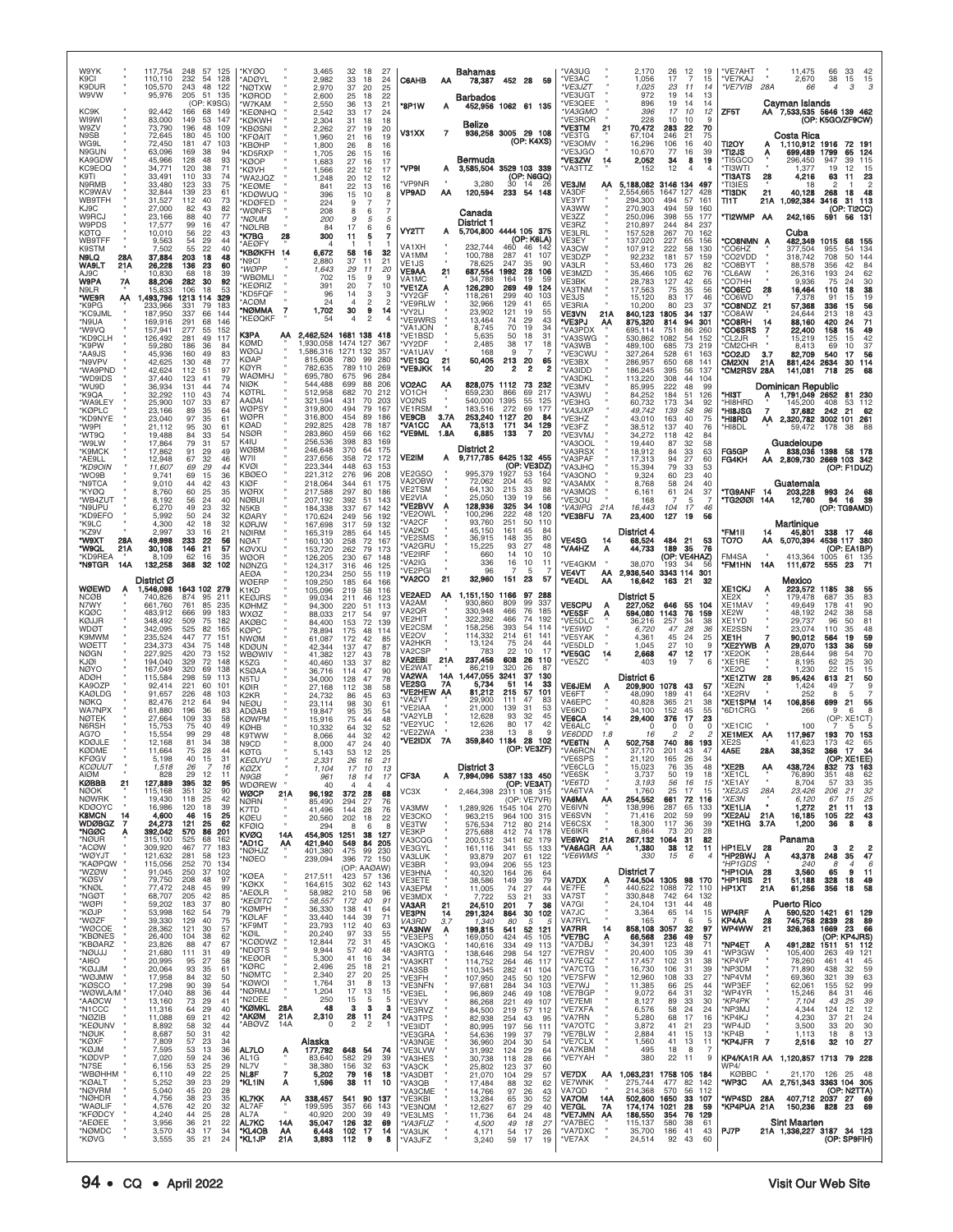| St. Martin<br>FS4WBS AA<br>601 20<br>88,941<br>St. Pierre & Miquelon<br>FP5AC<br>39,744 190 34 74<br>Α                                                                       | RG9A<br>UA9MA<br><b>R8WF</b><br>RA9P<br>RK9AX<br>R9LY                             | 4.162.044 2973 120 388<br>3,806,075<br>3033 118<br>337<br>3,043,425<br>2581<br>85<br>340<br>2,354,360<br>2512<br>77<br>278<br>1,422,272<br>1951<br>73<br>211<br>1,105,923<br>1501<br>207<br>66 | <b>RAØSMS</b><br><b>UDØW</b><br>14A<br>UAØUV<br><b>RAØAY</b><br><b>UAØSU</b><br>7Α<br><b>RMØF</b><br>3.7A | 29,601<br>165<br>18<br>51<br>96,574<br>371<br>29<br>80<br>13,720<br>117<br>17<br>39<br>128,480<br>492<br>28<br>82<br>10,842<br>156<br>20<br>19       | *BG7TWJ<br>*BH8MDV<br>'BD1VIU<br>*BD4STG<br>'BD4KM<br>'BG1JT              | 52,632<br>408<br>25<br>47<br>25<br>46,718<br>214<br>69<br>43,470<br>422<br>20<br>49<br>27,200<br>22<br>187<br>46<br>22,165<br>19<br>137<br>46<br>172<br>18,205<br>17<br>38 | *VU2YQ<br>*VU3YFD<br>*VU3SIO<br>'VU2ACK<br>*VU3NPI<br>*VU2KDS | 3,212<br>40<br>20<br>24<br>33<br>21<br>2.196<br>15<br>2,006<br>23<br>12<br>22<br>23<br>1,794<br>28<br>16<br>37<br>1,708<br>60<br>24<br>22<br>1,665<br>24<br>15 |
|------------------------------------------------------------------------------------------------------------------------------------------------------------------------------|-----------------------------------------------------------------------------------|------------------------------------------------------------------------------------------------------------------------------------------------------------------------------------------------|-----------------------------------------------------------------------------------------------------------|------------------------------------------------------------------------------------------------------------------------------------------------------|---------------------------------------------------------------------------|----------------------------------------------------------------------------------------------------------------------------------------------------------------------------|---------------------------------------------------------------|----------------------------------------------------------------------------------------------------------------------------------------------------------------|
| <b>US Virgin Islands</b><br>KP2M<br>1,760,458 2928 83 204<br>A<br>(OP: KT3Y)<br>41,796<br>375 12<br>NP2J<br>- 42<br>1.8<br>(OP: K8RF)                                        | R9YBW<br><b>RW9TA</b><br>R8UT<br>RZ9WU<br>R9UA                                    | 677,082<br>952<br>69<br>213<br>629,052<br>1073<br>55<br>173<br>252,960<br>499<br>41<br>145<br>393<br>214,839<br>57<br>162<br>38,870<br>162<br>33                                               | *RDØA<br>АА<br>'RUØLL<br>*UAØQNV<br>'RZØL<br>'RMØW<br>28A<br>82                                           | 1,057,680<br>1231<br>92<br>268<br>422<br>73<br>140<br>218.751<br>203<br>33<br>78<br>46.509<br>42,640<br>68<br>169<br>36<br>26,657<br>172<br>15<br>46 | 'BG6AHD<br><b>BA3AX</b><br>'BG8INK<br>'BG8IL<br>*BG8KCQ                   | 6,384<br>68<br>14<br>28<br>3,828<br>96<br>13<br>20<br>48<br>10<br>21<br>3.658<br>43<br>3,090<br>10<br>20<br>2,520<br>40<br>9<br>19                                         | *VU2MCW<br>*VU2CWO<br>*VU2BRT<br>*VU3XIO<br>*VU3IYE           | 713<br>15<br>10<br>13<br>210<br>8<br>$\overline{7}$<br>8<br>100<br>$\overline{7}$<br>5<br>81<br>5<br>5<br>4<br>18<br>3<br>3                                    |
| *KJØD/<br>KP <sub>2</sub><br>28<br>5,627<br>163<br>9<br>8<br>*NP2SA<br>3,760,302 3467 124 373<br>NP2X<br>ΑА                                                                  | RL8C<br>RM <sub>8</sub> A<br>28<br>RW9LL<br>RW9QA                                 | 29<br>7,546<br>54<br>180,668<br>748<br>22<br>18<br>173,283<br>747<br>1,995<br>98<br>8                                                                                                          | 48<br>72<br>71<br>TA2ANL<br>А<br>11<br>TA2BS                                                              | Asiatic Turkey<br>129,648<br>354<br>26 120<br>10,638<br>75<br>12<br>42                                                                               | BI1MCZ<br>*BG5UZW<br>'BH5HYB<br>*BI7JMD<br>-14                            | 2,368<br>101<br>16<br>21<br>192<br>7<br>6<br>6<br>6<br>1<br>19,893<br>166<br>16<br>41                                                                                      | *VU2OO<br>21<br>*VU2JOS<br>14<br>*VU3LMS<br>*VU3CZF           | 13,275<br>121<br>43<br>16<br>320<br>15<br>8<br>8<br>30<br>3<br>3<br>3<br>$\overline{2}$<br>1                                                                   |
| (OP: K9VV)<br>*NP2KW<br>146,499<br>503 52 89<br>ΑА<br>Maritime Mobile (No. America)                                                                                          | <b>UA9AU</b><br>21<br>RA9AU<br>14<br>RZ9OQ<br>UA8J                                | 48,075<br>271<br>18<br>243,066<br>851<br>23<br>229,560<br>693<br>30<br>194,076<br>716<br>28                                                                                                    | 57<br><b>TAØAS</b><br>79<br>TA2SN<br>90<br>TA2DE<br>14<br>80                                              | 61<br>14<br>39<br>8.109<br>2,624<br>34<br>15<br>26<br>54.285<br>262<br>16<br>61                                                                      | 'BY2WL<br>'BH8OCW<br>'BD4RDU<br>*BG8BXM                                   | 10,868<br>97<br>18<br>34<br>650<br>19<br>11<br>15<br>496<br>23<br>$\overline{7}$<br>S<br>9<br>493<br>30<br>8                                                               | <b>VU2DED</b><br>ΑA<br>VU2ZMK<br>'VU2MIB<br>ΑA                | 706,563<br>79<br>926<br>218<br>353,828<br>628<br>52<br>160<br>31,200<br>33<br>132<br>71                                                                        |
| *RAØLQ/MMAA 134,936 343 54 113                                                                                                                                               | RX9CM<br>RA9UAD<br>*UB8A                                                          | 64<br>10<br>4,719<br>1,416<br>6<br>24<br>352,762<br>606<br>56<br>177                                                                                                                           | TA3DE<br>23<br>TA2MN<br>18<br>'TA2UCT<br><b>TA2SUA</b>                                                    | 691,824<br>1114<br>66<br>166<br>70,478<br>229<br>30<br>101<br>196<br>53,352<br>29<br>88<br>6,314<br>56<br>12<br>29                                   | 'BI4VKA<br>'BH8SBY<br>'BD4TZY                                             | 451<br>23<br>5<br>6<br>$\overline{7}$<br>152<br>4<br>4<br>3<br>$\overline{4}$<br>91<br>5                                                                                   | *VU2GPE<br>*VU3LWE 21A                                        | 24<br>12<br>19<br>496<br>8<br>1,610<br>27<br>15                                                                                                                |
| AFRICA<br>African Italy<br>*IH9/OK1M3.7A 233,910<br>893 17 73                                                                                                                | *RT9YA<br>*RK9DC<br>*UB8AAT<br>*R8KAY                                             | 304,071<br>528<br>69<br>168<br>275,600<br>497<br>44<br>156<br>431<br>215,270<br>53<br>156<br>167,700<br>433<br>42<br>130                                                                       | 'TA3OER<br>*TA3SRD<br>TA3GO<br>'ҮМЗКВ                                                                     | 45<br>32<br>6,063<br>15<br>3,015<br>35<br>15<br>30<br>26<br>19<br>2.040<br>11<br>12<br>6<br>10<br>416                                                | <b>BH4EQC</b><br>$\overline{7}$<br>*BD2SHV<br>*BH1HUK 3.7<br>BG3ODZ 1.8   | 12<br>$\overline{4}$<br>56<br>4<br>486<br>17<br>9<br>9<br>140<br>20<br>5<br>5<br>$\overline{2}$<br>з<br>2                                                                  | *YI1WWA A                                                     | Iraq<br>387,453<br>831 38 139<br>Israel                                                                                                                        |
| Algeria<br>*7X2GK AA<br>194,535<br>505 30 105<br>Canary Islands                                                                                                              | 'RV9CM<br>*RM8Y<br>*RT9YT<br>'UA9MQN                                              | 157,066<br>322<br>44<br>138<br>360<br>42<br>153,850<br>128<br>101,376<br>362<br>48<br>83,904<br>241<br>41<br>111                                                                               | <b>"TA4AU</b><br>14<br>96<br>TA2IAZ<br>7                                                                  | (OP: TA3LCK)<br>17,061<br>131<br>8<br>39<br>12<br>38<br>10,750<br>85                                                                                 | <b>BG4WOM AA</b><br>BH1MCB<br>BG2AUE                                      | 593,250 1175<br>69<br>157<br>196,560<br>516<br>62<br>120<br>164,496<br>441<br>51<br>98                                                                                     | 4X1BQ<br>А<br>4Z4AK<br>21<br>4X1MM                            | 54,579<br>193<br>28<br>-85<br>946,810<br>2369<br>36<br>110<br>830,109<br>2061<br>35<br>112                                                                     |
| <b>EA8RM</b><br>13,431,245 8173 127 442<br>EA8ZS<br>144,768<br>279<br>50<br>142<br>EA8DKA<br>378<br>21<br>14                                                                 | 'RA9YE<br>'UA9JNT<br>'R9MBY                                                       | 83,844<br>270<br>44<br>77,376<br>248<br>30<br>28,890<br>185<br>28                                                                                                                              | *TA2L<br>93<br><b>TA3BJK</b><br>94<br>62<br><b>TA7OM</b><br>AA.                                           | 3,780<br>41<br>11<br>25<br>6<br>-1<br>-1<br>4,458,597<br>3752 104 325                                                                                | BA7QT<br><b>BH1NGG</b><br><b>BD7IS</b><br>21A                             | 52<br>76,105<br>219<br>103<br>21,660<br>110<br>36<br>59<br>434,700<br>1356<br>35<br>105                                                                                    | 4Z5LY<br>3.7<br>*4Z5MV<br>А<br>*4X5KE/M<br>*4X6FB             | 51,900<br>336<br>49<br>-11<br>58,101<br>24<br>83<br>199<br>10,496<br>62<br>17<br>47<br>28<br>22<br>2,556<br>14                                                 |
| EA8DGO<br>28<br>91,800<br>372<br>68<br>22<br>*EA8BQM<br>62<br>158<br>Α<br>604,560<br>955<br>*EA8AQV<br>222,552<br>403<br>62<br>136<br>*EC8AZE<br>212,868<br>500<br>39<br>123 | 'UA9JNG<br>'R9QQ<br>'R9UTW<br>*RA9AQU                                             | 24,244<br>134<br>16<br>20,368<br>94<br>22<br>97<br>20<br>10,332<br>8,745<br>84<br>21                                                                                                           | 60<br>TA2DM<br>54<br>TA3AWB<br>43<br>14A<br>тсэт<br>34                                                    | 41,088<br>166<br>19<br>77<br>6,223<br>50<br>16<br>33<br>32<br>21<br>2,184<br>5<br>(OP: TA3E)                                                         | BG5TOX<br>BD7NN<br>BI4WRI                                                 | 357,540<br>1314<br>31<br>87<br>339,682<br>34<br>1117<br>.99<br>BA7NO)<br>(OP<br>34,875<br>234<br>21<br>.54                                                                 | *4Z1JJ<br>*4Z5UN<br>$\overline{7}$<br>4X1IM<br>АА             | 11<br>722<br>14<br>8<br>259,787<br>814<br>28<br>93<br>408,498<br>733<br>49<br>157                                                                              |
| *EA8TX<br>28<br>728,218<br>2092<br>27<br>95<br>*EA8CZK<br>15,840<br>132<br>11<br>34<br>*EA8DGC<br>49<br>14<br>18,265<br>107<br>16<br>*EA8AUW<br>6,045<br>61<br>12<br>27      | *RA9YC<br>*R8QAN<br><b>UA9CHL</b><br>28<br>*R9VA                                  | 4,590<br>61<br>19<br>2,210<br>48<br>12<br>910<br>21<br>12<br>95,710<br>437<br>21                                                                                                               | 35<br>"Ta4/OH2KW AA<br>22<br>*TAØACL<br>14<br>'TC4A<br>64                                                 | 347<br>146,772<br>41<br>121<br>145,800<br>367<br>41 121<br>140,895<br>39 116<br>335<br>(OP:<br>TA4CS)                                                | <b>BG9QM</b><br><b>7A</b><br>*BD7LNE AA<br>*BG5BAA<br><b>BH4AYG</b>       | 1,885<br>37<br>12<br>17<br>193,466<br>57<br>545<br>125<br>131,058<br>347<br>56<br>106<br>104.972<br>59<br>324<br>104                                                       | 4X1VF<br>28A<br>4Z5LA<br>21A<br>4XØT<br>3.7A                  | 671<br>171,450<br>24<br>66<br>379,088<br>1230<br>32<br>84<br>10<br>56<br>41,910<br>235<br>(OP: 4Z5FI)                                                          |
| *EA8BPX<br>3,502<br>37<br>12<br>22<br>-3.7<br>16<br>EF8K<br>28A<br>62,181<br>344<br>47<br>(OP: EA8DET)                                                                       | 'RZ9UF<br>*RA9SF<br>*RV9UCN<br>*RZ9P<br>21                                        | 33,276<br>287<br>19<br>26,082<br>195<br>11<br>13,570<br>102<br>12<br>23                                                                                                                        | 40<br>TA4ORZ<br>43<br>*TA4RC<br>34<br>TA2SE<br>66                                                         | 66,220<br>42 112<br>179<br>47,553<br>148<br>47<br>84<br>17,460<br>107<br>47<br>13                                                                    | 'BG7XVX<br>BG6TOE<br>'BD3QT                                               | 58,806<br>300<br>-38<br>61<br>50<br>44,368<br>184<br>68<br>190<br>37<br>72<br>42,619                                                                                       | *4X1ST<br>АА<br>*4Z5OI<br>*4Z4KX                              | 267,030<br>454<br>53<br>162<br>124,848<br>232<br>143<br>61<br>60,702<br>103<br>164<br>48                                                                       |
| <b>"ECBAQQ AA</b><br>225,610<br>507<br>38 116<br>*EA8CQW<br>134,596<br>297<br>43<br>118<br>*EA8DED 21A<br>297,000<br>791<br>31 104<br>(OP: OH2BP)                            | 'RW9DX<br>*RX9CCJ<br>'RZ9AD                                                       | 134,212<br>625<br>80,182<br>314<br>23<br>58,905<br>311<br>16<br>43,788<br>229<br>21                                                                                                            | *TA4SO<br>71<br>TA2MAE<br>61<br>*TA3P<br>61<br>'TA2FT                                                     | 14,555<br>85<br>22<br>49<br>9,612<br>98<br>10<br>44<br>7,220<br>83<br>8<br>30<br>32<br>27<br>2,436<br>15                                             | <b>BD7LQM</b><br>'BG6HJZ<br>'BG8FZU<br>'BG9OF                             | 34,162<br>288<br>24<br>38<br>41<br>29.190<br>142<br>64<br>19,352<br>137<br>32<br>50<br>27<br>16,848<br>99<br>54                                                            | *4Z5MU<br>28A<br>*4X6DK<br>21A                                | 16,416<br>121<br>19<br>38<br>$\overline{\tau}$<br>129,376<br>465<br>27<br>Japan                                                                                |
| Cape Verde<br>D <sub>4</sub> F<br>2,356,029 4884 36 133<br>28<br>(OP: IZ4DPV)                                                                                                | 'R8CAX<br>*RA9AP<br>14<br>'RZ8U<br>'RZ9YN                                         | 6,815<br>89<br>12<br>64,988<br>299<br>17<br>264<br>21<br>53.792<br>13,182<br>72<br>26                                                                                                          | 35<br><b>"TA2NC</b><br>28A<br>60<br>7A<br>*TA7SSB<br>61<br>*TA7AIZ<br>52                                  | 32,844<br>242<br>15<br>36<br>36<br>8,055<br>90<br>9<br>39<br>18<br>1,775<br>7                                                                        | <b>BG5FCH</b><br><b>BH1CXR</b><br>'BA3NHK<br>'BG5GLV                      | 13,601<br>107<br>28<br>39<br>11,948<br>103<br>20<br>38<br>11,929<br>114<br>29<br>50<br>30<br>11,584<br>95<br>34                                                            | <b>JR1GSE</b><br>JH1QDB                                       | District 1<br>1379 113 191<br>1,090,144<br>364,617<br>546<br>93<br>168                                                                                         |
| D4Z<br>2.414.968 5088<br>35 131<br>21<br>(OP: SQ9D)<br>D4L<br>2,023,580<br>4028 36 136<br>14                                                                                 | 'RU9AC<br>'UA9KBC<br><b>RA8AI</b><br><b>'UA9SMU</b>                               | 4,719<br>6<br>51<br>1,150<br>30<br>9<br>483<br>22<br>$\overline{7}$<br>40,535<br>230<br>13                                                                                                     | 27<br>14<br>*4K6FO<br>14<br>14<br>*4J3DJ<br>14A<br>54                                                     | Azerbaijan<br>99,330<br>425 21<br>65<br>199<br>49<br>30,566<br>13                                                                                    | *BG1URZ<br>'BD5II<br>'BG5JND                                              | 5,060<br>70<br>27<br>28<br>89<br>29<br>4.864<br>35<br>1,848<br>38<br>10<br>18                                                                                              | JR1IJV<br>JH1OLB<br>JK1HIX<br>JJ1VFE                          | 234,395<br>487<br>68<br>117<br>225,575<br>504<br>56<br>119<br>179,780<br>338<br>123<br>79<br>171,045<br>383<br>70<br>111                                       |
| (OP: IK2NCJ)<br>*D44PM<br>263,160<br>580 43 137<br>А<br>Ceuta & Melilla                                                                                                      | 'RC9AR<br>'UA9URI                                                                 | 14,787<br>111<br>12<br>4,928<br>60<br>11                                                                                                                                                       | 41<br>33<br>*A92FQ<br>ΑA                                                                                  | Bahrain<br>29 13 20<br>2,013                                                                                                                         | <b>BG4HUL</b><br><b>BH7CSA</b><br>'BH6AIK<br>*BD4QXR                      | 35<br>1,656<br>18<br>18<br>700<br>24<br>14<br>14<br>15<br>693<br>10<br>11<br>624<br>21<br>12<br>14                                                                         | JF1LMB<br>7K4GUR<br>JR1EMO<br>JH1FNU                          | 159,310<br>372<br>71<br>107<br>154,326<br>320<br>58<br>120<br>109,173<br>295<br>59<br>92<br>86<br>99,969<br>305<br>55                                          |
| EA9KB<br>21A<br>204,192<br>749<br>- 21<br>316,250<br>*EA9ABC 28A<br>1019<br>-27<br>83                                                                                        | RA9V<br>АΑ<br>UA9TF<br>RO <sub>9</sub> A<br>UA9CTT                                | 3,277,577<br>2878 109<br>354<br>1,773,296<br>1488 109<br>337<br>843,885<br>1012<br>72<br>243<br>653,795<br>1017<br>52<br>177                                                                   | *XU7AEY 7                                                                                                 | Cambodia<br>43 11 19<br>2,970                                                                                                                        | 'BD7OB<br>'BI4MPH<br>"BH7JUO 28A<br>'BG7IEJ                               | 616<br>12<br>10<br>12<br>234<br>13<br>8<br>10<br>104,104<br>468<br>26<br>65<br>25,477<br>163<br>20<br>53                                                                   | JA1IAW<br>JR1JCB<br>JQ1IBI                                    | 87<br>85,556<br>222<br>59<br>75<br>83,433<br>279<br>62<br>87<br>64,090<br>188<br>43                                                                            |
| Gabon<br>TR8CA<br>162 18<br>ΑA<br>33,592<br>-58<br>Lesotho                                                                                                                   | R9YC<br>UA9CDC<br>UA9AX<br>RM8L                                                   | 499,995<br>791<br>70<br>201<br>322,480<br>517<br>59<br>173<br>183,024<br>304<br>75<br>171<br>149,526<br>424<br>38<br>104                                                                       | <b>BA3MM</b><br>BG6SNJ<br>B <sub>4</sub> O                                                                | China<br>494,900<br>923<br>80 165<br>74<br>277,076<br>568<br>152<br>642<br>59<br>273,768<br>145                                                      | 'BI8DHZ<br>'BA5AB<br>'BG8NG<br>"BG4UQX 21A                                | 9,180<br>99<br>15<br>30<br>66<br>8,648<br>16<br>30<br>52,416<br>255<br>24<br>72                                                                                            | JE1RXJ<br>JA1CRJ<br>JH1CTV<br>JH1HIC                          | 67<br>61,710<br>190<br>.54<br>61,380<br>187<br>56<br>76<br>36,900<br>59<br>151<br>41<br>29,016<br>54<br>127<br>-39                                             |
| 7P8RU<br>240,546<br>895 18 76<br>28<br>(OP: RA1ZZ)<br>Madeira Islands                                                                                                        | UB8S<br>R. I.9. J                                                                 | (OP: RA9LT)<br>122,026<br>287<br>52 142<br>60,775<br>39<br>162<br>104                                                                                                                          | BA4DL<br>BA3MC<br>BG9NJY<br><b>BI4SDT</b><br>28                                                           | 102,300<br>491<br>51<br>81<br>19,908<br>132<br>28<br>51<br>6,174<br>57<br>19<br>30<br>10,368<br>35<br>91<br>19                                       | BD5FFK<br><b>BD1RCR</b><br>'BD7LMB                                        | 221<br>21<br>23.479<br>32<br>17,880<br>18<br>42<br>166<br>15,012<br>130<br>18<br>36                                                                                        | JH1DGJ<br>JA1YPA<br>JS1BIB                                    | 58<br>22,932<br>33<br>95<br>22,268<br>121<br>24<br>52<br>(OP: JA1PEJ)<br>17,536<br>124<br>26<br>38                                                             |
| CT9ABY<br>1,148,189 2986 31 102<br>28<br>(OP: OM2KW)<br><b>CR3DX</b><br>21<br>2,296,170<br>5047 36 119                                                                       | RY9C<br><b>RX9WN</b><br>28A<br>UA9LAO                                             | 1,085<br>17<br>19<br>(OP: UA8DX)<br>257,165<br>1002<br>21<br>174,476<br>709<br>24                                                                                                              | 18<br>BY4SZ<br>14<br>BH4BFS<br>74<br><b>BD3PXM</b><br>82                                                  | 247,595<br>82<br>1057<br>33<br>14<br>3,956<br>129<br>9<br>1,064<br>42<br>9<br>10                                                                     | <b>BD4RHV</b><br>'BG6RJN<br>'BYØAB<br>14A                                 | 11,492<br>110<br>20<br>32<br>2,262<br>21<br>41<br>8<br>94<br>9,504<br>14<br>34<br>(OP: BGØBWG)                                                                             | JA1MJN<br>JK1EET<br>JM1NZJ                                    | 15,768<br>102<br>24<br>49<br>11,115<br>67<br>29<br>36<br>32<br>8,967<br>55<br>29                                                                               |
| (OP: OM3RM)<br>CR3A<br>2,175,460<br>4568 37 127<br>14<br>(OP: OM3BH)<br>CQ3J<br>287,768<br>3.7<br>1006<br>20<br>-84                                                          | UA9YE<br>R8LA<br>21A<br>RW9W<br>*UA9R<br>АΑ                                       | 52,920<br>269<br>20<br>315,469<br>986<br>27<br>183,388<br>560<br>28<br>1.287.072<br>1354<br>86<br>283                                                                                          | <b>BH4AAD</b><br>Α<br>64<br>*BD9AC<br>92<br>*BH8ASZ<br>99<br>'BD5IQ                                       | 925<br>621,236<br>93<br>215<br>314<br>57<br>85.920<br>103<br>66,495<br>243<br>48<br>95<br>57,959<br>245<br>48<br>73                                  | 'BA4SE<br>'BH4TVU<br>BG2ENW<br>*BH2SWB                                    | 1,944<br>34<br>9<br>18<br>136<br>16<br>3<br>5<br>56<br>19<br>3<br>$\overline{4}$<br>24<br>$\overline{2}$<br>2<br>2                                                         | JF1WQC<br>JI1TYA<br>JS1NDM<br>JK1UVL                          | 34<br>7,991<br>47<br>27<br>22<br>3,348<br>42<br>9<br>10<br>10<br>540<br>11<br>210<br>$\overline{7}$<br>$\overline{7}$<br>7                                     |
| (OP: CT3MD)<br>*CT3KU<br>35,020<br>A<br>166<br>23<br>62<br>*CS9/<br>PD3EM<br>28<br>465,500<br>1670 21<br>74                                                                  | 'R9RA<br>'RC9A<br>'UI8C                                                           | ,272,804<br>1242<br>98<br>300<br>327,360<br>515<br>78<br>186<br>299,691<br>526<br>46<br>167                                                                                                    | *BG8SXC<br><b>BD7OYA</b><br>'BG1II                                                                        | 71<br>46,725<br>212<br>34<br>43,173<br>259<br>41<br>82<br>(OP: BI7NEJ)<br>27,169<br>183<br>48<br>53                                                  | 'BH4WPN<br>*BD4RQ 3.7A                                                    | 6<br>-1<br>2,160<br>122 11<br>9                                                                                                                                            | JK1BAB<br>JE1CWQ<br>JG1DUZ<br>JK1OLT                          | 140<br>6<br>4<br>6<br>88<br>7<br>18<br>3<br>3<br>3<br>62,894<br>58<br>315<br>24                                                                                |
| *CT3IQ<br>330,786<br>1166<br>22<br>80<br>CQ3W<br>21A<br>1,488,792 3154<br>35<br>129<br>(OP: DF7EE)                                                                           | *R9CX<br>*RZ9UO<br>*UA9CUA<br>*RX9UK                                              | 119,160<br>257<br>54<br>126<br>298<br>64,372<br>16<br>58,240<br>186<br>41<br>54,758<br>192<br>45                                                                                               | <b>BG8JMO</b><br>61<br>*ВА6КС<br>89<br>*BH1HWF<br>86                                                      | 20,584<br>150<br>38<br>45<br>17,380<br>111<br>39<br>40<br>15,288<br>106<br>37<br>54                                                                  | C4W<br>Α<br>5B4AOZ                                                        | Cyprus<br>5,883,312 4555 103 353<br>(OP: 5B4WN)<br>90.428<br>39                                                                                                            | JJ1RDX<br>JA1FFB<br>JI1ALP                                    | 41<br>18,980<br>126<br>24<br>110<br>16<br>36<br>13,104<br>8<br>21<br>3.509<br>41                                                                               |
| 406,800<br>1261<br>-27<br>(OP: CT3EN)<br>Mauritius                                                                                                                           | *R9AM<br>21A<br>*RV9UP<br>*R2ET/9<br>14A                                          | 17.404<br>110<br>30<br>18<br>9,690<br>64<br>202,150<br>659<br>30<br>100<br>300<br>55,944<br>19                                                                                                 | BI1JPC<br>46<br>*BI8FYD<br>39<br>*BA4IT<br>*BD2IAQ                                                        | 42<br>13.140<br>76<br>12,450<br>97<br>29<br>46<br>10,281<br>93<br>28<br>41<br>9,291<br>118<br>26<br>31                                               | <i>*5B4AJV</i><br>Α<br>*5B4AHZ<br>28                                      | 42,570<br>34<br>76<br>161<br>46,860<br>370<br>12<br>32                                                                                                                     | JA1NFD<br>21<br>JG1ITH<br>JG1LHB                              | 2G<br>46,254<br>239<br>25<br>53<br>37,660<br>227<br>24<br>46<br>182<br>23<br>52<br>30,750                                                                      |
| *3B8BAP<br>$\overline{\mathbf{2}}$<br>24<br>2<br>2<br>3B8CW<br>105,398<br>250 44 107<br>AA<br>Namibia                                                                        | *UF8C<br>*UA9AGX                                                                  | 51,745<br>240<br>17<br>21,744<br>117 16                                                                                                                                                        | $\frac{55}{62}$<br>*BH9DSS<br>*BH4AHC<br>56<br>*BH4BFY<br>*BH3WNL                                         | 31<br>8,844<br>35<br>85<br>8,690<br>82<br>25<br>30<br>96<br>33<br>38<br>6,177<br>5,456<br>51<br>16<br>28                                             | C44C<br>28A<br>P3Z<br>21A                                                 | 164,800<br>599 29<br>-71<br>(OP: 5B4AHJ)<br>853,812<br>2109 35 113<br>(OP: 5B4AFM)                                                                                         | JE1JNJ<br>JM1LAW<br>JG1TUC<br>JH1LYE                          | 41<br>186<br>22<br>28,350<br>46<br>21,645<br>136<br>19<br>30<br>9,024<br>76<br>17<br>23<br>4,879<br>59<br>18                                                   |
| V51JP<br>AA 1,082,568 1478 66 192<br><b>Reunion Island</b><br>*FR4TS<br>210<br>9<br>5<br>9                                                                                   | <b>RØAA</b><br><b>RAØACM</b><br><b>RØWC</b>                                       | District Ø<br>599 75 198<br>397,761<br>187,005<br>435<br>69<br>126<br>330<br>140,220<br>62<br>128                                                                                              | *BD3OD<br>*BG6QAL<br>*BG7SPN                                                                              | 5,253<br>74<br>22<br>29<br>22<br>5,217<br>67<br>25<br>4,488<br>45<br>22<br>29<br>17                                                                  | 5B4KH<br>P3C<br>14A                                                       | 551,100<br>1339<br>35 115<br>376,870 1064 30 100<br>(OP: 5B4AOF)                                                                                                           | JM1PIH<br>JA1NED<br>JE1RZR<br>14                              | 41<br>18<br>3,774<br>16<br>936<br>20<br>9<br>9<br>104,936<br>31<br>73<br>372<br>27                                                                             |
| 14<br>23<br>14<br>*FR4TT<br>1,363<br>15<br>Senegal                                                                                                                           | <b>UAØDAR</b><br><b>RAØLMO</b><br><b>RØQAF</b>                                    | 100,440<br>376<br>45<br>273<br>58<br>94,608<br>42,642<br>234<br>46                                                                                                                             | *BH3PLA<br><b>BA7LAC</b><br>75<br>88<br>*BH5HQQ<br>57<br>*BH4ESK                                          | 4,400<br>51<br>33<br>3,510<br>56<br>17<br>13<br>53<br>21<br>3,465<br>24<br>3,344<br>46<br>25<br>19                                                   | 4L8A<br>21<br>*4L2M<br>14                                                 | Georgia<br>418,656 1374 26<br>- 86<br>565,508 1425 36<br>112                                                                                                               | JK1NJH<br>JK1HIY<br>JF1UOX<br><b>JA1WIO</b><br>7              | 45,024<br>202<br>57<br>10<br>5<br>555<br>13<br>300<br>10<br>3<br>7<br>3,808<br>50<br>15<br>19                                                                  |
| 6W1QL<br>17,480<br>140 11<br>35<br>21<br>Sevchelles<br>30,318 127 30 63<br>S77HQ<br>ΑА                                                                                       | <b>RØCDO</b><br><b>RAØOU</b><br><b>UAØSR</b><br>21<br><b>RWØUM</b>                | 36,040<br>214<br>41<br>13,600<br>28<br>74<br>461,619<br>1602<br>29<br>1052<br>26<br>176,890                                                                                                    | 65<br>*BG3IKF<br>52<br>*BH4WHA<br>94<br>*BH3NUG<br>72<br>*BI1EIH                                          | 2,820<br>65<br>18<br>29<br>2,784<br>44<br>22<br>26<br>1,428<br>23<br>12<br>16<br>43<br>17<br>1,155<br>16                                             | VR2XAN<br>28                                                              | Hong Kong<br>826,014 2375 35 107                                                                                                                                           | *JH1EAQ<br>A<br>*JS1OYN<br>*JS1KKY<br>*JG1FML                 | 788,322<br>945 112 206<br>672,152<br>915 101<br>180<br>314,100<br>564<br>79<br>146<br>383<br>122<br>189,805<br>65                                              |
| (OP: S79VU)<br>South Africa<br>ZS2ABE<br>156,706<br>300 60 127                                                                                                               | RNØCT<br>14<br>$\overline{7}$<br><b>RØDX</b><br><b>RTØF</b><br>1.8<br>*UAØSE<br>Α | 208,453<br>955<br>29<br>501<br>58,460<br>28<br>3,096<br>164<br>10<br>322<br>46<br>115,752                                                                                                      | 68<br>*BH7ACO<br>51<br>*BY1TL<br>8<br>*BI1JBV<br>110<br>*BG2KSI                                           | 24<br>1,085<br>14<br>17<br>1,054<br>42<br>16<br>18<br>28<br>875<br>12<br>13<br>784<br>37<br>14<br>14                                                 | 'VR2WKL<br>A<br><b>VR2XYL</b><br>AA<br>"VR2XMT 28A                        | 104 21<br>9,540<br>32<br>10,922<br>186 21<br>22<br>832<br>100<br>$\overline{4}$<br>4                                                                                       | *JF1WNT<br>*JH1BHW<br>*JK1JAS<br>*JA1MZM                      | 119,680<br>278<br>91<br>69<br>104,208<br>275<br>68<br>99<br>88,672<br>95<br>234<br>68<br>221<br>82<br>82,144<br>54                                             |
| Ą<br>ZS2MAC<br>1,404<br>18<br>12<br>14<br>ZS6TVB<br>21<br>627,380 1726<br>-34<br>96<br>33<br>73<br>*ZS6HI<br>34,238<br>116<br>Ą                                              | *RØMZ<br>*UBØAZR<br>*UIØA                                                         | 74,360<br>304<br>61<br>32,850<br>198<br>22<br>23,674<br>116<br>30                                                                                                                              | 82<br>*BD9CJH<br>-51<br>*BG5GLD<br>59<br>*BG2KAJ                                                          | $\overline{7}$<br>629<br>13<br>10<br>560<br>14<br>10<br>10<br>540<br>10<br>10<br>15                                                                  | "VR2YDC 21A                                                               | 4,515<br>57 11<br>24<br>India                                                                                                                                              | *JR1QBA<br>*JR1LEV<br>*JE1GWO                                 | 76<br>76,680<br>233<br>59<br>32,912<br>49<br>164<br>39<br>32,421<br>65<br>117<br>42                                                                            |
| *ZS6ELI<br>21,948<br>88<br>28<br>65<br>×.<br>*ZS1S<br>6,500<br>46<br>20<br>32<br>*ZS9Z<br>28<br>21<br>59,598<br>287<br>56<br>(OP: ZS1OIN)                                    | *RAØWHE<br>*UAØA<br><b>'UAØIHY</b><br>*UAØAD                                      | 19,448<br>110<br>17<br>17,466<br>91<br>26<br>32<br>11,160<br>131<br>16<br>7,599<br>57                                                                                                          | 51<br>*BG7FLV<br>56<br>*BG6SZD<br>30<br>'BA2BA<br>35<br>*BD9ATY                                           | 484<br>16<br>10<br>12<br>432<br>8<br>15<br>8<br>29<br>363<br>$\frac{5}{7}$<br>6<br>10<br>8<br>360                                                    | <b>VU2IBI</b><br>Ą<br>VU2ZKC<br>VU <sub>2</sub> RCT<br>VU2IVV             | 96,748<br>290<br>36<br>98<br>204<br>36<br>68,911<br>101<br>39<br>66,734<br>234<br>83<br>43<br>50,736<br>177<br>108                                                         | *JA1GFD<br>*JH1XUP<br>*7L3KJV<br>*7K1PTT                      | 22,275<br>109<br>35<br>46<br>40<br>21,098<br>124<br>37<br>19,782<br>116<br>26<br>37<br>39<br>68<br>29<br>11,696                                                |
| *ZS6KVZ<br>8,540<br>88<br>6<br>29<br>*ZS1CDG<br>928<br>21<br>7<br>9<br>*ZS6RKE<br>21<br>2,697<br>31<br>12<br>19<br>*ZS6CR<br>1,690<br>23<br>9<br>17                          | *RCØAJ<br>*RUØSN<br><b>UAØCDO</b><br>*UAØUY<br>21                                 | 55<br>22<br>5,824<br>1,950<br>23<br>14<br>300<br>8<br>$\overline{7}$<br>32,760<br>210 20                                                                                                       | 34<br>*BD7BW<br>16<br>*BH3DAX<br>8<br>*BH2RF<br>64<br>*BA4SCP                                             | $\overline{7}$<br>322<br>12<br>7<br>182<br>15<br>6<br>8<br>133<br>32<br>10<br>-9<br>22<br>128<br>8<br>8                                              | VU <sub>2LOC</sub><br>VU <sub>2</sub> CWB<br>VU <sub>2</sub> BOT<br>VU2JF | 33<br>23,256<br>104<br>69<br>34<br>17,184<br>94<br>62<br>79<br>32<br>10,260<br>63<br>$\Omega$<br>5<br>3<br>3                                                               | *JL1EUF<br>*JR1MRG<br>*JK1EXF<br>*JA1CCX                      | 27<br>8,750<br>83<br>23<br>27<br>8,580<br>73<br>25<br>8,410<br>59<br>22<br>36<br>7,242<br>62<br>25<br>26                                                       |
| 241<br>ZS1C<br>ΑА<br>76,501<br>33<br>80<br>*ZS2EC<br>AA<br>33,792<br>138<br>28<br>60                                                                                         | *RUØL<br>14<br>*RØUT<br>*UCØC                                                     | 858<br>22<br>7<br>233<br>35,770<br>23<br>18,275<br>233<br>16                                                                                                                                   | 6<br>*BH1XEC<br>50<br>*BD3MSK<br>27<br>*BH3UZY<br>28                                                      | 22<br>85<br>8<br>9<br>72<br>12<br>6<br>6<br>60<br>8<br>6<br>6                                                                                        | VU2BR<br>28<br><b>VU2YVK</b><br>$\overline{7}$<br>*VU2BGG<br>Ą            | 48<br>4<br>4<br>4<br>1,298<br>25<br>9<br>13<br>66,861<br>175<br>47<br>106                                                                                                  | *JJ1XNF<br>*JK1BVN<br>*JH1UBK                                 | 20<br>5,712<br>50<br>22<br>54<br>29<br>5,586<br>20<br>30<br>5,073<br>39<br>27                                                                                  |
| St. Helena<br>ZD7BG<br>508,900 986 40 135<br>Α<br>Tanzania                                                                                                                   | *RØCW<br><b>RAØQD</b><br>ΑА<br>RAØR                                               | 246<br>13<br>15,416<br>1,206,436 2062 93 215<br>459,762<br>785<br>62<br>160                                                                                                                    | *BG9FQP<br>*BG5VAR<br>*BG9DAW<br>*BI1JOT                                                                  | 60<br>22<br>9<br>11<br>23<br>8<br>54<br>10<br>21<br>5<br>3<br>$\overline{4}$<br>8<br>$\overline{c}$<br>$\overline{2}$<br>$\overline{\phantom{a}}$    | *VU2SMS<br>*VU2GRM<br>*VU3TPW<br>*VU2JRO                                  | 204<br>42<br>100<br>66,314<br>197<br>64,236<br>57<br>102<br>37,524<br>157<br>38<br>68<br>24,534<br>109<br>33<br>61                                                         | *JA1ALE<br>*JA1JNM<br>*JJ1SVC<br>*JI1UPL                      | 54<br>27<br>28<br>5,005<br>22<br>35<br>20<br>3,990<br>21<br>2,960<br>38<br>16<br>2,464<br>15<br>43<br>13                                                       |
| *5H3MB<br>377 41 107<br>159,692<br>ΑА<br>(OP: IK2GZU)                                                                                                                        | <b>RØAGY</b><br><b>RAØAM</b><br>RVØAR<br><b>RNØC</b>                              | 315,948<br>567<br>62<br>164<br>49,595<br>191<br>36<br>13,632<br>43<br>61<br>13<br>4,726<br>63                                                                                                  | *BG9CKF<br>*BD6JN<br>28<br>-73<br>*BY1SK<br>53<br>21                                                      | 0<br>2<br>$\overline{c}$<br>$\mathbf{1}$<br>7,320<br>90<br>26<br>14<br>6,300<br>97<br>13<br>22<br>(OP: BG1UW)                                        | *VU3RGP<br>*VU2RBI<br>*VU2BGC<br>*VU2KPH                                  | 22,352<br>113<br>27<br>61<br>29<br>21,228<br>121<br>58<br>13,024<br>75<br>29<br>45<br>59<br>22<br>9,438<br>44                                                              | *JI1LAI<br>*JA1FVE<br>*JJ1UBX<br>*JH1EYM                      | 18<br>2,240<br>24<br>14<br>19<br>23<br>17<br>1,908<br>1,650<br>27<br>15<br>15<br>17<br>1,568<br>19<br>15                                                       |
| ASIA<br>Asiatic Russia<br>District 9<br>A 5,994,040 4524 126 394<br><b>RM9I</b>                                                                                              | <b>UAØWG</b><br><b>RYØA</b><br>28A<br>21A<br>RNØA<br><b>UCØA</b>                  | 5<br>154<br>6<br>102,060<br>543<br>-14<br>648<br>153,015<br>26<br>115,995<br>488<br>23                                                                                                         | *BG7XWF<br>6<br>*BG7GRE<br>56<br>$\mathbf{u}$<br>*BG8PM<br>75<br>*BH7PCT 21<br>72                         | 3,960<br>61<br>14<br>26<br>575<br>26<br>13<br>12<br>6<br>-1<br>$\overline{1}$<br>-1<br>71,995<br>448 25<br>60                                        | *VU2NXM<br>*VU2KIB<br>*VU3RGB<br>*VU2DCC                                  | 61<br>25<br>9,039<br>44<br>24<br>6,111<br>51<br>39<br>47<br>16<br>33<br>4,655<br>4,452<br>40<br>12<br>30                                                                   | *JL3AYP/1<br>*JJ1ILX<br>*JJ1SWV<br>*JH1VOR                    | 1,550<br>25<br>16<br>15<br>1,368<br>25<br>12<br>12<br>1,363<br>25<br>15<br>14<br>1,175<br>19<br>12<br>13                                                       |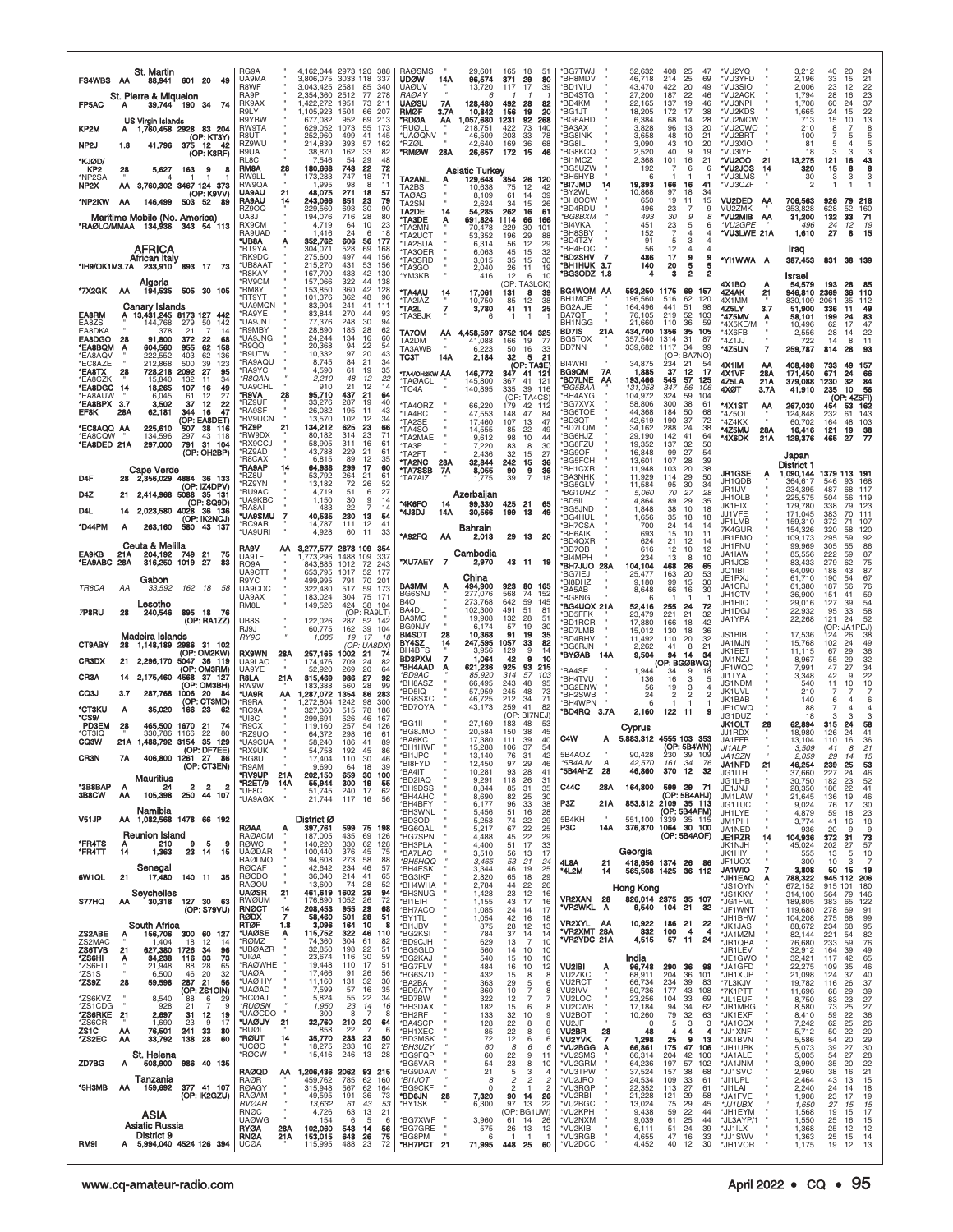| 16<br><b>JAØFVU</b><br><b>United Arab Emirates</b><br>'JA1ATM<br>247<br>$\overline{7}$<br>JG2CNS<br>AA<br>369,538<br>594<br>80<br>153<br>9<br>6<br>56<br>5<br>3<br>JE6WOQ<br>1.960<br>15<br>36<br>13<br>JR2EUE<br>JIØWVQ<br>1,290<br>20<br>A65BB<br>404,460 1190<br>33 102<br>*JH1GTU<br>AA<br>-15<br>28<br>152<br>42<br>3<br><b>JH6AUS</b><br>28<br>208,104<br>76<br>-15<br>9<br>з<br>з<br>з<br>796<br>28<br>$\overline{2}$<br>*JN1GNL<br>24<br>2<br>2<br>'JR2MIO<br>14<br>6,191<br>59<br>17<br>24<br>(OP: S53T)<br>77 25 54<br>JR6CSY<br>63,840<br>295<br>23<br>61<br>Kazakhstan<br>"JL1XGA<br>$\overline{\phantom{a}}$<br>96<br>A65DF<br>15,405<br>8<br>JH2JNU<br>4<br>4<br>JH6WDG<br>22,880<br>А<br>150<br>20<br>45<br>UP4L<br>49<br>$\overline{7}$<br>952,055 2374 36 115<br>*A61ZX<br>12<br>'JJ1LBJ<br>53,867<br>260<br>57<br><b>JF2WXS</b><br>216<br>6<br>6<br>7<br>35,197<br>272<br>26<br>6<br><b>JE6CMG</b><br>21<br>14<br>21<br>37,224<br>213<br>51<br>$\overline{c}$<br>*7N2UQC<br>37,575<br>203<br>24<br>51<br>(OP: UN7LZ)<br>A65GT<br>16<br>$\mathfrak{p}$<br>$\mathfrak{p}$<br>28<br>JG6SRB<br>68,094<br>69<br>14<br>318<br><b>JE2YRB</b><br>1712 136 274<br>UN3J<br>1,788,830<br>77,499<br>62<br>(OP: 4G1QAZ)<br>21,982<br>20<br>38<br>3.7<br>450<br>17<br>*JF1TEU<br>156<br><b>AA</b><br>JA6LCJ<br>1,680<br>33<br>12<br>12<br>(OP: JL8XSO)<br>*UN7MBH<br>147,260<br>42<br>106<br><b>JM1SMY</b><br>15,246<br>101<br>22<br>44<br>A<br>391<br>JH6OPP<br>223,014<br>404<br>80<br>138<br>Uzbekistan<br>JA2XCR<br>13,888<br>40<br>553,644<br>*UN8PC<br>'JA1QIF<br>82<br>22<br>628 110<br>-228<br>JH6FTJ<br>207<br>51<br>77<br>110,784<br>238<br>58<br>134<br>64.896<br>OLVILL*<br>13,515<br>103<br>18<br>33<br>JJ2CJB<br>434,943<br>*UN7JX<br>173<br>27<br>'UK8IQ<br>655<br>85<br>182<br>JA6CVR<br>43.962<br>75<br>14<br>65,816<br>354<br>18<br>59,048<br>212<br>56<br>65<br>*JA1MYW<br>9,400<br>32<br>JA2HYD<br>*UN7FW<br>25<br>36,180<br>62,618<br>194<br>78<br>38.808<br>142<br>UK9AA<br>3.7A<br>206<br>77<br>18<br>53<br>74<br>13<br>JA6ONQ<br>52.116<br>228<br>36<br>65<br>'JA8KSW/1<br>5,544<br>74<br>16<br>20<br>JF2OZH<br>49,170<br>179<br>46<br>64<br>*UN7LDR<br>25,886<br>125<br>22<br>64<br>JA6PTH/6<br>88<br>31<br>44<br>16,500<br>25<br>JH2XQY<br>*UP2L<br>Vietnam<br>*JH1KLE<br>3,008<br>40<br>$\overline{7}$<br>128<br>42<br>65<br>16.992<br>88<br>19<br>34.561<br>53<br>*JE6KFN<br>10,647<br>63<br>23<br>40<br>*XV9NPS 21<br>*JG1SWV<br>407<br>17<br>JE2LPC<br>2,736<br>38<br>17<br>*UN2E<br>28<br>44,400<br>235<br>19<br>56<br>588<br>22<br>-11<br>- 10<br>5<br>6<br>19<br>HIT9HL*<br>6,450<br>53<br>19<br>31<br>*JP1PEA<br><b>JA2FSM</b><br>28A<br>83.700<br>353<br>27<br>*UN7JID<br>63<br>4.522<br>56<br>6<br>1<br>*JS6UGC<br>2,484<br>34<br>20<br>-14<br>24<br>16<br>21<br>West Malaysia<br>*7K4XNN<br>92,004<br>355<br>32<br>70<br>JA2KQE<br>21A<br>52,893<br>251<br>25<br>56<br>*UN9GD<br>82,998<br>359<br>20<br>67<br>JA6CDC<br>1.000<br>14<br>13<br>12<br>*UN6GSD<br>14<br>4,392<br>54<br>JP1IXV<br>58,044<br>260<br>IQ2GYU<br>318<br>24<br>37<br>-11<br>25<br>29<br>55<br>50,996<br><b>JA6WFM</b><br>21<br>73<br>167,688<br>607<br>-29<br><b>SM2TDX</b><br>363,312<br>50<br>908<br>-124<br>*JR1AKD<br>40.425<br>209<br>24<br>51<br>JJ2VLY<br>7,738<br>62<br>14<br>39<br>JG6VMO<br>6,751<br>77<br>16<br>27<br>'9M2SAF<br>161,470<br>521<br>49<br>Α<br>85<br>'JA1RYC<br>40,356<br>237<br>24<br>52<br>JF2BDK<br>14A<br>27,690<br>146<br>20<br>51<br><b>UN9L</b><br>2,678,500<br>2014 114 386<br>АΑ<br><b>JM6URL</b><br>56<br>17<br>4,556<br>17<br>9M4CTO<br>198<br>24<br>32<br>26,376<br><b>'JP1LRT</b><br>43<br><b>JR2GRX</b><br>7A<br>295,320<br>974<br>33<br>22.144<br>127<br>21<br>-87<br>UP5B<br>1,685,222<br>1812<br>- 80<br>261<br>JE6ETZ<br>72<br>6<br>$\overline{c}$<br>$\overline{2}$<br>9M2GDX<br>4,830<br>12<br>18<br>66<br>37<br><b>JA1SCE</b><br>19,765<br>143<br>22<br>JA2GTW<br>37,076<br>149<br>29<br>63<br>(OP: UN7ZO)<br>*JE6PVG<br>12<br>$\mathcal{P}$<br>9M2JBH<br>17<br>3.886<br>63<br>12<br>UN3G<br>84<br>28A<br>52,430<br>*JF1VVR<br>38<br>'JF2VAX<br>AA<br>463,848<br>726<br>167<br>307<br>19.032<br>128<br>23<br>*JF6ABL<br>17<br>13<br>- 57<br>14<br>5,040<br>49<br>25<br>9M2DGA<br>2,590<br>58<br>17<br>20<br>39<br>*UP7L<br>1,571,253<br>1520<br>98 313<br>JG1UKW<br>18,724<br>132<br>23<br>JR2KHB<br>48<br>3<br>ΑА<br>4<br>з<br><b>JH6SCA</b><br>26<br>17<br>2,040<br>13<br>9W2EJX<br>10<br>272<br>14<br>$\overline{7}$<br>JE2HXL 21A<br>293<br>57,440<br>26<br>54<br>(OP: UN6LN)<br>36<br>*7K1VKU<br>16,762<br>114<br>22<br><b>JE6JZP</b><br>2<br>-1<br>'9W2AXL<br>12<br>28<br>902<br>27<br>10<br>*JE1GZB<br>13,328<br>110<br>19<br>30<br><b>JM2RUV</b><br>209<br>*UN7QF<br>53,235<br>14A<br>7<br>5<br>195<br>31<br>'9W2AIX<br>28,944<br>304<br>13<br>23<br>*UN4L<br>242,028<br>24<br>*JE1RRK<br>11,711<br>33<br>28A<br>888<br>84<br>95<br>16<br><b>WWM8AU</b><br>310,890<br>506<br>72<br>ΑA<br>169<br>'9W2XTK<br>6,020<br>96<br>11<br>17<br>District 3<br>'JA1DBG<br>3,293<br>62<br>16<br>21<br>*UN4PG<br>51,982<br>251<br>17<br>62<br><b>JA6GMC</b><br>109,025<br>261<br>65<br>110<br>9W2SAN<br>51<br>3<br>6<br>774<br>*JO1VRK<br><b>JH3CUL</b><br>688 113 215<br>*UN7CN<br>33,995<br>217<br>2.112<br>32<br>14<br>19<br>533,656<br>14A<br>-14<br>51<br>34<br>JA6ZPR<br>14A<br>436,020<br>1315<br>95<br>5<br>9W2RYF<br>368<br>26<br>3<br>*JA1GZK<br>1,066<br>30<br>JR3NZC<br>436,638<br>895<br>7<br>6<br>69<br>114<br>(OP: JR6CKX)<br>$\overline{c}$<br>9W2JQD<br>36<br>3<br>$\overline{2}$<br>JH3OXM<br>Kuwait<br>*JI1CAZ<br>19<br>9<br>10<br>335.616<br>655<br>84<br>144<br>JH6QIL<br>665<br>90,400<br>АА<br>213<br>62<br>98<br>9W2ZJQ<br>$\mathfrak{p}$<br>3<br>30<br>5<br>9K2NO<br>*7M3RFZ<br>585<br>20<br>JR3RIU<br>252,195<br>465<br>78<br>137<br>JH6WHN 28A<br>28<br>137,788<br>653 17<br>- 57<br>6<br>99,594<br>406<br>26<br>73<br>*9M2TO<br>28A<br>28,026<br>217<br>11<br>43<br>*JK1AUY<br>40 <sub>5</sub><br>JE3RMO<br>351<br>16<br>155.584<br>62<br>114<br><b>JE6PJP</b><br>6<br>6<br>21 A<br>416<br>14<br>6<br>33<br>'9W2VIR<br><b>7A</b><br>29,568<br>253<br>15<br>9K2HN<br>4,142,362 2486 144<br>*JA1LKY<br>405<br>19<br>8<br>JF3DCH<br>129,360<br>302<br>70<br>98<br>АΑ<br>458<br>1,144,572<br>'JO1KTD<br>209<br>13<br>9<br>10<br><b>JA3LIL</b><br>79,464<br>248<br>45<br>84<br>9K9A<br>14A<br>2687<br>36<br>120<br>District 7<br><b>EUROPE</b><br>9K9C<br>7Α<br>162,196<br>727<br>*JK1MLY<br>132<br>11<br>6<br>6<br>JA3KKE<br>22,800<br>109<br>36<br>44<br><b>JH7QXJ</b><br>-18<br>68<br>1,422,949<br>1872<br>99<br>178<br>A<br>*JH1HHP<br>81<br><b>JA3FRI</b><br>16,766<br>92<br>37<br>46<br>5<br>5<br>JM7SKE<br>185.180<br>372<br>73<br>124<br>Aland Islands<br>Kyrgyzstan<br>*JK1DAS<br>JR3UIC<br>10,430<br>$\Omega$<br>3<br>67<br>29<br>41<br><b>JA7OWB</b><br>4<br>87.759<br>234<br>55<br>92<br>AA 5,525,023 4448 152 527<br>OHØV<br>JJ1YAF<br>$\Omega$<br>$\Omega$<br>$\mathbf 0$<br>JP3UBF<br>7,480<br>54<br>28<br>27<br>$\Omega$<br>JH7FUI<br>34<br>74<br>48.924<br>169<br>*EX8MK<br>(OP: OH6LI)<br>4,136<br>46 12<br>32<br>А<br>*JH1WHA<br>319<br>12<br>2,418<br>14<br>5<br>6<br>7J3AOZ<br>31<br>18<br>21<br>JA7UES<br>29,202<br>38<br>55<br>116<br>*EXØM<br>14<br>1,287<br>15<br>18<br>19<br>10<br><b>JA3QOS</b><br>28<br>54,199<br>274<br>'JA1UOA<br>308<br>25<br>58<br><b>JR7IWL</b><br>25<br>22<br>3,666<br>34<br>Andorra<br><b>JG1GCO</b><br>26<br>54<br>30<br>2<br>JA3XOG<br>47.840<br>223<br>4<br>JN7TAN<br>80<br>$\overline{4}$<br>C31LK<br>399,500<br>1460 51 184<br>Lebanon<br>Α<br>*JA1CCH<br>70<br>14<br>16<br>JR3RIY<br>21<br>296,670<br>1003<br>32<br>78<br>4,140<br><b>JO7KMB</b><br>836<br>26<br>12<br>28<br>10<br>OD5TX<br>28<br>154,070<br>750<br>20<br>51<br>'JH1RDU<br>26<br>243<br>9<br>JA3IKG<br>60,726<br>254<br>61<br>5<br>JA7QVI<br>21<br>402,498<br>1266<br>33<br>85<br>Austria<br>'OD5UI<br>Α<br>96,459<br>323<br>19<br>92<br>*JE1SPY<br>1.8<br>64<br>56<br><b>JA3LEZ</b><br>47,232<br>26<br>218<br>56<br><b>JA7DNO</b><br>10<br>31<br>16<br>2.262<br>21<br>41<br>OE4C<br>194,388<br>1053<br>*OD5OJ<br>1,554<br>$\boldsymbol{\beta}$<br>11<br>Α<br>47 147<br>21<br><b>JF3NDW</b><br>16,464<br>35<br>119<br>14<br>JA7LLL<br>20,976<br>129<br>22<br>47<br>(OP: OE4ENU)<br>JE1LFX<br>ΑА<br>1,157,975<br>1340 107<br>218<br>JF3QJR<br>4,788<br>44<br>27<br>15<br><b>JJ7PMS</b><br>10<br>6<br>336<br>6<br>Mongolia<br>OE3NHW<br>59,826<br>49<br>120<br>186<br>JH1NBN<br><b>JH3DJN</b><br>4.180<br>49<br>29<br>915.255<br>893 124<br>14<br>15<br>263<br>250,668<br><b>JA7HYS</b><br>454<br>73<br>138<br><b>OE5WHN</b><br>90<br>43,788<br>33<br>*JT1BZ<br>208<br>14<br>4,050<br>87 11<br>19<br>26<br>JM1XCW<br>749.070<br>1085<br>84<br>162<br><b>JE3VRJ</b><br>9,706<br>99<br>20<br><b>JA7BEW</b><br>197,005<br>383<br>83<br>122<br><b>OE3WMW</b><br>14<br>98,163<br>545<br>32<br>85<br>81<br>JE1FQV<br>542,493<br>643<br>106<br>221<br><b>JE3EDJ</b><br>356,420<br>518<br>170<br>A<br>JA7KED<br>18,750<br>132<br>33<br>42<br>OE1HHB<br>614,790<br>1183<br>84<br>261<br>А<br>Ogasawara<br>287,790<br>JE1BMJ<br>438<br>104<br>$16^{\circ}$<br>'JA3EBT<br>46,870<br>182<br>46<br>63<br>'JH7IHT<br>13,398<br>87<br>27<br>31<br>OE2E<br>273,914<br>71<br>231<br>495<br><b>JD1BIA</b><br>21<br>2,552<br>42 13<br>-16<br>JA1XRA<br>230,603<br>361<br>84<br>145<br>'JA3KDJ<br>11,456<br>91<br>28<br>36<br>*JP7GRU<br>22<br>3,740<br>44<br>22<br>(OP: OE2GEN)<br>JL1WFD/<br>7,888<br>JN1THL<br>193,320<br>411<br>59<br>121<br>'JH3GMI<br>74<br>29<br>29<br>*JA7FAS<br>1,334<br>22<br>11<br>12<br>OE1CIW<br>118,755<br>398<br>52<br>151<br>JD1<br>14<br>43,906<br>545 24<br>-34<br>JL1CNY<br>181,263<br>332<br>86<br>127<br>JS3EOE<br>7,860<br>63<br>26<br>34<br>10<br><b>JE7SRK</b><br>20<br>798<br>9<br>OE3EDS<br>83,776<br>386<br>42<br>134<br><b>JP3JUV</b><br>6,716<br>22<br>JM1GDA<br>138,243<br>289<br>73<br>130<br>72<br>24<br>*JE7KJG<br>21<br>52,500<br>253<br>58<br>26<br>OE3MCS<br>117<br>64,320<br>299<br>43<br>Oman<br>JA1WWO<br>105,763<br>205<br>127<br>'JP3MFV<br>5,043<br>41<br>15<br>26<br>76<br>140<br><b>JA7RPC</b><br>25<br>53<br>29.328<br>OE3TWA<br>57,462<br>306<br>35<br>122<br>A47RS<br>2,168,544 2427 92 244<br>Α<br>JJ1XBQ<br>JQ3BVC<br>94,122<br>219<br>97<br>4,956<br>68<br>21<br>21<br>69<br>*JH7USU<br>13,780<br>110<br>21<br>31<br>OE4CHZ<br>44,588<br>294<br>30<br>112<br>(OP: SV5DKL)<br>JJ1DJW<br>31,078<br>147<br>27<br>55<br>'JA3PFY<br>4,180<br>55<br>21<br>23<br>*JA7KHQ<br>266<br>7<br>7<br>7<br>OE6NOA/P<br>42,864<br>110<br>201<br>42<br>38<br>JR3JRI<br>22<br>JH1OAI<br>18,476<br>102<br>9<br>12<br>24<br>966<br>*JR7ASO<br>6<br>OE6TNO<br>42,673<br>103<br>244<br>36<br>Qatar<br>JA1UXV<br>9,752<br>62<br>23<br>30<br>'JI3XOK<br>902<br>23<br>11<br>11<br>*JH7IQQ<br>20,502<br>24<br>142<br>43<br>14<br>OE6FEF<br>41,730<br>206<br>94<br>36<br>A71AE<br>28<br>33,300<br>162 20<br>- 54<br>32<br>JH1BNC<br>4,956<br>30<br><b>JI3XOM</b><br>2.146<br>42<br>12<br>28<br>-11<br>18<br><b>JI7EMD</b><br>3,536<br>48<br>21<br>13<br>OE3HLB<br>86<br>40.131<br>243<br>31<br>JA1ILA<br>4,324<br>34<br>22<br>25<br>*JF3BFS<br>21<br>225,456<br>699<br>34<br>88<br>OE1RFU<br>33,027<br>169<br>74<br>35<br>Republic of Korea<br>20<br>JA3JRI<br>147<br>JS1KQQ<br>2.975<br>33<br>22<br><b>JA7NVF</b><br>15<br>20,984<br>39<br>1,509,090<br>АА<br>1880 116<br>214<br>22,470<br>81<br>OE1KFR<br>175<br>26<br>HL2WA<br>871,724 1193<br>99<br>227<br>А<br>7M4CLF<br>1.890<br>25<br>15<br>15<br>'7L3ETZ/3<br>4,576<br>57<br>14<br>18<br>JF7PHE<br>675,444<br>881<br>106<br>195<br>OE3OPW<br>8,256<br>110<br>14<br>50<br>HL2AHL<br>58,800<br>216<br>55<br>85<br>JK1WSH<br>810<br>15<br>9<br>9<br>JA3BBG<br>360<br>14<br>8<br>10<br>201,366<br>JH7CUO<br>462<br>.56<br>106<br>OE1XAW<br>22<br>37<br>4,484<br>56<br>HL2DBP<br>54,858<br>198<br>49<br>74<br>JR1BAS<br>408<br>10<br>9<br>8<br><b>JA3RAZ</b><br>72<br>5<br><b>JA7OWD</b><br>4<br>4<br>28A<br>209,708<br>821<br>29<br>74<br>(OP: OE3ERR)<br>HL5BCH<br>58<br>27<br>38<br>8.190<br>JA1GVM<br>96<br>$\overline{4}$<br><b>JA3UWB</b><br>24,254<br>158<br>24<br>43<br>4<br>-14<br>JA7GYP<br>14A<br>720<br>12<br>9<br>11<br>OE7KUT<br>3,808<br>60<br>39<br>17<br>HL2VXK<br>21<br>30,426<br>209<br>24<br>42<br>23,205<br>JH1SJN<br>152<br>25<br>40<br>23<br>28A<br>'JG3XDR<br>3,588<br>34<br>16<br><b>JH7MQD</b><br>124,236<br>33<br>7Α<br>431<br>86<br>OE1PMD<br>3,312<br>25<br>26<br>21<br>*DS3EXT<br>2,420<br>22<br>22<br>35<br>A<br><b>JE1CKA</b><br>21A<br>523,614<br>1372<br>36<br>111<br>JH3JSJ<br>1,947<br>31<br>15<br>18<br>23,460<br>39<br>*JH7VTE<br>107<br>53<br>АА<br>OE2IJL<br>2,970<br>39<br>15<br>39<br>*HL1TKF<br>1,836<br>53<br>15<br>19<br>JA1XEC<br>382,743<br>1076<br>34<br>95<br>'JG3DHN<br>112<br>6<br>$\overline{4}$<br>23,265<br>99<br>55<br>4<br>'JA7ZP<br>44<br>32<br>OE3KAR<br>2.914<br>46<br>15<br>*DS1ORJ<br>35<br>1,470<br>13<br>17<br>7K4VPV<br>76,760<br>67<br>'JA3YVI<br>7<br>12<br>2<br>$\overline{2}$<br>302<br>28<br>2<br>OE4MWC<br>27<br>2,793<br>34<br>22<br>*HL2ASZ<br>11<br><b>JH1APK</b><br>20<br>391<br>8<br>9<br>7A<br>4,995<br>54<br>17<br>District 8<br>'OE1KSG<br>35<br>20<br>2.415<br>15<br>*HL4CFN<br>2.409<br>35<br>11<br>22<br>-14<br>JF1UVJ<br>1,888<br>27<br>19<br><b>JN3TMW</b><br>541,080<br>660 112 222<br>13<br>AA<br><b>JA8RUZ</b><br>306,187<br>606<br>80<br>-137<br>A<br>'OE3CVS<br>13<br>12<br><i>300</i><br>8<br>*6K2ILX<br>1,188<br>41<br>11<br>11<br>*JG1LFR<br>395,080<br>569 101<br>179<br>(OP: JF1RPZ)<br>ΑA<br><b>JA8IJI</b><br>279<br>62<br>8<br>110.079<br>89<br>OE6CPJ<br>126<br>9<br>6<br>*HL1OVG<br>793<br>27<br>*7J1ADJ<br>JG3RPL<br>420,000<br>271.446<br>403<br>93<br>188<br>679<br>77<br>163<br>JA8TGD<br>115<br>33<br>50<br>$27.14$ <sup>-</sup><br>OE1WAA<br>6<br>45<br>8<br>3<br>*JG1XIO<br><b>JA3HBF</b><br>54.735<br>73<br>65.685<br>191<br>50<br>187<br>49<br>96<br>JG8TDZ<br>28<br>54,431<br>278<br>26<br>53<br>OE9WLJ<br>37<br>10<br>28<br>1,764<br>8<br>HL2KV<br>АА<br>68,805<br>293<br>61<br>78<br><b>JK3NSD</b><br>'JJ1MBL<br>49,923<br>75<br>28A<br>2,250<br>30<br>10<br>15<br>149<br>54<br><b>JA8DNV</b><br>3.7<br>1,080<br>19<br>11<br>13<br>OE5FDM<br>25<br>9<br>675<br>6<br><b>HL4CEL</b><br>22.176<br>181<br>30<br>47<br><b>JO3DDD</b><br>21A<br>181,735<br>792<br>*JA1UII<br>112<br>61<br>29<br>66<br>29.640<br>34<br>*JA8RWU<br>342,342<br>554<br>92<br>155<br>OE1ØØHLF21<br>40,338<br>240<br>25<br>56<br><b>HL3AMO</b><br>2,001<br>33<br>11<br>12<br>21A<br>*JK1AKP<br>24,640<br>128<br>35<br>42<br>JA3VOV<br>99<br>18<br>26<br>8,756<br><b>JK8CEF</b><br>67<br>13,300<br>33<br>43<br>(OP:<br>OE6HLF)<br>52<br>70<br>JL3DQX<br>36<br>JK1 I GV<br>16.330<br>84<br>35<br>- 7 A<br>20<br>z<br>JA8CXY<br>10,557<br>71<br>24<br>2<br>OE6CBX<br>220<br>10<br>5<br>*HL5YI<br>29,886<br>135 43<br>59<br>10,192<br>22<br>*7L4SCQ<br>16<br>JF3LOP<br>127<br>30<br>874<br>10<br>13<br>3.7A<br>*JR8NOD<br>23<br>9,840<br>64<br>37<br>*JL1EEI 28A<br>*JI3DST<br>68<br>121<br>34,410<br>182<br>24<br>50<br>АА<br>180,306<br>376<br>*JE8URC<br>3,538<br>44<br>13<br>16<br>OE6MDF AA 2,146,278 2447 134 428<br>Saudi Arabia<br>*JH1RFM<br>29,648<br>187<br>22<br>46<br>*JF3EIG<br>118,917<br>247<br>70<br>111<br>*JA8HBO<br>2,108<br>32<br>17<br>17<br>OE6Z<br>1,211,652 1706 118 350<br>*7Z1VD<br>32,078<br>156 28<br>-58<br>А<br>*JF1RYU<br>23,465<br>154<br>22<br>43<br>*JH4PUL/3<br>14,700<br>86<br>32<br>38<br>*JH8SST<br>12<br>224<br>$\mathbf{A}$<br>$\mathbf{A}$<br>(OP: OE6MMD)<br>28<br>*HZ1SK<br>220,115<br>801 22<br>73<br>*JF1OVA<br>*JN3WPH<br>14,421<br>101<br>21<br>36<br>4,949<br>37<br>17<br>32<br>*JM8LND<br>$^{21}$<br>22,560<br>151<br>21<br>39<br>OE5TXF<br>469,921 1202 72 239<br>30<br>HZ1HZ<br>21A<br>354,288 1056<br>92<br>*JI1HFJ<br>8,304<br>69<br>33<br>*JF3LGC<br>672<br>14<br>7<br>15<br>9<br>*JH8DHV<br>143<br>33<br>18,900<br>21<br>(OP: G3TXF)<br>2,206,676 2492 81<br>256<br>*HZ1TT<br>АА<br>94<br>JL3MCM 28A<br>63,252<br>312 25<br>*JA1BPA 21A<br>248,454<br>730<br>35<br>59<br>*JR8QFG<br>3,930<br>50<br>13<br>17<br>OE5KKP<br>352,165<br>774<br>87 250<br>JA1JLP<br>4,884<br>23<br>*JL3RNZ 21A<br>237,062<br>762<br>35<br>83<br>60<br>14<br>*JH8RXM 14<br>26,151<br>157<br>24<br>45<br>OE6RNT<br>322,964<br>69 238<br>970<br>Singapore<br>*JK1BQC 14A<br>9<br>684<br>10<br>25<br>-14<br>*JF3DRI<br>1.725<br>-9<br>14<br>OE2LCM<br>73 197<br>190,350<br>398<br>16,560<br>*JJ1AEB 7A<br>3,597<br>50<br>16<br>17<br>*JN3DSH 14A<br>107 23<br>37<br><b>JA8COE</b><br>1,165,571 1605<br>95 176<br>9V1YC<br>768,790 1177 91 199<br>АА<br>Ą<br>OE1XA<br>181,374<br>425<br>69<br>189<br>*JM1NKT 3.7A<br>1.083<br>31<br>9<br>10<br>*JF3KQA 7A<br>275<br>6<br>11<br>-5<br>JH8SLS<br>80,848<br>182<br>56<br>107<br>9V1CD<br>30,785<br>286<br>-14<br>33<br>(OP: OE1LZS)<br>*JA1KJC<br>666<br>20<br>9<br>9<br>*9V1KG<br>29,848<br>175<br>36<br>46<br>JA8DKJ<br>51.102<br>Ą<br>211<br>35<br>67<br>OE1TKW<br>129,024<br>386<br>56 168<br>District 4<br>JA8KSF<br>42,333<br>149<br>-36<br>67<br>*9V1DE<br>5,282<br>64<br>17<br>21<br>OE1SGU<br>118,734<br>233<br>78 153<br><b>JH4UYB</b><br>3,599,750 3225 133 292<br>×<br>A<br>*9V1HY<br>District 2<br>JH8SGR<br>1,922<br>24<br>9<br>22<br>885<br>24<br>7<br>8<br>OE9MON<br>118,040<br>343<br>45<br>85<br>JG4AKL<br>433,048<br>603 106<br>190<br><b>JF2QNM</b><br><b>7A</b><br>2,400,000 2373 134 250<br>9V1PL<br>380<br>18<br>6<br>4<br>A<br>OE9LWV<br>117,404<br>61 135<br>385<br>JI4WHS<br>129,961<br>314 68<br>101<br>District 9<br>JA2AXB<br>914,373 1274 98<br>185<br>OE3DXA<br>99,180<br>224<br>61<br>129<br>JA4GXS<br>88,704<br>240<br>59<br>85<br><b>JH9CEN</b><br>Taiwan<br>JR2PMT<br>187,259<br>390 73 126<br>576,270<br>764 100<br>185<br>Ą<br>OE8ACT<br>20,400<br>106<br>34<br>66<br>JE4ADO<br>1,566<br>22<br>11<br>18<br>BU2EQ<br>89,010<br>419 50<br>JF2FIU<br>440,674<br>782 85<br>136<br>JH9FCP<br>91,540<br>304<br>37<br>78<br>65<br>A<br>OE3RPB<br>7,623<br>57<br>29<br>-34<br>JA4BKE<br>1,296<br>20<br>11<br>*BX2ABT<br>16<br>35<br>JA2VHO<br>JA9CCG<br>79,920<br>14,792<br>83<br>285,360<br>470<br>83 157<br>222<br>47<br>88<br>Ą<br>51<br>OE2S<br>14A<br>828,590<br>2222 39 139<br>JA4BEV<br>1,058<br>22<br>11<br>12<br><b>JA9BCV</b><br>73,700<br>204<br>52<br>82<br>*BV3DR<br>9,690<br>23<br>JG2CNZ<br>233,260<br>432<br>89<br>125<br>112<br>28<br>(OP: OE2VEL)<br>JH4UTP<br>28<br>228,042<br>882 27<br>76<br><b>JA9FFS</b><br>*BU2EF<br>92<br>28<br>30,310<br>167<br>23<br>JE2DJC<br>-24<br>46<br>9.180<br>-28<br>157,182<br>324<br>69<br>132<br>OE9R<br>245,944<br>1192 30 112<br>7A<br>21<br>36<br>JA4KTG.<br>4,140<br>20<br>26<br>JE2PCY<br>114,234<br>299<br>95<br>*JA9LX<br>6,762<br>63<br>15<br>31<br>*BV4VR<br>5,456<br>66<br>19<br>25<br>63<br>(OP: OE9ICI)<br>Α<br><b>JE4MHL</b><br>Ą<br>435,240<br>619<br>87<br>183<br>21<br>JE2BOM<br>80,088<br>*JA9GEW<br>41,070<br>225<br>49<br>*BV1EP<br>21<br>32,686<br>284<br>17<br>42<br>214<br>85<br>25<br>-56<br>OE3K<br>20,703<br>227<br>17 50<br>*BX2AHP<br><b>IN4ESD</b><br>121<br>37<br>27.324<br>55<br>14<br>JA2JWH<br>65,794<br>237<br>53<br>81<br>'JA9EJG<br>41<br>9<br>19<br>10,152<br>110<br>15<br>32<br>3,276<br>(OP: OE3PTC)<br>*JE4URN<br>- 28<br>10,230<br>72<br>19<br>36<br>JA2HOL<br>87<br>63,116<br>183<br>37<br><b>OE6RAD AA</b><br>228,312<br>608<br>59 193<br>*JH1MTR/4 *<br>128<br>-8<br><b>JF9JTS</b><br>BV2LA<br>$\overline{4}$<br>4<br>163,254<br>387<br>JH2BTM<br>48,000<br>176<br>29<br>67<br>АА<br>785,400<br>1028 88 187<br>АА<br>65<br>117<br>*OE9SEV<br>48 173<br>164,424<br>498<br>2,800<br>17<br>*JR4BYH 21<br>28<br>23<br><b>BV4VQ</b><br>13<br>JA2XLV<br>(OP: JAØTEA)<br>21A<br>4,172<br>77<br>28,119<br>105<br>42<br>61<br>15<br>*OE5KNT<br>59,670<br>182<br>97<br>56<br>*BU2EV<br>*JR4LRY<br>2,145<br>38<br>JH9DRL<br>277,240<br>15<br>18<br>АА<br>35<br>JR2BCF<br>25,680<br>115<br>28<br>52<br>499<br>84 148<br>1,632<br>15<br>17<br>*OE4EIE<br>42 110<br>51,984<br>202<br>$\alpha$<br>*JH4FUF<br>273<br>12<br>-7<br>6<br>24,543<br>*BV5OQ<br>28A<br>310<br>25<br>JR2PAU<br>JR9GMS<br>107<br>32<br>49<br>5<br>5<br>270<br>10<br>-5<br>4<br>'OE2RPL<br>4,200<br>44<br>21<br>29<br>*JH4CES 3.7<br>741<br>21<br>10<br>9<br>*BU2EP<br>28,408<br>28<br>60,544<br>282 26<br><b>JH9URT</b><br>7A<br>14,150<br>30<br>21A<br>206<br>22<br>JE2OTM<br>60<br>119<br>20<br>45<br>*OE5JSL 28A<br>28,240<br>157<br>-29<br>51<br>JH2KKW<br>34,632<br>183<br>25<br>53<br><b>JE4USZ</b><br>ΑА<br>304,395<br>601 64 131<br>Tajikistan<br><b>JA2PAC</b><br>District Ø<br>21<br>4,950<br>19<br>26<br>42<br><b>Azores</b><br>JH2DFJ<br>18,792<br>137<br>JA4CZM<br>227,808<br>378<br>-80<br>144<br><b>JAØQNJ</b><br>14<br>24<br>48<br>63,960<br>442 27<br>25<br>EY8MM<br>$\overline{7}$<br>533,232 1439 31 107<br>CU2AF<br>28<br>437 14 49<br>Ą<br>37,926<br>JR4VEV<br>190,750<br>370<br>78<br>140<br><b>JA2PFO</b><br>13,496<br>24<br>32<br><b>JHØMXV</b><br>7<br>98<br>61,336<br>177<br>53<br>83<br><b>CU3AC</b><br>312 67 147<br>147,660<br>AA<br>'JG2RFJ<br>386<br>68<br>117<br>JO4IPQ<br>107,916<br>215<br>83<br>121<br><b>JAØCLB</b><br>10,260<br>29<br>28<br>Α<br>173,530<br>66<br>Thailand<br>JH4CPC<br>29,541<br>52<br>77<br>93<br><b>JAØGCY</b><br>68<br>27<br>272<br>9,360<br>33<br>E2ØWUE<br>'JA2GHP<br>91,356<br>57<br>81<br>16,632<br>104<br><b>Balearic Islands</b><br>$\ddot{\mathbf{r}}$<br>-31<br>-53<br><b>JA4AFT</b><br>75 21<br>14A<br>7,968<br>27<br>*JA2KPW<br>39,776<br>48<br><b>JAØBZY</b><br>3,570<br>37<br>24<br>144<br>65<br>18<br>EA6UP<br><b>HSØACS</b><br>42<br>8.190<br>.58<br>21<br>78<br>Α<br>4.161<br>13<br>-44<br>*JR2KQE<br>122<br>8NØJ<br>23,904<br>50<br>28<br>39,846<br>196<br>26<br>61<br>33<br>E21YDP<br>7<br>56,808<br>308<br>20<br>52<br>EA6MR<br>28<br>14<br>3.382<br>71<br>10<br>District 5<br>*JHØMUC<br>*JR2TTS<br>11,570<br>86<br>29<br>36<br>84,952<br>235<br>59<br>89<br>A<br>*E2ØNGF<br>60<br>*EA6AOH<br>70<br>296,659<br>811<br>121<br>11,500<br>22<br>$\ddot{\mathbf{r}}$<br>Α<br>132<br>23<br><b>JA5SUD</b><br>365 82 160<br>*JA2NKD<br>4,018<br>37<br>18<br>216,590<br>*JHØKHR<br>143<br>34<br>36,566<br>60<br>A<br>*E25ETT<br>93,177<br>EA6VY<br>80<br>15<br>46<br>471<br>44<br>75<br>5,978<br>$\mathbf{u}$ | 'JA1STY<br>*7M4CFW<br>*JR1JRW<br>*JH1HMC<br>*JF1OPO<br>*JL1JJD | 1,015<br>23<br>14<br>15<br>946<br>27<br>10<br>12<br>779<br>10<br>15<br>9<br>728<br>18<br>13<br>13<br>602<br>15<br>9<br>-5<br>420<br>11<br>9<br>11 | JR1BFZ/2<br>*JH2GZY<br>JG2VSF<br>'7K1MAG/221<br>*JH2UVB<br>*JF2KWM | 693<br>312<br>6<br>26,944<br>13,515<br>5.412 | 19<br>9<br>12<br>10<br>6<br>7<br>173<br>23<br>41<br>20<br>147<br>31<br>49<br>23<br>18 | JA6BZI<br>JA6EML<br>JA6BWH<br>JA6FFO<br>JA6CNX | District 6<br>893,380<br>293,148<br>215,250<br>24,564<br>14.212 | 883 123 257<br>542<br>65<br>414<br>68<br>36<br>110<br>113<br>26 | 139<br>137<br>53<br>50 | *JAØRCK<br>*JRØGXA<br><b>JJØNSL</b><br>JJØTUC<br>*JHØEPI<br>*JAØVFN | 28<br>14<br>7 | 4,399<br>130<br>15,960<br>126<br>43,758<br>54 | 33<br>5<br>112<br>10<br>248 | 21<br>5<br>20<br>$\overline{4}$<br>22<br>з | 32<br>5<br>37<br>5<br>44<br>з | *HS8JWH AA<br>E24OEE<br><b>HSØZDX</b><br>*HS4MLV<br>*E2ØXMG 28A<br>*HS3PJF | 14A | 21,330<br>9,870<br>4.600<br>1,407<br>13,965<br>6,930 | 106<br>99<br>46<br>37<br>150<br>98 | 35<br>55<br>21<br>26<br>30<br>16<br>13<br>8<br>23<br>34<br>10<br>23 |
|------------------------------------------------------------------------------------------------------------------------------------------------------------------------------------------------------------------------------------------------------------------------------------------------------------------------------------------------------------------------------------------------------------------------------------------------------------------------------------------------------------------------------------------------------------------------------------------------------------------------------------------------------------------------------------------------------------------------------------------------------------------------------------------------------------------------------------------------------------------------------------------------------------------------------------------------------------------------------------------------------------------------------------------------------------------------------------------------------------------------------------------------------------------------------------------------------------------------------------------------------------------------------------------------------------------------------------------------------------------------------------------------------------------------------------------------------------------------------------------------------------------------------------------------------------------------------------------------------------------------------------------------------------------------------------------------------------------------------------------------------------------------------------------------------------------------------------------------------------------------------------------------------------------------------------------------------------------------------------------------------------------------------------------------------------------------------------------------------------------------------------------------------------------------------------------------------------------------------------------------------------------------------------------------------------------------------------------------------------------------------------------------------------------------------------------------------------------------------------------------------------------------------------------------------------------------------------------------------------------------------------------------------------------------------------------------------------------------------------------------------------------------------------------------------------------------------------------------------------------------------------------------------------------------------------------------------------------------------------------------------------------------------------------------------------------------------------------------------------------------------------------------------------------------------------------------------------------------------------------------------------------------------------------------------------------------------------------------------------------------------------------------------------------------------------------------------------------------------------------------------------------------------------------------------------------------------------------------------------------------------------------------------------------------------------------------------------------------------------------------------------------------------------------------------------------------------------------------------------------------------------------------------------------------------------------------------------------------------------------------------------------------------------------------------------------------------------------------------------------------------------------------------------------------------------------------------------------------------------------------------------------------------------------------------------------------------------------------------------------------------------------------------------------------------------------------------------------------------------------------------------------------------------------------------------------------------------------------------------------------------------------------------------------------------------------------------------------------------------------------------------------------------------------------------------------------------------------------------------------------------------------------------------------------------------------------------------------------------------------------------------------------------------------------------------------------------------------------------------------------------------------------------------------------------------------------------------------------------------------------------------------------------------------------------------------------------------------------------------------------------------------------------------------------------------------------------------------------------------------------------------------------------------------------------------------------------------------------------------------------------------------------------------------------------------------------------------------------------------------------------------------------------------------------------------------------------------------------------------------------------------------------------------------------------------------------------------------------------------------------------------------------------------------------------------------------------------------------------------------------------------------------------------------------------------------------------------------------------------------------------------------------------------------------------------------------------------------------------------------------------------------------------------------------------------------------------------------------------------------------------------------------------------------------------------------------------------------------------------------------------------------------------------------------------------------------------------------------------------------------------------------------------------------------------------------------------------------------------------------------------------------------------------------------------------------------------------------------------------------------------------------------------------------------------------------------------------------------------------------------------------------------------------------------------------------------------------------------------------------------------------------------------------------------------------------------------------------------------------------------------------------------------------------------------------------------------------------------------------------------------------------------------------------------------------------------------------------------------------------------------------------------------------------------------------------------------------------------------------------------------------------------------------------------------------------------------------------------------------------------------------------------------------------------------------------------------------------------------------------------------------------------------------------------------------------------------------------------------------------------------------------------------------------------------------------------------------------------------------------------------------------------------------------------------------------------------------------------------------------------------------------------------------------------------------------------------------------------------------------------------------------------------------------------------------------------------------------------------------------------------------------------------------------------------------------------------------------------------------------------------------------------------------------------------------------------------------------------------------------------------------------------------------------------------------------------------------------------------------------------------------------------------------------------------------------------------------------------------------------------------------------------------------------------------------------------------------------------------------------------------------------------------------------------------------------------------------------------------------------------------------------------------------------------------------------------------------------------------------------------------------------------------------------------------------------------------------------------------------------------------------------------------------------------------------------------------------------------------------------------------------------------------------------------------------------------------------------------------------------------------------------------------------------------------------------------------------------------------------------------------------------------------------------------------------------------------------------------------------------------------------------------------------------------------------------------------------------------------------------------------------------------------------------------------------------------------------------------------------------------------------------------------------------------------------------------------------------------------------------------------------------------------------------------------------------------------------------------------------------------------------------------------------------------------------------------------------------------------------------------------------------------------------------------------------------------------------------------------------------------------------------------------------------------------------------------------------------------------------------------------------------------------------------------------------------------------------------------------------------------------------------------------------------------------------------------------------------------------------------------------------------------------------------------------------------------------------------------------------------------------------------------------------------------------------------------------------------------------------------------------------------------------------------------------------------------------------------------------------------------------------------------------------------------------------------------------------------------------------------------------------------------------------------------------------------------------------------------------------------------------------------------------------------------------------------------------------------------------------------------------------------------------------------------------------------------------------------------------------------------------------------------------------------------------------------------------------------------------------------------------------------------------------------------------------------------------------------------------------------------------------------------------------------------------------------------------------------------------------------------------------------------------------------------------------------------------------------------------------------------------------------------------------------------------------------------------------------------------------------------------------------------------------------------------------------------------------------------------------------------------------------------------------------------------------------------------------------------------------------------------------------------------------------------------------------------------------------------------------------------------------------------------------------------------------------------------------------------------------------------------------------------------------------------------------------------------------------------------------------------------------------------------------------------------------------------------------------------------------------------------------------------------------------------------------------------------------------------------------------------------------------------------------------------------------------------------------------------------------------------------------------------------------------------------------------------------------------------------------------------------------------------------------------------------------------------------------------------------------------------------------------------------------------------------------------------------------------------------------------------------------------------------------------------------------------------------------------------------------------------------------------------------------------------------------------------------------------------------------------------------------------------------------------------------------------------------------------------------------------------------------------------------------------------------------------------------------------------------------------------------------------------------------------------------------------------------------------------------------------------------------------------------------------------------------------------------------------------------------------------------------------------------------------------------------------------------------------------------------------------------------------------------------------------------------------------------------------------------------------------------------------------------------------------------------------------------------------------------------------------------------------------------------------------------------------------------------------------------------------------------------------------------------------------------------------------------------------------------------------------------------------------------------------------------------------------------------------------------------------------------------------------------------------------------------------------------------------------------------------------------------------------------------------------------------------------------------------------------------------------------------------------------------------------------------------------------------------------------------------------------------------------------------------------------------------------------------------------------------------------------------------------------------------------------------------------------------------------------------------------------------------------------------------------------------------------------------------------------------------------------------------------------------------------------------------------------------------------------------------------------------------------------------------------------------------------------------------------------------------------------------------------------------------------------------------------------------------------------------------------------------------------------------------------------------------------------------------------------------------------------------------------------------------------------------------------------------------------------------------------------------------------------------------------------------------------------------------------------------------------------------------------------------------------------------------------------------------------------------------------------------------------------------------------------------------------------------------------------------------------------------------------------------------------------------------------------------------------------------------------------------------------------------------------------------------------------------------------------------------------------------------------------------------------------------------------------------------------------------------------------------------------------------------------------------------------------------------------------------------------------------------------------------------------------------------------------------------------------------------------------------------------------------------------------------------------------------------------------------------------------------------------------------------------------------------------------------------------------------------------------------------------------------------------------------------------------------------------------------------------------------------------------------------------------------------------------------------------------------------------------------------------------------------------------------------------------------------------------------------------------------------------------------------------------------------------------------------------------------------------------------------------------------------------------------------------------------------------------------------------------------------------------------------------------------------------------------------------------------------------------------------------------------------------------------------------------------------------------------------------------------------------------------------------------------------------------------------------------------------------------------------------------------------------------------------------------------------------------------------------------------------------------------------------------------------------------------------------------------------------------------------------------------------------------------------------------------------------------------------------------------------------------------------------------------------------------------------------------------------------------------------------------------------------------------------------------------------------------------------------------------------------------------------------------------------------------------------------------------------------------------------------------------------------------------------------------------------------------------------------------------------------------------------------------------------------------------------------------------------------------------------------------------------------------------------------------------------------------------------------------------------------------------------------------------------------------------------------------------------------------------------------------------------------------------------------------------------------------------------------------------------------------------------------------------------------------------------------------------------------------------------------------------------------------------------------------------------------------------------------------------------------------------------------------------------------------------------------------------------------------------------------------------------------------------------------------------------------------------------------------------------------------------------------------------------------------------------------------------------------------------------------------------------------------------------------------------------------------------------------------------------------------------------------------------------------------------------------------------------------------------------------------------------------------------------------------------------------------------------------------------------------------------------------------------------------------------------------------------------------------------------------------------------------------------------------------------------------------------------------------------------------------------------------------------------------------------------------------------------------------------------------------------------------------------------------------------------------------------------------------------------------------------------------------------------------------------------------------------------------------------------------------------------------------------|----------------------------------------------------------------|---------------------------------------------------------------------------------------------------------------------------------------------------|--------------------------------------------------------------------|----------------------------------------------|---------------------------------------------------------------------------------------|------------------------------------------------|-----------------------------------------------------------------|-----------------------------------------------------------------|------------------------|---------------------------------------------------------------------|---------------|-----------------------------------------------|-----------------------------|--------------------------------------------|-------------------------------|----------------------------------------------------------------------------|-----|------------------------------------------------------|------------------------------------|---------------------------------------------------------------------|
|                                                                                                                                                                                                                                                                                                                                                                                                                                                                                                                                                                                                                                                                                                                                                                                                                                                                                                                                                                                                                                                                                                                                                                                                                                                                                                                                                                                                                                                                                                                                                                                                                                                                                                                                                                                                                                                                                                                                                                                                                                                                                                                                                                                                                                                                                                                                                                                                                                                                                                                                                                                                                                                                                                                                                                                                                                                                                                                                                                                                                                                                                                                                                                                                                                                                                                                                                                                                                                                                                                                                                                                                                                                                                                                                                                                                                                                                                                                                                                                                                                                                                                                                                                                                                                                                                                                                                                                                                                                                                                                                                                                                                                                                                                                                                                                                                                                                                                                                                                                                                                                                                                                                                                                                                                                                                                                                                                                                                                                                                                                                                                                                                                                                                                                                                                                                                                                                                                                                                                                                                                                                                                                                                                                                                                                                                                                                                                                                                                                                                                                                                                                                                                                                                                                                                                                                                                                                                                                                                                                                                                                                                                                                                                                                                                                                                                                                                                                                                                                                                                                                                                                                                                                                                                                                                                                                                                                                                                                                                                                                                                                                                                                                                                                                                                                                                                                                                                                                                                                                                                                                                                                                                                                                                                                                                                                                                                                                                                                                                                                                                                                                                                                                                                                                                                                                                                                                                                                                                                                                                                                                                                                                                                                                                                                                                                                                                                                                                                                                                                                                                                                                                                                                                                                                                                                                                                                                                                                                                                                                                                                                                                                                                                                                                                                                                                                                                                                                                                                                                                                                                                                                                                                                                                                                                                                                                                                                                                                                                                                                                                                                                                                                                                                                                                                                                                                                                                                                                                                                                                                                                                                                                                                                                                                                                                                                                                                                                                                                                                                                                                                                                                                                                                                                                                                                                                                                                                                                                                                                                                                                                                                                                                                                                                                                                                                                                                                                                                                                                                                                                                                                                                                                                                                                                                                                                                                                                                                                                                                                                                                                                                                                                                                                                                                                                                                                                                                                                                                                                                                                                                                                                                                                                                                                                                                                                                                                                                                                                                                                                                                                                                                                                                                                                                                                                                                                                                                                                                                                                                                                                                                                                                                                                                                                                                                                                                                                                                                                                                                                                                                                                                                                                                                                                                                                                                                                                                                                                                                                                                                                                                                                                                                                                                                                                                                                                                                                                                                                                                                                                                                                                                                                                                                                                                                                                                                                                                                                                                                                                                                                                                                                                                                                                                                                                                                                                                                                                                                                                                                                                                                                                                                                                                                                                                                                                                                                                                                                                                                                                                                                                                                                                                                                                                                                                                                                                                                                                                                                                                                                                                                                                                                                                                                                                                                                                                                                                                                                                                                                                                                                                                                                                                                                                                                                                                                                                                                                                                                                                                                                                                                                                                                                                                                                                                                                                                                                                                                                                                                                                                                                                                                                                                                                                                                                                                                                                                                                                                                                                                                                                                                                                                                                                                                                                                                                                                                                                                                                                                                                                                                                                                                                                                                                                                                                                                                                                                                                                                                                                                                                                                                                                                                                                                                                                                                                                                                                                                            | *JO1PCT                                                        | 406<br>$\overline{7}$<br>11                                                                                                                       | <b>JA2KKA</b>                                                      | 576                                          | 9<br>9<br>14                                                                          | JA6FEG                                         | 2,460                                                           | 30                                                              | 14                     |                                                                     |               |                                               |                             |                                            |                               |                                                                            |     |                                                      |                                    |                                                                     |
|                                                                                                                                                                                                                                                                                                                                                                                                                                                                                                                                                                                                                                                                                                                                                                                                                                                                                                                                                                                                                                                                                                                                                                                                                                                                                                                                                                                                                                                                                                                                                                                                                                                                                                                                                                                                                                                                                                                                                                                                                                                                                                                                                                                                                                                                                                                                                                                                                                                                                                                                                                                                                                                                                                                                                                                                                                                                                                                                                                                                                                                                                                                                                                                                                                                                                                                                                                                                                                                                                                                                                                                                                                                                                                                                                                                                                                                                                                                                                                                                                                                                                                                                                                                                                                                                                                                                                                                                                                                                                                                                                                                                                                                                                                                                                                                                                                                                                                                                                                                                                                                                                                                                                                                                                                                                                                                                                                                                                                                                                                                                                                                                                                                                                                                                                                                                                                                                                                                                                                                                                                                                                                                                                                                                                                                                                                                                                                                                                                                                                                                                                                                                                                                                                                                                                                                                                                                                                                                                                                                                                                                                                                                                                                                                                                                                                                                                                                                                                                                                                                                                                                                                                                                                                                                                                                                                                                                                                                                                                                                                                                                                                                                                                                                                                                                                                                                                                                                                                                                                                                                                                                                                                                                                                                                                                                                                                                                                                                                                                                                                                                                                                                                                                                                                                                                                                                                                                                                                                                                                                                                                                                                                                                                                                                                                                                                                                                                                                                                                                                                                                                                                                                                                                                                                                                                                                                                                                                                                                                                                                                                                                                                                                                                                                                                                                                                                                                                                                                                                                                                                                                                                                                                                                                                                                                                                                                                                                                                                                                                                                                                                                                                                                                                                                                                                                                                                                                                                                                                                                                                                                                                                                                                                                                                                                                                                                                                                                                                                                                                                                                                                                                                                                                                                                                                                                                                                                                                                                                                                                                                                                                                                                                                                                                                                                                                                                                                                                                                                                                                                                                                                                                                                                                                                                                                                                                                                                                                                                                                                                                                                                                                                                                                                                                                                                                                                                                                                                                                                                                                                                                                                                                                                                                                                                                                                                                                                                                                                                                                                                                                                                                                                                                                                                                                                                                                                                                                                                                                                                                                                                                                                                                                                                                                                                                                                                                                                                                                                                                                                                                                                                                                                                                                                                                                                                                                                                                                                                                                                                                                                                                                                                                                                                                                                                                                                                                                                                                                                                                                                                                                                                                                                                                                                                                                                                                                                                                                                                                                                                                                                                                                                                                                                                                                                                                                                                                                                                                                                                                                                                                                                                                                                                                                                                                                                                                                                                                                                                                                                                                                                                                                                                                                                                                                                                                                                                                                                                                                                                                                                                                                                                                                                                                                                                                                                                                                                                                                                                                                                                                                                                                                                                                                                                                                                                                                                                                                                                                                                                                                                                                                                                                                                                                                                                                                                                                                                                                                                                                                                                                                                                                                                                                                                                                                                                                                                                                                                                                                                                                                                                                                                                                                                                                                                                                                                                                                                                                                                                                                                                                                                                                                                                                                                                                                                                                                                                                                                                                                                                                                                                                                                                                                                                                                                                                                                                                                                                                            |                                                                |                                                                                                                                                   |                                                                    |                                              |                                                                                       |                                                |                                                                 |                                                                 |                        |                                                                     |               |                                               |                             |                                            |                               |                                                                            |     |                                                      |                                    |                                                                     |
|                                                                                                                                                                                                                                                                                                                                                                                                                                                                                                                                                                                                                                                                                                                                                                                                                                                                                                                                                                                                                                                                                                                                                                                                                                                                                                                                                                                                                                                                                                                                                                                                                                                                                                                                                                                                                                                                                                                                                                                                                                                                                                                                                                                                                                                                                                                                                                                                                                                                                                                                                                                                                                                                                                                                                                                                                                                                                                                                                                                                                                                                                                                                                                                                                                                                                                                                                                                                                                                                                                                                                                                                                                                                                                                                                                                                                                                                                                                                                                                                                                                                                                                                                                                                                                                                                                                                                                                                                                                                                                                                                                                                                                                                                                                                                                                                                                                                                                                                                                                                                                                                                                                                                                                                                                                                                                                                                                                                                                                                                                                                                                                                                                                                                                                                                                                                                                                                                                                                                                                                                                                                                                                                                                                                                                                                                                                                                                                                                                                                                                                                                                                                                                                                                                                                                                                                                                                                                                                                                                                                                                                                                                                                                                                                                                                                                                                                                                                                                                                                                                                                                                                                                                                                                                                                                                                                                                                                                                                                                                                                                                                                                                                                                                                                                                                                                                                                                                                                                                                                                                                                                                                                                                                                                                                                                                                                                                                                                                                                                                                                                                                                                                                                                                                                                                                                                                                                                                                                                                                                                                                                                                                                                                                                                                                                                                                                                                                                                                                                                                                                                                                                                                                                                                                                                                                                                                                                                                                                                                                                                                                                                                                                                                                                                                                                                                                                                                                                                                                                                                                                                                                                                                                                                                                                                                                                                                                                                                                                                                                                                                                                                                                                                                                                                                                                                                                                                                                                                                                                                                                                                                                                                                                                                                                                                                                                                                                                                                                                                                                                                                                                                                                                                                                                                                                                                                                                                                                                                                                                                                                                                                                                                                                                                                                                                                                                                                                                                                                                                                                                                                                                                                                                                                                                                                                                                                                                                                                                                                                                                                                                                                                                                                                                                                                                                                                                                                                                                                                                                                                                                                                                                                                                                                                                                                                                                                                                                                                                                                                                                                                                                                                                                                                                                                                                                                                                                                                                                                                                                                                                                                                                                                                                                                                                                                                                                                                                                                                                                                                                                                                                                                                                                                                                                                                                                                                                                                                                                                                                                                                                                                                                                                                                                                                                                                                                                                                                                                                                                                                                                                                                                                                                                                                                                                                                                                                                                                                                                                                                                                                                                                                                                                                                                                                                                                                                                                                                                                                                                                                                                                                                                                                                                                                                                                                                                                                                                                                                                                                                                                                                                                                                                                                                                                                                                                                                                                                                                                                                                                                                                                                                                                                                                                                                                                                                                                                                                                                                                                                                                                                                                                                                                                                                                                                                                                                                                                                                                                                                                                                                                                                                                                                                                                                                                                                                                                                                                                                                                                                                                                                                                                                                                                                                                                                                                                                                                                                                                                                                                                                                                                                                                                                                                                                                                                                                                                                                                                                                                                                                                                                                                                                                                                                                                                                                                                                                                                                                                                                                                                                                                                                                                                                                                                                                                                                                                                                                                                            |                                                                |                                                                                                                                                   |                                                                    |                                              |                                                                                       |                                                |                                                                 |                                                                 |                        |                                                                     |               |                                               |                             |                                            |                               |                                                                            |     |                                                      |                                    |                                                                     |
|                                                                                                                                                                                                                                                                                                                                                                                                                                                                                                                                                                                                                                                                                                                                                                                                                                                                                                                                                                                                                                                                                                                                                                                                                                                                                                                                                                                                                                                                                                                                                                                                                                                                                                                                                                                                                                                                                                                                                                                                                                                                                                                                                                                                                                                                                                                                                                                                                                                                                                                                                                                                                                                                                                                                                                                                                                                                                                                                                                                                                                                                                                                                                                                                                                                                                                                                                                                                                                                                                                                                                                                                                                                                                                                                                                                                                                                                                                                                                                                                                                                                                                                                                                                                                                                                                                                                                                                                                                                                                                                                                                                                                                                                                                                                                                                                                                                                                                                                                                                                                                                                                                                                                                                                                                                                                                                                                                                                                                                                                                                                                                                                                                                                                                                                                                                                                                                                                                                                                                                                                                                                                                                                                                                                                                                                                                                                                                                                                                                                                                                                                                                                                                                                                                                                                                                                                                                                                                                                                                                                                                                                                                                                                                                                                                                                                                                                                                                                                                                                                                                                                                                                                                                                                                                                                                                                                                                                                                                                                                                                                                                                                                                                                                                                                                                                                                                                                                                                                                                                                                                                                                                                                                                                                                                                                                                                                                                                                                                                                                                                                                                                                                                                                                                                                                                                                                                                                                                                                                                                                                                                                                                                                                                                                                                                                                                                                                                                                                                                                                                                                                                                                                                                                                                                                                                                                                                                                                                                                                                                                                                                                                                                                                                                                                                                                                                                                                                                                                                                                                                                                                                                                                                                                                                                                                                                                                                                                                                                                                                                                                                                                                                                                                                                                                                                                                                                                                                                                                                                                                                                                                                                                                                                                                                                                                                                                                                                                                                                                                                                                                                                                                                                                                                                                                                                                                                                                                                                                                                                                                                                                                                                                                                                                                                                                                                                                                                                                                                                                                                                                                                                                                                                                                                                                                                                                                                                                                                                                                                                                                                                                                                                                                                                                                                                                                                                                                                                                                                                                                                                                                                                                                                                                                                                                                                                                                                                                                                                                                                                                                                                                                                                                                                                                                                                                                                                                                                                                                                                                                                                                                                                                                                                                                                                                                                                                                                                                                                                                                                                                                                                                                                                                                                                                                                                                                                                                                                                                                                                                                                                                                                                                                                                                                                                                                                                                                                                                                                                                                                                                                                                                                                                                                                                                                                                                                                                                                                                                                                                                                                                                                                                                                                                                                                                                                                                                                                                                                                                                                                                                                                                                                                                                                                                                                                                                                                                                                                                                                                                                                                                                                                                                                                                                                                                                                                                                                                                                                                                                                                                                                                                                                                                                                                                                                                                                                                                                                                                                                                                                                                                                                                                                                                                                                                                                                                                                                                                                                                                                                                                                                                                                                                                                                                                                                                                                                                                                                                                                                                                                                                                                                                                                                                                                                                                                                                                                                                                                                                                                                                                                                                                                                                                                                                                                                                                                                                                                                                                                                                                                                                                                                                                                                                                                                                                                                                                                                                                                                                                                                                                                                                                                                                                                                                                                                                                                                                                                                            |                                                                |                                                                                                                                                   |                                                                    |                                              |                                                                                       |                                                |                                                                 |                                                                 |                        |                                                                     |               |                                               |                             |                                            |                               |                                                                            |     |                                                      |                                    |                                                                     |
|                                                                                                                                                                                                                                                                                                                                                                                                                                                                                                                                                                                                                                                                                                                                                                                                                                                                                                                                                                                                                                                                                                                                                                                                                                                                                                                                                                                                                                                                                                                                                                                                                                                                                                                                                                                                                                                                                                                                                                                                                                                                                                                                                                                                                                                                                                                                                                                                                                                                                                                                                                                                                                                                                                                                                                                                                                                                                                                                                                                                                                                                                                                                                                                                                                                                                                                                                                                                                                                                                                                                                                                                                                                                                                                                                                                                                                                                                                                                                                                                                                                                                                                                                                                                                                                                                                                                                                                                                                                                                                                                                                                                                                                                                                                                                                                                                                                                                                                                                                                                                                                                                                                                                                                                                                                                                                                                                                                                                                                                                                                                                                                                                                                                                                                                                                                                                                                                                                                                                                                                                                                                                                                                                                                                                                                                                                                                                                                                                                                                                                                                                                                                                                                                                                                                                                                                                                                                                                                                                                                                                                                                                                                                                                                                                                                                                                                                                                                                                                                                                                                                                                                                                                                                                                                                                                                                                                                                                                                                                                                                                                                                                                                                                                                                                                                                                                                                                                                                                                                                                                                                                                                                                                                                                                                                                                                                                                                                                                                                                                                                                                                                                                                                                                                                                                                                                                                                                                                                                                                                                                                                                                                                                                                                                                                                                                                                                                                                                                                                                                                                                                                                                                                                                                                                                                                                                                                                                                                                                                                                                                                                                                                                                                                                                                                                                                                                                                                                                                                                                                                                                                                                                                                                                                                                                                                                                                                                                                                                                                                                                                                                                                                                                                                                                                                                                                                                                                                                                                                                                                                                                                                                                                                                                                                                                                                                                                                                                                                                                                                                                                                                                                                                                                                                                                                                                                                                                                                                                                                                                                                                                                                                                                                                                                                                                                                                                                                                                                                                                                                                                                                                                                                                                                                                                                                                                                                                                                                                                                                                                                                                                                                                                                                                                                                                                                                                                                                                                                                                                                                                                                                                                                                                                                                                                                                                                                                                                                                                                                                                                                                                                                                                                                                                                                                                                                                                                                                                                                                                                                                                                                                                                                                                                                                                                                                                                                                                                                                                                                                                                                                                                                                                                                                                                                                                                                                                                                                                                                                                                                                                                                                                                                                                                                                                                                                                                                                                                                                                                                                                                                                                                                                                                                                                                                                                                                                                                                                                                                                                                                                                                                                                                                                                                                                                                                                                                                                                                                                                                                                                                                                                                                                                                                                                                                                                                                                                                                                                                                                                                                                                                                                                                                                                                                                                                                                                                                                                                                                                                                                                                                                                                                                                                                                                                                                                                                                                                                                                                                                                                                                                                                                                                                                                                                                                                                                                                                                                                                                                                                                                                                                                                                                                                                                                                                                                                                                                                                                                                                                                                                                                                                                                                                                                                                                                                                                                                                                                                                                                                                                                                                                                                                                                                                                                                                                                                                                                                                                                                                                                                                                                                                                                                                                                                                                                                                                                                                                                                                                                                                                                                                                                                                                                                                                                                                                                                                                                                                            |                                                                |                                                                                                                                                   |                                                                    |                                              |                                                                                       |                                                |                                                                 |                                                                 |                        |                                                                     |               |                                               |                             |                                            |                               |                                                                            |     |                                                      |                                    |                                                                     |
|                                                                                                                                                                                                                                                                                                                                                                                                                                                                                                                                                                                                                                                                                                                                                                                                                                                                                                                                                                                                                                                                                                                                                                                                                                                                                                                                                                                                                                                                                                                                                                                                                                                                                                                                                                                                                                                                                                                                                                                                                                                                                                                                                                                                                                                                                                                                                                                                                                                                                                                                                                                                                                                                                                                                                                                                                                                                                                                                                                                                                                                                                                                                                                                                                                                                                                                                                                                                                                                                                                                                                                                                                                                                                                                                                                                                                                                                                                                                                                                                                                                                                                                                                                                                                                                                                                                                                                                                                                                                                                                                                                                                                                                                                                                                                                                                                                                                                                                                                                                                                                                                                                                                                                                                                                                                                                                                                                                                                                                                                                                                                                                                                                                                                                                                                                                                                                                                                                                                                                                                                                                                                                                                                                                                                                                                                                                                                                                                                                                                                                                                                                                                                                                                                                                                                                                                                                                                                                                                                                                                                                                                                                                                                                                                                                                                                                                                                                                                                                                                                                                                                                                                                                                                                                                                                                                                                                                                                                                                                                                                                                                                                                                                                                                                                                                                                                                                                                                                                                                                                                                                                                                                                                                                                                                                                                                                                                                                                                                                                                                                                                                                                                                                                                                                                                                                                                                                                                                                                                                                                                                                                                                                                                                                                                                                                                                                                                                                                                                                                                                                                                                                                                                                                                                                                                                                                                                                                                                                                                                                                                                                                                                                                                                                                                                                                                                                                                                                                                                                                                                                                                                                                                                                                                                                                                                                                                                                                                                                                                                                                                                                                                                                                                                                                                                                                                                                                                                                                                                                                                                                                                                                                                                                                                                                                                                                                                                                                                                                                                                                                                                                                                                                                                                                                                                                                                                                                                                                                                                                                                                                                                                                                                                                                                                                                                                                                                                                                                                                                                                                                                                                                                                                                                                                                                                                                                                                                                                                                                                                                                                                                                                                                                                                                                                                                                                                                                                                                                                                                                                                                                                                                                                                                                                                                                                                                                                                                                                                                                                                                                                                                                                                                                                                                                                                                                                                                                                                                                                                                                                                                                                                                                                                                                                                                                                                                                                                                                                                                                                                                                                                                                                                                                                                                                                                                                                                                                                                                                                                                                                                                                                                                                                                                                                                                                                                                                                                                                                                                                                                                                                                                                                                                                                                                                                                                                                                                                                                                                                                                                                                                                                                                                                                                                                                                                                                                                                                                                                                                                                                                                                                                                                                                                                                                                                                                                                                                                                                                                                                                                                                                                                                                                                                                                                                                                                                                                                                                                                                                                                                                                                                                                                                                                                                                                                                                                                                                                                                                                                                                                                                                                                                                                                                                                                                                                                                                                                                                                                                                                                                                                                                                                                                                                                                                                                                                                                                                                                                                                                                                                                                                                                                                                                                                                                                                                                                                                                                                                                                                                                                                                                                                                                                                                                                                                                                                                                                                                                                                                                                                                                                                                                                                                                                                                                                                                                                                                                                                                                                                                                                                                                                                                                                                                                                                                                                                                                                                                            |                                                                |                                                                                                                                                   |                                                                    |                                              |                                                                                       |                                                |                                                                 |                                                                 |                        |                                                                     |               |                                               |                             |                                            |                               |                                                                            |     |                                                      |                                    |                                                                     |
|                                                                                                                                                                                                                                                                                                                                                                                                                                                                                                                                                                                                                                                                                                                                                                                                                                                                                                                                                                                                                                                                                                                                                                                                                                                                                                                                                                                                                                                                                                                                                                                                                                                                                                                                                                                                                                                                                                                                                                                                                                                                                                                                                                                                                                                                                                                                                                                                                                                                                                                                                                                                                                                                                                                                                                                                                                                                                                                                                                                                                                                                                                                                                                                                                                                                                                                                                                                                                                                                                                                                                                                                                                                                                                                                                                                                                                                                                                                                                                                                                                                                                                                                                                                                                                                                                                                                                                                                                                                                                                                                                                                                                                                                                                                                                                                                                                                                                                                                                                                                                                                                                                                                                                                                                                                                                                                                                                                                                                                                                                                                                                                                                                                                                                                                                                                                                                                                                                                                                                                                                                                                                                                                                                                                                                                                                                                                                                                                                                                                                                                                                                                                                                                                                                                                                                                                                                                                                                                                                                                                                                                                                                                                                                                                                                                                                                                                                                                                                                                                                                                                                                                                                                                                                                                                                                                                                                                                                                                                                                                                                                                                                                                                                                                                                                                                                                                                                                                                                                                                                                                                                                                                                                                                                                                                                                                                                                                                                                                                                                                                                                                                                                                                                                                                                                                                                                                                                                                                                                                                                                                                                                                                                                                                                                                                                                                                                                                                                                                                                                                                                                                                                                                                                                                                                                                                                                                                                                                                                                                                                                                                                                                                                                                                                                                                                                                                                                                                                                                                                                                                                                                                                                                                                                                                                                                                                                                                                                                                                                                                                                                                                                                                                                                                                                                                                                                                                                                                                                                                                                                                                                                                                                                                                                                                                                                                                                                                                                                                                                                                                                                                                                                                                                                                                                                                                                                                                                                                                                                                                                                                                                                                                                                                                                                                                                                                                                                                                                                                                                                                                                                                                                                                                                                                                                                                                                                                                                                                                                                                                                                                                                                                                                                                                                                                                                                                                                                                                                                                                                                                                                                                                                                                                                                                                                                                                                                                                                                                                                                                                                                                                                                                                                                                                                                                                                                                                                                                                                                                                                                                                                                                                                                                                                                                                                                                                                                                                                                                                                                                                                                                                                                                                                                                                                                                                                                                                                                                                                                                                                                                                                                                                                                                                                                                                                                                                                                                                                                                                                                                                                                                                                                                                                                                                                                                                                                                                                                                                                                                                                                                                                                                                                                                                                                                                                                                                                                                                                                                                                                                                                                                                                                                                                                                                                                                                                                                                                                                                                                                                                                                                                                                                                                                                                                                                                                                                                                                                                                                                                                                                                                                                                                                                                                                                                                                                                                                                                                                                                                                                                                                                                                                                                                                                                                                                                                                                                                                                                                                                                                                                                                                                                                                                                                                                                                                                                                                                                                                                                                                                                                                                                                                                                                                                                                                                                                                                                                                                                                                                                                                                                                                                                                                                                                                                                                                                                                                                                                                                                                                                                                                                                                                                                                                                                                                                                                                                                                                                                                                                                                                                                                                                                                                                                                                                                                                                                                                                                            |                                                                |                                                                                                                                                   |                                                                    |                                              |                                                                                       |                                                |                                                                 |                                                                 |                        |                                                                     |               |                                               |                             |                                            |                               |                                                                            |     |                                                      |                                    |                                                                     |
|                                                                                                                                                                                                                                                                                                                                                                                                                                                                                                                                                                                                                                                                                                                                                                                                                                                                                                                                                                                                                                                                                                                                                                                                                                                                                                                                                                                                                                                                                                                                                                                                                                                                                                                                                                                                                                                                                                                                                                                                                                                                                                                                                                                                                                                                                                                                                                                                                                                                                                                                                                                                                                                                                                                                                                                                                                                                                                                                                                                                                                                                                                                                                                                                                                                                                                                                                                                                                                                                                                                                                                                                                                                                                                                                                                                                                                                                                                                                                                                                                                                                                                                                                                                                                                                                                                                                                                                                                                                                                                                                                                                                                                                                                                                                                                                                                                                                                                                                                                                                                                                                                                                                                                                                                                                                                                                                                                                                                                                                                                                                                                                                                                                                                                                                                                                                                                                                                                                                                                                                                                                                                                                                                                                                                                                                                                                                                                                                                                                                                                                                                                                                                                                                                                                                                                                                                                                                                                                                                                                                                                                                                                                                                                                                                                                                                                                                                                                                                                                                                                                                                                                                                                                                                                                                                                                                                                                                                                                                                                                                                                                                                                                                                                                                                                                                                                                                                                                                                                                                                                                                                                                                                                                                                                                                                                                                                                                                                                                                                                                                                                                                                                                                                                                                                                                                                                                                                                                                                                                                                                                                                                                                                                                                                                                                                                                                                                                                                                                                                                                                                                                                                                                                                                                                                                                                                                                                                                                                                                                                                                                                                                                                                                                                                                                                                                                                                                                                                                                                                                                                                                                                                                                                                                                                                                                                                                                                                                                                                                                                                                                                                                                                                                                                                                                                                                                                                                                                                                                                                                                                                                                                                                                                                                                                                                                                                                                                                                                                                                                                                                                                                                                                                                                                                                                                                                                                                                                                                                                                                                                                                                                                                                                                                                                                                                                                                                                                                                                                                                                                                                                                                                                                                                                                                                                                                                                                                                                                                                                                                                                                                                                                                                                                                                                                                                                                                                                                                                                                                                                                                                                                                                                                                                                                                                                                                                                                                                                                                                                                                                                                                                                                                                                                                                                                                                                                                                                                                                                                                                                                                                                                                                                                                                                                                                                                                                                                                                                                                                                                                                                                                                                                                                                                                                                                                                                                                                                                                                                                                                                                                                                                                                                                                                                                                                                                                                                                                                                                                                                                                                                                                                                                                                                                                                                                                                                                                                                                                                                                                                                                                                                                                                                                                                                                                                                                                                                                                                                                                                                                                                                                                                                                                                                                                                                                                                                                                                                                                                                                                                                                                                                                                                                                                                                                                                                                                                                                                                                                                                                                                                                                                                                                                                                                                                                                                                                                                                                                                                                                                                                                                                                                                                                                                                                                                                                                                                                                                                                                                                                                                                                                                                                                                                                                                                                                                                                                                                                                                                                                                                                                                                                                                                                                                                                                                                                                                                                                                                                                                                                                                                                                                                                                                                                                                                                                                                                                                                                                                                                                                                                                                                                                                                                                                                                                                                                                                                                                                                                                                                                                                                                                                                                                                                                                                                                                                                                                                                            |                                                                |                                                                                                                                                   |                                                                    |                                              |                                                                                       |                                                |                                                                 |                                                                 |                        |                                                                     |               |                                               |                             |                                            |                               |                                                                            |     |                                                      |                                    |                                                                     |
|                                                                                                                                                                                                                                                                                                                                                                                                                                                                                                                                                                                                                                                                                                                                                                                                                                                                                                                                                                                                                                                                                                                                                                                                                                                                                                                                                                                                                                                                                                                                                                                                                                                                                                                                                                                                                                                                                                                                                                                                                                                                                                                                                                                                                                                                                                                                                                                                                                                                                                                                                                                                                                                                                                                                                                                                                                                                                                                                                                                                                                                                                                                                                                                                                                                                                                                                                                                                                                                                                                                                                                                                                                                                                                                                                                                                                                                                                                                                                                                                                                                                                                                                                                                                                                                                                                                                                                                                                                                                                                                                                                                                                                                                                                                                                                                                                                                                                                                                                                                                                                                                                                                                                                                                                                                                                                                                                                                                                                                                                                                                                                                                                                                                                                                                                                                                                                                                                                                                                                                                                                                                                                                                                                                                                                                                                                                                                                                                                                                                                                                                                                                                                                                                                                                                                                                                                                                                                                                                                                                                                                                                                                                                                                                                                                                                                                                                                                                                                                                                                                                                                                                                                                                                                                                                                                                                                                                                                                                                                                                                                                                                                                                                                                                                                                                                                                                                                                                                                                                                                                                                                                                                                                                                                                                                                                                                                                                                                                                                                                                                                                                                                                                                                                                                                                                                                                                                                                                                                                                                                                                                                                                                                                                                                                                                                                                                                                                                                                                                                                                                                                                                                                                                                                                                                                                                                                                                                                                                                                                                                                                                                                                                                                                                                                                                                                                                                                                                                                                                                                                                                                                                                                                                                                                                                                                                                                                                                                                                                                                                                                                                                                                                                                                                                                                                                                                                                                                                                                                                                                                                                                                                                                                                                                                                                                                                                                                                                                                                                                                                                                                                                                                                                                                                                                                                                                                                                                                                                                                                                                                                                                                                                                                                                                                                                                                                                                                                                                                                                                                                                                                                                                                                                                                                                                                                                                                                                                                                                                                                                                                                                                                                                                                                                                                                                                                                                                                                                                                                                                                                                                                                                                                                                                                                                                                                                                                                                                                                                                                                                                                                                                                                                                                                                                                                                                                                                                                                                                                                                                                                                                                                                                                                                                                                                                                                                                                                                                                                                                                                                                                                                                                                                                                                                                                                                                                                                                                                                                                                                                                                                                                                                                                                                                                                                                                                                                                                                                                                                                                                                                                                                                                                                                                                                                                                                                                                                                                                                                                                                                                                                                                                                                                                                                                                                                                                                                                                                                                                                                                                                                                                                                                                                                                                                                                                                                                                                                                                                                                                                                                                                                                                                                                                                                                                                                                                                                                                                                                                                                                                                                                                                                                                                                                                                                                                                                                                                                                                                                                                                                                                                                                                                                                                                                                                                                                                                                                                                                                                                                                                                                                                                                                                                                                                                                                                                                                                                                                                                                                                                                                                                                                                                                                                                                                                                                                                                                                                                                                                                                                                                                                                                                                                                                                                                                                                                                                                                                                                                                                                                                                                                                                                                                                                                                                                                                                                                                                                                                                                                                                                                                                                                                                                                                                                                                                                                                                                                                            |                                                                |                                                                                                                                                   |                                                                    |                                              |                                                                                       |                                                |                                                                 |                                                                 |                        |                                                                     |               |                                               |                             |                                            |                               |                                                                            |     |                                                      |                                    |                                                                     |
|                                                                                                                                                                                                                                                                                                                                                                                                                                                                                                                                                                                                                                                                                                                                                                                                                                                                                                                                                                                                                                                                                                                                                                                                                                                                                                                                                                                                                                                                                                                                                                                                                                                                                                                                                                                                                                                                                                                                                                                                                                                                                                                                                                                                                                                                                                                                                                                                                                                                                                                                                                                                                                                                                                                                                                                                                                                                                                                                                                                                                                                                                                                                                                                                                                                                                                                                                                                                                                                                                                                                                                                                                                                                                                                                                                                                                                                                                                                                                                                                                                                                                                                                                                                                                                                                                                                                                                                                                                                                                                                                                                                                                                                                                                                                                                                                                                                                                                                                                                                                                                                                                                                                                                                                                                                                                                                                                                                                                                                                                                                                                                                                                                                                                                                                                                                                                                                                                                                                                                                                                                                                                                                                                                                                                                                                                                                                                                                                                                                                                                                                                                                                                                                                                                                                                                                                                                                                                                                                                                                                                                                                                                                                                                                                                                                                                                                                                                                                                                                                                                                                                                                                                                                                                                                                                                                                                                                                                                                                                                                                                                                                                                                                                                                                                                                                                                                                                                                                                                                                                                                                                                                                                                                                                                                                                                                                                                                                                                                                                                                                                                                                                                                                                                                                                                                                                                                                                                                                                                                                                                                                                                                                                                                                                                                                                                                                                                                                                                                                                                                                                                                                                                                                                                                                                                                                                                                                                                                                                                                                                                                                                                                                                                                                                                                                                                                                                                                                                                                                                                                                                                                                                                                                                                                                                                                                                                                                                                                                                                                                                                                                                                                                                                                                                                                                                                                                                                                                                                                                                                                                                                                                                                                                                                                                                                                                                                                                                                                                                                                                                                                                                                                                                                                                                                                                                                                                                                                                                                                                                                                                                                                                                                                                                                                                                                                                                                                                                                                                                                                                                                                                                                                                                                                                                                                                                                                                                                                                                                                                                                                                                                                                                                                                                                                                                                                                                                                                                                                                                                                                                                                                                                                                                                                                                                                                                                                                                                                                                                                                                                                                                                                                                                                                                                                                                                                                                                                                                                                                                                                                                                                                                                                                                                                                                                                                                                                                                                                                                                                                                                                                                                                                                                                                                                                                                                                                                                                                                                                                                                                                                                                                                                                                                                                                                                                                                                                                                                                                                                                                                                                                                                                                                                                                                                                                                                                                                                                                                                                                                                                                                                                                                                                                                                                                                                                                                                                                                                                                                                                                                                                                                                                                                                                                                                                                                                                                                                                                                                                                                                                                                                                                                                                                                                                                                                                                                                                                                                                                                                                                                                                                                                                                                                                                                                                                                                                                                                                                                                                                                                                                                                                                                                                                                                                                                                                                                                                                                                                                                                                                                                                                                                                                                                                                                                                                                                                                                                                                                                                                                                                                                                                                                                                                                                                                                                                                                                                                                                                                                                                                                                                                                                                                                                                                                                                                                                                                                                                                                                                                                                                                                                                                                                                                                                                                                                                                                                                                                                                                                                                                                                                                                                                                                                                                                                                                                                                                                                            |                                                                |                                                                                                                                                   |                                                                    |                                              |                                                                                       |                                                |                                                                 |                                                                 |                        |                                                                     |               |                                               |                             |                                            |                               |                                                                            |     |                                                      |                                    |                                                                     |
|                                                                                                                                                                                                                                                                                                                                                                                                                                                                                                                                                                                                                                                                                                                                                                                                                                                                                                                                                                                                                                                                                                                                                                                                                                                                                                                                                                                                                                                                                                                                                                                                                                                                                                                                                                                                                                                                                                                                                                                                                                                                                                                                                                                                                                                                                                                                                                                                                                                                                                                                                                                                                                                                                                                                                                                                                                                                                                                                                                                                                                                                                                                                                                                                                                                                                                                                                                                                                                                                                                                                                                                                                                                                                                                                                                                                                                                                                                                                                                                                                                                                                                                                                                                                                                                                                                                                                                                                                                                                                                                                                                                                                                                                                                                                                                                                                                                                                                                                                                                                                                                                                                                                                                                                                                                                                                                                                                                                                                                                                                                                                                                                                                                                                                                                                                                                                                                                                                                                                                                                                                                                                                                                                                                                                                                                                                                                                                                                                                                                                                                                                                                                                                                                                                                                                                                                                                                                                                                                                                                                                                                                                                                                                                                                                                                                                                                                                                                                                                                                                                                                                                                                                                                                                                                                                                                                                                                                                                                                                                                                                                                                                                                                                                                                                                                                                                                                                                                                                                                                                                                                                                                                                                                                                                                                                                                                                                                                                                                                                                                                                                                                                                                                                                                                                                                                                                                                                                                                                                                                                                                                                                                                                                                                                                                                                                                                                                                                                                                                                                                                                                                                                                                                                                                                                                                                                                                                                                                                                                                                                                                                                                                                                                                                                                                                                                                                                                                                                                                                                                                                                                                                                                                                                                                                                                                                                                                                                                                                                                                                                                                                                                                                                                                                                                                                                                                                                                                                                                                                                                                                                                                                                                                                                                                                                                                                                                                                                                                                                                                                                                                                                                                                                                                                                                                                                                                                                                                                                                                                                                                                                                                                                                                                                                                                                                                                                                                                                                                                                                                                                                                                                                                                                                                                                                                                                                                                                                                                                                                                                                                                                                                                                                                                                                                                                                                                                                                                                                                                                                                                                                                                                                                                                                                                                                                                                                                                                                                                                                                                                                                                                                                                                                                                                                                                                                                                                                                                                                                                                                                                                                                                                                                                                                                                                                                                                                                                                                                                                                                                                                                                                                                                                                                                                                                                                                                                                                                                                                                                                                                                                                                                                                                                                                                                                                                                                                                                                                                                                                                                                                                                                                                                                                                                                                                                                                                                                                                                                                                                                                                                                                                                                                                                                                                                                                                                                                                                                                                                                                                                                                                                                                                                                                                                                                                                                                                                                                                                                                                                                                                                                                                                                                                                                                                                                                                                                                                                                                                                                                                                                                                                                                                                                                                                                                                                                                                                                                                                                                                                                                                                                                                                                                                                                                                                                                                                                                                                                                                                                                                                                                                                                                                                                                                                                                                                                                                                                                                                                                                                                                                                                                                                                                                                                                                                                                                                                                                                                                                                                                                                                                                                                                                                                                                                                                                                                                                                                                                                                                                                                                                                                                                                                                                                                                                                                                                                                                                                                                                                                                                                                                                                                                                                                                                                                                                                                                                                                                            |                                                                |                                                                                                                                                   |                                                                    |                                              |                                                                                       |                                                |                                                                 |                                                                 |                        |                                                                     |               |                                               |                             |                                            |                               |                                                                            |     |                                                      |                                    |                                                                     |
|                                                                                                                                                                                                                                                                                                                                                                                                                                                                                                                                                                                                                                                                                                                                                                                                                                                                                                                                                                                                                                                                                                                                                                                                                                                                                                                                                                                                                                                                                                                                                                                                                                                                                                                                                                                                                                                                                                                                                                                                                                                                                                                                                                                                                                                                                                                                                                                                                                                                                                                                                                                                                                                                                                                                                                                                                                                                                                                                                                                                                                                                                                                                                                                                                                                                                                                                                                                                                                                                                                                                                                                                                                                                                                                                                                                                                                                                                                                                                                                                                                                                                                                                                                                                                                                                                                                                                                                                                                                                                                                                                                                                                                                                                                                                                                                                                                                                                                                                                                                                                                                                                                                                                                                                                                                                                                                                                                                                                                                                                                                                                                                                                                                                                                                                                                                                                                                                                                                                                                                                                                                                                                                                                                                                                                                                                                                                                                                                                                                                                                                                                                                                                                                                                                                                                                                                                                                                                                                                                                                                                                                                                                                                                                                                                                                                                                                                                                                                                                                                                                                                                                                                                                                                                                                                                                                                                                                                                                                                                                                                                                                                                                                                                                                                                                                                                                                                                                                                                                                                                                                                                                                                                                                                                                                                                                                                                                                                                                                                                                                                                                                                                                                                                                                                                                                                                                                                                                                                                                                                                                                                                                                                                                                                                                                                                                                                                                                                                                                                                                                                                                                                                                                                                                                                                                                                                                                                                                                                                                                                                                                                                                                                                                                                                                                                                                                                                                                                                                                                                                                                                                                                                                                                                                                                                                                                                                                                                                                                                                                                                                                                                                                                                                                                                                                                                                                                                                                                                                                                                                                                                                                                                                                                                                                                                                                                                                                                                                                                                                                                                                                                                                                                                                                                                                                                                                                                                                                                                                                                                                                                                                                                                                                                                                                                                                                                                                                                                                                                                                                                                                                                                                                                                                                                                                                                                                                                                                                                                                                                                                                                                                                                                                                                                                                                                                                                                                                                                                                                                                                                                                                                                                                                                                                                                                                                                                                                                                                                                                                                                                                                                                                                                                                                                                                                                                                                                                                                                                                                                                                                                                                                                                                                                                                                                                                                                                                                                                                                                                                                                                                                                                                                                                                                                                                                                                                                                                                                                                                                                                                                                                                                                                                                                                                                                                                                                                                                                                                                                                                                                                                                                                                                                                                                                                                                                                                                                                                                                                                                                                                                                                                                                                                                                                                                                                                                                                                                                                                                                                                                                                                                                                                                                                                                                                                                                                                                                                                                                                                                                                                                                                                                                                                                                                                                                                                                                                                                                                                                                                                                                                                                                                                                                                                                                                                                                                                                                                                                                                                                                                                                                                                                                                                                                                                                                                                                                                                                                                                                                                                                                                                                                                                                                                                                                                                                                                                                                                                                                                                                                                                                                                                                                                                                                                                                                                                                                                                                                                                                                                                                                                                                                                                                                                                                                                                                                                                                                                                                                                                                                                                                                                                                                                                                                                                                                                                                                                                                                                                                                                                                                                                                                                                                                                                                                                                                                                                                                                            |                                                                |                                                                                                                                                   |                                                                    |                                              |                                                                                       |                                                |                                                                 |                                                                 |                        |                                                                     |               |                                               |                             |                                            |                               |                                                                            |     |                                                      |                                    |                                                                     |
|                                                                                                                                                                                                                                                                                                                                                                                                                                                                                                                                                                                                                                                                                                                                                                                                                                                                                                                                                                                                                                                                                                                                                                                                                                                                                                                                                                                                                                                                                                                                                                                                                                                                                                                                                                                                                                                                                                                                                                                                                                                                                                                                                                                                                                                                                                                                                                                                                                                                                                                                                                                                                                                                                                                                                                                                                                                                                                                                                                                                                                                                                                                                                                                                                                                                                                                                                                                                                                                                                                                                                                                                                                                                                                                                                                                                                                                                                                                                                                                                                                                                                                                                                                                                                                                                                                                                                                                                                                                                                                                                                                                                                                                                                                                                                                                                                                                                                                                                                                                                                                                                                                                                                                                                                                                                                                                                                                                                                                                                                                                                                                                                                                                                                                                                                                                                                                                                                                                                                                                                                                                                                                                                                                                                                                                                                                                                                                                                                                                                                                                                                                                                                                                                                                                                                                                                                                                                                                                                                                                                                                                                                                                                                                                                                                                                                                                                                                                                                                                                                                                                                                                                                                                                                                                                                                                                                                                                                                                                                                                                                                                                                                                                                                                                                                                                                                                                                                                                                                                                                                                                                                                                                                                                                                                                                                                                                                                                                                                                                                                                                                                                                                                                                                                                                                                                                                                                                                                                                                                                                                                                                                                                                                                                                                                                                                                                                                                                                                                                                                                                                                                                                                                                                                                                                                                                                                                                                                                                                                                                                                                                                                                                                                                                                                                                                                                                                                                                                                                                                                                                                                                                                                                                                                                                                                                                                                                                                                                                                                                                                                                                                                                                                                                                                                                                                                                                                                                                                                                                                                                                                                                                                                                                                                                                                                                                                                                                                                                                                                                                                                                                                                                                                                                                                                                                                                                                                                                                                                                                                                                                                                                                                                                                                                                                                                                                                                                                                                                                                                                                                                                                                                                                                                                                                                                                                                                                                                                                                                                                                                                                                                                                                                                                                                                                                                                                                                                                                                                                                                                                                                                                                                                                                                                                                                                                                                                                                                                                                                                                                                                                                                                                                                                                                                                                                                                                                                                                                                                                                                                                                                                                                                                                                                                                                                                                                                                                                                                                                                                                                                                                                                                                                                                                                                                                                                                                                                                                                                                                                                                                                                                                                                                                                                                                                                                                                                                                                                                                                                                                                                                                                                                                                                                                                                                                                                                                                                                                                                                                                                                                                                                                                                                                                                                                                                                                                                                                                                                                                                                                                                                                                                                                                                                                                                                                                                                                                                                                                                                                                                                                                                                                                                                                                                                                                                                                                                                                                                                                                                                                                                                                                                                                                                                                                                                                                                                                                                                                                                                                                                                                                                                                                                                                                                                                                                                                                                                                                                                                                                                                                                                                                                                                                                                                                                                                                                                                                                                                                                                                                                                                                                                                                                                                                                                                                                                                                                                                                                                                                                                                                                                                                                                                                                                                                                                                                                                                                                                                                                                                                                                                                                                                                                                                                                                                                                                                                                                                                                                                                                                                                                                                                                                                                                                                                                                                                                                                                                            |                                                                |                                                                                                                                                   |                                                                    |                                              |                                                                                       |                                                |                                                                 |                                                                 |                        |                                                                     |               |                                               |                             |                                            |                               |                                                                            |     |                                                      |                                    |                                                                     |
|                                                                                                                                                                                                                                                                                                                                                                                                                                                                                                                                                                                                                                                                                                                                                                                                                                                                                                                                                                                                                                                                                                                                                                                                                                                                                                                                                                                                                                                                                                                                                                                                                                                                                                                                                                                                                                                                                                                                                                                                                                                                                                                                                                                                                                                                                                                                                                                                                                                                                                                                                                                                                                                                                                                                                                                                                                                                                                                                                                                                                                                                                                                                                                                                                                                                                                                                                                                                                                                                                                                                                                                                                                                                                                                                                                                                                                                                                                                                                                                                                                                                                                                                                                                                                                                                                                                                                                                                                                                                                                                                                                                                                                                                                                                                                                                                                                                                                                                                                                                                                                                                                                                                                                                                                                                                                                                                                                                                                                                                                                                                                                                                                                                                                                                                                                                                                                                                                                                                                                                                                                                                                                                                                                                                                                                                                                                                                                                                                                                                                                                                                                                                                                                                                                                                                                                                                                                                                                                                                                                                                                                                                                                                                                                                                                                                                                                                                                                                                                                                                                                                                                                                                                                                                                                                                                                                                                                                                                                                                                                                                                                                                                                                                                                                                                                                                                                                                                                                                                                                                                                                                                                                                                                                                                                                                                                                                                                                                                                                                                                                                                                                                                                                                                                                                                                                                                                                                                                                                                                                                                                                                                                                                                                                                                                                                                                                                                                                                                                                                                                                                                                                                                                                                                                                                                                                                                                                                                                                                                                                                                                                                                                                                                                                                                                                                                                                                                                                                                                                                                                                                                                                                                                                                                                                                                                                                                                                                                                                                                                                                                                                                                                                                                                                                                                                                                                                                                                                                                                                                                                                                                                                                                                                                                                                                                                                                                                                                                                                                                                                                                                                                                                                                                                                                                                                                                                                                                                                                                                                                                                                                                                                                                                                                                                                                                                                                                                                                                                                                                                                                                                                                                                                                                                                                                                                                                                                                                                                                                                                                                                                                                                                                                                                                                                                                                                                                                                                                                                                                                                                                                                                                                                                                                                                                                                                                                                                                                                                                                                                                                                                                                                                                                                                                                                                                                                                                                                                                                                                                                                                                                                                                                                                                                                                                                                                                                                                                                                                                                                                                                                                                                                                                                                                                                                                                                                                                                                                                                                                                                                                                                                                                                                                                                                                                                                                                                                                                                                                                                                                                                                                                                                                                                                                                                                                                                                                                                                                                                                                                                                                                                                                                                                                                                                                                                                                                                                                                                                                                                                                                                                                                                                                                                                                                                                                                                                                                                                                                                                                                                                                                                                                                                                                                                                                                                                                                                                                                                                                                                                                                                                                                                                                                                                                                                                                                                                                                                                                                                                                                                                                                                                                                                                                                                                                                                                                                                                                                                                                                                                                                                                                                                                                                                                                                                                                                                                                                                                                                                                                                                                                                                                                                                                                                                                                                                                                                                                                                                                                                                                                                                                                                                                                                                                                                                                                                                                                                                                                                                                                                                                                                                                                                                                                                                                                                                                                                                                                                                                                                                                                                                                                                                                                                                                                                                                                                                                                                                            |                                                                |                                                                                                                                                   |                                                                    |                                              |                                                                                       |                                                |                                                                 |                                                                 |                        |                                                                     |               |                                               |                             |                                            |                               |                                                                            |     |                                                      |                                    |                                                                     |
|                                                                                                                                                                                                                                                                                                                                                                                                                                                                                                                                                                                                                                                                                                                                                                                                                                                                                                                                                                                                                                                                                                                                                                                                                                                                                                                                                                                                                                                                                                                                                                                                                                                                                                                                                                                                                                                                                                                                                                                                                                                                                                                                                                                                                                                                                                                                                                                                                                                                                                                                                                                                                                                                                                                                                                                                                                                                                                                                                                                                                                                                                                                                                                                                                                                                                                                                                                                                                                                                                                                                                                                                                                                                                                                                                                                                                                                                                                                                                                                                                                                                                                                                                                                                                                                                                                                                                                                                                                                                                                                                                                                                                                                                                                                                                                                                                                                                                                                                                                                                                                                                                                                                                                                                                                                                                                                                                                                                                                                                                                                                                                                                                                                                                                                                                                                                                                                                                                                                                                                                                                                                                                                                                                                                                                                                                                                                                                                                                                                                                                                                                                                                                                                                                                                                                                                                                                                                                                                                                                                                                                                                                                                                                                                                                                                                                                                                                                                                                                                                                                                                                                                                                                                                                                                                                                                                                                                                                                                                                                                                                                                                                                                                                                                                                                                                                                                                                                                                                                                                                                                                                                                                                                                                                                                                                                                                                                                                                                                                                                                                                                                                                                                                                                                                                                                                                                                                                                                                                                                                                                                                                                                                                                                                                                                                                                                                                                                                                                                                                                                                                                                                                                                                                                                                                                                                                                                                                                                                                                                                                                                                                                                                                                                                                                                                                                                                                                                                                                                                                                                                                                                                                                                                                                                                                                                                                                                                                                                                                                                                                                                                                                                                                                                                                                                                                                                                                                                                                                                                                                                                                                                                                                                                                                                                                                                                                                                                                                                                                                                                                                                                                                                                                                                                                                                                                                                                                                                                                                                                                                                                                                                                                                                                                                                                                                                                                                                                                                                                                                                                                                                                                                                                                                                                                                                                                                                                                                                                                                                                                                                                                                                                                                                                                                                                                                                                                                                                                                                                                                                                                                                                                                                                                                                                                                                                                                                                                                                                                                                                                                                                                                                                                                                                                                                                                                                                                                                                                                                                                                                                                                                                                                                                                                                                                                                                                                                                                                                                                                                                                                                                                                                                                                                                                                                                                                                                                                                                                                                                                                                                                                                                                                                                                                                                                                                                                                                                                                                                                                                                                                                                                                                                                                                                                                                                                                                                                                                                                                                                                                                                                                                                                                                                                                                                                                                                                                                                                                                                                                                                                                                                                                                                                                                                                                                                                                                                                                                                                                                                                                                                                                                                                                                                                                                                                                                                                                                                                                                                                                                                                                                                                                                                                                                                                                                                                                                                                                                                                                                                                                                                                                                                                                                                                                                                                                                                                                                                                                                                                                                                                                                                                                                                                                                                                                                                                                                                                                                                                                                                                                                                                                                                                                                                                                                                                                                                                                                                                                                                                                                                                                                                                                                                                                                                                                                                                                                                                                                                                                                                                                                                                                                                                                                                                                                                                                                                                                                                                                                                                                                                                                                                                                                                                                                                                                                                                                                                                                            |                                                                |                                                                                                                                                   |                                                                    |                                              |                                                                                       |                                                |                                                                 |                                                                 |                        |                                                                     |               |                                               |                             |                                            |                               |                                                                            |     |                                                      |                                    |                                                                     |
|                                                                                                                                                                                                                                                                                                                                                                                                                                                                                                                                                                                                                                                                                                                                                                                                                                                                                                                                                                                                                                                                                                                                                                                                                                                                                                                                                                                                                                                                                                                                                                                                                                                                                                                                                                                                                                                                                                                                                                                                                                                                                                                                                                                                                                                                                                                                                                                                                                                                                                                                                                                                                                                                                                                                                                                                                                                                                                                                                                                                                                                                                                                                                                                                                                                                                                                                                                                                                                                                                                                                                                                                                                                                                                                                                                                                                                                                                                                                                                                                                                                                                                                                                                                                                                                                                                                                                                                                                                                                                                                                                                                                                                                                                                                                                                                                                                                                                                                                                                                                                                                                                                                                                                                                                                                                                                                                                                                                                                                                                                                                                                                                                                                                                                                                                                                                                                                                                                                                                                                                                                                                                                                                                                                                                                                                                                                                                                                                                                                                                                                                                                                                                                                                                                                                                                                                                                                                                                                                                                                                                                                                                                                                                                                                                                                                                                                                                                                                                                                                                                                                                                                                                                                                                                                                                                                                                                                                                                                                                                                                                                                                                                                                                                                                                                                                                                                                                                                                                                                                                                                                                                                                                                                                                                                                                                                                                                                                                                                                                                                                                                                                                                                                                                                                                                                                                                                                                                                                                                                                                                                                                                                                                                                                                                                                                                                                                                                                                                                                                                                                                                                                                                                                                                                                                                                                                                                                                                                                                                                                                                                                                                                                                                                                                                                                                                                                                                                                                                                                                                                                                                                                                                                                                                                                                                                                                                                                                                                                                                                                                                                                                                                                                                                                                                                                                                                                                                                                                                                                                                                                                                                                                                                                                                                                                                                                                                                                                                                                                                                                                                                                                                                                                                                                                                                                                                                                                                                                                                                                                                                                                                                                                                                                                                                                                                                                                                                                                                                                                                                                                                                                                                                                                                                                                                                                                                                                                                                                                                                                                                                                                                                                                                                                                                                                                                                                                                                                                                                                                                                                                                                                                                                                                                                                                                                                                                                                                                                                                                                                                                                                                                                                                                                                                                                                                                                                                                                                                                                                                                                                                                                                                                                                                                                                                                                                                                                                                                                                                                                                                                                                                                                                                                                                                                                                                                                                                                                                                                                                                                                                                                                                                                                                                                                                                                                                                                                                                                                                                                                                                                                                                                                                                                                                                                                                                                                                                                                                                                                                                                                                                                                                                                                                                                                                                                                                                                                                                                                                                                                                                                                                                                                                                                                                                                                                                                                                                                                                                                                                                                                                                                                                                                                                                                                                                                                                                                                                                                                                                                                                                                                                                                                                                                                                                                                                                                                                                                                                                                                                                                                                                                                                                                                                                                                                                                                                                                                                                                                                                                                                                                                                                                                                                                                                                                                                                                                                                                                                                                                                                                                                                                                                                                                                                                                                                                                                                                                                                                                                                                                                                                                                                                                                                                                                                                                                                                                                                                                                                                                                                                                                                                                                                                                                                                                                                                                                                                                                                                                                                                                                                                                                                                                                                                                                                                                                                                                                                                            |                                                                |                                                                                                                                                   |                                                                    |                                              |                                                                                       |                                                |                                                                 |                                                                 |                        |                                                                     |               |                                               |                             |                                            |                               |                                                                            |     |                                                      |                                    |                                                                     |
|                                                                                                                                                                                                                                                                                                                                                                                                                                                                                                                                                                                                                                                                                                                                                                                                                                                                                                                                                                                                                                                                                                                                                                                                                                                                                                                                                                                                                                                                                                                                                                                                                                                                                                                                                                                                                                                                                                                                                                                                                                                                                                                                                                                                                                                                                                                                                                                                                                                                                                                                                                                                                                                                                                                                                                                                                                                                                                                                                                                                                                                                                                                                                                                                                                                                                                                                                                                                                                                                                                                                                                                                                                                                                                                                                                                                                                                                                                                                                                                                                                                                                                                                                                                                                                                                                                                                                                                                                                                                                                                                                                                                                                                                                                                                                                                                                                                                                                                                                                                                                                                                                                                                                                                                                                                                                                                                                                                                                                                                                                                                                                                                                                                                                                                                                                                                                                                                                                                                                                                                                                                                                                                                                                                                                                                                                                                                                                                                                                                                                                                                                                                                                                                                                                                                                                                                                                                                                                                                                                                                                                                                                                                                                                                                                                                                                                                                                                                                                                                                                                                                                                                                                                                                                                                                                                                                                                                                                                                                                                                                                                                                                                                                                                                                                                                                                                                                                                                                                                                                                                                                                                                                                                                                                                                                                                                                                                                                                                                                                                                                                                                                                                                                                                                                                                                                                                                                                                                                                                                                                                                                                                                                                                                                                                                                                                                                                                                                                                                                                                                                                                                                                                                                                                                                                                                                                                                                                                                                                                                                                                                                                                                                                                                                                                                                                                                                                                                                                                                                                                                                                                                                                                                                                                                                                                                                                                                                                                                                                                                                                                                                                                                                                                                                                                                                                                                                                                                                                                                                                                                                                                                                                                                                                                                                                                                                                                                                                                                                                                                                                                                                                                                                                                                                                                                                                                                                                                                                                                                                                                                                                                                                                                                                                                                                                                                                                                                                                                                                                                                                                                                                                                                                                                                                                                                                                                                                                                                                                                                                                                                                                                                                                                                                                                                                                                                                                                                                                                                                                                                                                                                                                                                                                                                                                                                                                                                                                                                                                                                                                                                                                                                                                                                                                                                                                                                                                                                                                                                                                                                                                                                                                                                                                                                                                                                                                                                                                                                                                                                                                                                                                                                                                                                                                                                                                                                                                                                                                                                                                                                                                                                                                                                                                                                                                                                                                                                                                                                                                                                                                                                                                                                                                                                                                                                                                                                                                                                                                                                                                                                                                                                                                                                                                                                                                                                                                                                                                                                                                                                                                                                                                                                                                                                                                                                                                                                                                                                                                                                                                                                                                                                                                                                                                                                                                                                                                                                                                                                                                                                                                                                                                                                                                                                                                                                                                                                                                                                                                                                                                                                                                                                                                                                                                                                                                                                                                                                                                                                                                                                                                                                                                                                                                                                                                                                                                                                                                                                                                                                                                                                                                                                                                                                                                                                                                                                                                                                                                                                                                                                                                                                                                                                                                                                                                                                                                                                                                                                                                                                                                                                                                                                                                                                                                                                                                                                                                                                                                                                                                                                                                                                                                                                                                                                                                                                                                                                                                                            |                                                                |                                                                                                                                                   |                                                                    |                                              |                                                                                       |                                                |                                                                 |                                                                 |                        |                                                                     |               |                                               |                             |                                            |                               |                                                                            |     |                                                      |                                    |                                                                     |
|                                                                                                                                                                                                                                                                                                                                                                                                                                                                                                                                                                                                                                                                                                                                                                                                                                                                                                                                                                                                                                                                                                                                                                                                                                                                                                                                                                                                                                                                                                                                                                                                                                                                                                                                                                                                                                                                                                                                                                                                                                                                                                                                                                                                                                                                                                                                                                                                                                                                                                                                                                                                                                                                                                                                                                                                                                                                                                                                                                                                                                                                                                                                                                                                                                                                                                                                                                                                                                                                                                                                                                                                                                                                                                                                                                                                                                                                                                                                                                                                                                                                                                                                                                                                                                                                                                                                                                                                                                                                                                                                                                                                                                                                                                                                                                                                                                                                                                                                                                                                                                                                                                                                                                                                                                                                                                                                                                                                                                                                                                                                                                                                                                                                                                                                                                                                                                                                                                                                                                                                                                                                                                                                                                                                                                                                                                                                                                                                                                                                                                                                                                                                                                                                                                                                                                                                                                                                                                                                                                                                                                                                                                                                                                                                                                                                                                                                                                                                                                                                                                                                                                                                                                                                                                                                                                                                                                                                                                                                                                                                                                                                                                                                                                                                                                                                                                                                                                                                                                                                                                                                                                                                                                                                                                                                                                                                                                                                                                                                                                                                                                                                                                                                                                                                                                                                                                                                                                                                                                                                                                                                                                                                                                                                                                                                                                                                                                                                                                                                                                                                                                                                                                                                                                                                                                                                                                                                                                                                                                                                                                                                                                                                                                                                                                                                                                                                                                                                                                                                                                                                                                                                                                                                                                                                                                                                                                                                                                                                                                                                                                                                                                                                                                                                                                                                                                                                                                                                                                                                                                                                                                                                                                                                                                                                                                                                                                                                                                                                                                                                                                                                                                                                                                                                                                                                                                                                                                                                                                                                                                                                                                                                                                                                                                                                                                                                                                                                                                                                                                                                                                                                                                                                                                                                                                                                                                                                                                                                                                                                                                                                                                                                                                                                                                                                                                                                                                                                                                                                                                                                                                                                                                                                                                                                                                                                                                                                                                                                                                                                                                                                                                                                                                                                                                                                                                                                                                                                                                                                                                                                                                                                                                                                                                                                                                                                                                                                                                                                                                                                                                                                                                                                                                                                                                                                                                                                                                                                                                                                                                                                                                                                                                                                                                                                                                                                                                                                                                                                                                                                                                                                                                                                                                                                                                                                                                                                                                                                                                                                                                                                                                                                                                                                                                                                                                                                                                                                                                                                                                                                                                                                                                                                                                                                                                                                                                                                                                                                                                                                                                                                                                                                                                                                                                                                                                                                                                                                                                                                                                                                                                                                                                                                                                                                                                                                                                                                                                                                                                                                                                                                                                                                                                                                                                                                                                                                                                                                                                                                                                                                                                                                                                                                                                                                                                                                                                                                                                                                                                                                                                                                                                                                                                                                                                                                                                                                                                                                                                                                                                                                                                                                                                                                                                                                                                                                                                                                                                                                                                                                                                                                                                                                                                                                                                                                                                                                                                                                                                                                                                                                                                                                                                                                                                                                                                                                                                                                                                            |                                                                |                                                                                                                                                   |                                                                    |                                              |                                                                                       |                                                |                                                                 |                                                                 |                        |                                                                     |               |                                               |                             |                                            |                               |                                                                            |     |                                                      |                                    |                                                                     |
|                                                                                                                                                                                                                                                                                                                                                                                                                                                                                                                                                                                                                                                                                                                                                                                                                                                                                                                                                                                                                                                                                                                                                                                                                                                                                                                                                                                                                                                                                                                                                                                                                                                                                                                                                                                                                                                                                                                                                                                                                                                                                                                                                                                                                                                                                                                                                                                                                                                                                                                                                                                                                                                                                                                                                                                                                                                                                                                                                                                                                                                                                                                                                                                                                                                                                                                                                                                                                                                                                                                                                                                                                                                                                                                                                                                                                                                                                                                                                                                                                                                                                                                                                                                                                                                                                                                                                                                                                                                                                                                                                                                                                                                                                                                                                                                                                                                                                                                                                                                                                                                                                                                                                                                                                                                                                                                                                                                                                                                                                                                                                                                                                                                                                                                                                                                                                                                                                                                                                                                                                                                                                                                                                                                                                                                                                                                                                                                                                                                                                                                                                                                                                                                                                                                                                                                                                                                                                                                                                                                                                                                                                                                                                                                                                                                                                                                                                                                                                                                                                                                                                                                                                                                                                                                                                                                                                                                                                                                                                                                                                                                                                                                                                                                                                                                                                                                                                                                                                                                                                                                                                                                                                                                                                                                                                                                                                                                                                                                                                                                                                                                                                                                                                                                                                                                                                                                                                                                                                                                                                                                                                                                                                                                                                                                                                                                                                                                                                                                                                                                                                                                                                                                                                                                                                                                                                                                                                                                                                                                                                                                                                                                                                                                                                                                                                                                                                                                                                                                                                                                                                                                                                                                                                                                                                                                                                                                                                                                                                                                                                                                                                                                                                                                                                                                                                                                                                                                                                                                                                                                                                                                                                                                                                                                                                                                                                                                                                                                                                                                                                                                                                                                                                                                                                                                                                                                                                                                                                                                                                                                                                                                                                                                                                                                                                                                                                                                                                                                                                                                                                                                                                                                                                                                                                                                                                                                                                                                                                                                                                                                                                                                                                                                                                                                                                                                                                                                                                                                                                                                                                                                                                                                                                                                                                                                                                                                                                                                                                                                                                                                                                                                                                                                                                                                                                                                                                                                                                                                                                                                                                                                                                                                                                                                                                                                                                                                                                                                                                                                                                                                                                                                                                                                                                                                                                                                                                                                                                                                                                                                                                                                                                                                                                                                                                                                                                                                                                                                                                                                                                                                                                                                                                                                                                                                                                                                                                                                                                                                                                                                                                                                                                                                                                                                                                                                                                                                                                                                                                                                                                                                                                                                                                                                                                                                                                                                                                                                                                                                                                                                                                                                                                                                                                                                                                                                                                                                                                                                                                                                                                                                                                                                                                                                                                                                                                                                                                                                                                                                                                                                                                                                                                                                                                                                                                                                                                                                                                                                                                                                                                                                                                                                                                                                                                                                                                                                                                                                                                                                                                                                                                                                                                                                                                                                                                                                                                                                                                                                                                                                                                                                                                                                                                                                                                                                                                                                                                                                                                                                                                                                                                                                                                                                                                                                                                                                                                                                                                                                                                                                                                                                                                                                                                                                                                                                                                                                                                                            |                                                                |                                                                                                                                                   |                                                                    |                                              |                                                                                       |                                                |                                                                 |                                                                 |                        |                                                                     |               |                                               |                             |                                            |                               |                                                                            |     |                                                      |                                    |                                                                     |
|                                                                                                                                                                                                                                                                                                                                                                                                                                                                                                                                                                                                                                                                                                                                                                                                                                                                                                                                                                                                                                                                                                                                                                                                                                                                                                                                                                                                                                                                                                                                                                                                                                                                                                                                                                                                                                                                                                                                                                                                                                                                                                                                                                                                                                                                                                                                                                                                                                                                                                                                                                                                                                                                                                                                                                                                                                                                                                                                                                                                                                                                                                                                                                                                                                                                                                                                                                                                                                                                                                                                                                                                                                                                                                                                                                                                                                                                                                                                                                                                                                                                                                                                                                                                                                                                                                                                                                                                                                                                                                                                                                                                                                                                                                                                                                                                                                                                                                                                                                                                                                                                                                                                                                                                                                                                                                                                                                                                                                                                                                                                                                                                                                                                                                                                                                                                                                                                                                                                                                                                                                                                                                                                                                                                                                                                                                                                                                                                                                                                                                                                                                                                                                                                                                                                                                                                                                                                                                                                                                                                                                                                                                                                                                                                                                                                                                                                                                                                                                                                                                                                                                                                                                                                                                                                                                                                                                                                                                                                                                                                                                                                                                                                                                                                                                                                                                                                                                                                                                                                                                                                                                                                                                                                                                                                                                                                                                                                                                                                                                                                                                                                                                                                                                                                                                                                                                                                                                                                                                                                                                                                                                                                                                                                                                                                                                                                                                                                                                                                                                                                                                                                                                                                                                                                                                                                                                                                                                                                                                                                                                                                                                                                                                                                                                                                                                                                                                                                                                                                                                                                                                                                                                                                                                                                                                                                                                                                                                                                                                                                                                                                                                                                                                                                                                                                                                                                                                                                                                                                                                                                                                                                                                                                                                                                                                                                                                                                                                                                                                                                                                                                                                                                                                                                                                                                                                                                                                                                                                                                                                                                                                                                                                                                                                                                                                                                                                                                                                                                                                                                                                                                                                                                                                                                                                                                                                                                                                                                                                                                                                                                                                                                                                                                                                                                                                                                                                                                                                                                                                                                                                                                                                                                                                                                                                                                                                                                                                                                                                                                                                                                                                                                                                                                                                                                                                                                                                                                                                                                                                                                                                                                                                                                                                                                                                                                                                                                                                                                                                                                                                                                                                                                                                                                                                                                                                                                                                                                                                                                                                                                                                                                                                                                                                                                                                                                                                                                                                                                                                                                                                                                                                                                                                                                                                                                                                                                                                                                                                                                                                                                                                                                                                                                                                                                                                                                                                                                                                                                                                                                                                                                                                                                                                                                                                                                                                                                                                                                                                                                                                                                                                                                                                                                                                                                                                                                                                                                                                                                                                                                                                                                                                                                                                                                                                                                                                                                                                                                                                                                                                                                                                                                                                                                                                                                                                                                                                                                                                                                                                                                                                                                                                                                                                                                                                                                                                                                                                                                                                                                                                                                                                                                                                                                                                                                                                                                                                                                                                                                                                                                                                                                                                                                                                                                                                                                                                                                                                                                                                                                                                                                                                                                                                                                                                                                                                                                                                                                                                                                                                                                                                                                                                                                                                                                                                                                                                                                                                            |                                                                |                                                                                                                                                   |                                                                    |                                              |                                                                                       |                                                |                                                                 |                                                                 |                        |                                                                     |               |                                               |                             |                                            |                               |                                                                            |     |                                                      |                                    |                                                                     |
|                                                                                                                                                                                                                                                                                                                                                                                                                                                                                                                                                                                                                                                                                                                                                                                                                                                                                                                                                                                                                                                                                                                                                                                                                                                                                                                                                                                                                                                                                                                                                                                                                                                                                                                                                                                                                                                                                                                                                                                                                                                                                                                                                                                                                                                                                                                                                                                                                                                                                                                                                                                                                                                                                                                                                                                                                                                                                                                                                                                                                                                                                                                                                                                                                                                                                                                                                                                                                                                                                                                                                                                                                                                                                                                                                                                                                                                                                                                                                                                                                                                                                                                                                                                                                                                                                                                                                                                                                                                                                                                                                                                                                                                                                                                                                                                                                                                                                                                                                                                                                                                                                                                                                                                                                                                                                                                                                                                                                                                                                                                                                                                                                                                                                                                                                                                                                                                                                                                                                                                                                                                                                                                                                                                                                                                                                                                                                                                                                                                                                                                                                                                                                                                                                                                                                                                                                                                                                                                                                                                                                                                                                                                                                                                                                                                                                                                                                                                                                                                                                                                                                                                                                                                                                                                                                                                                                                                                                                                                                                                                                                                                                                                                                                                                                                                                                                                                                                                                                                                                                                                                                                                                                                                                                                                                                                                                                                                                                                                                                                                                                                                                                                                                                                                                                                                                                                                                                                                                                                                                                                                                                                                                                                                                                                                                                                                                                                                                                                                                                                                                                                                                                                                                                                                                                                                                                                                                                                                                                                                                                                                                                                                                                                                                                                                                                                                                                                                                                                                                                                                                                                                                                                                                                                                                                                                                                                                                                                                                                                                                                                                                                                                                                                                                                                                                                                                                                                                                                                                                                                                                                                                                                                                                                                                                                                                                                                                                                                                                                                                                                                                                                                                                                                                                                                                                                                                                                                                                                                                                                                                                                                                                                                                                                                                                                                                                                                                                                                                                                                                                                                                                                                                                                                                                                                                                                                                                                                                                                                                                                                                                                                                                                                                                                                                                                                                                                                                                                                                                                                                                                                                                                                                                                                                                                                                                                                                                                                                                                                                                                                                                                                                                                                                                                                                                                                                                                                                                                                                                                                                                                                                                                                                                                                                                                                                                                                                                                                                                                                                                                                                                                                                                                                                                                                                                                                                                                                                                                                                                                                                                                                                                                                                                                                                                                                                                                                                                                                                                                                                                                                                                                                                                                                                                                                                                                                                                                                                                                                                                                                                                                                                                                                                                                                                                                                                                                                                                                                                                                                                                                                                                                                                                                                                                                                                                                                                                                                                                                                                                                                                                                                                                                                                                                                                                                                                                                                                                                                                                                                                                                                                                                                                                                                                                                                                                                                                                                                                                                                                                                                                                                                                                                                                                                                                                                                                                                                                                                                                                                                                                                                                                                                                                                                                                                                                                                                                                                                                                                                                                                                                                                                                                                                                                                                                                                                                                                                                                                                                                                                                                                                                                                                                                                                                                                                                                                                                                                                                                                                                                                                                                                                                                                                                                                                                                                                                                                                                                                                                                                                                                                                                                                                                                                                                                                                                                                                                                                                            |                                                                |                                                                                                                                                   |                                                                    |                                              |                                                                                       |                                                |                                                                 |                                                                 |                        |                                                                     |               |                                               |                             |                                            |                               |                                                                            |     |                                                      |                                    |                                                                     |
|                                                                                                                                                                                                                                                                                                                                                                                                                                                                                                                                                                                                                                                                                                                                                                                                                                                                                                                                                                                                                                                                                                                                                                                                                                                                                                                                                                                                                                                                                                                                                                                                                                                                                                                                                                                                                                                                                                                                                                                                                                                                                                                                                                                                                                                                                                                                                                                                                                                                                                                                                                                                                                                                                                                                                                                                                                                                                                                                                                                                                                                                                                                                                                                                                                                                                                                                                                                                                                                                                                                                                                                                                                                                                                                                                                                                                                                                                                                                                                                                                                                                                                                                                                                                                                                                                                                                                                                                                                                                                                                                                                                                                                                                                                                                                                                                                                                                                                                                                                                                                                                                                                                                                                                                                                                                                                                                                                                                                                                                                                                                                                                                                                                                                                                                                                                                                                                                                                                                                                                                                                                                                                                                                                                                                                                                                                                                                                                                                                                                                                                                                                                                                                                                                                                                                                                                                                                                                                                                                                                                                                                                                                                                                                                                                                                                                                                                                                                                                                                                                                                                                                                                                                                                                                                                                                                                                                                                                                                                                                                                                                                                                                                                                                                                                                                                                                                                                                                                                                                                                                                                                                                                                                                                                                                                                                                                                                                                                                                                                                                                                                                                                                                                                                                                                                                                                                                                                                                                                                                                                                                                                                                                                                                                                                                                                                                                                                                                                                                                                                                                                                                                                                                                                                                                                                                                                                                                                                                                                                                                                                                                                                                                                                                                                                                                                                                                                                                                                                                                                                                                                                                                                                                                                                                                                                                                                                                                                                                                                                                                                                                                                                                                                                                                                                                                                                                                                                                                                                                                                                                                                                                                                                                                                                                                                                                                                                                                                                                                                                                                                                                                                                                                                                                                                                                                                                                                                                                                                                                                                                                                                                                                                                                                                                                                                                                                                                                                                                                                                                                                                                                                                                                                                                                                                                                                                                                                                                                                                                                                                                                                                                                                                                                                                                                                                                                                                                                                                                                                                                                                                                                                                                                                                                                                                                                                                                                                                                                                                                                                                                                                                                                                                                                                                                                                                                                                                                                                                                                                                                                                                                                                                                                                                                                                                                                                                                                                                                                                                                                                                                                                                                                                                                                                                                                                                                                                                                                                                                                                                                                                                                                                                                                                                                                                                                                                                                                                                                                                                                                                                                                                                                                                                                                                                                                                                                                                                                                                                                                                                                                                                                                                                                                                                                                                                                                                                                                                                                                                                                                                                                                                                                                                                                                                                                                                                                                                                                                                                                                                                                                                                                                                                                                                                                                                                                                                                                                                                                                                                                                                                                                                                                                                                                                                                                                                                                                                                                                                                                                                                                                                                                                                                                                                                                                                                                                                                                                                                                                                                                                                                                                                                                                                                                                                                                                                                                                                                                                                                                                                                                                                                                                                                                                                                                                                                                                                                                                                                                                                                                                                                                                                                                                                                                                                                                                                                                                                                                                                                                                                                                                                                                                                                                                                                                                                                                                                                                                                                                                                                                                                                                                                                                                                                                                                                                                                                                                                                                            |                                                                |                                                                                                                                                   |                                                                    |                                              |                                                                                       |                                                |                                                                 |                                                                 |                        |                                                                     |               |                                               |                             |                                            |                               |                                                                            |     |                                                      |                                    |                                                                     |
|                                                                                                                                                                                                                                                                                                                                                                                                                                                                                                                                                                                                                                                                                                                                                                                                                                                                                                                                                                                                                                                                                                                                                                                                                                                                                                                                                                                                                                                                                                                                                                                                                                                                                                                                                                                                                                                                                                                                                                                                                                                                                                                                                                                                                                                                                                                                                                                                                                                                                                                                                                                                                                                                                                                                                                                                                                                                                                                                                                                                                                                                                                                                                                                                                                                                                                                                                                                                                                                                                                                                                                                                                                                                                                                                                                                                                                                                                                                                                                                                                                                                                                                                                                                                                                                                                                                                                                                                                                                                                                                                                                                                                                                                                                                                                                                                                                                                                                                                                                                                                                                                                                                                                                                                                                                                                                                                                                                                                                                                                                                                                                                                                                                                                                                                                                                                                                                                                                                                                                                                                                                                                                                                                                                                                                                                                                                                                                                                                                                                                                                                                                                                                                                                                                                                                                                                                                                                                                                                                                                                                                                                                                                                                                                                                                                                                                                                                                                                                                                                                                                                                                                                                                                                                                                                                                                                                                                                                                                                                                                                                                                                                                                                                                                                                                                                                                                                                                                                                                                                                                                                                                                                                                                                                                                                                                                                                                                                                                                                                                                                                                                                                                                                                                                                                                                                                                                                                                                                                                                                                                                                                                                                                                                                                                                                                                                                                                                                                                                                                                                                                                                                                                                                                                                                                                                                                                                                                                                                                                                                                                                                                                                                                                                                                                                                                                                                                                                                                                                                                                                                                                                                                                                                                                                                                                                                                                                                                                                                                                                                                                                                                                                                                                                                                                                                                                                                                                                                                                                                                                                                                                                                                                                                                                                                                                                                                                                                                                                                                                                                                                                                                                                                                                                                                                                                                                                                                                                                                                                                                                                                                                                                                                                                                                                                                                                                                                                                                                                                                                                                                                                                                                                                                                                                                                                                                                                                                                                                                                                                                                                                                                                                                                                                                                                                                                                                                                                                                                                                                                                                                                                                                                                                                                                                                                                                                                                                                                                                                                                                                                                                                                                                                                                                                                                                                                                                                                                                                                                                                                                                                                                                                                                                                                                                                                                                                                                                                                                                                                                                                                                                                                                                                                                                                                                                                                                                                                                                                                                                                                                                                                                                                                                                                                                                                                                                                                                                                                                                                                                                                                                                                                                                                                                                                                                                                                                                                                                                                                                                                                                                                                                                                                                                                                                                                                                                                                                                                                                                                                                                                                                                                                                                                                                                                                                                                                                                                                                                                                                                                                                                                                                                                                                                                                                                                                                                                                                                                                                                                                                                                                                                                                                                                                                                                                                                                                                                                                                                                                                                                                                                                                                                                                                                                                                                                                                                                                                                                                                                                                                                                                                                                                                                                                                                                                                                                                                                                                                                                                                                                                                                                                                                                                                                                                                                                                                                                                                                                                                                                                                                                                                                                                                                                                                                                                                                                                                                                                                                                                                                                                                                                                                                                                                                                                                                                                                                                                                                                                                                                                                                                                                                                                                                                                                                                                                                                                                                                                            |                                                                |                                                                                                                                                   |                                                                    |                                              |                                                                                       |                                                |                                                                 |                                                                 |                        |                                                                     |               |                                               |                             |                                            |                               |                                                                            |     |                                                      |                                    |                                                                     |
|                                                                                                                                                                                                                                                                                                                                                                                                                                                                                                                                                                                                                                                                                                                                                                                                                                                                                                                                                                                                                                                                                                                                                                                                                                                                                                                                                                                                                                                                                                                                                                                                                                                                                                                                                                                                                                                                                                                                                                                                                                                                                                                                                                                                                                                                                                                                                                                                                                                                                                                                                                                                                                                                                                                                                                                                                                                                                                                                                                                                                                                                                                                                                                                                                                                                                                                                                                                                                                                                                                                                                                                                                                                                                                                                                                                                                                                                                                                                                                                                                                                                                                                                                                                                                                                                                                                                                                                                                                                                                                                                                                                                                                                                                                                                                                                                                                                                                                                                                                                                                                                                                                                                                                                                                                                                                                                                                                                                                                                                                                                                                                                                                                                                                                                                                                                                                                                                                                                                                                                                                                                                                                                                                                                                                                                                                                                                                                                                                                                                                                                                                                                                                                                                                                                                                                                                                                                                                                                                                                                                                                                                                                                                                                                                                                                                                                                                                                                                                                                                                                                                                                                                                                                                                                                                                                                                                                                                                                                                                                                                                                                                                                                                                                                                                                                                                                                                                                                                                                                                                                                                                                                                                                                                                                                                                                                                                                                                                                                                                                                                                                                                                                                                                                                                                                                                                                                                                                                                                                                                                                                                                                                                                                                                                                                                                                                                                                                                                                                                                                                                                                                                                                                                                                                                                                                                                                                                                                                                                                                                                                                                                                                                                                                                                                                                                                                                                                                                                                                                                                                                                                                                                                                                                                                                                                                                                                                                                                                                                                                                                                                                                                                                                                                                                                                                                                                                                                                                                                                                                                                                                                                                                                                                                                                                                                                                                                                                                                                                                                                                                                                                                                                                                                                                                                                                                                                                                                                                                                                                                                                                                                                                                                                                                                                                                                                                                                                                                                                                                                                                                                                                                                                                                                                                                                                                                                                                                                                                                                                                                                                                                                                                                                                                                                                                                                                                                                                                                                                                                                                                                                                                                                                                                                                                                                                                                                                                                                                                                                                                                                                                                                                                                                                                                                                                                                                                                                                                                                                                                                                                                                                                                                                                                                                                                                                                                                                                                                                                                                                                                                                                                                                                                                                                                                                                                                                                                                                                                                                                                                                                                                                                                                                                                                                                                                                                                                                                                                                                                                                                                                                                                                                                                                                                                                                                                                                                                                                                                                                                                                                                                                                                                                                                                                                                                                                                                                                                                                                                                                                                                                                                                                                                                                                                                                                                                                                                                                                                                                                                                                                                                                                                                                                                                                                                                                                                                                                                                                                                                                                                                                                                                                                                                                                                                                                                                                                                                                                                                                                                                                                                                                                                                                                                                                                                                                                                                                                                                                                                                                                                                                                                                                                                                                                                                                                                                                                                                                                                                                                                                                                                                                                                                                                                                                                                                                                                                                                                                                                                                                                                                                                                                                                                                                                                                                                                                                                                                                                                                                                                                                                                                                                                                                                                                                                                                                                                                                                                                                                                                                                                                                                                                                                                                                                                                                                                                                                                                                            |                                                                |                                                                                                                                                   |                                                                    |                                              |                                                                                       |                                                |                                                                 |                                                                 |                        |                                                                     |               |                                               |                             |                                            |                               |                                                                            |     |                                                      |                                    |                                                                     |
|                                                                                                                                                                                                                                                                                                                                                                                                                                                                                                                                                                                                                                                                                                                                                                                                                                                                                                                                                                                                                                                                                                                                                                                                                                                                                                                                                                                                                                                                                                                                                                                                                                                                                                                                                                                                                                                                                                                                                                                                                                                                                                                                                                                                                                                                                                                                                                                                                                                                                                                                                                                                                                                                                                                                                                                                                                                                                                                                                                                                                                                                                                                                                                                                                                                                                                                                                                                                                                                                                                                                                                                                                                                                                                                                                                                                                                                                                                                                                                                                                                                                                                                                                                                                                                                                                                                                                                                                                                                                                                                                                                                                                                                                                                                                                                                                                                                                                                                                                                                                                                                                                                                                                                                                                                                                                                                                                                                                                                                                                                                                                                                                                                                                                                                                                                                                                                                                                                                                                                                                                                                                                                                                                                                                                                                                                                                                                                                                                                                                                                                                                                                                                                                                                                                                                                                                                                                                                                                                                                                                                                                                                                                                                                                                                                                                                                                                                                                                                                                                                                                                                                                                                                                                                                                                                                                                                                                                                                                                                                                                                                                                                                                                                                                                                                                                                                                                                                                                                                                                                                                                                                                                                                                                                                                                                                                                                                                                                                                                                                                                                                                                                                                                                                                                                                                                                                                                                                                                                                                                                                                                                                                                                                                                                                                                                                                                                                                                                                                                                                                                                                                                                                                                                                                                                                                                                                                                                                                                                                                                                                                                                                                                                                                                                                                                                                                                                                                                                                                                                                                                                                                                                                                                                                                                                                                                                                                                                                                                                                                                                                                                                                                                                                                                                                                                                                                                                                                                                                                                                                                                                                                                                                                                                                                                                                                                                                                                                                                                                                                                                                                                                                                                                                                                                                                                                                                                                                                                                                                                                                                                                                                                                                                                                                                                                                                                                                                                                                                                                                                                                                                                                                                                                                                                                                                                                                                                                                                                                                                                                                                                                                                                                                                                                                                                                                                                                                                                                                                                                                                                                                                                                                                                                                                                                                                                                                                                                                                                                                                                                                                                                                                                                                                                                                                                                                                                                                                                                                                                                                                                                                                                                                                                                                                                                                                                                                                                                                                                                                                                                                                                                                                                                                                                                                                                                                                                                                                                                                                                                                                                                                                                                                                                                                                                                                                                                                                                                                                                                                                                                                                                                                                                                                                                                                                                                                                                                                                                                                                                                                                                                                                                                                                                                                                                                                                                                                                                                                                                                                                                                                                                                                                                                                                                                                                                                                                                                                                                                                                                                                                                                                                                                                                                                                                                                                                                                                                                                                                                                                                                                                                                                                                                                                                                                                                                                                                                                                                                                                                                                                                                                                                                                                                                                                                                                                                                                                                                                                                                                                                                                                                                                                                                                                                                                                                                                                                                                                                                                                                                                                                                                                                                                                                                                                                                                                                                                                                                                                                                                                                                                                                                                                                                                                                                                                                                                                                                                                                                                                                                                                                                                                                                                                                                                                                                                                                                                                                                                                                                                                                                                                                                                                                                                                                                                                                                                                                                                                            |                                                                |                                                                                                                                                   |                                                                    |                                              |                                                                                       |                                                |                                                                 |                                                                 |                        |                                                                     |               |                                               |                             |                                            |                               |                                                                            |     |                                                      |                                    |                                                                     |
|                                                                                                                                                                                                                                                                                                                                                                                                                                                                                                                                                                                                                                                                                                                                                                                                                                                                                                                                                                                                                                                                                                                                                                                                                                                                                                                                                                                                                                                                                                                                                                                                                                                                                                                                                                                                                                                                                                                                                                                                                                                                                                                                                                                                                                                                                                                                                                                                                                                                                                                                                                                                                                                                                                                                                                                                                                                                                                                                                                                                                                                                                                                                                                                                                                                                                                                                                                                                                                                                                                                                                                                                                                                                                                                                                                                                                                                                                                                                                                                                                                                                                                                                                                                                                                                                                                                                                                                                                                                                                                                                                                                                                                                                                                                                                                                                                                                                                                                                                                                                                                                                                                                                                                                                                                                                                                                                                                                                                                                                                                                                                                                                                                                                                                                                                                                                                                                                                                                                                                                                                                                                                                                                                                                                                                                                                                                                                                                                                                                                                                                                                                                                                                                                                                                                                                                                                                                                                                                                                                                                                                                                                                                                                                                                                                                                                                                                                                                                                                                                                                                                                                                                                                                                                                                                                                                                                                                                                                                                                                                                                                                                                                                                                                                                                                                                                                                                                                                                                                                                                                                                                                                                                                                                                                                                                                                                                                                                                                                                                                                                                                                                                                                                                                                                                                                                                                                                                                                                                                                                                                                                                                                                                                                                                                                                                                                                                                                                                                                                                                                                                                                                                                                                                                                                                                                                                                                                                                                                                                                                                                                                                                                                                                                                                                                                                                                                                                                                                                                                                                                                                                                                                                                                                                                                                                                                                                                                                                                                                                                                                                                                                                                                                                                                                                                                                                                                                                                                                                                                                                                                                                                                                                                                                                                                                                                                                                                                                                                                                                                                                                                                                                                                                                                                                                                                                                                                                                                                                                                                                                                                                                                                                                                                                                                                                                                                                                                                                                                                                                                                                                                                                                                                                                                                                                                                                                                                                                                                                                                                                                                                                                                                                                                                                                                                                                                                                                                                                                                                                                                                                                                                                                                                                                                                                                                                                                                                                                                                                                                                                                                                                                                                                                                                                                                                                                                                                                                                                                                                                                                                                                                                                                                                                                                                                                                                                                                                                                                                                                                                                                                                                                                                                                                                                                                                                                                                                                                                                                                                                                                                                                                                                                                                                                                                                                                                                                                                                                                                                                                                                                                                                                                                                                                                                                                                                                                                                                                                                                                                                                                                                                                                                                                                                                                                                                                                                                                                                                                                                                                                                                                                                                                                                                                                                                                                                                                                                                                                                                                                                                                                                                                                                                                                                                                                                                                                                                                                                                                                                                                                                                                                                                                                                                                                                                                                                                                                                                                                                                                                                                                                                                                                                                                                                                                                                                                                                                                                                                                                                                                                                                                                                                                                                                                                                                                                                                                                                                                                                                                                                                                                                                                                                                                                                                                                                                                                                                                                                                                                                                                                                                                                                                                                                                                                                                                                                                                                                                                                                                                                                                                                                                                                                                                                                                                                                                                                                                                                                                                                                                                                                                                                                                                                                                                                                                                                                                                                                                            |                                                                |                                                                                                                                                   |                                                                    |                                              |                                                                                       |                                                |                                                                 |                                                                 |                        |                                                                     |               |                                               |                             |                                            |                               |                                                                            |     |                                                      |                                    |                                                                     |
|                                                                                                                                                                                                                                                                                                                                                                                                                                                                                                                                                                                                                                                                                                                                                                                                                                                                                                                                                                                                                                                                                                                                                                                                                                                                                                                                                                                                                                                                                                                                                                                                                                                                                                                                                                                                                                                                                                                                                                                                                                                                                                                                                                                                                                                                                                                                                                                                                                                                                                                                                                                                                                                                                                                                                                                                                                                                                                                                                                                                                                                                                                                                                                                                                                                                                                                                                                                                                                                                                                                                                                                                                                                                                                                                                                                                                                                                                                                                                                                                                                                                                                                                                                                                                                                                                                                                                                                                                                                                                                                                                                                                                                                                                                                                                                                                                                                                                                                                                                                                                                                                                                                                                                                                                                                                                                                                                                                                                                                                                                                                                                                                                                                                                                                                                                                                                                                                                                                                                                                                                                                                                                                                                                                                                                                                                                                                                                                                                                                                                                                                                                                                                                                                                                                                                                                                                                                                                                                                                                                                                                                                                                                                                                                                                                                                                                                                                                                                                                                                                                                                                                                                                                                                                                                                                                                                                                                                                                                                                                                                                                                                                                                                                                                                                                                                                                                                                                                                                                                                                                                                                                                                                                                                                                                                                                                                                                                                                                                                                                                                                                                                                                                                                                                                                                                                                                                                                                                                                                                                                                                                                                                                                                                                                                                                                                                                                                                                                                                                                                                                                                                                                                                                                                                                                                                                                                                                                                                                                                                                                                                                                                                                                                                                                                                                                                                                                                                                                                                                                                                                                                                                                                                                                                                                                                                                                                                                                                                                                                                                                                                                                                                                                                                                                                                                                                                                                                                                                                                                                                                                                                                                                                                                                                                                                                                                                                                                                                                                                                                                                                                                                                                                                                                                                                                                                                                                                                                                                                                                                                                                                                                                                                                                                                                                                                                                                                                                                                                                                                                                                                                                                                                                                                                                                                                                                                                                                                                                                                                                                                                                                                                                                                                                                                                                                                                                                                                                                                                                                                                                                                                                                                                                                                                                                                                                                                                                                                                                                                                                                                                                                                                                                                                                                                                                                                                                                                                                                                                                                                                                                                                                                                                                                                                                                                                                                                                                                                                                                                                                                                                                                                                                                                                                                                                                                                                                                                                                                                                                                                                                                                                                                                                                                                                                                                                                                                                                                                                                                                                                                                                                                                                                                                                                                                                                                                                                                                                                                                                                                                                                                                                                                                                                                                                                                                                                                                                                                                                                                                                                                                                                                                                                                                                                                                                                                                                                                                                                                                                                                                                                                                                                                                                                                                                                                                                                                                                                                                                                                                                                                                                                                                                                                                                                                                                                                                                                                                                                                                                                                                                                                                                                                                                                                                                                                                                                                                                                                                                                                                                                                                                                                                                                                                                                                                                                                                                                                                                                                                                                                                                                                                                                                                                                                                                                                                                                                                                                                                                                                                                                                                                                                                                                                                                                                                                                                                                                                                                                                                                                                                                                                                                                                                                                                                                                                                                                                                                                                                                                                                                                                                                                                                                                                                                                                                                                                                                                                                            |                                                                |                                                                                                                                                   |                                                                    |                                              |                                                                                       |                                                |                                                                 |                                                                 |                        |                                                                     |               |                                               |                             |                                            |                               |                                                                            |     |                                                      |                                    |                                                                     |
|                                                                                                                                                                                                                                                                                                                                                                                                                                                                                                                                                                                                                                                                                                                                                                                                                                                                                                                                                                                                                                                                                                                                                                                                                                                                                                                                                                                                                                                                                                                                                                                                                                                                                                                                                                                                                                                                                                                                                                                                                                                                                                                                                                                                                                                                                                                                                                                                                                                                                                                                                                                                                                                                                                                                                                                                                                                                                                                                                                                                                                                                                                                                                                                                                                                                                                                                                                                                                                                                                                                                                                                                                                                                                                                                                                                                                                                                                                                                                                                                                                                                                                                                                                                                                                                                                                                                                                                                                                                                                                                                                                                                                                                                                                                                                                                                                                                                                                                                                                                                                                                                                                                                                                                                                                                                                                                                                                                                                                                                                                                                                                                                                                                                                                                                                                                                                                                                                                                                                                                                                                                                                                                                                                                                                                                                                                                                                                                                                                                                                                                                                                                                                                                                                                                                                                                                                                                                                                                                                                                                                                                                                                                                                                                                                                                                                                                                                                                                                                                                                                                                                                                                                                                                                                                                                                                                                                                                                                                                                                                                                                                                                                                                                                                                                                                                                                                                                                                                                                                                                                                                                                                                                                                                                                                                                                                                                                                                                                                                                                                                                                                                                                                                                                                                                                                                                                                                                                                                                                                                                                                                                                                                                                                                                                                                                                                                                                                                                                                                                                                                                                                                                                                                                                                                                                                                                                                                                                                                                                                                                                                                                                                                                                                                                                                                                                                                                                                                                                                                                                                                                                                                                                                                                                                                                                                                                                                                                                                                                                                                                                                                                                                                                                                                                                                                                                                                                                                                                                                                                                                                                                                                                                                                                                                                                                                                                                                                                                                                                                                                                                                                                                                                                                                                                                                                                                                                                                                                                                                                                                                                                                                                                                                                                                                                                                                                                                                                                                                                                                                                                                                                                                                                                                                                                                                                                                                                                                                                                                                                                                                                                                                                                                                                                                                                                                                                                                                                                                                                                                                                                                                                                                                                                                                                                                                                                                                                                                                                                                                                                                                                                                                                                                                                                                                                                                                                                                                                                                                                                                                                                                                                                                                                                                                                                                                                                                                                                                                                                                                                                                                                                                                                                                                                                                                                                                                                                                                                                                                                                                                                                                                                                                                                                                                                                                                                                                                                                                                                                                                                                                                                                                                                                                                                                                                                                                                                                                                                                                                                                                                                                                                                                                                                                                                                                                                                                                                                                                                                                                                                                                                                                                                                                                                                                                                                                                                                                                                                                                                                                                                                                                                                                                                                                                                                                                                                                                                                                                                                                                                                                                                                                                                                                                                                                                                                                                                                                                                                                                                                                                                                                                                                                                                                                                                                                                                                                                                                                                                                                                                                                                                                                                                                                                                                                                                                                                                                                                                                                                                                                                                                                                                                                                                                                                                                                                                                                                                                                                                                                                                                                                                                                                                                                                                                                                                                                                                                                                                                                                                                                                                                                                                                                                                                                                                                                                                                                                                                                                                                                                                                                                                                                                                                                                                                                                                                                                                                                                            |                                                                |                                                                                                                                                   |                                                                    |                                              |                                                                                       |                                                |                                                                 |                                                                 |                        |                                                                     |               |                                               |                             |                                            |                               |                                                                            |     |                                                      |                                    |                                                                     |
|                                                                                                                                                                                                                                                                                                                                                                                                                                                                                                                                                                                                                                                                                                                                                                                                                                                                                                                                                                                                                                                                                                                                                                                                                                                                                                                                                                                                                                                                                                                                                                                                                                                                                                                                                                                                                                                                                                                                                                                                                                                                                                                                                                                                                                                                                                                                                                                                                                                                                                                                                                                                                                                                                                                                                                                                                                                                                                                                                                                                                                                                                                                                                                                                                                                                                                                                                                                                                                                                                                                                                                                                                                                                                                                                                                                                                                                                                                                                                                                                                                                                                                                                                                                                                                                                                                                                                                                                                                                                                                                                                                                                                                                                                                                                                                                                                                                                                                                                                                                                                                                                                                                                                                                                                                                                                                                                                                                                                                                                                                                                                                                                                                                                                                                                                                                                                                                                                                                                                                                                                                                                                                                                                                                                                                                                                                                                                                                                                                                                                                                                                                                                                                                                                                                                                                                                                                                                                                                                                                                                                                                                                                                                                                                                                                                                                                                                                                                                                                                                                                                                                                                                                                                                                                                                                                                                                                                                                                                                                                                                                                                                                                                                                                                                                                                                                                                                                                                                                                                                                                                                                                                                                                                                                                                                                                                                                                                                                                                                                                                                                                                                                                                                                                                                                                                                                                                                                                                                                                                                                                                                                                                                                                                                                                                                                                                                                                                                                                                                                                                                                                                                                                                                                                                                                                                                                                                                                                                                                                                                                                                                                                                                                                                                                                                                                                                                                                                                                                                                                                                                                                                                                                                                                                                                                                                                                                                                                                                                                                                                                                                                                                                                                                                                                                                                                                                                                                                                                                                                                                                                                                                                                                                                                                                                                                                                                                                                                                                                                                                                                                                                                                                                                                                                                                                                                                                                                                                                                                                                                                                                                                                                                                                                                                                                                                                                                                                                                                                                                                                                                                                                                                                                                                                                                                                                                                                                                                                                                                                                                                                                                                                                                                                                                                                                                                                                                                                                                                                                                                                                                                                                                                                                                                                                                                                                                                                                                                                                                                                                                                                                                                                                                                                                                                                                                                                                                                                                                                                                                                                                                                                                                                                                                                                                                                                                                                                                                                                                                                                                                                                                                                                                                                                                                                                                                                                                                                                                                                                                                                                                                                                                                                                                                                                                                                                                                                                                                                                                                                                                                                                                                                                                                                                                                                                                                                                                                                                                                                                                                                                                                                                                                                                                                                                                                                                                                                                                                                                                                                                                                                                                                                                                                                                                                                                                                                                                                                                                                                                                                                                                                                                                                                                                                                                                                                                                                                                                                                                                                                                                                                                                                                                                                                                                                                                                                                                                                                                                                                                                                                                                                                                                                                                                                                                                                                                                                                                                                                                                                                                                                                                                                                                                                                                                                                                                                                                                                                                                                                                                                                                                                                                                                                                                                                                                                                                                                                                                                                                                                                                                                                                                                                                                                                                                                                                                                                                                                                                                                                                                                                                                                                                                                                                                                                                                                                                                                                                                                                                                                                                                                                                                                                                                                                                                                                                                                                                                                                            |                                                                |                                                                                                                                                   |                                                                    |                                              |                                                                                       |                                                |                                                                 |                                                                 |                        |                                                                     |               |                                               |                             |                                            |                               |                                                                            |     |                                                      |                                    |                                                                     |
|                                                                                                                                                                                                                                                                                                                                                                                                                                                                                                                                                                                                                                                                                                                                                                                                                                                                                                                                                                                                                                                                                                                                                                                                                                                                                                                                                                                                                                                                                                                                                                                                                                                                                                                                                                                                                                                                                                                                                                                                                                                                                                                                                                                                                                                                                                                                                                                                                                                                                                                                                                                                                                                                                                                                                                                                                                                                                                                                                                                                                                                                                                                                                                                                                                                                                                                                                                                                                                                                                                                                                                                                                                                                                                                                                                                                                                                                                                                                                                                                                                                                                                                                                                                                                                                                                                                                                                                                                                                                                                                                                                                                                                                                                                                                                                                                                                                                                                                                                                                                                                                                                                                                                                                                                                                                                                                                                                                                                                                                                                                                                                                                                                                                                                                                                                                                                                                                                                                                                                                                                                                                                                                                                                                                                                                                                                                                                                                                                                                                                                                                                                                                                                                                                                                                                                                                                                                                                                                                                                                                                                                                                                                                                                                                                                                                                                                                                                                                                                                                                                                                                                                                                                                                                                                                                                                                                                                                                                                                                                                                                                                                                                                                                                                                                                                                                                                                                                                                                                                                                                                                                                                                                                                                                                                                                                                                                                                                                                                                                                                                                                                                                                                                                                                                                                                                                                                                                                                                                                                                                                                                                                                                                                                                                                                                                                                                                                                                                                                                                                                                                                                                                                                                                                                                                                                                                                                                                                                                                                                                                                                                                                                                                                                                                                                                                                                                                                                                                                                                                                                                                                                                                                                                                                                                                                                                                                                                                                                                                                                                                                                                                                                                                                                                                                                                                                                                                                                                                                                                                                                                                                                                                                                                                                                                                                                                                                                                                                                                                                                                                                                                                                                                                                                                                                                                                                                                                                                                                                                                                                                                                                                                                                                                                                                                                                                                                                                                                                                                                                                                                                                                                                                                                                                                                                                                                                                                                                                                                                                                                                                                                                                                                                                                                                                                                                                                                                                                                                                                                                                                                                                                                                                                                                                                                                                                                                                                                                                                                                                                                                                                                                                                                                                                                                                                                                                                                                                                                                                                                                                                                                                                                                                                                                                                                                                                                                                                                                                                                                                                                                                                                                                                                                                                                                                                                                                                                                                                                                                                                                                                                                                                                                                                                                                                                                                                                                                                                                                                                                                                                                                                                                                                                                                                                                                                                                                                                                                                                                                                                                                                                                                                                                                                                                                                                                                                                                                                                                                                                                                                                                                                                                                                                                                                                                                                                                                                                                                                                                                                                                                                                                                                                                                                                                                                                                                                                                                                                                                                                                                                                                                                                                                                                                                                                                                                                                                                                                                                                                                                                                                                                                                                                                                                                                                                                                                                                                                                                                                                                                                                                                                                                                                                                                                                                                                                                                                                                                                                                                                                                                                                                                                                                                                                                                                                                                                                                                                                                                                                                                                                                                                                                                                                                                                                                                                                                                                                                                                                                                                                                                                                                                                                                                                                                                                                                                                                                                                                                                                                                                                                                                                                                                                                                                                                                                                                                                                                                                            |                                                                |                                                                                                                                                   |                                                                    |                                              |                                                                                       |                                                |                                                                 |                                                                 |                        |                                                                     |               |                                               |                             |                                            |                               |                                                                            |     |                                                      |                                    |                                                                     |
|                                                                                                                                                                                                                                                                                                                                                                                                                                                                                                                                                                                                                                                                                                                                                                                                                                                                                                                                                                                                                                                                                                                                                                                                                                                                                                                                                                                                                                                                                                                                                                                                                                                                                                                                                                                                                                                                                                                                                                                                                                                                                                                                                                                                                                                                                                                                                                                                                                                                                                                                                                                                                                                                                                                                                                                                                                                                                                                                                                                                                                                                                                                                                                                                                                                                                                                                                                                                                                                                                                                                                                                                                                                                                                                                                                                                                                                                                                                                                                                                                                                                                                                                                                                                                                                                                                                                                                                                                                                                                                                                                                                                                                                                                                                                                                                                                                                                                                                                                                                                                                                                                                                                                                                                                                                                                                                                                                                                                                                                                                                                                                                                                                                                                                                                                                                                                                                                                                                                                                                                                                                                                                                                                                                                                                                                                                                                                                                                                                                                                                                                                                                                                                                                                                                                                                                                                                                                                                                                                                                                                                                                                                                                                                                                                                                                                                                                                                                                                                                                                                                                                                                                                                                                                                                                                                                                                                                                                                                                                                                                                                                                                                                                                                                                                                                                                                                                                                                                                                                                                                                                                                                                                                                                                                                                                                                                                                                                                                                                                                                                                                                                                                                                                                                                                                                                                                                                                                                                                                                                                                                                                                                                                                                                                                                                                                                                                                                                                                                                                                                                                                                                                                                                                                                                                                                                                                                                                                                                                                                                                                                                                                                                                                                                                                                                                                                                                                                                                                                                                                                                                                                                                                                                                                                                                                                                                                                                                                                                                                                                                                                                                                                                                                                                                                                                                                                                                                                                                                                                                                                                                                                                                                                                                                                                                                                                                                                                                                                                                                                                                                                                                                                                                                                                                                                                                                                                                                                                                                                                                                                                                                                                                                                                                                                                                                                                                                                                                                                                                                                                                                                                                                                                                                                                                                                                                                                                                                                                                                                                                                                                                                                                                                                                                                                                                                                                                                                                                                                                                                                                                                                                                                                                                                                                                                                                                                                                                                                                                                                                                                                                                                                                                                                                                                                                                                                                                                                                                                                                                                                                                                                                                                                                                                                                                                                                                                                                                                                                                                                                                                                                                                                                                                                                                                                                                                                                                                                                                                                                                                                                                                                                                                                                                                                                                                                                                                                                                                                                                                                                                                                                                                                                                                                                                                                                                                                                                                                                                                                                                                                                                                                                                                                                                                                                                                                                                                                                                                                                                                                                                                                                                                                                                                                                                                                                                                                                                                                                                                                                                                                                                                                                                                                                                                                                                                                                                                                                                                                                                                                                                                                                                                                                                                                                                                                                                                                                                                                                                                                                                                                                                                                                                                                                                                                                                                                                                                                                                                                                                                                                                                                                                                                                                                                                                                                                                                                                                                                                                                                                                                                                                                                                                                                                                                                                                                                                                                                                                                                                                                                                                                                                                                                                                                                                                                                                                                                                                                                                                                                                                                                                                                                                                                                                                                                                                                                                                                                                                                                                                                                                                                                                                                                                                                                                                                                                                                                                                                            |                                                                |                                                                                                                                                   |                                                                    |                                              |                                                                                       |                                                |                                                                 |                                                                 |                        |                                                                     |               |                                               |                             |                                            |                               |                                                                            |     |                                                      |                                    |                                                                     |
|                                                                                                                                                                                                                                                                                                                                                                                                                                                                                                                                                                                                                                                                                                                                                                                                                                                                                                                                                                                                                                                                                                                                                                                                                                                                                                                                                                                                                                                                                                                                                                                                                                                                                                                                                                                                                                                                                                                                                                                                                                                                                                                                                                                                                                                                                                                                                                                                                                                                                                                                                                                                                                                                                                                                                                                                                                                                                                                                                                                                                                                                                                                                                                                                                                                                                                                                                                                                                                                                                                                                                                                                                                                                                                                                                                                                                                                                                                                                                                                                                                                                                                                                                                                                                                                                                                                                                                                                                                                                                                                                                                                                                                                                                                                                                                                                                                                                                                                                                                                                                                                                                                                                                                                                                                                                                                                                                                                                                                                                                                                                                                                                                                                                                                                                                                                                                                                                                                                                                                                                                                                                                                                                                                                                                                                                                                                                                                                                                                                                                                                                                                                                                                                                                                                                                                                                                                                                                                                                                                                                                                                                                                                                                                                                                                                                                                                                                                                                                                                                                                                                                                                                                                                                                                                                                                                                                                                                                                                                                                                                                                                                                                                                                                                                                                                                                                                                                                                                                                                                                                                                                                                                                                                                                                                                                                                                                                                                                                                                                                                                                                                                                                                                                                                                                                                                                                                                                                                                                                                                                                                                                                                                                                                                                                                                                                                                                                                                                                                                                                                                                                                                                                                                                                                                                                                                                                                                                                                                                                                                                                                                                                                                                                                                                                                                                                                                                                                                                                                                                                                                                                                                                                                                                                                                                                                                                                                                                                                                                                                                                                                                                                                                                                                                                                                                                                                                                                                                                                                                                                                                                                                                                                                                                                                                                                                                                                                                                                                                                                                                                                                                                                                                                                                                                                                                                                                                                                                                                                                                                                                                                                                                                                                                                                                                                                                                                                                                                                                                                                                                                                                                                                                                                                                                                                                                                                                                                                                                                                                                                                                                                                                                                                                                                                                                                                                                                                                                                                                                                                                                                                                                                                                                                                                                                                                                                                                                                                                                                                                                                                                                                                                                                                                                                                                                                                                                                                                                                                                                                                                                                                                                                                                                                                                                                                                                                                                                                                                                                                                                                                                                                                                                                                                                                                                                                                                                                                                                                                                                                                                                                                                                                                                                                                                                                                                                                                                                                                                                                                                                                                                                                                                                                                                                                                                                                                                                                                                                                                                                                                                                                                                                                                                                                                                                                                                                                                                                                                                                                                                                                                                                                                                                                                                                                                                                                                                                                                                                                                                                                                                                                                                                                                                                                                                                                                                                                                                                                                                                                                                                                                                                                                                                                                                                                                                                                                                                                                                                                                                                                                                                                                                                                                                                                                                                                                                                                                                                                                                                                                                                                                                                                                                                                                                                                                                                                                                                                                                                                                                                                                                                                                                                                                                                                                                                                                                                                                                                                                                                                                                                                                                                                                                                                                                                                                                                                                                                                                                                                                                                                                                                                                                                                                                                                                                                                                                                                                                                                                                                                                                                                                                                                                                                                                                                                                                                                                                                                                            |                                                                |                                                                                                                                                   |                                                                    |                                              |                                                                                       |                                                |                                                                 |                                                                 |                        |                                                                     |               |                                               |                             |                                            |                               |                                                                            |     |                                                      |                                    |                                                                     |
|                                                                                                                                                                                                                                                                                                                                                                                                                                                                                                                                                                                                                                                                                                                                                                                                                                                                                                                                                                                                                                                                                                                                                                                                                                                                                                                                                                                                                                                                                                                                                                                                                                                                                                                                                                                                                                                                                                                                                                                                                                                                                                                                                                                                                                                                                                                                                                                                                                                                                                                                                                                                                                                                                                                                                                                                                                                                                                                                                                                                                                                                                                                                                                                                                                                                                                                                                                                                                                                                                                                                                                                                                                                                                                                                                                                                                                                                                                                                                                                                                                                                                                                                                                                                                                                                                                                                                                                                                                                                                                                                                                                                                                                                                                                                                                                                                                                                                                                                                                                                                                                                                                                                                                                                                                                                                                                                                                                                                                                                                                                                                                                                                                                                                                                                                                                                                                                                                                                                                                                                                                                                                                                                                                                                                                                                                                                                                                                                                                                                                                                                                                                                                                                                                                                                                                                                                                                                                                                                                                                                                                                                                                                                                                                                                                                                                                                                                                                                                                                                                                                                                                                                                                                                                                                                                                                                                                                                                                                                                                                                                                                                                                                                                                                                                                                                                                                                                                                                                                                                                                                                                                                                                                                                                                                                                                                                                                                                                                                                                                                                                                                                                                                                                                                                                                                                                                                                                                                                                                                                                                                                                                                                                                                                                                                                                                                                                                                                                                                                                                                                                                                                                                                                                                                                                                                                                                                                                                                                                                                                                                                                                                                                                                                                                                                                                                                                                                                                                                                                                                                                                                                                                                                                                                                                                                                                                                                                                                                                                                                                                                                                                                                                                                                                                                                                                                                                                                                                                                                                                                                                                                                                                                                                                                                                                                                                                                                                                                                                                                                                                                                                                                                                                                                                                                                                                                                                                                                                                                                                                                                                                                                                                                                                                                                                                                                                                                                                                                                                                                                                                                                                                                                                                                                                                                                                                                                                                                                                                                                                                                                                                                                                                                                                                                                                                                                                                                                                                                                                                                                                                                                                                                                                                                                                                                                                                                                                                                                                                                                                                                                                                                                                                                                                                                                                                                                                                                                                                                                                                                                                                                                                                                                                                                                                                                                                                                                                                                                                                                                                                                                                                                                                                                                                                                                                                                                                                                                                                                                                                                                                                                                                                                                                                                                                                                                                                                                                                                                                                                                                                                                                                                                                                                                                                                                                                                                                                                                                                                                                                                                                                                                                                                                                                                                                                                                                                                                                                                                                                                                                                                                                                                                                                                                                                                                                                                                                                                                                                                                                                                                                                                                                                                                                                                                                                                                                                                                                                                                                                                                                                                                                                                                                                                                                                                                                                                                                                                                                                                                                                                                                                                                                                                                                                                                                                                                                                                                                                                                                                                                                                                                                                                                                                                                                                                                                                                                                                                                                                                                                                                                                                                                                                                                                                                                                                                                                                                                                                                                                                                                                                                                                                                                                                                                                                                                                                                                                                                                                                                                                                                                                                                                                                                                                                                                                                                                                                                                                                                                                                                                                                                                                                                                                                                                                                                                                                                                                                                            |                                                                |                                                                                                                                                   |                                                                    |                                              |                                                                                       |                                                |                                                                 |                                                                 |                        |                                                                     |               |                                               |                             |                                            |                               |                                                                            |     |                                                      |                                    |                                                                     |
|                                                                                                                                                                                                                                                                                                                                                                                                                                                                                                                                                                                                                                                                                                                                                                                                                                                                                                                                                                                                                                                                                                                                                                                                                                                                                                                                                                                                                                                                                                                                                                                                                                                                                                                                                                                                                                                                                                                                                                                                                                                                                                                                                                                                                                                                                                                                                                                                                                                                                                                                                                                                                                                                                                                                                                                                                                                                                                                                                                                                                                                                                                                                                                                                                                                                                                                                                                                                                                                                                                                                                                                                                                                                                                                                                                                                                                                                                                                                                                                                                                                                                                                                                                                                                                                                                                                                                                                                                                                                                                                                                                                                                                                                                                                                                                                                                                                                                                                                                                                                                                                                                                                                                                                                                                                                                                                                                                                                                                                                                                                                                                                                                                                                                                                                                                                                                                                                                                                                                                                                                                                                                                                                                                                                                                                                                                                                                                                                                                                                                                                                                                                                                                                                                                                                                                                                                                                                                                                                                                                                                                                                                                                                                                                                                                                                                                                                                                                                                                                                                                                                                                                                                                                                                                                                                                                                                                                                                                                                                                                                                                                                                                                                                                                                                                                                                                                                                                                                                                                                                                                                                                                                                                                                                                                                                                                                                                                                                                                                                                                                                                                                                                                                                                                                                                                                                                                                                                                                                                                                                                                                                                                                                                                                                                                                                                                                                                                                                                                                                                                                                                                                                                                                                                                                                                                                                                                                                                                                                                                                                                                                                                                                                                                                                                                                                                                                                                                                                                                                                                                                                                                                                                                                                                                                                                                                                                                                                                                                                                                                                                                                                                                                                                                                                                                                                                                                                                                                                                                                                                                                                                                                                                                                                                                                                                                                                                                                                                                                                                                                                                                                                                                                                                                                                                                                                                                                                                                                                                                                                                                                                                                                                                                                                                                                                                                                                                                                                                                                                                                                                                                                                                                                                                                                                                                                                                                                                                                                                                                                                                                                                                                                                                                                                                                                                                                                                                                                                                                                                                                                                                                                                                                                                                                                                                                                                                                                                                                                                                                                                                                                                                                                                                                                                                                                                                                                                                                                                                                                                                                                                                                                                                                                                                                                                                                                                                                                                                                                                                                                                                                                                                                                                                                                                                                                                                                                                                                                                                                                                                                                                                                                                                                                                                                                                                                                                                                                                                                                                                                                                                                                                                                                                                                                                                                                                                                                                                                                                                                                                                                                                                                                                                                                                                                                                                                                                                                                                                                                                                                                                                                                                                                                                                                                                                                                                                                                                                                                                                                                                                                                                                                                                                                                                                                                                                                                                                                                                                                                                                                                                                                                                                                                                                                                                                                                                                                                                                                                                                                                                                                                                                                                                                                                                                                                                                                                                                                                                                                                                                                                                                                                                                                                                                                                                                                                                                                                                                                                                                                                                                                                                                                                                                                                                                                                                                                                                                                                                                                                                                                                                                                                                                                                                                                                                                                                                                                                                                                                                                                                                                                                                                                                                                                                                                                                                                                                                                                                                                                                                                                                                                                                                                                                                                                                                                                                                                                                                                            |                                                                |                                                                                                                                                   |                                                                    |                                              |                                                                                       |                                                |                                                                 |                                                                 |                        |                                                                     |               |                                               |                             |                                            |                               |                                                                            |     |                                                      |                                    |                                                                     |
|                                                                                                                                                                                                                                                                                                                                                                                                                                                                                                                                                                                                                                                                                                                                                                                                                                                                                                                                                                                                                                                                                                                                                                                                                                                                                                                                                                                                                                                                                                                                                                                                                                                                                                                                                                                                                                                                                                                                                                                                                                                                                                                                                                                                                                                                                                                                                                                                                                                                                                                                                                                                                                                                                                                                                                                                                                                                                                                                                                                                                                                                                                                                                                                                                                                                                                                                                                                                                                                                                                                                                                                                                                                                                                                                                                                                                                                                                                                                                                                                                                                                                                                                                                                                                                                                                                                                                                                                                                                                                                                                                                                                                                                                                                                                                                                                                                                                                                                                                                                                                                                                                                                                                                                                                                                                                                                                                                                                                                                                                                                                                                                                                                                                                                                                                                                                                                                                                                                                                                                                                                                                                                                                                                                                                                                                                                                                                                                                                                                                                                                                                                                                                                                                                                                                                                                                                                                                                                                                                                                                                                                                                                                                                                                                                                                                                                                                                                                                                                                                                                                                                                                                                                                                                                                                                                                                                                                                                                                                                                                                                                                                                                                                                                                                                                                                                                                                                                                                                                                                                                                                                                                                                                                                                                                                                                                                                                                                                                                                                                                                                                                                                                                                                                                                                                                                                                                                                                                                                                                                                                                                                                                                                                                                                                                                                                                                                                                                                                                                                                                                                                                                                                                                                                                                                                                                                                                                                                                                                                                                                                                                                                                                                                                                                                                                                                                                                                                                                                                                                                                                                                                                                                                                                                                                                                                                                                                                                                                                                                                                                                                                                                                                                                                                                                                                                                                                                                                                                                                                                                                                                                                                                                                                                                                                                                                                                                                                                                                                                                                                                                                                                                                                                                                                                                                                                                                                                                                                                                                                                                                                                                                                                                                                                                                                                                                                                                                                                                                                                                                                                                                                                                                                                                                                                                                                                                                                                                                                                                                                                                                                                                                                                                                                                                                                                                                                                                                                                                                                                                                                                                                                                                                                                                                                                                                                                                                                                                                                                                                                                                                                                                                                                                                                                                                                                                                                                                                                                                                                                                                                                                                                                                                                                                                                                                                                                                                                                                                                                                                                                                                                                                                                                                                                                                                                                                                                                                                                                                                                                                                                                                                                                                                                                                                                                                                                                                                                                                                                                                                                                                                                                                                                                                                                                                                                                                                                                                                                                                                                                                                                                                                                                                                                                                                                                                                                                                                                                                                                                                                                                                                                                                                                                                                                                                                                                                                                                                                                                                                                                                                                                                                                                                                                                                                                                                                                                                                                                                                                                                                                                                                                                                                                                                                                                                                                                                                                                                                                                                                                                                                                                                                                                                                                                                                                                                                                                                                                                                                                                                                                                                                                                                                                                                                                                                                                                                                                                                                                                                                                                                                                                                                                                                                                                                                                                                                                                                                                                                                                                                                                                                                                                                                                                                                                                                                                                                                                                                                                                                                                                                                                                                                                                                                                                                                                                                                                                                                                                                                                                                                                                                                                                                                                                                                                                                                                                                                                                                            |                                                                |                                                                                                                                                   |                                                                    |                                              |                                                                                       |                                                |                                                                 |                                                                 |                        |                                                                     |               |                                               |                             |                                            |                               |                                                                            |     |                                                      |                                    |                                                                     |
| (OP: JI1DGW)<br>*JJ5PXO<br>Α<br>200<br>10<br>*JHØDUG<br>5<br>-5<br>15.120<br>105<br>32<br>38<br>*E29AHU 21<br>4,650<br>85<br>14<br>16<br><b>EC6FK</b><br>14A<br>172,431<br>1256<br>26<br>93<br>*JE2EVX<br>1,587<br>25<br>'JRØDZH<br>11,859<br>65<br>32<br>35<br>*HS5ZLD<br>52<br>48<br>8<br>15<br>3,816<br>15<br>21<br>EA6Y<br>1.8A<br>17,727<br>9<br>283                                                                                                                                                                                                                                                                                                                                                                                                                                                                                                                                                                                                                                                                                                                                                                                                                                                                                                                                                                                                                                                                                                                                                                                                                                                                                                                                                                                                                                                                                                                                                                                                                                                                                                                                                                                                                                                                                                                                                                                                                                                                                                                                                                                                                                                                                                                                                                                                                                                                                                                                                                                                                                                                                                                                                                                                                                                                                                                                                                                                                                                                                                                                                                                                                                                                                                                                                                                                                                                                                                                                                                                                                                                                                                                                                                                                                                                                                                                                                                                                                                                                                                                                                                                                                                                                                                                                                                                                                                                                                                                                                                                                                                                                                                                                                                                                                                                                                                                                                                                                                                                                                                                                                                                                                                                                                                                                                                                                                                                                                                                                                                                                                                                                                                                                                                                                                                                                                                                                                                                                                                                                                                                                                                                                                                                                                                                                                                                                                                                                                                                                                                                                                                                                                                                                                                                                                                                                                                                                                                                                                                                                                                                                                                                                                                                                                                                                                                                                                                                                                                                                                                                                                                                                                                                                                                                                                                                                                                                                                                                                                                                                                                                                                                                                                                                                                                                                                                                                                                                                                                                                                                                                                                                                                                                                                                                                                                                                                                                                                                                                                                                                                                                                                                                                                                                                                                                                                                                                                                                                                                                                                                                                                                                                                                                                                                                                                                                                                                                                                                                                                                                                                                                                                                                                                                                                                                                                                                                                                                                                                                                                                                                                                                                                                                                                                                                                                                                                                                                                                                                                                                                                                                                                                                                                                                                                                                                                                                                                                                                                                                                                                                                                                                                                                                                                                                                                                                                                                                                                                                                                                                                                                                                                                                                                                                                                                                                                                                                                                                                                                                                                                                                                                                                                                                                                                                                                                                                                                                                                                                                                                                                                                                                                                                                                                                                                                                                                                                                                                                                                                                                                                                                                                                                                                                                                                                                                                                                                                                                                                                                                                                                                                                                                                                                                                                                                                                                                                                                                                                                                                                                                                                                                                                                                                                                                                                                                                                                                                                                                                                                                                                                                                                                                                                                                                                                                                                                                                                                                                                                                                                                                                                                                                                                                                                                                                                                                                                                                                                                                                                                                                                                                                                                                                                                                                                                                                                                                                                                                                                                                                                                                                                                                                                                                                                                                                                                                                                                                                                                                                                                                                                                                                                                                                                                                                                                                                                                                                                                                                                                                                                                                                                                                                                                                                                                                                                                                                                                                                                                                                                                                                                                                                                                                                                                                                                                                                                                                                                                                                                                                                                                                                                                                                                                                                                                                                                                                                                                                                                                                                                                                                                                                                                                                                                                                                                                                                                                                                                                                                                                                                                                                                                                                                                                                                                                                                                                                                                                                                                                                                                                                                                                                                                                                                                                                                                                                                                                                                                                                                                                                                                                                                                                                                                                                                                                                                                                                                                                                                                                                                                                                                                                                                                                                                                                                                                                                                                                                                                                                                                                                                                                                                                                                                                                                                                                                                                                                                                                                                                                                                  | *JJ2TKX                                                        | 35<br>14<br>16<br>2,130                                                                                                                           | JE5JHZ<br>7                                                        | 5,986                                        | 58<br>17<br>24                                                                        | *JGØGGI                                        | 18,130                                                          | 103<br>-34                                                      | 40                     | *HS8KAY                                                             |               | 700                                           | 15                          | 12                                         | 13                            | *EA6AMM 14                                                                 |     | 5,719                                                | 127                                | 36<br>7                                                             |
| JAØBJY<br>*JI2TKX<br><b>JH5MXB</b><br>247,104<br>431 68<br>10,659<br>73<br>21<br>30<br>630<br>17<br>- AA<br>148<br>7<br><b>EA6SX</b><br>-7<br>21A<br>153,472<br>526<br>31<br>97<br>*JRØBNF<br>8,978<br>38<br>*JH2JYN<br>288<br>8<br>8<br>8<br>JA5FBZ<br>54<br>3<br>3<br>66<br>29<br><b>HS5NMF</b><br>з<br>928,356<br>1564<br>85 201<br>- AA<br>*JAØNFP<br>57<br>23<br>32<br>*JL2XMW<br>136<br>$\overline{7}$<br>$\overline{4}$<br><b>JH5HDA</b><br>AA<br>3,196<br>40<br>15<br>19<br>7,975<br>$\overline{4}$<br>Belarus<br><b>HS3PIK</b><br>56,100<br>259<br>.39<br>63<br>*JH5FTY 28A<br>OXLQLL*<br>*JR2TRC 28<br>43<br>3,626<br>50<br>12<br>25<br>3,900<br>16<br>23<br>7,785<br>73<br>20<br>25<br>HS3NBR 14A<br>27,260<br>204 14<br>EW2A<br>44<br>A 1,808,733 1765 124 419                                                                                                                                                                                                                                                                                                                                                                                                                                                                                                                                                                                                                                                                                                                                                                                                                                                                                                                                                                                                                                                                                                                                                                                                                                                                                                                                                                                                                                                                                                                                                                                                                                                                                                                                                                                                                                                                                                                                                                                                                                                                                                                                                                                                                                                                                                                                                                                                                                                                                                                                                                                                                                                                                                                                                                                                                                                                                                                                                                                                                                                                                                                                                                                                                                                                                                                                                                                                                                                                                                                                                                                                                                                                                                                                                                                                                                                                                                                                                                                                                                                                                                                                                                                                                                                                                                                                                                                                                                                                                                                                                                                                                                                                                                                                                                                                                                                                                                                                                                                                                                                                                                                                                                                                                                                                                                                                                                                                                                                                                                                                                                                                                                                                                                                                                                                                                                                                                                                                                                                                                                                                                                                                                                                                                                                                                                                                                                                                                                                                                                                                                                                                                                                                                                                                                                                                                                                                                                                                                                                                                                                                                                                                                                                                                                                                                                                                                                                                                                                                                                                                                                                                                                                                                                                                                                                                                                                                                                                                                                                                                                                                                                                                                                                                                                                                                                                                                                                                                                                                                                                                                                                                                                                                                                                                                                                                                                                                                                                                                                                                                                                                                                                                                                                                                                                                                                                                                                                                                                                                                                                                                                                                                                                                                                                                                                                                                                                                                                                                                                                                                                                                                                                                                                                                                                                                                                                                                                                                                                                                                                                                                                                                                                                                                                                                                                                                                                                                                                                                                                                                                                                                                                                                                                                                                                                                                                                                                                                                                                                                                                                                                                                                                                                                                                                                                                                                                                                                                                                                                                                                                                                                                                                                                                                                                                                                                                                                                                                                                                                                                                                                                                                                                                                                                                                                                                                                                                                                                                                                                                                                                                                                                                                                                                                                                                                                                                                                                                                                                                                                                                                                                                                                                                                                                                                                                                                                                                                                                                                                                                                                                                                                                                                                                                                                                                                                                                                                                                                                                                                                                                                                                                                                                                                                                                                                                                                                                                                                                                                                                                                                                                                                                                                                                                                                                                                                                                                                                                                                                                                                                                                                                                                                                                                                                                                                                                                                                                                                                                                                                                                                                                                                                                                                                                                                                                                                                                                                                                                                                                                                                                                                                                                                                                                                                                                                                                                                                                                                                                                                                                                                                                                                                                                                                                                                                                                                                                                                                                                                                                                                                                                                                                                                                                                                                                                                                                                                                                                                                                                                                                                                                                                                                                                                                                                                                                                                                                                                                                                                                                                                                                                                                                                                                                                                                                                                                                                                                                                                                                                                                                                                                                                                                                                                                                                                                                                                                                                                                                                                                                                                                                                                                                                                                                                                                                                                                                                                                                                                                                                                                                                                                                                                                                                                                                                                                                                                                                                                                                                                                                                                                                                                                                                                                                                                                                                                                                                                                                                                                                                                                                                                                                                                                                                                                                                                                                                                                                                                                                                                                                                                                                                                 |                                                                |                                                                                                                                                   |                                                                    |                                              |                                                                                       |                                                |                                                                 |                                                                 |                        |                                                                     |               |                                               |                             |                                            |                               |                                                                            |     |                                                      |                                    |                                                                     |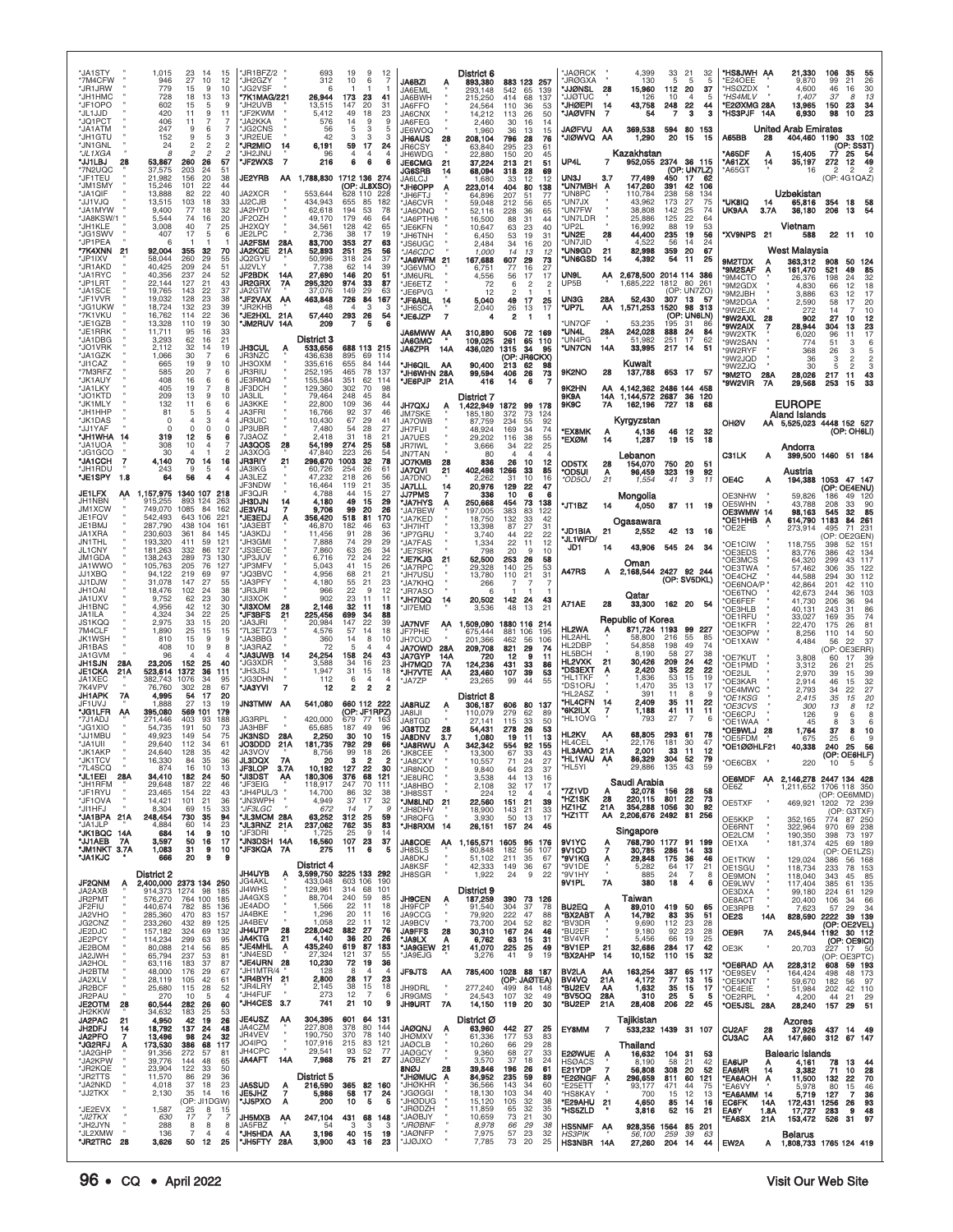| EW <sub>11</sub><br>EW3LN<br>EU3AA                 | 118,508<br>6,721<br>18                  | 336<br>51 121<br>65<br>20<br>27<br>з<br>3<br>3                               | *LZ1DQ<br>-14<br>*LZ1G                                             | 30,914<br>3.780                         | 319 18<br>64<br>66<br>11<br>34<br>(OP: LZ5RG)                                    | *OK1TA<br>*OK2BRX<br>*OK1DKR             |                      | 526,504<br>186,313                       | 809 102 284<br>549<br>55<br>439<br>63               | 156<br>186                     | *OZ1KVM AA<br>*OZ1CK<br>*OU2P                     | 244,720<br>92,274<br>21,800          | 646 57<br>312<br>174                     | 209<br>136<br>46<br>27<br>82                       | *MØTVZ<br><b>DOLON</b> *<br><b>MØRXO</b>    |           | 2.236<br>1,978<br>1.974              | 47<br>14<br>60<br>11<br>45<br>13                                            |
|----------------------------------------------------|-----------------------------------------|------------------------------------------------------------------------------|--------------------------------------------------------------------|-----------------------------------------|----------------------------------------------------------------------------------|------------------------------------------|----------------------|------------------------------------------|-----------------------------------------------------|--------------------------------|---------------------------------------------------|--------------------------------------|------------------------------------------|----------------------------------------------------|---------------------------------------------|-----------|--------------------------------------|-----------------------------------------------------------------------------|
| <b>EW8OM</b><br>28<br>EW/R3XA<br>-14<br>*EU3A      | 9,246<br>163,020<br>205,100             | 99<br>17<br>29<br>902<br>32<br>98<br>72<br>221<br>438                        | LZ1ND<br>ΑА<br>LZ1W                                                | 247.220<br>20,475                       | 933<br>54<br>134<br>99<br>38<br>53                                               | 'OK7N<br>*OK1HEH<br>*OK2VK               |                      | 173,304<br>163,782<br>159,644<br>157,728 | 405<br>67<br>587<br>50<br>418<br>68                 | 176<br>164<br>180              | 'OZ6TM<br>'OZ4MU<br>*5P1B                         | 11,176<br>24<br>14A<br>181,700       | 110<br>2<br>643                          | 70<br>18<br>$\overline{c}$<br>2<br>36<br>122       | 'M7SPN<br><b>MØKVX</b><br>'M7BCN            |           | 1,827<br>1,782<br>1,368              | 59<br>6<br>50<br>9<br>26<br>15                                              |
| *EW8MZ<br>*EV6Z<br>*EW1MY                          | 83,424<br>55,890<br>22,080              | 383<br>40<br>118<br>286<br>47<br>115<br>159<br>31<br>65                      | LZ1ST<br>21A<br>LZ5DD<br>LZ2ZG                                     | 4,095<br>206,325<br>1,239               | 71<br>18<br>45<br>872<br>98<br>-33<br>21<br>10<br>11                             | *OK1MDK<br>*OL2A<br>*OK2TS               |                      | 151,404<br>145,345<br>129,823            | 436<br>61<br>534<br>43<br>409<br>47                 | 161<br>162<br>150              | *SV5SKD                                           | Dodecanese<br>A<br>44,409            | 355 21                                   | 92                                                 | 'M7CHB<br>'M7TAS<br>MØPCR*                  |           | 1,248<br>1.110<br>1,088              | 39<br>9<br>27<br>9<br>34<br>9                                               |
| *EW4DDC 28<br>*EW1TZ<br>21<br>*EU8R<br>1.8         | 377<br>15,447<br>1,792                  | 11<br>-7<br>6<br>122<br>37<br>20<br>65<br>23<br>5                            | LZ1QZ<br>7A<br>*LZ2ZY<br>АΑ<br>*LZ2JE<br>'LZ6O                     | 11,448<br>325,920<br>231,525<br>173,880 | 120<br>15<br>-57<br>79<br>212<br>576<br>438<br>83<br>232<br>402<br>79<br>191     | *OK2SGY<br>*OK2VV<br>*OL5R<br>*OK2IH     |                      | 68,640<br>63,395<br>57.669<br>52,416     | 354<br>37<br>400<br>26<br>300<br>37<br>209<br>45    | 119<br>129<br>104<br>111       | SX5P                                              | 3,608<br>1.8A<br>England             | 86<br>(OP: SV5FRD)                       | 39<br>5                                            | MØWTD<br>'M7GPX<br>'G8UFF<br><b>MØPQA</b>   |           | 1,008<br>736<br>560<br>418           | 24<br>10<br>18<br>8<br>20<br>11<br>27<br>5                                  |
| EV1R<br>AA<br>EW3EO<br>EW1M<br>14A                 | 456,750                                 | 1,460,234 1730 125<br>366<br>2<br>2<br>2<br>1929<br>35<br>115                | *LZ1AQ<br>'LZ7NW                                                   | 60,435<br>26,076                        | (OP: LZ3DX)<br>201<br>54<br>99<br>197<br>24<br>82                                | *OK1DVA<br>*OK1TK<br>*OK2DDS             |                      | 39,240<br>38,171<br>32,058               | 280<br>27<br>282<br>28<br>228<br>27                 | 93<br>105<br>90                | <b>MØNPK</b><br><b>MØKPD</b><br>G1SCT             | 395,505<br>Α<br>299,156<br>214,288   | 738<br>570<br>599                        | 67<br>188<br>80<br>206<br>55<br>172                | <b>GØBNC</b><br>'G5AKB<br><b>MØXTY</b>      |           | 322<br>294<br>30                     | 20<br>5<br>16<br>6<br>3<br>3                                                |
| *EW1P<br>ΑА<br>*EU2F<br>*EU1DX                     | 348,964<br>70.884<br>7,935              | 713<br>$\overline{\bf 7}$<br>231<br>137<br>199<br>61<br>48<br>30<br>39       | 'LZ1PJ<br>'LZ6M<br>21A<br>*LZ3DJ                                   | 21,983<br>11.900<br>6,665               | 167<br>26<br>63<br>115<br>20<br>65<br>106<br>13<br>30                            | *OK1WSL<br>*OK2BRS<br>*OK2TP             |                      | 27,417<br>21,850<br>21,203               | 197<br>27<br>182<br>23<br>213<br>15                 | 84<br>72<br>76                 | <b>MØOIA</b><br>G5DXC                             | 203.415<br>133,952                   | 409<br>621<br>(OP: MØCTP)                | 59<br>154<br>42<br>119                             | 'G3SHF<br>'M4M                              | 28        | 7<br>20,216                          | 203<br>17<br>(OP: MØPNN)                                                    |
| *EW7DK<br>21A<br>*EW4GL<br>7A                      | 6,950<br>6,150                          | 73<br>33<br>17<br>123<br>9<br>41                                             | <b>LZ2JA</b><br>14A<br>7Ä<br>*LZ1VCT                               | 155,135<br>2,310<br>Corsica             | 86<br>1044<br>$\frac{29}{7}$<br>61<br>28                                         | *OK1LST<br>*OK1BJ<br>*OK2MTB<br>*OK2AK   |                      | 16,867<br>14,058<br>11,058<br>7,412      | 155<br>20<br>144<br>19<br>85<br>30<br>67<br>25      | 81<br>80<br>67<br>43           | <b>MØYKS</b><br>G9D<br><b>MØIRU</b>               | 113,552<br>87,300<br>80,199          | 325<br>347<br>(OP:<br>386                | 51 137<br>39<br>111<br>G6NHU)<br>43 128            | 'G1FQD<br>'GØC<br><b>G4OTU</b>              | 21        | 12,122<br>11,130<br>14,742           | 19<br>81<br>112<br>-13<br>(OP: GØCER)<br>207<br>15                          |
| OT5K<br>Α<br>ON7QC                                 | Belgium<br>290,342<br>56.156            | 587<br>82<br>256<br>215<br>41<br>98                                          | <b>TK4QL</b><br>А<br>*TK4TH<br>A<br>'TK4RC                         | 38,364<br>90,342<br>15,910              | 291<br>-20<br>72<br>629<br>32<br>94<br>89<br>28<br>46                            | *OK2GU<br>*OL1D                          |                      | 6,272<br>5,742                           | 90<br>17<br>78<br>21<br>(OP: OK1DXW)                | 47<br>45                       | G3ZGC<br><b>MØKCV</b><br>G <sub>1</sub> EIX       | 68,103<br>64,584<br>61,513           | 201<br>235<br>259                        | 49<br>-92<br>47<br>109<br>39<br>98                 | 'M1TZR<br><b>'GØTKZ</b><br>'G8NVX           |           | 13,272<br>8,601<br>7,636             | 115<br>15<br>109<br>14<br>82<br>13                                          |
| OS7ET<br>ON8AH<br>OP1B                             | 31,979<br>12,411<br>11,050              | 119<br>41<br>72<br>37<br>78<br>26<br>74<br>26<br>39                          | SX9X<br>21                                                         | Crete                                   | 636,510 2964 36 111                                                              | *OK9UWU<br>*OK1PFM<br>*OK1JOC            |                      | 5,049<br>4,067<br>3,645                  | 91<br>-14<br>59<br>14<br>40<br>22                   | 37<br>35<br>23                 | M1DNC<br><b>MØNVK</b><br>G <sub>2</sub> B         | 55,372<br>38,920<br>37,323           | 298<br>204<br>176                        | 32<br>95<br>40<br>99<br>33<br>84                   | <b>GØMBA</b><br>°G3Y                        | 14        | 6.324<br>37,284                      | 86<br>15<br>348<br>19<br>(OP: G3YBY)                                        |
| OR4T<br>7<br>*OS3AR<br>'ON5UJ<br>*ON4CT            | 68,700<br>304,038<br>296.730<br>183,983 | 917<br>15<br>60<br>733<br>67<br>199<br>231<br>535<br>83<br>393<br>186        | *SV9FBP<br>A<br><b>SV9COL</b>                                      | 18,928                                  | (OP: SV9FBG)<br>132 29<br>-62                                                    | *OK1MGA<br>*OK7SE<br>'OK1TVL             |                      | 3,127<br>2,940<br>2,440                  | 94<br>13<br>65<br>10<br>51<br>14                    | 40<br>39<br>26                 | <b>MØHHG</b><br><b>MØJHV</b><br><b>MØCVO</b>      | 31,372<br>19,012<br>13,795           | 281<br>148<br>174                        | 20<br>72<br>26<br>72<br>70<br>19                   | *2EØVCC<br>'G3YRZ<br>'MØORY                 |           | 34,200<br>21.798<br>18,048           | 330<br>17<br>251<br>12<br>225<br>12                                         |
| <b>ON8UK</b><br>*ON2WI<br>*OS6AT                   | 183,521<br>151,032<br>91,630            | 65<br>70<br>177<br>437<br>55<br>177<br>537<br>319<br>56<br>131               | - AA<br>SV9JI<br><b>SV9IOI</b><br>14A<br>*SV9RGI<br>ΑA             | 341,412<br>63,602<br>10,450<br>28,427   | 812 77<br>199<br>293<br>39<br>115<br>215<br>10<br>40<br>78<br>98<br>53           | *OK2BND<br>*OK2ABU<br>*OK2BZE<br>°OK4D   | 28<br>14             | 420<br>954<br>70.740<br>53,010           | 19<br>6<br>25<br>8<br>422<br>24<br>348<br>23        | 14<br>10<br>84<br>72           | <b>MØNAM</b><br><b>MØNIE</b><br>M6O               | 3,375<br>88<br>21<br>524,790         | 76<br>8<br>1597<br>(OP: G3WGN)           | 12<br>33<br>$\overline{4}$<br>37<br>116            | 'MØACM<br>M/9A3ICE<br>'G4WGE<br>'M7BOT      |           | 13,000<br>3,432<br>1,485<br>858      | 178<br>11<br>94<br>6<br>55<br>4<br>34<br>5                                  |
| ON4MAD*<br>*ON9TT                                  | 87,449<br>71,012                        | (OP: ON6AT)<br>351<br>45<br>112<br>328<br>-34<br>130                         | 'SV9SMS<br>'SY9DOK<br>'SV9MBH                                      | 15,229<br>10,541<br>7,735               | 123<br>26<br>71<br>108<br>25<br>58<br>83<br>26<br>65                             | *OK1CLD<br>*OK2DIK                       |                      | 42,588<br>23,463                         | (OP: OK1MGJ)<br>316<br>22<br>239<br>24              | 69<br>55                       | G4FKA<br>G1W                                      | 127,270<br>14<br>54,090              | 543<br>486<br>(OP: MØHAO)                | 30<br>100<br>20<br>-70                             | 'M7APV<br>M3EMO<br>'G1HYD                   |           | 476<br>234<br>192                    | 30<br>$\overline{2}$<br>14<br>3<br>8<br>$\overline{4}$                      |
| *ON7DDG<br>*ON5IA<br>*ON8DX                        | 56,416<br>31,872<br>30,504              | 230<br>45<br>119<br>177<br>37<br>91<br>215<br>30<br>94                       | 'SY9DIN                                                            | 2,254<br>Croatia                        | 32<br>-20<br>29                                                                  | *OL9M<br>OK1BR                           |                      | 14,580<br>13.847                         | 157<br>16<br>(OP: OK1MMN)<br>194<br>13              | 38<br>48                       | M <sub>1</sub> B<br>G4WWG<br><b>MØMCV</b>         | 52,865<br>21,190<br>7<br>112,617     | 433<br>274<br>1259                       | 23<br>74<br>14<br>51<br>17<br>80                   | *2EØGKQ<br>2EØLYB<br>*2E1ALC                |           | 180<br>143<br>90                     | 13<br>4<br>9<br>10<br>2                                                     |
| *ON6LMJ<br>*ON4BEN<br>*ON3VS<br>*OR5Z              | 27,610<br>23,655<br>20,000<br>19,680    | 198<br>26<br>84<br>119<br>35<br>60<br>27<br>73<br>154<br>141<br>28<br>52     | 9A1CVG<br>A<br>9A5BWT<br>9A9R<br>21                                | 51,834<br>3,120<br>606,245              | 285 40 123<br>(OP: 9A5OIA)<br>48<br>15<br>45<br>1831<br>109<br>36                | *OL7ØOU<br>*OK2UGG<br>*OK1FUK<br>*OK3MAT |                      | 11,100<br>6,762<br>4,387<br>3.256        | 163<br>11<br>112<br>10<br>71<br>10<br>9<br>66       | 49<br>39<br>31<br>28           | G4L<br>M5B                                        | 31,208<br>3,145<br>3.7               | 301<br>101                               | 18<br>65<br>(OP: G4LDL)<br>5<br>32                 | *G9P<br><b>MØHPF</b><br>'MØWHP              | 7         | 60,729<br>6,000<br>2,211             | 595<br>17<br>(OP: MØNCG)<br>10<br>116<br>51<br>8                            |
| *ON3ZZT<br>*ON4JY<br>*ON5WL<br>28                  | 5,070<br>3,250<br>4.860                 | 49<br>74<br>16<br>47<br>32<br>18<br>60<br>10<br>26                           | <b>9A3XV</b><br>14<br>9A6RT<br>9A3YT                               | 215,895<br>50,800<br>29,832             | 992<br>33<br>78<br>309<br>25<br>75<br>242<br>23<br>65                            | *OK5ET<br>*OK4AS<br>*OK1LRD              | 3.7<br>1.8           | 896<br>90<br>23,618                      | 26<br>8<br>9<br>2<br>534                            | 20<br>8<br>4<br>45             | <b>G4NBS</b><br>'G9X                              | 533,876<br>A<br>483,632              | (OP: G3WVG)<br>921<br>971                | 73 249<br>77<br>257                                | 'M7WHP<br>*GØW<br>'MØWTN                    | 3.7       | 56<br>165<br>42                      | 17<br>$\overline{2}$                                                        |
| *ON3ND<br>14<br>*ON2VHF<br>*ON6VOX                 | 11,948<br>10,918<br>5,635               | 188<br>-11<br>47<br>182<br>10<br>43<br>97<br>11<br>38                        | 9A8M<br>7<br>9A2KD                                                 | 14,280<br>2,550                         | 10<br>246<br>41<br>(OP: 9A7DM)<br>5<br>88<br>25                                  | *OK1JOK<br>*OK5N                         |                      | 9,540<br>725                             | 231<br>$\overline{4}$<br>32<br>4                    | 41<br>21                       | MØPLX/M<br>'G4DDL<br>'M1VPN                       | 479,872<br>238,602<br>136,912        | 1117<br>636<br>616                       | (OP: M1LCR)<br>70<br>256<br>59<br>188<br>40<br>159 | 'G2X<br>G5K                                 | 1.8<br>АΑ | 8,544<br>1,168,000                   | 197<br>6<br>1103 116 384                                                    |
| *OSØS<br>*ON7ER<br>*ON6IO*                         | 8,232<br>7,097<br>4,482                 | 137<br>11<br>45<br>131<br>8<br>39<br>51<br>14<br>40                          | 3.7<br>9A1CMA<br>*9A2KI<br>Α                                       | 23,580<br>191,808                       | 325<br>-11<br>49<br>(OP: 9A9EE)<br>728<br>51<br>171                              | <b>OK1VK</b><br>OK1DOY<br>OK1DBE         | AA                   | 464,187<br>445,410<br>349,800            | 693<br>96<br>892<br>55<br>634<br>76                 | 263<br>155<br>224              | 'GØRAH<br>*G1K                                    | 135,100<br>131,922                   | 474<br>568<br>(OP: MØRTQ)                | 49<br>144<br>42<br>147                             | <b>GØMTN</b><br>G6T                         |           | 830,088<br>781,152                   | (OP: GØBNR)<br>1326<br>92 335<br>313<br>1112<br>99                          |
| 'ON2EE<br>OR3A                                     | 1,044                                   | 31<br>12<br>24<br>AA 1,727,160 1722 131 424<br>(OP: ON6CC)                   | *9A6DF<br>9A3OB<br>*9A2VX<br>'9A1AL                                | 161,616<br>75.712<br>38,285<br>18,527   | 482<br>65<br>157<br>292<br>48<br>134<br>175<br>38<br>117<br>136<br>24<br>-73     | OK1XV<br>OK1DO<br><b>OLØW</b>            |                      | 171,252<br>164,736<br>78,390             | 296<br>79<br>352<br>65<br>423<br>35<br>(OP: OK1DSZ) | 189<br>133<br>99               | <b>MØMPM</b><br>G4POF<br>2EØSPS                   | 101,442<br>98,980<br>81,949          | 406<br>360<br>392                        | 40<br>134<br>47<br>149<br>34<br>127                | M7T<br>G6AD                                 |           | 584,350<br>557,600                   | 687<br>98<br>305<br>(OP)<br>G3YYD)<br>1027<br>239<br>89<br>250<br>827<br>92 |
| OQ5M<br>OR <sub>1</sub> Z                          | 1,430,338<br>758,581                    | 1736 103 303<br>(OP: ON5ZO)<br>1696<br>75<br>-242                            | '9A1EA<br>9A1EJ<br>'9A1BN                                          | 15,379<br>12,684<br>12,075              | 119<br>22<br>69<br>116<br>21<br>63<br>132<br>17<br>52                            | OK1C<br>OK7WW<br>OK1BPN                  |                      | 67,392<br>28,690<br>16,000               | 224<br>43<br>120<br>38<br>130<br>27                 | 101<br>-57<br>73               | <b>MØKPW</b><br>*G2NV<br>*M5X                     | 79,800<br>67,080<br>65,190           | 379<br>287<br>251                        | 37<br>113<br>40<br>116<br>42<br>117<br>(OP: G3RLE) | G3Q<br><b>MØNSI</b><br>G4FZN                |           | 460,674<br>388,800<br>339,196        | (OP:<br>G3RXQ<br>60 183<br>1036<br>60<br>226<br>846                         |
| OP5T<br>ON4MW<br>OT3T                              | 474,705<br>328,790<br>240,570           | 992<br>72<br>243<br>631<br>81<br>224<br>597<br>69<br>228                     | '9A5ADI<br>'9A3GX<br>'9A3BFP                                       | 9,570<br>9,170<br>780                   | 121<br>16<br>42<br>127<br>17<br>53<br>23<br>40                                   | OK2QA<br>OL5M                            | 28A                  | 9,577<br>546,645                         | 69<br>24<br>1491<br>36<br>(OP: OK1GI)               | 37<br>129                      | `MØAQM<br><b>MØRBE</b><br>'MØYTE                  | 64,680<br>62.883<br>61,608           | 377<br>289<br>312                        | 31<br>109<br>38<br>99<br>35<br>116                 | <b>GØDTX</b><br><b>MØWLF</b><br>M1X         |           | 299,628<br>297,255<br>287,395        | 673<br>68<br>184<br>79<br>206<br>476<br>187<br>702<br>64                    |
| ON4VDV<br>ON8ZA<br>ON4EC                           | 165,440<br>123,105<br>58,710            | (OP: ON7EQ)<br>347<br>61<br>159<br>318<br>62<br>83<br>175<br>62<br>144       | 28<br>*9A8A<br>*9A9I<br>*9A6KZH<br>21                              | 66,504<br>38,544<br>67,586              | 72<br>295<br>30<br>225<br>23<br>50<br>349<br>27<br>67                            | OK7GU<br><b>OK1NP</b><br>OK1GK           | 21A                  | 18,468<br>787,555<br>45,400              | 103<br>25<br>2156<br>197<br>32<br>39                | -56<br>38 117<br>68            | 'MØLGW<br>'M1G<br><b>G3MOT</b>                    | 61,446<br>60,516<br>59,494           | 318<br>287<br>275                        | 39<br>115<br>38<br>126<br>39<br>112                | G9W                                         |           | 254,435                              | (OP: GØCKP)<br>689<br>52<br>99<br>(op: Mødxr)                               |
| OR7G<br>OR <sub>2</sub> M<br>28A                   | 30,740<br>255,500                       | 233<br>32<br>84<br>32<br>810<br>108<br>(OP: ON4IA)                           | *9A2EY<br>14<br>*9A5CZK<br>*9A9J<br>3.7                            | 49,410<br>6,110<br>2,886                | 403<br>21<br>69<br>112<br>11<br>36<br>71<br>$\overline{7}$<br>32<br>(OP: 9A3BHN) | OK7K<br>OL9Z<br>OL3R                     | 14A                  | 1,628,802<br>934,032<br>293,400          | 4068<br>(OP:<br>2698<br>35<br>1188                  | 150<br>OK1BN)<br>38 138<br>115 | MØVSP*<br>'MØVKU<br>*MØMNM<br>M3ZZF               | 55,413<br>55,132<br>53,640<br>52,910 | 286<br>224<br>225<br>287                 | 36<br>105<br>51<br>103<br>41<br>108<br>35<br>95    | G3YSX<br>G7C<br><b>MØHVD</b>                |           | 241,614<br>222,989<br>100,440        | 536<br>64 215<br>601<br>62<br>159<br>(OP: MØCHK)<br>139<br>441<br>41        |
| ON4TO<br>21A<br>OT5L<br>3.7A<br><b>ON5RZ</b><br>AA | 193,575<br>91,056<br>235,173            | 627<br>32 113<br>893<br>17<br>67<br>642<br>229<br>54                         | 9A2EU<br>АΑ<br>9A2ZI                                               | 2,326,753                               | 2,389,884 1793 155 489<br>2151 138<br>445                                        | OL5W<br>OK1DUG                           |                      | 148,400<br>17,595                        | (OP: OK1VWK)<br>624<br>200<br>13                    | 32 108<br>56                   | 'GØJCC<br>'G1PCR<br>'G4ADJ                        | 52.503<br>51,816<br>50,080           | 248<br>283<br>226                        | 38<br>91<br>33<br>103<br>42<br>118                 | G3SVD<br>G4LPP<br>G4ERW                     |           | 92,785<br>59,565<br>53.120           | 195<br>168<br>73<br>144<br>71<br>31<br>275                                  |
| *OT7E<br>*ON6FC<br>*ON7AH<br>'ON4AVJ               | 203.008<br>188,000<br>121,464<br>71,258 | 603<br>58<br>186<br>506<br>54<br>181<br>73<br>168<br>269<br>42<br>296<br>116 | 9A6KX<br>9A/F5SNJ<br>9A4M                                          | 1.524.036<br>459,342<br>373,760         | 1870 125<br>409<br>920<br>170<br>64<br>658<br>81<br>211                          | *OK4DZ<br>*OK5OK<br>*OK1BLU              | АА                   | 190,532<br>180,109<br>101,490            | 414<br>71<br>518<br>57<br>45<br>430                 | 147<br>176<br>154              | 'G8ZRE<br><b>G6DXY</b><br>MØSDM                   | 48,396<br>45,504<br>44,744           | 289<br>301<br>262                        | 33<br>115<br>28<br>116<br>35<br>101                | <b>MØNJW</b><br>MØMDS<br><b>MØTPT</b>       |           | 52.050<br>34,650<br>34,270           | 117<br>271<br>33<br>188<br>39<br>320<br>28                                  |
| *ON4TTT<br>*OT1V                                   | 35,568<br>32,248                        | 164<br>73<br>-31<br>120<br>42<br>74<br>(OP: ON8VM)                           | 9A7Y<br>28A<br>9A7JCY<br>9A5Y<br>21A                               | 81,585<br>3,360<br>1,258,920            | 200<br>70<br>115<br>42<br>13<br>-17<br>3142<br>38<br>142<br>(OP: 9A7DX)          | *OK1ALX<br>*OK1UKY<br>*OLØM              |                      | 57,728<br>47,952<br>41,310               | 223<br>48<br>271<br>31<br>162<br>47<br>(OP: OK1CDJ) | 128<br>113<br>88               | <b>GØATG</b><br>'2EØPLA<br><b>GØVVM</b><br>*GØFEH | 44,460<br>43,290<br>40,848<br>39,750 | 212<br>245<br>233<br>208                 | 36<br>81<br>35<br>95<br>36<br>112<br>37<br>113     | G4CXT<br>MØBPQ<br>G4RKO<br>G4RRM            |           | 28,500<br>21,824<br>16,405<br>11,180 | 119<br>53<br>137<br>25<br>22<br>153<br>75<br>25                             |
| *ON7BT<br>*ON5ZZ<br>*ON6EF                         | 16,328<br>11,573<br>11,256              | 113<br>30<br>74<br>99<br>24<br>47<br>112<br>17<br>50                         | 9A1P<br>9A4W                                                       | 1,229,304<br>1,045,100                  | 3008 40 144<br>(OP: 9A1UN)<br>2849 39 136                                        | *OK6AB<br>*OK1DLX<br>*OK1TRJ             |                      | 35,014<br>4,104<br>3,404                 | 159<br>40<br>49<br>19<br>50<br>15                   | 82<br>38<br>31                 | *GØJDL<br>*2EØWHQ<br>*MØAUG                       | 39,325<br>39,312<br>37,629           | 243<br>192<br>-37<br>205                 | 32<br>89<br>107<br>33<br>78                        | MØK<br>G4KNO                                |           | 9.798<br>9,576                       | 40<br>52<br>19<br>106<br>(OP)<br>G8FMC)<br>49<br>-31                        |
| <b>'ON3PVC</b><br>*ON3AT<br>*ON7BBR 14A            | 1,242<br>1,066<br>29,440                | 22<br>11<br>16<br>17<br>13<br>13<br>292<br>18<br>62                          | 9A5ØY<br>14A                                                       | 600,108                                 | 1733<br>38 134<br>958,300 2964 38 137<br>(OP: 9A3LG)                             | *OK1K<br>*OK1TD                          | 14A                  | 103,572<br>58,938                        | 493 29<br>(OP: OK1XOE)<br>271 27                    | 97<br>87                       | 'MØJND<br>'GØGLG<br>*2EØEVM                       | 37,026<br>30,353<br>29,920           | 176<br>247<br>210                        | 36<br>85<br>22<br>105<br>29<br>107                 | G3YBO<br>M1PTR<br><b>MØJYP</b>              |           | 5,560<br>4,819<br>224                | 53<br>20<br>40<br>22<br>39<br>$\overline{7}$                                |
| *ON4BDC<br>*ON8PH 1.8A                             | 4,520<br>2,117                          | 107<br>$\overline{7}$<br>33<br>74<br>3<br>26                                 | 9A2G<br>1.8A<br>*9A4BA<br>AA<br>'9A6DJX                            | 29,172<br>106,196<br>81,830             | 430<br>9 57<br>330 54 137<br>393<br>39<br>128                                    | *OL9R<br>*OK1AY 3.7A<br>*OK1HMA          | 7A                   | 271,128<br>53,208                        | 1600 30 102<br>(OP: OK6RA)<br>709 11                | 61                             | HHW6M*<br>*G5TM<br>*G3R                           | 29,718<br>27,544<br>27,104           | 191<br>177<br>166                        | 27<br>90<br>24<br>64<br>30<br>82                   | GØTSM<br>G3P                                | 28A       | 132,660<br>26,880                    | 474<br>28 82<br>204<br>18<br>46<br>(OP: G3WPH)                              |
| <b>E71A</b><br>E7AA<br>28                          | Bosnia-Herzegovina                      | 378,666 841 55 163<br>827,827 2738 34 109                                    | *9A2GA<br>*9A3UCA<br>*9A5CW<br>*9A1DR                              | 61,828<br>45,717<br>27,195<br>27,084    | 304<br>34<br>130<br>218<br>39<br>108<br>172<br>27<br>84<br>167<br>32<br>79       | *OK6Y<br>*OK1A                           | 1.8A                 | 5,232<br>35,100<br>2,482                 | 109<br>6<br>542<br>8<br>(OP: OK2PTZ)<br>76          | 42<br>57<br>4 30               | *GB1OOH<br>*G7NIB                                 | 24,347<br>21,600                     | (OP: GØCDA)<br>198<br>(OP: GØWJK)<br>168 | 24<br>73                                           | MØYRX<br>M3D<br>M7O                         | 21A       | 9,834<br>665,210<br>103,480          | 21<br>45<br>62<br>1716 36 134<br>(OP: G3XTT)<br>431<br>28 102               |
| E75LR<br>3.7<br>*E74SL<br>Ą<br>*E74HJ              | 3,159<br>83,448<br>29,400               | (OP: E77A)<br>95<br>-34<br>5<br>387<br>37 134<br>171<br>33<br>87             | *9A1RBZ<br>*9A5VS                                                  | 18,018<br>10,790                        | 195<br>16<br>62<br>(OP: 9A7AS)<br>70<br>32<br>51                                 | OZ1KEF                                   | Ą                    | Denmark<br>420,446                       | 796 89 225                                          |                                | 'M1MLM<br>*G1ZHD<br>*G6NLW                        | 20,776<br>19,795<br>19,511           | 119<br>127<br>169                        | 25<br>65<br>32<br>66<br>32<br>75<br>25<br>84       | G2C<br><b>MØBUL</b>                         | ×<br>14A  | 84,474<br>47,226                     | (OP: MØVKY)<br>30<br>382<br>87<br>80<br>304<br>22                           |
| *E73RB<br>*E78T<br>21<br>*E75IO<br>14              | 13,446<br>108<br>3,720                  | 144<br>16<br>67<br>10<br>5<br>4<br>78<br>9<br>31                             | *9A5BAA<br>9A3AAW*<br>*9A6A<br>28A                                 | 10,530<br>8,547<br>343,280 1229         | 97<br>27<br>63<br>82<br>22<br>55<br>32<br>108                                    | OZ1T<br>OZ6AGX<br>OZ9ETOV                |                      | 74,620<br>14,355<br>7,254                | 306<br>101<br>27<br>68<br>18                        | 49 156<br>72<br>21             | *G6GLP<br>*M7MEK<br>*MØNST                        | 19,206<br>18,954<br>18,600           | 129<br>185<br>146                        | 67<br>30<br>28<br>89<br>26<br>74                   | *MØICR<br>M3AWD*<br>*MØKYB                  | АА<br>×   | 582,400<br>500,094<br>410,091        | 1120<br>73 252<br>79 264<br>962<br>67 222<br>841                            |
| *E7ØBA<br>3.7<br>*E7ØE<br>1.8                      | 12<br>3,680                             | 12<br>$\overline{c}$<br>10<br>5<br>134<br>35                                 | 7Ā<br>*9A7ZZ<br>*9A6ZZ<br>$\mathbf{u}$<br>$*9A2B$<br>'9A6M<br>3.7A | 24,016<br>7,620<br>108<br>21,505        | 248<br>14<br>65<br>69<br>18<br>42<br>$\overline{4}$<br>9<br>8<br>388<br>8<br>47  | OU1E<br>OZ3SM<br>OZ3BJ                   | $\mathbf{u}$<br>28   | 3,388<br>1,800<br>49,230                 | (OP: OZ1D)<br>29<br>18<br>48<br>10<br>212<br>25     | 26<br>26<br>65                 | *G3YZO<br>*G3XTZ<br>*G4FFN<br>*MØURB              | 18,437<br>16,500<br>16,482<br>16,284 | 150<br>121<br>111<br>166                 | 25<br>78<br>20<br>46<br>31<br>92<br>20<br>72       | 2EØINN<br>'G4P<br>*GØKLD                    |           | 395,211<br>280,872<br>225,492        | 68 241<br>902<br>796<br>58 191<br>(OP: G3YPP)<br>528<br>62 196              |
| <b>E74E</b><br>ΑA<br>E77CFG<br>E77X<br>14A         | <b>63,327</b><br>8,736<br>186,060 1472  | 638<br>23<br>78<br>70<br>20<br>28<br>25<br>80                                | *9A4KJ<br>*9A5ØCCY                                                 | 1,650<br>828                            | 54<br>5<br>25<br>35<br>4<br>19                                                   | OZ7JZ<br>*OZ4NA<br>*OZ1KKH               | 21<br>Α              | 360<br>384,864<br>91,312                 | 12<br>8<br>901<br>66<br>274<br>49                   | 7<br>238<br>159                | *G7RTI<br>*M7EGD<br>*GØJOS                        | 15,824<br>14,469<br>14,000           | 174<br>131<br>133                        | 17<br>69<br>23<br>68<br>26<br>74                   | <b>MØUTD</b><br>'G4OZG<br>*M5C              |           | 221,934<br>159,712<br>141,828        | 70 212<br>447<br>550<br>49 168<br>490 53 170                                |
| *E77SH<br>AA<br>*E7ØAW<br>*E74UK<br>*E7ØDX<br>7A   | 115,596<br>52,848<br>26,390<br>13,952   | 323<br>66<br>162<br>284<br>32<br>112<br>131<br>43<br>102<br>162<br>14<br>50  | OL5ØDJ<br>Α                                                        | <b>Czech Republic</b>                   | 672,885 1267 78 207<br>(OP: OK6DJ)                                               | *OZ1DYI<br>*OZ1RD<br>*OZ6MU              |                      | 40,590<br>17,325<br>4,464                | 200<br>35<br>155<br>29<br>22<br>82                  | 88<br>76<br>50                 | *G4WQG<br>*MØHMS<br><b>"GØCMQ</b>                 | 12,470<br>12,118<br>11,988           | 92<br>112<br>151                         | 30<br>56<br>20<br>63<br>15<br>59                   | *2E1TAP<br>°G3SXE                           |           | 100,464<br>97,034                    | (OP: MØMGP)<br>42 140<br>424<br>49 154<br>361                               |
| *E73AA<br>3.7A<br>*E79D<br>1.8A                    | 66,378<br>28,556                        | 813 12<br>66<br>6<br>53<br>500                                               | OK1AMF<br>OK1LEV<br>OK2CSU                                         | 209,614<br>149,160<br>146,400           | 389<br>80 231<br>430<br>51 169<br>354<br>61 139                                  | *OZ9KG<br>*5P9R                          |                      | 2,597<br>1,760                           | 57<br>14<br>9<br>45<br>(OP: OZ5XN)                  | 35<br>31                       | *2EØCVN<br>*G5STU<br>*GØXBU                       | 11,088<br>11,076<br>10,988           | 108<br>131<br>81                         | 25<br>59<br>16<br>55<br>29<br>53                   | °G8S<br>'M9X                                | $\alpha$  | 68,796<br>63,705                     | 298 41 141<br>(OP: G4IDF)<br>30 107<br>376                                  |
| LZ5E<br>Ą<br>LZ1GE                                 | Bulgaria<br>4,256                       | 28,512 142 37<br>71<br>62<br>18<br>38                                        | OK4RQ<br>OK1FU<br>OK1JFP                                           | 69,000<br>29,106<br>5,929               | 351<br>38 100<br>141<br>36<br>62<br>45<br>18<br>31<br>714 29                     | *OZ1THB<br>*OZ8ZS<br>*OZ2LC<br>*OZ9V     | 28<br>$\overline{I}$ | 221<br>8,694<br>22,400<br>5,504          | 6<br>15<br>94<br>14<br>294<br>13<br>135<br>7        | 11<br>32<br>57<br>36           | *2EØTXE<br>*G4OED<br>*M7CDJ<br>*M7RSG             | 10,764<br>10,440<br>8,625<br>8,610   | 21<br>115<br>105<br>105<br>132           | 57<br>20<br>70<br>20<br>55<br>53<br>17             | *2EØIFC<br>*GØH<br>'M5AX                    |           | 62,155<br>61,506<br>49,932           | 287<br>39 116<br>293<br>45 108<br>(OP: GØHEU)<br>264<br>36 110              |
| LZ1A<br>7<br>LZ6Y<br>3.7                           | 203,685 1380<br>7,682                   | 24<br>87<br>(OP: S55M)<br>172 8<br>38                                        | 28<br>OL7M<br>OK1XC<br><b>OK1DOL</b><br>14                         | 152,390<br>36,624<br>5,544              | 69<br>(OP: OK1NOR)<br>192 28<br>-56<br>98<br>9<br>12                             | *OU8A                                    | 3.7                  | 64,032                                   | 883 13 56<br>(OP: 5PØO)                             |                                | *G8FRS<br>*M7VCB<br>*2EØYZW                       | 8,330<br>8,216<br>7,888              | 105<br>97<br>109                         | 19<br>51<br>23<br>56<br>14<br>54                   | *2EØHKM<br>*G8AFN<br>'M7TXR                 |           | 49,590<br>48,139<br>47,250           | 141<br>60 111<br>209<br>41 120<br>96<br>30<br>250                           |
| *LZ3SD<br>Α<br>*LZ4DJ                              | 158,460<br>43,440                       | (OP: LZ3DP)<br>503 61 167<br>259<br>32<br>88                                 | OK1FIA<br>OK5D<br>3.7                                              | 2,176<br>159,796                        | 44<br>9<br>-25<br>77<br>1586 14<br>(OP: OK1DTP)                                  | 5Q2J<br>OZ1FHU<br>OZ4VW                  | АА                   | 709,758<br>345,610<br>129,983            | 991 103 284<br>738<br>252<br>69                     | 71 252<br>148                  | <b>M7MTC</b><br>*2E1LSI<br><b>"G3UQW</b>          | 7,800<br>6,867<br>6,048              | 21<br>110<br>77<br>69                    | 54<br>16<br>47<br>20<br>52                         | *MØKKM<br><b>G8AJM</b><br>°GØRXA            |           | 46,574<br>45,408<br>44,928           | 210<br>39<br>107<br>97<br>180<br>35<br>237<br>108<br>36                     |
| *LZ1BY<br>*LZ5PL<br>*LZ7EA                         | 20,520<br>17,664<br>5,940               | 144<br>31<br>64<br>144<br>25<br>71<br>82<br>16<br>44                         | OK7W<br>1.8<br>OK4U                                                | 118,548<br>19,920                       | 1224 18<br>- 71<br>(OP: OK1CID)<br>6<br>450<br>- 42                              | OZ2PBS<br>OZ5Q                           |                      | 108,232<br>43,180                        | 266<br>60<br>297<br>(OP: OZ5BD)                     | 103<br>23 104                  | *MØNRD<br>*2EØLSJ<br>*2EØHEV                      | 5,723<br>5,328<br>4,816              | 95<br>53<br>96                           | 12<br>47<br>20<br>28<br>12<br>44                   | M6ETL*<br>*G4PDF<br>*M1L                    |           | 42,714<br>41,817<br>30,303           | 80<br>192<br>33<br>31 128<br>207<br>30<br>81<br>209                         |
| *LZ2DF<br>*LZ1NYK<br>28<br>*LZ6E                   | 3,784<br>192<br>35,630                  | 60<br>12<br>32<br>10<br>6<br>10<br>200 23<br>47                              | OK2EQ<br>OK1EP                                                     | 6,390<br>3,239                          | (OP: OK1TP)<br>147<br>5<br>-40<br>6<br>82<br>35                                  | OZ1KIH<br>OZ1AXG<br>OZ1DWK               |                      | 18,513<br>6,929<br>6,006                 | 135<br>30<br>59<br>19<br>71<br>24                   | 69<br>22<br>42                 | *M7SNG<br>*G1YOY<br><b>MØYJB</b>                  | 4,081<br>3,774<br>3,422              | 59<br>54<br>62                           | 39<br>14<br>12<br>25<br>16<br>42                   | <b>MØOXD</b><br>*GØOOF                      |           | 27,695<br>26,904                     | (OP: GØLGS)<br>127<br>36 109<br>147<br>-35                                  |
| *LZ1GD<br>*LZ1ZP<br>*LZ1VL                         | 11,180<br>7,144<br>987                  | (OP: LZ1GU)<br>115<br>19<br>33<br>59<br>18<br>29<br>21<br>8<br>13            | *ОК6Т<br>A<br>*OK2MBP<br>*OL5Y                                     | 740,484<br>631,350                      | 2,121,010 2341 128 437<br>(OP: OK1WCF)<br>1223 94 308<br>911 91 275              | OZ8AGB<br>OZØJ<br>OZ1AA<br>OZ7DK         | 21A<br>7A            | 357<br>224<br>851<br>10,595              | 13<br>8<br>8<br>8<br>13<br>10<br>119<br>14          | 13<br>8<br>13<br>51            | *G1VXD<br>*MØHWO<br>*MØHZT<br>*2E1BRT             | 3,015<br>2,967<br>2,448<br>2,304     | 47<br>53<br>49<br>38                     | 14<br>31<br>13<br>30<br>33<br>15<br>18<br>30       | *2EØOBM<br><b>MØNMA</b><br>*MØTQR<br>*G1VNB |           | 24,528<br>22,420<br>22,275<br>21,660 | 182<br>28<br>29<br>166<br>190<br>24<br>181<br>27                            |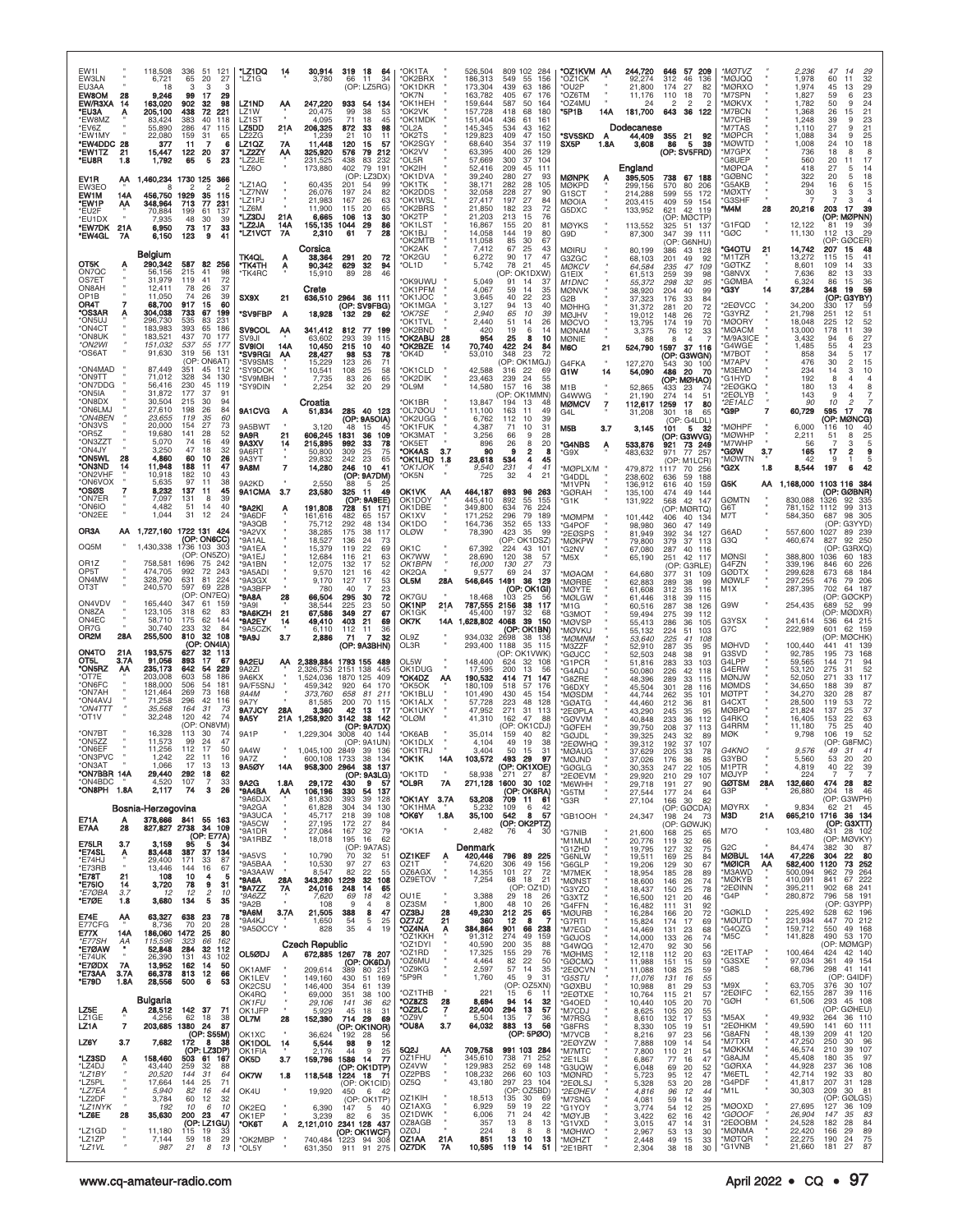| *MØWJG<br>*2FØIOI<br>*2EØEBM<br>*G3RTU<br>*MØXYG<br>*MØEAS<br>*MØOEB<br>*2EØGYI<br>*G4PNC<br><b>"G4JFS</b><br>*MØVQP<br>*MØHFY<br>*2EØGKW<br>*MØYOB<br>*MØTZO<br>*G4AYU<br>*M4J<br>*MØSPF<br>*MØJHN<br>*2EØXYR<br>*M7AQX<br>*G4AWA | 16,128<br>140<br>29<br>67<br>15,416<br>191<br>17<br>65<br>14,039<br>102<br>29<br>72<br>10,804<br>124<br>16<br>57<br>10,556<br>111<br>23<br>68<br>8,829<br>22<br>59<br>94<br>42<br>6,667<br>74<br>17<br>5,985<br>75<br>43<br>14<br>5,828<br>43<br>26<br>36<br>5,290<br>45<br>23<br>23<br>4,945<br>55<br>17<br>26<br>3,168<br>34<br>16<br>17<br>2,769<br>55<br>13<br>26<br>2,550<br>37<br>20<br>30<br>1,749<br>21<br>43<br>12<br>1,680<br>26<br>11<br>17<br>1,599<br>35<br>12<br>29<br>(OP:<br>GØDVJ)<br>1,188<br>27<br>12<br>15<br>1,147<br>44<br>10<br>27<br>266<br>15<br>6<br>13<br>15<br>3<br>3<br>7<br>8 | 'RA3DQP<br><b>RA5BB</b><br>'RY2B<br>R <sub>2</sub> SA <sub>G</sub><br><b>R2AHS</b><br>'R2RZ<br>*RA3GAA<br>R3PLN<br>'RA3RGQ<br>R <sub>2</sub> UZ<br>UA3EUW<br>'RW3DIA<br>UA9QCP/3<br>'RA3VE<br><b>UA3SDN</b><br><b>RA3GFS</b><br><b>RA3V</b><br>UB3LBM<br><b>R3TLH</b><br>RC2SB<br>*RU3VV<br>28<br>'RA3RA | 27,234<br>188<br>27<br>75<br>23.800<br>127<br>83<br>36<br>22,800<br>193<br>25<br>89<br>17,202<br>142<br>26<br>68<br>15,300<br>120<br>21<br>69<br>13,261<br>79<br>34<br>55<br>115<br>10,842<br>20<br>58<br>6,699<br>81<br>19<br>58<br>6,490<br>46<br>26<br>29<br>6,003<br>69<br>20<br>49<br>4,836<br>68<br>18<br>44<br>4,416<br>50<br>18<br>28<br>3,468<br>53<br>14<br>37<br>2,436<br>39<br>13<br>29<br>1,517<br>41<br>30<br>11<br>1,326<br>30<br>10<br>24<br>336<br>20<br>14<br>7<br>280<br>14<br>5<br>9<br>68<br>14<br>6<br>11<br>$\overline{2}$<br>$\overline{c}$<br>8<br>2<br>51,273<br>432<br>21<br>60<br>29,200<br>193<br>24<br>49 | RA4L<br>'R4WDX<br>3.7<br>RL4A<br>АΑ<br>RW4W<br>R4PBX<br>UA4S<br>RK4FM<br>R4KO<br>R4ACY<br>UA4C<br>RA4WE<br>R4FCN<br>RA4W<br>R4HM<br>RG4A<br>28A<br>UA4CC<br>RD <sub>4</sub> A<br>14A<br><b>RU4PU</b><br>7A<br>RM4F<br>1.8A<br>'R4DI<br>АА | 1,092<br>43<br>24<br>4<br>2,535<br>56<br>9<br>30<br>1,914,393 2250 130 443<br>,399,995<br>1969<br>106<br>371<br>601,865<br>1250<br>86<br>267<br>372,554<br>946<br>70<br>252<br>(OP: UA5B)<br>146,412<br>299<br>82<br>167<br>131,370<br>420<br>51<br>123<br>112,464<br>407<br>52<br>146<br>64,796<br>178<br>57<br>137<br>24,200<br>135<br>28<br>93<br>136<br>24<br>74<br>16,268<br>9,702<br>115<br>31<br>68<br>5,830<br>31<br>42<br>24<br>63,296<br>464<br>25<br>67<br>380<br>20<br>41<br>38.735<br>29,007<br>166<br>24<br>75<br>83,412<br>489<br>33<br>93<br>58<br>36,864<br>488<br>14<br>423,440<br>971<br>84<br>251<br>71 | OH <sub>2KI</sub><br>OH5NS<br>OG7F<br>OH <sub>1</sub> XY<br>OH3XZ<br>OH6AC<br>28<br>OH <sub>5</sub> N <sub>Z</sub><br>OF4BCS<br>OF5ZA<br>21<br>OH8X<br>14<br>OH7JL<br>OG6B<br>OH1QX<br>$\overline{7}$<br>*OH1SIC<br>Α<br>*OH1TP | 4,514<br>39<br>25<br>36<br>3,936<br>79<br>8<br>40<br>2,960<br>44<br>12<br>25<br>12<br>448<br>-7<br>-9<br>32<br>$\overline{4}$<br>$\overline{\mathcal{A}}$<br>57,321<br>331<br>25<br>74<br>(OP: OH6CS)<br>15,194<br>22<br>94<br>49<br>1,392<br>32<br>9<br>15<br>(OP: OH1ZAA)<br>4,017<br>74<br>9<br>30<br>(OP: OH1ZAA)<br>1,051,280<br>3377 38 132<br>(OP: OH6UM)<br>16,182<br>95<br>-21<br>-72<br>23<br>2,130<br>49<br>7<br>(OP: OH1ZAA)<br>1,972<br>56<br>6<br>28<br>(OP: OH1ZAA)<br>164,280<br>603 42 180<br>(OP: SM5SIC)<br>114,972<br>54<br>14<br>374<br>348 | *F4AYI<br>*F5SGI<br>*F6FNA<br>*F4IAY<br>*F4IGV<br>*F4HGF<br>*F5TVG<br>*F4IDT<br>*F4IZI<br>*F4GDO<br>*F5OHH<br>*F4BHK<br>*F4ADZ<br>'F5JU<br>'F1GKS<br>*F4DBD<br>*F4IZH<br>*F4IZG<br>*F5KLE<br>*TMØISS<br><b>F6ICA</b> | 122,960<br>430<br>50<br>162<br>105,968<br>333<br>49<br>130<br>102,663<br>312<br>54<br>133<br>96,118<br>335<br>51<br>136<br>87,885<br>338<br>52<br>137<br>83,160<br>370<br>44<br>145<br>68,688<br>188<br>43<br>116<br>65,349<br>252<br>39<br>98<br>127<br>63,162<br>282<br>47<br>59,909<br>330<br>31<br>108<br>55,014<br>237<br>45<br>114<br>54,162<br>141<br>68<br>109<br>72<br>52.555<br>217<br>43<br>45,592<br>168<br>39<br>100<br>40,299<br>254<br>30<br>103<br>39,083<br>178<br>88<br>33<br>97<br>38,313<br>232<br>32<br>37,120<br>197<br>36<br>92<br>87<br>30,702<br>198<br>32<br>29,344<br>248<br>31<br>100<br>F4AHN)<br>(OP<br>28,800<br>198<br>24<br>76<br>28 |
|------------------------------------------------------------------------------------------------------------------------------------------------------------------------------------------------------------------------------------|-------------------------------------------------------------------------------------------------------------------------------------------------------------------------------------------------------------------------------------------------------------------------------------------------------------------------------------------------------------------------------------------------------------------------------------------------------------------------------------------------------------------------------------------------------------------------------------------------------------|----------------------------------------------------------------------------------------------------------------------------------------------------------------------------------------------------------------------------------------------------------------------------------------------------------|-----------------------------------------------------------------------------------------------------------------------------------------------------------------------------------------------------------------------------------------------------------------------------------------------------------------------------------------------------------------------------------------------------------------------------------------------------------------------------------------------------------------------------------------------------------------------------------------------------------------------------------------|-------------------------------------------------------------------------------------------------------------------------------------------------------------------------------------------------------------------------------------------|-----------------------------------------------------------------------------------------------------------------------------------------------------------------------------------------------------------------------------------------------------------------------------------------------------------------------------------------------------------------------------------------------------------------------------------------------------------------------------------------------------------------------------------------------------------------------------------------------------------------------------|---------------------------------------------------------------------------------------------------------------------------------------------------------------------------------------------------------------------------------|------------------------------------------------------------------------------------------------------------------------------------------------------------------------------------------------------------------------------------------------------------------------------------------------------------------------------------------------------------------------------------------------------------------------------------------------------------------------------------------------------------------------------------------------------------------|----------------------------------------------------------------------------------------------------------------------------------------------------------------------------------------------------------------------|-----------------------------------------------------------------------------------------------------------------------------------------------------------------------------------------------------------------------------------------------------------------------------------------------------------------------------------------------------------------------------------------------------------------------------------------------------------------------------------------------------------------------------------------------------------------------------------------------------------------------------------------------------------------------|
| 28A<br>*G4KIV<br>21A<br>*MØYTT<br>*GØZ<br>*G3MXH<br>*MØYDK<br>14A<br>*MØWDK<br>*G8X<br>7Α<br>*MØVWK<br>*G7IBO<br>*M1U<br>3.7A                                                                                                      | 480<br>16<br>40,095<br>276<br>19<br>62<br>35,245<br>168<br>23<br>72<br>23,664<br>220<br>16<br>52<br>(OP: G1RVD)<br>20,790<br>176<br>17<br>53<br>1,891<br>26<br>61<br>5<br>484<br>18<br>26<br>4<br>161,920<br>1277 21<br>94<br>(OP: G4FJK)<br>12,540<br>215<br>12<br>45<br>4,770<br>38<br>111<br>7<br>30,975<br>315 14<br>61<br>(OP: MØUTD)<br>Estonia                                                                                                                                                                                                                                                       | <b>RZ3LC</b><br>'RA3EA<br>*R3HD<br><b>UASABJ</b><br>21<br>'RY3F<br><b>R5OF</b><br>'RA3DGH<br><b>R3PIO</b><br><b>RN3P</b><br><b>RN37</b><br>*RK3Y<br>14<br>'RN3RQ<br>*R5DF<br><b>*RA3UAG</b><br>*R3LC<br>3.7<br><b>RK3E</b><br>1.8                                                                        | 22,555<br>169<br>20<br>45<br>12,597<br>121<br>33<br>18<br>5,984<br>72<br>14<br>30<br>27<br>240<br>36,005<br>68<br>26,640<br>222<br>19<br>55<br>11,948<br>125<br>42<br>16<br>4,340<br>104<br>31<br>$\overline{4}$<br>3,612<br>98<br>12<br>30<br>16<br>1.100<br>34<br>6<br>17<br>9<br>816<br>7<br>31,820<br>384<br>15<br>59<br>22,496<br>194<br>17<br>59<br>1,652<br>23<br>17<br>11<br>1,144<br>35<br>6<br>20<br>11,388<br>211<br>45<br>7<br>6<br>42<br>9,360<br>198                                                                                                                                                                      | RN4SN<br>RL <sub>4</sub> F<br>R4WAS<br>RK4K<br>R4WT<br>R4UAL<br>UC4I<br>'UB4Y<br>'UA4WGM 28A<br>*R4FD<br>'RW4NH<br>*RU4SO<br>21A<br>RU4LM                                                                                                 | 175,337<br>392<br>200<br>165,120<br>518<br>54<br>186<br>43,005<br>200<br>41<br>100<br>28<br>15,770<br>114<br>67<br>(OP: UA4HGL)<br>7,952<br>119<br>14<br>57<br>6,076<br>22<br>61<br>40<br>62<br>14<br>3.657<br>39<br>2,480<br>26<br>16<br>24<br>31,824<br>257<br>21<br>51<br>110<br>13<br>32<br>7,425<br>5<br>80<br>8<br>3<br>49,680<br>229<br>28<br>92<br>36<br>2,184<br>10<br>29<br>District 6                                                                                                                                                                                                                            | OH1XFE*<br>*OH6BQH<br>*OG16M<br><b>OH8JIX*</b><br>*OH3UAI<br>'OH5UQ<br>*OH6LW<br>*OH2LU<br>*OH1TS<br><b>OF5MO</b><br>*OH2AWL<br>*ОНЗМС<br>21<br>*OH5C<br>*ОНЗНЅ<br>14                                                           | 101,000<br>50<br>152<br>399<br>86,240<br>40<br>120<br>79,380<br>266<br>52<br>137<br>77,677<br>386<br>43<br>130<br>39,516<br>204<br>37<br>111<br>30.240<br>167<br>34<br>92<br>29,510<br>221<br>32<br>98<br>11.220<br>104<br>22<br>63<br>6,384<br>140<br>18<br>66<br>72<br>4,180<br>40<br>15<br>72<br>6<br>6<br>6<br>(OP: @OH2AW)<br>23,120<br>207<br>19<br>61<br>1,066<br>16<br>12<br>14<br>(OP: OH5CW)<br>3,212<br>47<br>10<br>34                                                                                                                                | *F1HTU<br>*F4HQO<br><b>F4HOT</b><br>*F6GTX<br>*F4FMU<br>*F4HOD<br>*F2FZ<br>'F4EZH<br>*F4IRV<br>*F4FSB<br>*F4HZA<br>*F8OOI<br>*F4FBP<br>'F6BUL<br>*F4IGP<br>*F5PVJ                                                    | 27,280<br>177<br>82<br>91<br>26,187<br>113<br>38<br>63<br>21,945<br>153<br>32<br>17,922<br>133<br>60<br>27<br>13,325<br>99<br>21<br>44<br>64<br>13,015<br>91<br>31<br>12,366<br>83<br>25<br>29<br>12,150<br>95<br>29<br>61<br>8,568<br>100<br>52<br>16<br>8,073<br>51<br>109<br>18<br>7,590<br>68<br>23<br>46<br>58<br>27<br>46<br>7,519<br>6,944<br>86<br>16<br>46<br>65<br>49<br>6,900<br>26<br>37<br>4,590<br>61<br>17<br>4,104<br>81<br>8<br>46                                                                                                                                                                                                                   |
| <b>ESØIA</b><br>ES5MG<br>ESØZ<br>ES4RD<br>14<br>ES6RW<br>3.7<br><b>*ES6RMR</b><br>A<br>*ES1OX<br>*ES1BBQ<br>*ES1TAR<br>14<br>*ES5RIM<br>*ES1OV<br>ES1BH<br>ΑА<br><b>ES1CN</b><br>21A                                               | 530<br>87 233<br>287,360<br>421<br>194,334<br>75<br>219<br>4,545<br>44<br>16<br>29<br>219,960<br>98<br>1155<br>32<br>18<br>140,058<br>1333<br>75<br>52,854<br>297<br>29<br>109<br>4.221<br>57<br>20<br>47<br>2,961<br>63<br>14<br>49<br>46,774<br>362<br>20<br>71<br>16,320<br>193<br>14<br>50<br>2,960<br>9<br>70<br>28<br>183.148<br>49<br>168<br>777<br>66,807<br>301<br>29<br>88                                                                                                                                                                                                                        | R2QA<br>6,182,145<br>ΑА<br>RM3DA<br>2,281,240<br>R5AJ<br>2,158,809<br>RA3OA<br>1,305,062<br>UI5R<br>1.066.840<br>RM <sub>5</sub> F<br>RG2Y<br><b>RU5A</b><br>RL3T<br>RG <sub>2</sub> A<br>RQ3M<br>RA3TT<br>UA3AGW                                                                                        | 5160 159<br>546<br>2846 127<br>393<br>2695 123<br>378<br>1906 114<br>319<br>94<br>2167<br>264<br>91<br>822.050<br>1666<br>310<br>415,360<br>991<br>71<br>249<br>730<br>291,584<br>64<br>204<br>272,406<br>702<br>54<br>195<br>155,415<br>349<br>131<br>64<br>79,566<br>199<br>63<br>115<br>297<br>66,566<br>41<br>125<br>64.222<br>171<br>59<br>104                                                                                                                                                                                                                                                                                     | <b>RW6MJ</b><br>A<br>R7DI<br>R6CR<br>JA6CC<br>RC7B<br>28<br>RV6LN<br><b>R.I7M</b><br>R7GU<br>21<br><b>RG5A/6</b><br>A<br>RO <sub>6</sub> K<br>R6DOP<br>R6DBT<br>RZ6BR<br>R6KX                                                             | 148,518<br>379<br>-71<br>152<br>78,566<br>263<br>44<br>119<br>275<br>61<br>76,125<br>142<br>55,475<br>334<br>41<br>134<br>35,724<br>234<br>26<br>52<br>97<br>12<br>30<br>7,014<br>17<br>559<br>5<br>8<br>15,750<br>193<br>13<br>50<br>1748<br>806,053<br>82<br>291<br>197.560<br>661<br>49<br>171<br>139,300<br>496<br>49<br>150<br>122,590<br>408<br>48<br>157<br>120,696<br>380<br>53<br>161<br>94,248<br>322<br>51<br>136                                                                                                                                                                                                | 'OF5C<br>*ОНЗММ<br>7<br>*OH5CY<br>*OH6Z<br>3.7<br>*OH7RX<br>OG6N<br>АΑ<br>OG3B<br>OH6RE<br>OH3EX<br>OH6DX<br>OH7KBF                                                                                                             | 160<br>6<br>5<br>5<br>(OP:<br>OH5CW)<br>27,534<br>310<br>13<br>65<br>1,484<br>49<br>23<br>5<br>4,879<br>124<br>5<br>36<br>16<br>3<br>176<br>8<br>2,847,260<br>2882 128<br>483<br>(OP: OH6NIO)<br>773,850<br>1689<br>84<br>$30^{\circ}$<br>642,246<br>722 125<br>$40^{\circ}$<br>397,656<br>632<br>90<br>288<br>365,211<br>512<br>88<br>253<br>344,736<br>748<br>71<br>265                                                                                                                                                                                        | *F8FLK<br>'F4HZZ<br>*F4IYJ<br>*F4HAQ<br>*F5MDW<br><i><b>*F5PNI</b></i><br>'F5BTH<br>*F6HLO<br>*F4ITW<br>*F4JAB<br>*F4JBF<br>*F4IXJ<br>28<br>*F4ELJ<br>21<br>*F4EIH<br>14                                             | 15<br>3,915<br>53<br>14<br>39<br>16<br>3,745<br>19<br>49<br>36<br>3,068<br>16<br>28<br>2,752<br>44<br>15<br>$^{30}_{\rm 38}$<br>22<br>28<br>2,350<br>27<br>2,028<br>12<br>25<br>16<br>1.530<br>14<br>840<br>24<br>10<br>20<br>27<br>18<br>783<br>11<br>459<br>23<br>21<br>6<br>130<br>5<br>5<br>5<br>936<br>29<br>10<br>14<br>49.755<br>301<br>26<br>67<br>93,338<br>496<br>27<br>91                                                                                                                                                                                                                                                                                  |
| <b>ES3BM</b><br>14A<br>*ES1LL<br>АА<br>*ES5TF<br>*ES2TT<br>*ES3BH<br>14A<br>*ES7GN<br>R1IO<br>R1BHN<br>R <sub>1</sub> NW<br>R1CAM<br>21                                                                                            | 18.174<br>132<br>29<br>49<br>50<br>608<br>140<br>144,020<br>13,764<br>107<br>22<br>71<br>15<br>23<br>1,862<br>27<br>17<br>161<br>6<br>17<br>18,564<br>202<br>21<br>63<br>European Russia<br>District 1<br>994,455<br>1510<br>94 291<br>1,377<br>25<br>12<br>-15<br>456<br>13<br>11<br>13<br>69<br>27<br>3,071<br>10                                                                                                                                                                                                                                                                                         | RT5Q<br>RV3ID<br>UA3AB<br><b>RC3FL</b><br>RN3B<br>RA3S<br>R2IN<br>R3MA<br>RC2A<br>RW3OM<br>R <sub>2</sub> AOQ<br>RL3FA<br>28A<br>RC3W                                                                                                                                                                    | 60,750<br>213<br>42<br>108<br>39,824<br>158<br>42<br>89<br>34,374<br>135<br>38<br>64<br>28<br>23,324<br>163<br>91<br>18,870<br>89<br>34<br>40<br>70<br>53<br>14,580<br>37<br>5,544<br>65<br>20<br>43<br>4,235<br>57<br>19<br>36<br>2,030<br>26<br>16<br>19<br>2,025<br>27<br>13<br>14<br>1,479<br>17<br>13<br>16<br>108<br>$\overline{7}$<br>-5<br>53,208<br>320 24<br>48<br>(OP: RA5W)                                                                                                                                                                                                                                                 | RV7M<br>UA6HML<br>RM7C<br>RA7R<br><b>R2AY/6</b><br>RA6LIS<br>'UD6M<br>RZ6D<br>R6FY<br><b>UA6AUA</b><br>'RN6DR<br>'R6LBK<br>'UA6AAK<br>'R7NA<br>28                                                                                         | 67,093<br>324<br>34<br>135<br>62,160<br>302<br>42<br>126<br>48,888<br>298<br>27<br>99<br>232<br>41,272<br>41<br>93<br>37,875<br>245<br>29<br>96<br>30,067<br>210<br>25<br>82<br>26,499<br>30<br>91<br>173<br>24,570<br>197<br>25<br>66<br>18,144<br>120<br>25<br>71<br>41<br>14,415<br>59<br>52<br>9,768<br>92<br>17<br>57<br>50<br>13<br>4.128<br>35<br>1,073<br>21<br>12<br>17<br>23,688<br>161<br>23<br>49                                                                                                                                                                                                               | OH <sub>1</sub> O<br>OH6OS<br>OH3JR<br>OH <sub>2</sub> PM<br>OH7KC<br>OH1EB<br>OH6TN<br>OH <sub>1</sub> X<br>OH <sub>5</sub> VT<br>OF5BQ<br>OH3UU                                                                               | 335,124<br>515<br>82 266<br>(OP: OH1TV)<br>322,800<br>471<br>83 317<br>217,875<br>304<br>94<br>281<br>168,961<br>255<br>91<br>226<br>116,178<br>461<br>44<br>157<br>OP: OH7MFO)<br>108,297<br>51 140<br>305<br>69,160<br>53<br>80<br>180<br>52,969<br>45<br>163<br>116<br>(OP:<br>OH3WW)<br>51,376<br>47<br>194<br>-105<br>33,128<br>139<br>39<br>125<br>29,224<br>101<br>36<br>68                                                                                                                                                                               | *F4FTA<br>*F4VSD<br>'F1IGY<br>*F4IXM<br>*F5PXF<br>7<br>*F4ABC<br>3.7<br>*F8DHE<br>F8KGM<br>TM5A<br>TM4T                                                                                                              | 35,696<br>179<br>27<br>70<br>38<br>8.272<br>153<br>9<br>69<br>32<br>3,483<br>11<br>63<br>2<br>7,884<br>43<br>149<br>11<br>8,050<br>42<br>166<br>8<br>3,268<br>49<br>28<br>10<br>AA 4,353,697<br>3619 117 374<br>(OP: F5USK)<br>2,249,236<br>2070 114 413<br>(OP: F5VHJ)<br>1,680,591<br>1798<br>97 304<br>(OP: F4FEP)                                                                                                                                                                                                                                                                                                                                                 |
| *UA1AOS<br>А<br>*R1BAC<br>*RG1A<br>*R1BBL<br>*RV1CB<br>*RT1I<br>*UA1D<br>*UA1WBV<br>*R1NO<br>*R1AT<br>*UA1ABJ<br>3.7<br><b>RW1CW</b><br>AA<br>R <sub>1</sub> F <sub>Z</sub>                                                        | 187,910<br>594<br>48<br>182<br>63,024<br>268<br>46<br>110<br>53,332<br>324<br>30<br>104<br>33,232<br>180<br>36<br>98<br>19,549<br>109<br>29<br>84<br>11,880<br>103<br>21<br>51<br>11,400<br>59<br>135<br>17<br>2,090<br>25<br>19<br>19<br>434<br>12<br>7<br>7<br>10,200<br>169<br>11<br>39<br>168<br>17<br>з<br>11<br>221,805<br>517<br>75<br>204<br>95,914<br>255<br>67<br>154                                                                                                                                                                                                                             | RL5A<br>RT2A<br>RM2F<br>14A<br>UАЗKW<br>RM3F<br>RN3T<br>RA4LBS/3<br><b>7A</b><br>RV3FT<br>RT3G<br>3.7A<br>'R2AL<br>АА<br>R3ST                                                                                                                                                                            | 34,182<br>300<br>22<br>59<br>15,008<br>126<br>21<br>35<br>4,524<br>65<br>12<br>27<br>182,265<br>949<br>35<br>110<br>373<br>98,415<br>30<br>105<br>(OP: UA3DPX)<br>95,360<br>588<br>-30<br>98<br>(OP: R3TE)<br>41,876<br>461<br>16<br>60<br>630<br>7<br>14<br>8<br>3.225<br>54<br>8<br>35<br>806,400<br>1049<br>109<br>341<br>445<br>296.424<br>91<br>267                                                                                                                                                                                                                                                                                | R7AM<br>'UA6AK<br>'RJ6N<br>14<br>R6DIP<br>7<br>*RU6YK<br>'R6CW<br>'R7NP<br>1.8<br>RV6AVU<br>ΑA<br>RX6AM<br>RO7A<br>RA6DT<br>R7LV<br>28A                                                                                                   | 16,732<br>167<br>16<br>31<br>3,720<br>101<br>12<br>28<br>882<br>27<br>121,990<br>83<br>90<br>36<br>6.072<br>8<br>52<br>9,685<br>104<br>13<br>2,146<br>56<br>$\overline{7}$<br>30<br>Ż.<br>1,598<br>$\overline{7}$<br>27<br>243,721<br>716<br>58<br>-193<br>92,258<br>358<br>56<br>107<br>73,920<br>230<br>54<br>111<br>1.292<br>18<br>16<br>18<br>137,424<br>628<br>30<br>82                                                                                                                                                                                                                                                | OH1MM<br>OH <sub>2</sub> BJ<br>OH3RF<br>OH4KA<br>OF <sub>1</sub> D<br>OG5A<br>21A<br>OG7A<br>OH8WW<br>OG2X                                                                                                                      | 24,867<br>122<br>33<br>48<br>16,821<br>101<br>29<br>60<br>16,368<br>90<br>35<br>89<br>53<br>2,850<br>17<br>33<br>14<br>1,204<br>15<br>14<br>(OP: OH1JD)<br>446,160<br>1367 38 127<br>(OP: OH5TS)<br>403,560<br>1041<br>-39 132<br>(OP: OH6MW)<br>384.540<br>1563<br>37 119<br>104,036<br>31<br>509<br>-93<br>(OP: OH2RM)                                                                                                                                                                                                                                         | F1RHS<br>F4DPW<br>F5RAG<br>F1AGR<br><i>F4HRM</i><br>F5PCV<br>F5VHY<br>F5BMI<br>F6CZV/F<br>F5MYK<br>F8DFP<br>F1UOD<br>F5NBX<br>28A                                                                                    | 1,248,009<br>1149<br>117 352<br>907,044<br>1245<br>91<br>302<br>252<br>896,310<br>1345<br>93<br>336,428<br>487<br>85<br>217<br>182,578<br>426<br>62<br>131<br>165,308<br>392<br>59<br>128<br>149,000<br>301<br>65<br>135<br>146,452<br>593<br>152<br>36<br>96,228<br>220<br>135<br>63<br>92,336<br>334<br>144<br>55<br>184<br>93<br>42,795<br>42<br>5,883<br>76<br>36<br>75<br>391,544<br>1143<br>35<br>101                                                                                                                                                                                                                                                           |
| UA1NFA<br>RC <sub>1</sub> W<br>R1AK<br>14A<br>UA1OMS 1.8A<br>*RZ1OK<br>ΑА<br>*R1MJ<br>*RA1OHX<br>*RU1AT<br>R <sub>2</sub> ARR<br>A<br>RZ3B<br>R3OM                                                                                 | 74,328<br>330<br>37<br>115<br>73,359<br>250<br>50<br>121<br>209,345<br>918<br>35 114<br>(OP: UA1ANA)<br>13,115<br>52<br>206<br>9<br>75 216<br>269,175<br>563<br>29.464<br>191<br>-31<br>96<br>98<br>15,006<br>26<br>56<br>14,994<br>119<br>26<br>72<br>District 3<br>1,440,193 2219 110 333<br>913,086 2151<br>76<br>257<br>735,000 1284<br>92 300                                                                                                                                                                                                                                                          | RN3YA<br>RW3S<br>R <sub>2</sub> ZCA<br>RW3WX<br>'UB3DUV<br><b>R3MAI</b><br>'UB3PEH<br>'RN3OG<br><b>'UA3YCX</b><br>'UA3X<br>R3QX<br>RX3AFE<br>21A<br>'R5RC                                                                                                                                                | 116,887<br>495<br>41<br>138<br>107,632<br>291<br>57<br>160<br>79.101<br>304<br>46<br>141<br>53,703<br>224<br>40<br>113<br>28,072<br>163<br>42<br>74<br>11,398<br>112<br>18<br>64<br>100<br>59<br>10.191<br>9,680<br>134<br>25<br>63<br>68<br>6,767<br>21<br>46<br>4,278<br>63<br>17<br>45<br>20<br>3,500<br>30<br>36<br>2,142<br>40<br>15<br>27<br>8<br>10<br>120<br>7<br>32<br>123,190<br>637<br>95                                                                                                                                                                                                                                    | UA6AA<br>21 A<br>RK7A<br>14A<br>UA6LCN<br>RZ6L<br>7Α<br>RM6G<br>*R7MM<br>АА<br>RV6LCT<br>'RN7A<br><b>RA6AAW</b><br><b>RM6LA</b><br>"RT6N<br>28A<br>"R7CA<br>14A<br>7A<br>*R6NW                                                            | 1,215,882<br>3293<br>39<br>147<br>1,167,723<br>3612<br>37<br>146<br>253,982<br>36<br>1420<br>115<br>85,905<br>450<br>30<br>85<br>12,702<br>151<br>14<br>59<br>511,797<br>748 105<br>324<br>43,992<br>138<br>57<br>99<br>15,035<br>114<br>23<br>74<br>7,056<br>60<br>25<br>47<br>2,108<br>26<br>14<br>17<br>2,790<br>54<br>9<br>22<br>23,850<br>274<br>59<br>16<br>-6<br>-1<br>-1                                                                                                                                                                                                                                            | OF1TD<br>OH <sub>2</sub> EF<br>OF8L<br>14A<br>OH1Z<br>7Α<br><b>OH6RY</b><br><b>OG50</b><br>OH <sub>2</sub> BO<br>*OH7GGX AA<br>*OH8RX<br>*OH3BKN<br>*OH3NAQ                                                                     | 33,746<br>171<br>24<br>70<br>480<br>13<br>14<br>562,006<br>1965<br>37 121<br>(OP: OH8LQ)<br>343,980<br>1894<br>35 121<br>(OP: OH1LEG)<br>6<br>11,550<br>261<br>44<br>$(OP: OGB5W)$<br>$72$ $7$ 39<br>3,634<br>581,777<br>991<br>83<br>300<br>121,155<br>155<br>441<br>50<br>291<br>65,565<br>38<br>117<br>46,400<br>198<br>44<br>116                                                                                                                                                                                                                             | TM5J<br>F6EZV<br>21A<br>F6EMA<br>F4CPF<br>F4GGQ<br>14A<br>F8DVD<br>F4AIF<br>F4HOM<br>3.7A<br><b>F1ULQ</b><br>1.8A<br>*TM3Z<br>AA<br>*TM7Y                                                                            | 45,465<br>208<br>76<br>F5TMJ)<br>(OF<br>294,728<br>897<br>35<br>-117<br>216,852<br>831<br>30<br>-72<br>90<br>33,087<br>123<br>-33<br>814,728<br>2466<br>37<br>129<br>487.528<br>1939<br>36<br>113<br>1088<br>273,750<br>37 113<br>182<br>13<br>3<br>- 11<br>308<br>11,968<br>4 40<br>2,221,184<br>2326 131 461<br>(OP: F4DSK)<br>685.875<br>871 101 274                                                                                                                                                                                                                                                                                                               |
| RC5Z<br>RA3DSV<br>R3RZ<br>RL3QI<br>UC5C<br>RZ3DW<br>R3GZ<br>UA3YCZ<br>RA3NC<br>R5AK<br>UA3UBT<br>R3MBD<br>UA3R                                                                                                                     | 536,928 1163<br>76 253<br>148,302<br>490<br>52<br>162<br>146,832<br>578<br>50<br>118<br>132,405<br>355<br>58<br>137<br>106,276<br>325<br>42<br>121<br>92,070<br>341<br>46<br>109<br>83,482<br>290<br>54<br>124<br>81,770<br>356<br>42<br>143<br>287<br>144<br>79,785<br>53<br>77,568<br>299<br>44<br>158<br>38,038<br>146<br>44<br>99<br>35,560<br>148<br>41<br>86<br>22,496<br>144<br>27<br>47                                                                                                                                                                                                             | 'UA3PI<br><b>UA3DUJ</b><br>UB5MBA<br>*RZ3Z<br>14A<br>'R3DAB<br>'RO3F<br><b>"RU3DNN 7A</b><br>*UF5A<br>3.7A<br>District 4<br>RM4HZ<br>A<br>R4RT<br>RA4PBE                                                                                                                                                 | 57,138<br>322<br>78<br>29<br>9,035<br>75<br>21<br>44<br>123<br>40<br>8,050<br>10<br>987<br>28<br>171,732<br>104<br>19,440<br>217<br>15<br>57<br>693<br>15<br>7<br>14<br>8,791<br>114<br>11<br>48<br>25,690<br>346<br>58<br>12<br>1,022,352 1969 83 271<br>396,775<br>1142<br>57<br>-238<br>353,438<br>1078<br>62 200                                                                                                                                                                                                                                                                                                                    | <b>R9FBT</b><br>Ą<br>'RA9XSL<br>'UA9XK<br>'R9FCY<br>*UA9FGJ<br>28<br>21<br>*RA9FEL<br>R8FT<br>*UD8F<br>14<br>'RW9XU<br>UA8F<br>AA                                                                                                         | District 9<br>378 49 165<br>123,692<br>15,876<br>128<br>25<br>59<br>94<br>17<br>63<br>8.160<br>4,392<br>69<br>16<br>45<br>12<br>9,362<br>109<br>50<br>260<br>27,083<br>16<br>57<br>17,745<br>113<br>22<br>43<br>6,000<br>39<br>82 11<br>2,135<br>74<br>6<br>29<br>489 70 203<br>236,418<br>(OP: R9FDS)                                                                                                                                                                                                                                                                                                                      | *OH3LJ<br>*OH8KVY<br>*OH1HB<br>*OH8CEH<br>OH4EBD*<br>*OG4W<br>7A<br>TM2Y<br>A<br>F5OHM                                                                                                                                          | 229<br>41,223<br>31 120<br>(OP: OH2BRG)<br>9,500<br>80<br>22<br>54<br>5,356<br>55<br>17<br>-35<br>675<br>24<br>$\overline{7}$<br>18<br>18<br>3<br>3<br>-3<br>32,040<br>289 17<br>73<br>(OP: OH4KZM)<br>France<br>3,237,876 3347 119 358<br>(OP: N5ZO)<br>2.062.071 2304 123 354                                                                                                                                                                                                                                                                                  | *F8CRS<br>*F5FDC<br>*F4HGU<br>*F5DRD<br>*F1IEH<br>*F4EPP<br>*F4IRT<br>*F4ERS<br>*F4CVQ<br>*F4FRG<br>*F4CVO<br>*F4ARM<br>*F5TGR<br>*F4FRF                                                                             | 695 102<br>309<br>564,714<br>530,502<br>261<br>841<br>96<br>171<br>289,377<br>606<br>66<br>262,821<br>561<br>72 221<br>57 186<br>195,372<br>607<br>58 178<br>176,528<br>495<br>105,400<br>402<br>39<br>116<br>143<br>87,200<br>216<br>75<br>57,855<br>165<br>53<br>150<br>44,247<br>89<br>172<br>40<br>40,296<br>169<br>44<br>94<br>67<br>138<br>41<br>34.128<br>31,080<br>116<br>44<br>67<br>42<br>85<br>29,210<br>135                                                                                                                                                                                                                                               |
| RK3IT<br>R3BC<br>UA5D<br>RT2H<br>RM5W<br><b>RU3SD</b><br><b>UA3EDQ</b><br>28<br>RA3XM<br>21<br>RA3RCL<br>RT5T<br>14<br>RC3U<br>*UA3BL<br>Α<br>*RA3DAD                                                                              | (OP: UA3RC)<br>18,142<br>101<br>34<br>60<br>11,592<br>150<br>17<br>46<br>6,600<br>62<br>21<br>29<br>5,696<br>78<br>14<br>50<br>2,556<br>27<br>18<br>18<br>48<br>$\overline{4}$<br>-4<br>4<br>45,198<br>293<br>25<br>56<br>431,648<br>1642<br>37<br>127<br>208,008<br>1151<br>27<br>81<br>194,461 1049<br>107<br>32<br>86,904<br>22<br>712<br>80<br>541,310 1000<br>89 296<br>524,560<br>994<br>239<br>77                                                                                                                                                                                                    | UA4PAN<br>R4IB<br>RA4CL<br>R4RM<br>RA4AR<br>RQ4F<br>RD4F<br>28<br>R4MM<br>14<br><b>R4SA</b><br>7<br>*RK4FAO A<br>'UD4W<br>'RN4HAB<br>*R4FET<br>'UA4FDK                                                                                                                                                   | 349,632<br>945<br>74<br>214<br>507<br>123,806<br>54<br>152<br>94,458<br>366<br>42<br>140<br>73,577<br>284<br>45<br>116<br>370<br>21<br>40,662<br>-60<br>28,448<br>160<br>30<br>97<br>86,873<br>483<br>81<br>28<br>55,965<br>211<br>30<br>93<br>150,590<br>1153<br>26<br>84<br>310,960<br>995<br>58<br>172<br>705<br>257,403<br>62<br>177<br>593<br>198,144<br>57<br>199<br>180,389<br>496<br>61 192<br>95,149<br>350<br>46 147                                                                                                                                                                                                          | <b>RC9F</b><br>28A<br>RG8G<br>7A<br>*UA9XX<br>ΑА<br>TA <sub>1</sub> CQ<br>Ą<br>TA1API<br><b>"TA1BX</b><br>Α<br>'TA1UIG<br>TA1MKD<br>*TA1MK<br>14<br>*TA1ACX<br>7<br>"TA1HF<br>AA                                                          | 13,090<br>206<br>14<br>41<br>1,428<br>31<br>-8<br>-26<br>21,504<br>192 27<br>85<br>European Turkey<br>70,560<br>300 44 124<br>49,880<br>244<br>35<br>110<br>432<br>25<br>46,110<br>-81<br>111<br>6,580<br>19<br>51<br>1,960<br>14<br>26<br>37<br>$\overline{7}$<br>8,771<br>167<br>42<br>20<br>4<br>13,203<br>155<br>19<br>62                                                                                                                                                                                                                                                                                               | F4DXP<br>F4IDC<br>F1GRH<br>F4HTZ<br>F4FXH<br>F6FET<br>F4HNP<br>F1PNJ<br>F4HPX<br>F5MMF<br>F4IYB<br>F5KEQ<br>F4FDR                                                                                                               | 172,208<br>487 61<br>168<br>157,855<br>402<br>72<br>169<br>100,352<br>297<br>59<br>137<br>71,071<br>228<br>49<br>94<br>53,534<br>254<br>39<br>103<br>43,920<br>172<br>44<br>100<br>28,125<br>151<br>-35<br>90<br>21,344<br>185<br>24<br>68<br>16,465<br>152<br>22<br>-67<br>13,176<br>101<br>23<br>38<br>24<br>8,892<br>126<br>54<br>39<br>3,744<br>77<br>13<br>(OP: F4EYQ)<br>1,054<br>20<br>11<br>20                                                                                                                                                           | *F4HXC<br>*F5LMG<br>*F5TAB<br>*F8CPA<br>*F4IYU<br>*F4CPY<br>*F1ROA<br>*F4IDD<br>*F4FPR<br>*F/DJ4MZ<br>*F4DUZ<br>28A<br>*F1NZC<br>*F8DSN                                                                              | 27,216<br>124<br>44<br>100<br>142<br>27<br>23,403<br>60<br>14,241<br>113<br>30<br>71<br>64<br>13,590<br>101<br>26<br>52<br>13,494<br>100<br>26<br>41<br>11,620<br>62<br>29<br>52<br>11,480<br>101<br>18<br>53<br>6,391<br>74<br>24<br>25<br>28<br>17<br>1,932<br>17<br>1,040<br>25<br>9<br>59<br>40,970<br>206<br>26<br>20,032<br>143<br>21<br>43<br>44<br>21<br>103<br>16,055<br>25<br>81                                                                                                                                                                                                                                                                            |
| *RW3FY<br>*R3AAA<br>*R3TKM<br>*RA3RLJ<br>*UA3YDI<br>*R2OFF<br>*UA3IVF<br>*R3WZ<br>*RY2A<br>*RZ5D<br>*R2DAW<br>*RZ3DOT<br>*RX3VF<br>*UA3WF                                                                                          | 72 255<br>409,731<br>844<br>469<br>154,160<br>58<br>177<br>106,506<br>290<br>58<br>125<br>93,093<br>541<br>33 110<br>76,591<br>339<br>44<br>147<br>336<br>72,380<br>30<br>110<br>67,497<br>355<br>35 116<br>61,628<br>247<br>42 100<br>58,870<br>293<br>35<br>110<br>206<br>47<br>56.784<br>135<br>34,884<br>246<br>28<br>86<br>34,410<br>70<br>126<br>-41<br>30,997<br>204<br>27<br>112<br>30,912<br>182<br>32<br>80                                                                                                                                                                                       | 'UA4HBM<br>'RU4PN<br>'R4RB<br><b>R4ADA</b><br>'R4AC<br>'RN4ACX<br>'RA4ADF<br><b>R4AAR</b><br>'R4FCJ<br><b>RV4CU</b><br>28<br>*R4WZ<br>'RA4DR<br>*R4BZ<br>*RA4LAG 14                                                                                                                                      | 80,937<br>239<br>58<br>149<br>37,488<br>225<br>-31<br>101<br>35,568<br>190<br>42<br>102<br>32,640<br>168<br>34<br>94<br>19,910<br>153<br>27<br>83<br>11,858<br>118<br>25<br>73<br>7,568<br>89<br>22<br>21<br>6,804<br>104<br>25<br>56<br>3,400<br>64<br>13<br>37<br>3,036<br>27<br>44<br>19<br>221<br>17,344<br>13<br>51<br>11,045<br>142<br>33<br>14<br>6,424<br>111<br>14<br>30<br>7,473<br>122<br>9<br>38                                                                                                                                                                                                                            | TA1SOR<br>*TA1ED<br>1.8A<br>OY1CT<br>28A<br>OH <sub>2</sub> PQ<br>A<br>OH2BA<br>OH9GGY<br>OH4UI<br>OH <sub>1</sub> VR<br><b>OH3KX</b>                                                                                                     | 15<br>770<br>35<br>$\overline{7}$<br>2,856<br>96<br>5<br>29<br>Faroe Islands<br>4<br>96<br>4<br>4<br>Finland<br>1,277,772 1577 116 350<br>1027 80 288<br>536,176<br>(OP: JK3GAD)<br>309,333<br>636<br>70 221<br>41,600<br>160<br>37<br>93<br>27,480<br>137<br>32<br>88<br>18,810<br>168<br>24<br>71                                                                                                                                                                                                                                                                                                                         | F <sub>2</sub> CT<br>28<br>"<br>F5LIW<br>F <sub>1</sub> IO <sub>Z</sub><br>14<br>F5PHY<br>*F4CDR<br>Ą<br>*F4ETG<br>*F6DRP<br>*F5GKW<br>*F4WBL<br>*F4CZV<br>*F4BIT<br>*F6FTB<br>*F6BQG<br>*F5TLZ                                 | 1033<br>215,982<br>30<br>87<br>200,200<br>799<br>28<br>72<br>1,131<br>16<br>15<br>14<br>23,268<br>197<br>19<br>65<br>371,070<br>696<br>80<br>230<br>230,622<br>588<br>180<br>58<br>217,953<br>580<br>51<br>132<br>204,127<br>541<br>62 179<br>192,325<br>396<br>177<br>68<br>188,000<br>479<br>67<br>183<br>155,724<br>421<br>172<br>56<br>150,290<br>430<br>58<br>168<br>143,510<br>360<br>58<br>168<br>142,362<br>527<br>53 145                                                                                                                                | *F4IAA<br><b>F1TIM</b><br>*F8CGL<br>21A<br><b>F4HIK</b><br>*F4WCE<br>14A<br><b>DM6V</b><br>A<br>DK6WL<br>DL <sub>2</sub> CC<br>DL2SAX<br>DK5KK<br>DL6ZBN                                                             | 12<br>4,144<br>9<br>1.088<br>-26<br>27<br>84<br>82,584<br>367<br>56,327<br>23<br>56<br>384<br>44<br>17,360<br>163<br>18<br>Germany<br>4,926,416 4417 128 378<br>(OP: DL7FER)<br>3,724,054<br>3276 140 438<br>2,701,604<br>2591 112 340<br>1,800,418 2344 108 301<br>647,270 1240 82 256<br>622,914<br>797 101 293                                                                                                                                                                                                                                                                                                                                                     |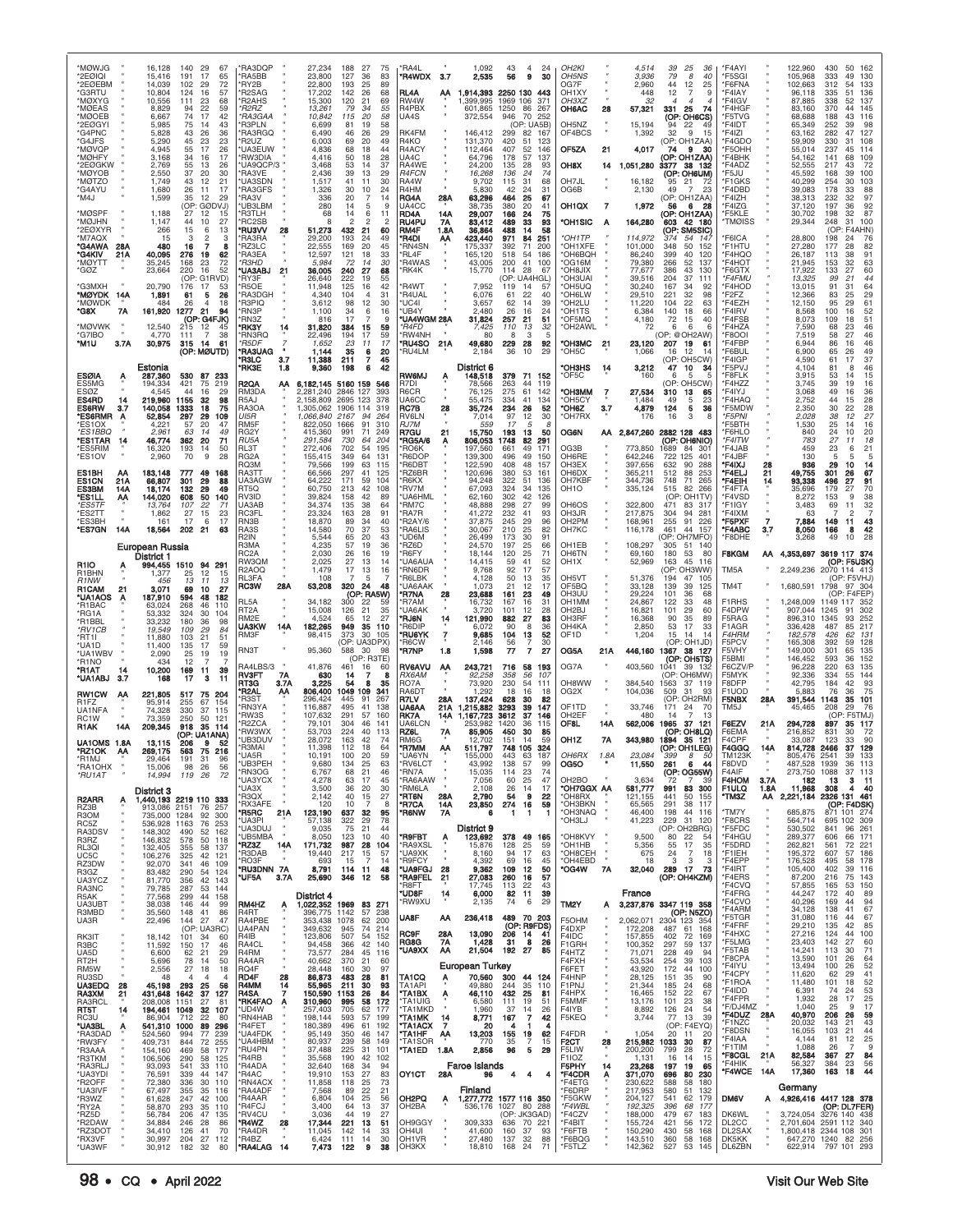| DL8OBF<br>DG1IU<br>DH1UK<br>DL4ZA<br>DJ4MO<br>DL2LBK<br>DK3GI<br>DL3AO<br>DH2RTW                          | 606,480 1082<br>83 253<br>395,086<br>914<br>73<br>208<br>628<br>295,800<br>72<br>218<br>294,304<br>670<br>69<br>203<br>292,760<br>592<br>66<br>194<br>253,110<br>428<br>79<br>207<br>177,177<br>317<br>82<br>149<br>132,362<br>287<br>73<br>156<br>116,109<br>419<br>50<br>121                           | *DO4MTB<br>*DO2SBS<br>*DL7DS<br>*DF1HPK<br>*DL9HCO<br>*DL7FUA<br>*DL5YT<br>*DL3YL<br>*DJ10J                    | 24,672<br>155<br>29<br>67<br>24,486<br>174<br>29<br>77<br>24,090<br>147<br>33<br>77<br>35<br>23,735<br>115<br>66<br>26<br>86<br>23,296<br>180<br>22,892<br>94<br>38<br>59<br>22,428<br>194<br>26<br>100<br>21,712<br>170<br>30<br>88<br>21.470<br>136<br>31<br>64                                | *DD2TC<br>*DO1MEW<br>*DO6GT<br>*DN4CQ<br>*DJ9KH<br>28<br>*DO2CT<br>*DK1TBL<br>*DK2BO<br>*DL1SBF | 264<br>21<br>6<br>18<br>224<br>10<br>9<br>5<br>9<br>176<br>11<br>7<br>24<br>5<br>51,058<br>199<br>30<br>68<br>10,830<br>89<br>20<br>37<br>59<br>4,598<br>13<br>25<br>2,024<br>32<br>10<br>12<br>20<br>10<br>705<br>5                                                            | DF8XC<br>DK <sub>2</sub> CX<br>DK5JM<br>DJ5MO<br>DF <sub>1L</sub> X<br>DL7UXG<br>DC1HR<br>DL2DQL<br>DM3M       | 132,678<br>283<br>63<br>126<br>128,140<br>271<br>67<br>148<br>160<br>127,904<br>289<br>64<br>125,504<br>406<br>66<br>146<br>121,187<br>59<br>194<br>286<br>111,045<br>329<br>51<br>114<br>278<br>110,192<br>58<br>136<br>109,493<br>280<br>64<br>159<br>103,790<br>318<br>58<br>136                | *DD9HK<br>*DL8ZAJ<br>*DL4KUG<br>*DL1EJD<br>*DL4DRW<br>*DB4LI<br>*DK7SM<br>*DL4EAX<br>*DHØDM                    | 32,880<br>139<br>47<br>90<br>31,752<br>164<br>36<br>90<br>138<br>30,326<br>34<br>84<br>30,208<br>87<br>202<br>31<br>83<br>29,890<br>151<br>39<br>29,478<br>72<br>181<br>30<br>28,892<br>185<br>90<br>34<br>26,786<br>82<br>142<br>36<br>25,894<br>172<br>36<br>85          |
|-----------------------------------------------------------------------------------------------------------|----------------------------------------------------------------------------------------------------------------------------------------------------------------------------------------------------------------------------------------------------------------------------------------------------------|----------------------------------------------------------------------------------------------------------------|--------------------------------------------------------------------------------------------------------------------------------------------------------------------------------------------------------------------------------------------------------------------------------------------------|-------------------------------------------------------------------------------------------------|---------------------------------------------------------------------------------------------------------------------------------------------------------------------------------------------------------------------------------------------------------------------------------|----------------------------------------------------------------------------------------------------------------|----------------------------------------------------------------------------------------------------------------------------------------------------------------------------------------------------------------------------------------------------------------------------------------------------|----------------------------------------------------------------------------------------------------------------|----------------------------------------------------------------------------------------------------------------------------------------------------------------------------------------------------------------------------------------------------------------------------|
| DL5AWE<br>DL6MIG<br>DK6CQ<br>DK4BY<br>DL6HBQ<br>DG1YBN<br>DK4IO<br>DH <sub>2</sub> MI<br>DF1LON<br>DJ3ABC | 107,019<br>351<br>49<br>158<br>100,845<br>253<br>67<br>182<br>272<br>95,804<br>52<br>120<br>87,032<br>257<br>54<br>118<br>84,348<br>312<br>47<br>151<br>82,243<br>225<br>57<br>160<br>267<br>40<br>101<br>69,231<br>63,384<br>238<br>37<br>77<br>57,462<br>256<br>45<br>112<br>185<br>51,847<br>51<br>88 | *DF9HC<br>*DF8TY<br>*DL7VRG<br>*DB5ZF<br>*DJ9SN<br>*DM2DLG<br>*DC8WPA<br>*DL9GK<br>19,521<br>*DL1JGG<br>*DD7KH | 21,060<br>185<br>23<br>85<br>89<br>35<br>20,655<br>50<br>82<br>$\overline{34}$<br>122<br>20,184<br>178<br>27<br>78<br>20,160<br>19,764<br>31<br>77<br>124<br>78<br>19,673<br>184<br>25<br>19,552<br>154<br>30<br>74<br>52<br>129<br>29<br>88<br>18,758<br>159<br>25<br>18,483<br>35<br>66<br>117 | *DB9RZ<br>*DO6TA<br>*DO1OTW 21<br>*DO1IBJ<br>*DL5KUD<br>*DO1PCD<br>*DHØGDS<br>*DA9L<br>*DO4OS   | 510<br>15<br>$\overline{7}$<br>8<br>10<br>323<br>13<br>7<br>25<br>70<br>66,310<br>363<br>51,504<br>298<br>25<br>62<br>13,409<br>125<br>18<br>35<br>42<br>11,820<br>119<br>18<br>9,653<br>34<br>113<br>15<br>9,384<br>33<br>127<br>13<br>(OP: DO1BEN)<br>6,272<br>62<br>18<br>31 | DL1LOD<br>DK5IR<br>DL6HH<br>DL9NDW<br>DL2VK<br>DL6LAU<br>DK4RR<br>DL6ED<br>DM5TI<br>DB7BN                      | 91,392<br>263<br>53<br>151<br>83,961<br>293<br>45<br>126<br>175<br>70<br>70,474<br>141<br>64,468<br>191<br>58<br>84<br>50,600<br>43<br>72<br>169<br>45,264<br>156<br>46<br>118<br>44,940<br>178<br>40<br>65<br>43,920<br>147<br>55<br>89<br>57<br>43,594<br>135<br>85<br>41,496<br>220<br>35<br>98 | *DL9ECA<br>*DB5ABS<br>*DL4GBA<br>*DG9VH<br>*DK5MB<br>*DF7IH<br>*DJ3WE<br>*DO1SJF<br>*DD1UN                     | 24,219<br>88<br>138<br>29<br>22,655<br>170<br>26<br>89<br>21,888<br>64<br>118<br>32<br>20,868<br>74<br>205<br>20<br>64<br>20,181<br>29<br>121<br>79<br>19,776<br>163<br>17<br>82<br>16,830<br>118<br>28<br>16,826<br>67<br>110<br>27<br>65<br>16,800<br>35<br>118          |
| DF6QE<br>DK1FW<br>DL7PIA<br>DC7DX<br>DK1IJ<br>DL9SCO<br>DL1YCF<br>DL5PIA<br>DK2NVA                        | 206<br>47<br>51,189<br>104<br>49,750<br>176<br>43<br>82<br>48,500<br>85<br>204<br>40<br>46,580<br>142<br>58<br>112<br>38,940<br>202<br>39<br>79<br>37,376<br>119<br>49<br>79<br>30,058<br>28<br>105<br>199<br>29,000<br>112<br>42<br>74<br>26,574<br>183<br>36<br>93                                     | *DO6STY<br>*DL7JU<br>*DO9YY<br>*DL1EMA<br>*DL4JWU<br>*DL6AL<br>*DL8MV<br>*DL1MPR<br>*DK8NI                     | 26<br>128<br>61<br>18,183<br>17,127<br>137<br>28<br>71<br>16,037<br>26<br>118<br>53<br>16,032<br>116<br>33<br>63<br>15,246<br>140<br>23<br>76<br>14,972<br>117<br>27<br>49<br>30<br>74<br>57<br>14,872<br>112<br>101<br>26<br>14,608<br>77<br>13,770<br>118<br>25                                | *DL7AB<br>*DO7DH<br>*DO5AMV<br>*DO7ES<br>*DO7GM<br>*DH9BAJ<br>*DL9ZP<br>14<br>*DK1GP<br>*DM7CW  | 26<br>9<br>1,386<br>12<br>308<br>12<br>8<br>6<br>285<br>21<br>$\overline{7}$<br>12<br>91<br>5<br>3<br>4<br>11<br>$\overline{7}$<br>84<br>5<br>$\overline{c}$<br>16<br>2<br>70<br>45,125<br>316<br>25<br>43<br>6,148<br>93<br>10<br>87<br>4,773<br>9<br>34                       | DR7Q<br><b>DJØIF</b><br>DL9GTB<br>DL1DBR<br>DK5DQ<br>DG2NMH<br>DM9EE<br>DL6MFK                                 | 35<br>37,332<br>208<br>87<br>(OP: DL4ALI)<br>36,312<br>124<br>55<br>81<br>32,046<br>106<br>50<br>97<br>35<br>32,000<br>190<br>90<br>30,438<br>121<br>29<br>60<br>$\frac{39}{42}$<br>30,003<br>165<br>98<br>112<br>70<br>29,680<br>28,348<br>131<br>32<br>44                                        | *DM3F<br>*DL7AOS<br>*DL5BCQ<br>*DG2BHB<br>*DL3MXX<br>*DC2CL<br>*DL5JQ<br>*DL2FK<br>*DC2CB                      | 16,287<br>111<br>26<br>63<br>(OP: DH5FS)<br>16,212<br>146<br>64<br>20<br>15,930<br>73<br>40<br>50<br>15,580<br>53<br>119<br>23<br>12,649<br>100<br>27<br>64<br>12,540<br>65<br>103<br>30<br>10,672<br>58<br>36<br>56<br>44<br>9,936<br>82<br>25<br>50<br>9,500<br>91<br>26 |
| DL4ABR<br>DJ2IA<br>DF6RI<br>DL6NAV<br><b>DKØSU</b><br>DF5DK                                               | 24,354<br>146<br>53<br>29<br>24,276<br>123<br>37<br>82<br>147<br>23,230<br>31<br>84<br>19,350<br>124<br>28<br>58<br>13,098<br>54<br>114<br>20<br>(OP: DF7SA)<br>10,880<br>88<br>29<br>51                                                                                                                 | *DO1TOM<br>*DO6WW<br>*DL6RG<br>*DH9DX/P<br>*DO7EP<br>*DM3KC<br>*DD3WY                                          | 13,338<br>20<br>58<br>136<br>13,320<br>124<br>22<br>50<br>27<br>98<br>53<br>12,880<br>12,749<br>126<br>18<br>43<br>12,474<br>125<br>24<br>57<br>12,070<br>90<br>29<br>56<br>157<br>15<br>68<br>11,869                                                                                            | *DL2QT<br>*DG4ACF<br>*DL9GWA<br>*DG6SBO<br>*DF9GH<br>*DL1STV<br>*DL1GRQ                         | 56<br>10<br>29<br>3,744<br>93<br>3,135<br>5<br>28<br>51<br>11<br>26<br>2,849<br>50<br>2,304<br>11<br>21<br>40<br>2,176<br>8<br>24<br>47<br>1,829<br>7<br>24<br>40<br>4<br>20<br>864                                                                                             | DF1HF<br>DL5XAT<br>DM5DM<br>DL2FQ<br>DL8KX<br>DK3HV<br><b>DLØAH</b>                                            | 25,650<br>40<br>95<br>110<br>25,441<br>138<br>30<br>73<br>139<br>33<br>23,600<br>85<br>22,204<br>105<br>33<br>58<br>105<br>38<br>22,092<br>46<br>111<br>34<br>20,976<br>58<br>27<br>113<br>44<br>18,247                                                                                            | *DL7UN<br>*DB3KB<br>*DM5M<br>*DLØGEL<br>*DO8FD<br>*DK2IP                                                       | 53<br>72<br>8,664<br>82<br>23<br>8,245<br>25<br>84<br>22<br>49<br>7,597<br>81<br>(OP: DL5ZK)<br>7,161<br>51<br>72<br>26<br>99<br>38<br>7,049<br>15<br>47<br>87<br>6,552<br>16                                                                                              |
| DL2KBX<br>DL2DSA<br>DL3YAT<br>DK3AX<br>DL6SBD<br><b>DG7YEL</b><br>DB6LY<br>DL1FPG                         | 10,416<br>130<br>18<br>66<br>10,028<br>86<br>68<br>24<br>9,864<br>98<br>22<br>50<br>17<br>8,670<br>80<br>34<br>7,830<br>61<br>22<br>36<br>16<br>3,654<br>$^{73}_{21}$<br>47<br>1,638<br>11<br>15<br>1,598<br>67<br>$\overline{7}$<br>27                                                                  | *DF2TH<br>*DO1YHJ<br>*DH4FAN<br>*DF6NI<br>*DG7DBR<br><b>DL4AND</b><br>*DL1MA<br>*DO3NPM                        | 11,770<br>80<br>23<br>32<br>96<br>24<br>38<br>11,532<br>11,524<br>107<br>20<br>47<br>25<br>11,502<br>94<br>56<br>11,392<br>173<br>16<br>73<br>11,242<br>27<br>50<br>77<br>$\frac{2}{3}$ 1<br>58<br>11,218<br>111<br>21<br>58<br>11,060<br>111                                                    | *DL1YMS<br>*DL3MB<br>*DM3AW<br>*DG2NGS<br>*DG6SCP<br>*DF2FT<br>*DL7ØTRS 7<br>*DL5RU             | 504<br>24<br>4<br>17<br>442<br>14<br>$\overline{7}$<br>10<br>323<br>13<br>6<br>11<br>323<br>15<br>12<br>5<br>238<br>14<br>13<br>$\overline{4}$<br>35<br>4<br>217<br>14,105<br>11<br>54<br>13,455<br>187<br>13<br>56                                                             | <b>DL7URH</b><br>DK4QT<br>DL2MM<br>DK1FY<br>DE3OG<br>DF6PB<br>DF6QV                                            | (OP: DG5YHE)<br>17,608<br>23<br>101<br>106<br>15,840<br>99<br>32<br>48<br>31<br>15,477<br>98<br>46<br>14,212<br>99<br>25<br>43<br>46<br>26<br>$\frac{39}{27}$<br>6.630<br>40<br>21<br>5,424<br>87<br>4,756<br>9<br>49                                                                              | <b>DM2XM</b><br>*DM4ET<br>*DL4NHP<br>*DH2PAF<br>*DM6AT<br>*DL4LT<br>*DL3OHB                                    | 42<br>6,324<br>74<br>20<br>6,160<br>74<br>19<br>51<br>72<br>45<br>5,673<br>16<br>5,504<br>75<br>16<br>48<br>4,968<br>77<br>54<br>15<br>4,675<br>73<br>14<br>41<br>4,410<br>50<br>52<br>20                                                                                  |
| DG5DH<br><b>DGØOAT</b><br><i>DD2AW</i><br>DL3LAB<br>28<br>DL7DZ<br><b>DKØUU</b><br><b>DMØY</b><br>21      | 250<br>9<br>5<br>5<br>187<br>11<br>6<br>11<br>128<br>8<br>$\boldsymbol{\Delta}$<br>21<br>54,694<br>283<br>61<br>20,900<br>21<br>130<br>55<br>21<br>39<br>9,780<br>66<br>(OP: DF2CD)<br>616,352<br>1921 35 101                                                                                            | *DL6CWM<br>*DK2WU<br>*DL6EZ<br>*DL1FKB<br>*DK3YB<br>*DL5CZ<br>*DO7OO<br>*DK7MV                                 | 39<br>10,899<br>89<br>24<br>72<br>25<br>10,472<br>31<br>29<br>10,452<br>76<br>49<br>75<br>27<br>10,152<br>45<br>87<br>21<br>10,125<br>54<br>10,074<br>97<br>21<br>48<br>106<br>23<br>48<br>10,011<br>9,990<br>113<br>22<br>68                                                                    | *DL2SKY<br>*DB1VQ<br>*DL4ZAN<br>*DJ3IV<br>*DK4RM<br>*DH1OL<br>*DO6NI<br>3.7<br>*DL2RZG          | 9,954<br>12<br>165<br>51<br>93<br>3,666<br>5<br>34<br>49<br>25<br>1,290<br>5<br>22<br>1,026<br>36<br>5<br>8<br>182<br>-9<br>6<br>90<br>11<br>2<br>4,400<br>125<br>4<br>36<br>4,100<br>103<br>6<br>35                                                                            | DL3LJ<br><b>DLØFIS</b><br>DL9OHA<br>DL1WM<br>DJ7EO<br>28A<br>DD2ML<br>DH8BQA                                   | 4,480<br>50<br>16<br>24<br>29<br>17<br>3,555<br>28<br>(OP: DL2KJ)<br>2,688<br>34<br>16<br>32<br>104<br>6<br>444,750<br>1274<br>34<br>116<br>421,372<br>36<br>1214<br>113<br>355,605<br>1054<br>34<br>117                                                                                           | <b>MMRLO</b> *<br>*DO9REF<br>*DL8JDX<br>*DF4JM<br>*DG1PM<br>*DO3MNA<br>*DC7MF<br>*DG4DDA                       | 42<br>25<br>3,640<br>15<br>34<br>41<br>3,528<br>15<br>27<br>3,213<br>29<br>24<br>37<br>2,928<br>65<br>11<br>2,784<br>27<br>30<br>21<br>29<br>2,268<br>35<br>13<br>25<br>2,184<br>30<br>14<br>26<br>2,064<br>29<br>17                                                       |
| DJ7WW<br>DF5RF<br>DL1DTL<br><b>DMØA</b><br>14<br>DL9NEI                                                   | (OP: DL3BQA)<br>119,691<br>32<br>386<br>$-11$<br>26,945<br>22<br>132<br>63<br>21,750<br>133<br>21<br>-54<br>954,944<br>2640<br>39 133<br>(OP: DK3DM)<br>31,974<br>238<br>17<br>56                                                                                                                        | *DL7UAI<br>*DO4DAN<br>*DM3KP<br>*DB5SM<br>*DG3BZ<br>*DO6CH<br>*DH5KLI                                          | 8,880<br>83<br>20<br>54<br>8,512<br>142<br>12<br>64<br>68<br>21<br>39<br>8,280<br>8,255<br>91<br>22<br>43<br>8,214<br>26<br>48<br>75<br>98<br>16<br>36<br>7,904<br>7,220<br>114<br>28<br>67                                                                                                      | *DL1HSI<br>1.8<br>*DL2VIW<br>DF9XV<br>ΑА<br>DL7ON<br>DK7AM<br>DK5TX                             | 1,380<br>56<br>25<br>5<br>462<br>25<br>3<br>18<br>2096 154<br>3,146,906<br>520<br>1.890.945<br>1441 153<br>514<br>1,673,664<br>1671<br>131<br>421<br>1,654,253<br>1419 123<br>404                                                                                               | DL9YAJ<br>DL1QW<br>DF2SD<br>DJ1AA<br>DL5YM<br>DL6MRS<br>DF7AP                                                  | 159,836<br>519<br>30<br>94<br>140,244<br>454<br>32<br>92<br>32<br>88,818<br>257<br>99<br>51,896<br>222<br>28<br>76<br>223<br>25<br>39,732<br>61<br>162<br>26<br>37,674<br>65<br>6,000<br>60<br>15<br>33                                                                                            | *DN2HGM<br>*DL5MHX<br>*DL8AX<br>*DK2ZO<br>*DF2FR<br>*DKØWWB                                                    | 1,932<br>24<br>30<br>18<br>21<br>1,776<br>30<br>16<br>27<br>1,764<br>36<br>15<br>22<br>1,404<br>28<br>14<br>24<br>1,332<br>30<br>13<br>23<br>1,188<br>28<br>13<br>(OP: DK1DSA)                                                                                             |
| DL9LM<br>DL1ALX<br>DK4DJ<br>DF1TB<br>1.8<br>*DP5P<br>Α<br>*DJ3HW<br>*DF3IS                                | 15,939<br>50<br>216<br>13<br>736<br>36<br>4<br>19<br>5,060<br>11<br>90<br>35<br>1,914<br>63<br>29<br>4<br>548,954<br>84 263<br>983<br>(OP: DL1MHJ)<br>540,592<br>91<br>848<br>-277<br>382,850<br>728<br>75<br>235                                                                                        | *DL7TG<br>*DL9MDI<br>*DL4YAY<br>*DH2OS<br>*DF3BY<br>*DG6MDG<br>*DK3RN<br>*DO5LE                                | 7,198<br>98<br>15<br>44<br>27<br>7,169<br>68<br>40<br>69<br>26<br>6,955<br>39<br>6,720<br>116<br>13<br>47<br>6,693<br>92<br>19<br>50<br>6,630<br>39<br>60<br>26<br>21<br>6,534<br>63<br>45<br>6,498<br>70<br>20<br>37                                                                            | DL9UP<br>DL4VDA<br>DK9IP<br>DQ5T<br><b>DL1NKS</b><br>DK4VW<br>DM6DX                             | 1,476,680<br>1828 121<br>-430<br>1,438,179<br>1766 112 345<br>1072 136<br>1,400,985<br>437<br>1,239,758<br>1086 120 413<br>(OP: DL4LAM)<br>1,233,584<br>1655 107<br>366<br>1,185,596<br>1300 116<br>336<br>1,183,985<br>995 149<br>366                                          | DL1PAN<br>DL2ARD<br>DR5N<br>DH1TT<br>DL1NEO<br>DJ5CT<br>DL5ZL                                                  | 21<br>1,344<br>10<br>14<br>21A 1,452,752<br>3014<br>39<br>157<br>37<br>421,986<br>1117<br>122<br>(OP: DL2DBH)<br>365,568<br>1088<br>35<br>101<br>109,134<br>345<br>34<br>107<br>22,555<br>21<br>250<br>44<br>19,575<br>156<br>19<br>56                                                             | *DK2WH<br>*DC4KJS<br>*DH7RD<br>*DFØSL<br>*DL1MLX<br>*DN1MGF                                                    | 720<br>12<br>12<br>12<br>14<br>12<br>644<br>11<br>475<br>15<br>8<br>11<br>10<br>400<br>8<br>8<br>(OP:<br>DDØNM)<br>187<br>9<br>8<br>182<br>23<br>9<br>17                                                                                                                   |
| *DL8UV<br>*DR5W<br>*DL2NEA<br>*DB5DY<br>*DG5MLA<br>*DL4AX/P                                               | 325,725<br>75 228<br>674<br>263,934<br>560<br>70<br>209<br>(OP: DL1RTL)<br>195,104<br>498<br>62<br>162<br>180,752<br>474<br>58<br>150<br>422<br>150,086<br>55<br>147<br>143,640<br>408<br>49<br>140                                                                                                      | *DG6KBG<br>*DD1ZA<br>*DK6AC<br>*DL5QP<br>*DO8WM<br>*DG3IS<br>*DL7CU                                            | 6,402<br>70<br>21<br>45<br>6,264<br>90<br>16<br>42<br>6,232<br>22<br>60<br>54<br>6,138<br>73<br>21<br>45<br>5,900<br>$^{22}_{22}$<br>37<br>$\frac{55}{57}$<br>37<br>5,900<br>75<br>18<br>5,824<br>38                                                                                             | DK7A<br>DF2LH<br>DL3ON<br>DG9SEH<br>DL1MRL<br>DF2RG                                             | 1042 119 447<br>1,180,676<br>(OP: DJ8VH)<br>1,106,173<br>1041 124 403<br>1,083,013<br>1578 119<br>320<br>1.064.307<br>1214 109<br>338<br>1,005,507<br>1327 116<br>385<br>985,101<br>1036 124<br>383                                                                             | <b>DL6FBL</b><br>14A<br>DK6BA<br>DM3MM<br>DR1E<br>DK5PD<br>7Α<br>DL2LDE                                        | 1,774,600<br>4040<br>39<br>151<br>546<br>31<br>97<br>125,952<br>106,400<br>659<br>26<br>86<br>105,138<br>602<br>31<br>87<br>(OP:<br>DB1WA)<br>272,034<br>1100<br>32<br>95<br>33,770<br>192<br>27<br>83                                                                                             | *DG1UAE<br>*DK9TN<br>28A<br>*DK9ZQ<br>*DJ5LB<br>*DL1NUX<br>*DK4US<br>*DO1FDK 21A<br>*DL1D                      | 169<br>10<br>6<br>7<br>48<br>$\overline{4}$<br>3<br>3<br>3,610<br>51<br>12<br>26<br>13<br>2,185<br>39<br>10<br>1,352<br>30<br>9<br>17<br>10<br>234<br>-5<br>50,138<br>305<br>23<br>63<br>145<br>25<br>63<br>22,792                                                         |
| *DL5ALW<br>*DF6QC<br>*DL8ULO<br>*DLØNG<br>*DL2RPN<br>*DJ4DN<br>*DL7VX                                     | 135,394<br>318<br>201<br>65<br>132,930<br>499<br>46<br>164<br>115,752<br>450<br>45<br>167<br>110,591<br>413<br>45<br>136<br>(OP: DK8NC)<br>108,843<br>330<br>58<br>161<br>107,262<br>345<br>54<br>148<br>107,200<br>440<br>45<br>155                                                                     | *DK9ZE<br>*DL1NKB<br>*DL8ZU<br>*DO3REN<br>*DL9ZWG<br>*DG5LW<br>*DO5MN<br>*DK2MB                                | 5,695<br>61<br>24<br>43<br>21<br>5,432<br>59<br>35<br>53<br>21<br>36<br>5,301<br>5,292<br>57<br>21<br>42<br>5,270<br>58<br>22<br>40<br>67<br>5,152<br>13<br>33<br>18<br>41<br>5,074<br>69<br>4,970<br>63<br>22<br>48                                                                             | DL5GAC<br>DL8AAE<br>DJ2TG<br>DK1KC<br>DL7CX<br><b>DFØGDX</b><br>DL1CG                           | 1155 113 379<br>893,472<br>766,488<br>981 110 326<br>763,190<br>1035 112 345<br>737,450<br>1026 101<br>329<br>718,014<br>871 123<br>383<br>747 124<br>675,190<br>414<br>(OP: DL7VEE)<br>649,030<br>982 103 307                                                                  | DJ9UN<br><b>DK9HN</b><br>3.7A<br><b>DL6MHW</b><br>1.8A<br>DK5NJ<br>DH8WR<br>*DJ4MX<br>ΑA<br>*DL2NBU<br>*DL1GME | 26,980<br>246<br>21<br>74<br>173<br>13,632<br>10<br>54<br>553<br>55<br>31,168<br>9<br>7,695<br>188<br>5<br>40<br>69<br>2.196<br>5<br>31<br>654,150<br>784 106<br>339<br>619 108<br>334<br>580,346<br>468,009<br>769<br>90<br>259                                                                   | *DO7JLF<br>*DL4VAI 14A<br>*DL9PKW<br>*DL4YR<br>*DL7FB<br>*DC8SG                                                | (OP: DO1FHQ)<br>12,702<br>133<br>16<br>42<br>93,996<br>485<br>30<br>96<br>53<br>17,884<br>219<br>15<br>54<br>15,150<br>89<br>21<br>43<br>10,229<br>161<br>10<br>6,954<br>76<br>17<br>44                                                                                    |
| *DG7LAN<br>*DJ3GE<br>*DF2AK<br>*DL5JS<br>'DL1VO<br>*DK5FF<br>*DL1RTO<br>*DL7NV                            | 463<br>102,684<br>38<br>134<br>94,095<br>321<br>46<br>107<br>305<br>91,924<br>56 140<br>91,572<br>354<br>43<br>113<br>89.310<br>339<br>4/<br>148<br>87,360<br>383<br>40<br>120<br>85,728<br>342<br>42<br>99<br>366<br>40<br>76,840<br>130                                                                | *DL6UXI<br>*DL1LSW<br>*DG1RPU<br>*DF4WO<br><i><b>DL/SP2RBA</b></i><br>*DD6FM<br>*DK8PL<br>*DO9HN               | 81<br>41<br>4,872<br>17<br>4,841<br>53<br>17<br>30<br>60<br>18<br>43<br>4,575<br>75<br>43<br>4.543<br>16<br>4.224<br>104<br>- 16<br>50<br>35<br>72<br>4,224<br>13<br>17<br>50<br>4,020<br>76<br>3,948<br>52<br>32<br>15                                                                          | DL4YAO<br>DK8ZZ<br>DL8RDL<br>DJ2QV<br>DJ1SL<br>DL4SKF<br>DK <sub>2</sub> CC<br>DM5EM            | 585,273<br>764<br>96<br>253<br>573,040<br>81<br>223<br>917<br>526,071<br>68<br>1024<br>219<br>518,204<br>93<br>260<br>706<br>464.758<br>799<br>-82<br>.58.<br>457,232<br>766<br>80<br>248<br>437,552<br>701<br>83<br>285<br>96<br>283<br>418,037<br>573                         | DM5B<br>'DK7TX<br>'DK5WO<br>DJ2FL<br>*DR7T<br>*DL3MLA                                                          | 71<br>406,953<br>1000<br>238<br>(OP: DG6IMR)<br>379,842<br>529<br>96<br>258<br>259,845<br>55<br>200<br>609<br>252.830<br>699<br>5/<br>-205<br>249,100<br>492<br>68<br>197<br>(OP: DF1DN)<br>196,128<br>409<br>65 151                                                                               | *DJ2ZX<br>*DJ5AM<br>*DL1WA<br>7A<br>*DL5GA<br>*DF1MM<br>3.7A<br>*DJ7GS<br>*DLØHDB                              | 21<br>1,568<br>25<br>11<br>588<br>20<br>14<br>20,700<br>274<br>12<br>57<br>13<br>64<br>19.635<br>211<br>41,412<br>382<br>16<br>71<br>6,909<br>145<br>6<br>43<br>22<br>1,456<br>66<br>4<br>(OP: DO1FFE)                                                                     |
| *DL1CC<br>*DL8SDC<br>*DKØBM<br>*DL4TL<br>*DO3UW<br>*DJ4WM<br>*DJ5NJ                                       | 76,428<br>274<br>50 148<br>295<br>75,999<br>46<br>95<br>72,369<br>518<br>32 121<br>(OP: DK7CH)<br>294<br>69,738<br>43 134<br>305<br>35 107<br>69,438<br>63,840<br>369<br>29<br>131<br>95<br>59,898<br>200<br>-54                                                                                         | *DK4KH<br>*DL1FMG<br>*DM7HF<br>*DJØLM<br>*DB9JV<br>*DF7OA<br>*DO1RWM<br>*DG1RS                                 | 47<br>34<br>3,692<br>18<br>3,480<br>47<br>23<br>17<br>3,402<br>52<br>19<br>35<br>3,395<br>47<br>12<br>23<br>3,330<br>40<br>17<br>28<br>3,328<br>12<br>63<br>40<br>3,240<br>55<br>11<br>16<br>3,072<br>50<br>31<br>17                                                                             | DL4JLM<br>DL2OE<br>DH1TST<br>$\mathbf u$<br>DJ9ZB<br>DC6O<br>DP7X                               | 544<br>91<br>408,965<br>220<br>386,048<br>456 105 311<br>380,330<br>640<br>84 281<br>379,275<br>77 248<br>614<br>85 271<br>368,104<br>607<br>(OP: DL3DW)<br>358,295<br>559 98 255<br>(OP: DL6IAK)                                                                               | *DL1QQ<br>*DL5KBO<br>*DJ4WT<br>*DL2OHL<br>'DJ5AN<br>*DJ6HR<br>*DM4EAX<br>*DG8OBN                               | 188,682<br>458<br>62<br>184<br>498<br>186,300<br>52<br>178<br>171,150<br>395<br>62<br>148<br>48<br>178<br>166,110<br>570<br>150,588<br>308<br>85<br>197<br>146,232<br>57<br>355<br>159<br>140,744<br>400<br>61<br>180<br>128,148<br>371<br>54<br>182                                               | SV1KYC<br>А<br><b>SV3SPC</b><br>SV1SQU<br>*SV2YC<br>A<br>*SV4SCL<br>*SV7QNV                                    | Greece<br>11,286<br>69<br>27<br>39<br>44<br>93<br>12<br>5,768<br>1,125<br>15<br>12<br>13<br>206,346<br>517<br>63 175<br>83,720<br>300<br>53<br>131<br>441<br>125<br>78,392<br>39                                                                                           |
| *DK8CB<br>*DL1VJL<br>*DL3DRN<br>*DF2FM<br>*DO2QS<br>*DJ6TK<br>*DL1YEG<br>*DL9HB                           | 57,376<br>257<br>41<br>122<br>166<br>56,581<br>52<br>85<br>55,215<br>245<br>42<br>93<br>87<br>54,384<br>208<br>45<br>29<br>46,617<br>247<br>94<br>46,488<br>214<br>39 117<br>46,110<br>287<br>28 131<br>45,570<br>190<br>39<br>108                                                                       | *DF2WR<br>*DH6BAI<br>*DL2FBG<br>*DL9FB<br>*DL4ZAA<br>*DH1DH<br>*DK8VD<br>*DL4APJ                               | 3,055<br>48<br>13<br>34<br>3,009<br>58<br>19<br>40<br>2,958<br>49<br>15<br>36<br>2,808<br>57<br>37<br>15<br>2,744<br>46<br>22<br>34<br>2,726<br>12<br>55<br>35<br>61<br>36<br>2,650<br>14<br>2,496<br>34<br>49<br>14                                                                             | DK8AX<br>$\mathbf u$<br>DQ1P<br><b>DL6ON</b><br>DL8QS<br>DH <sub>2</sub> PA<br>DL8MKG<br>DL1SEH | 336,420<br>480 103 253<br>476 99 260<br>336,383<br>(OP: DK1IP)<br>330,672<br>66 266<br>696<br>97 264<br>311,543<br>488<br>300,756<br>429<br>90 263<br>296,724<br>689<br>68 245<br>284.022<br>593<br>75 204                                                                      | *DK6QW<br>*DL4MFR<br>*DJ6RN<br>*DL1ONI<br>*DK1IZ<br>*DR6R<br>*DL1JNA                                           | 124,136<br>277<br>69<br>167<br>121,024<br>340<br>63<br>185<br>112,360<br>385<br>56<br>156<br>111,375<br>269<br>61<br>164<br>109,590<br>394<br>45<br>150<br>98,835<br>343<br>48 117<br>(OP: DL6RBO)<br>97,008<br>260<br>53 135                                                                      | *SY8DQX<br>*SV6NNZ<br>*SV4LGX<br>*SV2SIF<br>*SV4LQW<br>*SV1CEI<br>*SX200JFL "<br>*SV1RVI                       | 193<br>46 117<br>43,847<br>32,880<br>186<br>35<br>85<br>229<br>30<br>107<br>30,962<br>15,300<br>129<br>26<br>64<br>13,254<br>133<br>67<br>27<br>12,308<br>65<br>32<br>36<br>57<br>8,446<br>99<br>25<br>42<br>8,120<br>100<br>16                                            |
| *DL2GMI<br>*DL3ABY<br>*DH3SBB<br>*DKØTP<br>*DL5CK<br>*DL5RMH                                              | 205<br>45,047<br>-35<br>72<br>44,640<br>271<br>37<br>107<br>44,384<br>172<br>47 105<br>43,924<br>35<br>263<br>104<br>(OP: DH1RZ)<br>43,053<br>187<br>37<br>90<br>39,500<br>207<br>90<br>-35                                                                                                              | *DF5BX<br>*DO1HGS<br>*DK4EF<br>*DG4MH<br>*DL7ED<br>*DG6MS<br>*DM1MC                                            | 2,278<br>43<br>13<br>21<br>2,211<br>48<br>10<br>23<br>33<br>12<br>15<br>2,187<br>40<br>2,028<br>11<br>28<br>40<br>1,998<br>48<br>14<br>1,800<br>47<br>9<br>31<br>42<br>1,722<br>27<br>-14                                                                                                        | DK2TG<br>DL5ST<br>DG7NFX<br><b>DL3SKF</b><br>DH3FEN<br>DF8V                                     | 265,734<br>504<br>81<br>178<br>263,952<br>571<br>74 238<br>263,268<br>81 228<br>451<br>242,222<br>526<br>77<br>204<br>73 228<br>240,499<br>485<br>237,600<br>429<br>82 218<br>(OP: DF8VO)                                                                                       | *DL6RBH<br>*DO4TP<br>*DM4KA<br>DL4AC<br>*DK9BM<br>*DO9SR<br>*DKØKG                                             | 47<br>91,932<br>336<br>141<br>90,384<br>228<br>45<br>123<br>90,168<br>287<br>63<br>158<br>47<br>89,960<br>314<br>126<br>86,278<br>312<br>48<br>131<br>81,906<br>372<br>36<br>110<br>78,657<br>440 32 125                                                                                           | *SV1PMZ<br>*SV3IDD<br>*SV7CUD<br>*SV1SMX<br>*SZ4SRM<br>*SV6EXH                                                 | 39<br>6,804<br>74<br>24<br>51<br>5,368<br>116<br>10<br>16<br>2,070<br>27<br>14<br>330<br>25<br>6<br>16<br>5<br>10<br>210<br>15<br>120<br>5<br>4<br>$\overline{4}$                                                                                                          |
| *DO3LZ<br>*DL3TVI<br>*DK7MCX<br>*DJ3JD<br>*DM6EE<br>*DK3YD<br>*DO8JL<br>*DG2JA                            | 39,412<br>235<br>27<br>91<br>36,039<br>161<br>40<br>83<br>34,989<br>173<br>39<br>68<br>34,596<br>90<br>196<br>-34<br>171<br>99<br>34,300<br>41<br>82<br>33,915<br>156<br>37<br>33,812<br>140<br>36<br>71<br>81<br>32,770<br>153<br>32                                                                    | *DK1VOK<br>*DK9TF<br>*DF5FS<br>*DK2CW<br>*DG2ELK<br>*DO8ZB<br>*DM3AA<br>*DK2ZR                                 | 1,716<br>54<br>9<br>35<br>33<br>1,560<br>16<br>24<br>1,560<br>36<br>11<br>19<br>$\frac{22}{25}$<br>1,428<br>24<br>$\frac{12}{7}$<br>1,376<br>48<br>9<br>1,350<br>46<br>18<br>1,196<br>16<br>12<br>14<br>1,155<br>27<br>10<br>23                                                                  | DK2AT<br>DL5XJ<br>DL6MI<br>DK5AV<br>DK2LO<br>DJ9HX<br>DK1AX<br>DL1STG                           | 231,394<br>591<br>62 192<br>227,404<br>346<br>80 198<br>225,882<br>360<br>90<br>177<br>204,336<br>568<br>65<br>199<br>204,288<br>403<br>73<br>193<br>199,392<br>72 196<br>389<br>194,997<br>318<br>97 214<br>192,888<br>373<br>80 202                                           | *DL6RDE<br>*DL7YS<br>*DL1GRC<br>*DJ6DO<br>*DL2SWR<br>*DL5ANS<br>*DL8UI                                         | (OP: DL7ACN)<br>77,182<br>220<br>52<br>-97<br>76,744<br>212<br>60<br>152<br>75,674<br>42<br>115<br>290<br>72,209<br>290<br>45<br>118<br>70,638<br>168<br>70<br>113<br>70,238<br>215<br>58<br>115<br>69,825<br>193<br>53<br>122                                                                     | SV4FFL<br>АА<br>SV1RRP<br>SV <sub>1</sub> ELI<br>SV1BFW<br>SV1AER<br>SV <sub>1</sub> MO<br>SV <sub>2</sub> CXI | 228,225<br>698<br>61 194<br>657<br>129<br>156,140<br>56<br>137,629<br>367<br>65 164<br>79<br>28,222<br>86<br>-58<br>28<br>8,056<br>64<br>25<br>29<br>40<br>4,664<br>-24<br>100<br>5<br>-5<br>5                                                                             |
| *DL1KAS<br>*DD1OP<br>*DG6DAF<br>*DL2AL<br>*DD3JN<br>*DO4OD<br>*DF7LS<br>*DG1NPM                           | 207<br>31,780<br>39<br>101<br>31,720<br>166<br>38<br>84<br>31,654<br>68<br>180<br>30<br>30,916<br>82<br>167<br>36<br>169<br>31<br>103<br>30,820<br>30,186<br>175<br>29<br>100<br>29,256<br>166<br>27<br>79<br>29,028<br>222<br>28<br>90                                                                  | *DK2AM<br>*DL4VCV<br>*DO9UW<br>*DK2NB<br>*DG1VM<br>*DO1EP<br>*DF7CB<br>*DC1DB                                  | 1,080<br>35<br>14<br>26<br>1,073<br>26<br>10<br>19<br>972<br>24<br>11<br>16<br>875<br>28<br>14<br>21<br>22<br>6<br>768<br>10<br>728<br>34<br>12<br>16<br>32<br>6<br>20<br>728<br>697<br>20<br>$\overline{7}$<br>10                                                                               | DL7AUO<br><b>DL7ATR</b><br><b>DHØSP</b><br>DL1YM<br>DJ5IW<br>DL6AG<br><b>DHØMB</b><br>DJ6TB     | 185,020<br>432<br>63 227<br>175,788<br>442<br>68<br>189<br>171,487<br>557<br>51 172<br>170,068<br>369<br>62<br>102<br>403<br>71<br>167,314<br>195<br>158,427<br>281<br>81<br>180<br>156,845<br>361<br>176<br>71<br>156,384<br>358<br>71<br>145                                  | *DM2HEY<br>*DM5CQ<br>*DL9DX<br>*DL9YJ<br>*DL8TG<br>*DO8ABS<br>*DL8RB<br>*DL6RAI                                | 274<br>41<br>65,860<br>137<br>64,128<br>289<br>46<br>121<br>120<br>63,000<br>284<br>48<br>62,015<br>259<br>42<br>115<br>261<br>39<br>59.500<br>131<br>59,015<br>336<br>32<br>113<br>55,421<br>200<br>44<br>113<br>50,315<br>264<br>36<br>109                                                       | *SV3RPQ AA<br>*SX16V<br>*SV2HJQ<br>*SV2DXG<br>*SV2SIH<br>*SV2DFK<br>*SV1ONV                                    | 554,975 1381 74 207<br>221,221<br>713<br>56 131<br>(OP: SV2HJW)<br>94,705<br>551 41 114<br>90,870<br>337<br>46 149<br>56 138<br>64,990<br>278<br>79<br>41,019<br>188<br>34<br>91<br>29,972<br>167<br>-36                                                                   |
| *DO1PE<br>*DF2WZ<br>*DK8CK<br>*DL1GZW<br>*DL1AWC<br>*DO3ME                                                | 242<br>76<br>27,371<br>25<br>27,370<br>153<br>34<br>81<br>27,135<br>189<br>33<br>102<br>26,705<br>262<br>21<br>88<br>25,894<br>184<br>26<br>95<br>25,662<br>64<br>163 30                                                                                                                                 | *DO4NT<br>*DG3MCH<br>*DL5BL<br>*DL2AWA<br>*DL1YPF<br>*DD6TT                                                    | 8<br>589<br>16<br>11<br>506<br>9<br>13<br>16<br>8<br>468<br>10<br>12<br>9<br>432<br>18<br>15<br>414<br>11<br>8<br>10<br>336<br>17 10<br>- 11                                                                                                                                                     | DJ9MH<br>DK6QO<br>DL6NCY<br>DH6DAO<br>DD5VL<br>DL1BUG                                           | 146,067<br>73<br>275<br>196<br>141,512<br>315<br>69<br>197<br>141,360<br>340<br>170<br>70<br>135,924<br>363<br>60<br>181<br>133,888<br>352 62 194<br>133,196<br>293 79 189                                                                                                      | *DK9JC<br>*DL2LSM<br>*DL2ART<br>*DK3WE<br>*DL9NCR<br>*DK2YL                                                    | 49,617<br>219<br>44<br>105<br>45,436<br>199<br>44<br>104<br>39,424<br>213<br>35<br>93<br>45<br>38,642<br>165<br>94<br>33<br>37,392<br>229<br>90<br>32,896<br>44<br>84<br>151                                                                                                                       | *SV8PMM<br>*J41J<br>*SV2SIG<br>*SY8DEV<br>*SV3AQT                                                              | 14,616<br>111<br>26<br>58<br>55<br>10,800<br>132 17<br>(OP: SV1PMQ)<br>8,360<br>62<br>97 26<br>1,064<br>36 12<br>26<br>266<br>$\overline{7}$<br>$\overline{7}$<br>$\overline{7}$                                                                                           |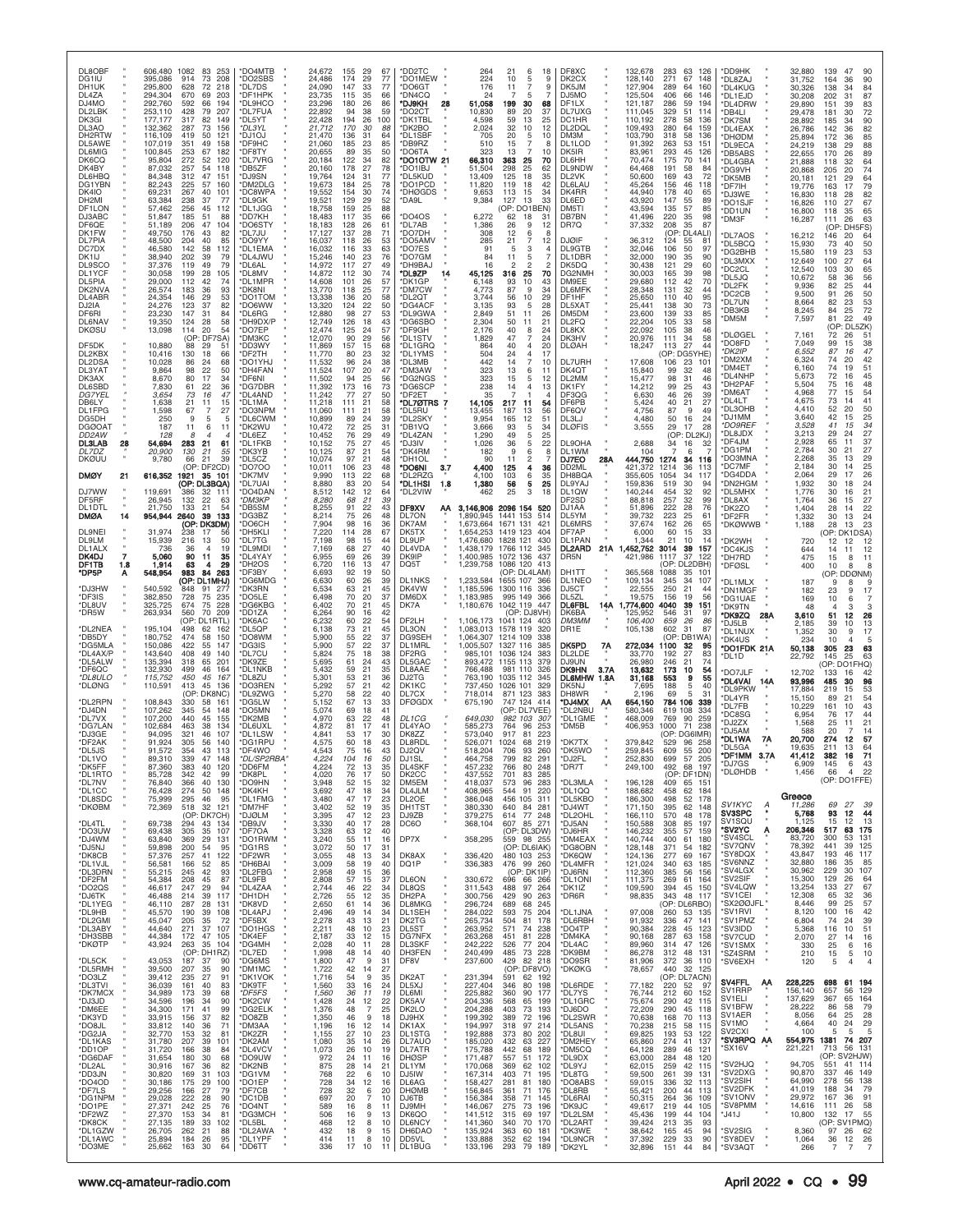| *GUØBEZ<br>*MUØFAL<br>*MUØGSY AA           |                            | Guernsey<br>13,650<br>3,472                    | 158<br>48                | 19<br>56<br>19<br>37                                      | IU4CSS<br>IZ1NBX<br>IZ5FDD                      |          | 10,374<br>9,027<br>6,408                  | 114<br>169<br>52             | 19<br>38<br>11<br>48<br>24<br>48                         | *IO1EE<br>*IZ1NGW<br>*IN3PDI                          |     | 3,696<br>3,591<br>3,400                   | 54<br>45<br>38                  | 15<br>29<br>37<br>20<br>19<br>31                                | IR4E<br>IZ8IEV                                  |                   | 314,578<br>307.692                   | 1094                     | 842 36 122<br>(OP: IK4ZHH)<br>36<br>118                                   | LY9Y<br>LY4T                                      | А                      | Lithuania<br>969,655<br>213,840      | 1382 104 341<br>456<br>73                        |
|--------------------------------------------|----------------------------|------------------------------------------------|--------------------------|-----------------------------------------------------------|-------------------------------------------------|----------|-------------------------------------------|------------------------------|----------------------------------------------------------|-------------------------------------------------------|-----|-------------------------------------------|---------------------------------|-----------------------------------------------------------------|-------------------------------------------------|-------------------|--------------------------------------|--------------------------|---------------------------------------------------------------------------|---------------------------------------------------|------------------------|--------------------------------------|--------------------------------------------------|
|                                            | Ą                          | 130                                            | 5                        | 5<br>5<br>443,575 1114 59 216                             | IZ8EYN<br><b>IU3KMF</b><br>IK2QIN               |          | 5,848<br>3,384<br>1,365                   | 99<br>101<br>27              | 17<br>51<br>8<br>39<br>22<br>13                          | *I2RBR<br>*IZ8PPI<br>'IWØDJC                          |     | 3,240<br>2,124<br>2,109                   | 35<br>27<br>41                  | 22<br>18<br>14<br>22<br>22<br>15                                | IZ6JTZ<br>IU4FLO<br><b>I3FGX</b>                |                   | 168,148<br>94,068<br>31,374          | 599<br>368<br>108        | 30<br>97<br>35<br>82<br>33<br>93                                          | LY1CT<br>LY2BIS<br>LY1N                           | 21<br>14               | 45,600<br>116,772<br>2,520           | 244<br>33<br>26<br>585<br>52                     |
| HA5PP<br>HA1BC                             | Α                          | Hungary<br>1,002,885 1368 104 313<br>508,640   | 748                      | 92 282                                                    | IW5DPF<br>IZ8ONS<br><b>IW3IOG</b><br>IW2JBB     |          | 1,344<br>1,230<br>984<br>621              | 16<br>18<br>15<br>33         | 12<br>16<br>17<br>13<br>12<br>12<br>5<br>22              | 'IN3EJM<br>*IZ1DXS<br>'IZ3ZOO<br>'IU8LUM              |     | 2,090<br>2.013<br>1,935<br>1,932          | 43<br>37<br>52<br>33            | 11<br>27<br>22<br>11<br>10<br>33<br>27<br>15                    | <b>IW2NOO</b><br>IB1A<br>IZ1GCV                 | 14A               | 24<br>669,375 2195<br>611,754        | $\overline{z}$<br>2095   | $\overline{\phantom{a}}$<br>-2<br>39<br>-136<br>(OP: IK1HJS)<br>35<br>108 | °LY4MP<br>*LY2N<br>*LY1NDN<br>'LY1K               | Α                      | 37,905<br>33,572<br>28,560<br>22,134 | 245<br>36<br>166<br>26<br>197<br>25<br>150<br>31 |
| HA3HK<br>HA8M                              | 14                         | 46.610<br>119,198                              | 241<br>803               | (OP: DL1MAJ)<br>83<br>35<br>30<br>77<br>(OP: HA8FM)       | IU2LVV<br>IZ4VTZ<br><b>IAJED</b>                | 28       | 504<br>270<br>104,797                     | 10<br>10<br>550              | 8<br>10<br>6<br>9<br>25<br>52                            | $*$ 11 $RB$<br>*IU7GRA<br>*IU2LWE                     |     | 1,804<br>1,650<br>1,554                   | 38<br>24<br>43                  | 13<br>28<br>20<br>13<br>26<br>11                                | IR3Z<br><b>IU8LMC</b>                           |                   | 487,026<br>192,046                   | 1586<br>1054             | 38 136<br>(OP: IN3XUG)<br>34<br>97                                        | *LY2SQ<br>*LY2PAD<br>*LY5S                        | 21<br>3.7              | 2.624<br>5,184<br>374                | 50<br>65<br>11<br>26                             |
| *HA8WY<br>*HA4FB                           |                            | 263,400<br>253,181                             | 652<br>658<br>239        | 69<br>-231<br>73<br>208<br>53                             | <b>IZØPAU</b><br>IK8NSR<br><b>IK4POI</b>        | 21       | 186,416<br>107,734<br>64,246              | 908<br>488<br>348            | 33<br>89<br>29<br>89<br>26<br>65                         | 'IU5BKR<br>*IK6SBW<br>*IU1IMC                         |     | 1,360<br>1,292<br>1,215                   | 28<br>32                        | 23<br>11<br>12<br>22<br>14<br>13                                | <b>IW1CHX</b><br>IK5RLP<br><b>IZ3VTH</b>        | 7A                | 186,608<br>151,003<br>597,948        | 1193<br>730<br>2082      | 27<br>82<br>34<br>93<br>36<br>120                                         | *LY3DA<br>LY7Z                                    | 1.8                    | 1,508<br>6,706,524                   | 62<br>4908 172                                   |
| *НАЗFНН<br>*HA5PL<br>*HA7AVU<br>*HA9MDN    |                            | 100,155<br>75,360<br>44,556<br>32,634          | 330<br>249<br>158        | 112<br>43<br>117<br>35<br>106<br>72<br>39                 | IK2AHB<br>IZ4UFG<br>IK6LBV                      | 14       | 21,672<br>36,256<br>32,882                | 163<br>215<br>314            | 19<br>44<br>23<br>65<br>63<br>19                         | 'IZ3CTT<br>*IK3MLF<br>*I8VAX                          |     | 1,122<br>1,080<br>960                     | $\frac{21}{32}$<br>20<br>20     | 10<br>24<br>11<br>16<br>14<br>18                                | IW1FRU<br>IX1HPN<br>IO3C                        | 3.7A              | 483,952<br>73,435<br>156,510         | 2252<br>816<br>1117      | 33<br>116<br>18<br>77<br>20<br>91                                         | LY4A<br>LY5W<br>LY2CX                             | Ą۹                     | 6,036,538<br>2,789,241<br>1,656,634  | 4470 165<br>2374 150<br>1958 113                 |
| *HG1VN<br>*HA5MIG<br>*HA7MS                |                            | 25,760<br>3,864<br>832                         | 196<br>$\frac{57}{18}$   | 29<br>86<br>16<br>40<br>16<br>10                          | <b>IK8SVQ</b><br>IK2UME<br>IZ8GUQ               |          | 24,816<br>16,536<br>7,560                 | 181<br>160<br>94             | 28<br>66<br>16<br>62<br>12<br>48                         | *IU4LAU<br>*IZ1MHY<br>*IU2NIN                         |     | 957<br>798<br>775                         | 26<br>16<br>31                  | 9<br>20<br>10<br>11<br>11<br>20                                 | <b>I1JTQ</b><br><b>Z5ICH</b>                    | 1.8A              | 104,226<br>78,120                    | 969<br>845               | (OP: IV3AZV)<br>14<br>73<br>16<br>68                                      | LY2TS<br>LY2XW<br>LY2MM                           |                        | 856,735<br>697,896<br>534,668        | 1379<br>97<br>92<br>1248<br>981<br>89            |
| *HA2MI<br>*HA8YU<br>*HA5UA                 | 28                         | 20,300<br>10,070<br>1,323                      | 137<br>79<br>28          | 24<br>46<br>19<br>34<br>12<br>9                           | IU2IGV<br><b>IU2LVS</b><br><b>IV3CNZ</b>        |          | 144<br>6<br>88,550                        | 16<br>720                    | $\overline{4}$<br>14<br>24<br>86                         | *IU2IQX<br>'IW1RFB<br>*IU3EIY                         |     | 740<br>714<br>656                         | 13<br>16<br>19                  | 9<br>11<br>8<br>9<br>7<br>9                                     | IK5TBK<br>'IK4ZIF<br>'IZ8IFL                    | АА                | 5,289<br>358,092<br>244,512          | 131<br>481 111<br>563    | 5<br>38<br>232<br>75<br>208                                               | LY7M<br>LY3CY<br>LY2A                             |                        | 277,947<br>185,840<br>179,144        | 807<br>58<br>620<br>47<br>56<br>412              |
| *HA1WD<br>*HA4BF<br>*HA5TOP                | 21<br>14<br>$\overline{7}$ | 624<br>638<br>1,305                            | 22<br>29<br>41           | 6<br>6<br>з<br>19<br>6<br>23                              | IR7R<br><b>IK3ZAQ</b><br><b>IUØAPU</b>          |          | 15,376<br>14,760<br>10,974                | 236<br>201<br>130            | 14<br>48<br>12<br>48<br>15<br>47                         | 'IKØWMJ<br>*1Z3ZMF<br>'IU2NRC                         |     | 651<br>576<br>540                         | 13<br>44<br>25                  | 10<br>11<br>8<br>28<br>9<br>18                                  | *IW1RLC<br>*IZ4JMA<br>*IK1ZOF                   |                   | 240,513<br>227,835<br>206,832        | 624<br>557<br>512        | 60<br>213<br>64<br>185<br>62<br>186                                       | LY2AX<br>LY5R                                     |                        | 123,622<br>113,286                   | (OP<br>LY2KA)<br>344<br>60<br>229<br>83          |
| HG8R                                       |                            | AA 7,565,566 5129 168 550                      |                          | (OP: HA5UA)                                               | IU2JFG<br>IN3HEZ<br>'IV3ZYB                     | 3.7<br>Α | 1,530<br>7,310<br>753,424                 | 55<br>162<br>1053 102<br>943 | $\overline{7}$<br>27<br>5<br>38<br>290<br>77<br>222      | 'IWØEZW<br>*IU3GLW<br>'IV3DLW/P                       |     | 504<br>374<br>288                         | 16<br>10<br>12                  | 11<br>13<br>8<br>9<br>$\overline{7}$<br>11<br>10                | *IK6OIN<br>*IK7LMX<br>'IZ5ILK                   |                   | 205,920<br>142,200<br>142,016        | 515<br>364<br>320        | 61<br>173<br>63<br>174<br>61<br>163                                       | LY4BP<br>LY2BAW<br>LY1R                           | 28A                    | 65,262<br>9,301<br>105,560           | 313<br>34<br>24<br>76<br>396<br>32               |
| HA8A                                       |                            | 5,657,273 4342 145 472                         |                          | (OP: HA8JV)<br>(OP: HA8DZ)                                | *IK1JJM<br>*iuødum<br>*IK1RGK<br>*IK4RQJ        |          | 456,872<br>306,090<br>232,760<br>205,176  | 799<br>571<br>344            | 70<br>215<br>78<br>175<br>79<br>230                      | 'IU2LUI<br>*IK8RJS<br>*IZ1FRM<br>*IU3OUR              |     | 280<br>266<br>224<br>144                  | 10<br>11<br>8<br>9              | 10<br>6<br>8<br>6<br>8<br>$\overline{7}$<br>9                   | 'IW2NEF<br>*I4ABG<br>'I2BRT                     |                   | 132,300<br>122,544<br>115,910        | 391<br>367<br>296        | 51<br>145<br>53<br>154<br>54<br>119                                       | LY2FN<br>LY1FW<br>*LY2DX                          | 21A<br><b>7A</b><br>АА | 445,260<br>580,350<br>225,147        | 1119<br>37<br>36<br>2691<br>522<br>62            |
| HA2KMR<br>HA6P<br>HA3OU                    | ×                          | 1,172,352 2012 102 324<br>315,520<br>292,029   | 804<br>607               | 53 117<br>79 232                                          | *IK4MTF<br>*IK7RVY<br><b>'IK2FIR</b>            |          | 204,345<br>160,050<br>159,808             | 510<br>620<br>427            | 57<br>182<br>44<br>121<br>70<br>157                      | 'IW1RLS<br>'IK6IHU<br>'IK6VNU                         |     | 132<br>120<br>108                         | 8<br>6<br>6                     | 5<br>6<br>6<br>6<br>4<br>5                                      | *IK4OMU<br>*IU3LYJ<br>'IZ2KPE                   |                   | 105,704<br>99,450<br>82,350          | 298<br>313<br>415        | 49<br>132<br>49<br>146<br>43<br>107                                       | *LY4Q<br>*LY7W                                    |                        | 163,401<br>139,360                   | 513<br>57<br>43 165<br>495<br>(OP:<br>: LY2NZ)   |
| HG6Y<br>HA7RY                              |                            | 175,248<br>164,405                             | 614<br>339               | 48<br>96<br>(OP: HA6OI)<br>177<br>74                      | *IK2QLX<br>*IK3SSJ<br>'IZ1RDQ                   |          | 149,408<br>144,720<br>139,832             | 419<br>503<br>414            | 55<br>148<br>60<br>180<br>63<br>164                      | 'IK7RWE<br>*IU4OAY<br>*IR4Q                           | 28  | 104<br>50<br>37,012                       | 7<br>6<br>235                   | $\overline{\mathbf{4}}$<br>$\overline{4}$<br>4<br>6<br>23<br>53 | *IK2RLS<br>*IU1GNA<br>'I3MDU                    |                   | 55,648<br>49,280<br>44,820           | 211<br>215<br>194        | 48<br>100<br>36<br>104<br>40<br>95                                        | 'LY2GN<br>'LY4BF                                  |                        | 117,700<br>108,672                   | 467<br>48 166<br>430<br>46<br>(OP: LY2BBF)       |
| HA7VK<br>HA5DDX<br>HA5JI                   | 28A                        | 119,274<br>117,572<br>209,450                  | 289<br>201<br>630        | 62<br>144<br>88<br>150<br>33 109                          | *IU2JWF<br>*IU1MRG<br>'IZ200S                   |          | 128,180<br>127,656<br>122,016             | 305<br>458<br>420            | 64<br>157<br>49<br>148<br>48<br>138                      | 'IK4LFI<br>'IX1CKN                                    |     | 27,812<br>7,536                           | 169<br>91                       | (OP: IU4MRU)<br>22<br>15<br>33                                  | <b>'IU4MTO</b><br>'IU1KGS<br>'IU6FUB            |                   | 37,395<br>31,369<br>28,340           | 167<br>171<br>135        | 41<br>94<br>31<br>96<br>39<br>91                                          | LY2BAA <sup>.</sup><br>*LY2MC<br>*LY3AB<br>'LY3LB | 14A                    | 77,488<br>31,317<br>58,186<br>360    | 329<br>46<br>27<br>203<br>487<br>20<br>27        |
| HA5AQ<br><b>HA3NU</b><br>HG1S              | 21A                        | 36,182<br>1,145,958 2808<br>686,070            | 180<br>1781              | 27<br>-52<br>38<br>141<br>38<br>124<br>(OP: HA1DAE)       | *IK5AMB<br>*IWØHLZ<br><b>'IN3AHO</b>            |          | 108,624<br>106,252<br>100,980             | 249<br>401<br>550            | 61<br>125<br>53<br>149<br>34<br>136                      | 'IV3DDN<br>'IW2ODC<br>*IU7OUD                         |     | 3,844<br>2,485<br>1,950                   | 56<br>41<br>27                  | 20<br>11<br>21<br>14<br>12<br>18                                | *IK8TEM<br>*IK2ZJJ<br>*IN3IJC                   |                   | 19,840<br>19,032<br>17,900           | 144<br>121<br>155        | 32<br>96<br>31<br>73<br>76<br>24                                          | °LY5I                                             | 7A                     | 69,819<br>Luxembourg                 | 23<br>493                                        |
| HA5YG<br>HG3N                              | 14A                        | 5,002<br>987,651                               | 64<br>2801               | 12<br>-29<br>39<br>144<br>(OP: HA3LN)                     | *IUØDHV<br>'IW1PNJ<br>*IU3OCN                   |          | 93,980<br>85,184<br>85,140                | 298<br>310<br>346            | 54<br>131<br>52<br>124<br>53<br>145                      | *I1GXV<br>*IU4DAF<br>'I4VIL                           | 21  | 1,152<br>32,186<br>28,413                 | 24<br>214<br>167                | 9<br>g<br>54<br>23<br>21<br>56                                  | *IU6LSJ<br>'IW5EIJ<br>'IZ3NVE                   |                   | 17,433<br>17,266<br>16,999           | 111<br>98<br>110         | 33<br>84<br>32<br>57<br>28<br>61                                          | *LX1DKE<br>*LX2KD                                 | A                      | 60,604<br>16,560                     | 368<br>30<br>130<br>29                           |
| НА8ТР<br><b>HA1TJ</b><br>*HA5OT            | <b>7A</b><br>3.7A<br>АΑ    | 19,404<br>271,600<br>58,671                    | 242<br>1704<br>240       | 11<br>55<br>22<br>90<br>45<br>114                         | 'IZ6BXO<br>'IZ2BKA<br>'IK7NXU                   |          | 79,316<br>79,086<br>76,032                | 266<br>283<br>200            | 48<br>110<br>45<br>102<br>55<br>137                      | 'IO7A<br>'IZ1ERT<br>'IZ6DWH                           |     | 26,384<br>10,710<br>6,300                 | 268<br>96<br>65                 | 47<br>21<br>20<br>31<br>16<br>34                                | 'IU2CVS<br>'IK5VQI<br>'IV3IDP                   |                   | 15,334<br>15,264<br>12,384           | 89<br>107<br>104         | 33<br>49<br>29<br>77<br>23<br>63                                          | LX1ER<br>LX1LC<br>LX1FP                           | АА                     | 760,876<br>233,264<br>68,208         | 1016 107<br>704<br>65<br>290<br>42               |
| *HA8AR<br>*HA8BE<br>*HA8TKS                |                            | 19.264<br>18,193<br>2.184                      | 189<br>129<br>36         | 18<br>68<br>29<br>84<br>26<br>16                          | *IU3EDK<br>*IU7CUE<br>*IU3GJD                   |          | 74,226<br>71,757<br>70,975                | 314<br>383<br>329            | 41<br>137<br>34 119<br>35<br>132                         | 'IW2NRI<br>*IW5ELA<br>*IK4VFB                         |     | 5,074<br>4,743<br>4,290                   | 60<br>37<br>57                  | 26<br>17<br>32<br>19<br>10<br>23                                | 'IU5GBI<br>*IW3HV<br><b>IU1OPQ</b>              |                   | 11,782<br>8,618<br>7,552             | 116<br>103<br>72         | 20<br>66<br>18<br>44<br>44<br>20                                          | LX/DJ6OI 3.7A<br><b>LX1HD</b>                     | 7A                     | 3,922<br>27,812                      | 108<br>377<br>14                                 |
| *HA2E<br>*HA3FMR                           | 21A                        | 79,695<br>4,192                                | 383<br>78                | 27<br>78<br>(OP: HA2EAV)<br>12<br>-20                     | *IZ2SXZ<br>*IKØALT<br>'IZØVXY                   |          | 69,273<br>67,968<br>67,360                | 285<br>245<br>327            | 46<br>133<br>50<br>127<br>38<br>122                      | *IO3M<br>'IK8NBE                                      | 14  | 76,670<br>3,108                           | 464<br>40                       | 27<br>83<br>(OP: IU3PMA)<br>13<br>29                            | *IU4KET<br>'IZ6WSJ<br>'IZ3LCP                   |                   | 7,254<br>6,993<br>5,974              | 105<br>49<br>57          | 22<br>56<br>30<br>33<br>23<br>35                                          | *ER5DX<br>'ER1MM                                  |                        | Moldova<br>39,420<br>19,291          | 153<br>51<br>130<br>29                           |
| *HGØR<br><b>HA3HA</b>                      | 14A                        | 441,842<br>72,352                              | 1625<br>437              | 38 135<br>(OP: HAØNAR)<br>25<br>87                        | *IU7IGI<br>*IU4HMY<br>*IW3SOA<br>*IK2OFS        |          | 66,700<br>62,624<br>62,015                | 193<br>250<br>249            | 50<br>95<br>109<br>43<br>40<br>117<br>46<br>77           | *IU1OLR<br>*IU1JFH<br>'IK7LVE                         |     | 729<br>480<br>300                         | 28<br>14<br>19                  | $\overline{7}$<br>20<br>13<br>7<br>4<br>16<br>g                 | 'IW1RGP<br>'IZ7JWW<br><b>'IU1LCK</b><br>*IK2MMM |                   | 5,568<br>5,429<br>4,680              | 66<br>67<br>52<br>40     | 21<br>43<br>18<br>43<br>16<br>49                                          | ER1BF<br><b>ER3CT</b>                             | АА<br>АА               | 178,932<br>94,680                    | 47<br>667<br>362<br>47                           |
| *HA1TIB                                    | 7A                         | 9,150<br>Iceland                               | 162                      | $\ddot{\bm{9}}$<br>41                                     | *IZ8EQG<br>*IK2SAR<br>*IU2HEE                   |          | 54,366<br>54,288<br>52,220<br>51,350      | 204<br>255<br>176<br>207     | 38<br>106<br>50<br>90<br>45<br>113                       | 'IZ1GCN<br>*IZ2GMT<br>'IZ4AGC<br>'IV3EAD              |     | 195<br>24<br>20<br>24,140                 | 9<br>2<br>$\overline{4}$<br>201 | 6<br>2<br>2<br>$\overline{\mathbf{c}}$<br>3<br>19<br>66         | *IZØTWS<br>*IZ1EOP                              |                   | 4,278<br>3,654<br>2,832              | 39<br>49<br>39           | 23<br>23<br>20<br>38<br>12<br>36<br>32                                    | 403A                                              | A                      | Montenegro<br>3,660,790 4032 121 369 | (OP: 404A)                                       |
| TF2LL<br>TF8KY<br>TF <sub>2</sub> CT       | Ą                          | 508,699<br>79.580<br>12,789                    | 392<br>111               | 984 74 233<br>42<br>131<br>23<br>64                       | *IU8JPG<br>*IV3ZNK<br>*IZ8CLM                   |          | 49,660<br>49,374<br>49,323                | 140<br>214<br>139            | 50<br>80<br>81<br>36<br>52<br>71                         | 'IZ1GQI<br>'IZ3GJL<br>*IK2ULV                         |     | 16,046<br>10,248<br>3,444                 | 241<br>184                      | 14<br>57<br>9<br>47<br>$\overline{\phantom{a}}$<br>34           | *IQØRM<br>'IU7MEZ<br>'IZ2ACF<br>IZ2ZPM          |                   | 2,184<br>2,046<br>1,632<br>570       | 34<br>23<br>12           | 20<br>13<br>18<br>18<br>14<br>9<br>10                                     | '404T                                             | Α                      | 75,735<br>Netherlands                | 314 43 144                                       |
| *TF2MSN<br>*TF3VS<br><b>TF3T</b>           | A<br>AA                    | 151,409<br>11,005<br>2,062,203 3317            | 453<br>120               | 54<br>173<br>53<br>18<br>89<br>340                        | *IZ7GLL<br>*IQ2GM                               |          | 47,256<br>46,041                          | 189<br>190                   | 45<br>87<br>44 105<br>(OP: IK2WXQ)                       | *I/DG8MDN<br>*IU1FQV<br>*IZ1NGZ                       | 1.8 | 24<br>5,490<br>1,008                      | $^{75}_{7}$<br>128<br>50        | 3<br>5<br>6<br>39<br>20<br>4                                    | 'IZ3GOG<br>*IU2DXF<br>*IW5AKT                   |                   | 486<br>234<br>182                    | 11<br>8<br>9             | 9<br>9<br>$\overline{7}$<br>6<br>6<br>8                                   | PC <sub>2</sub> T<br><b>PAØCT</b><br>PAØJNH       |                        | 1,097,712 1509<br>156,418<br>130,086 | 92 286<br>447<br>52<br>347<br>55                 |
| TF3AO<br>TF3DC<br>*TF3JB                   | 28A<br>21A<br>14A          | 5,576<br>2,128<br>432                          | 162<br>46<br>9           | 6<br>28<br>8<br>30<br>9<br>7                              | *IZ1XEE<br>*IZ4BKK<br>*IW5AB                    |          | 45,864<br>44,484<br>42,744                | 149<br>248<br>169            | 58<br>98<br>34<br>98<br>101<br>55                        | *II1R                                                 |     | 10                                        | $\overline{4}$                  | 2<br>3<br>(OP:IW1CBG)                                           | *IU7OTK<br>*IW4EGX 28A<br>'IW7EBE               |                   | 132<br>128,104<br>55,968             | 401<br>273               | $\overline{4}$<br>33<br>101<br>29<br>59                                   | PA1X<br><b>PA3ELQ</b><br>PA3CJP                   |                        | 74,002<br>73,264<br>71,890           | 299<br>43<br>293<br>41<br>323<br>44              |
| E16JK<br><b>EI5GUB</b>                     | 21<br>1.8                  | Ireland<br>458,893                             | 1661 32                  |                                                           | 'IN3MNS<br>'IZ3XNJ                              |          | 41,013<br>39.984                          | 163                          | 40<br>149<br>39<br>73                                    | IR2Q                                                  |     | AA 5,014,932 3351 156 507                 |                                 | (OP: IK2PFL)<br>4089 123 367                                    | 'IZ8GNR<br>'IZ8EFD<br>*IK3TPP                   |                   | 47,067<br>29,088                     | 246<br>161               | 27<br>60<br>24<br>48                                                      | PA4DN<br>PA4GDR                                   |                        | 66,440<br>48,425                     | 300<br>39<br>251<br>36                           |
| *EI4GNB                                    |                            |                                                |                          |                                                           | <b>'IW2CAM</b>                                  |          | 39,083                                    | 191<br>138                   | 45<br>76                                                 | <b>IBØL</b>                                           |     | 4.209.590                                 |                                 |                                                                 |                                                 |                   |                                      |                          |                                                                           | PA4B                                              |                        | 18,285                               | 125<br>25                                        |
| *EI3ENB                                    | Α                          | 17,249<br>494,490<br>154,375                   | 400<br>920<br>464        | 42<br>5<br>80<br>231<br>55<br>192                         | 'IZ2XCK<br>*IWØHNL<br>'IW5ECP                   |          | 36,432<br>33,500<br>32,488                | 284<br>245<br>164            | 22<br>110<br>32<br>102<br>34<br>90                       | <b>IK3UNA</b><br>IO6A                                 |     | 2.656.082<br>2,093,616                    |                                 | (OP: IKØETA)<br>3347 123 379<br>2859 117 379                    | 'IZ8BGY<br>'IC8FBU                              |                   | 21,168<br>13,833<br>2,639            | 115<br>133<br>48         | 27<br>57<br>16<br>37<br>16<br>13<br>38                                    | <b>PBØACU</b><br>PDØAG<br>PA4R                    |                        | 15,678<br>12,636<br>11,088           | 145<br>20<br>159<br>19<br>91<br>22               |
| *EI8GP<br>*EI4II<br>*EI5LA                 |                            | 130,995<br>57.435<br>5.880                     | 435<br>225<br>96         | 50<br>163<br>40<br>65<br>15<br>45                         | *IN3ADW<br>'IU3OJA<br>*IN3JRZ                   |          | 31,536<br>31,476<br>30,504                | 204<br>158<br>242            | 30<br>78<br>39<br>83<br>30<br>94                         | IK2LFF<br>IK1XPK                                      |     | 1,456,245<br>1,323,882                    | 1300 134                        | (OP: IK6QON)<br>2130 115 368<br>419                             | 'IK4LZH<br>*IZ5HPQ<br>*IK1NEG                   | 21A               | 527,468<br>14,212<br>2,323<br>779    | 1480<br>114<br>35        | 125<br>18<br>50<br>10<br>13<br>9                                          | PA2CHM<br>PA3GVQ<br>PAØMIR                        | 21                     | 5,609<br>500<br>59,800               | $\frac{90}{33}$<br>20<br>304<br>27               |
| *EI2HIB<br>*EI3FBB<br>EI2KA                |                            | 2,640<br>676<br>480                            | 38<br>20<br>20           | 27<br>13<br>17<br>9<br>$\mathbf{b}$<br>15                 | *IUØDZA<br>*IN3HUU<br>*IK8SHL                   |          | 30,444<br>28,928<br>28,435                | 156<br>179<br>202            | 41<br>88<br>30<br>83<br>29<br>92                         | <b>IUØOVB</b><br>IR4B                                 |     | 1,147,500 1743 118<br>843,660             | 943 118                         | 307<br>318<br>(OP: IK4AUY)                                      | *IZ3QVB<br>*IZ4MAO<br>ZIPN'                     | 14A               | 14,091<br>13.80U                     | 21<br>99<br>193          | 10<br>22<br>55                                                            | PA2S<br>*PA2TMS<br>*PA3EOU                        |                        | 39,150<br>575,276<br>114,736         | 490<br>13<br>1191<br>81<br>431<br>48             |
| *ЕІЗСТВ<br>EI4IZB<br>EI5KO                 | 21                         | 8,232<br>49,649<br>12,936                      | 112<br>301<br>128        | 12<br>37<br>32<br>99<br>21<br>63                          | *IU5KRE<br>'IZ7ZKV<br>*IK4QJF                   |          | 26,460<br>26,240<br>24,840                | 163<br>219<br>137            | 38<br>88<br>25<br>55<br>70<br>38                         | IK7JNM<br>IZ3NYG<br>4U24OCT                           |     | 641,277<br>575,432 1265 62 224<br>575,300 |                                 | 1213 88 263<br>1415 71 204                                      | *IW5EDI<br>'IC8/I8UZA<br>*IW2FUT<br>*IZ4KAN     | 7A                | 15,990<br>14,550<br>6,936<br>35      | 138<br>164<br>148<br>5   | 17<br>61<br>15<br>60<br>9<br>42<br>2<br>5                                 | *PH2A<br><b>PD5ISW</b><br>*PD8DX                  |                        | 78,507<br>77.404<br>75,856           | 294<br>51<br>417<br>29<br>527<br>24              |
| *EI9ES<br>*EI8KV<br>*EI8KW                 | ΑА                         | 18,360<br>10,368<br>624                        | 159<br>81<br>24          | 24<br>78<br>25<br>56<br>18<br>8                           | *I1YGQ<br>*IW2ENA<br>*IW2MYG                    |          | 24,610<br>24,089<br>24,000                | 151<br>129<br>136            | 35<br>80<br>39<br>70<br>35<br>85                         | I2WIJ<br>I2SVA                                        |     | 529,738<br>510,576                        | 897                             | (OP: 9A3A)<br>955 96 302<br>71 193                              | *IZ4REF                                         | 1.8A              | 11,660                               | 267                      | $\overline{7}$<br>46                                                      | 'PG1R<br>'PC4AD<br>PA3CXB                         |                        | 74,800<br>70,560<br>64,512           | 350<br>40<br>274<br>43<br>299<br>37              |
| *EI7FRB<br>*EI6KW                          | 14A                        | 468<br>9,843                                   | 14<br>187                | 6<br>-7<br>$\overline{7}$<br>44                           | *IK8ARF<br>*IZ3PYR<br>*IU2GGD                   |          | 21,900<br>20,383<br>20,010                | 97<br>188<br>98              | 40<br>60<br>25<br>84<br>39<br>48                         | <b>IK1PMR</b><br><b>IKØNMJ</b><br>IK2XSL              |     | 464,864<br>464,088<br>436,815             | 1022<br>769                     | 611 107 291<br>79<br>238<br>78<br>177                           | RN2FQ<br>UA2FW                                  | Α<br>14           | Kaliningrad<br>36,125<br>1,236,576   | 205 33<br>3544 38 138    | -92                                                                       | 'PB2A<br>*PC5C<br>*PD1B                           |                        | 59,469<br>59,075<br>58,380           | 189<br>45<br>342<br>35<br>242<br>40              |
| *GDØAMD A<br>MD <sub>2</sub> C             | ΑА                         | Isle of Man<br>40,800<br>1,287,441 1362 95 274 |                          | 238 30 106                                                | *IU1FIB<br>*IWØAEN<br>*IU1OQZ<br>*IK2AUK        |          | 19,716<br>19,291<br>18,615<br>17,340      | 136<br>127<br>135<br>134     | 30<br>76<br>66<br>35<br>29<br>56<br>27<br>75             | IZ7AUE<br>IV3WMS<br><b>IK4VET</b>                     |     | 337,666<br>324,591<br>257,220             | 636<br>595<br>569               | 78<br>193<br>191<br>66<br>65<br>115                             | 'RU2F<br>*R2KT                                  | 21<br>1.8         | 442<br>3,589                         | 25<br>100                | (OP: RW4WR)<br>7<br>-10<br>5<br>32                                        | *PDØTB<br>*PD1RO<br>*PA2CVD                       |                        | 53,340<br>49,407<br>48,508           | 290<br>32<br>29<br>332<br>315<br>31<br>31        |
|                                            |                            | Italy                                          |                          | (OP: MDØCCE)                                              | *IWØGTA/5<br>*IU3FBL<br>*IK5LWE                 |          | 17,098<br>16,910<br>16,268                | 101<br>72<br>129             | -26<br>77<br>40<br>55<br>24<br>59                        | <b>IV3KKW</b><br>IZ3XEF<br><b>I1NVU</b><br>IK5PWS     |     | 253,275<br>251,940<br>204,168<br>166,044  | 557<br>405<br>322<br>332        | 67<br>208<br>171<br>84<br>95<br>187<br>90<br>184                | RT2F<br>UA2FZ<br>*UB2F                          | ĄĄ<br>АА          | 675,025<br>335,170<br>32,495         | 1287<br>675<br>226 24    | (OP: RU2FJ)<br>78 247<br>73 204<br>- 73                                   | *PA3ARM<br>*PG7R<br>*PE1OFJ<br>*PA3BWK            |                        | 43,194<br>36,456<br>34,160<br>33,792 | 249<br>235<br>28<br>140<br>36<br>198<br>33       |
| <b>I5MXX</b><br>IZ1OSP<br>IØLYO            | Α                          | 740,331 1224                                   |                          | 967,260 1275 106 314<br>812.364 1596 100 299<br>94<br>293 | *IZ7WEM<br>*IU1HGO<br>*IK2JTS                   |          | 16,236<br>14,790<br>14,729                | 94<br>120<br>143             | 37<br>62<br>79<br>23<br>27<br>76                         | IK4RQF<br><b>IZØOTV</b><br><b>IV3DXW</b>              |     | 161,938<br>142,875<br>99,220              | 354<br>268<br>200               | 80 189<br>76<br>149<br>73<br>169                                |                                                 |                   | Latvia                               |                          |                                                                           | PD3RL*<br>'PDØMHZ<br>*PE1PUX                      |                        | 31,968<br>29,299<br>28,050           | 195<br>28<br>299<br>15<br>200<br>25              |
| <b>IU1NKS</b><br>IR8O                      |                            | 364,181<br>223,412                             | 668                      | 80<br>231<br>959 51 151<br>(OP: IZ8GCB)                   | *IK7IWF<br>*IZ8YAA<br>*IZ2KWV                   |          | 14,678<br>13,552<br>13,344                | 96<br>109<br>99              | 29<br>53<br>24<br>53<br>29<br>67                         | IZ2JCD<br><b>IK3SSW</b><br><b>I5MPN</b>               |     | 97,000<br>96,646<br>76,179                | 252<br>244<br>235               | 57<br>143<br>52<br>139<br>60<br>141                             | YL3CW<br>YL2CI<br>YL5W                          | Α<br>21<br>14     | 259,572<br>206,067<br>126,155        | 927<br>705<br>884        | 52 171<br>34 115<br>-26<br>-89                                            | *PD1TV<br>PF9Z<br>'PA2VS                          |                        | 27,692<br>23,320<br>21,855           | 27<br>198<br>155<br>28<br>202<br>24              |
| 14XNN<br>IZ1HHT<br>I3/OE6MBG               |                            | 212,877<br>168,973<br>159,655                  | 439<br>450<br>682        | 67 150<br>62 177<br>38<br>147                             | *IZ2ZQP<br>*IK2OLJ<br>*IUØMBJ                   |          | 12,922<br>12,699<br>12,236                | 118<br>87<br>80              | 25<br>66<br>30<br>53<br>33<br>59                         | <b>IK3SCB</b><br>IZ8DVD<br>IK2IKW                     |     | 38,584<br>28,396<br>22,990                | 175<br>101<br>107               | 38<br>66<br>48<br>76<br>42<br>79                                | *YL2NK<br>*YL3AND<br>*YL3AMH                    | Ą                 | 126,985<br>57,001<br>11,277          | 433<br>315<br>111        | (OP: YL2GN)<br>57 176<br>34<br>85<br>17<br>46                             | PG2T<br>'PA2FA<br>PA3CGJ                          |                        | 16,236<br>15,470<br>14,168           | 29<br>143<br>122<br>24<br>155<br>19              |
| IZ2BVC<br>IZ2LTW<br>IZ5EKV                 |                            | 157,131<br>134,028<br>122,544                  | 585<br>328<br>683        | 47<br>174<br>62<br>142<br>24<br>50                        | *IZ5HQB<br>*IØOSI<br>*IK8DYM                    |          | 12,110<br>11,242<br>9,638                 | 97<br>72<br>98               | 22<br>48<br>33<br>44<br>27<br>52                         | IR <sub>1</sub> G<br>IW2ETR                           |     | 18,846<br>18,786                          | 136<br>91                       | 22<br>32<br>(OP: IZ1LBG)<br>32<br>69                            | *YL3ALN<br>*YL3GAZ<br>*YL3ANC                   | $\alpha$          | 8,631<br>6,180<br>2,100              | 113<br>100<br>60         | 48<br>15<br>10<br>50<br>11<br>24                                          | <b>PDØHF</b><br>*PDØLFJ<br>*PD4V                  |                        | 12,640<br>12,191<br>12,180           | 151<br>17<br>168<br>16<br>67<br>28               |
| IZ6OUX<br>IU2IHM<br>I2OLV                  |                            | 114,492<br>110,240<br>96,304                   | 546<br>349<br>218        | 45<br>143<br>51<br>157<br>66<br>142                       | *IW3RPS<br>*IK4XQT<br>*IX1CVF                   |          | 9,576<br>9,348<br>9,213                   | 77<br>106<br>129             | 47<br>-25<br>18<br>58<br>68<br>15                        | IZ5NFD<br>IZ6BUV<br><i><b>IK2WSJ</b></i>              |     | 14,194<br>7,930<br>4,346                  | 99<br>136<br>36                 | 34<br>60<br>10<br>55<br>22<br>-31                               | *YL2LW<br>*YL3LK                                | 28<br>3.7         | 27,528<br>11,440                     | 179<br>248               | 24<br>50<br>9<br>43                                                       | *PDØPSX<br>*PAØLIE<br>*PA3ADG                     |                        | 10,582<br>10,530<br>10,010           | 115<br>19<br>97<br>25<br>117<br>23               |
| IZ1SAI<br><b>IU7EDX</b><br>IZ2QZH          |                            | 92,130<br>72,618<br>72,039                     | 396<br>302<br>256        | 40<br>145<br>107<br>40<br>54<br>123                       | *IKØUGC<br>*IK2SYI<br>*IW5EHM                   |          | 9,100<br>8,364<br>7,968                   | 69<br>80<br>93               | 22<br>30<br>19<br>63<br>32<br>16                         | IZ2CSX<br>IZ2ZOZ<br>IX1CLD                            |     | 3,294<br>2,976<br>2,728                   | 35<br>41<br>25                  | 22<br>32<br>18<br>30<br>24<br>20                                | <b>YL3FT</b><br>YL2EA<br>YL2VW                  | AΑ                | 183,840<br>61,306<br>60,858          | 437<br>324<br>192        | 69 171<br>34 117<br>48<br>78                                              | <b>PAØPIW</b><br>'PE2KM<br>PH4E                   |                        | 9,971<br>7,622<br>7,410              | 194<br>89<br>21<br>102<br>17                     |
| IU4LEC<br>IZ6ERS<br>IO4M                   |                            | 71,668<br>64,782<br>46,766                     | 262<br>252<br>261<br>149 | 58<br>106<br>51<br>126<br>37<br>97<br>44<br>74            | *IU4NYV<br>*IZ8FCA<br>*IZ2ZPT                   |          | 7,700<br>7,371<br>7,227                   | 71<br>105<br>71              | 25<br>45<br>18<br>45<br>20<br>53                         | IK2UUJ<br>IK2GWH<br><b>IU2KMA</b>                     |     | 1,534<br>1,218<br>510                     | 23<br>20<br>27                  | 12<br>14<br>11<br>18<br>9<br>25                                 | YL5T<br>YL9T<br>YL2GD                           | 21A               | 29,100<br>7,062<br>125,292           | 118<br>81<br>493         | 40<br>60<br>19<br>47<br>33<br>73                                          | *PA7TG<br>*PDØWRT<br>'PD7CJT                      |                        | 7,081<br>6,634<br>6,600              | 112<br>15<br>119<br>14<br>99<br>13               |
| IU2EFB<br>IN3IIR<br>IZ1PLH<br>IU1FSL       |                            | 44,250<br>29,083<br>28,548<br>28,152           | 226<br>228<br>207        | 21<br>106<br>27<br>95<br>28<br>110                        | *IK3XTT<br>*IN3FWK<br>*IN3RWF<br><b>'IWØEYT</b> |          | 6,596<br>6,525<br>5,382                   | 60<br>112<br>71<br>69        | 28<br>40<br>17<br>58<br>20<br>49                         | <b>IWØHEX</b><br><b>IKØTIX</b><br>юзх                 | 28A | 81<br>54<br>207,495<br>153.135            | 5<br>3<br>608<br>534            | 4<br>5<br>3<br>з<br>34 111<br>30<br>93                          | YL2BJ<br>YL7X                                   | 14A<br>3.7A       | 236,785<br>177,320                   | 1028<br>1512             | 32<br>113<br>19<br>85<br>(OP: YL2LY)                                      | *PC4K<br>*PD4R<br>*PE2TET                         |                        | 5,508<br>5,394<br>5,382<br>3.959     | 97<br>11<br>95<br>15<br>76<br>20<br>15           |
| 14JUQ<br><b>IWØBLW</b><br>IZ1MLS<br>IZ2QGB |                            | 27,072<br>26,838<br>23,002<br>22,568           | 163<br>152<br>119<br>133 | 29<br>65<br>26<br>45<br>33<br>73<br>30<br>61              | *IK2YSJ<br>*IK1ZOE<br>*IK3XTV<br>*IK8IOZ        |          | 5,307<br>5,300<br>5,148<br>5,000<br>4,884 | 75<br>101<br>45<br>60        | 20<br>41<br>37<br>16<br>16<br>50<br>29<br>21<br>22<br>44 | IK4MGP<br>IK2XDE<br>IZ5CML<br>IK2XYI<br><b>IWØBCF</b> |     | 110,466<br>78,960<br>58,500               | 425<br>302<br>240               | 31<br>83<br>73<br>32<br>31<br>69                                | YL2PP<br>*YL3GX<br>*YL2SM<br>'YL3JI             | 1.8A<br>АА<br>28A | 6,394<br>12,015<br>144,584<br>37,556 | 138<br>107<br>486<br>201 | 6<br>40<br>20<br>69<br>31<br>93<br>25<br>57                               | *PC4J<br>*PA1FJ<br>*PD7V<br>*PD1HDV<br>*PEØCWK    |                        | 3,870<br>3,723<br>3,650              | 51<br>54<br>15<br>47<br>16<br>75<br>15<br>42     |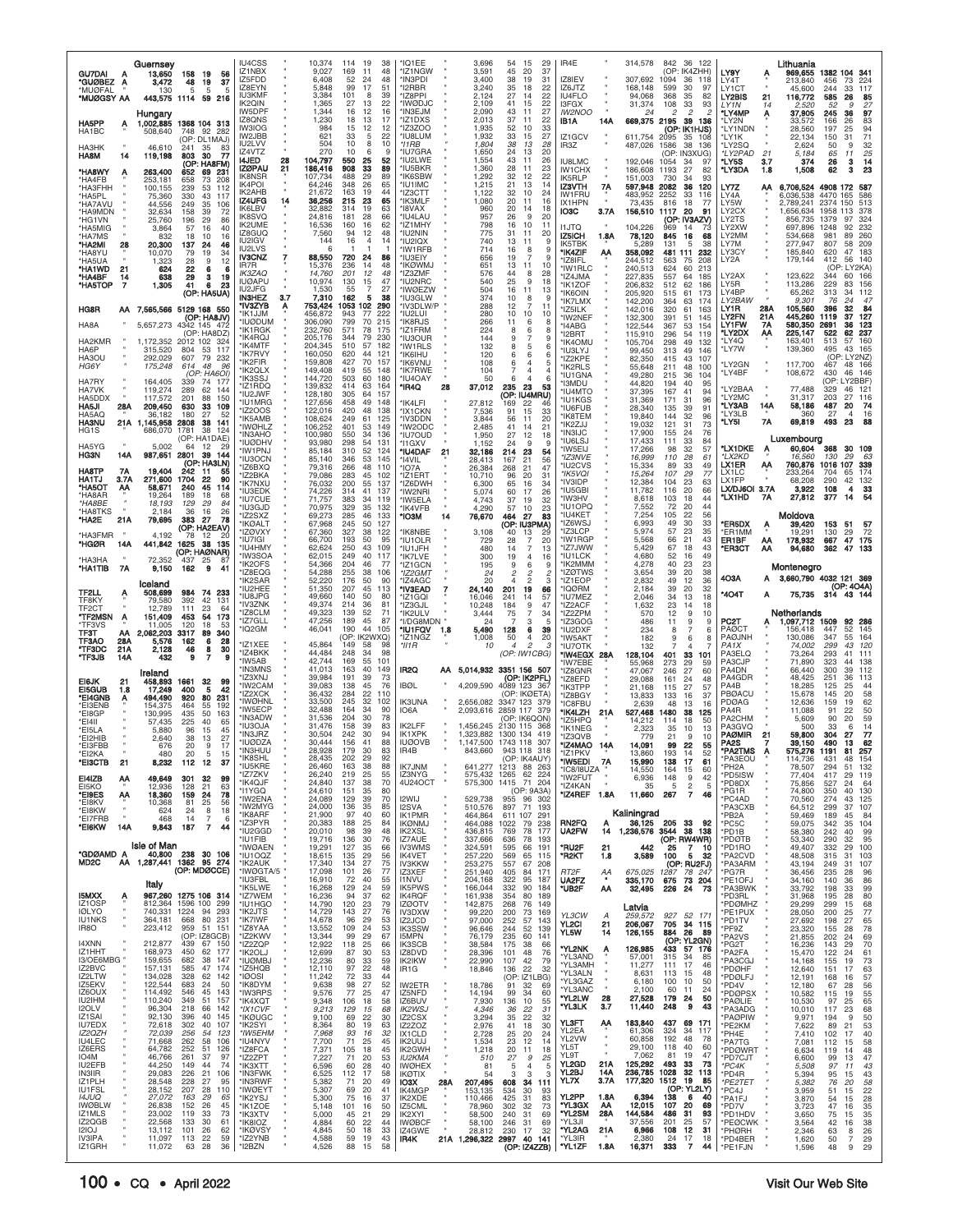| *PD3RFR<br>*PD3AK<br>*PA3NIK<br>*PA3CVR<br>*PA2A<br>*PD3NKR          |              | 1,296<br>1,295<br>1,230<br>836<br>756<br>484        | 38<br>40<br>64<br>48<br>24<br>32  | 8<br>28<br>11<br>26<br>11<br>30<br>28<br>10<br>10<br>17<br>6<br>16   | *Z32U<br>*Z36W<br>MI1A                              | АΑ<br>28A<br>Α | 8,692<br>25,190<br>Northern Ireland<br>89,608 | 86<br>22<br>60<br>200<br>17<br>38<br>48 136<br>324<br>(OP: MIØULK)                                      | 'SQ9KQS<br><i><b>SQ9ANS</b></i><br>*SQ9SEB<br>'SQ5DTL<br>*SP4AAZ<br>'SQ5PJ        |              | 44,183<br>42,336<br>41,148<br>38,528<br>38,088<br>37,830                     | 254<br>199<br>311<br>175<br>170<br>198               | 33<br>80<br>41<br>103<br>21<br>106<br>40<br>88<br>41<br>97<br>95<br>35                       | HF1K<br>SO <sub>5</sub> L<br>SP3PWL<br>SP <sub>3</sub> A                   |                   | 574,212<br>325,896<br>246,680<br>206,500                                     | 889 101<br>335<br>78 218<br>788<br>(OP: SP5WIT)<br>684<br>71 209<br>(OP: SQ3JPV)<br>398<br>73 163                                                    | *CT1GVN<br>*CT7ANO<br>*CT5GOJ 28A<br>°CT2IWW<br>*CT1BWU<br>°CT1EKD 14A | 7,296<br>6,292<br>18,642<br>11.730<br>3,750<br>2,700            | 77<br>16<br>27<br>51<br>17<br>132<br>18<br>60<br>97<br>34<br>17<br>15<br>53<br>10<br>65<br>7<br>29            |
|----------------------------------------------------------------------|--------------|-----------------------------------------------------|-----------------------------------|----------------------------------------------------------------------|-----------------------------------------------------|----------------|-----------------------------------------------|---------------------------------------------------------------------------------------------------------|-----------------------------------------------------------------------------------|--------------|------------------------------------------------------------------------------|------------------------------------------------------|----------------------------------------------------------------------------------------------|----------------------------------------------------------------------------|-------------------|------------------------------------------------------------------------------|------------------------------------------------------------------------------------------------------------------------------------------------------|------------------------------------------------------------------------|-----------------------------------------------------------------|---------------------------------------------------------------------------------------------------------------|
| *PA1EJO<br>*PA2ADX<br>*PC4Y<br>*PA3EKM 28<br>*PDØMGX 14              |              | 475<br>406<br>289<br>629<br>21,504                  | 29<br>30<br>15<br>18<br>262       | 6<br>13<br>9<br>20<br>11<br>6<br>8<br>9<br>12<br>52                  | <b>MIØHOZ</b><br>MI5K<br>*MIØI<br>*MIØDWE           | 3.7<br>Ŷ       | 29,280<br>153,888<br>280,371<br>71.967        | 33<br>174<br>89<br>1089<br>18<br>78<br>(OP: MIØSLE)<br>60<br>698<br>213<br>45<br>277<br>104             | 'SP9BJV<br>'SP1EG<br>*SP4SAF<br>*SQ8BGR<br>'SO <sub>27</sub> F                    |              | 36,250<br>36,176<br>35,912<br>33,033<br>27,945                               | 249<br>261<br>219<br>123<br>181                      | 29<br>96<br>28<br>105<br>32<br>102<br>40<br>103<br>27<br>88                                  | SP5GNI<br>SP2GWH<br>SP8SN<br>SP9RQH<br>SP2JMR                              |                   | 190,236<br>182,706<br>134,754<br>112,710<br>102,820                          | 461<br>64<br>185<br>483<br>59<br>163<br>59<br>393<br>163<br>60<br>135<br>335<br>308<br>144<br>68                                                     | *Z68XX<br>AA.                                                          | Republic of Kosovo<br>138,600                                   | 570 44 166<br>(OP: DL2JRM)                                                                                    |
| *PA1FNW<br>*PA1ZT<br>*PD1ANB<br>*PD3V<br>*PA1JN<br>*PA3BQP<br>*PA9HR |              | 16.836<br>4.160<br>320<br>54<br>8,352<br>3,572      | 203<br>87<br>24<br>6<br>170<br>97 | 54<br>15<br>32<br>я<br>17<br>3<br>3<br>6<br>40<br>8<br>6<br>32       | *21ØWLZ<br>*MIØKXX<br>*21ØWMN<br>*MI4I              | 14<br>7<br>АΑ  | 180<br>108<br>1,250<br>142,100<br>Norway      | 15<br>6<br>з<br>з<br>46<br>5<br>20<br>379<br>55 141<br>(OP: GI4SJQ)                                     | 'SP9HZW<br>'SQ2RH<br>*SQ9IAB<br>'SQ2TAC<br>*SP4DDS<br>'SQ6ILH<br>*SP6DHH<br>*SN1I |              | 27,724<br>27,183<br>24,780<br>24,500<br>24,089<br>21,105<br>19,350<br>18,338 | 150<br>145<br>156<br>175<br>162<br>135<br>170<br>121 | 29<br>87<br>38<br>85<br>77<br>28<br>28<br>70<br>27<br>82<br>78<br>27<br>19<br>56<br>30<br>76 | <b>SP9FUY</b><br>SN6W<br>SP9DEM<br>SP9IVD<br>SP2XX<br>HF9R<br>SP4Z<br>SN6L |                   | 75.509<br>67,840<br>36,179<br>33.280<br>30,785<br>25,080<br>24,516<br>13,756 | 251<br>109<br>52<br>204<br>48<br>112<br>117<br>50<br>71<br>186<br>33<br>97<br>196<br>37<br>94<br>32<br>136<br>78<br>38<br>70<br>99<br>97<br>24<br>52 | YPØC<br>A<br>YO8BDW<br>YO8SBQ<br>YO3GNF<br>YO2AA<br>YO2LCP             | Romania<br>2,572,453<br>831,448<br>759,024<br>204,527<br>96,632 | 3892 99 334<br>(OP: YO3CZW)<br>1380<br>90<br>254<br>1449<br>282<br>96<br>649<br>51<br>176<br>450<br>38<br>150 |
| PA4WM<br>PA3AAV<br>PA1T                                              | ΑА           | 2,814,548 2939 115<br>1,876,976 2016 134<br>963,010 | 1333                              | 402<br>450<br>94<br>301                                              | LC5C<br>LA5PRA<br>LA7AZ                             | A              | 134,429<br>9,801<br>8,832                     | 624 40 139<br>(OP: LA6KOA)<br>32<br>73<br>49<br>88<br>21<br>43                                          | 'SP2JJD<br>'SQ9MR<br>'SP9JD                                                       |              | 17,670<br>17,510<br>16,878                                                   | (OP:<br>153<br>186<br>152                            | SP9DTE)<br>31<br>83<br>22<br>81<br>23<br>74                                                  | SP6CES<br>SP7V<br>SP3QDM<br>SP9KR                                          |                   | 13,248<br>8,316<br>2,365<br>192                                              | 90<br>32<br>60<br>54<br>28<br>38<br>26<br>19<br>24<br>6<br>6<br>6                                                                                    | 28<br><b>YO9RIJ</b><br>YO5OHY<br>"YP1EX<br>A                           | 3,136<br>24,220<br>17,475<br>232,427                            | 22<br>50<br>10<br>57<br>308<br>13<br>180<br>17<br>58<br>678<br>63<br>184                                      |
| PA2PKZ<br>PC3T<br>PHØAS<br>PC3M                                      |              | 819.108 1369<br>812,592<br>622,915<br>622,188       | 1075<br>987                       | 92<br>281<br>664 138<br>489<br>94<br>301<br>95<br>283                | LC9T<br>LA5VK                                       |                | 5,220<br>2,442                                | (OP: LA7RRA)<br>62<br>-17<br>41<br>(OP: LA9VKA)<br>28<br>18<br>19                                       | 'SP9MKG<br>*SP8BOZ<br>'SO8T                                                       |              | 13,746<br>13,013<br>12,936                                                   | 113<br>117<br>99                                     | 24<br>63<br>30<br>61<br>26<br>72                                                             | SQ5LTL<br>SP6NIN<br><b>SNØW</b>                                            | 28A               | 24<br>24<br>35,024                                                           | 2<br>2<br>$\overline{c}$<br>$\overline{c}$<br>$\overline{c}$<br>25<br>193<br>63                                                                      | 'YO4RST<br>'YO3HEX<br>*YO4AAC                                          | 153,986<br>146,520<br>119,598                                   | (OP: YO9LIG)<br>407<br>$18^{\circ}$<br>57<br>479<br>53<br>167<br>415<br>49<br>137                             |
| PA2LO<br>PC2K<br>PA1LX<br>PA5KM                                      |              | 620,928<br>580,580<br>559,785<br>500,859            | 879<br>964<br>836                 | 901 100<br>296<br>300<br>85<br>247<br>88<br>230<br>73                | LA7SI<br>LC8C<br>LA6GHA                             | 14<br>3.7      | 768<br>129,720<br>120                         | 24<br>9<br>-15<br>910<br>26<br>-89<br>(OP: LA8FTA)<br>2<br>10<br>-10                                    | 'SP5ETS<br>*SP3BVI<br>*SO6MZ<br>'SP9KJU                                           |              | 12,136<br>12,084<br>11,445<br>10,650                                         | 90<br>93<br>97<br>70                                 | 25<br>49<br>28<br>48<br>76<br>29<br>29<br>46                                                 | SP7IIT<br>SN2B                                                             | 21A               | 22,720<br>963,888                                                            | (OP:<br>SQ9HQ)<br>149<br>25<br>39<br>38<br>2286<br>134<br>(OP: SP2WKB)                                                                               | 'YO3GCL<br>'YO6BLM<br>'YO3VU<br>'YO2NS                                 | 119,412<br>78,912<br>77.724<br>59,346                           | 157<br>391<br>57<br>359<br>52<br>140<br>362<br>43<br>110<br>281<br>43<br>114                                  |
| PA <sub>4</sub> O<br>PA1BDO<br>PC2F<br>PA1BD                         |              | 490,433 1143<br>439,770<br>333,819<br>314,550       | 906<br>638<br>652                 | 73<br>216<br>88<br>233<br>67<br>194<br>154<br>71                     | *LA2HFA<br>*LB7PI<br>*LA7TN<br>*LA6OK               | A              | 145,696<br>105.281<br>58,520<br>56,457        | 462<br>56<br>176<br>505<br>40<br>147<br>387<br>28<br>112<br>234<br>51<br>102                            | 'SP5TM<br>'SP5QNI<br>'SP2J                                                        |              | 9.916<br>9,856<br>9,372                                                      | 118<br>143<br>118                                    | (OP: SP9MDY)<br>16<br>58<br>14<br>50<br>15<br>51                                             | SP5AUY<br>SP4JTJ<br>SN9J<br>SP1KM                                          |                   | 298,447<br>45,024<br>6,888<br>315                                            | 34 115<br>824<br>27<br>222<br>-57<br>66<br>15<br>27<br>15                                                                                            | 'YO3YV<br>'YO9IUP<br>*YO8SMM<br>'YO4SI                                 | 55,420<br>47,576<br>47,250<br>43,955                            | 118<br>248<br>45<br>248<br>38<br>114<br>258<br>35<br>115<br>200<br>43<br>106                                  |
| <b>PA3EVY</b><br>PE1LUB<br>PA6AA                                     |              | 276,427<br>225,675<br>220,100                       | 487<br>530<br>414                 | 79<br>162<br>66<br>189<br>79<br>231<br>(OP: PB7Z)                    | *LA4NL<br>*LC7D<br>LA3RNA                           |                | 31,034<br>30,600<br>25,200                    | 33<br>206<br>85<br>223<br>28<br>92<br>(OP:<br>LA6PBA)<br>158<br>32<br>88                                | *SN7O<br>'SP4SP<br>'SP6MI                                                         |              | 9,198<br>8,528<br>8,442                                                      | 84<br>(OP:<br>91<br>46                               | 20<br>53<br>SP7IVO)<br>26<br>56<br>31<br>36                                                  | SQ2A<br><b>SO7O</b><br>SP3P                                                | 14A               | 860,640<br>238,944<br>150,480                                                | 2585<br>39<br>-137<br>(OP: SQ2RCM)<br>1058<br>34<br>118<br>763<br>30<br>90                                                                           | 'YO5DAS<br>'YO5PUV/P<br>'YO6HSU<br>'YO7LDT                             | 38,896<br>33,072<br>31,178<br>24,976                            | 219<br>40<br>103<br>212<br>27<br>79<br>152<br>85<br>34<br>78<br>148<br>34                                     |
| PA4EL<br>PA3GRM<br>PF1MO<br>PA <sub>1</sub> BX                       |              | 172,044<br>162,830<br>142,747                       | 309<br>345<br>448<br>302          | 76<br>167<br>62<br>128<br>49<br>160<br>46<br>138                     | *LA8RTA<br>*LA2AB                                   | $\overline{7}$ | 20,160<br>184,080                             | 171<br>25<br>80<br>30 100<br>1244<br>(OP: SP2ASJ)                                                       | 'SQ3DQ<br>*SQ9CXC<br>'SQ5SUL<br>'SP3KX                                            |              | 8,418<br>8,400<br>7,546<br>6,208                                             | 112<br>106<br>92<br>85                               | 17<br>44<br>17<br>53<br>54<br>23<br>15<br>49                                                 | <b>SP7TEE</b><br><b>SN3A</b><br><b>SN3R</b>                                | 7Α                | 69,381<br>930,411<br>19,363                                                  | 334<br>33<br>-84<br>3330<br>37 134<br>(OP: SP3GEM)<br>13<br>245<br>5.                                                                                | 'YO8SJR<br>'YO8BFB<br>'YO2MOO                                          | 23,940<br>15,960<br>15,840                                      | 150<br>31<br>74<br>63<br>100<br>32<br>23<br>67<br>157<br>23                                                   |
| PI4FL<br>PC4H                                                        |              | 80,776<br>73,080<br>52,593                          | 284<br>250                        | 50<br>118<br>(OP: PA3HEB)<br>36<br>105                               | *LC9X<br>LA9TY                                      | 1.8<br>АΑ      | 1,975<br>742,599                              | $3^{22}$<br>83<br>(OP: LA9XGA)<br>1062 101 328                                                          | 'SP3OS<br>'SP2BP<br>'SP3BKR                                                       |              | 6,080<br>5,915<br>5,310                                                      | 45<br>101<br>90                                      | 27<br>37<br>11<br>54<br>44<br>15                                                             | SQ2IHP<br>SQ2PHG 3.7A                                                      |                   | 2,772<br>180,348                                                             | (OP: SP1SR)<br>31<br>16<br>20<br>1419<br>21<br>92                                                                                                    | YO <sub>5</sub> CTS<br>'YO7ARZ<br>'YO4BXX<br>'YO8SFF                   | 9,324<br>7,020<br>2.754<br>2.622                                | 51<br>88<br>83<br>16<br>36<br>40<br>59<br>14<br>63<br>9<br>37                                                 |
| PAØM<br>PE1HWO<br>PA5N<br>PE5TT                                      |              | 29,302<br>8,804<br>7,875<br>6,630                   | 111<br>67<br>75<br>60             | 38<br>60<br>25<br>46<br>24<br>51<br>-17<br>22                        | LC1T<br>LB5GI<br>LA6ZP                              |                | 432,450<br>298,760<br>278,528                 | 77 202<br>831<br>(OP: LBTQ)<br>78 202<br>706<br>750<br>61<br>195                                        | 'SQ2DYL<br>'SP3BAH<br>'SP4PD<br>'SP4RUD                                           |              | 5,264<br>5,200<br>4,968<br>4,675                                             | 62<br>92<br>92<br>86                                 | 20<br>36<br>15<br>37<br>12<br>34<br>11<br>44                                                 | SP3GTS<br><b>SQ9NFC</b><br>'SQ6H                                           | 1.8A<br>АА        | 59,375<br>4.284<br>1,295,151                                                 | 17<br>78<br>565<br>131<br>$\boldsymbol{4}$<br>30<br>1827 107 322<br>(OP: SQ6PLH)                                                                     | YO8BDQ<br>'YO8PUF<br>*YO5PTH<br>'YO3ADK                                | 2,574<br>936<br>504<br>221                                      | 20<br>30<br>13<br>33<br>17<br>10<br>8<br>10<br>11<br>7<br>10                                                  |
| PE1KL<br>PE1PRB<br>PA3DDP<br>PA6B                                    |              | 3,290<br>2.940<br>910<br>480                        | 28<br>64<br>26<br>14              | 19<br>28<br>15<br>34<br>9<br>26<br>10<br>10                          | LA8HGA<br>LA8CJ<br><b>LBØWI</b><br>LA6SK            |                | 170,280<br>78,560<br>16,362<br>672            | 58 114<br>528<br>220<br>49<br>111<br>116<br>27<br>74<br>12<br>10<br>11                                  | 'SP3UCW<br>'SQ9PUW<br>'SP5DJ<br>'SP4HXV                                           |              | 4,543<br>4,488<br>4,437<br>4,361                                             | 55<br>61<br>65<br>40                                 | 20<br>39<br>14<br>30<br>17<br>34<br>18<br>31                                                 | 'SP5EWX<br>'SP8ALT<br>'SP7TEX<br>'SP3CCT                                   |                   | 952,848<br>590,040<br>292,804<br>283,346                                     | 1349<br>126<br>342<br>950<br>81<br>217<br>621<br>73<br>211<br>516<br>76<br>183                                                                       | 'YO2OXD<br>'YO2CIP<br>*YO4CSL<br>28<br>'YO4FZX                         | 30<br>24<br>3,600<br>768                                        | 3<br>э<br>3<br>8<br>5<br>22<br>56<br>14<br>18<br>9<br>7                                                       |
| PI4DX<br>PAØO<br>PA5WT                                               | 28A          | 441,711<br>123,855<br>74.493                        | 1290<br>534<br>383                | 35<br>118<br>(OP: PD1DX)<br>29<br>86<br>24<br>65                     | <b>LB6KC</b><br>*LA3BPA<br>*LA5LJA                  | 21A<br>AA      | 42,570<br>198,650<br>183,044                  | 276<br>24<br>75<br>500<br>60 214<br>395<br>75<br>193                                                    | 'SP9IHP<br>*SP3FSM<br>'SQ6PA<br>'SP5PZB                                           |              | 4,284<br>4,212<br>4,094<br>4,056                                             | 46<br>51<br>69<br>85                                 | 16<br>18<br>32<br>20<br>32<br>14<br>41<br>11                                                 | 'SO9P<br>*SQ9IWS<br>'SQ3WW<br>'SP8CHI                                      |                   | 213,312<br>190,226<br>115,230<br>108,200                                     | 537<br>62<br>202<br>58<br>497<br>169<br>338<br>53<br>177<br>391<br>52<br>148                                                                         | 'YO5BMT<br>*YO4CAH<br>-21<br>'YO2IS<br>'YO3ND                          | 377<br>28,386<br>25.452<br>21,556                               | 23<br>18<br>11<br>209<br>22<br>61<br>246<br>17<br>46<br>43<br>156<br>25                                       |
| <b>PA1CC</b><br>PE1GWX<br>PA1AW                                      | 21A<br>14A   | 816,147<br>8.586<br>1,017,396                       | 1939<br>109<br>2600               | 40<br>137<br>37<br>17<br>39<br>138                                   | *LC9A<br>*LA2GKA<br>*LC7W                           |                | 145,520<br>46,240<br>17,201                   | 525<br>52 162<br>(OP: LB1TI)<br>293 29 107<br>102<br>34<br>-69                                          | *SP3BES<br>*SQ3KNL<br>'SP2CBS<br>'SP3OLO                                          |              | 3,696<br>3,432<br>3.290                                                      | 52<br>42<br>50<br>69                                 | 16<br>26<br>29<br>15<br>18<br>17<br>10<br>40                                                 | 'SP9PD<br>'SP2JFY<br>'SP7SF                                                |                   | 85.212<br>80,925<br>80,813                                                   | 418<br>38<br>124<br>295<br>52<br>143<br>213<br>65<br>146<br>383<br>39<br>130                                                                         | 'YO3DAM<br>'YO3YKT<br>'YO3ANV                                          | 1.180<br>1,058<br>420                                           | 29<br>5<br>15<br>24<br>10<br>13<br>17<br>12<br>8                                                              |
| PI4COM<br>*PA9M<br>*PH7A                                             | 7A<br>ΑА     | 626,560<br>,530,397<br>521,510                      | 2472<br>1681 122                  | -37<br>123<br>(OP: PA3EWP)<br>407<br>699 106<br>325                  | *LA2XNA<br>*LA8WNA<br>*LB6UH                        |                | 15,840<br>10,368<br>10,300                    | (OP: LB7UI)<br>141<br>-26<br>64<br>86<br>27<br>54<br>72<br>22<br>28                                     | 'SQ9RII<br>*HF7ST<br>*SP5XVL                                                      |              | 3,100<br>2,832<br>2,688<br>2,480                                             | 44<br>53<br>30                                       | 17<br>31<br>16<br>32<br>16<br>24                                                             | 'SN4D<br>'SP2WGB<br>'SP3BBS                                                |                   | 80,106<br>70,104<br>56,677                                                   | (OP: SP4GAP)<br>47<br>293<br>- 137<br>213<br>47<br>110                                                                                               | YO9FLL<br>*YO4BEX<br>14<br>'YO8ERC<br>*YO2LFP                          | 357<br>19,176<br>12,992<br>6.815                                | 22<br>6<br>11<br>219<br>12<br>56<br>155<br>13<br>51<br>134<br>8<br>39                                         |
| *PA8KW<br>*PG7M<br>*PA1PE<br>*PC1PM                                  |              | 439,314<br>433,941<br>357,500<br>287,583            | 793<br>723<br>599<br>931          | 269<br>85<br>88<br>243<br>93<br>232<br>199<br>58                     | <b>SP3H</b><br>SN7R                                 |                | Poland<br>829,128<br>371,622                  | 1494 91<br>267<br>1502<br>46<br>195                                                                     | *SQ8NQW<br>'SP9WZO<br>*SP3RP<br>'3Z7Z                                             |              | 2,440<br>2,304<br>1,794<br>1,590                                             | 33<br>60<br>46<br>29                                 | 16<br>24<br>13<br>35<br>14<br>-32<br>12<br>18                                                | 'SQ5WAJ<br>'SP5BN<br>'SP8FB<br>'SQ3POS                                     |                   | 55,335<br>50,560<br>42,632<br>41,412                                         | 226<br>36<br>83<br>193<br>46<br>82<br>205<br>41<br>105<br>199<br>38<br>78                                                                            | 'YO8YNS<br>'YO3MSU<br>*YO2LIM<br>'YO8THR                               | 1,125<br>540<br>288<br>255                                      | 41<br>18<br>30<br>3<br>15<br>24<br>14<br>15<br>10<br>5                                                        |
| *PA3DAT<br>*PA3DNA<br>*PC9F<br>*PA2JCB                               |              | 211,932<br>98,175<br>98,102<br>92,400               | 641<br>298<br>488<br>350          | 59<br>193<br>50<br>125<br>40<br>141<br>42<br>98                      | SN <sub>5U</sub><br>SP9ENV<br>SP6JZL                |                | 213,195<br>176,834<br>169,664                 | (OP: SP7RFF)<br>506<br>65 168<br>491<br>53<br>185<br>412<br>68<br>173                                   | 'SP4IT<br>'SP4DIR<br>'SP7MB                                                       |              | 1,443<br>1,386<br>1,360                                                      | 27<br>48<br>50                                       | (OP: SQ9OZM)<br>15<br>25<br>8<br>29<br>11                                                    | 'SQ3TGN<br>'SO5TC<br>'SP6TRH<br>'SN5WD                                     |                   | 33,282<br>28,840<br>27.104<br>24,552                                         | 29<br>200<br>100<br>37<br>196<br>103<br>138<br>35<br>86<br>204<br>21<br>78                                                                           | *YO5MCM/P"<br>'YO3JW<br>*YO7NSP<br>'YO2MJZ                             | 35<br>33,798<br>18,796<br>15,120                                | 5<br>5<br>2<br>347<br>19<br>67<br>16<br>58<br>252<br>57<br>141<br>15                                          |
| *PA3DTR<br>*PA2Z<br>*PDØME<br>*PEØCD                                 |              | 75,463<br>74,698<br>67,200<br>62,967                | 290<br>349<br>340<br>344          | 45<br>148<br>43<br>126<br>44<br>106<br>33<br>118                     | SP1JQJ<br><b>SP3HLM</b><br>SP1FRC                   |                | 137,509<br>116,632<br>92,555                  | 472<br>49<br>150<br>195<br>99<br>145<br>386<br>39<br>134                                                | 'SP5JK<br>'SP8RAK<br>'SP3EMA<br>*SP2UKG                                           |              | 750<br>588<br>400<br>114                                                     | 18<br>22<br>9                                        | 14<br>11<br>18<br>10<br>8<br>8<br>3                                                          | *SQ1BSY<br>'SN8K                                                           |                   | 23,856<br>23,300                                                             | (OP: SO5WD)<br>129<br>37<br>75<br>32<br>133<br>68<br>(OP: SQ8ERS)                                                                                    | 'YO3APJ<br>'YO6BGT<br>'YO8RFJ<br>YO7PED                                | 11,960<br>9,840<br>7,632<br>5.763                               | 54<br>143<br>11<br>48<br>138<br>12<br>127<br>40<br>8<br>153<br>8                                              |
| *PE1FTV<br>*PA1TO<br>*PA3DUU<br>*PAØRBL                              |              | 53,214<br>53,130<br>50,388                          | 266<br>323<br>196                 | 35<br>112<br>32<br>106<br>42<br>72                                   | SP9CLO<br><b>SP9SMD</b><br>SP8BQL<br>SP8AB          |                | 70.192<br>66,633<br>41,910<br>11,049          | 317<br>40<br>124<br>88<br>251<br>45<br>183<br>39<br>71<br>114<br>23<br>64                               | 'SP7SUM<br>*SP6A<br>'SP9W<br>'SP2IJ                                               | 28           | 96<br>38,129<br>10,094<br>5,698                                              | 8<br>205<br>101<br>62                                | 5<br>27<br>64<br>33<br>16<br>22<br>15                                                        | <b>SP2AYC</b><br>*SP2R<br>'SQ6ELK<br>'SP9WPN                               |                   | 19,285<br>16,330<br>14,661<br>14,453                                         | 89<br>39<br>56<br>104<br>-31<br>84<br>93<br>28<br>53<br>75<br>33<br>64                                                                               | *YO5PLP<br>3.7<br>'YO2LXW<br>*YO8RZJ<br>1.8                            | 4,326<br>2,145<br>3,300                                         | $\frac{43}{37}$<br>113<br>5<br>72<br>$\overline{4}$<br>29<br>29<br>111<br>4                                   |
| *PD7K<br>*PA3HFJ<br>*PA7JWC                                          |              | 49,149<br>44,660<br>42,390<br>40,320                | 311<br>320<br>230<br>242          | 27<br>102<br>23<br>93<br>35<br>100<br>103<br>37                      | <b>SP9HE</b><br>SP6MAA<br>SP3T<br>SP6ECA            |                | 9,898<br>8,800<br>910<br>16                   | 78<br>21<br>28<br>62<br>20<br>30<br>23<br>12<br>14<br>$\mathfrak{p}$<br>$\overline{2}$                  | SP6FVP<br>*SP7CVW<br>'SP3CMX                                                      |              | 3,741<br>3.293<br>2,937                                                      | 31<br>33<br>45                                       | 19<br>24<br>16<br>21<br>11<br>22                                                             | 'SN3N<br>'SP8BRT                                                           |                   | 14,229<br>14,193                                                             | 87<br>33<br>60<br>(OP: SP3ATB)<br>125<br>23<br>60                                                                                                    | YO4NF<br>АА<br>YQ6A                                                    | 524,663<br>431,676                                              | 1412<br>65<br>242<br>666<br>102<br>276<br>(OP: YO6BHN)                                                        |
| *PE1NBD<br>*PA8R<br>*PD4RD<br>*PDØJMH                                |              | 39,546<br>33,516<br>31,930<br>31,527                | 194<br>171<br>240<br>222          | 36<br>81<br>38<br>95<br>81<br>25<br>88                               | SO7M<br>SOM<br><b>SP9LAW</b>                        | 28<br>21       | 83,200<br>34,943                              | 30<br>356<br>74<br>(OP: SP8SIW)<br>193<br>26<br>57                                                      | *SQ6ELV<br>*SP3LWP<br>*SO9D<br>*SP3LD                                             | 21           | 1.776<br>1.480<br>345<br>39,072                                              | 50<br>32<br>9<br>174                                 | 14<br>10<br>12<br>8<br>8<br>30<br>66                                                         | *SP3SC<br>*SP5NZF<br>'SP5ELA<br>'SQ6BOR                                    |                   | 13,376<br>12,482<br>7,200<br>6.804                                           | 35<br>76<br>53<br>27<br>52<br>91<br>17<br>43<br>94<br>56<br>28<br>53                                                                                 | YO9AYN<br>YO4HAB<br>YO3IJ<br>YO3CIY                                    | 309,920<br>102,790<br>80.272<br>12,960                          | 606<br>227<br>71<br>474<br>44<br>146<br>43<br>130<br>23<br>67<br>115                                          |
| *PD2TW<br>*PAØHPG<br>*PE1NCP<br>*PA3GEO                              |              | 28,980<br>26,840<br>23,540<br>21,960                | 302<br>203<br>128<br>160          | 20<br>72<br>25<br>97<br>40<br>67<br>64<br>26                         | SP9JBE<br>SP9Z<br>SP3SLU<br>SP8HXN                  |                | 8,478<br>6,680<br>3,340<br>96                 | 65<br>18<br>36<br>64<br>15<br>25<br>63<br>9<br>11<br>$\overline{4}$<br>$\overline{4}$<br>$\overline{4}$ | <b>'SQ9BDB</b><br>*SP4MPA<br>*SP5LGN<br>*SQ8NGO                                   |              | 28,152<br>17,640<br>15,708<br>10,712                                         | 220<br>141<br>104<br>124                             | 20<br>48<br>51<br>21<br>21<br>47<br>14<br>38                                                 | *SQ3R<br>'SP5BUJ<br>*SO7YL 28A                                             |                   | 1,008<br>240<br>10,395                                                       | 18 11<br>10<br>(OP: SQ3HMM)<br>-9<br><b>q</b><br>82<br>22<br>41                                                                                      | ҮОЗНОТ<br>28A<br>YO9HP<br>21A<br>YP3A                                  | 58,446<br>495,396<br>185,058                                    | 229<br>29<br>73<br>37<br>125<br>1596<br>104<br>790<br>34<br>(OP: YO3GOD)                                      |
| *PG6F<br>*PE1OXP<br>*PA2TA<br>*PA5W                                  |              | 20,805<br>18,824<br>18,321<br>17,017                | 199<br>153<br>148<br>105          | 21<br>74<br>25<br>79<br>- 27<br>66<br>33<br>58                       | <b>SP9EML</b><br><b>SQ1W</b><br>SP9EJH<br>SQ5EXM    | 14<br>7        | 5,720<br>29,325<br>18,224<br>8,526            | 64<br>30<br>14<br>268<br>18<br>67<br>208<br>12<br>55<br>97<br>43                                        | *SQ7NPA<br>*SN9B<br>*SP9MAT<br>*SQ5AAG                                            | 14           | 4,902<br>170,040<br>47,472<br>28,576                                         | 51<br>1005<br>341<br>291                             | 13<br>25<br>30<br>90<br>24<br>68<br>15<br>61                                                 | <i><b>SP6IHE</b></i><br>*SQ6PLD 21A<br>'SP6DVP 14A<br>'SP3SXB              |                   | 1,456<br>42,048<br>74,120<br>21,016                                          | 21<br>11<br>15<br>25<br>204<br>71<br>27<br>466<br>82<br>206<br>18<br>56                                                                              | *YO5OBA AA<br>*YO4DG<br>*YO5FMT<br>*YO9IAB                             | 641,795<br>276,900<br>176,292<br>108,990                        | 1005<br>89 296<br>798<br>60<br>200<br>189<br>499<br>60<br>518<br>36<br>137                                    |
| *PDØWVD<br>*PD1KY<br>*PC7E<br>*PDØHRY                                |              | 14,204<br>13,530<br>11,234<br>10,640                | 112<br>77<br>147<br>144           | 47<br>20<br>32<br>50<br>19<br>63<br>12<br>64                         | SP7MC<br>SN7D                                       | 3.7<br>1.8     | 98,901<br>77,376                              | 15<br>984 15<br>66<br>917<br>11<br>67<br>(OP: SQ7D)                                                     | *SP3W<br>*SP2GTJ<br>*SP3LM<br>*SP2GR                                              |              | 26,316<br>18.624<br>15,128<br>13,284                                         | 269<br>219<br>212<br>194                             | 15<br>53<br>50<br>14<br>47<br>14<br>12<br>42                                                 | *SQ8AL<br>*SP3WKW<br>SQ1WO<br>*SP3AYA 7A                                   |                   | 11,368<br>6,850<br>2,888<br>63,923                                           | 142<br>15<br>43<br>157<br>12<br>38<br>44<br>13<br>25<br>564<br>79<br>18                                                                              | *YO7OWI<br>*YO2MHJ<br>*YO4GO<br>*YO3XX/P                               | 56,672<br>52,002<br>17,014<br>10,584                            | 106<br>219<br>48<br>167<br>50<br>112<br>101<br>27<br>67<br>66<br>28<br>56                                     |
| *PE5JW<br>*PDØJVB<br>*PD4RW                                          |              | 10,527<br>9,240<br>8,540                            | 95<br>125<br>112                  | 23<br>64<br>17<br>60<br>46<br>15                                     | *SP6VWX A<br>*SO5V<br>*SP3DAT                       |                | 319,216<br>256,669<br>209,965                 | 811 59 225<br>637<br>59 200<br>(OP: SQ5PMB)<br>623 55 190                                               | *SP8CGU<br>*SP3QFZ<br>*SQ9MLZ<br>*SQ8M                                            |              | 12,992<br>9,676<br>3,528<br>3,040                                            | 172<br>124<br>84<br>58                               | 15<br>43<br>14<br>45<br>28<br>8<br>9<br>29                                                   | *SP2FWC<br>*SP2N<br>*SP8ONB<br>*SP8GNF                                     | 3.7A              | 713<br>32,913<br>11,165<br>7,436                                             | 23<br>6<br>17<br>532<br>12<br>57<br>190<br>8<br>47<br>$\overline{7}$                                                                                 | 'YO3IPR<br>*YO8AZQ<br>'YO8PS<br>28A                                    | 5,673<br>4,617<br>66,348                                        | 47<br>65<br>14<br>70<br>19<br>38<br>67<br>30<br>293                                                           |
| *PD5W<br>*PD1LG<br>*PE4KH<br>*PD1DRE                                 |              | 5,974<br>4,845<br>3,895<br>3,159                    | 69<br>96<br>80<br>61              | 15<br>43<br>10<br>41<br>32<br>9<br>29<br>10                          | *SP5UFK<br>*SP6U<br>*SP5TE<br><i><b>*SP5DRE</b></i> |                | 202,250<br>174,472<br>169,416<br>138,816      | 561<br>64 186<br>555<br>57 169<br>522<br>53<br>181<br>444<br>50<br>142                                  | <b>SP3DRM</b><br>*SN9S<br>*SP3DFB<br>*SP9NSJ                                      |              | 1,872<br>121<br>9,152                                                        | 38<br>164                                            | 13<br>11<br>5<br>6<br>9<br>43                                                                | <i>*SP6TRX</i>                                                             | $\overline{u}$    | 2<br>Portugal                                                                | 139<br>45<br>$\mathbf{1}$                                                                                                                            | "YO6XK<br>21A<br>'YO3JF<br>*YO6LA<br>14A<br>'YO5QDI 3.7A               | 88,990<br>37.856<br>11,984<br>31,950                            | 402<br>30<br>80<br>81<br>147<br>31<br>190<br>11<br>45<br>433<br>60<br>11                                      |
| *PA1MAR<br>*PA1GS<br>*PD1AK<br>*PAØB                                 |              | 2,408<br>2,240<br>1,653<br>1,596                    | 40<br>59<br>19<br>30              | 17<br>26<br>10<br>30<br>-12<br>17<br>11<br>17                        | 'SQ5WH<br>*SQ6POC<br>*SQ3HLB<br>*SP2GCE             |                | 128,785<br>109,568<br>104,144<br>101,772      | 447<br>53 162<br>391<br>49<br>165<br>340<br>46<br>138<br>351<br>50 148                                  | *SP5Z<br>*SP8KDE<br>*SQ5Q                                                         |              | 8,528<br>5,520<br>4,242<br>3,680                                             | 139<br>101<br>98<br>44                               | 44<br>8<br>9<br>39<br>6<br>36<br>12<br>34                                                    | CT1EBM<br>CT7AIX<br>CR6T                                                   | A<br>28<br>21     | 31,734<br>27,000<br>1,067,352                                                | 143<br>-40<br>89<br>202<br>15<br>35<br>3303 37 119<br>(OP: CT1ESV)                                                                                   | 'YO5CUQ<br><b>ISØBSR</b><br>21                                         | 8,580<br>Sardinia<br>15,796                                     | 128<br>10<br>50<br>220<br>-10<br>-34                                                                          |
| *PA4X<br>*PE4BAS 28A<br>*PAØJED<br>*PA1TX                            |              | 234<br>79,674<br>9,030<br>1,408                     | 8<br>320<br>100<br>64             | -6<br>-7<br>29<br>69<br>15<br>28<br>$\overline{4}$<br>$\overline{4}$ | *SP5X<br>*SP6KNE<br>*SP2TMT                         |                | 101,652<br>100,786<br>98,800                  | 348<br>51 146<br>295<br>50 111<br>(OP: SP6OUJ)<br>354 48 142                                            | <b>SP9TTT</b><br>*SP9DLS<br>*SP7PSD<br>*SQ5KWJ                                    |              | 3,640<br>2,135<br>1.196<br>1,053                                             | 82<br>68<br>48<br>37                                 | 33<br>7<br>6<br>29<br>22<br>$\overline{4}$<br>5<br>22                                        | CR5C<br>CT2KNA<br>CT1AL                                                    | 14<br>7           | 1,177,183<br>107,180<br>3,225                                                | 3684 38 129<br>(OP: OK4PA)<br>785<br>26<br>-89<br>66<br>9<br>-34                                                                                     | ISØNHT<br>ISØ/OM2TW3.7                                                 | 14,840<br>331,655                                               | 196<br>13<br>57<br>2056<br>-20<br>93<br>(OP: OK8WW)                                                           |
| *PA5DX<br>*PDØYL<br>*PC5Z<br>*PF6X                                   | 14A<br>7A    | 189,540<br>1,534<br>30,324<br>26,828                | 954<br>63<br>375<br>349           | 32<br>85<br>4<br>22<br>12<br>64<br>14<br>62                          | 'SP9ODM<br>*SP2AWJ                                  | $\mathbf{u}$   | 94,482<br>93,964                              | (OP: SQ2BNM)<br>418 42 139<br>348<br>48 121                                                             | *SP8GK<br>*SQ9JTI<br>*SP7MW<br>*SQ8NGV 3.7                                        |              | 782<br>360<br>6<br>25,515                                                    | 39<br>20<br>-1<br>436                                | $\overline{4}$<br>19<br>$\overline{4}$<br>14<br>10<br>53                                     | °CT2JBD<br>*CR7AWL<br>*CS7AUJ<br>*CT1KNL                                   | $\ddot{A}$        | 70,091<br>68,856<br>52,122                                                   | 423<br>33<br>100<br>260<br>41<br>110<br>207<br>46 100<br>44                                                                                          | *ISØHQJ<br>А<br>*ISØGRB 14<br>ISØMHD<br>AA                             | 7,800<br>81,052<br>65,940                                       | 81 24<br>- 41<br>21<br>-71<br>733<br>157<br>68 142                                                            |
| *PA3ADJ<br>*PA2REH 3.7A                                              | $\mathbf{u}$ | 3,096<br>120                                        | 85<br>10                          | 7<br>-36<br>$\overline{\mathbf{2}}$<br>10                            | *SO9B<br>*SP8KM<br>*SP9RTL                          |                | 91,332<br>83,201<br>80,626                    | 368<br>41 136<br>(OP: SQ9IUB)<br>34 117<br>401<br>370<br>40 142                                         | *SP4SHD<br>*SP6DZ<br>*SQ9EDZ<br>*SNØR                                             | 1.8          | 11,343<br>2,553<br>475<br>29,264                                             | 189<br>77<br>27<br>503                               | 8<br>49<br>$\overline{4}$<br>33<br>3<br>16<br>8<br>54                                        | *CT7AKG<br>*CT7AHQ<br>*CT1FOQ                                              |                   | 5,520<br>4,100<br>2,360<br>1,980                                             | 85<br>16<br>66<br>36<br>14<br>45<br>21<br>38<br>21<br>16<br>20                                                                                       | *ISØLYN<br>AA<br>MMØAOQ A                                              | 26,910<br>Scotland                                              | 33<br>152<br>-82<br>643,603 1811 66 223                                                                       |
| Z33B<br>Z35U<br>*Z35W                                                | 21<br>7      | North Macedonia<br>14,152<br>52,360<br>288,236      | 156<br>482<br>981                 | 17<br>41<br>- 19<br>69<br>54<br>187                                  | 'SQ8MXE<br>*SP3GTP<br>*SQ5CZP<br>*SP9FMP            |                | 75,768<br>72,954<br>72,782<br>66,246          | 44 110<br>307<br>323<br>44 145<br>314<br>41 110<br>252<br>49 132                                        | *SP6LUV<br>*SO3O<br>*SQ3PMX                                                       |              | 27,528<br>4,914<br>2,541                                                     | 462<br>140<br>96                                     | (OP: SQ9IAU)<br>8<br>54<br>35<br>$\overline{4}$<br>4<br>29                                   | 'CS7AUC<br>°CS7AUS<br>CT1BOL                                               | - 21<br>AA        | 1,260<br>8,670<br>1,712,361                                                  | 33<br>23<br>13<br>163<br>12<br>39<br>1774 124 387                                                                                                    | MM3T<br>GM2Y<br>GM <sub>5</sub> M                                      | 362,496 1102<br>163,085<br>110,040                              | 62 194<br>540 54 139<br>(OP: MMØDXH)<br>420<br>39 101                                                         |
| *Z32ZP<br>*Z35K<br>*Z32ZZZ<br>*Z33F                                  |              | 182,515<br>40,086<br>31,964<br>23,345               | 574<br>228<br>222<br>166          | 58<br>153<br>33<br>98<br>28<br>94<br>26<br>89                        | *SP4TB<br><i><b>SQ7OVT</b></i><br>*SQ5CZN<br>*SO9PC |                | 61,004<br>49,679<br>48,015<br>46,092          | 236<br>39 112<br>247<br>35 116<br>231<br>40<br>125<br>277<br>32 106                                     | *SQ9PPT<br>SN7Q                                                                   | $\mathbf{u}$ | 357<br>AA 6,870,082 4398 151 523                                             | 28                                                   | 3<br>-14                                                                                     | CT1DSV<br>CT1ENV<br>CT7AHV                                                 |                   | 411,008<br>394,200<br>168,635                                                | 665 90 248<br>501 105<br>255<br>514<br>40<br>105                                                                                                     | ٠<br><b>MMØC</b><br>GM <sub>5</sub> X<br>7                             | 21,318                                                          | 168 24 78<br>(OP: MMØCEZ)<br>510,984 2865 31 110                                                              |
| *Z33KN<br>*Z33ST<br>*Z34PEC                                          |              | 17,856<br>2,881<br>2,584                            | 130<br>45<br>66                   | 31<br>65<br>13<br>30<br>8<br>26                                      | *SQ5SAA<br>*SP9R                                    |                | 45,954<br>45,360                              | 193<br>41<br>97<br>258<br>34<br>92<br>(OP: SP9BRP)                                                      | SO <sub>9</sub><br>SP9N                                                           | ×            | 5,263,831<br>2,048,449 2289 138 389                                          |                                                      | (OP: SP7GIQ)<br>4005 148 465<br>(OP: SQ9ORQ)                                                 | CT7AKW<br>CT7AQS<br>CT7ABP<br>CT1ETX                                       | 28A<br>21A<br>14A | 44,164<br>92.274<br>26,465<br>35,908                                         | 163<br>40<br>82<br>504<br>21<br>70<br>189<br>20<br>59<br>20<br>74<br>257                                                                             | *MM4D<br>А<br>*GM5BDX                                                  | 116,064<br>98,556                                               | (OP: GM4YXI)<br>410 49 137<br>(OP: GM4ATA)<br>439 40 132                                                      |
| Z35T                                                                 |              | AA 1,187,900 1770 88 262                            |                                   |                                                                      | 'SP4BAO<br>*SQ7LQJ                                  |                | 44,238<br>44,200                              | 281<br>32 114<br>228<br>40<br>96                                                                        | SQ8N<br>SQ7BFC                                                                    | $\mathbf{u}$ | 1,186,136 1337 123 349<br>921,500 1213 108 367                               |                                                      |                                                                                              | *CT1BOH<br>*CT1AGS                                                         | ΑA                | 17,120<br>13,593                                                             | 72<br>44<br>63<br>32<br>75<br>37                                                                                                                     | *MM7BWK<br><b>"GMØHBF</b>                                              | 68,160<br>53,130                                                | 324 34 126<br>279 32 122                                                                                      |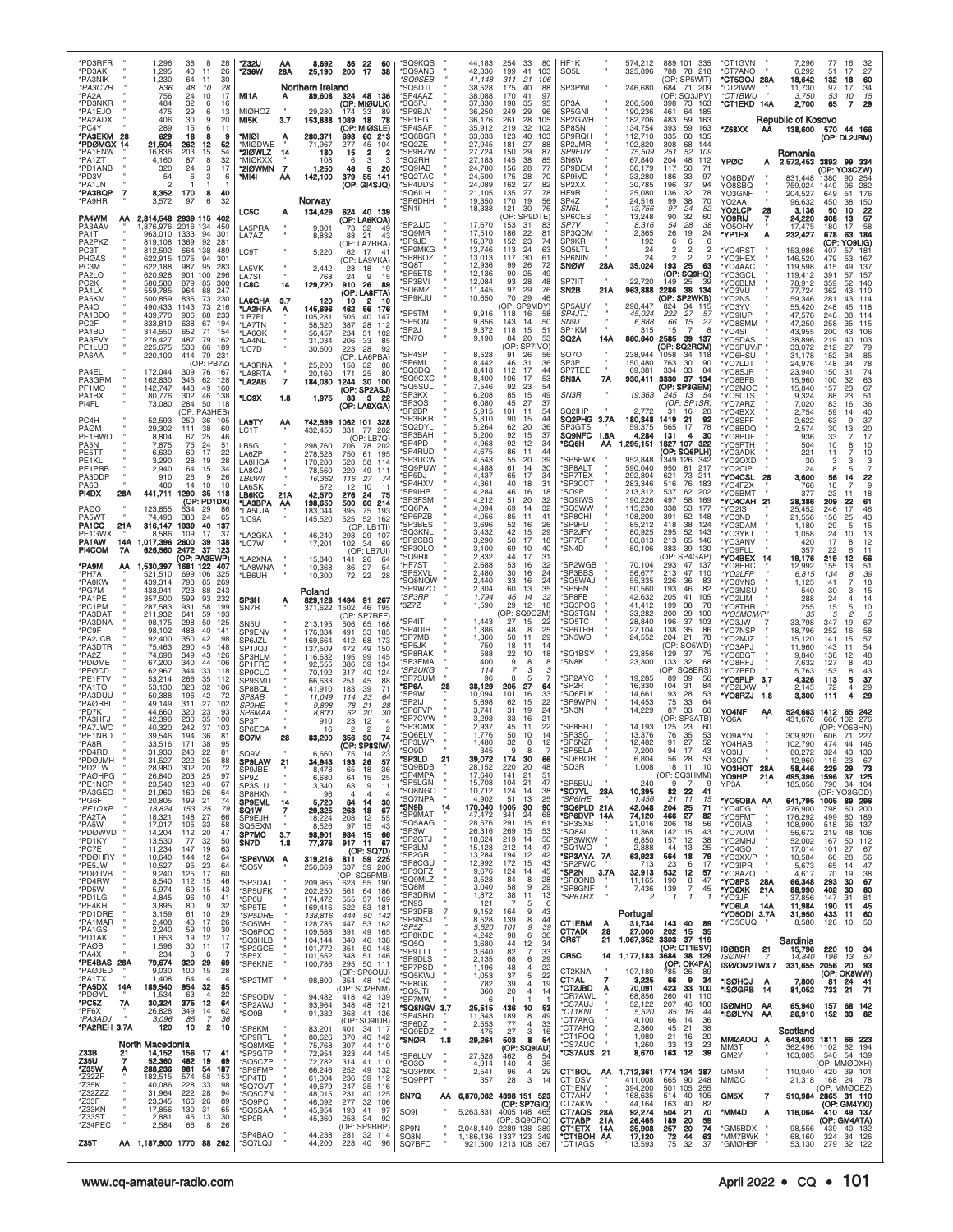| ʻ2MØYTN<br><b>"GMØTKB</b>                        | 26,564<br>200<br>30<br>86<br>10,332<br>119<br>18<br>66                                 | *IT9KCD<br>*IT9RZU                                    | 45,080<br>32,160                               | 237<br>21<br>49<br>207<br>24<br>43                                      | EA1OL<br>EA1FDJ                     |                       | 272,935<br>222,640            | 649<br>64<br>72<br>507                                 | 183<br>148          | EA5TS<br>EA4M                                 |                    | 55,328<br>47,775              | 219<br>305          | 26<br>78<br>26<br>65                         | 8SØC                                     | АА         |                                   | 952,798 1113 120 386<br>(OP: SMØMPV)                          |
|--------------------------------------------------|----------------------------------------------------------------------------------------|-------------------------------------------------------|------------------------------------------------|-------------------------------------------------------------------------|-------------------------------------|-----------------------|-------------------------------|--------------------------------------------------------|---------------------|-----------------------------------------------|--------------------|-------------------------------|---------------------|----------------------------------------------|------------------------------------------|------------|-----------------------------------|---------------------------------------------------------------|
| *2MØBEC<br>*MMØMMN                               | 46<br>5,307<br>67<br>15<br>3,995<br>69<br>32<br>15                                     | 21A<br>*IT9WKU<br>'IT9IQN                             | 21,004<br>11,016                               | 105<br>65<br>-24<br>88<br>19<br>49                                      | ED4W<br>EA3HJO                      |                       | 171,097<br>113,071            | 492<br>51<br>412<br>52                                 | 122<br>151          | EA <sub>5</sub> O<br>EA7JXZ                   |                    | 39,715<br>37,202              | 302<br>161          | 19<br>46<br>27<br>62                         | SEØX                                     |            |                                   | 935,542 1130 122 387<br>(OP: SMØMDG)                          |
| *GM5TDX<br>*GMØUKZ                               | 2,574<br>33<br>15<br>24<br>21<br>14<br>483                                             | *IT9RKR<br>14A<br>*ІТ9ХТР                             | 6,912<br>369,120 1652                          | 108<br>14<br>-34<br>38<br>122                                           | EA5FHC<br>EA4HKV                    |                       | 84,456<br>13,161              | 355<br>44<br>130<br>26                                 | 140<br>81           | EC5K<br>ED3M                                  | 21A                | 629,136<br>339,584            | 2059<br>1370        | 36<br>117<br>32<br>96                        | SM5EPO<br>SGØX                           |            | 416,130<br>410,592                | 670<br>82 248<br>79 233<br>769                                |
| *MM7DMW<br>*GM3TAL<br>-28                        | 12<br>150<br>5<br>10<br>21,681<br>142<br>21<br>52                                      | *IT9DGG                                               | 73,616<br><b>Slovak Republic</b>               | 499<br>26<br>81                                                         | EA3BS<br>EB3JT                      |                       | 11,502<br>11,220              | 71<br>33<br>56<br>36                                   | 48<br>49            | EA7I                                          |                    | 305,620                       | 1208                | (OP: EA3AQ)<br>34<br>114                     | SM6MVE                                   |            | 238,392                           | (OP: SMØMLZ)<br>59 205<br>641                                 |
| ™MØINH<br>-21<br><b>MM9I</b>                     | 15,498<br>153<br>15<br>48<br>AA 2,575,392 2717 121 435                                 | OM7RU<br>OM4M                                         | 554,400                                        | 2,485,615 2948 112 361<br>1074<br>269<br>81                             | EA4LU<br>EA3IND<br>EA7IIW           |                       | 2,976<br>2,464<br>1,517       | 40<br>15<br>43<br>17<br>31<br>15                       | 33<br>27<br>26      | EA2KV<br>EE7P                                 |                    | 268,736<br>241,200            | 1142<br>1026        | 32<br>104<br>30<br>90<br>(OP: EA7ATX)        | SMØN<br>SE5E                             |            | 170,100<br>135,256                | 88 212<br>345<br>(OP: SMØJCA)<br>73 159<br>275                |
| <b>GMØV</b>                                      | (OP: GMØOPS)<br>2.312.170 2899 109 360                                                 | OM5WW<br>*OM5NL<br>А                                  | 353,568<br>355,806                             | 2111<br>28<br>99<br>604<br>83<br>214                                    | EA1DA<br><b>EA5DFV</b>              | 28<br>21              | 3,144<br>327,313              | 45<br>10<br>1480<br>30                                 | 14<br>77            | EA4EER<br>EA3KN                               |                    | 202,280<br>30,100             | 807<br>131          | 33<br>97<br>26<br>74                         | SA6U                                     |            | 121,716                           | (OP:<br>SM5AJV)<br>54 142<br>365                              |
| GM4Z                                             | (OP: GMØOQV)<br>234,311<br>510 58 121                                                  | 'OM6DN<br>OM2DT                                       | 330,444<br>91,959                              | 741<br>74<br>200<br>52<br>325<br>151                                    | <i>EA2DMH</i><br>EC4TR              |                       | <i>305,030</i><br>276,818     | 1266<br>31<br>1233<br>29                               | 87<br>93            | EF5U                                          |                    | 15,376                        | 218                 | 13<br>49<br>(OP: EA5U)                       | SM <sub>2</sub> A                        |            | 109,182                           | (OP: SM6LJU)<br>53 133<br>370                                 |
| MMØTFU 28A                                       | (OP: GM4ZUK)<br>42,924<br>188<br>28<br>70<br>19                                        | *OM1EE<br>OM8ST                                       | 62,172<br>53,196                               | 350<br>32<br>125<br>308<br>33<br>110                                    | ED3B                                |                       | 212,441                       | 997<br>30<br>(OP: EA3BOX)                              | 79                  | EA1B<br>EA2CCG                                |                    | 13,936<br>8,234               | 89<br>131           | 17<br>50<br>11<br>35<br>34                   | SE5N                                     |            | 96,258                            | 53 130<br>298<br>(OP: SM5ISM)<br>89                           |
| GM <sub>2</sub> V<br>GM4AFF 1.8A                 | 32,396<br>217<br>72<br>(OP: GM3WOJ)<br>64,425<br>772<br>13<br>62                       | *OM3ZU<br>OM4IK<br>OM3CDN                             | 49,300<br>45,184<br>30,380                     | 282<br>110<br>35<br>235<br>33<br>95<br>230<br>25<br>99                  | EA2ELS<br>EC1RS<br><b>EA3OH</b>     | 14                    | 126,755<br>8,232<br>14,940    | 29<br>830<br>130<br>14<br>12<br>173                    | 72<br>35<br>48      | EA1U<br><b>EA3AR</b><br><b>EA4EUI</b>         | 14A<br>7A<br>АА    | 119,952<br>132,355<br>732,828 | 527<br>1151<br>1020 | 113<br>23<br>80<br>86<br>267                 | SM <sub>5</sub> X<br>SM <sub>2U</sub>    |            | 44,114<br>8,362                   | 144<br>48<br>(OP: SM5GMZ)<br>51<br>30<br>44                   |
| *2MØKIE<br>ΑA<br>*GMØEG.                         | 66,466<br>326<br>38<br>129<br>138<br>25.894<br>-31<br>76                               | OM7AHJ<br><b>OM6AMI</b>                               | 17,200<br>16,340                               | 137<br>32<br>68<br>137<br>23<br>63                                      | <b>EA4FTA</b><br>EC5APA             | 7                     | 9,450<br>7.625                | 109<br>15<br>153<br>15                                 | 48<br>46            | 'EF7K                                         |                    | 572,064                       | 1426<br>(OP)        | 61<br>175<br>: EA7GX)                        | SM7IUN<br>SMØNJO                         |            | 1,073<br>448                      | 19<br>13<br>16<br>10<br>14<br>6                               |
| *GMØAZC<br>*2MØYZT                               | 6,468<br>59<br>20<br>29<br>110<br>6<br>5<br>6                                          | *OM6APR<br>OM/W6UZ*                                   | 12,284<br>9,240                                | 108<br>23<br>60<br>76<br>24<br>60                                       | EE3M<br>EE7L                        | 3.7                   | 192,351<br>173,600            | 1418<br>17<br>18<br>1340                               | 80<br>82            | 'EA7K<br><b>EA3XR</b>                         |                    | 431,640<br>363,688            | 680<br>694          | 85 275<br>75<br>194                          | SM6YNO<br>SM6W                           | 28A        | 6,909<br>5,478                    | 57<br>16<br>31<br>19<br>14<br>62                              |
|                                                  | Serbia                                                                                 | OM7SR<br>OM7AT                                        | 8,170<br>6,674                                 | 102<br>24<br>62<br>96<br>16<br>55                                       | EA3MR<br>EA5B                       |                       | 27,432<br>3,384               | 300<br>13<br>50<br>10                                  | 59<br>37            | 'EA4AW<br><b>EA4HKF</b>                       |                    | 313,500<br>294,690            | 693<br>675          | 206<br>69<br>71<br>214                       | SE3X                                     | 21A        | 180                               | (OP: SA6BET)<br>13<br>5                                       |
| <b>YTØW</b><br>A<br>YU7PEP                       | 1,118,022 2011 80 211<br>(OP: YU1JW)<br>49,209<br>336<br>33<br>108                     | *OM5AST<br>OM3ZAH<br>OM5AVM                           | 4,848<br>3,600<br>1,943                        | 63<br>15<br>33<br>16<br>96<br>44<br>17<br>31<br>12                      | EA1HV<br>*EA7BD<br>*EE2A            | 1.8<br>Α              | 1,312<br>355,240<br>270,760   | 51<br>$\overline{4}$<br>661<br>580<br>67               | 28<br>78 254<br>213 | 'EA1IXQ<br><b>EA4NI</b><br>EA4EF              |                    | 292,314<br>253,164<br>241,485 | 569<br>582<br>588   | 67<br>191<br>67<br>222<br>70<br>185          | '8S8S                                    | АΑ         | 233,020                           | (OP: SA3BYC)<br>607 65 179<br>(OP: SM5XSH)                    |
| YT1RK<br>YU6TM                                   | 40,560<br>259<br>28<br>102<br>12,825<br>133<br>22<br>73                                | *OM8JP<br>-14<br>OM2AGN                               | 31,837<br>6,161                                | 297<br>18<br>61<br>58<br>16<br>45                                       | *EA3FZT                             |                       | 248,880                       | (OP: EA2SN)<br>517                                     | 74 198              | <b>EA5IXO</b><br>'EA5W                        |                    | 231,594<br>227,584            | 496<br>498          | 63<br>179<br>66<br>190                       | 'SIØW                                    |            | 214,380                           | 63 207<br>526<br>(OP: SMØNSJ)                                 |
| YT2MMP<br>YU1LD<br>3.7                           | 6,210<br>112<br>13<br>56<br>97,680<br>72<br>1003<br>16                                 | <b>*OM6TX</b><br>3.7<br>*OM8ATS                       | 36,432<br>8,869                                | 478<br>11<br>61<br>191<br>8<br>41                                       | *EA3ODC<br>*EA7JF                   |                       | 198,480<br>181,473            | 519<br>69<br>503<br>66                                 | 171<br>185          | EA1Z<br><b>EA5IUN</b>                         |                    | 207,000<br>166,878            | 632<br>376          | 51<br>149<br>67<br>152                       | 'SE6K                                    |            | 113,280                           | 487 42 150<br>(OP: SM6FZO)                                    |
| YT7B<br>1.8<br>'YT2VP<br>Α                       | 26,901<br>438<br>54<br>9<br>74,290<br>42<br>128<br>337                                 | OM6AMP<br>*OMØAD                                      | 7,011<br>6,188                                 | 116<br>10<br>47<br>103<br>9<br>43                                       | *EA3ICJ<br>*EA4FQO                  |                       | 165,760<br>160,312            | 350<br>66<br>520<br>52                                 | 214<br>180          | <b>EA1OT</b><br><b>EA1ITX</b>                 |                    | 165,946<br>74,620             | 598<br>285          | 48<br>161<br>48<br>134                       | 'SM3YBP<br>'SF5X                         |            | 81,084<br>68,000                  | 329<br>44 130<br>47 113<br>257                                |
| *YT3KW<br>*YT3VLA<br>*YT4ZZ                      | 34<br>100<br>72,628<br>449<br>72,522<br>30<br>414<br>128<br>50,605<br>317<br>33<br>112 | <b>OMØR</b>                                           |                                                | AA 7,606,230 4962 168 542<br>(OP: OM3GI)                                | 'EA2QU<br>*EC5EA<br>'EA4DGZ         |                       | 147,000<br>120,472<br>101,703 | 366<br>67<br>392<br>49<br>313<br>42                    | 178<br>99<br>125    | <b>EA4FJX</b><br>EA2GP<br>'EA5FCW             |                    | 67,671<br>62,648<br>52,116    | 182<br>257<br>203   | 59<br>160<br>46<br>118<br>50<br>122          | 'SK6QA                                   |            | 45,936                            | (OP: SM5EFX)<br>- 92<br>40<br>199<br>(OP: SA6AXR)             |
| *YU1EA<br>*YT2TNT                                | 48,410<br>67<br>203<br>36<br>27,720<br>252<br>18<br>87                                 | OM1AVL<br><b>OM6MW</b>                                | 65,394<br>12,312                               | 234<br>49 124<br>57<br>30<br>46                                         | *EA5UJ<br>*EB3GIF                   |                       | 96,900<br>96,104              | 57<br>301<br>450<br>41                                 | 147<br>123          | 'FF1E<br><b>EA3CWT</b>                        |                    | 42,450<br>41,470              | 238<br>191          | 20<br>55<br>39<br>104                        | SM3FAF<br>'SF5O                          |            | 42,968<br>14,535                  | 95<br>204<br>-36<br>105<br>28<br>67                           |
| *YTØI<br>*YU3MPN                                 | 56<br>22<br>32<br>5,994<br>4,841<br>74<br>11<br>36                                     | OM2VL<br><b>OMØM</b>                                  | 21A 1,215,420 2689<br>398,480                  | 40<br>148<br>1047<br>39<br>131                                          | *EA3DJL<br>*EA7CVF                  |                       | 92,130<br>81,144              | 297<br>45<br>283<br>46                                 | 121<br>115          | *EA7AQR<br>'EA4GF                             |                    | 34,080<br>28,854              | 147<br>306          | 36<br>60<br>33<br>93                         | <b>SA7AOI</b>                            |            | 6,840                             | (OP: SMØEOS)<br>43<br>35<br>- 37                              |
| *YU2CWW<br>*YU1ML                                | 38<br>4,183<br>86<br>22<br>1,080<br>44<br>8                                            | OM7JG<br>14A                                          | 740,835                                        | (OP: OM3CGN)<br>2350<br>36<br>127                                       | <b>"EA1JO</b><br>'EA2EWL            |                       | 76,670<br>76,630              | 246<br>46<br>371<br>45                                 | 124<br>149          | <b>EA2ECA</b><br>'EA1T                        |                    | 28,500<br>19,136              | 186<br>80           | 27<br>87<br>43<br>61                         | 'SM7E                                    |            | 4,032                             | 34<br>64<br>-14<br>(OP: SM7BHM)                               |
| *YU1VG<br>21<br>'YU4VOX                          | 390<br>74<br>72,512<br>29<br>1,872<br>44<br>6<br>20<br>5<br>3<br>$\overline{4}$        | <b>OM3CW</b><br><b>OMØWR</b><br>7A                    | 104,632<br>141,565                             | 600<br>30<br>86<br>1005<br>28<br>87                                     | *EA7VJ<br>*EA3W                     |                       | 41,202<br>40,524              | 157<br>39<br>193<br>42                                 | 87<br>90            | EA2EWB<br>'EA3IFV<br><i><b>EA5JEG</b></i>     |                    | 18,297<br>18,232              | 141<br>98           | 28<br>79<br>37<br>69                         | SF4ØØB                                   |            | 195                               | 6<br>(OP: SM6CUK)                                             |
| *YU4SAX<br>*YT5LD<br>14<br>*YU7AEC               | 77<br>11,925<br>30<br>166<br>15<br>6,223<br>97<br>11<br>38                             | <b>OM6NM</b><br>3.7A<br>OM2XW<br>1.8A<br>*OM3CQ<br>AA | 325,584<br>16,807<br>100,793                   | 1958<br>24<br>102<br>327<br>6<br>43<br>403<br>44<br>143                 | 'EA2T<br>*EA1DBX<br>*EA5KE          |                       | 38,940<br>33,012<br>32,100    | 200<br>30<br>164<br>-37<br>181<br>41                   | 88<br>89<br>109     | EA5JBG<br>EA2PA                               |                    | 14,640<br>14,065<br>12,383    | 91<br>120<br>89     | 25<br>55<br>29<br>68<br>21<br>40             | 'SM5VTP 14A<br>'SC2M                     |            | 2,847<br>1,104                    | - 30<br>77<br>9<br>19<br>42<br>5<br>(OP: SA2BRJ)              |
| *YU7VBA                                          | (OP:<br><b>YU7</b><br>KW)<br>361<br>19<br>6<br>13                                      | *OM5CM<br>OM <sub>1</sub> ST                          | 97,083<br>96,950                               | 391<br>47<br>154<br>385<br>42<br>133                                    | *EA1FW<br>*EC1ALT                   |                       | 30,098<br>26,112              | 171<br>55<br>190<br>37                                 | 94<br>91            | 'EA1G<br>EA3EZD                               |                    | 11,008<br>10,512              | 144<br>98           | 13<br>19<br>20<br>53                         | 'SM6IQD 1.8A                             |            | 560                               | 28<br>3 17                                                    |
| *YU5T<br>'YT3TPS                                 | 212<br>15,066<br>11<br>51<br>12,238<br>49<br>198<br>9                                  | OM5UM<br>*OM1AKU                                      | 33,528<br>32,385                               | 208<br>31<br>101<br>183<br>36<br>91                                     | *EA2AVM<br>*EB5CS                   |                       | 25,970<br>25,110              | 127<br>33<br>152<br>27                                 | 65<br>63            | <b>EA1JAI</b><br>'EA7GZQ                      |                    | 9,306<br>8,777                | 55<br>68            | 29<br>37<br>25<br>42                         | HB9TOC                                   | Ą          | Switzerland<br>1,818,432 2448 108 | 354                                                           |
| *YU7OTT<br>*YU4PTL                               | 127<br>6,850<br>9<br>41<br>2,800<br>92<br>7<br>33                                      | *OM1AVV<br>*OM4O                                      | 29,574<br>21,200                               | 267<br>25<br>68<br>86<br>46<br>54                                       | *EA1FHQ<br>*EA3TJ                   |                       | 24,304<br>18,720              | 130<br>34<br>109<br>33                                 | 90<br>57            | <b>EA4EZ</b><br>'EA4EUW                       |                    | 8,480<br>6,936                | 64<br>72            | 32<br>48<br>21<br>47                         | <b>HB9AWS</b><br>HB9AOF                  |            | 409,231<br>64,460                 | 1004<br>239<br>68<br>243<br>35<br>75                          |
| *YU4URM<br>*YU4LUM                               | 380<br>16<br>6<br>13<br>10<br>3<br>$\overline{c}$<br>3                                 | *OM7ANT 21A<br>'OM7LW 14A                             | 41,800<br>97,008                               | (OP: OM3NI)<br>227<br>24<br>64<br>472<br>32<br>97                       | *EA5/RV2A<br>*EA4WW<br>*EC5P        |                       | 16,218<br>13,932<br>9,657     | 115<br>32<br>96<br>27<br>80<br>29                      | 74<br>54<br>58      | <b>EA1AW</b><br><b>EA4DT</b><br><b>EC2AHS</b> |                    | 5,115<br>4,200<br>2,916       | 55<br>65<br>40      | 17<br>16<br>13<br>29<br>20<br>34             | HB9FEX<br>HB9JOE<br>HB9HGI               |            | 54.249<br>19,894<br>14,469        | 39<br>130<br>243<br>109<br>34<br>64<br>61<br>107<br>30        |
| YU3DKO AA<br>YU3AWA                              | 1,708,137 2149 114 363<br>1,466,465 2178 109<br>346                                    | *OM7PY<br>7A<br>'OM5KM 3.7A                           | 15,688<br>39,201                               | 179<br>12<br>62<br>12<br>482<br>61                                      | *EA3EAN<br>*EA2AR                   |                       | 8,132<br>7,524                | 24<br>87<br>105<br>16                                  | 52<br>41            | *EA4ZQ<br>EA2BEE                              |                    | 960<br>80                     | 21<br>4             | 18<br>12<br>$\overline{4}$<br>$\overline{4}$ | <b>HB9TRR</b><br>'HB9HFM                 | A          | 100,548<br>93,126                 | 150<br>295<br>46<br>142<br>396<br>45                          |
| YT6K                                             | 540<br>337,502<br>98<br>221<br>(OP: YU7KW)                                             | 'OM4AQP                                               | 20,252                                         | 324<br>10<br>51                                                         | *EA1HTF<br>*EA2DDE                  |                       | 7,215<br>6,784                | 23<br>73<br>65<br>26                                   | 42<br>38            | 'EA2BJM<br>*EA7Z                              | 28A                | 24<br>237,816                 | 2<br>991            | 2<br>2<br>27<br>81                           | 'HB9FWB<br>'HB9HID                       |            | 53,130<br>50,320                  | 205<br>43<br>95<br>103<br>257<br>33                           |
| YT2ZZ                                            | 67,691<br>493 24 103<br>(OP: YT3ZZ)                                                    | S53MM<br>А                                            | Slovenia<br>2,726,595                          | 2597 132<br>381                                                         | 'ЕАЗІКТ<br>*EA5DB                   |                       | 6,450<br>6,413                | 100<br>18<br>71<br>19                                  | 57<br>34            | 'EA4AA<br><b>EA3OW</b>                        |                    | 87,785<br>81,480              | 436<br>433          | 26<br>71<br>29<br>68                         | 'НВ9ІІН<br>'HB9GPG                       |            | 25,048<br>21,816                  | 29<br>72<br>171<br>80<br>146<br>28                            |
| YU5A<br><b>YT8WW</b><br>28A                      | 32,310<br>266<br>28<br>62<br>(OP: YU1EW)<br>466,960<br>1630<br>34<br>96                | S57K<br>S53F<br>S53BB                                 | 1,197,918<br>723,600<br>457,164                | 1791<br>93<br>273<br>1595<br>81<br>279<br>961<br>248<br>84              | *EA3IW<br>'EA5D<br>'EA2WD           |                       | 6.298<br>5,472<br>5,382       | 69<br>17<br>48<br>21<br>60<br>20                       | 50<br>36<br>26      | 'EA4IE<br><b>EA5GJ</b><br><b>EA5HJO</b>       |                    | 30,956<br>22,425<br>17,892    | 173<br>132<br>126   | 19<br>52<br>24<br>51<br>19<br>44             | 'HB9HEI<br>'HB9GKM<br>HB9FHV/M           |            | 10,349<br>7,372<br>1,221          | 73<br>50<br>29<br>83<br>23<br>53<br>26<br>32<br>11            |
| YTØC<br>YU5W                                     | 269,568<br>1128<br>32<br>85<br>108,455<br>467<br>31<br>78                              | S51SL<br>S51.IO                                       | 173,698<br>90,792                              | 449<br>60<br>206<br>264<br>53<br>103                                    | *EA5JAX<br>*EA3AMI                  |                       | 4,544<br>4,216                | 60<br>19<br>22<br>71                                   | 45<br>46            | 'EA5XA<br><b>EB5GC</b>                        |                    | 15,620<br>5,400               | 130<br>64           | 18<br>37<br>16<br>29                         | HB9/DL3IAS<br><b>HB3XUT</b>              |            | 528<br>357                        | 20<br>16<br>8<br>g<br>13<br>8                                 |
| YT9A<br>21A<br>YT7X                              | 80,465<br>280<br>32<br>89<br>22<br>58<br>43,840<br>305                                 | S58D<br>28<br>S51DX<br>14                             | 587,105<br>224,030                             | 1693<br>34<br>111<br>1246<br>21<br>65                                   | *EA4FMF<br>*EA4LG                   |                       | 3,968<br>3,956                | 63<br>20<br>39<br>18                                   | 42<br>28            | 'EA7MT<br><b>EA2GR</b>                        |                    | 4,797<br>1,056                | 51<br>31            | 15<br>24<br>17<br>$\overline{7}$             | *HB9FLX<br><b>HB9AAP</b>                 | 21<br>14   | 4,290<br>17,388                   | 19<br>62<br>14<br>167<br>53<br>57<br>16                       |
| YT7R                                             | (OP:<br>YU7<br>'CF)<br>32,604<br>197<br>25<br>51                                       | 7<br>S57AL<br>S53JW<br>3.7                            | 861,606<br>15,810                              | 3567<br>35<br>116<br>247<br>8<br>-54                                    | *EA3NA<br>'EA7BF                    |                       | 3,599<br>3,420                | 53<br>20<br>32<br>19                                   | 39<br>26            | 'EA1FIN<br>'EA1R                              | 21A                | 42<br>278,346                 | 4<br>1022           | 3<br>4<br>31<br>107                          | <b>HB9TWU*</b>                           | 7          | 36,330                            | 523<br>13                                                     |
| YT3X<br>14A<br>YT1A                              | (OP: YU7BW)<br>1,088,196 3438<br>38<br>136<br>732,051<br>2667<br>38<br>133             | <b>*S57NAW</b><br>S57YB<br>*S53DT                     | 428,904<br>190,800<br>29,040                   | 737<br>82<br>251<br>464<br>65<br>175<br>158<br>35<br>86                 | 'EA3BRL<br><b>EA3HWC</b><br>*EA3DNC |                       | 3,216<br>3,045<br>2,900       | 53<br>14<br>35<br>13<br>46<br>16                       | 34<br>16<br>34      | EA2LMI<br><b>EA5JDC</b><br>'EA4HBG            |                    | 112,752<br>20,930<br>16,629   | 691<br>232<br>124   | 28<br>80<br>17<br>53<br>18<br>51             | HB9OAU AA<br>HB9CVQ<br>HB9EFJ            |            | 255,154<br>208,768<br>156,960     | 956<br>50<br>176<br>574<br>66<br>167<br>69<br>219<br>319      |
| $\alpha$<br>YT2ISM<br>YU7XX<br>7A                | 158,596<br>983<br>33<br>91<br>734,240 2929<br>38<br>122                                | *S5ØPB<br>*S57WW                                      | 25,760<br>15,120                               | 164<br>27<br>88<br>67<br>124<br>23                                      | *EA7BW<br>*EC1ABR                   |                       | 2,560<br>1,711                | 34<br>14<br>21<br>14                                   | 18<br>15            | 'EA1CS<br>'EA1HWD                             |                    | 15,336<br>11,151              | 113<br>111          | 22<br>50<br>15<br>44                         | HB9HJI<br>HB9HHN                         |            | 104,544<br>35,378                 | 426<br>47<br>129<br>194<br>42<br>91                           |
| YT5K                                             | (OP: YT1X)<br>193,371<br>1214<br>28<br>101                                             | S58MU<br>'S57ZM<br>14                                 | 14,535<br>11,446                               | 103<br>30<br>65<br>133<br>14<br>45                                      | *EA7JTP<br>*EA7AAF                  | 28                    | 140<br>70,688                 | 10<br>5<br>351<br>25                                   | 9<br>69             | 'EA7TS<br>'EA5HAY                             |                    | 7,500<br>588                  | 120<br>18           | 13<br>37<br>7<br>14                          | HB9DVH<br>HB9GUR                         |            | 18,676<br>17.100                  | 113<br>27<br>31<br>68<br>127<br>32                            |
| YU1UO<br>3.7A<br>YT4A                            | (OP: YT2SS)<br>974<br>132,662<br>88<br>25<br>18,300<br>253<br>12<br>48                 | *S53MR<br>7<br>S56MH                                  | 72,362<br>72                                   | 652<br>20<br>77<br>24<br>$\overline{4}$<br>14                           | *EA5EOR<br>*EC7R<br>'EA4EJR         |                       | 67.239<br>52,955<br>16,794    | 319<br>26<br>310<br>26<br>126<br>17                    | 67<br>63<br>37      | <b>EA2VE</b><br>'EA5.IN<br>'EA1DHB            | 14A                | 245,488<br>60.610<br>19,637   | 1298<br>508<br>176  | 33<br>101<br>19<br>76<br>16<br>57            | HB9HIO<br><b>HB9OAB</b><br><b>HB9DOS</b> | 21A<br>14A | 7,360                             | 133<br>19<br>73<br>82<br>25                                   |
| 'YU7GMN AA                                       | 30,583<br>152<br>34<br>85<br>(OP: YU7GM)                                               | <b>S58N</b><br>S52WW                                  | AA 1,732,475 1433 128<br>714,195               | 401<br>1540<br>69<br>200                                                | *EA3NO<br>*EA5BCQ 21                |                       | 11.960<br>51,282              | 17<br>106<br>279<br>24                                 | 29<br>75            | *EA2R<br>*EA7JWT                              |                    | 17.176<br>6,095               | 133<br>101          | 21<br>55<br>12<br>41                         | <b>HB9IJC</b><br>*HB9CC                  | 1.8A<br>АА | 6,696<br>735<br>58,680            | 11<br>33<br>16<br>5<br>39<br>265<br>141                       |
| *YU3ARP<br>*YU7MW<br>28A                         | 7,050<br>113<br>14<br>33<br>169<br>13<br>6                                             | S53K<br>S <sub>56</sub> P                             | 291,465<br>162.533                             | 816<br>64 191<br>357<br>69<br>148                                       | *EA1JCZ<br>*ЕАЗКТ                   |                       | 44,394<br>41,002              | 258<br>24<br>272<br>22                                 | 74<br>61            | *EA7J<br>*EA3GYT 7A                           |                    | 399<br>12,096                 | 20<br>163           | 4<br>17<br>12<br>51                          | HB9DTV                                   |            | 32.574                            | (OP: HB9DXB)<br>182<br>38<br>84                               |
| *YU5M<br>14A<br>*YT7E<br>*YT1BX                  | 218,736 1055<br>37 110<br>95,634<br>686<br>-22<br>77<br>13,776<br>218<br>11<br>45      | S5ØXX<br>S56NE<br><b>S51A</b>                         | 89,095<br>57,104<br>47,328                     | 351<br>40<br>63<br>473<br>21<br>65<br>245<br>31<br>56                   | *EA1BDX<br>*EA3HKY<br>*EA3HLM       |                       | 16,616<br>7,140<br>6,987      | 130<br>19<br>90<br>15<br>89<br>15                      | 48<br>36<br>36      | *EA2CE<br>*EA5S<br>'EB3AM                     | 3.7A               | 5,724<br>7,434<br>7,261       | 91<br>105 11<br>123 | 14<br>40<br>48<br>8<br>45                    | HB9HKE*<br>'HB9GSR<br>HB9EXR             |            | 14,287<br>12,540<br>6,283         | 119<br>25<br>66<br>46<br>79<br>-30<br>73<br>15<br>46          |
| *YU3ABC<br>"YT7AA<br>- 7A                        | 2,220<br>83<br>-6<br>31<br>10,080<br>130<br>-11<br>49                                  | S56K                                                  | 41,580                                         | (OP: S5ØLD)<br>267 32 78                                                | *EA4GJT<br>*EA4RY                   |                       | 4,840<br>1,536                | 74<br>-11<br>33<br>11                                  | 29<br>21            |                                               |                    | Sweden                        |                     |                                              | 'HB9FBK<br><b>HB9FPR</b>                 |            | 5,124<br>3,999                    | 65<br>16<br>45<br>27<br>31<br>16                              |
| *YU4VIK<br>*YT5ANA 3.7A                          | 3,444<br>75<br>34<br>-7<br>416<br>29,949<br>10<br>57                                   | S58AT                                                 | 5,995                                          | (OP: S55L)<br>41 23<br>-32                                              | *EE1B                               | 14                    | 53,544                        | 394 22<br>(OP: EA1Y)                                   | 70                  | SM5Q<br>SF6U                                  |                    | 584,584<br>78,698             | 252 41              | 892 88 276<br>68                             | 'HB9FSE<br><b>HB9FPG</b>                 |            | 3,724<br>1,568                    | 26<br>30<br>-23<br>20<br>15<br>13                             |
| 'YU4BAH<br>*YT8A<br>1.8A                         | 8,856<br>176<br>8<br>46<br>34,112<br>8<br>539<br>56                                    | S5ØK<br>21A<br>S56B<br>S570                           | 1,240,320 2814<br>562,950 1731<br>525,722 1413 | 150<br>40<br>34<br>105<br>37 129                                        | *EA2BNU<br><i>*EA4RR</i><br>*EB3TR  |                       | 21,681<br>14,430<br>8,450     | 228<br>16<br>160<br>13<br>127<br>-9                    | 57<br>52<br>41      | SM6NT<br>SM1JKM                               |                    | 78,480<br>70,200              | 186 67              | (OP: SM6CMU)<br>448 38 106<br>133            | *HB9HBY 14A                              |            | 14,454<br>Ukraine                 | 51<br>183<br>15                                               |
| <b>IT9BGE</b><br>A                               | Sicily<br>89,474<br>454 41 113                                                         | S5ØG                                                  | 512,397                                        | 1328<br>37 116<br>(OP: S56M)                                            | *EA2PLN<br>*EA2XG                   |                       | 7,038<br>2,176                | 98<br>10<br>$\overline{7}$<br>55                       | 41<br>27            | SE6C<br>SA6SKA                                |                    | 57,624<br>48.233              | 258<br>283          | 41<br>106<br>34<br>105                       | UT5EL<br>UX2MF                           | Ą          | 529,948                           | 1,575,520 1876 113 317<br>954 87 274                          |
| <b>IW9HHV</b><br>IT9BDW<br>$\overline{7}$        | 1,624<br>34<br>13<br>15<br>22,218<br>247 14<br>55                                      | S51YI<br>14A<br>S51CK<br>7A                           | 711,392 2190<br>573,952 2572                   | 38 134<br>34 118                                                        | *EB5EWM<br>*EA3IHF                  |                       | 1,734<br>63                   | 51<br>$\overline{7}$<br>$\overline{2}$<br>11           | 27<br>7             | SA6P<br><b>SE3T</b>                           |                    | 45,750<br>2,835               | 228<br>29           | 39<br>111<br>17<br>-18                       | UV2V                                     |            | 347,749                           | 843 64 253<br>(OP: UX1VX)                                     |
| IT9ZZO<br>1.8<br>*IT9FRX<br>А<br>*IT9FIQ         | 21,777<br>346<br>-9<br>52<br>382,580 1194 59<br>161<br>245,259<br>686<br>67<br>162     | S57O<br><b>S56X</b><br>1.8A<br>*S55X<br>AA            | 60,701<br>65,860<br>934,407 1595               | 23<br>521<br>78<br>854<br>10<br>-64<br>98<br>325                        | *EA4BIN<br>*EA4FIT<br>*ЕВЗА         | $\overline{1}$<br>1.8 | 1,260<br>-8<br>714            | 26<br>8<br>$\overline{2}$<br>$\overline{c}$<br>з<br>34 | 20<br>2<br>18       | SA5HUB<br><b>SMØT</b><br>SM2CEW 21            |                    | 2,520<br>1,728<br>93,318      | 50<br>42<br>662 26  | 18<br>27<br>8<br>19<br>77                    | UZ1WW<br>UR1HR<br>UT5ECZ                 |            | 341,320<br>328,896<br>312,687     | 689<br>76 246<br>70 218<br>752<br>78 235<br>641               |
| *IT9AJP<br>*IT9GSZ                               | 82,149<br>243<br>57<br>140<br>62,350<br>249<br>43<br>102                               | <i><b>S55AL</b></i><br>*S52BT                         | 399,966 1303<br>358,172                        | 59<br>208<br>71<br>689<br>231                                           | EA2W                                | АΑ                    | 8,470,308 5692 166 555        |                                                        |                     | SD <sub>1</sub> A                             |                    | 7,990                         | 98                  | 14<br>33<br>(OP: SM1TDE)                     | UT5RB<br>US5QRW                          |            | 163,964<br>163,792                | 171<br>510<br>58<br>487<br>57 175                             |
| *IT9EXH<br>*IT9QEI                               | 25,900<br>169<br>28<br>72<br>24,576<br>147<br>32<br>96                                 | *S59MA<br>*S52AQ                                      | 202.130<br>174,798                             | 759<br>42<br>163<br>457<br>58<br>176                                    | EA1L<br>EA1BLI                      |                       |                               | 543,856 2745 106<br>991,116 1657 87 291                | 363                 | SM5COP<br>SF4D                                | $\mathbf{u}$<br>14 | 1,562<br>186,878              | 25 10<br>1269 25    | -12<br>-81                                   | UV1IX<br>UT6EE                           |            | 133,556<br>125,490                | 504<br>54 139<br>59 176<br>302                                |
| *IW9BJP<br>*IT9CAR<br>*IT9IWU                    | 23,324<br>148<br>28<br>91<br>21,952<br>189<br>25<br>73<br>14,406<br>133<br>26<br>72    | *S52ON<br>*S56A<br>*S55KA                             | 116,388<br>113,126<br>106,977                  | 440<br>47<br>165<br>295<br>58<br>189<br>370<br>53<br>158                | EA1BNF<br>EA3C<br>ED4T              |                       | 835,266<br>538,985            | 909 103 335<br>773,015 1267 99 296<br>868 72 217       |                     | SM6GYB<br>*SM5JVF                             |                    | 12,760<br>101,062             | 175                 | (OP: SM4LMV)<br>12<br>46<br>42 127           | UX7IW<br>US7IB<br>UT2UB                  |            | 124,080<br>36,700<br>34,210       | 534<br>48<br>128<br>203<br>-28<br>72<br>199<br>28<br>82       |
| *IT9NSM<br>*IT9CLY                               | 3,741<br>24<br>39<br>19<br>1,950<br>82<br>21<br>44                                     | *S57ZT<br>*S59AA                                      | 73,678<br>69,560                               | 229<br>53<br>134<br>235<br>54<br>134                                    | EC3AIT                              |                       | 514,764                       | (OP: EAAR)<br>755 91 271                               |                     | 'SM5DXR<br>'SB5X                              | A                  | 91,368<br>83,538              | 454<br>494<br>315   | 36<br>-126<br>48<br>134                      | UR5NLA<br>UT3UV                          |            | 15,480<br>11,303                  | 69<br>17<br>154<br>119<br>24<br>65                            |
| *IT9JGX<br>28<br>*IT9ATQ<br>21                   | 13<br>4,026<br>64<br>20<br>41,820<br>271<br>24<br>61                                   | *S51WU<br>*S52ZD                                      | 60,273<br>46,998                               | 198<br>52<br>129<br>314<br>27<br>99                                     | EF1X                                |                       | 391,392                       | 731 77 211<br>(OP: EA1M)                               |                     | 'SE4L                                         |                    | 73,839                        |                     | 322 41 122<br>(OP: SAØFIA)                   | US3LX<br><b>UY500</b>                    |            | 1,836<br>644                      | 17<br>40<br>10<br>12<br>12<br>11                              |
| *IT9AXQ<br>*IT9IRM<br>14                         | 4,444<br>12<br>64<br>32<br>825<br>21<br>10<br>15                                       | *S57KM<br>*S54KM                                      | 37,674<br>15,246                               | 198<br>89<br>37<br>132<br>25<br>52<br>28                                | EA4UV<br>EF <sub>2</sub> O          |                       | 328,485<br>288,365            | 492 83 222<br>576 67 178<br>(OP: EA2AOO)               |                     | 'SM5ACQ<br>'SE4E                              |                    | 42,076<br>37,488              | 211                 | 292 30 104<br>30 112<br>(OP: SM4DQE)         | UZ5DX<br>UT3QZ                           | 21         | 436,102 1506<br>14,690            | 36 110<br>18<br>47<br>148                                     |
| *IT9AZK<br>$\overline{7}$<br><b>IT9ESW</b><br>AA | 9,628<br>130<br>- 13<br>45<br>40,112<br>323<br>23<br>69                                | *S51Z<br>S57FJ<br>*S51RH<br>28A                       | 9,620<br>4,708<br>20,474                       | 58<br>37<br>61<br>14<br>30<br>189<br>18<br>40                           | EF1A<br>ED <sub>2</sub> B           |                       | 277,300<br>263,822            | 642 55 133<br>684 62 216                               |                     | 'SA6RTD<br>'SM6C                              |                    | 31,720<br>24,390              | 180 40<br>148       | 90<br>29<br>61                               | UT2UM<br>UT7EZZ                          | 14<br>7    | 12,444<br>8,775                   | 126<br>17<br>-51<br>140<br>13<br>- 52<br>(OP: UY7QW)          |
| IR9W<br>28A                                      | 1335<br>36 117<br>502,452<br>(OP: IWØHBY)                                              | *S58Y<br>21A<br>*S52OT<br>14A                         | 55,944<br>289,864 1161                         | 309<br>24<br>50<br>35<br>117                                            | EA <sub>1</sub> S                   |                       | 241,528                       | (OP: EA2ESB)<br>519 62 165                             |                     | 'SD6W                                         |                    | 9,280                         | 100                 | 23<br>57<br>(OP: SM6PVB)                     | UT3N                                     |            | 2,574                             | 74<br>6<br>- 27<br>(OP: UT3NK)                                |
| IT9BUN<br>IT9AEQ                                 | 216,518<br>637<br>36 110<br>30,324<br>176<br>24<br>52                                  | *S53NW<br>7A<br>S55BA                                 | 44,156<br>17,118                               | 462<br>17<br>66<br>325<br>$\overline{7}$<br>47                          | EA4K<br>EA1FCR                      |                       | 212,058<br>110,210            | 467<br>397<br>51                                       | 69 228<br>155       | 'SA6OHM<br>'SA6FAX                            |                    | 5,406<br>2,695                | 94 12<br>53         | 41<br>14<br>35                               | <b>UY3AW</b><br>US1VM                    | 3.7        | 12,903<br>12,882                  | 56<br>158<br>13<br>48<br>242<br>9                             |
| <b>IT9STX</b><br>14A<br>IR9Z                     | 35 107<br>337,108 1648<br>111,079<br>722<br>25<br>88<br>(OP: IT9VCE)                   | *S57PKT<br><i>*S53OQ</i><br>3.7A<br>*S5ØSL            | 16,434<br>95,718<br>11,914                     | 210<br>12<br>54<br>897<br>15<br>71<br>289<br>5<br>41                    | EC4T<br>EB2RA<br>EA7A               |                       | 98,262<br>94,668<br>82,192    | 328<br>56<br>315<br>42<br>219<br>-50                   | 103<br>96<br>126    | 'SA7J<br><b>SM5LSM</b>                        |                    | 2,464<br>1,066                | 85<br>41            | -9<br>35<br>(OP: SM7XGG)<br>6<br>20          | UT1QQ<br>UT6UD<br>*UT3HD                 | 1.8<br>Ą   | 2,812<br>10,972<br>321,504        | 88<br>6<br>32<br>$\overline{7}$<br>45<br>210<br>65 207<br>810 |
| *IT9IVU<br>ΑA<br>*IT9OPR                         | 65,016<br>252 45<br>123<br>243<br>57<br>64,561<br>104                                  | *S54ZZ<br>1.8A<br>*S56VHR                             | 46,926<br>1,638                                | 696<br>9<br>57<br>$\overline{4}$<br>71<br>22                            | EA5JDN<br>EA4GOY                    |                       | 59,730<br>56,110              | 220<br>51<br>217<br>39                                 | 130<br>116          | 'SM6LRR                                       |                    | 616                           | 22                  | 8<br>20<br>(OP: RM2D)                        | *UT2MZ<br>*UW2Q                          |            | 253,968<br>238,620                | 73<br>191<br>593<br>613 64 227                                |
| *IT9IHB<br>*IW9GRL                               | 25,080<br>100<br>46<br>74<br>20,313<br>98<br>34<br>77                                  |                                                       | Spain                                          |                                                                         | EA5J<br><b>EA1UR</b>                |                       | 28,712<br>17,200              | 198<br>32<br>118<br>29                                 | 65<br>71            | *SM6USS 28<br>'SM6TOL 21                      |                    | 77<br>16,740                  | 134 18              | 4<br>44                                      | <b>US5UC</b>                             |            | 237,006                           | (OP: UR6QS)<br>487 77 220                                     |
| *IT9FJM<br>*IT9HHL<br>*IT9BYS                    | 15,660<br>107<br>27<br>63<br>9,120<br>79<br>24<br>52<br>5,220<br>68<br>17<br>28        | EA3QP<br>Α<br>EA4KD<br>EA4D                           |                                                | 4,419,236 4916 117 337<br>2,414,192 2455 116 368<br>396,906 1725 45 121 | EA3PT<br>EA2A<br>EA3B               |                       | 4,032<br>1,920<br>1,480       | 16<br>40<br>20<br>14<br>27<br>-17                      | 26<br>18<br>23      | *SE6J<br>*7S2A                                | 7<br>1.8           | 17,640<br>4,500               | 247                 | - 11<br>52<br>(OP: SM6XHM)<br>136 5 31       | 'UW2U<br>'UY1IP                          |            | 218,592<br>208,269                | 495 65 223<br>(OP: UR8UQ)<br>652 57 162                       |
| *IT9ACN 28A                                      | 109,698<br>494 24<br>70                                                                | EA2XR                                                 |                                                | 349,680 865 62 173                                                      | EA7Q                                | 28A                   | 192,812                       | 706 31                                                 | 87                  |                                               |                    |                               |                     | (OP: SA2SAA)                                 | *UT4EK                                   |            | 200,970                           | 511 61 200                                                    |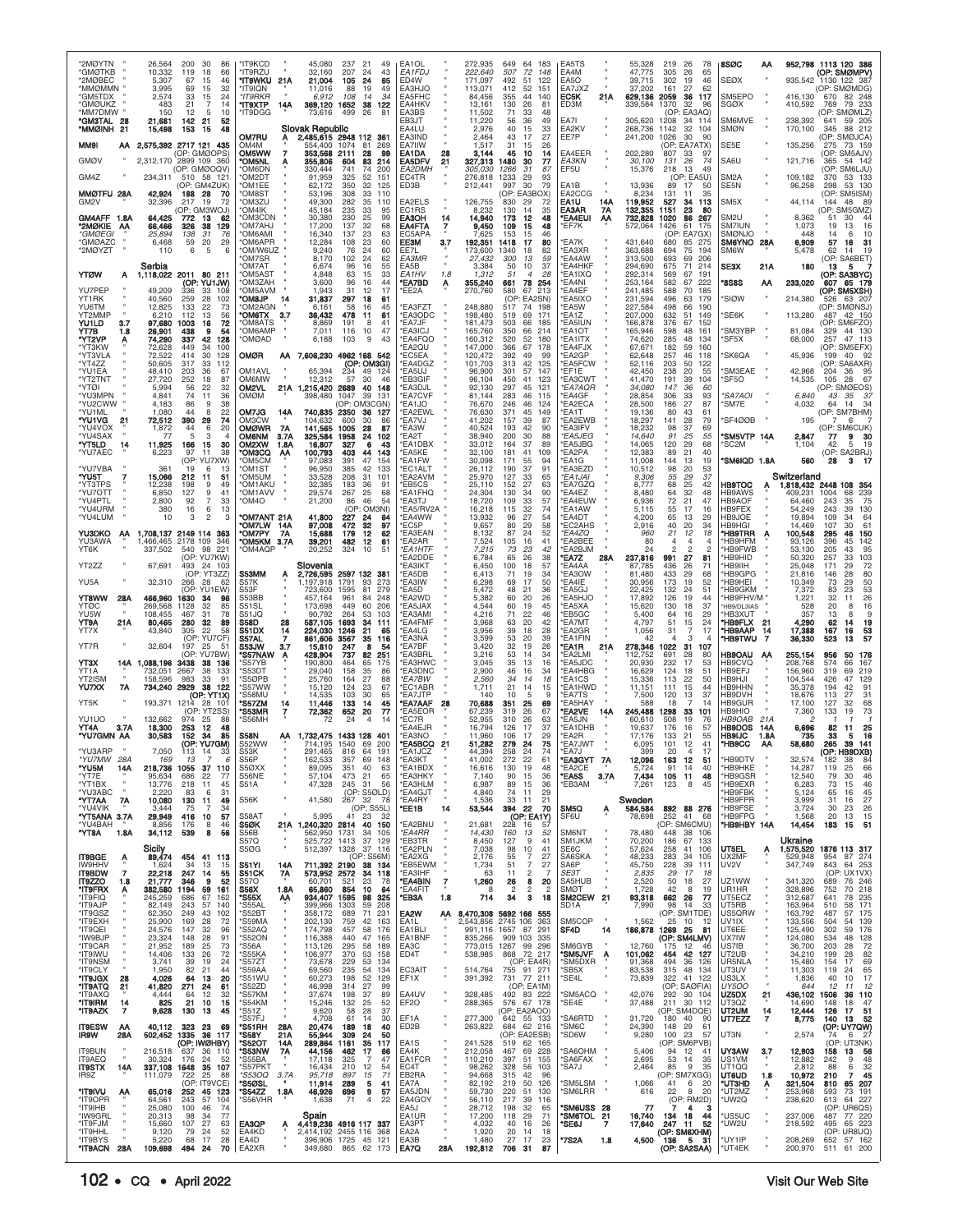| *UT3SO<br>*UR5WEB<br>*UR2LX<br>*UV3QF<br>*UT1AM<br>*UT3UNE<br>*UY5TE<br>*UTØCK<br>*UY5VA<br>*UZ1U<br>*UR5AMJ<br>*UX2OL<br>*UR7AL<br>*UT4USA<br>*UR6LF<br>*UX7QG<br>*UT8AS                                  | 171,756<br>605<br>52<br>182<br>111,755<br>347<br>54<br>163<br>110,400<br>348<br>56<br>144<br>84,656<br>353<br>44<br>132<br>81,618<br>363<br>36<br>147<br>42<br>75,600<br>314<br>133<br>342<br>72,063<br>39<br>118<br>69,600<br>338<br>40<br>134<br>197<br>74<br>61,595<br>53<br>35<br>60,579<br>294<br>92<br>(OP: US7UU)<br>56,695<br>195<br>46<br>99<br>52,305<br>38<br>127<br>261<br>42,408<br>176<br>38<br>86<br>37,632<br>225<br>28<br>84<br>34,713<br>212<br>32<br>101<br>31,654<br>199<br>34<br>99<br>27,140<br>191<br>29<br>89                                                  | *UR6IJ<br>1,830<br>35<br>9<br>21<br>*UR3GU<br>477,318 2154<br>14A<br>36 122<br>'UR2Y<br>27<br>77<br>58,760<br>441<br>(OP: USØYW)<br>'UT7AT<br>52,500<br>361<br>29<br>7 <sup>1</sup><br>*UY3U<br>22,800<br>163<br>25<br>70<br>(OP: UT8UF)<br>*UX7U<br>17,204<br>197 17<br>-51<br>(OP: UX7UA)<br>*UW5U<br>7,097<br>117<br>8<br>-39<br>(OP: UY2UA)<br>*US7UW<br>- 7A<br>27,000<br>330 14<br>-6<br>Wales<br>MWØYVK A<br>860,541<br>1327<br>74 219<br><b>MWØJKU</b><br>200,070<br>490<br>53<br>137<br>GW4J<br>30,532<br>245<br>16<br>.52<br>(OP: GWØETF)                                                                                                                                                                                        | *VK3V<br>640<br>14<br>5<br>11<br>(OP: VK3ZPF)<br>*VK3Z<br>160<br>6<br>5<br>5<br>*VK5MVR<br>156<br>9<br>5<br>7<br>*VK4DRK<br>56<br>3<br>4<br>*VL3Q<br>300<br>14<br>8<br>$*VL3B$<br>0<br>(OP: VK3BQ)<br>*VK6DAV<br>0<br>2<br>-1.<br>*VK3D<br>$\Omega$<br>$\mathbf{1}$<br>(OP: VK3DNS)<br>VJ4T<br>2,029,888<br>2261 102 220<br>AA.<br>VJ2W<br>450,918<br>74 172<br>673<br>VK2BY<br>453 100 179<br>316,107<br>VK4L<br>144,109<br>309<br>61 112<br>51<br>VK <sub>2</sub> K<br>115,836<br>306<br>96<br>(OP: VK2DG)                                                                                                                                                                                                                                                                                                       | YF3GDE<br>9<br>10<br>437<br>15<br>5<br>YF9BBO<br>99<br>$\overline{7}$<br>6<br>YC1RYJ<br>0<br>17<br>YB4IR<br>918<br>19<br>3.7<br>8<br>10<br>YB1BLW<br>306<br>13<br>8<br>*YB9ELS<br>237.754<br>443<br>67<br>147<br>'YB1LUE<br>199,600<br>396<br>60<br>140<br>*YB2GV<br>167,454<br>349<br>55<br>134<br>'YB7OO<br>432<br>146,559<br>56<br>91<br>90<br>'YC9LCM<br>144,348<br>416<br>48<br>'YB2CPO<br>138,876<br>347<br>52<br>111<br><b>YB1DMK</b><br>135,468<br>341<br>53<br>106<br>49<br>YB7WR<br>117,594<br>330<br>90<br>'YB9DE<br>87,172<br>331<br>45<br>79<br><b>YB9MX</b><br>80,465<br>291<br>45<br>88<br>'YB7NUS<br>79,808<br>308<br>44<br>72<br>YB3BBF<br>49<br>69,154<br>217<br>93<br>'YB1BTJ<br>56,550<br>160<br>50<br>80                                                       | *YF3FBV<br>6,636<br>70<br>18<br>*YF3EKS<br>4,445<br>48<br>13<br>22<br>*YCØSJK<br>4,370<br>45<br>13<br>25<br>*YB4KAR<br>22<br>4,250<br>51<br>12<br>*YC1IFR<br>2,244<br>36<br>19<br>15<br>10<br>*YB3EDD<br>1,740<br>36<br>10<br>*YCØKBE<br>10<br>345<br>11<br>5<br>*YB7MP<br>24,433<br>188<br>38<br>-14<br>15<br>*YB1HDR<br>47<br>21,516<br>132<br>19<br>*YE4IJ<br>11,502<br>81<br>16<br>38<br>*YB1RIF<br>11,385<br>38<br>89<br>17<br>*YB1BGI<br>10,241<br>81<br>13<br>36<br>*YB1AM<br>30<br>6,864<br>68<br>14<br>*YB2AYA<br>693<br>26<br>12<br>9<br>*YD2ELT<br>38,454<br>61<br>189<br>26<br>*YDØNHG<br>32,263<br>173<br>54<br>23<br>*YD9VE<br>29,216<br>24<br>288<br>20<br>*YD9AAI<br>18,360<br>125<br>20<br>40                                                                                    |
|------------------------------------------------------------------------------------------------------------------------------------------------------------------------------------------------------------|----------------------------------------------------------------------------------------------------------------------------------------------------------------------------------------------------------------------------------------------------------------------------------------------------------------------------------------------------------------------------------------------------------------------------------------------------------------------------------------------------------------------------------------------------------------------------------------|--------------------------------------------------------------------------------------------------------------------------------------------------------------------------------------------------------------------------------------------------------------------------------------------------------------------------------------------------------------------------------------------------------------------------------------------------------------------------------------------------------------------------------------------------------------------------------------------------------------------------------------------------------------------------------------------------------------------------------------------|--------------------------------------------------------------------------------------------------------------------------------------------------------------------------------------------------------------------------------------------------------------------------------------------------------------------------------------------------------------------------------------------------------------------------------------------------------------------------------------------------------------------------------------------------------------------------------------------------------------------------------------------------------------------------------------------------------------------------------------------------------------------------------------------------------------------|-------------------------------------------------------------------------------------------------------------------------------------------------------------------------------------------------------------------------------------------------------------------------------------------------------------------------------------------------------------------------------------------------------------------------------------------------------------------------------------------------------------------------------------------------------------------------------------------------------------------------------------------------------------------------------------------------------------------------------------------------------------------------------------|---------------------------------------------------------------------------------------------------------------------------------------------------------------------------------------------------------------------------------------------------------------------------------------------------------------------------------------------------------------------------------------------------------------------------------------------------------------------------------------------------------------------------------------------------------------------------------------------------------------------------------------------------------------------------------------------------------------------------------------------------------------------------------------------------|
| *UR4MS<br>*UY2ZZ<br>*UT2AA<br>*UT4MW<br>*UR3QTN<br>*UR4MF<br>*UR5VAA<br>*UR7HN<br>*UX2HB<br>*UR5UJ<br>*UT5ZL<br>*UT5UHX<br>*US5WBJ<br>*UZ5U<br>*US3WO<br>*UR7IWW<br>*UW1WU                                 | 26,780<br>172<br>30<br>100<br>25,308<br>198<br>26<br>88<br>72<br>21,252<br>203<br>20<br>18,860<br>135<br>31<br>61<br>17,613<br>147<br>24<br>79<br>15,470<br>147<br>24<br>61<br>14,536<br>135<br>22<br>70<br>14,319<br>82<br>30<br>81<br>13,524<br>134<br>18<br>74<br>13,433<br>77<br>126<br>24<br>11,680<br>136<br>18<br>55<br>11,132<br>91<br>30<br>62<br>10,787<br>81<br>25<br>42<br>5,916<br>20<br>38<br>60<br>(OP: UT4UO)<br>5,916<br>22<br>51<br>46<br>4,420<br>75<br>11<br>41<br>(OP: UR3PHG)<br>4,180<br>48<br>18<br>26                                                         | <b>GW9T</b><br>28<br>134,784<br>513 31<br>97<br>(OP: MWØZZK)<br>MWØKMS 14<br>24,320<br>120<br>25<br>-70<br>*MW6M<br>99,144<br>287 50 154<br>A<br>(OP: GW4BVJ)<br>'GW4HBK<br>71,280<br>264<br>46<br>-134<br><b>MW1MDH</b><br>52,264<br>304<br>33<br>106<br>*GW1PJP<br>190<br>43,840<br>44<br>93<br>*MW1DCF<br>35,742<br>264<br>31<br>107<br>'GW8KBO<br>34.846<br>176<br>33<br>98<br>*MW7KJC<br>33,915<br>245<br>28<br>91<br>*MW7EJH<br>8,280<br>106<br>17<br>52<br>*MWØGWG<br>6,771<br>85<br>18<br>43<br>*MW8R<br>28<br>114,192<br>563<br>27<br>77<br>(OP: GW4SHF)<br>*GW4W<br>21<br>47,058<br>252 22<br>-71<br>(OP: GW4EVX)<br>*GW5L<br>84,444<br>727 20<br>14<br>- 73<br>(OP: GW4ZAR)                                                     | VL6W<br>33,488<br>32<br>166<br>-60<br>(OP: VK6DW)<br>VK2M<br>23,564<br>112<br>33<br>- 53<br>(OP: VK2KDP)<br>VK4DX<br>16,184<br>87<br>21<br>47<br>VJ3K<br>11,424<br>27<br>63<br>41<br>26<br>VK3KE<br>10,500<br>82<br>44<br>36<br>17<br>19<br>VL3V<br>2,772<br>(OP: VK3VT)<br>VL6C<br>28A<br>188,672<br>769 19 69<br>(OP: VK6IR)<br>VK3X<br>3,525<br>$62$ 13<br>21A<br>- 12<br>(OP: VK3GK)<br><b>VK2AXX</b><br>12,789<br>97<br>14A<br>-38<br>-11<br>*VK6OZ<br>АА<br>118,800<br>288<br>53<br>123<br>*VK2NSS<br>198<br>61<br>80,070<br>96<br>*VJ4G<br>27<br>11<br>814<br>-11<br>*VL3I<br>56<br>6<br>3<br>(OP:<br>VK3VB)                                                                                                                                                                                                | 'YB3BGM<br>53,277<br>161<br>48<br>81<br>'YB1MW<br>50,570<br>89<br>194<br>41<br>70<br>*YF4ICC<br>50,485<br>187<br>45<br>'YC1CQU<br>63<br>35,310<br>154<br>44<br>*YB6UAK<br>34,711<br>182<br>37<br>66<br>'YB9GDP<br>32<br>52<br>22,512<br>150<br>'YB8JEC<br>22,464<br>127<br>34<br>44<br>'YB1ABY<br>126<br>47<br>20,514<br>-31<br>'YC9DPO<br>20,382<br>137<br>34<br>45<br>48<br>YB6UAF<br>19,856<br>120<br>25<br>'YB8RVI<br>18,648<br>140<br>29<br>43<br><b>YC7YCP</b><br>157<br>27<br>37<br>16,960<br>'YC2CQO<br>16,000<br>106<br>26<br>38<br>YBØOHG<br>50<br>15,428<br>95<br>26<br>'YC9KNX<br>15,150<br>147<br>32<br>43<br>*YC1DFE<br>22<br>43<br>14,820<br>81<br>'YC2KEJ<br>14,784<br>98<br>22<br>42<br>32<br>43<br>'YC2CLH<br>14,775<br>94<br>'YB1MIG<br>87<br>30<br>14,697<br>41 | *YC5LCZ<br>14,522<br>107<br>38<br>15<br>*YD1RYX<br>11,128<br>98<br>34<br>18<br>32<br>*YC1NVX<br>9,310<br>94<br>17<br>*YD9WFT<br>26<br>9,246<br>105<br>20<br>*YD8MUZ<br>8,930<br>135<br>24<br>14<br>*YD5AKH<br>28<br>8,778<br>98<br>14<br>*YDØASO<br>7,298<br>118<br>16<br>25<br>6,419<br>*YC7JZ<br>30<br>85<br>19<br>*YD5ACA<br>6,039<br>116<br>13<br>20<br>*YCØARK<br>19<br>4,719<br>126<br>14<br>*YD9MBM<br>4,590<br>74<br>16<br>14<br>*YG1AJC<br>21<br>4.165<br>56<br>14<br>*YF4IDW<br>3,836<br>60<br>18<br>10<br>*YC7CPZ<br>3,706<br>21<br>79<br>13<br>*YD1JEE<br>3,696<br>59<br>17<br>11<br>*YB8UF/7<br>3,689<br>16<br>54<br>15<br>*YC7CNU<br>3,321<br>57<br>17<br>10<br>3,248<br>*YC1LFI<br>46<br>10<br>18<br>*YB8OJO<br>3,219<br>46<br>16<br>21                                            |
| *US5IIM<br>*US5EEK<br>*UT4UB<br>*USØYA<br>*UR4LIN<br>*USØSY<br>*UT5Q<br>*UT1AS<br>*USØUB<br>*UT9UO<br>*UR5EH<br>*US5AT<br>28<br>*UX2HH<br>*UT4Q                                                            | 3,363<br>45<br>13<br>44<br>3,168<br>40<br>14<br>30<br>2,310<br>41<br>16<br>26<br>21<br>2,090<br>21<br>17<br>1,665<br>43<br>14<br>31<br>816<br>16<br>12<br>408<br>17<br>$\overline{7}$<br>17<br>343<br>17<br>156<br>10<br>5<br>140<br>13<br>.5<br>108<br>22,940<br>167 24<br>50<br>10,300<br>108<br>16<br>34<br>33<br>8,510<br>123<br>13<br>(OP: UR5QRB)                                                                                                                                                                                                                                | <b>"GW4TSG 7</b><br>660<br>25<br>5<br>-17<br>*MW7WYN<br>36<br><b>q</b><br>$\mathbf{1}$<br>*GW9J<br>16,352<br>251<br>3.7<br>8<br>48<br>(OP: GWØGEI)<br>MWØSAW AA<br>8,449<br>30<br>57<br>41<br>48,472<br>12<br>GW4BKG 7A<br>588<br>15<br>58<br>*2WØLKX AA<br>271,152<br>785<br>198<br>54<br>429<br><b>GWOARK</b><br>206,701<br>3<br>68<br>185<br>107,973<br>557<br>8<br>*MWØCRI 21A<br>31<br>98<br>9<br>Maritime Mobile (Europe)<br>$\overline{7}$<br>*UW5EJX/<br>MM<br>38,394 362 19<br>21<br>62                                                                                                                                                                                                                                           | 'VL2L<br>32<br>4<br>6<br>*VK2BNG 7A<br>$\overline{7}$<br>6<br>507<br>17<br>$\overline{a}$<br>'VK4JJ<br>$\overline{4}$<br>2<br>$\overline{2}$<br><b>Brunei Darussalam</b><br>V85AHV<br>120,840<br>502<br>36<br>-70<br>Α<br>'V85T<br>37,300<br>237<br>44<br>56<br>$A_{7A}$<br>*V85AVE<br>2,703<br>104<br>$\overline{7}$<br>10<br>East Malaysia<br>9M6RHM<br>2,448<br>83<br>13<br>A<br>-11<br>72<br>'9M8DEN<br>121,990<br>584<br>38<br>A<br>*9W6JNR<br>3,458<br>105<br>11<br>15<br><b>'9W6DVY</b><br>1,188<br>28<br>13<br>-28<br>14<br>*9M6ZAE<br>30<br>21<br>33,552<br>264<br>18                                                                                                                                                                                                                                     | *YC9BAJ<br>14,504<br>93<br>28<br>46<br>'YC1BIQ<br>13,943<br>32<br>87<br>41<br>51<br>'YC1GAL<br>13,475<br>115<br>26<br>YCØNIU<br>48<br>13,206<br>98<br>-23<br>'YB8RW<br>13,145<br>105<br>25<br>30<br><b>YCØSCV</b><br>43<br>28<br>12.780<br>88<br>'YC2KDU<br>12,288<br>83<br>25<br>39<br>12,258<br>110<br>23<br>YE9CZY<br>31<br>'YB1SNS<br>11,712<br>94<br>27<br>37<br>YD2ULK<br>76<br>23<br>39<br>11.532<br>23<br>37<br>'YB4KRZ<br>10,740<br>76<br>YC1FDF<br>92<br>22<br>37<br>9,912<br>'YC2CRN<br>9,792<br>78<br>25<br>$\begin{array}{c} 39 \\ 30 \end{array}$<br>77<br>21<br><b>YC3RBI</b><br>8,517<br>77<br>20<br>29<br>YC9KFW<br>7,987                                                                                                                                          | *YC7BNN<br>2,900<br>56<br>14<br>11<br>*YG3DEA<br>2,862<br>17<br>55<br>10<br>*YD2UFR<br>2,755<br>59<br>11<br>18<br>*YDØBCG<br>19<br>2,730<br>58<br>11<br>*YD9UAN<br>2,548<br>49<br>13<br>15<br>2,444<br>*YD9RFK<br>15<br>60<br>-11<br>*YG9EPJ<br>2,418<br>77<br>15<br>11<br>*YD1BMI<br>17<br>2.380<br>84<br>-11<br>*YC2CZF<br>2,366<br>38<br>15<br>11<br>*YG8FX<br>2.352<br>13<br>67<br>11<br>*YD1LNS<br>2,106<br>41<br>17<br>9<br>*YD8SPY<br>2,088<br>50<br>10<br>14<br>*YC4SIO<br>2,013<br>36<br>20<br>13<br>*YD9BOE<br>14<br>1,992<br>47<br>10<br>*YG1AJD<br>1,917<br>37<br>15<br>12                                                                                                                                                                                                            |
| *UT5CB<br>*USØVA<br>*USØHZ<br>21<br>*UT7QL<br>*UW7EF<br>*UT1AA<br>*UR4EI<br>*UX5UN<br>*US5D<br>14<br>*UX1CL<br>*UT9NL<br>*UR5XOV<br>*UX9ZA<br>*UT3UOR<br>*UV2IZ                                            | 4,294<br>62<br>15<br>23<br>640<br>18<br>70,490<br>77<br>359<br>29<br>65,520<br>316<br>32<br>85<br>53,640<br>339<br>25<br>65<br>37,184<br>284<br>24<br>59<br>375<br>19<br>5<br>10<br>99<br>-5<br>21<br>70,970<br>622<br>73<br>(OP: UT7DX)<br>31,768<br>302<br>14<br>62<br>37<br>6,854<br>111<br>9<br>5,194<br>40<br>80<br>9<br>4,255<br>61<br>9<br>28<br>128,810<br>23<br>981<br>87<br>40,416<br>331<br>21<br>75                                                                                                                                                                        | <b>OCEANIA</b><br>Australia<br>9<br>VL2A<br>1,004,328<br>1467 91 170<br>(OP: VK2IM)<br>VK <sub>2</sub> P<br>880,500<br>1174<br>99 201<br>VJ4M<br>312,150<br>773<br>45 105<br>VL5L<br>286,944<br>551<br>61 135<br>5<br>266,705<br>VK2YI<br>510<br>69 136<br>VK7C<br>218,575<br>517<br>67 108<br>(OP: VK7GH)<br>VJ3A<br>209,622<br>463<br>53 108<br>VJ2Z<br>120,870<br>311<br>62<br>96<br>VK2LX<br>97,548<br>264<br>43<br>89<br>VL2B<br>45,080<br>137<br>40<br>75<br>(OP: VK2BJ)<br>116 33<br>-56                                                                                                                                                                                                                                            | *9W8ZZK<br>16,920<br>325<br>25<br>15<br>*9W6HMI<br>6,984<br>204<br>9<br>15<br>*9W6MOZ<br>92<br>2,928<br>10<br>14<br>*9W8LAR<br>1,064<br>46<br>9<br>5<br>1,054<br>60<br>MM6W6*<br>6<br>11<br>28A<br>*9W6EZ<br>4,760<br>65<br>17<br>18<br>Fiji<br>3D2USU 14A<br>50,160<br>282 24 52<br>Guam<br>KH2JU<br>125,542<br>28<br>544 26 56<br>48<br>*KH2INC<br>Α<br>134,960<br>560<br>64<br>(OP: KH2ZZ)<br>1225 90 192<br>NH2DX<br>977,130<br>АА                                                                                                                                                                                                                                                                                                                                                                             | 'YC9BVB<br>7,884<br>81<br>22<br>32<br>YB4HPI<br>27<br>6,600<br>66<br>-23<br>28<br>YF3CZW<br>6,517<br>59<br>21<br>'YB9IPY<br>93<br>23<br>6,109<br>18<br>'YD5NBY<br>5,808<br>65<br>16<br>28<br><b>YBØPTR</b><br>25<br>63<br>22<br>5.123<br>25<br>'YC1KAJ<br>4,972<br>51<br>19<br>'YC9AOS<br>29<br>52<br>23<br>4.784<br>'YCØNAN<br>4,545<br>41<br>19<br>26<br><b>YC9UAB</b><br>20<br>25<br>4.455<br>49<br>YE3CIF<br>4,290<br>78<br>18<br>21<br>YB2MDU<br>29<br>4,214<br>38<br>14<br>'YB1MAE<br>4,012<br>98<br>11<br>$\begin{array}{c} 23 \\ 30 \end{array}$<br>59<br>'YB1SKR<br>3,996<br>24<br>54<br>20<br>23<br>'YBØGOF<br>3,870<br>'YB5MB<br>3,828<br>112<br>13<br>20                                                                                                                | *YC8SEO<br>1,900<br>55<br>12<br>13<br>*YD3TWK<br>12<br>1,892<br>97<br>10<br>18<br>*YB7NA<br>1,710<br>60<br>12<br>*YB1NIN<br>14<br>1,632<br>79<br>10<br>*YC1IUQ<br>17<br>1,612<br>31<br>g<br>*YD1ARN<br>28<br>21<br>1.564<br>13<br>*YD9ACX<br>1,562<br>44<br>12<br>10<br>*YC8GPH<br>12<br>1,562<br>44<br>10<br>*YE3ESH<br>1,508<br>91<br>16<br>10<br>*YG8AMR<br>27<br>1,440<br>10<br>14<br>*YB7FPQ<br>1,440<br>60<br>10<br>6<br>*YC1GBR<br>1,368<br>12<br>46<br>7<br>*YC7UTO<br>1,360<br>46<br>11<br>9<br>*YD1IOU<br>1,350<br>49<br>11<br>*YD3CNE<br>9<br>1,241<br>33<br>8<br>*YG1AMJ<br>1,232<br>27<br>10<br>12                                                                                                                                                                                   |
| *UT3QD<br>*UX4CR<br>*UR5WQ<br>*UT5KL<br>*UT3EK<br>*UT5PY<br>3.7<br>*UT1WW<br>*UT8IK<br>1.8<br>*UR6LRC<br>UW5ZM<br>AA<br>UT7CR<br>UW1M<br>EO5ØFF                                                            | 26,883<br>237<br>20<br>67<br>13,952<br>193<br>12<br>52<br>123<br>58<br>12,460<br>12<br>8,694<br>174<br>9<br>45<br>320<br>13<br>14<br>7<br>15,060<br>244<br>52<br>8<br>8,003<br>149<br>46<br>7<br>3,002<br>83<br>5<br>33<br>1,080<br>46<br>5<br>3.348.862 3477 145<br>493<br>2,877,818<br>3144 141<br>473<br>2.179.329 2020 141<br>436<br>1,091,200<br>1621 104<br>336<br>(OP: UXØFF)                                                                                                                                                                                                   | VL5Q<br>25,009<br>(OP: VK5SA)<br>VL <sub>2</sub> G<br>12,449<br>91<br>29<br>30<br>(OP: VK2GR)<br>VL2N<br>10,200<br>88<br>23<br>-28<br>(OP: VK2PN)<br>VL2W<br>9,060<br>77<br>24<br>36<br><b>VK6TKR</b><br>1,833<br>27<br>16<br>23<br>VJ2G<br>132<br>8<br>6<br>6<br>19<br>275,544<br>VK4A<br>28<br>1109<br>25<br>64<br>(OP: VK4NM)<br>VK4I<br>47,709<br>305<br>21<br>-36<br>(OP: VK4CZ)<br>VL <sub>2V</sub><br>15,394<br>130<br>18<br>25<br><b>VK4SDD</b><br>21<br>251,800<br>984<br>32<br>68<br>VK2COW<br>22<br>11,472<br>94<br>26                                                                                                                                                                                                          | (OP: KG6DX)<br>Hawaii<br>KH7M<br>4069 134 229<br>4,188,657<br>Α<br>(OP: N6TJ)<br>4442 106 182<br>WH7T<br>3,739,392<br>(OP: WH7W)<br>KH6PE<br>382,356<br>797<br>76<br>96<br>KH6DH<br>36<br>17,018<br>31<br>105<br>*KH6CJJ<br>438,265<br>828<br>80<br>105<br>Α<br>41<br>*КН6НТ<br>24,651<br>114<br>42<br>*WH6GKW<br>14<br>10<br>9<br>646<br>*KH6XX<br>21<br>26,999<br>209<br>20<br>29<br>KH7Q<br>AA 7,925,904<br>5499 158 346<br>(OP: KU1CW)                                                                                                                                                                                                                                                                                                                                                                         | 'YC1AMI<br>19<br>3,772<br>38<br>27<br>YC1WOZ<br>23<br>3,680<br>46<br>17<br>22<br>'YB4IWS<br>19<br>3,649<br>46<br>'YC1OWI<br>3,440<br>42<br>17<br>26<br>47<br>*YC3AJO<br>3.270<br>13<br>17<br>YC5YDD<br>3,050<br>50<br>21<br>29<br>YB3ATK<br>3,008<br>55<br>14<br>18<br>'YB7WBC<br>2,952<br>47<br>16<br>20<br>YC2TTG<br>2.928<br>47<br>20<br>28<br>*YD2DBW<br>2,904<br>36<br>17<br>27<br>YB4PE<br>17<br>2,856<br>38<br>25<br>'YB2TDP<br>2,838<br>52<br>19<br>24<br>48<br>'YD9BIJ<br>2,727<br>11<br>16<br>YC1FNY<br>2,720<br>34<br>16<br>24<br>YD7UQU<br>2,697<br>61<br>12<br>17                                                                                                                                                                                                      | *YD1EMV<br>14<br>1,224<br>69<br>10<br>*YD2CRO<br>12<br>1,180<br>43<br>8<br>*YF9EGU<br>11<br>1,178<br>54<br>8<br>*YD9BJX<br>g<br>1,110<br>30<br>6<br>*YD1JDW<br>22<br>13<br>1.056<br>11<br>*YF9FCO<br>1,020<br>46<br>9<br>6<br>*YD5ARQ<br>$\mathbf{g}$<br>30<br>912<br>*YC4PDT<br>900<br>14<br>49<br>11<br>*YG9BKM<br>893<br>24<br>11<br>8<br>*YF4FFH<br>882<br>26<br>13<br>8<br>*YB1CMJ<br>12<br>874<br>31<br>*YC9CIO<br>25<br>9<br>846<br>9<br>47<br>8<br>*YG9CUL<br>826<br>6<br>*YD1FMV<br>9<br>768<br>22<br>*YC2PHS<br>756<br>16<br>8<br>10                                                                                                                                                                                                                                                    |
| UV5U<br><b>UTØRS</b><br>UY1HY<br>US5QUB<br>UR5EDX<br>UR5R<br>UR5ECW<br><b>US6IKT</b><br>US8QQ<br>UT5UT<br>UR7EZ<br>28A<br>UT7E<br>UR4LRG                                                                   | 1,016,056 1151 117 365<br>(OP: UX1UA)<br>1034<br>122<br>447,051<br>722<br>96<br>245<br>347<br>46<br>102,612<br>158<br>53,521<br>162<br>56<br>123<br>101 27<br>17,226<br>31<br>(OP: UTØRM)<br>17,108<br>98<br>- 30<br>61<br>13,440<br>140<br>16<br>64<br>13,320<br>60<br>38<br>52<br>5,785<br>57<br>15<br>50<br>$\overline{2}$<br>$\overline{c}$<br>24<br>90,624<br>512 28<br>68<br>(OP: UR3EZ)<br>5,960                                                                                                                                                                                | (OP: VK1SV)<br>VL2R<br>2,291<br>42<br>14<br>15<br>VL4U<br>121,582<br>63<br>75<br>31<br>316 31<br>84<br>VJ2J<br>92,000<br>(OP: VK2CZ)<br>30,295<br>VJ2D<br>144 24<br>59<br>125 21<br>VL4Y<br>26,411<br>56<br>(OP: VK4BRT)<br>VK3Y<br>48<br>$\overline{2}$<br>4<br>2<br>7<br>VL3E<br>63,423<br>340 24<br>57<br>(OP: VK3TZ)<br>"VK2PAA<br>90,350<br>281 46<br>A<br>84<br>$\overline{2}$<br>*VK4Y<br>80,738<br>235 63<br>95<br>*VK4B<br>27,846<br>118<br>61<br>41<br>$\mathbf{u}$<br>*VK4SP<br>22,704<br>97<br>33<br>-55                                                                                                                                                                                                                       | KH6TU<br>244,016<br>578 61<br>90<br>(OP: AD6E)<br>WH6R<br>99,750<br>310<br>57<br>68<br>Indonesia<br>YB1AR<br>848,403 1020 88 233<br>Ą<br>YB2MM<br>494<br>65<br>152<br>286.657<br>YB4FIK<br>51 112<br>188,102<br>453<br>YB2HAF<br>133,037<br>307<br>62<br>111<br>YE1BON<br>107,540<br>442<br>32<br>63<br>YCØSCZ<br>46,763<br>175<br>35<br>66<br>YC5TEB<br>33,840<br>156<br>31<br>59<br>37<br>49<br>YF8TAC<br>26,832<br>134<br>YB1ACC<br>25,380<br>156<br>36<br>58                                                                                                                                                                                                                                                                                                                                                   | 'YB7WW<br>2,590<br>54<br>18<br>17<br>59<br>*YD2BIU<br>2,268<br>17<br>19<br>/C1BCH<br>2.028<br>39<br>18<br>21<br>*YF2BMJ<br>2,010<br>62<br>13<br>17<br>28<br>39<br>'YC1HA<br>1.943<br>79<br>'YD9VHU<br>1,860<br>33<br>14<br>17<br>*YDØRCH<br>1,740<br>38<br>14<br>16<br>*YC1BY<br>1,674<br>33<br>13<br>18<br>*YC1CBY<br>1,586<br>39<br>12<br>14<br>*YC7VGB<br>1,394<br>43<br>17<br>17<br>*YC1KFQ<br>1,333<br>38<br>15<br>16<br>*YD1BTG<br>1,128<br>25<br>12<br>12<br>'YC1KQV<br>1,050<br>24<br>12<br>18<br>*YC1JVE<br>986<br>34<br>13<br>16<br>*YB1MII<br>902<br>29<br>9<br>13                                                                                                                                                                                                       | 8<br>*YG5NFF<br>742<br>29<br>6<br>*YDØAUN<br>731<br>19<br>8<br>9<br>24<br>726<br>*YC1JMV<br>722<br>38<br>8<br>11<br>*YG9EFH<br>704<br>36<br>6<br>10<br>*YD2FUM<br>704<br>23<br>9<br>*YC2TFB<br>28<br>11<br>702<br>7<br>*YC2DPK<br>12<br>14<br>702<br>38<br>*YD2BXX<br>9<br>675<br>20<br>-6<br>*YC5PYJ<br>637<br>26<br>8<br>5<br>*YD5AOX<br>9<br>615<br>26<br>6<br>*YG8BIR<br>609<br>12<br>49<br>9<br>10<br>*YF8FY<br>608<br>43<br>9<br>*YG4IJV<br>37<br>600<br>-6<br>-9<br>(OP: YG5IJV)                                                                                                                                                                                                                                                                                                           |
| UW4E<br>21A<br>UT5LO<br>UT1AN<br>UR4QRH<br>UT7NY<br>UT4U<br>14A<br>UY5ZZ<br>US1Q<br>7A<br>UT9EZ<br>3.7A<br>UT7HA<br>*UR4QFP AA<br>*US7IY                                                                   | 73<br>- 13<br>-27<br>523,411 1837 37 124<br>(OP: UT5EDX)<br>158,046<br>601 36 106<br>599<br>137,600<br>94<br>-34<br>176<br>23<br>35,904<br>65<br>23,177<br>134 23<br>-54<br>640,965 2112 38 135<br>(OP: UT5UJO)<br>376,830<br>1501 36<br>122<br>1,096,979 3777 37 132<br>(OP: UW2QU)<br>8,611<br>83<br>16<br>63<br>788<br>57,128<br>14<br>60<br>490,100 1049<br>- 71<br>254<br>386,631<br>866<br>69<br>254                                                                                                                                                                             | *VK2W<br>19,106<br>33<br>98<br>49<br>(OP: VK2GZ)<br>*VJ5Z<br>15,540<br>87 30 44<br>(OP: VK5LA)<br>*VK2WTT<br>9,856<br>74 23 33<br>*VK8D<br>9,840<br>65 21<br>39<br>(OP: VK8MC)<br>*VK3LF<br>8,215<br>62 18<br>-35<br>56 20<br>*VK3O<br>6,394<br>26<br>(OP: VK3OT)<br>*VJ3O<br>5,876<br>56 17<br>35<br>(OP: VK3TX)<br>*VJ3D<br>4,275<br>40 21<br>24<br>*VK4HDY<br>3,515<br>35<br>22<br>15<br>*VK6WE<br>1,736<br>35<br>15<br>16<br>*VK4MWL<br>1,632<br>26<br>11<br>21                                                                                                                                                                                                                                                                        | YC5DDE<br>24,424<br>157<br>32<br>54<br>YB2UFM<br>32<br>55<br>22,185<br>109<br>YB3DXG<br>20,250<br>30<br>45<br>118<br>YB9YSS<br>52<br>19,669<br>101<br>37<br>28<br>50<br>YB5ELS<br>15,288<br>114<br>YC1DNR<br>15,264<br>105<br>27<br>45<br>YB7KE<br>11,222<br>81<br>28<br>34<br>YC1JBV<br>10,349<br>108<br>31<br>48<br><b>YBØDRV</b><br>24<br>32<br>8,624<br>72<br>YC5KLQ<br>7,009<br>86<br>18<br>25<br>YCØSPC<br>22<br>27<br>5,831<br>81<br>YC1FFH<br>5,566<br>56<br>19<br>27<br>56<br><b>YCØAFS</b><br>5,040<br>15<br>21<br>YB2SPP<br>66<br>1,886<br>18<br>28<br>YF9EAO<br>1,584<br>51<br>10<br>14<br>YB7BAE<br>79<br>16<br>986<br>13                                                                                                                                                                             | *YD3YGY<br>9<br>861<br>28<br>12<br>YB8XOB<br>810<br>20<br>13<br>14<br>'YD3TSJ<br>775<br>18<br>11<br>14<br>*YDØAUI<br>667<br>23<br>10<br>13<br>*YB1BRS<br>480<br>8<br>10<br>8<br>'YC9UBG<br>420<br>20<br>7<br>8<br>*YB8RSE<br>6<br>372<br>24<br>6<br>*YB1GIP<br>6<br>345<br>11<br>9<br>'YD1BTK<br>336<br>9<br>7<br>11<br>'YC1LHQ<br>294<br>17<br>6<br>8<br>*YD3RDW<br>288<br>10<br>16<br>6<br>*YE5SX<br>276<br>11<br>5<br>7<br>'YC1CAR<br>6<br>252<br>19<br>8<br>*YC5NAU<br>243<br>13<br>$\overline{4}$<br>5<br>*YDØADI<br>182<br>15<br>6<br>8<br>*YC1JVY<br>156<br>18<br>5<br>8                                                                                                                                                                                                     | *YD9ALM<br>598<br>26<br>6<br>*YG1ANL<br>561<br>16<br>10<br>7<br>*YDØACR<br>9<br>555<br>17<br>6<br>*YC1VXM<br>532<br>46<br>9<br>5<br>9<br>*YG9DZR<br>33<br>510<br>6<br>*YG8RQV<br>510<br>29<br>10<br>*YB1LBW<br>32<br>510<br>-9<br>-6<br>*YD9AHY<br>8<br>504<br>43<br>6<br>*YG1AJG<br>476<br>8<br>14<br>6<br>*YF4IHG<br>468<br>24<br>8<br>5<br>*YD2CKS<br>27<br>450<br>10<br>8<br>*YD1CXH<br>448<br>12<br>8<br>6<br>8<br>*YD7BEB<br>432<br>25<br>4<br>*YB8ACM<br>429<br>19<br>-6<br>7<br>*YD1FFB<br>420<br>15<br>6<br>6<br>*YC2JVX<br>8<br>392<br>63<br>6                                                                                                                                                                                                                                          |
| *UR5RP<br>*UR5QU<br>*UR7HCX<br>*UT8IM<br>*UR5WIF<br>*UT1XU<br>*US7IID<br>*UY2IG<br>*US6IKF<br>*UY5QZ<br>*UT6UZ<br>*UW3HM<br>*UR5XMM<br>*UT3WM<br>*UTØEM<br>*UT8LN<br>*UR5IQG<br>*EM9Q<br>28A<br>*UT8EL 21A | 250<br>372,980<br>694<br>90<br>275<br>80<br>168,572<br>188<br>154,170<br>359<br>74 196<br>141,705<br>502<br>45 190<br>98,496<br>416<br>35<br>136<br>380<br>80,360<br>38<br>126<br>74,214<br>329<br>37<br>149<br>73,776<br>261<br>48<br>126<br>59,697<br>226<br>62<br>139<br>50,974<br>200<br>49<br>105<br>48,300<br>160<br>41<br>120<br>26,040<br>153<br>29<br>91<br>24,973<br>104<br>43<br>70<br>19,950<br>121<br>36<br>78<br>19,620<br>151<br>27<br>82<br>11,680<br>58<br>30<br>43<br>1,188<br>23<br>14<br>22<br>6,804<br>80<br>15<br>-21<br>(OP: UR9QQ)<br>97,477<br>594 30<br>- 77 | *VK6WR<br>1,392<br>39<br>14<br>15<br>*VK3OM<br>24<br>12<br>1,104<br>12<br>*VK1DD<br>1,035<br>23<br>12<br>11<br>*VJ3L<br>868<br>23<br>14<br>14<br>*VL3A<br>540<br>20<br>10<br>10<br>(OP: VK3FN)<br>*VK6NT<br>450<br>9<br>9<br>9<br>*VK6NDX<br>440<br>11 10<br>10<br>*VK5MAV<br>350<br>$\overline{7}$<br>9<br>7<br>*VK2KJJ<br>252<br>10<br>9<br>9<br>*VK5XB<br>242<br>20<br>12<br>10<br>*VK6MIL<br>120<br>5<br>5<br>5<br>*VK4PDG<br>90<br>5<br>5<br>*VK6NCB<br>84<br>8<br>6<br>6<br>*VK7KW<br>10<br>56<br>5<br>3<br>*VK6HNM<br>16<br>5<br>$\overline{4}$<br>$\overline{4}$<br>*VK2EAH<br>$\Omega$<br>з<br>2<br>4<br>*VL3O<br>28<br>5,460<br>66<br>11<br>19<br>"VK3VDX 21<br>1,580<br>39<br>-11<br>9<br>*VK2BAM 14<br>2,838<br>36<br>10<br>23 | YB1DUU<br>35<br>651<br>10<br>11<br>YB7FQA<br>15<br>555<br>7<br>8<br>YC3GFN<br>28<br>330<br>12<br>18<br>27<br>70<br>YCØAGW 21<br>175,746<br>32<br>652<br>YF8DJ<br>20,935<br>159<br>19<br>34<br>YC5KXI<br>2.295<br>38<br>12<br>15<br><b>YBØECT</b><br>14<br>111,384<br>412<br>30<br>72<br>YB4NY<br>38<br>15.052<br>124<br>15<br>7<br>YC8MJG<br>40,535<br>313<br>22<br>33<br>22<br>33<br>YB7MYS<br>216<br>24,915<br>YC7EVA<br>18,816<br>138<br>18<br>38<br>YF7RIX<br>3,510<br>63<br>12<br>18<br>52<br>YC8DUL<br>2,756<br>11<br>15<br>52<br>YC8SGY<br>2,046<br>13<br>18<br>YC3CQY<br>1,780<br>41<br>8<br>12<br>YF3EQM<br>23<br>1,400<br>10<br>15<br>YB7FLW<br>1,037<br>46<br>6<br>11<br>YB8UTI<br>1,026<br>29<br>$\overline{7}$<br>12<br>25<br>912<br>10<br>14<br>YF3CYS<br>YC7DDU<br>492<br>32<br>8<br>$\overline{4}$ | 'YC9AUY<br>100<br>5<br>5<br>5<br>'YG1AGB<br>90<br>15<br>$\Delta$<br>5<br>"YD1CHM 28<br>2,528<br>38<br>11<br>21<br>1,056<br>*YB7SKM<br>28<br>$12$<br>12<br>*YD3ASV<br>1,012<br>23<br>8<br>15<br>*YC7UDD<br>8<br>465<br>21<br>7<br>*YD7NQW<br>77<br>3<br>$\overline{4}$<br><b>YCØSJA</b><br>8<br>39<br>-6<br>7<br>21<br>*YB9GV<br>75,088<br>398<br>21<br>55<br>*YC9FAR<br>53,947<br>281<br>49<br>24<br>*YC2XCD<br>32,092<br>206<br>25<br>46<br>'YB9BAC<br>31,650<br>200<br>24<br>51<br>40<br>'YCØBAS<br>22,912<br>133<br>-24<br>*YB2VYY<br>21,648<br>136<br>19<br>47<br>'YBØANJ<br>96 19<br>15,840<br>41<br>(OP: 4F3JX)<br>'YB1APD<br>12,934<br>100<br>20<br>38<br>*YB9VED<br>11,825<br>123<br>20<br>23<br>40<br>*YC4SIZ<br>10,846<br>18<br>90<br>'YC2OQR<br>7,502<br>79<br>23<br>39  | *YD3BRP<br>9<br>384<br>31<br>*YC8BEE<br>377<br>$\overline{7}$<br>23<br>6<br>*YD3AVN<br>374<br>16<br>8<br>14<br>8<br>*YD5AAZ<br>364<br>15<br>5<br>*YD6VXO<br>352<br>20<br>5<br>3<br>*YDØOFR<br>12<br>10<br>352<br>6<br>*YD7AGF<br>351<br>8<br>14<br>*YD6HRI<br>350<br>$\overline{4}$<br>18<br>3<br>*YD1OKU<br>338<br>10<br>$\overline{7}$<br>6<br>*YD7ICF<br>9<br>18<br>320<br>7<br>*YD1DDO<br>$\overline{7}$<br>319<br>13<br>$\overline{4}$<br>10<br>*YD2KEN<br>289<br>21<br>7<br>*YG2ABP/1<br>288<br>14<br>5<br>7<br>*YD4SMK<br>261<br>13<br>5<br>*YDØAQN<br>8<br>247<br>13<br>5<br>*YC9BFQ<br>230<br>20<br>5<br>5<br>*YD9BXM<br>$\overline{7}$<br>221<br>7<br>6<br>*YC2AUP<br>220<br>57<br>$\overline{7}$<br>4<br>$\overline{7}$<br>*YG1AEQ<br>210<br>12<br>3<br>*YB3PSW<br>208<br>79<br>5<br>8 |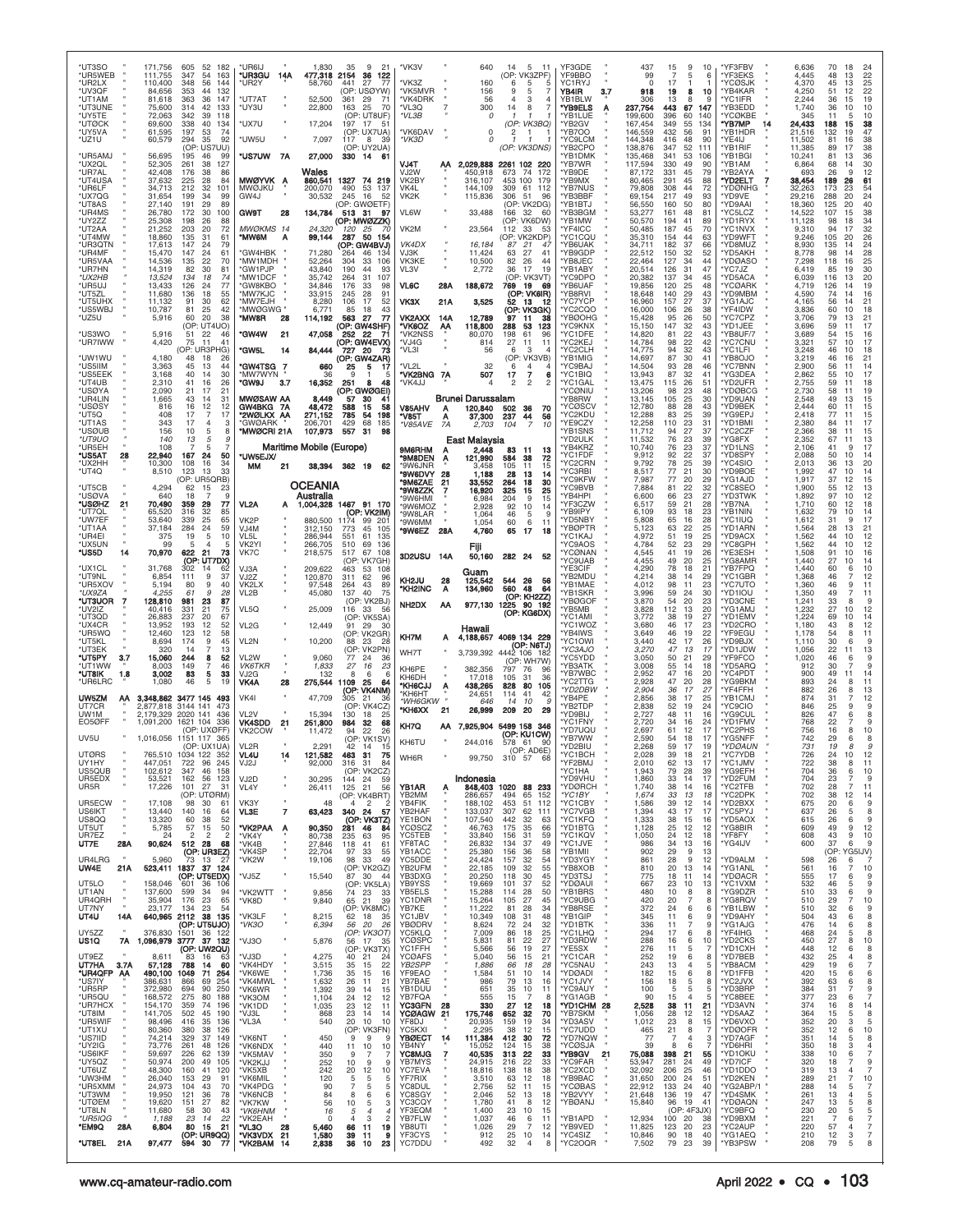| *YDØSRA                                | 200                                     | 9                   | 3<br>5                                               | 4GØT                                | 14                | 113,850                     | 669 23<br>46                                           | AZ7H                                        |     | 18,000                                  |                     | 101 28 47                          | *PR7AR                                |           | 16,072                               | 127<br>12                              | 37                | *PV8AAS                       |     | 57,200                                  | 223<br>43                                                |
|----------------------------------------|-----------------------------------------|---------------------|------------------------------------------------------|-------------------------------------|-------------------|-----------------------------|--------------------------------------------------------|---------------------------------------------|-----|-----------------------------------------|---------------------|------------------------------------|---------------------------------------|-----------|--------------------------------------|----------------------------------------|-------------------|-------------------------------|-----|-----------------------------------------|----------------------------------------------------------|
| *YD3BQO<br>*YC7WHE                     | 195<br>192                              | 23<br>18            | 8<br>5<br>$\overline{7}$                             | DV1DLX                              |                   | 34,335                      | (OP: DU1RB)<br>20<br>243<br>43                         | <b>U4DX</b>                                 |     | 6,528                                   | 76                  | (OP: LW7HT)<br>26<br>25            | 'PU2UBY<br>'PY2ZYV                    |           | 14,744<br>14,592                     | 87<br>21<br>139<br>21                  | 55<br>36          | *PY2WND<br>*PP2CS             |     | 53,760<br>52,734                        | 207<br>35<br>85<br>223<br>52<br>89                       |
| *YC2PST<br>*YD3CYO                     | 190<br>180                              | 10<br>10            | 3<br>7<br>5<br>$\overline{4}$                        | <b>DU1NA</b><br><b>DU1R</b>         | $\overline{7}$    | 14.100<br>132,264           | 162<br>36<br>14<br>679<br>30<br>58                     | LU6ETB                                      | 28A | 923,868                                 | 2531                | 28 104<br>(OP: LU7DW)              | 'PY2MOR<br>'PU2YMH                    |           | 14,213<br>13,298                     | 149<br>16<br>113<br>19                 | 45<br>42          | *PY6BK<br>*PY2DN              |     | 51,537<br>44,290                        | 88<br>158<br>35<br>212<br>32<br>54                       |
| *YD9BSX<br>*YC9CYN                     | 121<br>110                              | 8<br>13             | 6<br>5<br>5<br>6                                     | DZ1Z                                |                   | 16,920                      | (OP: DU1UGZ)<br>320<br>16<br>3                         | LR7D                                        |     | 847,177                                 | 2335                | 27 104<br>(OP: LU9ESD)             | 'PU2SZK<br>'PY2AXH                    |           | 12,480<br>10,557                     | 161<br>18<br>116<br>17                 | 30<br>34          | *PT2AZ<br>*PT9SS              |     | 41,895<br>41,652                        | 87<br>191<br>46<br>260<br>46<br>71                       |
| *YCØDMS<br>*YC7WHV                     | 96<br>91                                | 11<br>18<br>8       | $\overline{2}$<br>$\overline{4}$<br>6<br>7<br>5<br>з | *4I1LCP<br>*DU1JM                   | Α                 | 262,524<br>244,644          | 731<br>61<br>106<br>585<br>66<br>108                   | LT7F                                        |     | 562,479                                 | 1623 26             | 97<br>(OP: LU6FOV)<br>96           | 'PY1XA<br>'PU5AGM                     |           | 8,800<br>8,760                       | 115<br>13<br>94<br>14                  | 31<br>26          | *PP5WEB<br>*PY3FOX            |     | 38,512<br>34,105                        | 173<br>43<br>73<br>54<br>177<br>41                       |
| *YD3CQX<br>*YD3BFV<br>*YC1IYV          | 72<br>72<br>64                          | 9<br>33             | 8<br>4<br>3<br>5                                     | *DX4EVM<br>*DW7NDM                  |                   | 141,205<br>28,350           | 428<br>62<br>93<br>(OP: DV4ZAR)<br>181<br>35<br>40     | LU1DX<br>LU5VV<br>LU3MO                     |     | 493,768<br>246,620<br>173,130           | 1582<br>981<br>795  | 28<br>76<br>19<br>22<br>65         | 'PU2RDB<br>'PU2TOL<br>'PU2OXB         |           | 6,966<br>6,072<br>5,940              | 99<br>14<br>60<br>18<br>92<br>12       | 29<br>26<br>24    | *PP5DZ<br>*PY5AP              |     | 33.499<br>27,075                        | 85<br>115<br>54<br>193<br>26<br>31                       |
| *YD2RTG<br>*YC1BRG                     | 60<br>60                                | 23<br>69            | 4<br>9<br>6                                          | *DU6/N1MYM<br>*DU1VGX               |                   | 26,574<br>23,177            | 135<br>45<br>58<br>128<br>33<br>44                     | LO5D                                        | 21A | 647,323                                 | 1718                | 33<br>106<br>(OP: LU8EOT)          | 'PU2TBK<br>'PU3ELH                    |           | 5,889<br>4,950                       | 88<br>12<br>88<br>12                   | 27<br>21          | *PT2SR<br>*PY1VOY<br>*PY2WLM  |     | 26,520<br>25,370                        | 46<br>156<br>32<br>64<br>114<br>22<br>64<br>172<br>28    |
| *YD3AHC<br>*YCØEDY                     | 48<br>24                                | 5<br>$\overline{c}$ | 5<br>3<br>$\overline{2}$                             | *DV6XDS<br>*4E9VVN                  |                   | 18.673<br>13,632            | 42<br>144<br>29<br>206<br>19<br>29                     | LR3M<br><b>LU3VED</b>                       |     | 355,608<br>51,492                       | 999<br>279          | 101<br>-31<br>22<br>62             | *PU2GLU<br>'PU3VON                    |           | 4,788<br>3,750                       | 97<br>14<br>80<br>11                   | 28<br>19          | *PY1XS<br>*PY2CAT             |     | 22,356<br>22,080<br>18,834              | 166<br>21<br>48<br>48<br>106<br>25                       |
| *YCØNDB<br>*YF3CXB                     | 18<br>8                                 | 4<br>3              | $\mathfrak{p}$<br>$\overline{2}$<br>$\overline{c}$   | *DV1PCX<br>*DU4XM                   |                   | 13,039<br>11,968            | 29<br>102<br>30<br>169<br>25<br>19                     | LT5V                                        | 7A  | 21,924                                  | 246                 | 24<br>39<br>(OP: LU2JCW)           | 'PU2VTC<br>'PY2TSM                    |           | 3,069<br>2,754                       | 46<br>-12<br>71<br>10                  | 19<br>17          | *PY2OKB<br>*PY3TAM            |     | 18,330<br>17,892                        | 59<br>122<br>35<br>54<br>98<br>30                        |
| <b>YD1LNE</b><br>*YF8HYV<br>3.7        | $\Omega$<br>1,311                       | 24<br>31            | 11<br>12                                             | *4G1FKH<br>*DU9BZT                  |                   | 9,126<br>8,869              | 20<br>108<br>19<br>81<br>16<br>33                      | LU8DPM 1.8A<br>*LW5HR                       | АΑ  | 3.220<br>1,042,017                      | 59<br>1286          | 12<br>-23<br>222<br>81             | 'PU2FDD<br>'PY2RAF                    |           | 2.622<br>1,898                       | 93<br>14<br>31<br>10                   | 24<br>16          | *PY1OR<br>*PY2DR              |     | 15,225<br>14,418                        | 49<br>95<br>38<br>86<br>36<br>53                         |
| <b>YBØNSI</b>                          | 296,960                                 | 538                 | 77<br>155                                            | DU1/N6HPX<br>*4E1RA                 |                   | 8,493<br>6,862              | 97<br>25<br>32<br>63<br>20<br>27                       | *LW4EF<br>*LU1VYL                           | 28A | 399,441<br>54,436                       | 990<br>388          | 53<br>108<br>18<br>44              | 'PU2NZV<br>PU2KMM                     |           | 1,794<br>1,782                       | 37<br>12<br>28<br>11                   | 14<br>16          | *PY2KS<br>*PY2BX              |     | 13,260<br>12,264                        | 48<br>133<br>30<br>114<br>27<br>46                       |
| YC1AYO<br>YBØJVZ                       | 163,493<br>117,820                      | 393<br>254          | 56<br>111<br>57<br>115                               | DU4RER<br>*DU3AW                    |                   | 6,510<br>5,436              | 69<br>29<br>33<br>86<br>13<br>23                       | *LU3DDH<br>*LQ1D                            |     | 22,876<br>13,585                        | 133<br>132          | 20<br>56<br>-19<br>36              | 'PU2MCY<br>'PU2GCV                    |           | 1,752<br>1,265                       | 43<br>11<br>62<br>-9                   | 13<br>14          | *PY8SL<br>*PR7KG              |     | 10,098<br>9,024                         | 71<br>43<br>23<br>126<br>21<br>43                        |
| YC2GBS<br>YB2IQ                        | 90,855<br>90,600                        | 288<br>291          | 52<br>83<br>34<br>86                                 | *DU8WP<br>*DU7PH                    |                   | 4,005<br>2,920              | 40<br>22<br>23<br>23<br>89<br>17                       | *LU9DDJ<br>*LU3DNT                          |     | 4,719                                   | 59                  | (OP: LU3DR)<br>11<br>-22<br>22     | 'PU5BXB<br>PU5DCM                     |           | 1,260<br>1,134                       | 39<br>10<br>27<br>10                   | 11<br>17          | *PY2TOP<br>*PY6JP             |     | 6,102<br>4,662                          | 31<br>47<br>23<br>96<br>22<br>41                         |
| YB1TQL<br>YBØPJF<br>YB2TS              | 70,704<br>32,046<br>31,320              | 197<br>121<br>132   | 54<br>90<br>34<br>64<br>35<br>73                     | *DU1/KEØBRZ "<br>*DV1XJT<br>*4I7RAZ |                   | 1,472<br>338<br>304         | 28<br>15<br>17<br>15<br>6<br>32<br>9<br>10             |                                             |     | 4,056<br>Aruba                          | 54                  | 17                                 | 'PU7ASP<br>*PU5LTI<br>PU2LOD          |           | 975<br>945<br>935                    | 24<br>12<br>29<br>8<br>27<br>8         | 13<br>13<br>9     | *PY2VH<br>*PY5HR              |     | 3,840<br>3,408                          | 28<br>53<br>20<br>31<br>21<br>27                         |
| YBØET<br>YB1RUS                        | 15,330<br>11,461                        | 83<br>71            | 43<br>27<br>30<br>43                                 | *DW7EVQ 28                          |                   | 13,890                      | (OP: 4G7RAZ)<br>184<br>16<br>14                        | P43A<br>P4ØW                                | 21  | 1,422,745<br>AA 11,959,017 6829 139 474 |                     | 3625 32 105                        | 'PU5AOF<br>'PU2YVA                    |           | 855<br>812                           | 31<br>8<br>34<br>12                    | -11<br>17         | *PY1ZB<br>*PY5DU              |     | 3.330<br>2,436                          | 24<br>67<br>21<br>22<br>40<br>20                         |
| YC1DIU<br>YC1CRR                       | 8,911<br>5,720                          | 66<br>58            | 40<br>27<br>26<br>14                                 | *DW2ZQB<br>*DV9IHK                  | 21                | 950<br>35,623               | 22<br>10<br>g<br>347<br>22<br>27                       |                                             |     |                                         |                     | (OP: W2GD)                         | 'PU2OIG<br>PU2YBW                     |           | 752<br>638                           | 36<br>9<br>21<br>9                     | 13                | *PY1BAB<br>*PT7KM<br>*PY1IA   |     | 680<br>330                              | 18<br>16<br>45<br>8<br>$\overline{7}$<br>8<br>5          |
| YC9CGM<br>YE7LTN                       | 4,554<br>1,404                          | 52<br>39            | 19<br>27<br>11<br>16                                 | *DU8RAM<br>*DV1UCX                  |                   | 10,725<br>10,291            | 117<br>16<br>23<br>109<br>25<br>16                     | <b>CP5HK</b>                                | Α   | Bolivia<br>202,014                      |                     | 684 50 79                          | PU5RSL<br>'PU4FRC                     |           | 414<br>375                           | 20<br>9<br>16<br>6                     | 9<br>9            | *PY3ASQ<br>*PY2EX             | 28A | 198<br>108<br>639,850                   | 9<br>6<br>8<br>6<br>6<br>1682<br>30<br>104               |
| <b>YCØSAS</b><br><b>YB1WCK</b><br>28A  | 200<br>2,640                            | 10<br>31            | 5<br>5<br>-14<br>19                                  | *DV7MIS<br>*4I1BNC                  |                   | 7,990<br>5,220              | 19<br>137<br>15<br>82<br>13<br>16                      |                                             |     | Brazil                                  |                     |                                    | 'PU5SVE<br>'PU2OYH                    |           | 350<br>330                           | 17<br>5<br>20<br>5                     | 5<br>6            | 'ZV1T                         |     | 557,056                                 | 1556<br>28<br>108<br>(OP: PP1WW)                         |
| YC9XYP<br>21A<br>YB9UA<br>YE3AA<br>14A | 77,265<br>5,952<br>78                   | 385<br>89<br>5      | 27<br>58<br>20<br>28<br>2<br>4                       | *DV1IIW<br>*DU1JI<br>*DU1AVC        | 14                | 27,872<br>7,152<br>5,440    | 189<br>20<br>47<br>129<br>10<br>14<br>62<br>10<br>24   | PY2SBY<br>PY2LC<br>PY3PDR                   | A   | 631,584<br>415,616<br>130,801           | 1033<br>832<br>418  | 77<br>181<br>54<br>137<br>40<br>81 | 'PU3DRM<br>'PU2PHQ<br>'PU1LEO         |           | 252<br>168<br>132                    | 19<br>6<br>11<br>6<br>10<br>6          | 6<br>6<br>5       | PU5DPL<br>*PY2HT              |     | 188,604<br>181,272                      | 788<br>21<br>72<br>63<br>842<br>21                       |
| <b>YBØBAC</b><br>7A<br>YB8ROP          | 55,955<br>8,326                         | 281<br>89           | 67<br>28<br>19<br>27                                 | *DU7XD<br>*DV2ZNW                   |                   | 2,976<br>340                | 20<br>49<br>11<br>16<br>6<br>$\overline{4}$            | PY1IR<br>PY2EU                              |     | 126,940<br>88,570                       | 423<br>216          | 30<br>80<br>57<br>113              | 'PU3EBJ<br>*PU1WTW                    |           | 64<br>35                             | 5<br>4<br>2                            | 4<br>3            | *PY3KN<br>*PU4MMZ             |     | 165,816<br>157,225                      | 78<br>593<br>20<br>651<br>24<br>71                       |
| YC7OCS<br>YF3CYT                       | 3,354<br>1.107                          | 63<br>21            | 12<br>14<br>16<br>11                                 | *DU1VNA<br>*DU9BX                   |                   | 5,775<br>5,568              | 97<br>14<br>21<br>163<br>12<br>17                      | PY2KP<br>PY3ZL                              |     | 47.952<br>43,308                        | 156<br>205          | 53<br>91<br>45<br>63               | *PU2WJM<br>'PY2MIA                    |           | 24<br>16                             | $\overline{4}$<br>8<br>$\overline{2}$  | 4<br>2            | *PU2LUC<br>*PU2WDX            |     | 112,332<br>90,168                       | 640<br>20<br>54<br>38<br>648<br>14                       |
| YC3FTY<br>YG8AHJ                       | 416<br>147                              | 17<br>80            | 5<br>8<br>9<br>12                                    | *DW2ASC<br>*DV1UUU                  |                   | 1,830<br>1,804              | 89<br>6<br>9<br>43<br>9<br>13                          | PS8RV<br>PY5DK                              |     | 38,418<br>24,852                        | 208<br>88           | 28<br>86<br>44<br>70               | 'PU2KLD<br>'PU1SJL                    |           | 12                                   | 3<br>з                                 | з                 | *PY1KB<br>*PU2VMD             |     | 84,745<br>62,568                        | 411<br>22<br>63<br>316<br>26<br>62                       |
| YC3NHW<br>YB7CTN                       | 80<br>45                                | 8<br>17             | $\overline{4}$<br>$\Delta$<br>5                      | *DW6XIR<br>*DW2FCR                  |                   | 1,536<br>784                | 13<br>62<br>11<br>47<br>6<br>8                         | PY5AL<br>PY2YU                              | 28  | 11.218<br>,764,828                      | 93<br>3809          | 27<br>44<br>34<br>128              | 'ZW2T                                 | 21        | 464,264                              | 1282 31 100<br>(OP: PY2RKG)            |                   | 'PY2GM<br>*PU2PKL             |     | 51,240<br>45,524                        | 39<br>329<br>17<br>261<br>21<br>55                       |
| YB2URA<br>*YC3DOC                      | 42<br>148,920                           | 35<br>329           | 2<br>4<br>53<br>117                                  | *DV1VVA<br>*DX6EVM                  |                   | 520<br>24                   | 28<br>5<br>8<br>27<br>3                                | PS <sub>2</sub> T                           |     | 496,800                                 | 1512                | 24<br>91<br>(OP: PY2ZEA)           | 'PY2OT<br>*PY2RSA                     |           | 344,487<br>81,408                    | 29<br>1033<br>321<br>25                | 92<br>71          | *PU3FKW<br>*PU2XYT            |     | 40,338<br>39,578                        | 65<br>196<br>18<br>17<br>60<br>268                       |
| *YF9PBZ<br>*YBØISE                     | 121,830<br>32,100                       | 345<br>123          | 51<br>104<br>42<br>65                                | *4E1AGW 3.7                         |                   | $\Omega$                    | (OP: DV6VAU)<br>$\overline{c}$<br>3<br>2               | PY4ME<br>PP5KR                              | 21  | 77,544<br>377,224                       | 440<br>1150         | 18<br>54<br>31<br>91               | *PY2WOT<br>*PY2XC                     |           | 11,456<br>6,936                      | 96<br>19<br>65<br>18                   | 45<br>33          | *PU5ABB<br>*PU2STZ            |     | 36,186<br>29,495                        | 56<br>208<br>18<br>138<br>24<br>61                       |
| *YF3ESW<br>*YC7OIQ                     | 21,294<br>10,075                        | 110<br>117          | 27<br>51<br>40<br>25                                 | <b>DU3TW</b>                        | AA                | 947,784                     | 1247<br>90<br>186                                      | PP <sub>5JN</sub><br>PY3TD                  |     | 60,140<br>33,454                        | 352<br>163          | 20<br>42<br>23<br>63               | *PY2NY<br>'PS8DX                      | 14        | 425.111<br>33.292                    | 1162<br>35<br>174<br>24                | 102<br>-58        | *PU8YPL<br>*PU3RIN<br>*PY2DV  |     | 24,804<br>24,192<br>21,600              | 232<br>17<br>35<br>197<br>39<br>17<br>264<br>11          |
| *YC1RIK<br>*YE8RAF                     | 8,268<br>6,102                          | 95<br>75            | 22<br>30<br>27<br>27                                 | DU3T<br>DU1AV                       |                   | 882,767<br>681,054          | 1284<br>86<br>165<br>1454<br>77<br>110<br>37           | PY4RP<br>PY2IG                              | 14  | 3,990<br>563,563                        | 59<br>1583          | 12<br>18<br>108<br>35              | 'PP5IP<br>PP5TI*                      |           | 31,609<br>7,696                      | 247<br>22<br>69<br>21<br>9             | 51<br>31<br>9     | *PU8MGB<br>*PU2RTO            |     | 18,023<br>17,690                        | 21<br>173<br>53<br>14<br>41<br>140<br>20                 |
| *YCØJOY<br>*YC1HLT<br>*YB7XYO          | 5,289<br>4,512<br>4,370                 | 54<br>42<br>65      | 23<br>18<br>28<br>19<br>19<br>27                     | <b>DU4DXT</b><br>*DV1MM<br>*4I1EBD  | 21A<br>21A<br>14A | 29,768<br>15,795<br>193,000 | 184<br>24<br>159<br>17<br>28<br>786<br>71<br>29        | PP <sub>2D</sub> X<br>PY2YS<br><b>PY9MP</b> |     | 297,906<br>153.100<br>17,404            | 997<br>563<br>114   | 33<br>90<br>28<br>72<br>22<br>54   | 'PY3LX<br>'PP5IN<br>*PT2EL            |           | 612<br>506<br>432                    | 31<br>29<br>11<br>33<br>8              | 12<br>10          | *PY2XYZ<br>*PU1AJN            |     | 17,640<br>16,896                        | 168<br>15<br>30<br>47<br>154<br>19                       |
| *YB1IM<br>*YC9IPJ                      | 3,150<br>2,698                          | 38<br>45            | 24<br>11<br>17<br>21                                 | *DU7X                               |                   | 1,940                       | 8<br>12<br>34                                          | PY3WAK<br>*ZV2X                             | ņ   | 408<br>439,344                          | 14<br>1080          | 9<br>8<br>50<br>112                | 'PY1KW<br>*PU2MKU 3.7                 | 7         | 5,580<br>12                          | 102<br>13<br>14<br>з                   | 32<br>3           | *PY4WWW<br>*PU8PSF            |     | 15,399<br>13,910                        | 110<br>18<br>41<br>49<br>208<br>16                       |
| *YE8DWC<br>*YE3FAX                     | 1,054<br>544                            | 30<br>19            | 20<br>14<br>10<br>7                                  | *5W1SA                              | 21                | Samoa<br>75,600             | 492 21<br>35                                           | PY5DD<br>*PY2AB                             |     | 296,362<br>200,168                      | 615<br>645          | 71<br>138<br>38<br>93              | 'PU2XMY                               |           |                                      | 7<br>2                                 | 2                 | *PU2TWZ<br>PU2OYT             |     | 12,818<br>10,816                        | 175<br>16<br>42<br>110<br>19<br>45                       |
| *YC2CKY<br>*YF8FOR                     | 414<br>162                              | 12<br>11            | 8<br>10<br>$\overline{4}$                            |                                     |                   |                             |                                                        | 'PY2ANH<br>*PY1NS                           |     | 140,361<br>130,680                      | 309<br>356          | 61<br>116<br>56<br>109             | PT5J                                  |           | AA 12,001,288 6231 166 525           | (OP: PP5JR)                            |                   | *PY1AN<br>*PY2ATR             |     | 7,954<br>7,920                          | 27<br>83<br>14<br>32<br>91<br>13                         |
| *YC2MPF                                | 90                                      | 52                  | $\overline{4}$<br>5                                  |                                     |                   | SOUTH AMERICA               |                                                        | *PY2OF                                      |     | 121,600                                 | 361                 | 51<br>101                          | PV <sub>2K</sub>                      |           | 4,834,343                            | 4143 109 312                           |                   | *PU2OKW                       |     | 6,432                                   | 79<br>15<br>33                                           |
| *YG2AJH                                |                                         | 19                  | 3<br>$\Delta$                                        |                                     |                   | Argentina                   |                                                        | *PY4ARS                                     |     | 84,640                                  | 239                 | 53<br>107                          |                                       |           |                                      | (OP: PY2KNK)                           |                   | *PU2TNT                       |     | 6,102                                   | 36<br>72<br>18                                           |
| *YD2UWF 28A<br>'YB1HR                  | 49,776<br>5,360                         | 259<br>53           | 16<br>52<br>14<br>26                                 | LW1D                                |                   | 608,384                     | 1218 65 131<br>(OP: LW1EUD)                            | *PY2LPM<br>*PY2RE                           |     | 74,382<br>73,292                        | 225<br>288          | 50<br>104<br>50<br>96              | ZZ2T                                  |           | 4,738,297                            | 3716 111 338<br>(OP: PY2MNL)           |                   | *PU2MEA<br>*PU5DEH            |     | 5,338<br>5,000                          | 21<br>98<br>13<br>27<br>49<br>13                         |
| "YB9GWR 21A<br>*YC1LJT                 | 64,848<br>61,317                        | 287<br>275          | 59<br>25<br>60<br>21                                 | LQ5A<br>LU2EGI                      |                   | 287,100<br>51.136           | 676<br>63 117<br>200<br>46<br>90                       | 'PY4IM<br>'PR7JM                            |     | 69,876<br>60,610                        | 272<br>272          | 29<br>79<br>28<br>67               | PY7ZC<br>PY5AMF                       |           | 2,922,272 2752<br>2,203,736 2170 104 |                                        | 89 287<br>-272    | *PU1SKO<br>*PY2RIC            |     | 4,488<br>3,344                          | 29<br>59<br>15<br>36<br>20<br>18                         |
| *YC2KJC<br>*YC2USI                     | 3,973<br>760                            | 63<br>24            | 17<br>12<br>10<br>9                                  | LU8DY<br>lw7dx                      | 28                | 17,908<br>680,760           | 107<br>26<br>48<br>27<br>2094<br>95                    | <b>PR7RBA</b><br>'PY2FX                     |     | 58,194<br>45,095                        | 197<br>175          | 34<br>88<br>53<br>92               | PR1T                                  |           | 1,867,404 2167                       | 91<br>(OP: PY1ZV)                      | 238               | *PU9YCZ<br>*PU4BOT            |     | 3.168<br>3,075                          | 22<br>107<br>10<br>63<br>10<br>15                        |
| *YB1GBN 14A<br>'YB1DOL<br>*YB3FTD      | 20,296<br>1.932<br>187                  | 138<br>25           | 17<br>42<br>17<br>11<br>5<br>6                       | L55D                                |                   | 41,713                      | 313<br>19<br>40<br>(OP: LU5DE)                         | *PY2TEY<br>*PY5IF<br>*PY2RMY                |     | 37,200<br>27,977<br>25,702              | 184<br>127<br>148   | 45<br>75<br>38<br>63<br>23<br>48   | PT1K<br>PS2M                          |           | 792,951 1180<br>610,316              | (OP: PP1KV)<br>826                     | 87 216<br>81 203  | *PU1WZY<br>*PU4HUD<br>*PU5MFI |     | 2,775<br>2,552                          | 25<br>74<br>12<br>37<br>13<br>16<br>10                   |
| *YD8RAG<br>7A<br>*YC5SLA               | 14,100<br>3,294                         | 154<br>61           | 17<br>30<br>17<br>10                                 | L21F                                | 21                | 1.233,045                   | 3147 33 108<br>(OP: LU5FC)<br>1213                     | PR <sub>2V</sub>                            |     | 25,010                                  | 175                 | 35<br>47<br>(OP: PY2MIA)           | PV8DX                                 |           | 543,158                              | (OP: PY2OX)<br>1244<br>51              | -103              | *PY2EDY<br>*PU2WYT            |     | 1,950<br>1,593<br>1,586                 | 15<br>48<br>29<br>10<br>17<br>43<br>10<br>16             |
| *YB3PIN<br>*YD3BUE                     | 2.430<br>1,950                          | 39<br>50            | 19<br>11<br>11<br>14                                 | LT1E<br>LU9MBY<br>LU2DVI            | -14<br>3.7        | 298,958<br>294,292<br>2,976 | 27<br>32<br>998<br>84<br>53<br>14<br>17                | 'PY2VTR<br>*PY3CT                           |     | 20,824<br>20,400                        | 125<br>124          | 29<br>47<br>40<br>60               | PY3PA<br>PY5IN                        |           | 506,106<br>304,260                   | 1028<br>68<br>56<br>661                | 118<br>109        | *PU2PNB<br>*PY1CD             |     | 1,520<br>1,386                          | 59<br>23<br>15<br>18<br>30<br>15                         |
| *YC8UDV<br>*YC9BIH                     | 1,612<br>1,500                          | 42<br>76            | 11<br>15<br>11<br>14                                 | *LT2HH<br>*LU3DK                    | А                 | 223,924<br>221,375          | 612<br>58<br>120<br>47<br>538<br>114                   | *PY2KG<br>'PY2MAM                           |     | 18,920<br>18,096                        | 128<br>122          | 36<br>50<br>34<br>53               | PY3DX<br>PT <sub>2</sub> AW           |           | 218,564<br>147,964                   | 495<br>62<br>433<br>46                 | 140<br>96         | *PY3TR<br>*PU3BDJ             |     | 1,140<br>627                            | 42<br>8<br>12<br>15<br>8<br>11                           |
| *YC2DOP<br>*YG2ACP                     | 1,216<br>1,015                          | 23<br>41            | 9<br>10<br>11<br>18                                  | *LT1K                               |                   | 45,396                      | 271<br>49<br>68<br>(OP: LU6KA)                         | *PY2OSD<br>'PY5PLL                          |     | 15,015<br>14,760                        | 114<br>88           | 31<br>46<br>39<br>51               | PY1RI<br>PY5JY                        |           | 108,544<br>91,180                    | 425<br>49<br>357<br>35                 | 79<br>62          | *PU7BCG<br>*PY3EB             |     | 560<br>378                              | 37<br>9<br>11<br>8<br>13<br>10                           |
| *YF9DCH<br>'YD4GAS                     | 880<br>768                              | 37<br>36            | 9<br>11<br>9                                         | *LU3HIP<br>*LW3DBW                  |                   | 33,777<br>31,428            | 167<br>38<br>43<br>192<br>24<br>57                     | *PY2XL<br>PY2RPM                            |     | 14,742<br>12,672                        | 90<br>88            | 31<br>47<br>27<br>39               | PY3EW<br>PT7BI                        |           | 83,433<br>82,000                     | 357<br>46<br>441<br>32                 | 91<br>50          | *PY4NF<br>*PU3YST             |     | 224<br>220                              | 20<br>$\overline{4}$<br>$\overline{4}$<br>12<br>4<br>6   |
| *YC2ANN<br>*YC7HPF<br>*YC1LGO          | 528<br>522<br>462                       | 18<br>27<br>46      | 9<br>13<br>$\overline{7}$<br>11<br>9<br>12           | *LU1JHF<br>*LU4EN                   |                   | 28,404<br>25,220            | 95<br>43<br>65<br>173<br>26<br>39                      | *PY2VCP<br>*PY2PIM<br>*PY1FJ                |     | 12,410<br>12,028<br>11,573              | 106<br>111<br>122   | 27<br>46<br>22<br>40<br>25<br>46   | PY2TDX<br>PY4DK<br>PY <sub>2</sub> GZ |           | 79,786<br>76,589<br>72,002           | 376<br>35<br>229<br>40<br>268<br>51    | 47<br>99<br>88    | *PU2RND<br>*PU2VZV            |     | 90<br>45                                | 23<br>$\overline{7}$<br>8<br>10<br>5<br>$\overline{4}$   |
| *YD1CUN<br>*YD7AAE                     | 374<br>341                              | 33<br>19            | $\overline{4}$<br>$\overline{7}$<br>5<br>6           | *LU4JEA<br>*LU7DLS<br>*LU1COP       |                   | 19,504<br>18,720<br>17,775  | 140<br>41<br>51<br>162<br>39<br>51<br>192<br>35<br>44  | *PY2ERC<br>*PY2SRL                          |     | 10,896<br>8,584                         | 111<br>69           | 32<br>16<br>29<br>45               | PY1FI<br>PY2GT                        |           | 60,632<br>35,226                     | 40<br>248<br>126<br>36                 | 64<br>78          | *PY2CX 21A<br>*ZZ2P           |     | 385,728 1135<br>176,730                 | 94<br>29<br>32<br>491<br>105<br>(OP: PY2GTA)             |
| *YG3EOY<br>*YB2FCE                     | 304<br>128                              | 14<br>33            | 7<br>9<br>5<br>3                                     | *LU1EXR<br>*LU7ADC                  |                   | 17,430<br>13,172            | 92<br>30<br>53<br>150<br>33<br>41                      | *PY2PM<br>*PP5TG                            |     | 7,314<br>6,900                          | 77<br>102           | 27<br>42<br>26<br>34               | PY2TUA<br>PY6UN                       |           | 28,665<br>22.325                     | 43<br>111<br>112<br>39                 | 74<br>56          | *PT1M                         |     | 169,344                                 | 632 24<br>- 74<br>(OP: PY1PL)                            |
| *YC1JZK<br>*YD3RAN                     | 91<br>70                                | 10<br>10            | $\overline{4}$<br>3<br>6<br>$\overline{4}$           | *LU4DTL<br>*LU1QR                   |                   | 10,858<br>5,500             | 96<br>21<br>40<br>52<br>29<br>26                       | *PY1EZ<br>*PY2REC                           |     | 6,215<br>5,724                          | 62<br>54            | 20<br>35<br>24<br>30               | PY1GAM<br>PY2IQ                       |           | 9,882<br>4,305                       | 20<br>74<br>51<br>16                   | 41<br>25          | *PY1DX<br>*PY8WW              |     | 139,320<br>133,792                      | 494<br>-26<br>82<br>501<br>27<br>86                      |
| *YB2LGF<br>*YD3BFW<br>*YD8USA          | 60<br>18<br>16                          | 6<br>3<br>6         | $\overline{4}$<br>6<br>$\overline{1}$<br>2<br>3<br>5 | *LU9DD<br>*LU1DW                    |                   | 4,940<br>1,972              | 80<br>22<br>30<br>20<br>14<br>20                       | *PT2ZDX<br>*PY2WSV<br>*PY1CH                |     | 5,512<br>4,332                          | 103<br>75           | 25<br>28<br>25<br>32               | PY1OD<br>PY4LI<br>PY5QW               |           | 3,999<br>3,132                       | 56<br>19<br>44<br>-22<br>1991<br>30    | 24<br>32<br>105   | *PY2BRA<br>*PT2EM             |     | 23,700<br>15,134                        | 131<br>56<br>19<br>13<br>10<br>249                       |
| *YG1ALO                                | 12                                      | 19                  | 1<br>3                                               | *LU3DOU<br>*LU9LZR                  |                   | 1,872<br>1,258              | 47<br>18<br>18<br>22 17<br>17<br>$\overline{7}$        | *PY2MIG<br>*PY1FOG                          |     | 4,088<br>3,880<br>3,723                 | 53<br>68<br>133     | 23<br>33<br>17<br>23<br>27<br>46   | ZZ5K                                  | 28A       | 768,015<br>568,288                   | 1976<br>-24<br>(OP: PP5RT)             | 88                | *PY2TTN<br>*PY5JR             |     | 12,212<br>10,234                        | 117<br>20<br>51<br>22<br>121<br>12                       |
| <b>FK8IK</b><br>А                      | New Caledonia<br>1,735,344 2053 100 212 |                     |                                                      | *LU5FYD<br>*LW8DLF<br>*LW6DGR       |                   | 697<br>598<br>506           | 17<br>10<br>25<br>13<br>13<br>17<br>11<br>12           | *PT7PT<br>*PR7KSA                           |     | 3,384<br>2,744                          | 95<br>116           | 19<br>28<br>23<br>33               | PY3PS<br>PP5BJF                       |           | 17,000<br>9,666                      | 106<br>19<br>101<br>20                 | 49<br>34          | *PY2KO<br>*PY3BEG             |     | 5,499<br>1,326                          | 53<br>17<br>30<br>16<br>27<br>10                         |
| FK4QX<br>28                            | 118,680 509 27 59                       |                     |                                                      | *LU6RAN<br>*LU9CSM                  |                   | 128<br>78                   | 20<br>-7<br>9<br>16<br>6                               | *PY1PM<br>*PY5AR                            |     | 2,730<br>2,600                          | 40<br>37            | 17<br>25<br>17<br>23               | PY2KJ<br>PY5FO                        | 21A       | 1,169,844<br>1,030,458               | 35<br>2575<br>2546<br>33               | 121<br>110        | *PY7GB<br>*PV8DC<br>*PV8DR    |     | 1,173<br>999<br>598                     | 25<br>10<br>13<br>33<br>16<br>11<br>32<br>8<br>15        |
| ZM1X<br>A                              | New Zealand<br>239,616                  |                     | 463 76 132                                           | *LQ5H<br>*LW3DN                     | 28                | 217,460<br>44,268           | 1022<br>25<br>58<br>287<br>21<br>47                    | *PY2MIB<br>*PP5MZ                           |     | 2,583<br>2,107                          | 67<br>64            | -17<br>24<br>20<br>23              | PY4EK<br>PY5ZHP                       |           | 675,540<br>192,326                   | 1809<br>31<br>628<br>27<br>29          | 104<br>86<br>93   | *PY3AA<br>*PY4JW              | 14A | 255<br>685,980                          | 9<br>8<br>11<br>1780<br>38<br>110                        |
| ZL1XS<br>ZL2UO                         | 103,887                                 | 259<br>191          | (OP: ZL2MF)<br>-54<br>99<br>40<br>90                 | *LU1RAF<br>*LU4DPL                  |                   | 40,432<br>22,491            | 317<br>37<br>19<br>180<br>20<br>43                     | *PY7VI<br>*PY2NU                            |     | 1,665<br>1,152                          | 32<br>34            | 15<br>22<br>14<br>18<br>-17<br>17  | PY2NZ<br>PY2PPZ                       |           | 159,698<br>17,416                    | 488<br>165<br>19<br>3194<br>37         | 37<br>128         | *PY2UD<br>*PY2MM              |     | 313,740<br>59,748                       | 816<br>33<br>107<br>305<br>28<br>50                      |
| ZL4RMF<br>ZL3CW<br>28                  | 67,600<br>29,925<br>3,975               | 126<br>58           | 40<br>65<br>13<br>12                                 | *LU9VYY<br>*LQ5D                    |                   | 8,917<br>7,860              | 168<br>11<br>26<br>128<br>12<br>18                     | *PY5IQ<br>*PY1LT<br>*PY3KV                  |     | 1,122<br>1,089<br>1,050                 | 37<br>39<br>25      | 13<br>20<br>14<br>16               | PP4T<br>PY6HD                         | 14A       | 1,508,925<br>452,595                 | (OP: PY4BZ)<br>1152<br>-36             | 107               | *PY4XX<br>*PY2XJ              |     | 41,370<br>22,618                        | 45<br>222<br>25<br>27<br>224<br>16                       |
| ZM1A<br>7                              | 391,878 1234 32                         |                     | 91<br>(OP: ZL3CW)                                    | <b>LW7DQW</b><br>*LU5MGH            |                   | 3,861                       | (OP: LU9DA)<br>60<br>$\frac{12}{7}$<br>-27<br>13<br>11 | *PY2HZ<br>*PY2SG                            |     | 1,036<br>399                            | 33<br>23            | 17<br>20<br>10<br>11               | PY6TS<br>PY5XH                        |           | 64,974<br>1,638                      | 348<br>28<br>26<br>-11                 | -63<br>15         | *PS8ET<br>*PY2COY             |     | 10,370<br>6,063                         | 38<br>73<br>23<br>22<br>56<br>21                         |
| *ZL1MTO A                              | 3,300                                   | 34 21               | 29                                                   | *LU1DLP<br>*LW6DW                   | - 21              | 360<br>5<br>1,014           | -3<br>$\overline{c}$<br>3<br>$\overline{7}$<br>34<br>6 | *PU9PED<br>*PY5RKR                          |     | 324<br>315                              | 21<br>15            | 8<br>10<br>8<br>7                  | PS7DX<br><b>PY3CB</b>                 | <b>7A</b> | 558<br>5,704                         | 17<br>$\overline{7}$<br>85<br>17       | 11<br>29          | *PY2EBD<br>*PY2MQ             |     | 1,334<br>616                            | 17<br>28<br>12<br>$\overline{7}$<br>28<br>$\overline{7}$ |
| ZL4NR<br>ΑA<br>ZL1T                    | 29,574 116 30<br>25,986                 | 148                 | 63<br>29<br>42                                       | *LU1HHT<br>*LU7DUE                  | 14                | 85,782<br>63,572            | 435<br>25<br>62<br>335<br>29<br>63                     | *PT7APM<br>*ZZ5DP                           |     | 288<br>174                              | 8<br>30             | 8<br>8<br>15<br>14                 | PW2F<br>PY5DC                         | 3.7A      | 720<br>24                            | 21<br>6<br>13<br>3                     | 14<br>з           |                               |     | Chile                                   |                                                          |
| ZL4NY<br>ZL3GA                         | 25,123<br>17,710                        | -91<br>94           | 37<br>60<br>25<br>52                                 | *LW6EQG<br>*LV7H                    | $\overline{7}$    | 12,642<br>1,110             | 21<br>119<br>28<br>100<br>16<br>21                     | *PY5DV<br>*PO2TO                            |     | 88<br>-8                                | $\overline{7}$<br>9 | 6<br>5<br>3<br>5                   | *PP2CC<br>*PY2KC                      | ΑA        | 628,732<br>587,664                   | 1055<br>78<br>853<br>73                | 148<br>191        | <b>CE3CT</b><br>CE6CGX        | Ą   | 1,823,145 2372                          | 2,372,210 2797 97 205<br>90 195                          |
| ZL1BBW<br>14A<br>ZL2RVW                | 26,386<br>22,876                        | 133<br>115          | 24<br>55<br>25<br>51                                 | *LU5MEC                             |                   | 660                         | (OP: LU1HO)<br>35<br>8<br>12                           | *PU2SDX 28<br>*PY2CP                        |     | 306,072<br>267,680                      | 995<br>946          | 29<br>88<br>25<br>87               | *PY2AD<br>*PY2ZR                      |           | 380,380<br>368,554                   | 704<br>59<br>1067<br>42                | 150<br>85         | CB8E                          |     |                                         | 1,458,504 2010 91 191<br>(OP: CE8EIO)<br>1323<br>72 145  |
| *ZL4YY<br>AA<br>*ZL2IFB<br>*ZL3GK      | 8,235<br>4,361<br>4,182                 | 61<br>39<br>45      | 22<br>39<br>17<br>32<br>32                           | *LQ3H<br>*LU5ILA                    | 3.7               | 450<br>78                   | 94<br>$\overline{4}$<br>-6<br>14<br>з<br>з             | *PU2UAF<br>*PU1JSV                          |     | 247,776<br>91.504                       | 900<br>461          | 28<br>88<br>-21<br>55<br>-21<br>47 | 'PY3OZ<br>*PP5FZ                      |           | 223,850<br>195,088                   | 477<br>71<br>545<br>48                 | 114<br>89         | CE6TK<br>CE3CLF<br>CE2LE      |     | 689,409<br>569,009 1112<br>516,894 1097 | 63 140<br>78<br>108                                      |
| *ZL2MM<br>*ZL1CAP                      | 1,403<br>864                            | 25<br>21            | 19<br>$\overline{7}$<br>16<br>11<br>16               | LU7MT                               | AA                |                             | 1,773,392 1852 111 257<br>1358 71 190                  | *PU5SKW<br>*PU2USK<br>*PY4RR                |     | 89,896<br>63,505<br>61,040              | 495<br>388<br>440   | 19<br>46<br>-17<br>39              | *PY1SX<br>'PT7WM<br>'PT7ZT            |           | 183,929<br>175,959<br>172,206        | 334<br>53<br>356<br>58<br>433<br>48    | 140<br>131<br>114 | CE4JZO<br>XQ1CY               |     | 482,727 1082<br>405,270 1017            | 117<br>64<br>55<br>103                                   |
|                                        | Philippines                             |                     |                                                      | L33M<br>LT6M                        |                   | 917,676<br>913,384          | (OP: LU3MAM)<br>1494 69 163                            | *PU2VLI<br>'PY2SR                           |     | 59,772<br>56,616                        | 316<br>342          | 20<br>48<br>-22<br>62              | *PY1AX<br>*PY1PDF                     |           | 127,358<br>127,029                   | 365<br>47<br>386<br>46                 | 107<br>115        | CE3ARU<br>CE3CMH              |     | 14,049<br>4,823                         | 42<br>160<br>21<br>77<br>28<br>25                        |
| DY1T<br>A                              | 971,848 1498 80 156                     |                     | (OP: DU1IVT)                                         | LU7MCJ                              |                   | 412,282                     | (OP: LU8MHL)<br>1019 56 101                            | *PU2MST<br>*PU2MIW                          |     | 36,036<br>26,937                        | 208<br>190          | 19<br>58<br>-20<br>53              | *PY2SGL<br>'ZZ1M                      |           | 106,872<br>99,162                    | 401<br>46<br>387<br>-45                | 100<br>-81        | <b>CA4PSH</b><br>CE3TL        | 28  | 431,870 1648<br>85,746                  | 73<br>22<br>43<br>617<br>19                              |
| DU1EG<br>DU7JAY<br>DV1SCO              | 502,467<br>406,850 1039<br>401,760 1013 | 978                 | 79<br>134<br>69<br>89<br>62<br>93                    | LU1BJW<br>LT9H                      |                   | 298,200<br>219,870          | 589<br>64 136<br>661 42 84<br>(OP: LU3HY)              | *PY2MZM<br>*PY2BRP<br>*PU2LFU               |     | 25,350<br>24,486<br>23,541              | 166<br>172<br>176   | 24<br>51<br>49<br>17<br>17<br>42   | 'PY2ZA<br>*PY2BBQ                     |           | 95,172<br>65,512                     | (OP: PY1SAD)<br>289<br>46<br>210<br>53 | 86<br>99          | CE1BF<br><b>CE3NR</b><br>XR2K | 14  | 21,040<br>109,513<br>280                | 25<br>222<br>15<br>458<br>30<br>67<br>20<br>6<br>-8      |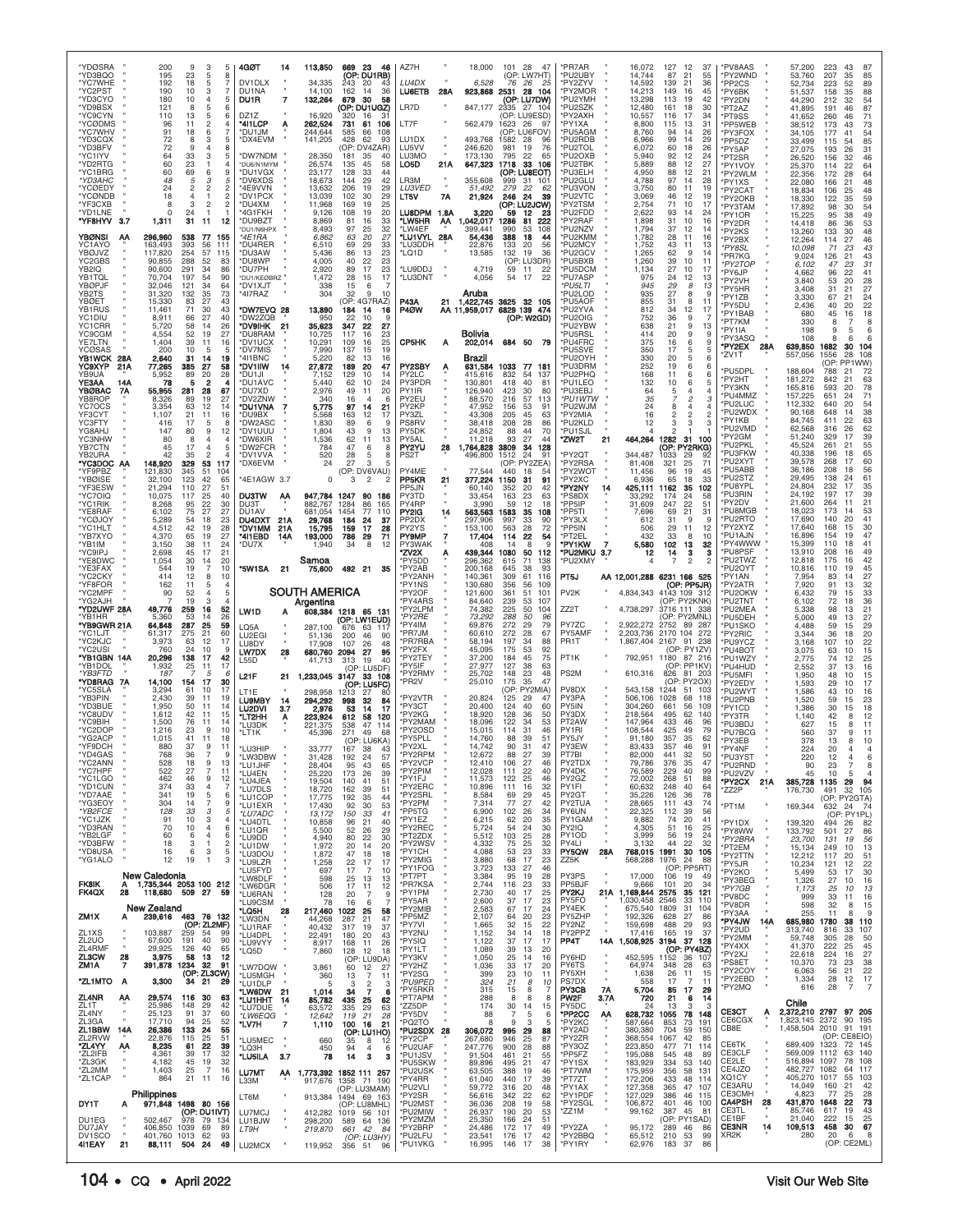| *CE5DSQ A<br>*3G1D                                      | 560,028                                                             | 976                        | 580,308 1352 70 152<br>69<br>167<br>(OP: XQ1FM)              | HG6C<br><b>JH7UJU</b>                               |         | 140,303                                    | 151,074 466 57 174<br>(OP: HA6IAM)<br>313<br>74<br>99                                     | US5VX<br>EC4AA<br><b>IT9NAN</b>                              |    | 3,762<br>3,420<br>2,592                 | 52<br>77<br>52                    | 11<br>$\frac{22}{27}$<br>9<br>20<br>12                                            |                              | YD3BGT<br>YD3BGF<br>OL4W                                 | 3.7                  | 2<br>13,248                                         | 280<br>6                                                               | 42                                  | *KD2TOW<br>'KD2WDN<br>'W2FTL                      | 4,815<br>2,673<br>30                       | 39<br>30<br>5            | 18<br>10<br>3                   | 27<br>23<br>3                              |
|---------------------------------------------------------|---------------------------------------------------------------------|----------------------------|--------------------------------------------------------------|-----------------------------------------------------|---------|--------------------------------------------|-------------------------------------------------------------------------------------------|--------------------------------------------------------------|----|-----------------------------------------|-----------------------------------|-----------------------------------------------------------------------------------|------------------------------|----------------------------------------------------------|----------------------|-----------------------------------------------------|------------------------------------------------------------------------|-------------------------------------|---------------------------------------------------|--------------------------------------------|--------------------------|---------------------------------|--------------------------------------------|
| *XQ3SK<br>*CE4CBJ<br>*CE3GRU<br>*CE3UVT                 | 219,356<br>164,436<br>25,988<br>10,586                              | 706<br>483<br>160<br>114   | 53<br>69<br>93<br>49<br>58<br>31<br>26<br>41                 | <b>IZØFUW</b><br>CT1BXT<br>UT5EOX<br>SP4CUF         |         | 138,316<br>123,624<br>119,658<br>119,040   | 70<br>159<br>334<br>342<br>50 154<br>354<br>162<br>60<br>477<br>41 151                    | JT1BV<br>PU2VOR<br>G4RGK<br>9W2UPI                           |    | 1,755<br>1,518<br>1,232<br>1,071        | 29<br>37<br>26<br>21              | 20<br>11<br>12<br>10<br>12<br>10<br>11                                            |                              | UT4UBZ<br>IZ5OVP<br><b>SNØE</b>                          |                      | 3,569<br>1,260<br>825                               | (OP: OK1IF)<br>74<br>$\overline{7}$<br>50<br>5<br>34<br>$\overline{4}$ | 36<br>23<br>21                      | AC3LZ<br>W3MAM                                    | District 3<br>468,666<br>246,280           | 577<br>392               | 82<br>65                        | 215<br>170                                 |
| *CE5OS<br>*CE3KRM<br>*CE3GCA<br>*CE3BKN                 | 10,582<br>5,088<br>1,824<br>957                                     | 92<br>53<br>56<br>38       | 42<br>32<br>25<br>28<br>18<br>20<br>16<br>13                 | <b>YU3LAX</b><br>W6QU<br>MI5JYK                     |         | 113,600<br>113,373<br>109,052              | 498<br>40 160<br>249<br>66 105<br>(OP: W8QZA)<br>389<br>47 152                            | PY5AS<br>DW2ZOL<br>WE9N<br><b>JH7BMF</b>                     |    | 864<br>572<br>448<br>350                | 38<br>18<br>11<br>10              | 10<br>8<br>7<br>6<br>8<br>6                                                       | 8<br>8                       | <b>DL7KP</b><br>JH1APZ<br>TA2TC                          |                      | 143<br>126<br>120                                   | (OP:<br>11<br>з<br>5<br>6<br>2<br>6                                    | <i>SO8OO)</i><br>10<br>4<br>6       | KC3RDV<br>*N3GT<br>'KC3QVQ<br>K3KDX               | 38,280<br>356,425<br>175,032<br>134,568    | 148<br>478<br>290<br>280 | 34<br>68<br>73<br>43            | 76<br>201<br>161<br>135                    |
| *CE5WOW<br>*XQ5CIE<br>*CA1NAK                           | -18<br>28<br>34,304<br>25,730                                       | -5<br>249<br>194           | 3<br>3<br>19<br>48<br>-17<br>45<br>(OP: XQ1CR)               | N4WLL<br><b>YCØVM</b><br>UA3OQ<br>DK8R              |         | 100,646<br>94,248<br>67,996<br>59,428      | 207<br>58 124<br>272<br>56<br>97<br>40 151<br>293<br>248<br>49<br>117                     | R2FI<br>PY3FF<br><b>CA3FJK</b><br><b>UAØSBQ</b>              |    | 297<br>275<br>253<br>242                | 13<br>16<br>15<br>11              | 4<br>6<br>5<br>6<br>5<br>6                                                        | 5<br>5                       | DL7AT<br><b>OM3IAG</b><br><b>OE6STD</b><br>UB411Q/       |                      | 100<br>72<br>6                                      | $\overline{c}$<br>10<br>8<br>2<br>$\overline{\mathbf{2}}$<br>1         | 8<br>7<br>2                         | N3AML*<br>'KR3L<br>"N3BAS<br>NU3O*                | 111,384<br>9,063<br>6.966<br>1,674         | 213<br>65<br>45<br>21    | 59<br>17<br>13<br>12            | 145<br>36<br>41<br>19                      |
| *CA5UBR<br>*CA2SLJ<br>*CE1LEW<br>*CD7CKU                | 7,744<br>6,820<br>5,148<br>64                                       | 135<br>136<br>109<br>6     | 14<br>18<br>12<br>19<br>13<br>23<br>$\overline{4}$<br>4      | NP2Q<br><b>M3RZO</b><br>US7UK                       |         | 55,212<br>51,480<br>49,296                 | (OP: DL8LR)<br>284<br>30<br>56<br>89<br>317<br>31<br>271<br>34<br>124                     | <b>VU3PUA</b><br><b>NØJK</b><br>EA8/OHØXX*<br><b>ON3DI</b>   |    | 200<br>176<br>160<br>140                | 9<br>6<br>7<br>6                  | з<br>5<br>5<br>5<br>5                                                             | 6<br>5                       | UA6L<br>HA1TI<br>HF7A<br><b>DL1AOB</b>                   |                      | O<br>5,904<br>4,104<br>285                          | 151<br>4<br>4<br>124<br>21<br>з                                        | 37<br>32<br>12                      | 'AC3MB<br>'K3YR<br>'KC3SIL                        | 960<br>180<br>126                          | 20<br>9<br>6             | 14<br>6<br>4                    | 16<br>9<br>5                               |
| *CB3R<br><b>CE3QY</b><br>*CE5AUC                        | 21<br>23,856<br>156,793<br>14<br>2,975                              | 155<br>664<br>47           | 21<br>50<br>(OP: XQ3SK)<br>27<br>64<br>16<br>19              | UX8IX<br>M7XTT<br>K4WY<br>N8LJ                      |         | 47,508<br>37,064<br>36,570<br>35,200       | 39<br>109<br>214<br>280<br>26<br>87<br>123<br>47<br>91<br>133<br>32<br>68                 | <b>JA5NSR</b><br><b>EA7KJG</b><br>XE2MWY<br><b>VK1MF</b>     |    | 135<br>16<br>12<br>12                   | 5<br>2<br>6<br>2                  | 4<br>2<br>2                                                                       | 5                            | ED5R<br>UZ7M                                             | АΑ                   | 1,601,280<br>594,135                                | 1491 122<br>(OP: EA5Z)<br>944<br>(OP: UT9MZ)                           | 434<br>97 308                       | K4QQG<br>W4SSF<br>K2YJ                            | District 4<br>686,092<br>200,910<br>40     | 739<br>338               | 90<br>62                        | 251<br>160                                 |
| *CA2CFK<br>*XQ5HGD<br>*CA7TWY                           | 7<br>117<br>70<br>$\Omega$                                          | 27<br>21<br>11             | 5<br>4<br>3<br>4<br>$\overline{c}$<br>$\overline{c}$         | YU5VUK<br><b>IK3BVD</b><br>LZ3RR<br>RZ4AZ           |         | 34,020<br>30,976<br>28,980<br>28,314       | 235<br>27<br>99<br>158<br>35<br>86<br>194<br>28<br>98<br>185<br>24<br>93                  | JG1NCL/6<br>YG3FAP<br>VK2R                                   |    | 12<br>6<br>6                            | 2                                 | 1<br>(OP: VK2IO)                                                                  |                              | <b>ON6NL</b><br><b>JA6GCE</b><br><b>IZ3NVR</b><br>UN8PT  |                      | 460,332<br>334,508<br>320,117<br>237,986            | 863<br>79<br>568<br>82<br>602<br>81<br>496<br>51                       | 263<br>159<br>248<br>140            | 'K1MWH<br>'K4LEN<br>'W9TCV                        | 135,744<br>110,400<br>101,598              | 306<br>287<br>229        | 50<br>57<br>49                  | 118<br>127<br>128                          |
| CE3WYZ AA<br>CE3KH<br>XQ1KZ<br>CE1TT                    | 77,216<br>4,503<br>21A<br>621,140<br>481.656                        | 251<br>52<br>1683<br>1517  | 59<br>93<br>26<br>31<br>31<br>99<br>94<br>28                 | UG4P<br>HG7J<br>9A4OP                               |         | 27,135<br>26,650<br>23,199                 | 37<br>192<br>98<br>163<br>36<br>94<br>(OP: HA7JQK)<br>194<br>26<br>85                     | G1WSA/P<br><b>F8AKS</b><br><b>YBØSSF</b><br>TA2IB            |    | $\Omega$<br>102,276<br>57,681<br>56,960 | 2<br>403<br>249<br>265            | $\mathfrak{p}$<br>28<br>80<br>26<br>61<br>23<br>57                                |                              | SP5PDA<br>YU1LM<br>IZ1ANK<br>OK1DMP                      |                      | 177,731<br>102,858<br>95,520<br>81,620              | 583<br>52<br>409<br>45<br>409<br>54<br>57<br>236                       | 171<br>141<br>145<br>155            | 'KN4ZUJ<br>WO4ROG<br>'KD2SXD<br>K4KPL*            | 50,126<br>39,060<br>37,631<br>36,160       | 161<br>148<br>128<br>122 | 51<br>41<br>47<br>42            | 91<br>85<br>74<br>71                       |
| CE1KV<br>CE2DX<br>CE5NK<br><b>CE3WW</b><br>3.7A         | 182,378<br>226,703<br>14A<br>134,435<br>77                          | 705<br>873<br>453<br>22    | 28<br>70<br>28<br>75<br>31<br>84<br>3<br>4                   | E77T<br><b>LA7WRA</b><br><b>MØJTL</b><br>YUØW       |         | 22,140<br>21,402<br>20,988<br>20,865       | 148<br>29<br>61<br>206<br>22<br>65<br>27<br>163<br>79<br>155<br>23<br>84                  | JQ1NGT<br>SY1AEA<br>JL1UTS<br>JR2EKD                         |    | 37,505<br>37,291<br>25,976<br>23,100    | 228<br>295<br>167<br>164          | 22<br>43<br>24<br>65<br>22<br>46<br>19<br>36                                      |                              | HA5BA<br>PE2K<br>MWØDNF<br>A61FK                         |                      | 62,828<br>41,796<br>37,816<br>22,496                | 331<br>34<br>332<br>26<br>207<br>33<br>110<br>18                       | 105<br>103<br>83<br>58              | 'KN4TCF<br>KO4HMB<br>'K4ZMF<br>'N4TPT             | 23,937<br>23,072<br>17.927<br>14,964       | 89<br>102<br>93<br>72    | 37<br>43<br>31<br>31            | 64<br>69<br>60<br>55                       |
| *XQ5ME<br>'CE2SCZ<br>*CE5MRA<br>*XR3Y                   | 312,747<br>AA<br>130,154<br>21,437<br>1,288                         | 682<br>502<br>171<br>27    | 60<br>123<br>43<br>75<br>39<br>58<br>12<br>11                | EA4U<br>W7FS<br>RA9W<br><b>DU1SH</b>                |         | 20,856<br>20,384<br>19,152<br>17,901       | 124<br>28<br>60<br>99<br>39<br>52<br>102<br>18<br>54<br>22<br>29<br>268                   | SP4NKJ<br><b>UX3IT</b><br>JR1NKN<br>MW8T                     |    | 13,915<br>13,035<br>12,710<br>8,428     | 148<br>176<br>129<br>114          | 40<br>15<br>43<br>12<br>22<br>19<br>32<br>-11                                     |                              | EA3F<br>EA1AER<br>YB2NDX<br>SP9JZT                       |                      | 22,275<br>20,856<br>18,040<br>18,040                | 129<br>38<br>123<br>29<br>30<br>103<br>153<br>21                       | 61<br>59<br>52<br>61                | 'KO4EQR<br>K4WSD<br>'K4BWM<br>'AE4VT              | 12,006<br>8,908<br>7,392<br>5,940          | 61<br>68<br>55<br>40     | 34<br>27<br>24<br>21            | 53<br>41<br>42<br>34                       |
| *CB6LR<br>*CA1FCS                                       | 229,405<br>28A<br>31,990                                            | 875<br>191                 | (OP: XQ7UP)<br>21<br>76<br>(OP: CE6GDR)<br>22<br>48          | EW8G<br>PAØAWH<br>RW3AI<br><b>BI4PDD</b>            |         | 17,266<br>16,932<br>16,835                 | 17<br>169<br>80<br>153<br>21<br>81<br>151<br>20<br>71<br>118<br>38<br>46                  | F1ICR<br>JI1NZA/1                                            |    | 5,632<br>4,865                          | (OP: MMØCWJ)<br>80<br>61<br>61    | 12<br>32<br>17<br>18<br>11                                                        |                              | M5N<br><b>DL9PN</b><br><b>NP3T</b>                       |                      | 12,104<br>11,289<br>7,991                           | 21<br>130<br>(OP:<br>150<br>15<br>74<br>26                             | 68<br>GØGJV)<br>56<br>35            | KO4DJG<br><b>KN4UOW*</b><br>KO4AWC<br>'KO4TPN     | 3,080<br>1,612<br>814<br>285               | 47<br>31<br>15<br>9      | 12<br>9<br>10<br>$\overline{7}$ | 16<br>17<br>12<br>8                        |
| *CE1PTT<br>*CE1RT<br>*CE1LTL                            | 21A<br>133,245<br>113,030<br>14,994                                 | 497<br>492<br>136          | 29<br>76<br>24<br>65<br>27<br>15                             | DF7XR<br>2MØTFP<br>MI7PGD                           |         | 16,212<br>13.502<br>12,240<br>11,592       | 139<br>21<br>65<br>19<br>66<br>137<br>145<br>15<br>57                                     | <b>UTØNB</b><br><b>JS2ITI</b><br><b>OK1LV</b><br>JA1KPF      |    | 4,440<br>2,842<br>2,407<br>2,068        | 40<br>49<br>42                    | 29<br>12<br>17<br>11<br>18<br>12<br>10                                            |                              | PY1II<br>WB4OMM<br>SP5GDX<br>WO7T                        |                      | 3,519<br>3,150<br>2.640<br>2,596                    | 45<br>19<br>31<br>14<br>34<br>18<br>25<br>19                           | 32<br>28<br>26<br>25                | 'N4LDB<br>'N4BBG<br>'K4KIM                        | 56<br>36<br>20                             | 3<br>$\mathfrak{p}$      | 3<br>3<br>$\overline{a}$        | $\begin{array}{c} 4 \\ 3 \\ 2 \end{array}$ |
| <b>HK3CFM</b><br><b>HK3EA</b><br>нкэс                   | Colombia<br>126<br>А<br>21<br>4<br>137,636<br>14                    | 8<br>$\overline{2}$<br>639 | 7<br>7<br>$\overline{2}$<br>$\overline{2}$<br>21<br>55       | N3CI<br>MW7XRE<br>RZ3ARO/6<br>ON/SO2U               |         | 11,480<br>11,036<br>10,508<br>10,379       | 26<br>67<br>44<br>102<br>25<br>64<br>58<br>123<br>16<br>74<br>119<br>23                   | YB2CTE<br>UR3ABM<br>R7RAY<br>YC2CPQ                          |    | 1,770<br>1,624<br>1,296<br>1,144        | 35<br>60<br>45<br>25              | 11<br>19<br>8<br>20<br>$\overline{7}$<br>17<br>11<br>11                           |                              | YE3WIL<br>N6AN<br>NO <sub>5</sub> V<br>BG5GDP            |                      | 1,750<br>1,680<br>1,184<br>966                      | $\frac{25}{29}$<br>15<br>14<br>21<br>14<br>23<br>10                    | 20<br>16<br>18<br>11                | AA5H<br>*KI5MPX<br>'KI5FUY                        | District 5<br>140,400<br>12,467<br>3,876   | 262<br>68                | 67<br>36                        | 141<br>55                                  |
| HK1T<br>*НКЗХ<br>*HK4ZZ                                 | $\overline{7}$<br>845,375 2393<br>Α<br>107,506<br>26.145            | 407<br>153                 | 98<br>27<br>61<br>37<br>40<br>65                             | LX1GQ<br><b>VA3MYC</b><br>W7LG                      |         | 10,112<br>8,721<br>7,750                   | 21<br>58<br>110<br>19<br>38<br>64<br>(OP: VE3L<br>JQ)<br>51<br>25<br>37                   | <b>JI6NFX</b><br>7L1DST<br>YC5ACD<br>JI1IKC                  |    | 560<br>476<br>391<br>384                | 18<br>16<br>14<br>13              | 7<br>7<br>6<br>8<br>8<br>8<br>8                                                   | 9                            | BG2DVL<br><b>HB9EHJ</b><br>BG3PYL                        |                      | 665<br>306<br>104                                   | 21<br>10<br>9<br>9<br>13<br>6                                          | 9<br>9                              | 'W5BHT                                            | 3,384<br>District 6                        | 36<br>34                 | 24<br>20                        | 27<br>27                                   |
| *HK4CM<br>*HJ4AVG<br><b>HK4W</b>                        | 1.287<br>7<br>375<br>68,524<br>ΑА                                   | 32<br>11<br>252            | 22<br>11<br>5<br>10<br>38<br>110                             | BH4FBB<br><b>BA7LFI</b><br>ОНЗКО<br>DF5GC           |         | 7,680<br>7,656<br>7,533<br>7,107           | 27<br>81<br>33<br>100<br>18<br>26<br>24<br>57<br>74<br>86<br>23<br>46                     | YC8AO<br><b>VR2VRC</b><br><b>HS8MOM</b><br>UR5KP             |    | 341<br>285<br>176<br>130                | 18<br>11<br>12<br>10              | 5<br>6<br>7<br>4<br>5<br>8                                                        |                              | YP8A<br><b>BA7CK</b><br>SN5R                             | 28A                  | 59,558<br>22,843<br>9,882                           | 31<br>283<br>(OP: YO8WW)<br>17<br>211<br>80<br>19                      | 66<br>36<br>35                      | AJ6NB<br><b>'N8JOE</b><br>'K6TLH<br><b>KN6NSK</b> | 558<br>9,176<br>7.750<br>7,128             | 14<br>83<br>59<br>53     | я<br>33<br>30<br>25             | 9<br>41<br>32<br>29                        |
| *HC1BI<br>*HC5VF<br>HC5DX                               | Ecuador<br>3,240<br>A<br>28<br>73,073<br>3.7A<br>11,310             | 360<br>150                 | 34 15<br>30<br>20<br>53<br>14<br>16                          | RM4A<br>9M2VJP<br>N7JI<br>YB6IVW                    |         | 7,068<br>6,838<br>6,579<br>5,964           | 80<br>15<br>42<br>108<br>12<br>14<br>62<br>23<br>20<br>28<br>67<br>14                     | JEØCBS/1<br>DU7OK<br>DO1HFS<br><b>VK4XQM</b>                 |    | 120<br>81<br>81<br>54                   | 7<br>7<br>5<br>з                  | 5<br>4<br>4<br>з<br>з                                                             | 5                            | <b>RU6YJ</b><br><b>CA1EBQ</b><br><b>LW9HZI</b>           |                      | 8,979<br>6,440<br>5,220                             | (OP: SP5XMU)<br>114<br>13<br>176<br>11<br>79<br>15                     | 28<br>24<br>21                      | 'NI6P<br>AJ6QH<br>"К6ВСВ                          | 4.380<br>3,010<br>21                       | 62<br>36<br>5            | 29<br>18                        | 31<br>17                                   |
| ZP5VIA                                                  | Paraguay<br>ΑA                                                      |                            | 79,704 208 60 102                                            | DL5CV<br>M7ELC<br>GW97<br>OK8CX/P                   |         | 5,742<br>5,605<br>5,185<br>4,930           | 79<br>17<br>49<br>59<br>19<br>40<br>53<br>20<br>41<br>49<br>22<br>36                      | YC1DGG<br>TA1EAR<br><b>JJ1TOD</b><br><b>YU1NR</b>            | 14 | 42<br>21<br>16<br>44,700                | 8<br>329                          | 4<br>2<br>2<br>23<br>77                                                           |                              | <b>JA1NEZ</b><br><b>S59GS</b><br><b>JM4WUZ</b><br>PY1CMT |                      | 4,641<br>4,514<br>2,800<br>2,366                    | 56<br>18<br>59<br>14<br>47<br>12<br>46<br>11                           | 21<br>23<br>16<br>15                | K7WXB<br>N7RBL<br>KX7TL                           | District 7<br>81,450<br>18,564<br>11,900   | 204<br>98<br>68          | 53<br>37<br>35                  | 97<br>54                                   |
| OA4SS<br>OA4DOS*<br>*OA4EA                              | Peru<br>1,134,300 2023<br>Α<br>43,197<br>А<br>21A<br>13,824         | 226<br>113                 | 72<br>127<br>43<br>78<br>16<br>48                            | LYØNAS<br>JG6XYS<br>NA4CW                           |         | 3,920<br>3,920<br>3,450                    | (OP: DL7CX)<br>59<br>16<br>40<br>46<br>22<br>18<br>36<br>18<br>28                         | <b>USØMS</b><br><b>HF5WIM</b><br>IZ5MMK<br>IZ8EWD            |    | 43,008<br>31,428<br>24,300<br>23,501    | 323<br>252<br>209<br>250          | 23<br>73<br>20<br>61<br>19<br>62<br>15<br>56                                      |                              | CO2KL<br>PU2MVA<br><b>HA2ZB</b><br>4Z4UO                 |                      | 1,482<br>897<br>714<br>364                          | 22<br>10<br>42<br>11<br>19<br>7<br>12<br>4                             | 16<br>12<br>10<br>9                 | N7GND<br>KØXA<br><b>KJ7WRB</b><br>'W7LRM          | 3,204<br>1,333<br>5,655<br>1.890           | 34<br>28<br>52<br>24     | 17<br>14<br>19<br>15            | 35<br>19<br>17<br>20<br>15                 |
| PZ2YT                                                   | Suriname<br>21<br>1,069,488 2667                                    |                            | (OP: EA7TN)<br>32 112                                        | RA7A<br>YC2VOC<br><b>F6HHR</b><br><b>IZØZFK</b>     |         | 3,354<br>3,306<br>3,150<br>2,646           | 30<br>17<br>26<br>33<br>13<br>25<br>58<br>12<br>38<br>38<br>19<br>30                      | YO8RCN<br><b>HAØGK</b><br>CT4QB<br>14PZP                     |    | 17,629<br>16,860<br>15,748<br>10,132    | 233<br>219<br>180<br>162          | 11<br>50<br>13<br>47<br>48<br>14<br>16<br>52                                      |                              | PU <sub>2NBI</sub><br>нсэс<br><b>SV1NK</b>               | 21A                  | 126<br>36,582<br>26,257                             | 6<br>3<br>251<br>22<br>(ОР: НАЗНХ)<br>24<br>193                        | 56<br>53                            | *KJ7PRW<br>'KJ7KJA                                | 465<br>40<br>District 8                    | 34<br>6                  | 8                               | $\overline{\mathcal{I}}$                   |
| PZ5RA                                                   | 530,145<br>A<br><b>Trinidad &amp; Tobago</b>                        | 993                        | 48<br>-141                                                   | DL1DXA<br>YB3BAR<br>DG1VS<br>YC1DGR                 |         | 2,596<br>2,210<br>2,183<br>2,046           | 33<br>20<br>24<br>37<br>16<br>18<br>41<br>23<br>14<br>32<br>14<br>17                      | OK7NV<br>ES7AAZ<br><b>EA4HIH</b><br>R1FW                     |    | 8,648<br>8,635<br>8,313<br>8,000        | 160<br>165<br>157<br>144          | 9<br>38<br>44<br>11<br>43<br>8<br>39<br>11                                        |                              | KG1E<br><b>JK8VPQ</b><br>BA1RB<br>K2GMY                  |                      | 14,022<br>12,090<br>9,646<br>8,084                  | 117<br>6<br>124<br>18<br>76<br>14<br>67<br>19                          | 35<br>21<br>39<br>24                | KJ8H<br>W8GNT<br>*N8CWX<br>'KE8SIQ                | 171,051<br>7.772<br>55,900<br>24,347       | 332<br>58<br>165<br>103  | 64<br>19<br>43<br>30            | 137<br>39<br>87<br>67                      |
| 9Y4D<br>CV7S                                            | 21A 1,454,184 3517 34 118<br>Uruguay<br>1,315,560 3266 33 119<br>21 |                            |                                                              | <b>IK3XTY</b><br>N6HI<br>EA5JDG<br>DL3CB            |         | 1,849<br>1,848<br>1,794<br>1,672           | 44<br>13<br>30<br>25<br>18<br>15<br>38<br>13<br>26<br>44<br>12<br>32                      | CX7RL<br>SP7LK<br><b>MØJBA</b><br>RCØLAD                     |    | 6,201<br>4,360<br>3,420<br>2,850        | 53<br>103<br>94<br>74             | 21<br>32<br>32<br>8<br>31<br>$\overline{7}$<br>13<br>12                           |                              | YT5DEY<br><b>VK4Z</b><br>AC5O<br><b>EA5HJV</b>           | 14A                  | 7,191<br>1,898<br>265,392                           | 105<br>16<br>28<br>12<br>1064<br>37                                    | 31<br>14<br>115                     | 'KE8RCI<br>'KB8DX<br>'AD8HN                       | 8,125<br>4,860<br>4.080                    | 49<br>39<br>38<br>39     | 22<br>27<br>20<br>11            | 43<br>33<br>28                             |
| CX1AV<br>*CX7BBR<br>'CX1CAN                             | 244,902<br>A<br>34,574                                              | 997<br>179                 | (OP: CX7SS)<br>-24<br>78<br>44<br>74<br>14<br>14             | WR4I<br>BG6VBM<br><b>HK4KM</b><br>PA1B              |         | 1,568<br>1,197<br>1,188                    | 20<br>10<br>18<br>9<br>32<br>12<br>34<br>14<br>19                                         | M6IGE<br>EA4HER<br><b>MIØTXM</b>                             |    | 2,560<br>2,520<br>2.124                 | 72<br>55<br>59                    | 32<br>8<br>30<br>10<br>29<br>7                                                    |                              | EA3O<br>RT4W<br>F4GWM<br>uusx                            |                      | 138,880<br>53,466<br>27,412<br>20./2U               | 588<br>34<br>327<br>28<br>245<br>16<br>244<br>10                       | 106<br>86<br>61                     | 'W8AIT<br>KO4HPP                                  | 2,325<br>720<br>District 9                 | 22                       | -5                              | $^{20}_{15}$                               |
| *CX9ARH 28<br>*CX8DS<br>*CX2BAH                         | 1,260<br>160,107<br>155,040<br>123,851                              | 45<br>740<br>673<br>577    | 20<br>63<br>64<br>21<br>22<br>69                             | SP4KW<br>OK2MRJ<br>IU2DPM                           |         | 1,134<br>1,116<br>1,023<br>1,023           | 42<br>6<br>21<br>38<br>11<br>20<br>32<br>9<br>22<br>29<br>21<br>10                        | M8C<br><b>VU2NEP</b><br>TA2BDD                               |    | 1,856<br>1,827<br>1,634                 | 62<br>31<br>32                    | 6<br>23<br>(OP: G4DBL)<br>10<br>19<br>4<br>15                                     |                              | SQ5CW<br>MI1M                                            |                      | 23,714<br>20,942                                    | (OP: OH3KRH)<br>262 15<br>169 16<br>(OP: MIØLLG)                       | -56<br>58                           | *KD9RPB<br>'KD9NYE<br>'N9TCA<br>'KD9RDO           | 53,010<br>23,040<br>9,010<br>8,710         | 135<br>97<br>44<br>64    | 48<br>35<br>42<br>26            | 107<br>61<br>43<br>41                      |
| *CX6DF<br>CX <sub>2</sub> CC<br>CX5UA                   | 16,896<br>2,841,247 3242 92<br>AA<br>889,714                        | 185<br>1570                | 14<br>30<br>245<br>58<br>148                                 | YC8MGN<br><b>KEØWPA</b><br>VA3RKM<br>NH6O           |         | 920<br>918<br>912<br>836                   | 42<br>10<br>10<br>17<br>5<br>13<br>25<br>11<br>8<br>17<br>11<br>11                        | <b>VR2ZRE</b><br><b>PD9YL</b><br>2EØHXS<br><b>BI4SQM</b>     |    | 1,344<br>1,064<br>720<br>440            | 42<br>$\frac{29}{32}$<br>20       | 6<br>10<br>$\overline{7}$<br>12<br>5<br>15<br>9<br>11                             |                              | YO8TNB<br>UT1DX<br><b>LA3NGA</b><br><b>R3IBT</b>         |                      | 20,148<br>15,504<br>10,675<br>3,780                 | 216<br>16<br>144<br>15<br>143<br>14<br>86<br>8                         | 57<br>53<br>47<br>28                | KD9LON*<br>'KD9OAZ                                | 1,044<br>6<br>District Ø                   | 21<br>4                  | 13<br>3                         | 16<br>3                                    |
| CX3AT<br><i>CX7ACH</i><br>CX2DK<br>CX5ABM               | 339,087<br>874<br>28A 1.327,183 3274<br>56,592                      | 686<br>20<br>352           | 61<br>140<br>11<br>12<br>28<br>115<br>18<br>54               | DC7UP<br>G7PVZ<br>YO8DHD<br><b>DH7FFE</b>           |         | 825<br>750<br>684<br>588                   | 28<br>22<br>11<br>25<br>10<br>20<br>18<br>7<br>11<br>14<br>9<br>12                        | EA3FHP<br>ND <sub>2</sub> L<br><b>JK1CNL</b><br><b>MØXMB</b> |    | 408<br>272<br>198<br>196                | 24<br>13<br>10<br>14              | 3<br>14<br>8<br>9<br>6<br>5<br>3<br>11                                            |                              | <b>VE6EX</b><br>BH4TQX<br><b>VR2WTM</b><br>DU4JT         |                      | 3,640<br>3,399<br>414<br>304                        | 76<br>13<br>60<br>14<br>22<br>4<br>12<br>8                             | 13<br>19<br>5<br>8                  | N9CD<br>*KEØUNV<br>'KØDVP<br><b>KFØDCY</b>        | 8,000<br>8,892<br>7,020<br>4,240           | 47<br>58<br>59<br>44     | 24<br>32<br>24<br>25            | 40<br>44<br>36<br>28                       |
| CX4DI<br>*CX1IB                                         | 3.7A<br>2,349<br>2,460<br>ΑА<br>Venezuela                           | 58                         | 17<br>12<br>50 13<br>17                                      | R4ZZ<br>YD6ROA<br>M7HJR<br>VA2MVR                   |         | 570<br>561<br>520<br>486                   | 19<br>12<br>18<br>27<br>$\overline{4}$<br>$\overline{7}$<br>20<br>8<br>18<br>20<br>9<br>9 | SQ1NXO<br>VO1WEB<br><b>DJ9AS</b><br>ES5NHC                   |    | 132<br>108<br>108<br>88                 | 10<br>8<br>11<br>8                | $\overline{4}$<br>-7<br>з<br>3<br>4<br>8<br>3<br>8                                |                              | BH7QP<br>G3WW<br>YU7ZZ<br>ОТ6М                           | $\blacksquare$<br>7A | 100<br>24<br>14,446<br>13,560                       | 9<br>5<br>з<br>4<br>210<br>9<br>207<br>-11                             | з<br>53<br>49                       | *KØKWH<br><b>KFØAIT</b>                           | 2,304<br>1,960<br>Canada                   | 31<br>21                 | 18<br>16                        | 18<br>19                                   |
| YV5KG<br>"YV4EK<br>'YV2HCM<br>*YY5FBD                   | 1,596<br>1.8<br>506,340 1027<br>Α<br>42,861<br>22,560               | 33<br>224<br>137           | 5<br>14<br>127<br>53<br>37<br>54<br>31<br>65                 | UB3DDA<br>BH1KZQ<br>M7NCN<br>AA4GA                  |         | 475<br>448<br>425<br>420                   | 21<br>5<br>14<br>26<br>8<br>8<br>10<br>15<br>15<br>10<br>5<br>10                          | RV1CC<br><b>IV3SGJ</b><br><b>N3RC</b><br>R <sub>1</sub> BIA  |    | 81<br>72<br>20<br>12                    | 5<br>8<br>з<br>3                  | 4<br>5<br>3<br>6<br>$\overline{\mathbf{2}}$<br>з<br>3<br>з                        |                              | PD <sub>2</sub> JM<br>KP3ER                              |                      | 5,856<br>2,541                                      | (OP: ON9CC)<br>8<br>121<br>29<br>10<br>(OP: NP3V)                      | 40<br>23                            | *VE2IAA                                           | District 2<br>21,000                       | 139                      | 31                              | - 53                                       |
| *YV5KAJ<br>*YV5RPE<br>*YV4BCD<br>*YY6LR                 | 12,324<br>7,770<br>3,024<br>70                                      | 60<br>160<br>36<br>-6      | 25<br>54<br>21<br>16<br>19<br>23<br>-5<br>-5                 | SP3DBM<br>M7CPT<br><b>SV3SPA</b><br>EI6GSB          |         | 391<br>374<br>342<br>300                   | 20<br>8<br>15<br>21<br>$\overline{7}$<br>15<br>8<br>17<br>11<br>17<br>6<br>14             | AB1HD<br>LY2NK<br><b>DL1BAX</b><br>PG2AA                     | 7  | 6<br>20,301<br>16,491<br>11,183         | 288<br>198<br>200                 | 1<br>11<br>56<br>56<br>13<br>9<br>44                                              |                              | ISØAGY<br><b>TA3MTM</b><br><b>YD9UW</b><br>YD3BFX        |                      | 2,352<br>559<br>40<br>$\overline{2}$                | 107<br>9<br>17<br>4<br>4<br>4<br>-1                                    | 39<br>9<br>4                        | <b>VA3EPM</b><br><b>'VA3IDD</b><br>'VA3OKG        | District 3<br>11,005<br>186,245<br>140,616 | 74<br>395<br>334         | 27<br>56<br>49                  | -44<br>137<br>113                          |
| *4M1W<br>*YV5AEP<br>- 7                                 | 28<br>74,844<br>23,298                                              | 615 20                     | 43<br>(OP: YV1SW)<br>129 13<br>53                            | JI1AEP<br><b>WA1LAD</b><br>KIØG<br>VR2YTL           |         | 196<br>192<br>168<br>165                   | 8<br>7<br>7<br>6<br>6<br>6<br>9<br>6<br>8<br>8<br>5<br>6                                  | FM5FJ<br>R7RBE<br><b>OE3MDB</b><br>YC1BBW                    |    | 10,672<br>6,270<br>5,734<br>5,724       | 110<br>105<br>108<br>77           | 33<br>13<br>12<br>45<br>Ŷ.<br>40<br>21<br>15                                      |                              | YD3AVI<br>YE3DGO<br><b>OMØA</b>                          | 3.7A                 | 2<br>$\Omega$<br>19,040                             | -1<br>-1<br>49<br>362<br>7<br>(OP: OMØAAO)                             | 49                                  | <b>VA3HES</b><br>'VA3OOL<br>*VE3JZT<br>*VA3GMO    | 30,738<br>19,440<br>1,025<br>396           | 118<br>87<br>23<br>17    | 28<br>32<br>11<br>10            | 66<br>58<br>14<br>12                       |
| YV6BXN AA<br>"YV4ABR AA<br>'YV5RAB<br>*YV5LMW 14A       | 334,620<br>475,228<br>358,464<br>99,845                             | 986<br>675<br>399          | 536 67<br>167<br>52<br>117<br>66<br>126<br>24<br>71          | DG2FDD<br>SM/OZ4PAT*<br>K2FKM<br><b>RN1CW</b>       |         | 160<br>144<br>143<br>88                    | 10<br>7<br>9<br>13<br>6<br>10<br>$\overline{7}$<br>6<br>7<br>6<br>5<br>6                  | G4Y<br>OK1LO<br><b>S52CQ</b>                                 |    | 4,590<br>4,452<br>2,130                 | 98<br>101<br>73                   | 10<br>41<br>(OP: M6OXO)<br>34<br>8<br>26<br>4                                     |                              | <b>HF9CW</b><br>SP5ES<br><b>JH4RUM</b>                   |                      | 8,695<br>5,588<br>4<br>Ω                            | 6<br>195<br>136<br>6<br>2<br>2                                         | 41<br>38<br>$\overline{\mathbf{2}}$ | 'VE6CLG<br>'VA6TVA                                | District 6<br>15,023<br>1,760              | 76<br>25                 | 35<br>17                        | 48<br>15                                   |
| "YO4RYU/<br>MМ                                          | Maritime Mobile (So. America)<br>A                                  |                            | 160,162 417 45 101                                           | BG5OA<br>EA3GYE<br><b>W9GPB</b><br>JS6UEY           |         | 30<br>24<br>20<br>8                        | 5<br>5<br>5<br>3<br>$\overline{4}$<br>3<br>5<br>5<br>5<br>2                               | EC5WW<br>YB1HBO<br>JH3DMQ<br>YD6IOV                          |    | 1,984<br>1,690<br>1,615<br>1,411        | 48<br>28<br>34<br>38              | 9<br>22<br>10<br>16<br>10<br>9<br>7<br>10                                         |                              | KT3Q<br>LY2OU<br>YO8WW<br>OG4T                           | 1.8A                 | 6,004<br>5,047<br>56                                | 1<br>1<br>177<br>4<br>100<br>7<br>$\overline{2}$<br>-7                 | 34<br>42<br>6                       | 'VA6AGR<br>*VA7CTG                                | 1,380<br>District 7<br>16,730              | 38<br>106                | 12<br>31                        | 11<br>39                                   |
| UA9BA                                                   | QRP<br>1,151,712 1073                                               |                            | 94                                                           | <b>CD3VJE</b><br>VR <sub>2</sub> T<br>411EBC        | ٠<br>28 | 4<br>237,075                               | $\overline{2}$<br>$\overline{2}$<br>2<br>953<br>29<br>80<br>(OP: VR2Z<br>QZ)              | <b>MØPTO</b><br>TA9AAP<br>E78CB<br><b>ON4ANE</b>             |    | 1,363<br>1,092<br>968                   | 25<br>38<br>40                    | 11<br>18<br>21<br>5<br>17<br>5                                                    |                              |                                                          |                      | <b>ROOKIE</b>                                       | (OP: OH4MFA)                                                           |                                     | 'VE7YAH<br>*TI3WTI                                | 380<br><b>Costa Rica</b>                   | 22<br>19                 | 11<br>12                        | 9<br>- 15                                  |
| LY5G<br>LZ1DM<br>JH1OGC                                 | 426,408<br>389,628<br>241,824                                       | 958<br>912<br>419<br>401   | 293<br>-71<br>256<br>249<br>67<br>141<br>88                  | LZ2RS<br>A61FJ<br><b>JA2MWV</b>                     |         | 60,610<br>26,650<br>25,760<br>21,125       | 429<br>21<br>34<br>177<br>21<br>44<br>42<br>182<br>14<br>133<br>22<br>43                  | <b>HS6OKJ</b><br>YD8NEH<br>DJ2MX                             |    | 779<br>708<br>432<br>210                | 44<br>42<br>30<br>15              | з<br>16<br>4<br>8<br>5<br>$\overline{c}$<br>13                                    |                              |                                                          |                      | NORTH AMERICA<br><b>United States</b><br>District 1 |                                                                        |                                     | *CL6AW                                            | 1,377<br>Cuba<br>26,316                    | 193<br>125               | 24<br>15                        | 62<br>42                                   |
| <b>NDØC</b><br>K8ZT<br><b>UR5FEO</b><br>PY2BN<br>IZ4AIF | 230,426<br>198,276<br>190,938<br>181,470<br>168,525                 | 319<br>573<br>517<br>436   | 71<br>147<br>70<br>176<br>55<br>208<br>49<br>89<br>61<br>164 | PY6GOE<br>LY3S<br>JA4XHF/3<br>UR7TV<br><b>I5KAP</b> |         | 13,923<br>7,605<br>5,680<br>4,726<br>4,284 | 225<br>13<br>26<br>78<br>16<br>29<br>26<br>55<br>14<br>71<br>13<br>21<br>52<br>15<br>19   | ON6EB<br>IZ4GJI<br>YD2NIR<br><b>WU3U</b><br>YD2UXA           |    | 143<br>35<br>24<br>24<br>9              | 16<br>13<br>$_{\rm 3}$<br>3<br>19 | 2<br>11<br>$\overline{\mathbf{2}}$<br>5<br>$\overline{\mathbf{c}}$<br>2<br>2<br>1 | $\overline{\mathbf{2}}$<br>2 | *K1THE<br>*KI2D<br>*KD2VSD<br>*W5JBL                     |                      | 4,453<br>District 2<br>51,136<br>9,316<br>5,610     | 27<br>44<br>146<br>45<br>64<br>28<br>46<br>20                          | 34<br>91<br>40<br>35                | *CL2JR<br><b>XE1MAV</b><br>*XE1LIA                | 15,219<br>Mexico<br>49,649<br>1,890        | 178<br>25                | 41<br>14                        | 90<br>16                                   |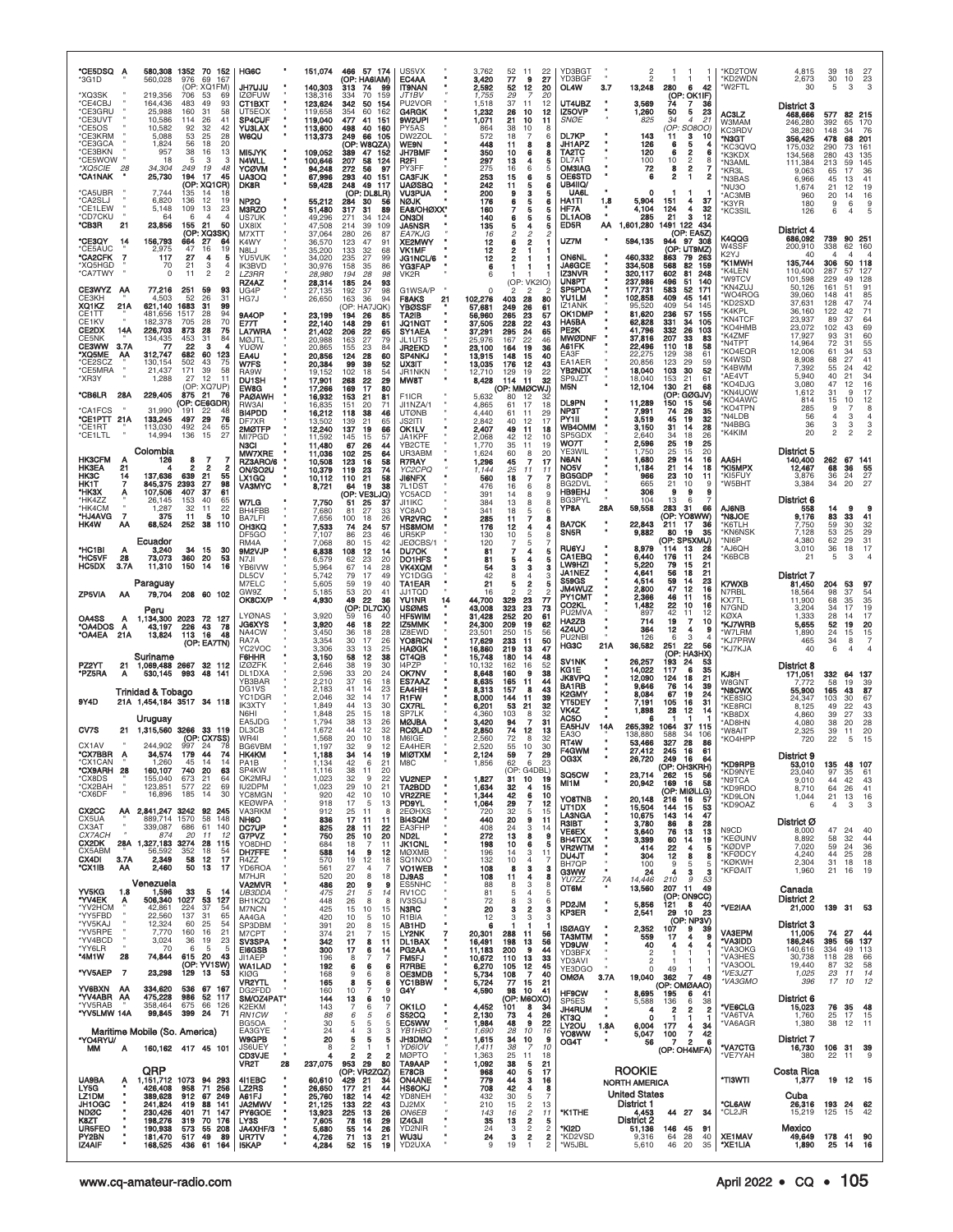| *NP2SA                        | US Virgin Islands<br>4                     | 1                 | $\blacksquare$<br>$\overline{1}$                                  | 'M7CPT<br>*MØXMB                                | 374<br>196                        | 21<br>14                   | 7<br>3                               | 15<br>11                    | *YO3HEX                                   | Romania<br>146,520               | 479                                   | 53 167                                |                                  | *4I1EBD                                             | Philippines<br>197,166                  | 787                     | 72<br>30                                                                             | NN4RB<br>WK4LR                       | 33,580<br>30,636                | 122<br>-45<br>70<br>112<br>34<br>77                                                                    |
|-------------------------------|--------------------------------------------|-------------------|-------------------------------------------------------------------|-------------------------------------------------|-----------------------------------|----------------------------|--------------------------------------|-----------------------------|-------------------------------------------|----------------------------------|---------------------------------------|---------------------------------------|----------------------------------|-----------------------------------------------------|-----------------------------------------|-------------------------|--------------------------------------------------------------------------------------|--------------------------------------|---------------------------------|--------------------------------------------------------------------------------------------------------|
|                               | AFRICA                                     |                   |                                                                   | *ES1BBQ                                         | Estonia<br>2,961                  |                            | 63 14 49                             |                             | <b>YO7OWI</b><br>'YO3DAM<br>'YO3YKT       | 56,672<br>1,180<br>1,058         | 219<br>29<br>24                       | 48<br>5<br>10                         | 106<br>15<br>13                  | *DU6/N1MYM<br>*4G1FKH<br>*DW2ASC                    | 26.574<br>9,126<br>1,830                | 135<br>108<br>89        | 45<br>58<br>19<br>20<br>6<br>g                                                       | N4FP<br>WC4Y<br>N3FP                 | 24,192<br>10,730<br>8,784       | 52<br>117<br>32<br>48<br>91<br>26<br>67<br>40<br>21                                                    |
| *FR4TT<br>*FR4TS              | Reunion Island<br>1,363<br>210             | 23<br>9           | 14<br>15<br>5<br>9                                                |                                                 | European Russia<br>District 3     |                            |                                      |                             | YO3ANV                                    | 420<br>Scotland                  | 17                                    | 8                                     | 12                               | <b>SOUTH AMERICA</b>                                |                                         |                         |                                                                                      | K <sub>1</sub> GU<br>W4RJA<br>KA3BZO | 7,056<br>6,897<br>6,206         | 51<br>16<br>33<br>51<br>34<br>23<br>35<br>47<br>23                                                     |
| *ZS6HI                        | South Africa<br>34,238                     | 116               | 33<br>73                                                          | *UB3DUV<br>'R3DAB                               | 28,072<br>19,440                  | 217                        | 163 42 74<br>15                      | 57                          | *GM5BDX<br><b>'GM5TDX</b><br>'MM7DMW      | 98,556<br>2,574<br>150           | 439<br>33<br>12                       | 40<br>15<br>5                         | 132<br>24<br>10                  | <b>"LU1VYL</b><br>'LU5MGH                           | Argentina<br>54,436<br>420              | 388<br>14               | 18<br>44<br>8<br>12                                                                  | ND4G<br>KC4RD<br>K4EAK               | 2.990<br>2,379<br>1.728         | 26<br>21<br>25<br>25<br>43<br>14<br>24<br>18<br>14                                                     |
| *ZS6KVZ                       | 8,540                                      | 88                | 6<br>29                                                           | <b>*R7RAY</b>                                   | District 6<br>1,296               | 45                         | 7 17                                 |                             | '2MØTFP                                   | 12,240<br>Serbia                 | 137                                   | 19                                    | 66                               | <b>LU9CSM</b>                                       | 78<br>Brazil                            | 16                      | 6<br>7                                                                               | *WW4XX<br>*AC4G                      | 917,285<br>536,568              | 864 98<br>285<br>(OP: LZ4AX)<br>633<br>91<br>225                                                       |
|                               | ASIA<br>Asiatic Russia<br>District 9       |                   |                                                                   | *OH8RX<br>'OH8CEH                               | Finland<br>121,155<br>675         | 441<br>24                  | 50<br>$\overline{7}$                 | 155<br>18                   | YU3DKO<br>'YT3VLA<br>'YU4BAH              | 1,708,137<br>72,522<br>8,856     | 2149 114<br>414<br>176                | 30<br>8                               | 363<br>128<br>46                 | *PU5DPL<br>*PU4MMZ<br>'PY4IM                        | 188,604<br>157,225<br>69,876            | 788<br>651<br>272       | -21<br>72<br>24<br>71<br>29<br>79                                                    | 'WA3LXD<br>*W6DVS<br>*K4DR           | 348,096<br>262,548<br>214,376   | 488<br>68<br>191<br>426<br>171<br>50<br>383<br>58<br>153                                               |
| *R9MBY                        | 28,890                                     | 185 28            | 62                                                                | F4IYB                                           | France<br>8,892                   | 126                        | 24                                   | -54                         | <b>YU3ARP</b><br>'YU3MPN<br>'YU3ABC       | 7.050<br>4,841<br>2.220          | 113<br>74<br>83                       | 14<br>11<br>6                         | 33<br>36<br>31                   | *PU2VMD<br>*PU2PKL<br>*PU2MIW                       | 62,568<br>45,524<br>26,937              | 316<br>261<br>190       | 26<br>62<br>55<br>21<br>20                                                           | *KF8N<br>*WA4JA<br>*W2WCM            | 148,779<br>106,972<br>93,600    | 134<br>292<br>49<br>125<br>220<br>63<br>227<br>51<br>105                                               |
| *UBØAZR                       | District Ø<br>32,850                       |                   | 198 22 51                                                         | *F4IGV<br>'F4IZI<br>'F4DUZ                      | 87,885<br>63,162<br>40,290        | 338<br>282<br>206          | 52<br>47<br>26                       | 137<br>127<br>59            | 'YU4VOX<br>'YU4URM<br>'YU7VBA             | 1,872<br>380<br>361              | 44<br>16<br>19                        | 6<br>6<br>6                           | 20<br>13<br>13                   | PY2MZM<br>'PY2VTR<br>*PU2TWZ                        | 25,350<br>20,824<br>12,818              | 166<br>125<br>175       | $\frac{53}{51}$<br>24<br>29<br>47<br>16<br>42                                        | *N4ARO<br>*K3GWK<br>*K8MR            | 92,246<br>74,074<br>72,063      | 224<br>41<br>113<br>207<br>42<br>101<br>180<br>45<br>112                                               |
| *TA4ORZ<br>*TA7SSB            | <b>Asiatic Turkey</b><br>66,220<br>8,055   | 179<br>90         | 42 112<br>9<br>36                                                 | 'F4IZH<br>*F4IZG<br>'F4IYU                      | 38,313<br>37,120                  | 232<br>197<br>100          | 32<br>36                             | 97<br>92<br>52              | 'YU4SAX<br>'YU4LUM                        | 77<br>10                         | 5<br>3                                | 3<br>$\overline{c}$                   | $\overline{4}$<br>3              | *PY2RPM<br>*PU2OKW                                  | 12,672<br>6,432                         | 88<br>79                | 27<br>39<br>15<br>33                                                                 | *K1VX<br>*AA4HV<br>*NK4O             | 61,570<br>52,256<br>47,886      | 209<br>41<br>90<br>145<br>51<br>91<br>42<br>152                                                        |
| *TA2SUA<br>*TA3SRD<br>*TA7AIZ | 6,314<br>3,015<br>1,775                    | 56<br>35<br>39    | 12<br>29<br>30<br>15<br>$\overline{7}$<br>18                      | *F4IYJ<br>'F4IXJ<br>*F4JAB                      | 13,494<br>3,068<br>936<br>459     | 49<br>29                   | 26<br>16<br>10                       | 36<br>14<br>21              | *IT9IVU<br>*IT9IHB                        | Sicily<br>65,016<br>25.080       | 252<br>100                            | 45 123<br>46                          | 74                               | *PU1SKO<br>PU9YCZ<br>*PU4BOT<br>*PU2MCY             | 4,488<br>3.168<br>3,075<br>1,752        | 59<br>107<br>63<br>43   | 15<br>29<br>$\frac{22}{15}$<br>10<br>10<br>11<br>13                                  | *K4JSK<br>*KM4SK<br>*KE4D            | 44,166<br>37,044<br>36,725      | 96<br>70<br>32<br>160<br>129<br>82<br>44<br>84<br>138<br>29                                            |
| *TA9AAP                       | 1,092<br>China                             | 38                | 5<br>21                                                           | 'F4IXM                                          | 63<br>Germany                     | $\frac{23}{7}$             | $\begin{matrix} 6 \\ 2 \end{matrix}$ |                             | *IT9IRM                                   | 825<br><b>Slovak Republic</b>    | 21                                    | 10                                    | 15                               | *PU3YST                                             | 220<br>Chile                            | 12                      | $\overline{4}$<br>6                                                                  | *K4TMC<br>*K8LBQ<br>*KG2E            | 31,916<br>17,010<br>14,832      | 58<br>151<br>21<br>57<br>33<br>77<br>87<br>26<br>46                                                    |
| *BG6HJZ<br>*BI8FYD<br>*BH4ESK | 29,190<br>12.450<br>3.344                  | 142<br>97<br>46   | -41<br>64<br>29<br>46<br>19<br>25                                 | DD5VL<br>DL7PIA<br>DL5PIA                       | 133,888<br>48,500                 | 204                        | 352 62 194<br>40                     | 85<br>74                    | OM1EE<br>'OM1AVV                          | 62,172<br>29,574                 | 350<br>267                            | 32 125<br>25                          | 68                               | <b>*CA3FJK</b>                                      | 253                                     | 15                      | 6<br>5                                                                               | KB6QPI/4<br>*KK4PJ<br><b>WA3RGH</b>  | 14,070<br>10,950<br>9,590       | 46<br>70<br>24<br>45<br>68<br>28<br>54<br>95<br>16                                                     |
| *BD4QXR<br>*BI4VKA<br>*BH1XEC | 624<br>451<br>85                           | 21<br>23<br>22    | 12<br>14<br>6<br>5<br>9<br>8                                      | *DL4AX/P<br>'DO2QS                              | 29,000<br>143,640<br>46,617       | 112<br>408<br>247          | 42<br>49<br>29                       | 140<br>94<br>91             | 'OM7AHJ                                   | 17,200<br>Slovenia               | 137                                   | 32                                    | 68                               | <b>NORTH AMERICA</b>                                | <b>CLASSIC</b>                          |                         |                                                                                      | *N4LKB<br>*W4BTA<br>*KC8YRK          | 8,064<br>5,670<br>5,643         | 36<br>55<br>20<br>42<br>41<br>29<br>35<br>38<br>22                                                     |
| *BG5VAR<br>*BI1JOT<br>*BH4FBB | 54<br>8<br>7,680                           | 23<br>2<br>81     | 10<br>8<br>$\overline{c}$<br>$\overline{\mathcal{L}}$<br>27<br>33 | *DO3LZ<br>'DD7KH<br>*DO6WW                      | 39,412<br>18,483<br>13,320        | 235<br>117<br>124          | 27<br>35<br>22                       | 66<br>50                    | S56NE<br>"S55AL<br>'S57ZM                 | 57,104<br>399,966 1303<br>11,446 | 473<br>133                            | 21<br>59<br>-14                       | 65<br>208<br>45                  |                                                     | <b>United States</b><br>District 1      |                         |                                                                                      | *K4SXT<br>*W4TWR<br>*WB4E            | 3,185<br>2,765<br>2,698         | 26<br>25<br>$\frac{24}{21}$<br>27<br>14<br>24<br>28<br>14                                              |
| *VU3CZF                       | India<br>8                                 | 2                 | $\overline{\mathbf{2}}$<br>$\overline{\mathbf{2}}$                | 'DO7EP<br>'DO2CT<br>'DL5CZ                      | 12,474<br>10,830<br>10,074        | 125<br>89<br>97            | 24<br>20<br>21                       | 57<br>37<br>48              | ED2B                                      | Spain<br>263,822                 | 684 62 216                            |                                       |                                  | K5ZD<br>K1DG<br>W1JQ                                | 3,392,264<br>1,006,542                  | 2602 115<br>907 100     | 4,784,670 3121 121 416<br>357<br>298                                                 | *K4GNE<br>*N4MCC<br>*K4RSA           | 2,072<br>1,968<br>1,704         | $\overline{25}$<br>30<br>12<br>33<br>24<br>17<br>18<br>25<br>6                                         |
| *4X5KE/M                      | Israel<br>10,496                           | 62                | 17<br>47                                                          | <b>DO700</b><br>'DO4DAN<br>*DO6CH               | 10,011<br>8,512<br>7,904          | 106<br>142<br>98           | 23<br>12<br>16                       | 48<br>64<br>36              | EA1FDJ<br>EA5JDN                          | 222,640<br>59,730                | (OP: EA2ESB)<br>507<br>220            | 72 148<br>51                          | 130                              | K1RM<br>AE1P<br>W1HNZ                               | 984,718<br>421,523<br>395,773           | 1330<br>555<br>503      | 60<br>199<br>71<br>198<br>73<br>214                                                  | *KJ4GTI<br>*W5APO<br>*WB7RAV         | 1,054<br>640<br>325             | 17<br>24<br>14<br>10<br>15<br>10<br>9<br>11<br>$\overline{4}$                                          |
| *4X6FB                        | 2,556<br>Japan                             | 28                | 14<br>22                                                          | *DH2OS<br>'DO5LE<br>'DL4NHP                     | 6,720<br>6,498<br>5,673           | 116<br>70<br>72            | 13<br>20<br>16                       | 47<br>37<br>45              | EA4HKV<br>EA3IND<br><b>EA4HKF</b>         | 13,161<br>2,464<br>294,690       | 130<br>43<br>675                      | 26<br>17<br>71                        | 81<br>27<br>214                  | NE1RD<br>WZ1V<br>W1TRK                              | 146,510<br>113,230<br>77,520            | 295<br>248<br>210       | 46<br>136<br>125<br>44<br>42<br>110                                                  | *KC9LC<br>*KA4DSH<br>*KK6OKU         | 180<br>140<br>36                | 5<br>7<br>7<br>9<br>$\overline{7}$<br>7<br>$\overline{4}$<br>$\overline{4}$<br>$\overline{c}$          |
| JK1BAB<br>*JJ1VJQ             | District 1<br>140<br>78,105                | 6<br>241          | 4<br>6<br>43<br>80                                                | *DL/SP2RBA<br><b>DJØLM</b><br>*DH1DH            | 4,224<br>3,395<br>2,726           | 104<br>47<br>55            | 16<br>12<br>$\frac{12}{13}$          | 50<br>23<br>$\frac{35}{29}$ | <b>EA5IXO</b><br>'EA2EWL<br><b>EA1FHQ</b> | 231,594<br>76,630<br>24,304      | 496<br>371<br>130                     | 63<br>45<br>34                        | 179<br>149<br>90                 | W1OHM<br>K1WZC<br>W1FQ                              | 56,341<br>54,180<br>18,368              | 198<br>201<br>108       | 22<br>81<br>23<br>82<br>16<br>48                                                     | *KR4EZ<br>*WD4ETU<br>*K4WY           | 12<br>$\Omega$<br>36,570        | 3<br>3<br>3<br>$\Omega$<br>$\Omega$<br>$\Omega$<br>123<br>47<br>91                                     |
| *JJ5PXO                       | District 5<br>200                          | 10                | 5<br>5                                                            | 'DO3MNA<br>'DG6MS<br>'DM1MC                     | 2,268<br>1,800<br>1,722           | 35<br>47<br>42             | 9<br>14                              | 31<br>27                    | *EA2EWB<br><b>EA5JBG</b><br><b>EA5JAX</b> | 18,297<br>14,065<br>4,544        | 141<br>120<br>60                      | 28<br>29<br>19                        | 79<br>68<br>45                   | W1HI<br>W1JS<br>*K1HT                               | 14,224<br>1,798<br>616,641              | 95<br>22<br>673         | 13<br>43<br>10<br>19<br>83<br>238                                                    | *AA4GA                               | 420<br>District 5               | 5<br>10<br>10                                                                                          |
| *JS6UGC                       | District 6<br>2,484                        | 34 16             | 20                                                                | *DK2CW<br>'DL7AB<br>'DG1VM                      | 1,428<br>1,386<br>768             | 24<br>26<br>22             | 12<br>9<br>6<br>$\overline{7}$       | 22<br>12<br>10              | <b>EA3IHF</b><br>*EA4HIH<br>*EA4HER       | 63<br>8,313<br>2,520             | 11<br>157<br>55                       | $\overline{c}$<br>8<br>10             | $\overline{7}$<br>43<br>30       | *N1DC<br>'KR1A                                      | 204,670<br>104,960                      | 384<br>239              | 145<br>49<br>120<br>44<br>(OP: KL7JT)                                                | N <sub>2</sub> IC<br>K5RX<br>WQ5L    | 1,911,429<br>553,419<br>415,896 | 1858 127<br>276<br>94<br>673<br>215<br>73<br>564<br>185                                                |
| *DS3EXT                       | <b>Republic of Korea</b><br>2,420          | 35                | 22<br>22                                                          | *DO5AMV<br><b>SV3SPC</b>                        | 285<br>Greece                     | 21                         | 12                                   | 12                          | <b>EA7KJG</b>                             | 16<br>Sweden                     | $\overline{c}$                        | $\overline{c}$                        | $\overline{c}$                   | *W2PMC<br>*NY1E<br>*N1ADX                           | 39,528<br>33,040<br>20,648              | 138<br>153<br>92        | -31<br>-77<br>19<br>61<br>32<br>57                                                   | N5KWD<br>KD5QHV<br>KZ5J              | 146,949<br>121,110<br>57,684    | 290<br>73<br>146<br>279<br>109<br>56<br>23<br>237<br>69                                                |
| 9V1PL                         | Singapore<br>380                           | 18                | 6<br>-4                                                           | 'SV2SIH<br>'SV2SIG<br>*SY8DEV                   | 5,768<br>64,990<br>8,360<br>1,064 | 93<br>278<br>97<br>36      | 56<br>26                             | 138<br>62<br>26             | 'SE4L<br>'SA6RTD                          | 73,839<br>31,720                 | 322 41 122<br>(OP: SAØFIA)<br>180     | 40                                    | -90                              | W1HMM<br>W1FWS<br>*KB1LRL                           | 12,848<br>10,773<br>9,798               | 61<br>64<br>58          | 23<br>50<br>19<br>44<br>25<br>44                                                     | W5ORC<br>KG5EIU<br>NG5R              | 37,392<br>30,564<br>1,992       | 75<br>137<br>48<br>67<br>127<br>41<br>35<br>14<br>10                                                   |
| *BX2AHP                       | Taiwan<br>10,152                           |                   | 110 15 32                                                         | 'SV1SMX                                         | 330<br>Italy                      | 25                         | 12<br>6                              | 16                          | 'SA6OHM<br>'SA6FAX                        | 5,406<br>2,695                   | 94<br>53                              | 12<br>14                              | 41<br>35                         | 'K1ALA<br>*N1NIS<br>*N1SFE                          | 9.198<br>6,350<br>4,312                 | 85<br>57<br>48          | 10<br>32<br>17<br>33<br>30<br>14                                                     | *NN5T<br>*NW5Q<br>*KC7QY             | 99,532<br>91,044<br>80,937      | 218<br>63<br>104<br>104<br>58<br>211<br>199<br>53<br>100                                               |
| 9M2TDX                        | <b>West Malaysia</b>                       |                   |                                                                   | <b>UØOVB</b><br>IU1NKS<br>IN3IIR                | 1,147,500<br>364,181<br>29,083    | 1743 118 307<br>668<br>226 | -80<br>21                            | 231<br>106                  | <b>HB9HJI</b><br>HB9HHN                   | Switzerland<br>104,544<br>35.378 | 426<br>194                            | 47 129<br>42                          | 91                               | 'K1MEP<br>'W1EAA<br>'N1IBQ                          | 4,128<br>3,552<br>2,480                 | 50<br>35<br>29          | 11<br>21<br>20<br>28<br>10<br>21                                                     | *NZ6N<br>*WA5LFD<br>*N5DTT           | 45,012<br>36,942<br>36,297      | 135<br>46<br>86<br>155<br>39<br>55<br>126<br>65<br>44                                                  |
| *9M2SAF<br>*9M2JBH            | 363,312<br>161,470<br>3.886                | 908<br>521<br>63  | 50 124<br>49<br>85<br>17<br>12                                    | <b>IV3IPA</b><br>*IU1MRG<br>'IU3LYJ             | 11,097<br>127,656<br>99,450       | 113<br>458<br>313          | 22<br>49<br>49                       | 59<br>148<br>146            | 'HB9HID<br><b>HB9HBY</b><br>*HB9HEI       | 50,320<br>14,454<br>10,349       | 257<br>183<br>73                      | 33<br>15<br>29                        | 103<br>51<br>50                  | 'WMØG<br>'AF1R                                      | 759<br>72                               | 22<br>5                 | $\overline{7}$<br>16<br>3<br>5                                                       | *AA5GJ<br>*WB5BHS<br>*W5RJJ          | 25,764<br>24,598<br>23,880      | 65<br>94<br>49<br>215<br>56<br>42<br>36<br>162<br>24                                                   |
|                               | <b>EUROPE</b>                              |                   |                                                                   | *IU3OCN<br>'IR4Q                                | 85,140<br>56,232                  | 346<br>264                 | 53 145<br>34<br>(OP: IU4MRU)         | 65                          | *UT3UOR                                   | Ukraine<br>128,810               | 981                                   | 23                                    | -87                              | K2SSS<br>N2MF                                       | District 2<br>1,108,282 1329<br>725,580 | 847                     | 66 235<br>89<br>259                                                                  | KF5BCN*<br>*AF5CC<br>*W5KY           | 7,812<br>3,402<br>2,618         | 57<br>37<br>25<br>25<br>33<br>17<br>45<br>22<br>12                                                     |
| OE8ACT<br>*OE3EDS             | Austria<br>20,400<br>83,776                | 106<br>386        | -34<br>66<br>42<br>134                                            | <b>IU4MTO</b><br><b>IU3OJA</b><br><b>IU1OQZ</b> | 37,395<br>31,476<br>18,615        | 167<br>158<br>135          | 41<br>39<br>29                       | 94<br>83<br>56              | *UT1XU<br>*US5WBJ<br><b>UR6LRC</b>        | 80,360<br>10,787<br>1,080        | 380<br>81<br>46                       | 38<br>25<br>5                         | 126<br>42<br>19                  | W2OIB<br>W2LU<br>AB2RA                              | 431,460<br>249,428<br>102,102           | 543<br>416<br>247       | 79<br>227<br>74<br>180<br>53<br>134                                                  | *K2ZP<br>*WD5BHS<br>*K5TY            | 1,104<br>324<br>255             | 14<br>22<br>10<br>9<br>9<br>3<br>9<br>8<br>15                                                          |
| *OE6TNO<br>*OE6FEF<br>*OE3KAR | 42,673<br>41.730<br>2,914                  | 244<br>206<br>46  | 36<br>103<br>36<br>94<br>15<br>32                                 | 'IN3IJC<br>'IU1OPQ<br>'IU7OUD                   | 17,900<br>7,552<br>1,950          | 155<br>72<br>27            | 24<br>20<br>12                       | 76<br>44<br>18              | *2WØLKX                                   | Wales<br>271,152                 | 785                                   | 54 198                                |                                  | W2AXR<br>KC <sub>2G</sub><br>K2QB                   | 94,080<br>47.916<br>38,458              | 261<br>151<br>181       | 42<br>105<br>41<br>80<br>20<br>62                                                    | *K5IX<br>*N3CI<br>*WE9N              | 60<br>11,480<br>448             | $\overline{c}$<br>5<br>$\overline{c}$<br>67<br>$\begin{array}{c} 44 \\ 8 \end{array}$<br>26<br>11<br>8 |
| *OE1KSG                       | 2,415<br>Belgium                           | 35                | 15<br>20                                                          | *IU8LUM<br>*IU1OLR<br>IU4OAY                    | 1,932<br>729<br>50                | 33<br>28<br>6              | 15<br>7                              | 27<br>20<br>6               | *MW7EJH<br>*MW7XRE                        | 8.280<br>11,036                  | 106<br>102                            | 17<br>25                              | 52<br>64                         | WA2BCK<br>KC <sub>2</sub> O<br>*N2MTG               | 34,992<br>1,694<br>133.749              | 221<br>26<br>278        | 16<br>56<br>-6<br>16<br>57<br>136                                                    | <b>W6TK</b>                          | District 6<br>143,940           | 694 90 155                                                                                             |
| *ON6LMJ<br>*ON3ZZT            | 27,610<br>5,070                            | 198<br>74         | 26<br>84<br>16<br>49                                              | "YL3AND                                         | Latvia<br>57,001                  | 315 34                     |                                      | 85                          |                                           | <b>OCEANIA</b><br>Australia      |                                       |                                       |                                  | 'WB2KLD<br>*N <sub>2</sub> CU<br>*K <sub>2</sub> AL | 123,000<br>80,520<br>47,520             | 270<br>214<br>150       | 46<br>118<br>36<br>96<br>31<br>79                                                    | AJ6V<br>N <sub>5</sub> KO<br>K6YK    | 373,520<br>268,846<br>151,962   | 662<br>432<br>86<br>146<br>80<br>149<br>324<br>65<br>121                                               |
| *TK4TH                        | Corsica<br>90,342                          | 629 32            | 94                                                                | 'YL3ALN                                         | 8,631                             | 113                        | 15                                   | 48                          | *VK4MWL<br>'VK3OM<br>'VK6NT               | 1,632<br>1,104<br>450            | 26<br>24<br>9                         | -11<br>12<br>9                        | 21<br>12<br>9                    | 'N2DD<br>AC277<br>*K2IRK                            | 38,564<br>26,180<br>1,870               | 118<br>112<br>31        | 42<br>82<br>26<br>59<br>21<br>13                                                     | KE8FT<br>WA6MRK<br>WA6URY            | 93,002<br>63,574<br>54,538      | 379<br>31<br>67<br>77<br>175<br>56<br>157<br>57<br>77                                                  |
| *SV9SMS<br>*SY9DOK            | Crete<br>15,229<br>10,541                  | 123 26<br>108     | 71<br>25<br>58                                                    | *LYØNAS                                         | Lithuania<br>3,920                |                            | 59 16                                | 40                          | *VK6NCB<br>'VK6DAV<br>'VK1MF              | 84<br>0<br>12                    | 8<br>$\overline{c}$<br>$\overline{c}$ | 6<br>-1                               | 6<br>-1                          | *W2UDT<br>*W2VU                                     | 1,508<br>738                            | 24<br>15                | $\frac{10}{7}$<br>16<br>11                                                           | K6VVK<br>KB6A<br>K6RO                | 25,288<br>23,621<br>20,839      | 92<br>47<br>69<br>46<br>114<br>33<br>50<br>92<br>41                                                    |
| *SY9DIN                       | 2,254<br>Croatia                           | 32 20             | 29                                                                | LX1LC                                           | Luxembourg<br>233,264 704 65 174  |                            |                                      |                             | YF8DJ                                     | Indonesia<br>20,935              | 159                                   | 19                                    | -34                              | K3AJ<br><b>W3KL</b>                                 | District 3<br>996,130 1158              |                         | 1,569,067 1386 105 316<br>76<br>229                                                  | KA6KEN<br>N6XI<br>W6RKC              | 10,147<br>7,802<br>1,056        | 43<br>55<br>30<br>60<br>19<br>28<br>21<br>14<br>10                                                     |
| *9A3AAW<br>*9A3BFP            | 8,547<br>780                               | 82 22<br>40       | 55<br>$\overline{7}$<br>23                                        | *PD4V<br><b>PA7TG</b>                           | Netherlands<br>12,180<br>7,081    | 67<br>112                  | 28<br>15                             | 56<br>58                    | 'YD9AAI<br>'YC9KNX<br>'YD1RYX             | 18,360<br>15,150<br>11,128       | 125<br>147<br>98                      | 20<br>32<br>18                        | 40<br>43<br>34                   | N3FCP<br>N1EK<br>4U1WB                              | 567,600<br>488,988<br>80,514            | 631<br>649<br>798       | 82<br>248<br>75<br>214<br>49<br>93                                                   | KI6NAZ<br>*WN6K<br>*WF6Q             | 690<br>175,994<br>41,124        | $\overline{7}$<br>18<br>8<br>367<br>72 110<br>166<br>32<br>60                                          |
| <b>OK1LEV</b><br>*OK2MTB      | <b>Czech Republic</b><br>149,160<br>11,058 | 85 30             | 430 51 169<br>67                                                  | 'PDØWRT<br>*PA1ZT<br>'PD7V                      | 6,634<br>4,160<br>3,723           | 119<br>87<br>47            | 14<br>8<br>16                        | 48<br>32<br>35              | 'YD8MUZ<br>'YDØASO<br>'YD5ACA             | 8,930<br>7,298<br>6,039          | 135<br>118<br>116                     | 14<br>16<br>13                        | 24<br>25<br>20                   | KD3H<br>*W2MC                                       | 56,712<br>94,215                        | 185<br>226              | (OP: AJ3M)<br>91<br>45<br>48<br>117                                                  | *AJ6CE<br>*N6LL<br>*K6GHA            | 28,480<br>26,162<br>23,030      | 41<br>48<br>119<br>37<br>66<br>99<br>140<br>46<br>24                                                   |
| *OZ1THB                       | Denmark<br>221                             | 15                | - 6<br>-11                                                        | *21ØWLZ                                         | Northern Ireland<br>180           | 15                         | $\overline{\mathbf{2}}$              | $\overline{\mathbf{2}}$     | 'YG1AJC<br>'YC5YDD<br>'YD2UFR             | 4,165<br>3,050<br>2,755          | 56<br>50<br>59                        | 14<br>21<br>11                        | 21<br>29<br>18                   | KQ3W<br>WA4GUD<br>'W3LL<br>'W3IPA                   | 81,252<br>62,880<br>49,329              | 197<br>173<br>238<br>94 | 51<br>97<br>37<br>94<br>16<br>65                                                     | *N6REK<br>*NR7Z<br>*N4DLA            | 19,264<br>14,820<br>12,992      | 48<br>105<br>38<br>43<br>73<br>35<br>30<br>82<br>26                                                    |
| *SV5SKD                       | Dodecanese<br>44,409                       | 355 21            | 92                                                                | 'MI7PGD                                         | 11,592<br>Norway                  | 145 15                     |                                      | 57                          | 'YD9BIJ<br>'YD7UQU<br>'YD9BEK             | 2,727<br>2,697<br>2,444          | 48<br>61<br>60                        | 11<br>12<br>11                        | 16<br>17<br>15                   | KC3HMY<br><b>KC3DLL</b><br>'NH7TV/3                 | 21,321<br>13,038<br>10,112              | 66<br>63<br>47          | 39<br>64<br>32<br>50<br>23<br>41<br>27<br>36                                         | *AA6YV<br>*N3KA<br>*KO6RW            | 11,786<br>5,880<br>5,820        | 72<br>31<br>40<br>32<br>28<br>50<br>31<br>54<br>29<br>45<br>16                                         |
| <b>MØNVK</b>                  | England<br>38,920                          | 204               | 40<br>99                                                          | <b>LBØWI</b><br>*LB7PI                          | 16,362<br>105,281                 | 116 27                     | 505 40 147                           | 74                          | 'YC4SIO<br>'YD3BUE<br>'YD3CNE             | 2,013<br>1,950<br>1,241          | 36<br>50<br>33                        | 13<br>11<br>8                         | 20<br>14<br>9                    | *KD3CR<br>*NE3I                                     | 8,253<br>5,170<br>3,045                 | 48<br>32                | 23<br>32<br>15<br>20                                                                 | *WZ6ZZ<br>*K6ESS<br>*N6UNH           | 3.392<br>1,598<br>855           | 16<br>30<br>18<br>16<br>10<br>15<br>-9                                                                 |
| *MØYTE<br>*MØLGW<br>*2EØHKM   | 61,608<br>61.446<br>49,590                 | 312<br>318<br>141 | 35 116<br>39<br>115<br>60<br>111                                  | <i>SP6MAA</i>                                   | Poland<br>8,800                   | 62<br>623                  | 20                                   | 30                          | 'YD2CRO<br>'YD1BTG<br>'YD9BJX             | 1,180<br>1,128<br>1,110          | 43<br>25<br>30                        | 8<br>12<br>6                          | 12<br>12<br>9                    | *KA3UIH<br>AJ3DI<br>'W3LWM                          | 2,430<br>425<br>72                      | 30<br>10<br>5           | 11<br>19<br>$\overline{7}$<br>10<br>$\overline{4}$<br>$\overline{4}$<br>(OP: KB3VBL) | *KF6JS<br>*K6MUG<br>*KM6VXO          | 154<br>136<br>66                | $\overline{7}$<br>6<br>5<br>$\boldsymbol{9}$<br>8<br>13<br>5<br>8<br>6                                 |
| *M7TXR<br>*M7MEK<br>*2EØIQI   | 47,250<br>18,954<br>15,416                 | 250<br>185<br>191 | -30<br>96<br>28<br>89<br>17<br>65                                 | *SP3DAT<br>'SP9PD<br>'SP8KM                     | 209,965<br>85,212<br>83,201       | 418<br>401                 | 55<br>38<br>34 117                   | 190<br>124                  | 'YB2AYA<br>'YD2BXX<br>'YG8RQV             | 693<br>675<br>510                | 26<br>20<br>29                        | 9<br>$\frac{6}{7}$                    | 12<br>9<br>10                    | 'N3RMC<br>KB3SQV*                                   | 40<br>6                                 | 5<br>1                  | 3<br>-5<br>$\overline{1}$<br>-1                                                      | W7YAQ                                | District 7<br>685,170           | 738 109 236                                                                                            |
| *M7EGD<br>*GØCMQ<br>*G5STU    | 14,469<br>11,988<br>11,076                 | 131<br>151<br>131 | 23<br>68<br>15<br>59<br>16<br>55                                  | 'SP7SF<br>'SP4BAO<br>'SQ9SEB<br>SQ9MR           | 80,813<br>44,238<br>41,148        | 213<br>281<br>311          | 65<br>32<br>21<br>22                 | 146<br>114<br>106<br>81     | 'YC8BEE<br>'YD3AVN<br>'YD6HRI             | 377<br>374<br>350                | 23<br>16<br>18                        | 6<br>8<br>3                           | $\overline{7}$<br>14<br>4        | <b>KD7RF</b>                                        | District 4<br>783,696                   |                         | 794 93 255                                                                           | K7SS<br>K9RZ<br>KT6VV                | 402,996<br>231,231<br>187,775   | 596<br>95<br>163<br>391<br>80 151<br>358<br>78<br>125                                                  |
| *M7MTC<br>*2E1LSI<br>*2EØLSJ  | 7,800<br>6,867<br>5,328                    | 110<br>77<br>53   | 21<br>54<br>47<br>16<br>20<br>28                                  | 'SO7YL<br>SP3WKW                                | 17,510<br>10,395<br>6,850         | 186<br>82<br>157           | 22<br>12                             | 41<br>38                    | 'YDØAQN<br>'YG1AEQ<br>'YDØADI             | 247<br>210<br>182                | 13<br>12<br>15                        | 5<br>3<br>6                           | 8<br>7<br>8                      | W4KW<br>W1AJT<br>K4BAI                              | 754,725<br>475,800<br>331,470           | 838<br>576<br>493       | 99<br>248<br>81<br>224<br>73<br>188                                                  | K9JF<br>AB7YQ<br>N7RK                | 185,328<br>162,575<br>103,140   | 345<br>82<br>126<br>338<br>57<br>118<br>213<br>74<br>117                                               |
| *2EØGKW<br>*MØRXO<br>*M7BCN   | 2,769<br>1,974<br>1,368                    | 55<br>45<br>26    | 26<br>13<br>29<br>13<br>21<br>15                                  | 'SP3BKR<br>'SP4PD<br>'SP5PZB                    | 5,310<br>4,968<br>4,056           | 90<br>92<br>85             | 15<br>12<br>11                       | 44<br>34<br>41              | 'YD9BSX<br>'YD7NQW<br>'YD3BFV             | 121<br>77<br>72                  | 8<br>$\overline{7}$<br>9              | 5<br>$\overline{4}$<br>$\overline{4}$ | 6<br>3<br>8                      | W3DQS<br>W4FNZ<br>W4CB                              | 230,256<br>148,240<br>85,722            | 367<br>278<br>203       | 64<br>170<br>62<br>156<br>50<br>107                                                  | K7JQ<br>K6NR<br>WD7E                 | 44,382<br>43,585<br>35,504      | 212<br>23<br>55<br>142<br>65<br>50<br>120<br>48<br>64                                                  |
| *M7TAS<br>*MØWDK<br>*M7APV    | 1,110<br>484<br>476                        | 27<br>26<br>30    | 9<br>21<br>18<br>$\overline{4}$<br>$\overline{2}$<br>15           | 'SP3OLO<br>'SP8RAK<br>*SP7LK                    | 3,100<br>588<br>4,360             | 69<br>22<br>103            | 10<br>10<br>8                        | 40<br>18<br>32              | *YD3BFW<br>'YD2UXA<br>*YD3BGT             | 18<br>-9<br>$\overline{c}$       | 3<br>19                               |                                       | $\overline{c}$<br>$\overline{c}$ | AA9ZI<br>KG9V                                       | 76,406<br>73,920                        | 196<br>194              | (OP: W2RU)<br>48<br>103<br>55<br>113                                                 | N3EG<br>KT7P<br>N7GP                 | 15,642<br>11,076<br>6,486       | 44<br>78<br>35<br>43<br>66<br>35<br>29<br>125<br>17                                                    |
| *M7WHP<br>*MØWTN<br>*M7XTT    | 56<br>42<br>37,064                         | 7<br>9<br>280     | $\sqrt{5}$<br>3<br>5<br>87<br>26                                  | *CR7AWL                                         | Portugal<br>68,856                |                            | 260 41 110                           |                             | *YD3BGF<br>'YD3BFX<br>*YD3AVI             | $\overline{c}$<br>2<br>2         |                                       |                                       | -1                               | WX4US<br>K4NWX<br>N4GU                              | 72,120<br>37,800<br>34,317              | 235<br>136<br>132       | 37<br>83<br>72<br>33<br>31<br>62                                                     | <b>WA7NE</b><br>W7PEB<br>*N7IR       | 5,405<br>1,485<br>442,260       | 25<br>45<br>22<br>34<br>13<br>14<br>594 88 182                                                         |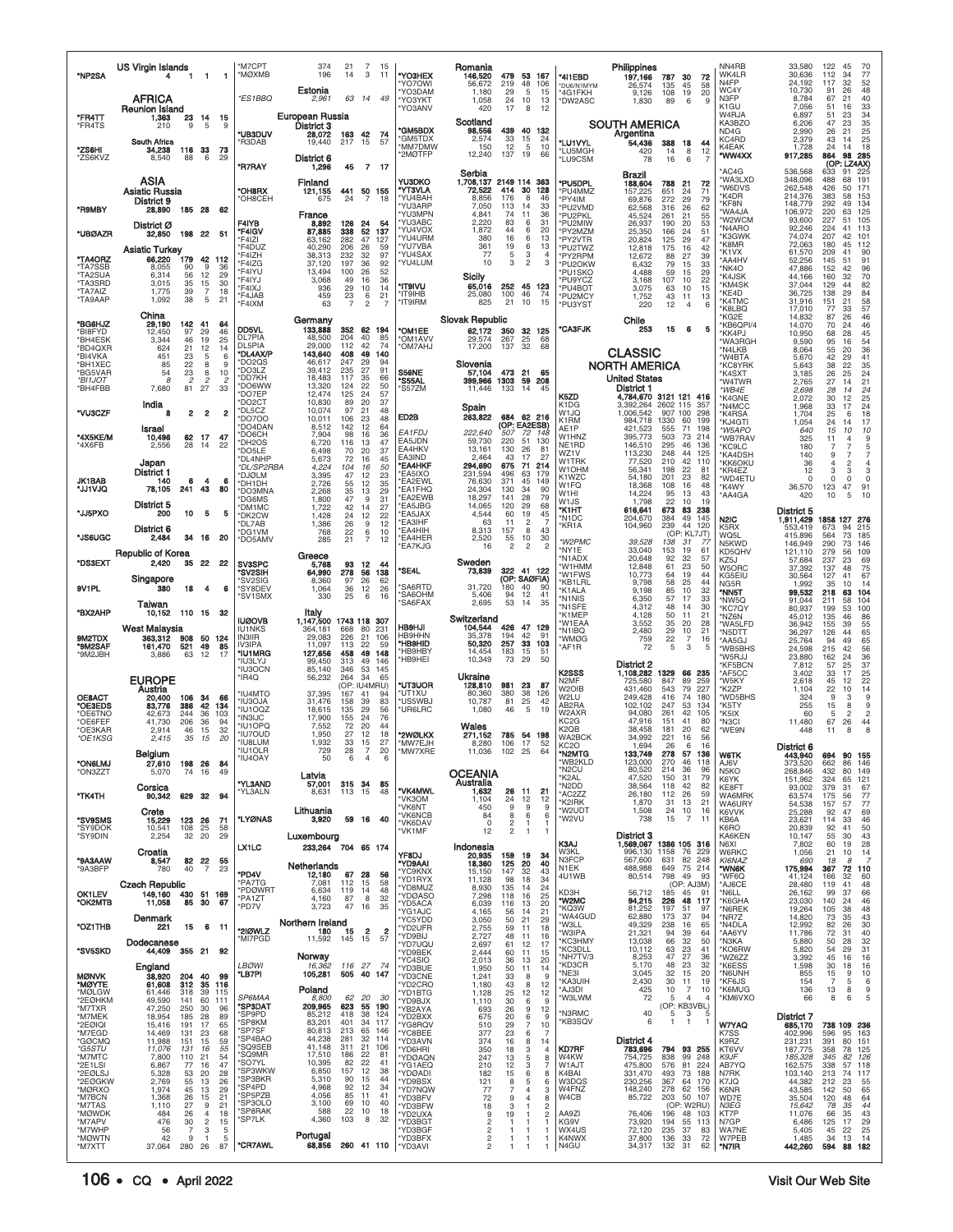| *KK7RR<br>*N7MZW<br>*KNØW<br>*WB7EUJ                     | 39,200<br>39,160<br>32,660<br>13,746                      | 140<br>42<br>70<br>145<br>47<br>63<br>122<br>64<br>51<br>47<br>97<br>40                              | *VE3VY<br>*VA3CK<br>'VA3DBT<br>*VE3LMS      | 86,268<br>221<br>25,802<br>123<br>21,070<br>104<br>11,736<br>64              | 49<br>107<br>37<br>60<br>29<br>57<br>24<br>48                     | *VR2YTL                                        | Hong Kong<br>165                           | 8                                                     | 5                                                       | *BX2ABT<br>6<br>'BU2EF                                                          | Taiwan<br>14,792<br>9,180                | 83 35<br>92                 | 51<br>23<br>28                                                 | *GØRAH<br><b>M1VPN</b><br>*2EØSPS<br>*MØKPW          | 126,920<br>101,500<br>81,949<br>79,800                  | 446<br>526<br>392<br>379  | 47<br>143<br>34<br>141<br>34<br>127<br>37<br>113               |
|----------------------------------------------------------|-----------------------------------------------------------|------------------------------------------------------------------------------------------------------|---------------------------------------------|------------------------------------------------------------------------------|-------------------------------------------------------------------|------------------------------------------------|--------------------------------------------|-------------------------------------------------------|---------------------------------------------------------|---------------------------------------------------------------------------------|------------------------------------------|-----------------------------|----------------------------------------------------------------|------------------------------------------------------|---------------------------------------------------------|---------------------------|----------------------------------------------------------------|
| *N7XCZ<br>*W7MTL<br>*AA7DK                               | 13,032<br>9,454<br>7,632                                  | 77<br>30<br>42<br>70<br>30<br>28<br>60<br>32<br>40                                                   | VE4SG                                       | <b>District 4</b><br>68,524<br>484 21                                        | 53                                                                | <b>VU2IBI</b><br>VU2ZKC<br>*VU2OO              | India<br>96,748<br>68,911<br>15,642        | 290<br>204<br>127                                     | 36<br>98<br>36<br>101<br>19<br>47                       | *A65GT                                                                          | <b>United Arab Emirates</b>              | 16<br>$\overline{2}$        | $\overline{2}$<br>2<br>(OP: 4G1QAZ)                            | *G2NV<br>*M5X                                        | 67,080<br>65,190                                        | 287<br>251                | 40<br>116<br>42 117<br>(OP: G3RLE)                             |
| *WB6OEE<br>*WA7JNJ<br>*KF7KTC<br>*AC7MX                  | 5,664<br>3,782<br>3,696<br>2.822                          | 52<br>22<br>26<br>16<br>46<br>15<br>11<br>17<br>68<br>48<br>16<br>18                                 | *VA4HZ<br>'VE4GKM                           | 44,733<br>189<br>38,070<br>193                                               | 35<br>76<br>(OP: VE4HAZ)<br>34<br>56                              | *VU2DCC<br>*VU2YQ<br>*VU3SIO<br>*VU2MCW        | 4.452<br>3,212<br>2,006<br>713             | 40<br>40<br>23<br>15                                  | 12<br>-30<br>24<br>20<br>12<br>22<br>10<br>13           | <b>*9W2AIX</b><br>*9M4CTO                                                       | West Malaysia<br>28,944<br>26,376        | 304<br>198                  | 13<br>23<br>24<br>32                                           | *MØAQM<br>*M1G<br>*MØMNM<br><b>G8ZRE</b>             | 64,680<br>60,516<br>53,640<br>48.396                    | 377<br>287<br>225<br>289  | 31<br>109<br>126<br>38<br>41<br>108<br>33<br>115               |
| *WA8ZNC<br>*K7BWC<br>*KDØBSY<br>*W7RCS                   | 2,117<br>2,040<br>1,566<br>1,530                          | 36<br>13<br>16<br>24<br>13<br>21<br>28<br>-13<br>14<br>23<br>15<br>15                                | *VE5GC                                      | District 5<br>2,668<br>District 6                                            | 47 12<br>- 17                                                     | *VU2JOS<br>*VU3LMS                             | 320<br>30                                  | 15<br>3                                               | 8<br>8<br>3                                             | *9W2XTK<br>3<br>*9W2EJX                                                         | 6,020<br>272                             | 96<br>14                    | 17<br>11<br>7<br>10                                            | *GØJDL<br>*G3Y<br>2EØEVM                             | 39,325<br>37,284<br>29,920                              | 243<br>348<br>210         | 32<br>89<br>59<br>19<br>(OP: G3YBY)<br>29<br>107               |
| *N7MJL<br>*N7VGO<br>*KF7ZZ                               | 744<br>676<br>110                                         | 28<br>15<br>16<br>12<br>17<br>14<br>5<br>8<br>-5                                                     | <b>VE6CA</b><br>VE6ALC                      | 376 17<br>29,400<br>$\Omega$<br>$\mathbf 0$                                  | 23<br>$\mathbf 0$<br>$\Omega$                                     | 7K4GUR<br>JE1RXJ                               | Japan<br>District 1<br>154,326<br>61,710   | 320<br>190                                            | 58 120<br>54<br>67                                      | C31LK                                                                           | <b>EUROPE</b><br>Andorra                 |                             | 399.500 1460 51 184                                            | *G5TM<br>*G3R                                        | 27,544<br>27,104                                        | 177<br>166                | 24<br>64<br>82<br>-30<br>(OP: GØCDA)                           |
| *KG7VQ<br>*W7FS<br>*N7JI                                 | 42<br>20.384<br>6,579                                     | 3<br>3<br>3<br>99<br>39<br>52<br>62<br>23<br>20                                                      | VA7DX<br>VA7ST<br>*VE7BC                    | District 7<br>744,504 1305 98 170<br>330,848<br>742<br>66,568<br>236 49      | 64<br>132<br>57                                                   | JA1CRJ<br><b>JH1CTV</b><br>JM1NZJ<br>JA1WIO    | 61.380<br>36,900<br>8.967<br>3,808         | 187<br>151<br>55<br>50                                | 56<br>76<br>41<br>59<br>29<br>32<br>15<br>19            | <b>OE5WHN</b><br>*OE2E                                                          | Austria<br>43,788<br>273,914             | 208 33<br>495               | 90<br>71<br>231                                                | <b>"GB1OOH</b><br><b>G3YRZ</b><br>*M4M               | 24,347<br>21,798<br>20,216                              | 198<br>251<br>203         | 24<br>- 73<br>(OP: GØWJK)<br>12<br>51<br>17<br>39              |
| N8SBE<br>KM8R                                            | District 8<br>108,477<br>104,082                          | 260 44 109<br>259<br>45<br>121<br>(OP: K8CMR)                                                        | <b>TI3IES</b>                               | Costa Rica<br>18<br>2                                                        | 2<br>$\mathbf{1}$                                                 | <b>JK1UVL</b><br>*JS1KKY<br>*JA1MZM            | 210<br>314,100<br>82,144                   | 564<br>221                                            | -7<br>79<br>146<br>54<br>82                             | *OE3MCS<br>*OE3TWA                                                              | 64,320<br>57.462                         | 299<br>306                  | (OP: OE2GEN)<br>43<br>-117<br>35 122                           | 'G1ZHD<br>°G3YZO<br><b>G4FFN</b>                     | 19.795<br>18,437<br>16.482                              | (OP:<br>127<br>150<br>111 | MØPNN)<br>32<br>75<br>78<br>25<br>31                           |
| KE8E<br>AA8KY<br>W8YV                                    | 64,032<br>61,612<br>28,620                                | 198<br>43<br>95<br>170<br>46<br>100<br>120<br>61<br>29                                               | *CO8NMN<br>'CO8NDZ                          | Cuba<br>300,220<br>57,368<br>336                                             | 831 53 117<br>15<br>56                                            | *7N2UQC<br>'JR1LEV<br>*JA1MYW<br>*JK1EXF       | 37,575<br>32,912<br>9,400<br>8,410         | 203<br>164<br>77<br>59                                | 24<br>51<br>39<br>49<br>18<br>32<br>22<br>36            | OE3HLB<br>OE5FDM                                                                | *OE1ØØHLF<br>40,338<br>40,131<br>675     | 240<br>243 31<br>25         | 25<br>56<br>(OP: OE6HLF)<br>86<br>6<br>9                       | *MØURB<br><b>"G4OTU</b><br><b>MØACM</b>              | 16,284<br>14,742<br>13,000                              | 166<br>207<br>178         | 92<br>72<br>20<br>48<br>15<br>39<br>11                         |
| *N8II<br>*N8BAP<br>*KB8TL<br>*AD8AL                      | 469,588<br>129,816<br>73,304<br>70,550                    | 765<br>62<br>155<br>248<br>66<br>150<br>205<br>41<br>95<br>56<br>110<br>202                          | *CO6WD<br>*HI8HRD                           | 93<br>8,436<br><b>Dominican Republic</b><br>145,200 408 53 112               | 21<br>17                                                          | *JA1JNM<br>*JA1GZK<br>*JJ1ILX<br>*JH1VOR       | 3,990<br>1,598<br>1,368<br>1,175           | 35<br>34<br>25<br>19                                  | 20<br>22<br>9<br>12<br>12<br>12<br>13                   | 8<br>*EA6VY                                                                     | Balearic Islands<br>5,978<br>5,719       | 80                          | 15<br>46<br>36<br>$\overline{7}$                               | 'G4OED<br>*G3UQW<br><b>MØNRD</b><br>*MØYJB           | 10,440<br>6,048<br>5,723<br>3,422                       | 105<br>69<br>95<br>62     | 70<br>20<br>52<br>20<br>47<br>12<br>42<br>16                   |
| *N8CUB<br>*WB8JUI<br>*KW8KW<br>*N8PPF                    | 70,470<br>69,088<br>60,417<br>57,084                      | 44<br>174<br>101<br>202<br>40<br>87<br>204<br>41<br>96<br>50<br>92<br>156                            | XE1YD                                       | Mexico<br>29,737<br>96                                                       | 50<br>81                                                          | *7M4CFW<br>*JI1CAZ<br>*JQ1PCT                  | 946<br>665<br>406                          | 27<br>19<br>11                                        | 10<br>12<br>9<br>10<br>$\overline{7}$<br>$\overline{7}$ | *EA6AMM<br>EW2A                                                                 | Belarus                                  | 127                         | 1,808,733 1765 124 419                                         | *M7GPX<br>*M3EMO<br>°G4Y                             | 736<br>234<br>4,590                                     | 18<br>14<br>98            | 8<br>8<br>10<br>3<br>10<br>41<br>(OP: M6OXO)                   |
| *K7DR<br>*K2SY<br>*KE8XH                                 | 41,199<br>21,631<br>12,560                                | 163<br>25<br>68<br>30<br>67<br>96<br>75<br>32<br>48                                                  | *XE2YWB<br>*XE2RV<br>*XE1CIC<br>*XE2MWY     | 29,070<br>133<br>8<br>252<br>100<br>7<br>12<br>6                             | 36<br>59<br>$\overline{5}$<br>7<br>5<br>5<br>$\overline{2}$<br>-1 | *JO1KTD<br>*.IA1ATM<br>*JH1RDU<br>*JK1MLY      | 294<br>247<br>243<br>132                   | 14<br>9<br>$\mathsf{Q}$<br>11                         | 10<br>11<br>6<br>5<br>6                                 | EW1I<br>*EW8MZ<br>7<br>4<br>6                                                   | 118,508<br>83,424<br>Belgium             | 336                         | 51<br>121<br>383 40 118                                        | <b>MØJBA</b><br>*M6IGE<br>*M8C                       | 3,420<br>2,560<br>1,856                                 | 94<br>72<br>62            | 7<br>31<br>8<br>32<br>6<br>23                                  |
| *WB8JAY<br>*NF8M<br>*WJ8B<br>*KBØUPC                     | 5,781<br>4,770<br>4,032<br>3,124                          | 15<br>$\frac{32}{31}$<br>44<br>38<br>22<br>48<br>24<br>32<br>32<br>19<br>25                          | *HP1RIS                                     | Panama<br>328 18<br>51,188                                                   | 49                                                                | *JH1HHP<br>*JE1SPY<br>*JL1XGA<br>*JK1DAS       | 81<br>64<br>8<br>$\Omega$                  | 5<br>56<br>$\overline{\mathcal{L}}$<br>$\overline{4}$ | 5<br>$\overline{4}$<br>2<br>3                           | 4<br>OR4T<br>$\overline{4}$<br>OS7ET<br>$\overline{\mathcal{L}}$<br>*ON4CT<br>4 | 68,700<br>31,979<br>183,983              | 917<br>119<br>393           | - 15<br>60<br>41<br>72<br>65<br>186                            | <b>MØPTO</b><br><b>G4RGK</b><br><i><b>*G7PVZ</b></i> | 1,363<br>1,232<br>750                                   | 25<br>26<br>25            | (OP: G4DBL)<br>18<br>11<br>12<br>10<br>20<br>10                |
| *K8CVM<br>*KB8MXE<br>*N8FYL<br>*AD8WA                    | 1,395<br>714<br>150<br>144                                | 23<br>15<br>16<br>22<br>10<br>$\overline{4}$<br>7<br>5<br>5<br>$\overline{7}$<br>$\overline{7}$<br>5 | <b>"WP4YR</b><br>*KP4KJ                     | <b>Puerto Rico</b><br>15,246<br>84<br>4,230<br>37                            | -31<br>46<br>21<br>24                                             | *7L1DST<br>*JEØCBS/1                           | 476<br>120                                 | 16<br>$\overline{7}$                                  | 6<br>5                                                  | ON4MAD*<br>8<br>*ON9TT<br>*ON7DDG<br>*ON8DX                                     | 87,449<br>71,012<br>56,416<br>30,504     | 351<br>328<br>230<br>215    | 45<br>112<br>34<br>130<br>45<br>119<br>30<br>94                | "G1WSA/P<br><b>ESØIA</b>                             | $\Omega$<br>Estonia<br>287,360                          | $\overline{2}$<br>530     | $\overline{2}$<br>$\mathfrak{p}$                               |
| W9GT                                                     | District 9<br>665,226                                     | 839<br>75 216                                                                                        | KJØD/KP2                                    | US Virgin Islands<br>5,627<br>163                                            | 9<br>8                                                            | JG2CNZ<br>JE2BOM<br>JA2JWH                     | District 2<br>160,518<br>80.088<br>65,794  | 344<br>214<br>237                                     | 79<br>107<br>56<br>85<br>53<br>81                       |                                                                                 | *ON/SO2U<br>10,379<br>Bosnia-Herzegovina | 119                         | 74<br>23                                                       | *ES1TAR<br>'ES5RIM                                   | 45,227<br>16.320                                        | 349<br>193                | 87 233<br>20 71<br>50<br>14                                    |
| W9DZ<br>K9UC<br><b>W9TC</b><br>W9JOE                     | 406,288<br>117,192<br>68,609<br>40,500                    | 542<br>71<br>197<br>279<br>41<br>111<br>175<br>61<br>96<br>149<br>28<br>80                           | EA8ZS                                       | AFRICA<br>Canary Islands<br>144,768 279 50 142                               |                                                                   | JH2DFJ<br>*JG2RFJ<br>*JA2NKD                   | 18.792<br>149,072<br>4,018                 | 137<br>349<br>37                                      | 48<br>24<br>63<br>113<br>$^{18}_{12}$<br>$^{23}_{12}$   | E71A<br>E75LR<br>*E75IO                                                         | 378,666<br>3,159<br>3,720                | 95<br>78                    | 841 55 163<br>34<br>$\frac{5}{9}$<br>31                        | <b>UA1AOS</b><br>*R1BAC                              | European Russia<br>District 1<br>187,910                | 594                       | 48 182<br>110                                                  |
| KB9S<br>K9CJ<br>K9TY<br>AD5PR                            | 26.956<br>26,492<br>12,460<br>11,753                      | 58<br>114<br>34<br>21<br>53<br>138<br>66<br>25<br>45<br>52<br>21<br>64                               | *EA8TX                                      | 716,078 2075 27<br>Lesotho                                                   | 94                                                                | *JA2KKA<br>JR3RIU                              | 912<br>District 3<br>252,195               | 18<br>465                                             | 78<br>137                                               | LZ1A<br>*LZ1DQ                                                                  | <b>Bulgaria</b><br>203,685<br>30,914     | 1380 24<br>319 18           | - 87<br>(OP: S55M)<br>64                                       | *R1AT<br>*UA1ABJ<br>*UA1WBV                          | 63,024<br>10,200<br>4,554<br>2,090                      | 268<br>169<br>67<br>25    | 46<br>11<br>39<br>17<br>49<br>19<br>19                         |
| K9IDQ<br>WD9AZB<br>K9AWM                                 | 7,296<br>1,100<br>495                                     | 39<br>46<br>25<br>16<br>21<br>-6<br>16<br>8<br>7                                                     | 7P8RU                                       | 770,904 1566 37 135<br>Madeira Islands                                       | (OP: RA1ZZ)                                                       | JA3QOS<br><b>JA3IKG</b><br>*JG3XDR             | 63,240<br>60,726<br>3,588                  | 283<br>254<br>34                                      | 28<br>65<br>26<br>61<br>16<br>23                        | SX9X                                                                            | Crete                                    | 636,510 2964 36 111         |                                                                | R3OM<br><b>RA3RCL</b>                                | District 3<br>650,480<br>235,950                        | 1171<br>1159              | 89 287<br>34<br>87                                             |
| *WD9CIR<br>*N9EAX<br>*W9WGN<br>*AC9TO                    | 97,812<br>88,677<br>51,708<br>41,000                      | 244<br>45<br>111<br>201<br>56<br>121<br>50<br>89<br>141<br>146<br>51<br>74                           | CT9ABY                                      | 1,148,189 2986 31 102<br>Senegal                                             | (OP: OM2KW)                                                       | *JI3XOK<br>*JA3YVI                             | 902<br>180<br>District 4                   | 23<br>6                                               | 11<br>11<br>6                                           | 9A3XV                                                                           | Croatia<br>215,895                       |                             | (OP: SV9FBG)<br>992 33 78                                      | RZ3DW<br>R <sub>5</sub> AK<br>R3MBD<br>RK3IT         | 92,070<br>75,636<br>35,560<br>18.142                    | 341<br>293<br>148<br>101  | 46<br>109<br>155<br>43<br>41<br>86<br>34<br>60                 |
| *W9IZ<br>*KD9JSA<br>*KD9KMK<br>*K9WPV                    | 29,998<br>14,013<br>11,220<br>5,555                       | 109<br>39<br>67<br>91<br>30<br>51<br>27<br>41<br>74<br>44<br>23<br>32                                | 6W1QL                                       | 21,060<br>144 15<br>South Africa                                             | -39                                                               | *JH4FUF<br>*JH1MTR/4                           | 273<br>128<br>District 6                   | 12<br>8                                               | $\overline{7}$<br>$\overline{4}$                        | 6<br>9A1CMA<br>9A2KD<br>'9A2KI                                                  | 23,580<br>2,550<br>191,808               | 325<br>88<br>728            | 11<br>49<br>(OP: 9A9EE)<br>5<br>25<br>51 171                   | *UA3BL<br><b>RA3DAD</b><br>'R3AAA                    | 541,310<br>524,560<br>154,160                           | 1000<br>994<br>469        | 89<br>296<br>239<br>77<br>177<br>58                            |
| *KD9LVR<br>*W9GYK<br>*AJ9U                               | 4.136<br>3,996<br>3,036                                   | 42<br>17<br>$\frac{27}{27}$<br>10<br>46<br>34<br>18<br>26                                            | ZS6TVB<br>*ZS6ELI                           | 627,380 1726<br>21,948<br>88                                                 | -34<br>96<br>28<br>65                                             | JA6BZI<br>JA6BWH<br>JH6WDG<br>*JH6FTJ          | 893,380<br>215,250<br>22,880<br>64,896     | 414<br>150<br>207                                     | 883 123 257<br>68<br>137<br>20<br>45<br>77<br>51        | *9A2VX<br>*9A3GX<br>*9A4OP                                                      | 38,285<br>9,170<br>23,199                | 175<br>127<br>194           | 38<br>117<br>17<br>53<br>85<br>26                              | <b>RA3RLJ</b><br>*R2OFF<br>*UA3IVF<br>*UA3ABJ        | 93,093<br>72,380<br>67,497<br>36,005                    | 541<br>336<br>355<br>240  | 33<br>110<br>30<br>110<br>35<br>116<br>27<br>68                |
| *AA9WP<br>*K9FRO<br>*W3ZAP                               | 2,993<br>1,725<br>196                                     | 29<br>19<br>22<br>26<br>8<br>15<br>12<br>7<br>7                                                      |                                             | ASIA<br>Asiatic Russia<br>District 9                                         |                                                                   | *JA6CVR<br>*JF6ABL<br><b>HATGHL</b>            | 59,048<br>15,440<br>6,450                  | 212<br>84<br>53                                       | 56<br>65<br>46<br>34<br>19<br>31                        | OL5ØDJ                                                                          | <b>Czech Republic</b>                    | 672,885 1267 78 207         | (OP: OK6DJ)                                                    | *RX3VF<br><b>UA3WF</b><br>*RA3RA<br><b>RA5BB</b>     | 30,997<br>30.912<br>29,200<br>23,800                    | 204<br>182<br>193<br>127  | 27<br>112<br>32<br>80<br>24<br>49<br>36<br>83                  |
| WDØT<br>WØETT<br>KJØI                                    | District Ø<br>342,095<br>234,373<br>194,040               | 525<br>82<br>165<br>75<br>148<br>434<br>329<br>72<br>148                                             | RG9A<br>UA9MA<br>RA9P<br>RK9AX              | 4,162,044 2973 120<br>3,806,075 3033 118<br>2,354,360 2512<br>1,422,272 1951 | 388<br>337<br>278<br>77<br>73<br>211                              | *JH6SCA<br>*JE6ETZ<br>*JE6PVG                  | 2,040<br>72<br>12                          | 26<br>6<br>$\overline{2}$                             | 17<br>13<br>2                                           | OK4RQ<br>2<br>OK1XC<br>OK2EQ                                                    | 69,000<br>36,624<br>6,390                | 351<br>192<br>147           | 38<br>100<br>28<br>56<br>5<br>40                               | *R2AHS<br>*R3LC<br>*RA3GAA                           | 15,300<br>11,388<br>10,842                              | 120<br>211<br>115         | 69<br>21<br>45<br>7<br>20<br>58                                |
| <b>NØYO</b><br><b>NØKQ</b><br><b>WA7NPX</b>              | 167.049<br>82,476<br>61,880                               | 320<br>69<br>138<br>212<br>64<br>94<br>83<br>36<br>196                                               | R9YBW<br>RA9AU<br>RZ9OQ<br>RX9CM            | 677,082<br>952<br>243,066<br>851<br>229,560<br>693<br>11,350<br>94           | 69<br>213<br>23<br>79<br>-30<br>90<br>14<br>36                    | <b>JH7QXJ</b><br><b>INOTAL</b><br>JA7OWB       | District 7<br>996,740<br>526,084<br>87,759 | 1494<br>1291<br>234                                   | 91<br>153<br>47<br>104<br>55<br>92                      | OK1JFP<br>*OL5Y<br>*OK1TA<br>*OK2BRX                                            | 5,929<br>631,350<br>526,504<br>184,203   | 45<br>911<br>809 102<br>539 | 18<br>31<br>91<br>275<br>284<br>55<br>156                      | <b>RN3P</b><br>*RK3E<br>*R3PLN<br>*RA3DGH            | 10.032<br>9.168<br>6,699<br>4,340                       | 108<br>192<br>81<br>104   | 19<br>$\frac{57}{42}$<br>6<br>58<br>19<br>31<br>$\overline{4}$ |
| <b>WDØBGZ</b><br><b>NOWHK</b><br>KDØOYC<br><b>KDØJLE</b> | 24,273<br>19.430<br>16,986<br>12,168                      | 62<br>121<br>25<br>118<br>25<br>42<br>39<br>120<br>18<br>81<br>38<br>34                              | *I IRRA<br>*UA9MQN<br>*UA9JNT               | <b>359 789</b><br>606<br>83,904<br>241<br>77,376<br>248                      | 177<br>58<br>41<br>111<br>30<br>94                                | <b>IH7FUL</b><br>JA7UES<br>*JA7HYS             | 48 924<br>29,202<br>250,668                | 169<br>116<br>454                                     | 34<br>74<br>38<br>55<br>73<br>138                       | *OK7N<br>*OL2A<br>*OK2BZE<br>*OK2VV                                             | 163,782<br>134,325<br>70,740<br>63,395   | 405<br>505<br>422<br>400    | 67<br>176<br>43<br>156<br>24<br>84<br>26<br>129                | *UA3SDN<br>*RW3AI                                    | 1,517<br>16,835                                         | 41                        | 11<br>30<br>151 20 71                                          |
| <b>AIØM</b><br>*NØUR<br>*WØPI<br>*WØZF                   | 828<br>315,100<br>59,202<br>39,330                        | 29<br>12<br>11<br>525<br>68<br>162<br>37<br>80<br>183<br>129<br>40<br>75                             | *RA9AP<br>*RZ9AD<br>*RA9SF<br>*RC9AR        | 64,988<br>299<br>43,788<br>229<br>26,082<br>195<br>14,787<br>111             | 17<br>60<br>21<br>61<br>11<br>43<br>41<br>12                      | *JA7RPC<br>*JA7KHQ                             | 29,328<br>266<br>District 8                | 140<br>$\overline{7}$                                 | 25<br>53<br>$\overline{7}$                              | *OK1TK<br>*OL9M                                                                 | 38,171<br>16,245                         | 282<br>162                  | 28<br>105<br>17<br>40<br>(OP: OK1MMN)                          | RM4HZ<br>R4RT<br>RA4PBE                              | District 4<br>1,022,352 1969<br>396,775 1142<br>352.914 | 1076                      | 83 271<br>57<br>238<br>62 200                                  |
| *WØCOE<br>*KBØARZ<br>*AI6O                               | 28,362<br>23,826<br>20,995                                | 121<br>30<br>57<br>88<br>47<br>67<br>27<br>58<br>95                                                  | *R9UTW<br>*RU9AC<br>*R8CAX<br>*R8QAN        | 10,332<br>97<br>59<br>6,847<br>89<br>6,815<br>2,210<br>48                    | 20<br>43<br>8<br>33<br>12<br>35<br>12<br>22                       | <b>JA8RUZ</b><br>*JA8RWU<br>*JR8QFG<br>*JE8URC | 306,187<br>335,160<br>3,930<br>3,538       | 606<br>548<br>50<br>44                                | 80<br>137<br>91<br>154<br>13<br>17                      | 'OK1TVL<br>*OK7NV<br>*OK1LV<br>*OK1LO                                           | 2,440<br>8,648<br>6,384<br>4,452         | 51<br>160<br>69<br>101      | 14<br>-26<br>-9<br>38<br>29<br>19<br>34<br>8                   | R4IB<br>*R4WZ<br>*UA4FDK<br>*RU4PN                   | 123,806<br>118,272<br>95,149<br>37,488                  | 507<br>436<br>350<br>225  | 54<br>152<br>48 144<br>46<br>147<br>31<br>101                  |
| *WØJMW<br>*KØSCO<br>*NØZIB<br>*NØUK                      | 17,958<br>17,298<br>11,088<br>8,687                       | 84<br>32<br>50<br>90<br>39<br>54<br>69<br>21<br>42<br>31<br>42<br>50                                 | <b>RØDX</b>                                 | District Ø<br>842 48<br>234,902                                              | 86                                                                | *JA8HBO                                        | 2,108<br>District 9                        | 32                                                    | 13<br>-16<br>17<br>17                                   | *OK2MRJ<br>OZ3BJ                                                                | 1,023<br>Denmark<br>49,230               | 32<br>212 25                | 22<br>9<br>65                                                  | *R4ADA<br>*RA4ADF<br>*R4AAR<br>*RV4CU                | 32,640<br>7,568<br>6,804<br>3,036                       | 168<br>89<br>104<br>44    | 94<br>-34<br>$\frac{21}{56}$<br>22<br>25<br>19<br>27           |
| *KØJM<br>*KØVG<br>*W7KAM<br>*KBØSNI                      | 7,595<br>3,555<br>2,550<br>2,262                          | 53<br>13<br>36<br>35<br>$^{24}_{21}$<br>21<br>36<br>13<br>27<br>20<br>19                             | <b>RAØLMO</b><br>*RØUT<br>*RAØWHE<br>*RCØAJ | 273<br>94,608<br>233 23<br>35,770<br>110<br>19,448<br>55<br>5,824            | 58<br>88<br>50<br>17<br>51<br>22<br>34                            | *JA9EJG<br>*JHØDUG                             | 4,032<br>District Ø                        | 44                                                    | 10<br>22<br>38                                          | OZ9ETOV<br>OZ3SM                                                                | 7,254<br>1,800                           | 68                          | 18<br>21<br>(OP: OZ1D)<br>48 10 26                             | *UG4P                                                | 27,135<br>District 6                                    | 192                       | 98<br>37                                                       |
| *KBØHP<br>*KØVH<br>*KD5FQF                               | 1,800<br>1,566<br>96                                      | 26<br>8<br>16<br>22<br>12<br>17<br>14<br>3<br>3                                                      | *RUØL<br>*UAØCDO                            | 22<br>858<br>300<br>8                                                        | $\overline{7}$<br>6<br>7<br>8                                     | *UN7MBH                                        | 15,120<br>Kazakhstan<br>147,260            | 105 32<br>391                                         | 42 106                                                  | *OU8A<br>*OZ2LC<br>*OZ9V                                                        | 64,032<br>22,400<br>5,504                | 294<br>135                  | 56<br>883 13<br>(OP: 5PØO)<br>57<br>13<br>$\overline{7}$<br>36 | R6CR<br>R7GU<br>RJ7M<br>*RG5A/6                      | 76,125<br>15,750<br>559<br>772,686                      | 275<br>193<br>17<br>1715  | 61 142<br>50<br>13<br>$\overline{8}$<br>5<br>81<br>288         |
| *NØJK<br>AL7LO                                           | 176<br>Alaska<br>177,792                                  | 6<br>6<br>5<br>648<br>54<br>74                                                                       | TA2ANL<br>TA2SN<br><b>"TA4AU</b>            | <b>Asiatic Turkey</b><br>108,976<br>2,624<br>34<br>17,061<br>131             | 313 24 115<br>15<br>26<br>8<br>39                                 | *UN9GD<br>*UN7FW                               | 101,388<br>38,808                          | 375<br>142                                            | 26<br>76<br>25<br>74                                    | M6O                                                                             | England<br>524,790                       |                             | 1597 37 116                                                    | *R6DBT<br>*RZ6BR<br>*RV7M                            | 122,590<br>120,696<br>67,093                            | 408<br>380<br>324         | 157<br>48<br>53<br>161<br>135<br>34                            |
| NL8F                                                     | 14,416<br>Canada                                          | 135<br>26<br>27                                                                                      | *TA2L                                       | 3,780<br>41<br>China                                                         | 11<br>25                                                          | *EX8MK                                         | Kyrgyzstan<br>4,136<br>Lebanon             | 46                                                    | 12<br>32                                                | <b>MØKPD</b><br><b>MØOIA</b><br>G5DXC                                           | 299,156<br>203,415<br>133,952            | 570<br>409<br>621           | (OP: G3WGN)<br>80 206<br>59 154<br>42 119                      | *UA6HML<br>*RM7C<br>*RA6LIS                          | 62,160<br>48,888<br>30,067                              | 302<br>298<br>210         | 42<br>126<br>27<br>99<br>82<br>25                              |
| <b>VA1XH</b><br>VE1JS<br>*VY2GF                          | District 1<br>232,744<br>78,625<br>118,261                | 460<br>46 142<br>247<br>90<br>35<br>299<br>40<br>103                                                 | <b>B40</b><br>BD3PXM<br>*BG7TWJ<br>*BD7OYA  | 232,951<br>1.064<br>42<br>408 25<br>52,632<br>43,173<br>259                  | 590 57 136<br>9<br>10<br>47<br>41<br>82                           | *OD5UI                                         | 96,459<br>Ogasawara                        | 323 19                                                | 92                                                      | <b>MØYKS</b><br>G9D                                                             | 113,552<br>87,300                        | 325<br>347                  | (OP: MØCTP)<br>51 137<br>39 111<br>(OP: G6NHU)                 | *R9FBT<br>*RA9FEL                                    | District 9<br>123,692<br>27,083                         | 260                       | 378 49 165<br>57<br>16<br>63                                   |
| *VE9RLW<br>*VY2LI                                        | 32,966<br>23,902                                          | 129<br>41<br>65<br>121 19<br>55                                                                      | *BG1II<br>*BG8JMO                           | 23,520<br>168<br>20,584<br>150                                               | (OP: BI7NEJ)<br>46<br>52<br>38<br>45                              | *JL1WFD/<br>JD1                                | 43,906 545 24 34<br>Oman                   |                                                       |                                                         | <b>MØIRU</b><br>G1EIX<br>G <sub>1</sub> W                                       | 80,199<br>61,513<br>54,090               | 386<br>259<br>486           | 43 128<br>39<br>98<br>20<br>70                                 | *UA9XK<br>OH2PQ                                      | 8,160<br>Finland<br>1,277,772                           | 94                        | 17<br>1577 116 350                                             |
| <b>VE2IM</b><br>VE2TSM                                   | District 2<br>5,264,064 4106 113 368<br>64,130            | (OP: VE3DZ)<br>215<br>33<br>-88                                                                      | *BI7JMD<br>*BG7SPN<br>*BI1EIH<br>*BD9CJH    | 166<br>19,893<br>4,488<br>45<br>43<br>1,155<br>629<br>13                     | 41<br>16<br>29<br>22<br>$\frac{17}{7}$<br>16<br>10                | A47RS                                          | 2,168,544 2427 92 244                      |                                                       | (OP: SV5DKL)                                            | M <sub>1</sub> B<br>G <sub>2</sub> B<br>G4L                                     | 52,865<br>37,323<br>31,208               | 433<br>176<br>301 18        | (OP: MØHAO)<br>23<br>74<br>33<br>84<br>65                      | OH <sub>2</sub> BA<br>OH <sub>1</sub> VR<br>OF5ZA    | 516,936<br>27,480<br>4,017                              | 137<br>74                 | 1006 78 284<br>(OP: JK3GAD)<br>32 88<br>9<br>- 30              |
| *VE2OWL<br>*VA2MVR                                       | 100,296<br>486                                            | 222<br>48 120<br>20<br>- 9<br>9                                                                      | *BG7FLV<br>*BD9ATY<br>*BH1HUK<br>*BG9DAW    | 484<br>16<br>360<br>10<br>140<br>20<br>21<br>5                               | 10<br>12<br>$\overline{7}$<br>8<br>5<br>5<br>3<br>4               | *HL1OVG                                        | Republic of Korea<br>793<br>Saudi Arabia   | 27                                                    | 7                                                       | -6<br><b>MØJHV</b><br>*G9X                                                      | 19,012<br>483,632                        | 148 26<br>971               | (OP: G4LDL)<br>- 72<br>77 257                                  | OG6B                                                 | 2,130                                                   | 49                        | (OP: OH1ZAA)<br>7 23<br>(OP: OH1ZAA)                           |
| <b>VA3MW</b><br>VE3GYL<br>VA3AR                          | District 3<br>1,289,926 1545 104 270<br>161,116<br>24,510 | 341<br>55 133<br>201<br>$\overline{7}$<br>36                                                         | *BG9CKF<br>*BI4PDD                          | 0<br>2<br>118 38<br>16,212                                                   | $\overline{2}$<br>$\mathbf{1}$<br>46                              | *HZ1SK                                         | 220,115 801 22<br>Singapore                |                                                       | 73                                                      | *G4DDL                                                                          | 238,602<br>*MØPLX/M<br>201,553           | 636<br>626                  | (OP: M1LCR)<br>59 188<br>56 195<br>(OP: MØPLX/M)               | OH <sub>1</sub> QX<br>OF4BCS                         | 1,972<br>1,392                                          | 56<br>32                  | - 28<br>6<br>(OP: OH1ZAA)<br>9 15<br>(OP: OH1ZAA)              |
| *VE3TM<br>*VA3KRT                                        | 171,028<br>114,752                                        | 372<br>49 120<br>264 46<br>117                                                                       | 5B4AOZ                                      | Cyprus<br>84,680 221 39 106                                                  |                                                                   | *9V1KG<br>*9V1HY                               | 29,848 175 36<br>885                       | 24                                                    | 46<br>7                                                 | *G1K<br>8                                                                       | 131,922                                  |                             | 568 42 147<br>(OP: MØRTQ)                                      | *OH1SIC                                              | 164,280                                                 |                           | 603 42 180<br>(OP: SM5SIC)                                     |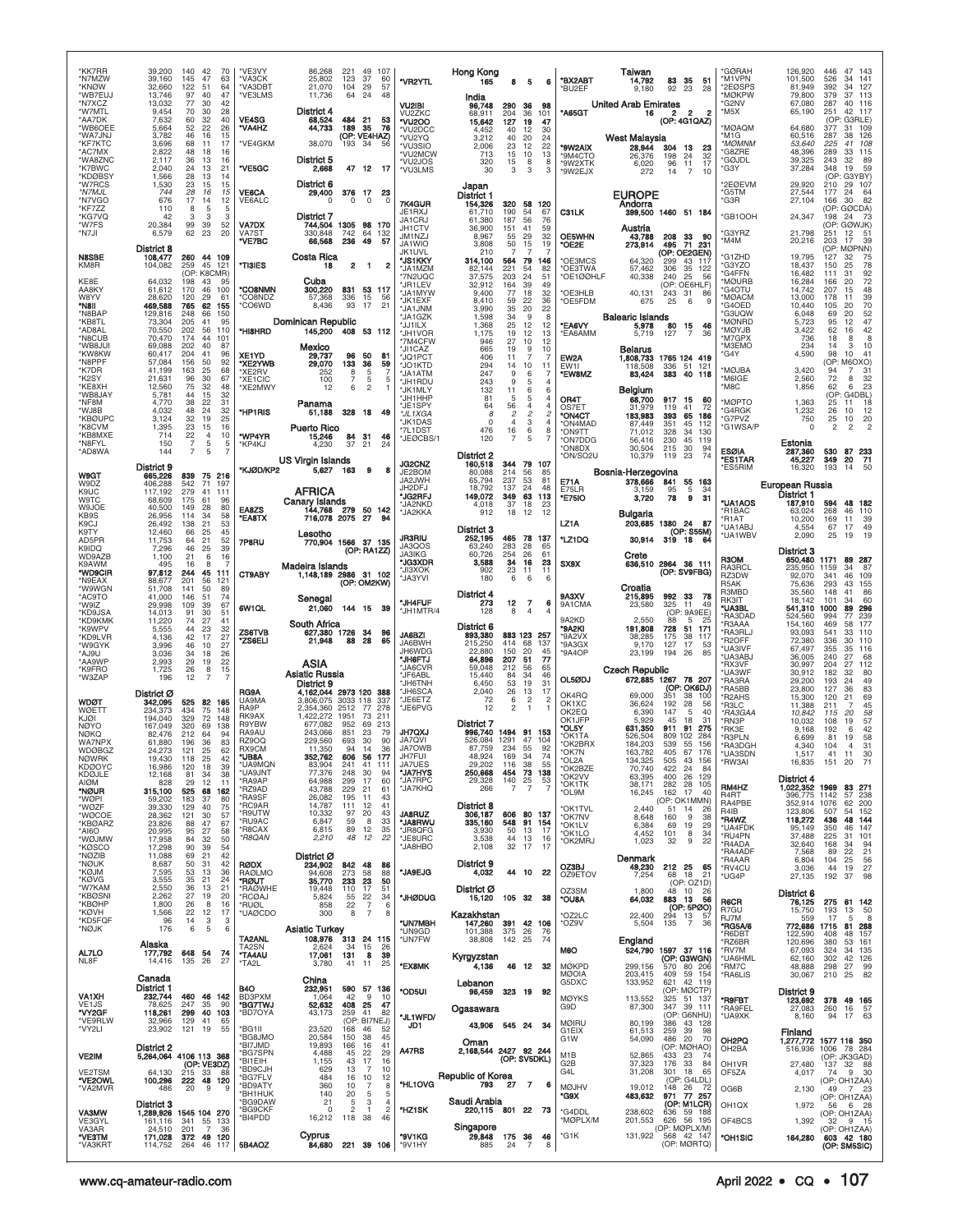| *OH6BQH<br>*OH2LU<br>*OH1TS<br>*OH6Z    | 86,240<br>11,220<br>6,384<br>4,879 | 399<br>40 120<br>104<br>22<br>63<br>140<br>18<br>66<br>36<br>124<br>5      | *EI3ENB<br>'EI3CTB<br>'EI6GSB             | Ireland<br>154,375<br>39,627<br>300 | 464 55 192<br>221<br>34<br>85<br>6<br>14<br>17                                                 | *Z33F<br>*Z34PEC                           | North Macedonia<br>23,345<br>2,584           | 166 26<br>66                             | 89<br>8<br>26                                      | EA4KD<br>EA4D<br>EA5DFV               | Spain<br>331,270<br>327,313 1480 | 2,414,192 2455 116 368<br>1492<br>41<br>116<br>-30<br>77                              | WH7T<br><b>KH6DH</b>            | Hawaii<br>3,739,392<br>17,018        | 4442 106 182<br>(OP: WH7W)<br>105<br>-31<br>36                         |
|-----------------------------------------|------------------------------------|----------------------------------------------------------------------------|-------------------------------------------|-------------------------------------|------------------------------------------------------------------------------------------------|--------------------------------------------|----------------------------------------------|------------------------------------------|----------------------------------------------------|---------------------------------------|----------------------------------|---------------------------------------------------------------------------------------|---------------------------------|--------------------------------------|------------------------------------------------------------------------|
| F5LIW                                   | France<br>557,424                  | 1020<br>68 169                                                             | <b>"GDØAMD</b>                            | Isle of Man<br>40,800               | 238 30 106                                                                                     | MI5K                                       | Northern Ireland<br>153,888                  | 1089 18 78<br>(OP: MIØSLE)               |                                                    | EC4TR<br>ED3B                         | 276,818<br>212,441               | 1233<br>29<br>93<br>997<br>30<br>79<br>(OP: EA3BOX)                                   | <b>*КН6ХХ</b><br>'NH6O          | 26,999<br>836                        | 209<br>20<br>-29<br>17<br>11<br>11                                     |
| *F4ЕТG<br>*F4WBL<br>*F5GKW              | 219,490<br>192,325<br>151,580      | 555<br>58<br>177<br>396<br>68<br>177<br>437<br>62<br>158                   | <b>I5MXX</b>                              | ltaly<br>967,260                    | 1275 106 314                                                                                   | *MIØI                                      | 280,371<br>Norway                            | 698 60 213                               |                                                    | ED4W<br>EC <sub>1</sub> RS<br>EA1DA   | 171,097<br>33,330<br>18,860      | 492<br>51<br>122<br>304<br>25<br>76<br>137<br>20<br>62                                | YB2MM<br>YB2HAF                 | Indonesia<br>286,657<br>133,037      | 494<br>65 152<br>307<br>62<br>111                                      |
| *F4BIT<br>*F4IAY<br>*F5TVG              | 148,962<br>96,118<br>68,688        | 411<br>55<br>167<br>335<br>51<br>136<br>188<br>43<br>116                   | IZ <sub>1</sub> OSF<br>IØLYO<br>IR8O      | 346,970<br>343,023<br>223,412       | 884<br>79<br>235<br>682<br>84<br>243<br>959<br>51<br>151                                       | *LA7TN<br>*LA4NL                           | 58,520<br>31,034                             | 387<br>206<br>33                         | 28 112<br>85                                       | EA4FTA<br>EC5APA<br><b>EA7BD</b>      | 9,450<br>7,625<br>355,240        | 109<br>48<br>15<br>153<br>46<br>15<br>661<br>78<br>254                                | YC8MJG<br>YC5DDE<br>YB9YSS      | 40,535<br>24,424<br>19,669           | 22<br>33<br>313<br>54<br>157<br>32<br>52<br>101<br>-37                 |
| *F5OHH<br>*F4BHK<br>*F4ELJ              | 55,014<br>54.162<br>49,755         | 237<br>45<br>114<br>68<br>109<br>141<br>301<br>26<br>67                    | IZ1HHT<br>I3/OE6MBG                       | 168,973<br>159,655                  | (OP: IZ8GCB)<br>450<br>62<br>177<br>682<br>38<br>147                                           | <b>SP3H</b><br>SP7MC                       | Poland<br>829,128<br>98,901                  | 1494<br>984<br>15                        | 91 267<br>66                                       | 'EE2A<br>'EA7JF                       | 270,760<br>181,473               | 580<br>67<br>213<br>(OP: EA2SN)<br>503<br>66 185                                      | YB4NY<br>YB7KE<br>YF7RIX        | 15,052<br>11.222                     | 38<br>124<br>15<br>34<br>28<br>81                                      |
| *F4EZH<br>*F8FLK                        | 12,150<br>3,915                    | 95<br>29<br>61<br>53<br>14<br>15                                           | IZ2BVC<br>IZ6OUX                          | 157,131<br>114,492                  | 585<br>47<br>174<br>546<br>45<br>143                                                           | SQ1W<br>SQ5EXM                             | 29,325<br>28,500                             | 268<br>18<br>157<br>32                   | 67<br>63                                           | *EA3ICJ<br>*EA4DGZ                    | 165,760<br>101,703               | 350<br>66<br>214<br>313<br>42<br>125                                                  | YC8DUL<br>YC8SGY                | 3,510<br>2,756<br>2.046              | 18<br>63<br>12<br>52<br>11<br>15<br>52<br>18<br>13                     |
| *F1IGY<br>*F5MDW<br>*F1ICR              | 3,483<br>2,350<br>5,632            | 32<br>69<br>-11<br>28<br>30<br>22<br>32<br>80<br>12                        | IU2IHM<br>IZ1SAI<br><b>IU7EDX</b>         | 110,240<br>92,130<br>72,618         | 349<br>51<br>157<br>396<br>40<br>145<br>107<br>302<br>40                                       | SP9Z<br><b>*SP5UFK</b><br>*SP5DRE          | 26,077<br>202,250<br>136,947                 | 120<br>31<br>561<br>64<br>438<br>-50     | 58<br>186<br>141                                   | *EA3DJL<br>'EE1B                      | 92,130<br>53,544                 | 297<br>45<br>121<br>394<br>22<br>70<br>(OP: EAY)                                      | YF3EQM<br>YB8UTI<br>YF3CYS      | 1,400<br>1,026<br>912                | 23<br>10<br>15<br>29<br>12<br>$\overline{7}$<br>25<br>10<br>14         |
| DL2CC                                   | Germany                            | 2,682,548 2559 112 339                                                     | <b>IK6LBV</b><br>IZ1PLH<br>IU1FSL         | 32.882<br>28,548<br>28,152          | 314<br>19<br>63<br>228<br>27<br>95<br>207<br>28<br>110                                         | <b>SQ5WH</b><br>*SP2TMT                    | 128,785<br>98,800                            | 447<br>53<br>354<br>48<br>(OP: SQ2BNM)   | 162<br>142                                         | <b>EA1JCZ</b><br>*EA3W<br>*EA1FW      | 44,394<br>40,524<br>30,098       | 258<br>24<br>74<br>193<br>90<br>42<br>171<br>55<br>94                                 | YF3GDE<br>YC3GFN<br>*YB3BBF     | 437<br>330<br>69,154                 | 10<br>15<br>9<br>27<br>12<br>18<br>93<br>217<br>49                     |
| DK6WL<br>DL2SAX<br>DK5KK                | 1,875,888<br>1,800,418<br>636.720  | 2028 125<br>379<br>2344 108<br>301<br>1221 81<br>255                       | IK2AHB<br>IU4CSS<br><b>IU3KMF</b>         | 21,672<br>10,374<br>3,384           | 163<br>19<br>44<br>38<br>114<br>19<br>101<br>8<br>39                                           | *SP2AWJ<br><b>SO9B</b>                     | 93,964<br>91,332                             | 348<br>368<br>(OP:                       | 48 121<br>41 136<br>SQ9IUB)                        | *EA2AVM<br>*EA2BNU<br>*EA5/RV2A       | 25,970<br>21,681<br>16,218       | 33<br>65<br>127<br>228<br>16<br>57<br>115<br>32<br>74                                 | *YB3BGM<br>*YF4ICC<br>'YB6UAK   | 53,277<br>50,485<br>34.711           | 161<br>48<br>81<br>70<br>45<br>187<br>182<br>37<br>66                  |
| DL6ZBN<br>DL8OBF<br>DH1UK               | 622,914<br>606,480<br>295,800      | 797<br>101<br>293<br>1082<br>83<br>253<br>628<br>72 218                    | IU2JFG<br><b>IW3IOG</b><br><b>'IK1JJM</b> | 1,530<br>984<br>436,832             | 27<br>$\overline{7}$<br>55<br>15<br>12<br>12<br>74<br>218<br>923                               | *SQ8MXE<br><i><b>SQ7OVT</b></i><br>*SQ5CZN | 75,768<br>49,679<br>48,015                   | 307<br>35<br>247<br>231<br>40            | 44 110<br>116<br>125                               | 'EB3TR<br>'EA2AR<br><b>EA5DB</b>      | 8,450<br>7,524<br>6,413          | 127<br>9<br>41<br>105<br>16<br>41<br>71<br>19<br>34                                   | *YC2XCD<br>*YD9VE<br>*YC9DPO    | 32,092<br>29,216<br>20,382           | 206<br>25<br>46<br>20<br>24<br>288<br>137<br>34<br>45                  |
| DJ4MO<br>DF1LON<br>DL3LAB               | 292,760<br>57,462                  | 592<br>66<br>194<br>256<br>45<br>112<br>21                                 | <b>IV3ZYB</b><br>'iuødum<br>'IK1RGK       | 388,480<br>249,862<br>232,760       | 93<br>622<br>227<br>642<br>69<br>202<br>571<br>78<br>175                                       | *SQ5SAA<br>*SQ5PJ<br>*SP4SAF               | 45,954<br>37,830<br>35,912                   | 193<br>41<br>35<br>198<br>219<br>32      | 97<br>95<br>102                                    | *EA3AMI<br>*EA2XG<br>*EA4RY           | 4,216<br>2,176<br>1,536          | 71<br>22<br>46<br>$\overline{7}$<br>27<br>55<br>33<br>11<br>21                        | *YB6UAF<br>*YBØOHG<br>*YC5LCZ   | 19,856<br>15,428                     | 25<br>48<br>120<br>26<br>50<br>95<br>38<br>107                         |
| DK1FW<br>DK1IJ                          | 54,694<br>49,750<br>38,940         | 283<br>61<br>176<br>43<br>82<br>79<br>202<br>-39                           | 'IK4RQJ<br>'IK4MTF<br>*IZ1RDO             | 205,176<br>204,345<br>114,490       | 344<br>230<br>79<br>510<br>57<br>182<br>361<br>59<br>155                                       | *SP9BJV<br>*SQ2TAC<br>*SP4MPA              | 33,480<br>24,500<br>17,640                   | 231<br>29<br>175<br>28<br>141<br>21      | 95<br>70<br>51                                     | *EA7.JTP<br>*EA4FIT<br>*EA4U          | 140<br>8<br>20,856               | 10<br>9<br>5<br>$\overline{2}$<br>$\overline{2}$<br>$\overline{2}$<br>124<br>60<br>28 | *YB8RW<br>*YF3CZW               | 14,522<br>13,145<br>6,517            | 15<br>30<br>105<br>25<br>28<br>21<br>59                                |
| <b>DL9NEI</b><br>DL1DTL<br>DI 4ARR      | 31,974<br>24,948<br>24,354         | 17<br>238<br>56<br>59<br>138<br>-25<br>146<br>29<br>53                     | <b>IWOHLZ</b><br><b>IUØDHV</b>            | 106.252<br>93,980                   | 401<br>53<br>149<br>298<br>54<br>131                                                           | *SP5LGN<br>*SP9W                           | 15,708<br>13,110                             | 104<br>21<br>109<br>20                   | 47<br>37                                           | *EC4AA                                | 3,420<br>Sweden                  | 77<br>9<br>27                                                                         | *YC7JZ<br>*YC9UAB<br>'YCØSJK    | 6,419<br>4,455<br>4,370              | 30<br>85<br>19<br>49<br>20<br>25<br>25<br>45<br>13                     |
| DF6RI<br><b>DKØSU</b>                   | 23,230<br>13,098                   | 147<br>31<br>84<br>20<br>114<br>54<br>(OP: DF7SA)                          | 'IZ2BKA<br>'ik7nxu<br><b>IU7CUE</b>       | 79.086<br>76,032<br>71,757          | 283<br>45<br>102<br>200<br>55<br>137<br>34<br>383<br>119                                       | *SP8CGU<br>*SQ8T<br>*SO6MZ                 | 12.992<br>12,936<br>11,445                   | 172<br>15<br>99<br>26<br>97<br>29        | 43<br>72<br>76                                     | SF4D                                  | 177,424                          | 1242 25<br>- 79<br>(OP: SM4LMV)                                                       | *YB2MDU<br>'YB3ATK<br>*YG3DEA   | 4,214<br>3.008<br>2,862              | 29<br>38<br>14<br>18<br>55<br>14<br>55<br>10<br>17                     |
| <b>DKØUU</b><br>*DJ3HW                  | 9,780<br>540,592                   | 66 21<br>-39<br>(OP: DF2CD)<br>848 91 277                                  | *IU3GJD<br><b>IKØALT</b><br>'IZØVXY       | 70,975<br>67,968<br>67,360          | 329<br>35<br>132<br>245<br>127<br>$50^{\circ}$<br>327<br>38<br>122                             | *SP9KJU<br>'SP2J                           | 10,650<br>9,372                              | 70<br>29<br>(OP: SP9MDY)<br>118<br>15    | 46<br>51                                           | SM2CEW<br>SM6GYB<br>SD <sub>1</sub> A | 114,103<br>12,760<br>7,990       | 691<br>-31<br>90<br>175<br>12<br>46<br>98<br>14<br>33                                 | *YB4PE<br>*YD9UAN<br>*YG8FX     | 2,856<br>2,548<br>2,352              | 38<br>25<br>17<br>15<br>49<br>13<br>67<br>13<br>11                     |
| *DP5P<br>*DR5W                          | 321,542<br>263,934                 | 711<br>74 224<br>OP: DL1MHJ)<br>560<br>70 209                              | 'IU7IGI<br>'IU4HMY<br>'IK2OFS             | 66,700<br>62,624<br>54,366          | 193<br>50<br>95<br>250<br>43<br>109<br>204<br>46<br>77                                         | 'SQ9CXC<br><b>SP3CMX</b><br>*SQ2DYL        | 8,400<br>6,840<br>5,264                      | 106<br>-17<br>63<br>22<br>62<br>20       | 53<br>38<br>36                                     | 'SD6W                                 | 9,280                            | (OP: SM1TDE)<br>100 23<br>57<br>(OP: SM6PVB)                                          | *YD8SPY<br>'YC1HA<br>*YDØRCH    | 2,088<br>1,943<br>1,740              | 50<br>10<br>14<br>79<br>39<br>28<br>38<br>16<br>14                     |
| *DL2RPN<br>*DJ4DN                       | 108,843<br>107,262                 | (OP: DL1RTL)<br>330<br>58<br>161<br>345<br>148<br>54                       | <b>IU2HEE</b><br>'IV3ZNK<br>'IZ8CLM       | 51,350<br>49,374<br>49,323          | 207<br>45<br>113<br>214<br>36<br>81<br>139<br>52<br>71                                         | *SP4RUD<br>*SQ9PUW<br>*SQ3KNL              | 4,675<br>4,488<br>3,432                      | 86<br>11<br>61<br>14<br>42<br>15         | 44<br>30<br>29                                     | 'SM6LRR                               | 616                              | 22<br>8<br><b>20</b><br>(OP: RM2D)                                                    | *YC1IUQ<br>*YC1CBY<br>*YC1GBR   | 1,612<br>1.586<br>1,368              | 31<br>9<br>17<br>39<br>$\frac{12}{7}$<br>14<br>46<br>12                |
| *DG7LAN<br>*DL5JS<br>*DL1VO             | 102,684<br>91,572<br>89,310        | 463<br>38 134<br>43 113<br>354<br>339<br>47<br>148                         | 'IZ1XEE<br>'IZ4BKK<br>'IZ3XNJ             | 45,864<br>44.484<br>39,984          | 149<br>98<br>58<br>248<br>34<br>98<br>191<br>39<br>73                                          | *SQ8M<br>*SQ5KWJ<br>*SQ9JTI                | 3,040<br>1.053<br>360                        | 58<br>37<br>20                           | 29<br>9<br>5<br>22<br>$\overline{4}$<br>14         | <b>HB9FEX</b><br>HB9JOE               | Switzerland<br>54,249<br>19,894  | 243<br>39<br>130<br>109<br>34<br>64                                                   | 'YD1FFB<br>*YD7AGF<br>*YD1DDO   | 420<br>351<br>319                    | 15<br>6<br>6<br>14<br>5<br>8<br>$\overline{7}$<br>13<br>$\overline{4}$ |
| *DL1RTO<br>*DKØBM                       | 85,728<br>72,369                   | 342<br>42<br>99<br>32 121<br>518<br>(OP: DK7CH)                            | 'IW5ECP<br>'IU4DAF<br>'IN3JRZ             | 32,488<br>32,186<br>30.504          | 34<br>164<br>90<br>214<br>23<br>54<br>242<br>30<br>94                                          | *SQ9PPT<br>*SP4NKJ                         | 357<br>13,915                                | 28<br>148<br>15                          | 3<br>14<br>40                                      | *HB9TWU<br>*HB9FLX                    | 36,330<br>23,124                 | 523<br>13<br>57<br>129<br>35<br>59                                                    | *YD2KEN<br>*YG2ABP/1<br>*YD3RDW | 289<br>288<br>288                    | 10<br>21<br>7<br>14<br>5<br>7<br>10<br>16<br>6                         |
| *DL9HB<br>*DL9ZP<br>*DKØTP              | 45,570<br>45,125<br>43,924         | 190<br>39<br>108<br>316<br>25<br>70<br>35<br>263<br>104                    | <b>IUØDZA</b><br>'IK8SHL<br>'IU5KRE       | 30,444<br>28,435<br>26,460          | 156<br>41<br>88<br>202<br>29<br>92<br>163<br>38<br>88                                          | CT2KNA<br>CT7AIX                           | Portugal<br>107,180<br>27,000                | 785<br>26<br>202<br>15                   | 89<br>35                                           | UT5EL<br>UX2MF                        | Ukraine<br>1,575,520<br>529,948  | 1876 113 317<br>87<br>954<br>274                                                      | 'YG1AGB<br>*YC1BRG              | 90<br>60                             | 5<br>15<br>4<br>9<br>69<br>6                                           |
| *DL5RMH                                 | 39,500                             | (OP: DH1RZ)<br>207<br>35<br>90<br>41                                       | 'IZ7ZKV<br>'IW2ENA<br>'IW2MYG             | 26,240<br>24,089<br>24,000          | 55<br>219<br>25<br>39<br>70<br>129<br>35<br>136<br>85                                          | *CS7AUS<br>*CT7AHQ<br>*CT1FOQ              | 8,670<br>2,360<br>1,980                      | 163<br>12<br>45<br>21<br>21<br>16        | 39<br>38<br>20                                     | UZ1WW<br>UR1HR<br>UT3QZ               | 341,320<br>250,306<br>110,682    | 689<br>76<br>246<br>611<br>66<br>200<br>399<br>48<br>150                              | *YCØSJA<br>'YB3BAR<br>'YB2CTE   | 39<br>2,210<br>1,770                 | $\overline{7}$<br>8<br>6<br>37<br>18<br>16<br>35<br>11<br>19           |
| *DM6EE<br>*DL1KAS<br>*DD3JN<br>*DO4OD   | 34,300<br>31,780<br>30,820         | 171<br>99<br>207<br>-39<br>101<br>169<br>31<br>103<br>29<br>175<br>100     | 'IK8ARF<br>'IU1FIB<br>IWØGTA/5            | 21,900<br>19,716<br>17,098          | 97<br>40<br>60<br>136<br>30<br>76<br>77<br>101<br>26                                           | YO8BDW                                     | Romania<br>468,403                           | 1003                                     | 75 188                                             | UT2UB<br>UR5NLA<br>UT6UD              | 34,210<br>15.480<br>10,972       | 199<br>28<br>82<br>154<br>17<br>69<br>210<br>$\overline{7}$<br>45                     | 'YC8MGN<br>'YD2NIR              | 920<br>24                            | 42<br>10<br>10<br>3<br>$\overline{c}$<br>$\overline{c}$                |
| *DO1PE<br>*DF2WZ                        | 30,186<br>27,371<br>27,370         | 25<br>242<br>76<br>153<br>-34<br>81                                        | 'IU1HGO<br>'IK2.ITS<br>'IK7IWF            | 14,790<br>14,729<br>14,678          | 23<br>120<br>79<br>143<br>27<br>76<br>96<br>29<br>53                                           | YO3GNF<br>YO2AA<br>YO9RIJ                  | 204,527<br>96,632<br>24,220                  | 649<br>51<br>450<br>38<br>308<br>13      | 176<br>150<br>57                                   | UT100<br>*UT3HD<br>*UW2U              | 2.812<br>232,044<br>218,304      | 6<br>32<br>88<br>633<br>59<br>185<br>494<br>65<br>223                                 | ZM1A<br>ZL3CW                   | New Zealand<br>361,974 1150<br>3.975 | 32<br>90<br>(OP: ZL3CW)<br>13                                          |
| *DO2SBS<br>*DL7DS<br>*DL7FUA            | 24,486<br>24,090<br>22,892         | 77<br>174<br>29<br>147<br>33<br>77<br>38<br>94<br>59                       | 'IZ2KWV<br>'IK2OLJ<br><b>IUØMBJ</b>       | 13,344<br>12,699<br>12,236          | 29<br>67<br>99<br>87<br>30<br>53<br>33<br>80                                                   | *YO4RST<br>*YO4SI<br>*YO3JW                | 153,986<br>43,955<br>33,798                  | 407<br>57<br>200<br>43<br>347<br>19      | 181<br>106                                         | *UT4EK<br>*UT3SO                      | 200,970<br>171,756               | (OP:<br>UR8UQ)<br>61<br>200<br>511<br>52<br>182<br>605                                | *ZL1MTO                         | 3,300                                | 58<br>12<br>21<br>29<br>34                                             |
| *DJ1OJ<br>*DB5ZF<br>*DM2DLG             | 21,470<br>20,160<br>19,673         | 136<br>31<br>64<br>27<br>78<br>178<br>184<br>25<br>78                      | 'IK8DYM<br>*IX1CVF                        | 9,638<br>9,213                      | 59<br>98<br>27<br>52<br>129<br>68<br>15                                                        | *YO5PUV/P<br>*YO4BEX                       | 33,072<br>19,176                             | 212<br>27<br>12<br>219                   | 67<br>79<br>56                                     | *UT1AM<br>*UY5TE                      | 81.618<br>72,063                 | 363<br>36<br>147<br>342<br>39<br>118                                                  | DY1T                            | Philippines                          | 885,940 1463 75 145<br>(OP: DU1IVT)                                    |
| *DL7JU<br>*DO9YY<br>*DL4JWU             | 17,127<br>16,037<br>15,246         | 28<br>137<br>71<br>53<br>118<br>26<br>76<br>140<br>-23                     | 'IK2SYI<br>'IU4NYV<br>'IZ8FCA             | 8,364<br>7,700<br>7,371             | 80<br>19<br>63<br>25<br>71<br>45<br>105<br>18<br>45                                            | *YO2MOO<br>*YO4CSL<br>*YO8RZJ              | 15,840<br>4,655<br>3,300                     | 157<br>23<br>20<br>63<br>111             | 67<br>29<br>$\overline{4}$<br>29                   | *UX2QL<br>*UR7AL<br>*UX7QG            | 52,305<br>42,408<br>31,654       | 261<br>38<br>127<br>176<br>38<br>86<br>34<br>199<br>99                                | 4I1EAY<br>DZ1Z<br>DU1NA         | 80,869<br>16,920<br>14,100           | 23<br>476<br>48<br>31<br>320<br>16<br>162<br>14<br>36                  |
| *DL6AL<br>*DL8MV<br>*DL7ØTRS            | 14,972<br>14,872<br>14,105         | 49<br>117<br>27<br>74<br>112<br>-30<br>217<br>11<br>54                     | 'IZ2ZPT<br><b>IWØEYT</b><br>'IK2YSJ       | 7,227<br>5,307<br>5,300             | 53<br>71<br>20<br>69<br>20<br>41<br>75<br>16<br>37                                             | *YO2LXW<br>*YO2LIM<br>*YO8RCN              | 2,145<br>288<br>17,629                       | 72<br>24<br>233<br>11                    | 29<br>$\overline{4}$<br>$\overline{4}$<br>14<br>50 | *UR5WQ<br>*UR4MS<br>*UY2ZZ            | 28,100<br>26,780<br>25,308       | 23<br>169<br>77<br>172<br>30<br>100<br>198<br>26<br>88                                | *DV9IHK<br>*DW7NDM<br>*DW7EVQ   | 33,417<br>28,350<br>14.912           | 21<br>26<br>337<br>181<br>35<br>40<br>17<br>185<br>15                  |
| *DK8NI<br>*DL5KUD<br>*DO1TON            | 13,770<br>13,409<br>13,338         | 77<br>118<br>25<br>125<br>18<br>35<br>58<br>136<br>-20                     | 'IK1ZOE<br>'IZ2YNB<br>'IN3PDI             | 5,148<br>4,588<br>3,400             | 101<br>16<br>50<br>43<br>59<br>19<br>38<br>19<br>31                                            | *YO8DHD                                    | 684<br>Scotland                              | 18                                       | $\overline{7}$<br>11                               | *UT5PY<br>*UR5UJ<br>*UT5UHX           | 15,060<br>13,433<br>11,132       | 244<br>-8<br>52<br>126<br>24<br>77<br>91<br>30<br>62                                  | 4E9VVN<br>*DU4XM<br>*DU4RER     | 13,632<br>11.968<br>6,510            | 29<br>206<br>19<br>25<br>169<br>19<br>69<br>29<br>33                   |
| *DH9DX/F<br>DD3WY<br>*DL4AND            | 12,749<br>। । .೮೦५<br>11,242       | 43<br>126<br>18<br>15/<br>15<br>юa<br>77<br>27<br>50                       | *IN3EJM<br>*IU7GRA                        | 2,090<br>1.935<br>1,650             | 43<br>11<br>27<br>52<br>10<br>24<br>20<br>- 13                                                 | GM <sub>2</sub> Y                          | 163.085<br>110,040                           | 540 54 139<br>(OP: MMØDXH)<br>420 39 101 |                                                    | *UT4O<br>*UW1WU                       | 8,510<br>4,180                   | 123<br>13<br>33<br>OP: UR5QRB'<br>48<br>18<br>26                                      | *DU8WP<br>'DU7XL<br>*DU7PH      | 4.005<br>2.9/6<br>2,920              | 23<br>22<br>40<br>20<br>49<br>11.<br>89<br>17<br>23                    |
| *DL6CWM<br>*DK2WU<br>*DK7MV             | 10,899<br>10,472<br>9,990          | 89<br>24<br>39<br>72<br>25<br>31<br>22<br>113<br>68                        | <b>IU2LWE</b><br>*IU5BKR<br>*IK6SBW       | 1,554<br>1,360<br>1,292             | 43<br>11<br>26<br>28<br>11<br>23<br>32<br>22<br>12                                             | GM <sub>5</sub> M<br>*MM4D                 | 116,064                                      | 410 49 137<br>(OP: GM4ATA)               |                                                    | *UT8IK<br>*UT4UB<br>*USØVA            | 3,002<br>2,310<br>1,152          | 83<br>5<br>33<br>41<br>16<br>26<br>22<br>11<br>13                                     | *DV1UUU<br>*DW6XIR<br>*DW2ZQB   | 1,804<br>1,536<br>950                | 43<br>9<br>13<br>62<br>11<br>13<br>$\boldsymbol{9}$<br>10              |
| *DM3KP<br>*DG6MDG                       | 8,280<br>6,630                     | 21<br>39<br>68<br>60<br>26<br>39<br>22                                     | *IWØEZW<br>*IZ1FRM<br>*IZ1GCN             | 504<br>224<br>195                   | 16<br>11<br>13<br>6<br>8<br>8<br>9<br>6<br>9                                                   | *GMØHBF<br>*2MØYTN<br>*GMØUKZ              | 53,130<br>26,564<br>483                      | 279 32 122<br>200 30<br>21               | 86<br>$\overline{7}$<br>14                         | *UR4EI<br>*UT9UO<br>*UR5EH            | 375<br>140<br>108                | 10<br>19<br>5<br>13<br>5<br>9<br>$\overline{7}$<br>5<br>$\overline{7}$                | *DV1VVA<br>*DV2ZNW              | 520<br>340                           | 22<br>28<br>5<br>8<br>16<br>6<br>4                                     |
| *DK6AC<br>*DL9ZWG<br>*DL1LSW<br>*DL2RZG | 6,232<br>5,270<br>4,841            | 60<br>54<br>58<br>22<br>40<br>30<br>53<br>17<br>35                         | 'IK7RWE<br>*II1R                          | 104<br>10                           | $\overline{4}$<br>$\overline{7}$<br>$\overline{4}$<br>$\overline{4}$<br>2<br>3<br>(OP: IW1CBG) | YTØW                                       | Serbia<br>956,243 1814 77 204                |                                          |                                                    | *UR3ABM                               | 2,048<br>Wales                   | 62 10<br>22                                                                           | *DV1XJT<br>*4I1EBC              | 338<br>60,610                        | 15<br>6<br>$\overline{7}$<br>429<br>21<br>34                           |
| *DF2WR<br>*DL9GWA                       | 4,100<br>3,055<br>2,849            | 103<br>6<br>34<br>48<br>13<br>51<br>11<br>26                               | *IZØFUW<br>*IZ8EWD<br>*IZØZFK             | 138,316<br>23,501<br>2,646          | 334 70 159<br>250<br>15<br>56<br>38<br>19<br>30                                                | YU1LD<br>*YT4ZZ                            | 97,680<br>50,605                             | (OP: YU1JW)<br>1003<br>16<br>317 33 112  | 72                                                 | GW4J<br>*MW8R                         | 30,532<br>114,192                | 245 16 52<br>(OP: GWØETF)<br>563 27<br>77                                             | *LW3DN                          | SOUTH AMERICA<br>Argentina<br>44,268 | 287 21<br>47                                                           |
| *DK8VD<br>*DL7ED<br>*DK9TF              | 2,650<br>1,998<br>1,560            | 36<br>61<br>14<br>40<br>48<br>14<br>33<br>16<br>24                         | *IK3XTY<br>'IZ5OVP                        | 1,849<br>1,260                      | 44<br>13<br>30<br>50<br>5<br>23                                                                | *YU1EA<br>*YU7AEC                          | 48,410<br>6,223                              | 203<br>36<br>97 11<br>(OP: YU7XW)        | 67<br>38                                           | *MW6M                                 | 99,144                           | (OP: GW4SHF)<br>287 50 154<br>(OP: GW4BVJ)                                            | *LU1RAF<br>*LW6EQG<br>*LQ5D     | 40,432<br>22,152<br>7,860            | 19<br>317<br>37<br>42<br>29<br>143<br>128<br>12<br>18                  |
| *DL1GRQ<br>*DO1EP<br>*DL1YMS            | 864<br>728<br>504                  | 20<br>40<br>$\overline{4}$<br>34<br>12<br>16<br>17<br>24<br>$\overline{4}$ | YL2CI                                     | Latvia<br>206,067                   | 705 34 115                                                                                     | *YU2CWW<br>*YUØW                           | 4,183<br>20,865                              | 86<br>155 23                             | 9<br>-38<br>84                                     | 'GW4HBK<br>*GW4W                      | 71,280<br>47,058                 | 264 46 134<br>252 22 71<br>(OP: GW4EVX)                                               | *LW6DW                          | 1,185                                | (OP: LU9DA)<br>35<br>8<br>7                                            |
| *DD6TT<br>*DM3AW<br>*DO6GT              | 336<br>323<br>176                  | 17<br>10<br>11<br>13<br>-6<br>11<br>11<br>$\overline{7}$<br>9              | "YL2NK<br>'YL3LK<br>'YL3ANC               | 126,985<br>11,440<br>2,100          | 433 57 176<br>248<br>9<br>43<br>60<br>11<br>24                                                 | <b>IT9BGE</b><br>*IT9FRX                   | Sicily<br>89,474 454<br>382,580 1194         | 59                                       | 41 113<br>161                                      | 'GW8KBO                               |                                  | 34,846 176 33 98                                                                      | PS2T                            | Brazil<br>794,340                    | 1549 46 134                                                            |
| *DL1BAX<br>*DF5GO<br>*DL1DXA            | 16,491<br>7,107<br>2,596           | 56<br>198<br>13<br>86<br>23<br>46<br>24<br>33<br>20                        | LY9Y                                      | Lithuania                           | 969,655 1382 104 341                                                                           | *IT9FIQ<br>*IT9QEI                         | 245,030<br>24,576                            | 685<br>67<br>147<br>32                   | 162<br>96                                          |                                       | <b>OCEANIA</b><br>Australia      |                                                                                       | PY2LC<br>PY4ME                  | 415,616<br>79,772                    | (OP: PY2ZEA)<br>832<br>54 137<br>19<br>55<br>441                       |
| *DG2FDD<br>*DL7KP                       | 160<br>143                         | 10<br>9<br>$\overline{7}$<br>10<br>3<br>11                                 | LY4T<br>*LY2N<br>*LY1K                    | 213,840<br>33,572<br>22,134         | 456<br>73<br>224<br>166 26<br>83<br>31<br>150<br>71                                            | *IW9BJP<br>*IT9IWU<br>*IT9NSM              | 23,324<br>14,406<br>3,741                    | 148<br>28<br>133<br>26<br>39<br>19       | 91<br>72<br>24                                     | VL2A<br>VK2YI                         | 266,705                          | 1,004,328 1467 91 170<br>(OP: VK2IM)<br>510 69 136                                    | *PU2SDX<br>*PY2CP<br>*ZW2T      | 298,655<br>256,824<br>223,445        | 987 28<br>87<br>85<br>23<br>939<br>722<br>29<br>86                     |
| *SV1RVI<br>*SV7CUD                      | Greece<br>8,120<br>2,070           | 100 16<br>42<br>27<br>14<br>16                                             | *LY2PAD<br>*LY2NK                         | 5,184<br>14,396                     | 65<br>11<br>25<br>9<br>235<br>50                                                               | *IT9CLY                                    | 1,950<br><b>Slovak Republic</b>              | 82<br>21                                 | 44                                                 | VJ2Z<br>VL3E                          | 116,424<br>63,423                | 307<br>60<br>-94<br>340 24<br>57<br>(OP: VK3TZ)                                       | *PY2RSA<br>*PR7AR               | 81,408<br>16,072                     | (OP: PY2RKG)<br>71<br>321<br>25<br>37<br>127<br>12                     |
| *GUØBEZ                                 | Guernsey<br>3,472                  | 48 19 37                                                                   | *LX1GQ                                    | Luxembourg<br>$10,112$ 110 21       | 58                                                                                             | OM4M<br>*OM8ST<br>*OM4IK                   | 408,954<br>52,767<br>45,184                  | 847 74 247<br>307<br>33<br>235           | 33 110<br>95                                       | VL <sub>2</sub> G<br>VL2W             | 12,449<br>9,060                  | 91<br>29<br>30<br>(OP: VK2GR)<br>77<br>24<br>36                                       | *PY2XC<br>*PT2ZDX<br>*PU2GLU    | 6,936<br>5,512<br>4,788              | 33<br>65<br>18<br>28<br>103<br>25<br>97<br>28<br>14                    |
|                                         | Hungary                            |                                                                            | <b>PAØMIR</b><br>PAØJNH                   | Netherlands<br>174,795<br>130,086   | 445 58<br>157<br>347<br>55<br>164                                                              | *OM3CDN<br><b>'OM6AMI</b><br>*OM/W6UZ      | 30,380<br>16,340<br>9,240                    | 230<br>25<br>137<br>23<br>76<br>24       | 99<br>63<br>60                                     | *VK2PAA<br>*VK2WTT<br>*VK8D           | 90,350<br>9,856<br>9,840         | 84<br>281<br>-46<br>23<br>33<br>74<br>21<br>65<br>39                                  | *PU2FDD<br>*PY2RAF<br>*PY7VI    | 2,622<br>1,898<br>1,665              | 24<br>93<br>14<br>31<br>16<br>10<br>22<br>32<br>15                     |
| HA5PP<br>HA1BC                          | 508,640                            | 1,002,885 1368 104 313<br>748 92 282<br>(OP: DL1MAJ)                       | PA2CHM<br>*PA2TMS<br>*PG1R                | 5,609<br>529,320 1110 78<br>74,800  | 90<br>20<br>-59<br>252<br>40<br>130<br>350                                                     | *OM7SR<br>*OM7AT<br>*OM2AGN                | 8,170<br>6,674<br>6,161                      | 102<br>24<br>96<br>16<br>58<br>16        | 62<br>55<br>45                                     | *VJ3O                                 | 5,876                            | (OP: VK8MC)<br>56<br>17<br>35<br>(OP: VK3TX)                                          | *PU5DCM<br>*PU2GCV<br>*PU5BXB   | 1,305<br>1,265<br>1,260              | 28<br>18<br>11<br>62<br>9<br>14<br>39<br>10<br>11                      |
| *HA8WY<br>*HA2MI<br>*HA5UA              | 263,400<br>20,300<br>1,323         | 652 69 231<br>137<br>24<br>46<br>28<br>9<br>12                             | *PC4AD<br>*PD1B<br>*PD1TV                 | 70,560<br>58,380<br>27,692          | 274 43<br>125<br>242<br>40<br>99<br>198<br>27<br>65                                            | *OM5AVM                                    | 1,943<br>Slovenia                            | 31<br>12                                 | 17                                                 | *VK4HDY<br>*VK1DD<br>*VL3A            | 3,515<br>1,035<br>540            | 35<br>15<br>22<br>23<br>12<br>-11<br>20<br>10<br>10                                   | *PU7ASP<br>*PU5AOF<br>*PP5IN    | 975<br>855<br>648                    | 24<br>12<br>13<br>31<br>8<br>11<br>31<br>13<br>14                      |
| *HA5TOP<br>*HG7J                        | 1,305<br>26,650                    | 41<br>6<br>23<br>(OP: HA5UA)<br>163 36<br>94                               | *PA2VS<br>PA2FA<br>*PAØLIE                | 21,855<br>15,470<br>10,530          | 69<br>202<br>24<br>122<br>24<br>61<br>97<br>25<br>65                                           | S53MM<br>S53F<br>S53BB                     | 2,726,595 2597 132 381<br>723,600<br>457,164 | 1595 81<br>961<br>84                     | 279<br>248                                         | 'VK3Z<br>*VK5MVR                      | 160<br>156                       | (OP: VK3FN)<br>5<br>6<br>5<br>9<br>$\,$ 5 $\,$<br>$\overline{7}$                      | *PU2YBW<br>*PY5RKR<br>*PY5DV    | 638<br>315<br>88                     | 21<br>13<br>9<br>15<br>8<br>7<br>6<br>7<br>5                           |
| *HAØGK<br>*HA1TI                        | 16,860<br>5,904                    | (OP: HA7JQK)<br>219 13<br>47<br>$\overline{4}$<br>151<br>37                | *PE2KM<br>*PAØAWH<br>*PA1B                | 7,622<br>16,932<br>1,134            | 89<br>21<br>53<br>81<br>153 21<br>42<br>$6\phantom{.}6$<br>21                                  | S51DX<br>*S57NAW<br>*S57WW                 | 224,030<br>301,464<br>15,120                 | 1246<br>21<br>593 81 235<br>124 23       | 65<br>67                                           | *VL3B<br>*VK4XQM                      | $\sigma$<br>54                   | $\mathcal I$<br>$\mathbf{1}$<br>1<br>(OP: VK3BQ)<br>$3 \quad 3$<br>3                  | *PU2KLD<br>*PQ2TO<br>*PY2BN     | 12<br>8<br>181,470                   | 3<br>3<br>3<br>3<br>5<br>9<br>89<br>517<br>49                          |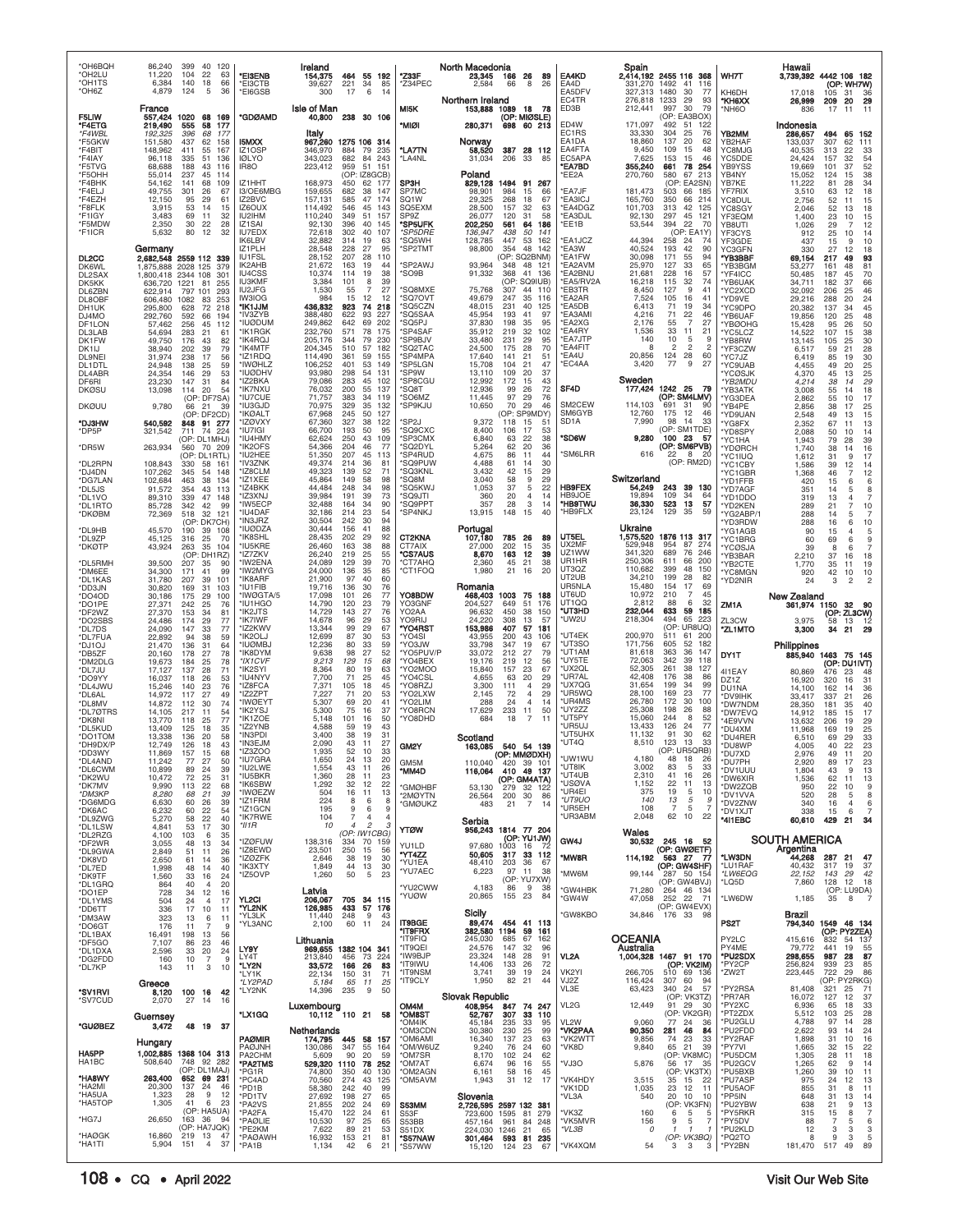| <b>CE3CT</b>                  | Chile<br>2,372,210 2797               | 97 205                                             |                                     | European Russia<br>District 3                                                        | K4RM<br>K3TD                        | 898,650<br>782 108<br>342<br>390,920<br>497<br>223<br>67             | TC7G<br>*TC7TR                   | 1.682.730<br>166,848                                            | 1963<br>417                  | 251<br>64<br>42<br>134          |                                           | European Russia<br>District 1                                              |                                        |                      |
|-------------------------------|---------------------------------------|----------------------------------------------------|-------------------------------------|--------------------------------------------------------------------------------------|-------------------------------------|----------------------------------------------------------------------|----------------------------------|-----------------------------------------------------------------|------------------------------|---------------------------------|-------------------------------------------|----------------------------------------------------------------------------|----------------------------------------|----------------------|
| CA4PSH<br>CE4JZO              | 431,870<br>1648<br>336,948<br>838     | 22<br>73<br>62<br>110                              | *R3MAI                              | 11,398<br>112 18<br>64<br>District 4                                                 | *WA1F<br>*KT4XA                     | 235<br>483,218<br>579<br>72<br>151<br>177,822<br>307<br>71           | *TC2MARS<br>*YM2KCY              | 49,294<br>23,585                                                | 206<br>157                   | 78<br>20<br>71<br>18            | RU1A<br>RM <sub>1Q</sub>                  | 11,745,330 7719 176 654<br>195,390                                         | 572                                    |                      |
| CE1BF<br>*3G1D                | 21,040<br>222<br>560,028              | 15<br>25<br>976<br>69<br>167                       | *R4WAS                              | 200 41 100<br>43,005                                                                 | *КТЗТ<br>*K4CBW                     | 149,079<br>258<br>69<br>160<br>64,170<br>172<br>51<br>104            | *YM7KG                           | 3,060<br>China                                                  | 52                           | 8<br>22                         | *R1ZM                                     | 28,737                                                                     | 199                                    | $62$ $172$<br>31 72  |
| *XQ3SK                        | 219,356                               | (OP: XQ1FM)<br>706<br>69<br>53                     | F4IDC                               | France<br>157,855<br>402 72 169                                                      | *AD4XT                              | 56,168<br>174<br>43<br>93<br>District 5                              | BØA<br><b>BA7LOK</b>             | 6,622,365 4455 129<br>1,850,304                                 | 2245 102                     | 436<br>266                      | RT <sub>20</sub>                          | District 3<br>4,897,536                                                    | 4965 147 525                           |                      |
| *XQ5CIE<br>*CB3R              | 34,304<br>23,856                      | 249<br>19<br>48<br>155<br>21<br>50<br>(OP: XQ3SK)  | <b>DL3ON</b>                        | Germany<br>1,083,013                                                                 | KK4JI<br>KE5GL                      | 226,512<br>81 153<br>377<br>117,047<br>107<br>298<br>54              | BY5EA<br>BY8DX                   | 1,740,028<br>1.351.100                                          | 2026 120<br>77<br>1926       | 284<br>218                      | R <sub>3</sub> VR<br>R <sub>5</sub> DC    | 1,991,616 3112 97<br>792.084 1360 101 342                                  |                                        | 354                  |
| *CE5OS<br>*CA2SLJ             | 10,582<br>6,820                       | 92<br>32<br>42<br>136<br>12<br>19                  | DK5AV<br>*DJ4MX                     | 1578 119 320<br>204.336<br>568<br>65<br>199<br>654,150<br>784 106<br>339             | "W5WX                               | 3,380<br>24<br>45<br>28                                              | BG7JJW<br>BY6QS                  | 654,420<br>429,624                                              | 1261<br>876                  | 77<br>183<br>79<br>164          | RM3A                                      | 215,337<br>District 4                                                      | 892<br>43                              | 136                  |
| *CE1LEW                       | 5,148<br>109                          | 23<br>13                                           | *DL3MLA<br>*DB5DY                   | 196,128<br>409<br>65<br>151<br>180,752<br>474<br>58<br>150                           | N6MDX                               | District 6<br>382,590<br>765<br>83<br>135                            | BY3CQ<br>BY <sub>1</sub> AS      | 380,148<br>376,428                                              | 902<br>906                   | 166<br>71<br>159<br>69          | UC4L<br><b>*RK4HYT</b>                    | 2,316,492<br>172,640                                                       | 2811 118 416<br>549 52 208             |                      |
| НКЭС                          | Colombia<br>1,177,520                 | 2002 53 152                                        | *DO8JL<br>*DL9PKW                   | 33,812<br>140<br>36<br>71<br>17,884<br>219<br>53<br>15                               | *NN6P                               | 345,800<br>67<br>133<br>652<br><b>District 7</b>                     | BG5BWZ<br>BY6LY<br>BI4IV         | 171,770<br>162,324                                              | 477<br>585<br>544            | 66<br>112<br>56<br>106<br>36    | *UC4C                                     | 170,772                                                                    | 440<br>71                              | 195                  |
| *HK4ZZ<br>*HK4CM              | 26,145<br>153<br>1,287                | 40<br>65<br>32<br>11<br>22                         | *DC2CL<br>*DN2HGM                   | 12,540<br>103<br>30<br>65<br>1,932<br>24<br>30<br>18                                 | W7VJ<br>WW7E                        | 1,432,142 1299 127 292<br>223<br>678 111<br>595,188                  | *BD7DT<br>*BY8MA                 | 81,383<br>1,918,617<br>120,848                                  | 1978 117<br>330<br>-57       | 61<br>300<br>125                | UA7K                                      | District 6<br>10,264,555 7359 179 626                                      |                                        |                      |
| *YV4EK                        | Venezuela<br>506,340 1027             | 53 127                                             | *DN1MGF<br>*DH1OL<br>*DN4CQ         | 182<br>23<br>9<br>17<br>90<br>$\overline{c}$<br>11<br>24<br>$\overline{7}$<br>5<br>7 | W7YED<br>AB7HP                      | 329,992<br>510<br>86<br>161<br>20,384<br>99<br>35<br>63              | *BA7LSX<br>*BI4IX                | 93,294<br>69,168                                                | 340<br>51<br>264<br>47       | 95<br>85                        | RT6A                                      | 9,419,228 7160 172 619<br>District 9                                       |                                        |                      |
| *4M1W                         | 90,592<br>625                         | 26<br>50<br>(OP: YV1SW)                            |                                     | Greece                                                                               | KC7ZZ<br>*WA7RJ                     | 2,223<br>37<br>15<br>24<br>34<br>7,437<br>58<br>33                   | *BH2RO<br>*BA3RA                 | 50,292<br>10.880                                                | 260<br>55<br>107<br>38       | 77<br>42                        | RC9X                                      | 422,624 1267 68 213                                                        |                                        |                      |
| *YV5AEP<br>*YY5FBD            | 23,298<br>129<br>22,560<br>137        | 13<br>53<br>31<br>65                               | *SY8DQX                             | 43,847<br>193 46 117                                                                 | K8AZ                                | District 8<br>5,181,780 2818 147 523                                 | *BH4CAC<br>'BI1GK<br>*BH3BBJ     | 10,608<br>3,773<br>960                                          | 76<br>64<br>42               | 30<br>38<br>23<br>26<br>9<br>11 | OF1F                                      | Finland<br>6,249,152                                                       | 4854 160 594                           |                      |
| *YV5KAJ<br>*YV5RPE            | 12,324<br>7,770<br>160                | 25<br>54<br>60<br>21<br>16                         | *EI5LA<br>*EI8KW                    | Ireland<br>96<br>15<br>5,880<br>45<br>624<br>24<br>8<br>18                           | W8PR<br>K8LX                        | 2,805,115<br>1896 125<br>420<br>2,087,568<br>1718 107<br>349         |                                  | Cyprus                                                          |                              |                                 | OF <sub>5</sub> Z                         | 4,216,000 3320 168 607<br>France                                           |                                        |                      |
|                               | YOUTH                                 |                                                    |                                     | Latvia                                                                               | KA8YNW<br>*W8AJT                    | 168,800<br>320<br>63<br>148<br>41,100<br>144<br>99<br>38             | P33W                             | 22,422,596                                                      | 9654 181 645                 |                                 | <b>TM6M</b><br><b>TMØR</b>                | 14,606,216 7845 174 634<br>10,732,932                                      | 6572 165                               | 591                  |
|                               | <b>NORTH AMERICA</b>                  |                                                    | *YL3AMH                             | 11,277<br>111 17<br>46                                                               | NV9L                                | District 9<br>5,978,412 3162 157                                     | *VR2HK                           | Hong Kong<br>86,043                                             | 344 42 87                    |                                 | TM3R<br><b>TMØDX</b>                      | 9,174,448 5423 167<br>7,634,669                                            | 5163 161                               | 605<br>560           |
|                               | <b>United States</b><br>District 2    |                                                    | *LY3LB                              | Lithuania<br>23<br>35<br>9<br>960                                                    | K9YY<br>*K9IU                       | 525<br>1450 126<br>358<br>1,889,536<br>31,680<br>123<br>35<br>61     | *VR2UNG                          | 1,248                                                           | 34                           | 16<br>16                        | TM5DX<br>F8KCF                            | 2,132,757 2162 113<br>2,066,112 2187 127                                   |                                        | 360<br>417           |
| <b>NTØK</b>                   | 760,767                               | 794 84 273<br>(OP: K6BFL)                          | <b>SO9I</b>                         | Poland<br>5,263,831<br>4005 148 465                                                  | *N9MT                               | 1,200<br>19<br>11<br>14                                              | 4X1DX                            | Israel<br>8,626,680 4858 141 479                                |                              |                                 | TM <sub>2</sub> F<br>F4KJN<br>TM2RJ       | 1,171,853<br>868,637<br>730,235                                            | 1400 116<br>1316<br>84<br>1512<br>89   | 347<br>235<br>266    |
| *KO4SGC                       | District 4<br>231                     | 11<br>6<br>5                                       | *SP3GTP                             | (OP: SQ9ORQ)<br>72,954<br>323<br>44 145                                              | WØMB                                | District Ø<br>613,200<br>660 108 242                                 |                                  | Japan                                                           |                              |                                 | F6KJS<br>F8KGH                            | 708,470<br>624,880                                                         | 95<br>1305<br>776<br>103               | 311<br>325           |
| *N4WLL<br>*ND2L               | 100,646<br>207<br>272                 | 58 124<br>13<br>8<br>9                             | *SP3LM<br><b>SP8BRT</b>             | 15,128<br>212<br>14<br>47<br>14,193<br>125<br>23<br>60                               | <b>NRØT</b><br><b>NØAX</b>          | 388<br>163<br>237,276<br>71<br>11,656<br>76<br>24<br>38              | <b>JA1ZGP</b>                    | District 1<br>26,316                                            | 211                          | 14<br>-37                       | F4KLW<br>F5KSE                            | 578,966<br>254,997                                                         | 973<br>84<br>583<br>68                 | 253<br>193           |
|                               | District 6                            |                                                    | *SP3KX<br>*SQ7NPA<br>*SP8KDE        | 6,208<br>85<br>15<br>49<br>6,072<br>54<br>16<br>28<br>4,242<br>98<br>36<br>6         | <b>V26B</b>                         | Antigua & Barbuda<br>6,572,664 5155 121 431                          | *JA1YAD<br>*JA1YQK               | 6,552<br>486                                                    | 78<br>23<br>13               | 29<br>8<br>10                   | F4KKV<br>*F8KGS                           | 7,029<br>1,245,024                                                         | 57<br>25<br>100<br>1740<br>1112<br>45  | 46<br>293<br>168     |
| <b>KI6RRN</b>                 | 1,409,580 1298 131 279                |                                                    | *SP9DLS<br><b>SP4DIR</b>            | 2,135<br>68<br>6<br>29<br>1,386<br>48<br>8<br>25                                     |                                     | Belize                                                               |                                  | District 2                                                      |                              |                                 | 'F8KHN<br>*F6KGL<br><b>F8KLY</b>          | 237,921<br>118,584<br>45,750                                               | 385<br>56<br>196<br>40                 | 160<br>85            |
| *KE8HBV<br>*W8UA              | District 8<br>97,865<br>178<br>61.087 | 216 56 129<br>38<br>89                             | *SP5JK<br>'SP5PDA                   | 750<br>18<br>11<br>14<br>177,731<br>583<br>52<br>171                                 | "V3A                                | 4,519,686 4923 99 303                                                | JI2ZJS<br>JI2ZEY<br>*JK2VOC      | 3,177,600 2582 148 332<br>1,022,176<br>150,181                  | 1472 97<br>374 73 106        | 175                             | 'F6KVJ<br><b>F6KMB</b>                    | 30,057<br>29,040                                                           | 179<br>39<br>214<br>26                 | 90<br>$84$<br>62     |
| *KE8RJU<br>*N8AJM             | 35,258<br>114<br>12,551               | 79<br>43<br>62<br>31<br>46                         |                                     | Portugal                                                                             |                                     | Canada<br>District 1                                                 |                                  | <b>District 3</b>                                               |                              |                                 | *F6KJG<br>'F5KGA                          | 15,364<br>4,489                                                            | 99<br>30<br>71<br>20                   | 47                   |
| *W8MTB                        | 2,345                                 | 27<br>22<br>13                                     | <b>*CT7AKG</b>                      | 4,100<br>66<br>14<br>36<br>Romania                                                   | VO1GRC<br>VY2OM                     | 712 56 165<br>357,136<br>470<br>53<br>220,780<br>137                 | <b>JL3ZHU</b>                    | 184,830<br>District 7                                           | 421 66 117                   |                                 | <b>DRØW</b>                               | Germany<br>6.885.192 4679 162 570                                          |                                        |                      |
| KD9V                          | District 9<br>224,238                 | 361<br>94 187                                      | *YP1EX                              | 232,427<br>678<br>63 184<br>(OP: YO9LIG)                                             | <b>VE2LOA</b>                       | District 2<br>335,520<br>553<br>57 176                               | <b>JA7ZFN</b>                    | 5,063,020 3126 165 431                                          |                              |                                 | DP6T<br>DP6A                              | 5,684,406 3742 160<br>5,242,328                                            | 3479 167                               | 558<br>591           |
| <b>WDØREW</b>                 | District Ø<br>40                      |                                                    | *YO8YNS<br>*YO8PUF                  | 1,125<br>41<br>$\frac{7}{7}$<br>18<br>936<br>33<br>17                                | "VE2ZL                              | 248,400<br>387<br>73 167<br>District 3                               | <b>JA9YBA</b>                    | District 9<br>20,700                                            | 96 34                        | 56                              | DA2X<br><b>DLØWM</b>                      | 4,904,543<br>2,167,450                                                     | 3223 161<br>2173 147                   | 582<br>500           |
| <b>KEØWPA</b>                 | 918                                   | $\frac{4}{5}$<br>17<br>13                          | 'YO8THR                             | 255<br>5<br>10<br>15<br>Serbia                                                       | <b>VE3EJ</b><br>*VE3WPZ             | 13,214,691 6457 163 620<br>255,714<br>484 68<br>150                  | HZ1TL                            | Saudi Arabia<br>1,907,763 1614 106 323                          |                              |                                 | DP9I<br><b>DLØLK</b><br>DR <sub>1</sub> C | 1,353,888<br>735,360<br>658,735                                            | 1910<br>92<br>1115<br>90<br>90<br>1201 | 340<br>293<br>323    |
|                               | Canada<br>District 3                  |                                                    | <b>YU3AWA</b><br>"YU3LAX            | 1,466,465 2178 109 346<br>113,600<br>498<br>40<br>160                                |                                     | District 6                                                           | *HZ1LG                           | 4,509,756 3768 111 338                                          |                              |                                 | <b>DLØWW</b><br>DP4G                      | 614,262<br>534,963                                                         | 907<br>101<br>1175<br>66               | 350<br>253           |
| *VE3OMV                       | 49,088<br>168                         | 43<br>- 75                                         |                                     | Sicily                                                                               | VE6SV<br>VE6AO                      | 4,339,692 4467 134 342<br>425,700<br>1507 57<br>93                   | E2A                              | Thailand<br>2,351,720                                           | 2320 122 332                 |                                 | <b>DLØHMK</b><br><b>DLØYFD</b>            | 412,902<br>227,232                                                         | 835<br>79<br>577<br>67                 | 260<br>196<br>18     |
| *CM2CHR                       | Cuba<br>8,413                         | 69<br>37<br>10                                     | *IT9IQN                             | 11,016<br>88 19<br>49<br>Spain                                                       | <b>VE7SAR</b>                       | District 7<br>232,512<br>652 61 107                                  | HS6VW<br>*HS2UPR<br>*E21AK       | 87,606<br>237,385<br>12,736                                     | 274<br>51<br>520<br>99<br>27 | 106<br>69 128<br>37             | DN5HR<br>*DD4A<br>*DG4O                   | 2.232<br>4.158.960<br>263,304                                              | 24<br>18<br>3098 151<br>681<br>66      | 537<br>252           |
|                               | ASIA                                  |                                                    | *EA1FIN                             | 42<br>4<br>з<br>4                                                                    |                                     | District 8                                                           |                                  | <b>United Arab Emirates</b>                                     |                              |                                 | *DLØIFM<br><b>DM6A</b>                    | 33,117<br>27,690                                                           | 166<br>42<br>29<br>189                 | 91<br>101            |
| <b>TA2BDD</b>                 | <b>Asiatic Turkey</b><br>1,634        | 32<br>4 15                                         |                                     | <b>OCEANIA</b><br>Australia                                                          | <b>VYØERC</b>                       | 483,759 1131 52 119<br>Cayman Islands                                | A61BR                            | 3,635,226 3272 87 326<br><b>West Malaysia</b>                   |                              |                                 | *DLØTN<br>*DFØEG<br>*DN1NE                | 15,925<br>1,833<br>192                                                     | 122<br>28<br>34<br>17<br>13<br>4       | 63<br>22<br>12       |
|                               | China                                 |                                                    | VJ2G<br>*VK3D                       | 132<br>8<br>6<br>6<br>$\mathbf o$<br>1<br>-1<br>1                                    | ZF1A                                | 13,011,800 8442 152 528                                              | 9M2S<br>*9M4CKM                  | 157,563<br>33,157                                               | 688<br>48<br>190 31          | 75<br>40                        |                                           | Greece                                                                     |                                        |                      |
| <b>"BG6TOE</b><br>*BH3WNL     | 44,368<br>5.456                       | 68<br>184<br>50<br>51<br>28<br>16                  |                                     | (OP: VK3DNS)                                                                         | TI1K                                | Costa Rica<br>3,875,868 4678 105 309                                 |                                  |                                                                 |                              |                                 | J42L<br>SZ1A                              | 6,294,450 5112 160 565<br>2,619,526 3453 130 388                           |                                        |                      |
| *BA7LAC<br>*BG7GRE<br>*BH7CSA | 3,510<br>754<br>700                   | 56<br>13<br>17<br>29<br>15<br>14<br>24<br>14<br>14 | *9W6JNR                             | East Malaysia<br>3,458<br>105 11<br>- 15                                             | *TIØRC                              | 1,372,597 2323 91 216                                                |                                  | <b>EUROPE</b><br>Austria                                        |                              |                                 |                                           | Hungary                                                                    |                                        |                      |
| *BG5GLD<br>*BH5HYB            | 560<br>6                              | 14<br>10<br>10<br>-1                               | *YD2UWF                             | Indonesia<br>76,076<br>301<br>25<br>66                                               | *YS1YS                              | El Salvador<br>269,152 561 56 152                                    | <b>OE1XTU</b><br>OE5XRL          | 169,642<br>49,200                                               | 526<br>182                   | 52 190<br>49<br>74              | HG6N<br>HG5A<br>HA3DX                     | 7,247,016 5064 169 587<br>6,169,122 4628 156<br>4,284,224 3957 133         |                                        | 522<br>451           |
| *BA7LFI<br>*BG6VBM            | 100<br>7,656<br>1,197                 | 26<br>18<br>32<br>9<br>12                          | *YC1LJT<br>*YD3RAN                  | 61,317<br>275<br>21<br>60<br>70<br>10<br>$\overline{4}$<br>6                         | OX7A                                | Greenland<br>2,639,340 3174 72 258                                   | CCQ8M                            | <b>Azores</b><br>3,431,232 3714 97 347                          |                              |                                 | HG4KID<br><b>HG5KID</b>                   | 269,730<br>255,316                                                         | 724<br>63<br>1318<br>28                | 207<br>88            |
| *BG5GDP                       | 966<br>India                          | 23<br>10<br>11                                     | *YC2CPQ                             | 1,144<br>25<br>11<br>11<br>New Zealand                                               |                                     | Panama                                                               |                                  | <b>Belarus</b>                                                  |                              |                                 | <b>HA3PCF</b><br>'HG5F                    | 30,625<br>10,126                                                           | 154<br>33<br>95<br>20                  | 92                   |
| *VU3XIO<br>*VU3IYE            | 81<br>18                              | 5<br>4<br>5<br>3<br>3<br>3                         | *ZL1CAP                             | 864<br>21 11<br>16                                                                   | HP3SS                               | 2,857,344 3167 91 293<br>Puerto Rico                                 | *EW8ZO                           | 434,232 1028 66 260                                             |                              |                                 | EI9E                                      | Ireland<br>5,184,244 4202 140 536                                          |                                        |                      |
|                               | Japan                                 |                                                    | *DW2ZOL                             | Philippines<br>$\overline{7}$<br>18<br>6<br>572                                      | KP3Z                                | 12,514,080 7895 152 544                                              | OTSX                             | Belgium<br>787,642 1282 95 303                                  |                              |                                 |                                           | Isle of Man                                                                |                                        |                      |
| *JI1UPL                       | District 1<br>2,464                   | 43 13 15                                           |                                     | SOUTH AMERICA                                                                        | J68HZ                               | St. Lucia<br>7,056,638 7105 124 342                                  | *ON/PD5S<br>*ON3RC               | 479,385 1282 78 257<br>13,104 163 16                            |                              | 68                              | MD4K                                      | 3,768,856 3330 142 526<br>Italy                                            |                                        |                      |
|                               | District 2                            |                                                    | PY2IG                               | <b>Brazil</b><br>563,563 1583 35 108                                                 | "VP5DX                              | Turks & Caicos Islands                                               | E7DX                             | Bosnia-Herzegovina<br>13,550,160 7660 181 679                   |                              |                                 | IR4X<br>IR <sub>2</sub> C                 | 13,906,971 7031 176 667<br>9.559.715 5460 176 627                          |                                        |                      |
| JE2YRB<br>*JR2KHB             | 1,788,830 1712 136 274<br>48          | (OP: JL8XSO)<br>4<br>-3<br>3                       | *PU2VLI<br>*PU2SZK                  | 59,772 316 20<br>48<br>12,480<br>161<br>18<br>30                                     |                                     | 3,314,760 3225 109 351                                               | *E7CW<br>*F7GZ                   | 2,690,441 2887 135 458<br>642,330                               | 957 95 295                   |                                 | II8K<br>IR <sub>2</sub> L                 | 6,039,645 4981 148 537<br>5,801,642 4241 158 549                           |                                        |                      |
|                               | District 3                            |                                                    |                                     | <b>MULTI-OPERATOR</b>                                                                |                                     | <b>AFRICA</b><br>Kenya                                               | *E7ØSIC                          | 102,816                                                         | 382 52 137                   |                                 | IB <sub>1</sub> D<br>IR7T<br><b>IOØA</b>  | 3,693,488 3013 144 448<br>3,587,000 3037 156 524<br>2,053,842 2209 131 422 |                                        |                      |
| *JQ3BVC                       | 4,956<br>District Ø                   | 68 21 21                                           |                                     | SINGLE TRANSMITTER                                                                   | 5Z4VJ                               | 3,506,750 2959 100 315                                               | LZ5R                             | <b>Bulgaria</b><br>13,441,288 8241 180 653                      |                              |                                 | IO7T<br><b>IU3MDI</b>                     | 2,037,497 2497 140<br>1,723,167 1673 126                                   |                                        | 423<br>387           |
| *JJØTUC                       | 126                                   | 10 <sub>4</sub><br>5                               |                                     | <b>NORTH AMERICA</b><br><b>United States</b>                                         | CQ9T                                | Madeira Islands<br>7,108,233 4740 112 405                            | 9A2W                             | Croatia<br>1,179,216 1432 100 331                               |                              |                                 | IQ5PJ<br>IQ8BB                            | 1,353,216 1749 116 396<br>912,870 1475 102 339                             |                                        |                      |
|                               | <b>EUROPE</b>                         |                                                    | KC1XX                               | District 1<br>14,560,432 6548 161 635                                                |                                     | Malawi                                                               | *9A5G<br>*9A9D                   | 54,096<br>10,668                                                | 260 36 125<br>106 18         | 66                              | IQ <sub>2</sub> CJ<br>IQ4SC<br>IR8W       | 802,217 1134<br>295,450<br>251,008 1260                                    | 83<br>614<br>81                        | 216<br>230<br>35 113 |
| *OE9SEV                       | Austria<br>498<br>164,424             | 48 173                                             | K1LZ<br>K1KP                        | 7,849,968 4023 154<br>578<br>2,470,404 1768 116<br>392                               | 7Q6M                                | 593,481 1175 51 126                                                  | *9A1AAY                          | 4,116<br>Czech Republic                                         | 76 12                        | 30                              | IQ3CO<br><b>IN3IKC</b>                    | 243,180<br>239,184                                                         | 632<br>569<br>64                       | 62 190<br>200        |
| *OE6NOA/P                     | 42,864                                | 201 42 110                                         | K1WAS<br>W1YK                       | 108,058<br>223 55<br>139<br>30,492<br>153 27<br>72                                   | FR4KR                               | Reunion Island<br>7,101,384 5666 108 341                             | OK5Z<br>OL7T                     | 10,018,100 5539 178 652<br>2,358,696 2711 132                   |                              | 420                             | IZ4TNW<br>IZ8XMD                          | 151,944<br>92,400                                                          | 329 75 237<br>339 46 122               |                      |
| *E7ØAW                        | Bosnia-Herzegovina                    | 52,848 284 32 112                                  | N7ECM<br>*W1QK<br>*W1FM             | 15,054<br>74<br>24<br>54<br>1,396,395 1099 100 355<br>591,374<br>583 91<br>280       | *ZS1CRG                             | South Africa<br>1,152 20 11 13                                       | OL4D<br>OK2KOJ                   | 757,096 1420<br>744,970 1097                                    | 92                           | 312<br>95 300                   | *IQ3RK<br>*IIØK                           | 2,774,511 2515 141 516<br>30,368                                           | 173    42    104                       |                      |
| *LZ7NW                        | Bulgaria                              | 26,076 197 24 82                                   |                                     | District 2                                                                           |                                     | The Gambia                                                           | OK1KQH<br>OK1KKI<br>*OK1RPL      | 494,845 1008 85 246<br>364,656<br>323,337                       | 983 64 220<br>979 59 208     |                                 | <b>HBØA</b>                               | Liechtenstein<br>2,120,424 2835 90 334                                     |                                        |                      |
|                               |                                       |                                                    | W <sub>2</sub> A<br>WA2JQK<br>*K2ZV | 4,345,230 2660 128 473<br>305,727 433 80 223<br>40,120<br>157 33<br>- 85             | C5C                                 | 56,048 204 32 81                                                     |                                  | Denmark                                                         |                              |                                 |                                           | Lithuania                                                                  |                                        |                      |
| 9A2ZI                         | Croatia                               |                                                    |                                     |                                                                                      |                                     | ASIA                                                                 | OV5TC                            | 866,124 997 124 367                                             |                              |                                 | LY7T                                      | 76,773                                                                     | 337 46 111                             |                      |
| *9A3UCA                       | 2,326,753 2151 138 445                | 45,717 218 39 108                                  |                                     |                                                                                      |                                     |                                                                      |                                  |                                                                 |                              |                                 | "LY2WR                                    | 1,886,050 2121 134 429                                                     |                                        |                      |
| *9A1RBZ                       | 18,018                                | 195 16 62<br>(OP: 9A7AS)                           | <b>K9RS</b><br>KC3R                 | District 3<br>2,783,231 1722 138 463<br>2,729,090 2254 110<br>345                    |                                     | Asiatic Russia<br>District 9                                         | <b>G4ANT</b>                     | England<br>3,887,268 3261 140 448                               |                              |                                 | *LY2J<br>*LY5BA                           | 813,256 1125 111 361<br>28,148                                             | 196 29                                 | 95                   |
|                               | <b>Czech Republic</b>                 |                                                    | AD3C<br>NS3L                        | 1,299,178 1159 110<br>353<br>226,632<br>324 76<br>190                                | RA9Y<br>RK9CYA<br>RC <sub>9</sub> J | 6,071,826 4545 124 419<br>890,804 1130 69<br>247<br>803<br>56<br>180 | M4A<br>G3M                       | 3,673,275 3392 146 499<br>2,161,516 2308 107                    |                              | 371                             |                                           | Netherlands                                                                |                                        |                      |
| *OK2DDS<br>*OK9UWU            | 32,058<br>228<br>5,049                | 27<br>90<br>91<br>14<br>37                         | ND3D<br>K3OQ<br>*W3ZGD              | 163,333<br>271 63 170<br>13,516<br>78<br>13<br>49<br>650 91 254                      | *RY9YAD                             | 497,960<br>14,025<br>75<br>28<br>57                                  | G <sub>5</sub> O<br>G3B<br>*MX4Y | 1,081,509 1357 98<br>847,440 1167 104<br>1,066,968 1506 110 401 |                              | 331<br>336                      | PA6X<br>PI4RS<br>PA6V                     | 3,095,412 3296 141 487<br>1,000,480 1682<br>471,580                        | 91<br>891 80 260                       | 325                  |
| *2EØXYR                       | England<br>266                        | 15<br>- 6<br>13                                    | *W3PIE                              | 611,340<br>6,902<br>65 21<br>37                                                      | *RØMM                               | District Ø<br>3,822<br>66 19<br>-20                                  | *GØGHK<br>*MØYRC                 | 393,908<br>147,375                                              | 667<br>506                   | 73 219<br>53 172                | PI4MM<br>*PI4DLZ                          | 80,100<br>62,700                                                           | 295<br>314 41 124                      | 48 130               |
| *M7ELC<br>*2EØHXS<br>*M7HJR   | 5,605<br>1,395<br>520                 | 59<br>19<br>40<br>43<br>21<br>10<br>20<br>8<br>18  | N4SS<br>W4MLB                       | District 4<br>2,666,122 1919 119 383<br>1,242,318 1130 112 350                       | TC3A                                | <b>Asiatic Turkey</b><br>3,536,652 3012 106 320                      | *G3RCM<br>*G3WRS<br>*GX4MWS      | 118,116<br>15,768<br>5,332                                      | 485<br>251<br>88 15          | 45 159<br>16<br>57<br>47        | *MNØVFW                                   | Northern Ireland<br>51,181 283 28 99                                       |                                        |                      |